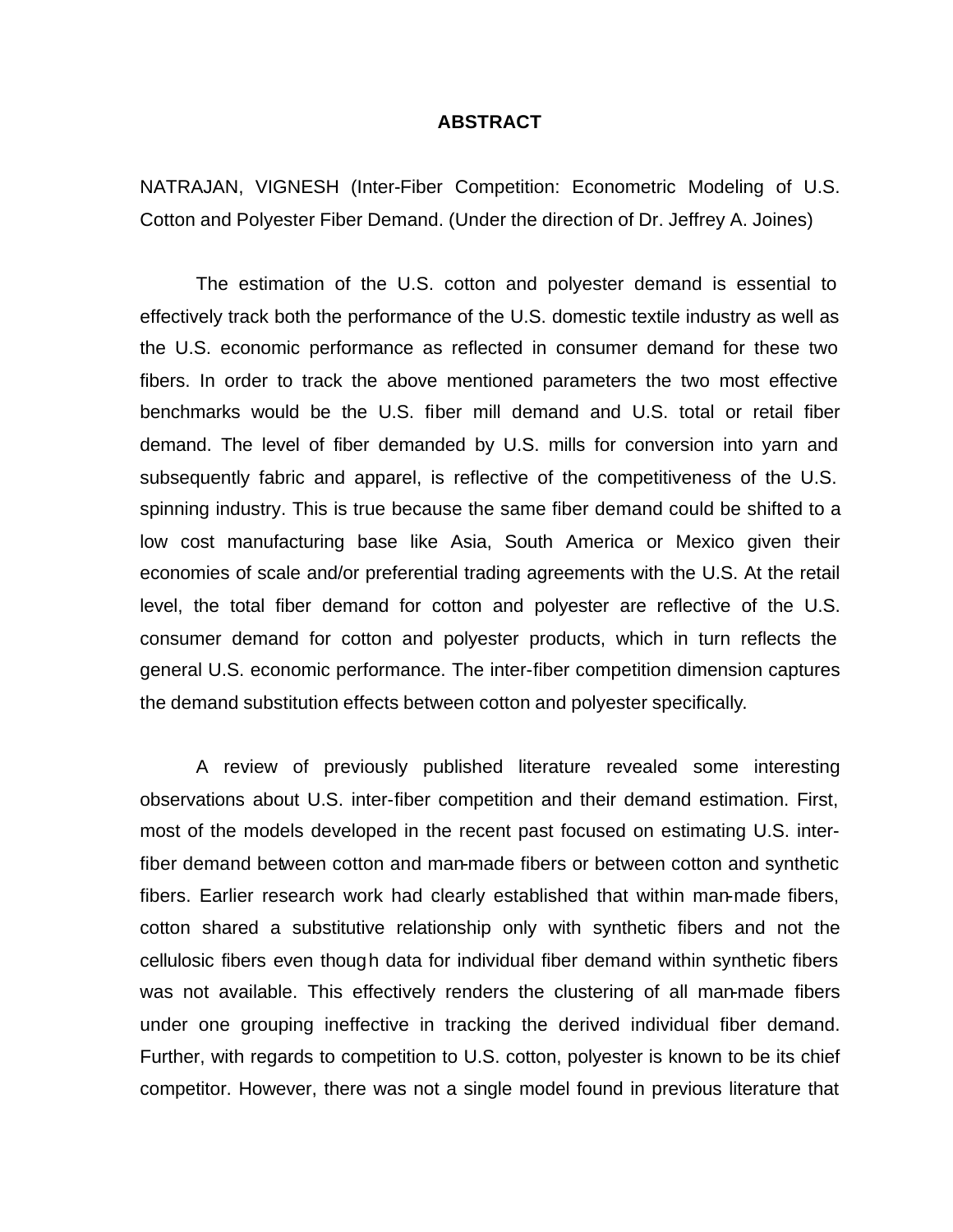captured inter-fiber competition between U.S. cotton and polyester. This could also be the reason for the lack of estimation models to explain inter-fiber substitution effects between cotton and polyester. Second, the previous models ignored the effect of cotton promotion. Though there are references to cotton promotion efforts as a driver of cotton consumption, no previous estimation model included that as an explanatory variable. Third, even though the last fiber demand model estimated cotton fiber demand from 1965 to 1997, it did not account for cotton promotion, whose effect on cotton consumption was evident since 1980. The choice of time span for this study was from 1990 to 2001, in order to account for more recent economic changes in the U.S. fiber demand situation. Finally, not a single model found in the previous literature estimated U.S. polyester demand at the mill and end use level. Even the clustered man-made fiber models were built on the hypothesis of being influenced by man-made fiber promotion apart from the obvious parameters of U.S. income and fiber prices. However, man-made fiber promotion, which was a major consumption driver for polyester during its introductory phase in the 1960's, has largely disappeared due to very low margins. Instead cotton promotion as described above has become the key factor since 1980. Since then, polyester has largely relied on cheaper prices and its technological development to produce new value added properties due to which it remains the most popular among synthetic fibers as well as cotton's chief competitor. Ordinary least squares regression, which has been the most widely used estimation method for U.S. fiber demand as seen in past research, was used to develop the demand estimation models for U.S. cotton and polyester demand in this study. The explanatory variables for the regression model were based on past research as well as newer variables introduced to reflect the changes in the U.S. cotton and polyester demand scenario during the study period of 1990 to 2001 as described above. The demand models developed based on a new hypothesis accounted for nearly 95% of the variation in U.S. annual cotton demand at both mill use and end use levels. This was a significant improvement over past models. The U.S. cotton promotion was found to be the strongest influencing factor on U.S. total cotton demand. On the other hand, U.S. cotton textile deficit was the most significant factor influencing U.S. cotton mill demand. In the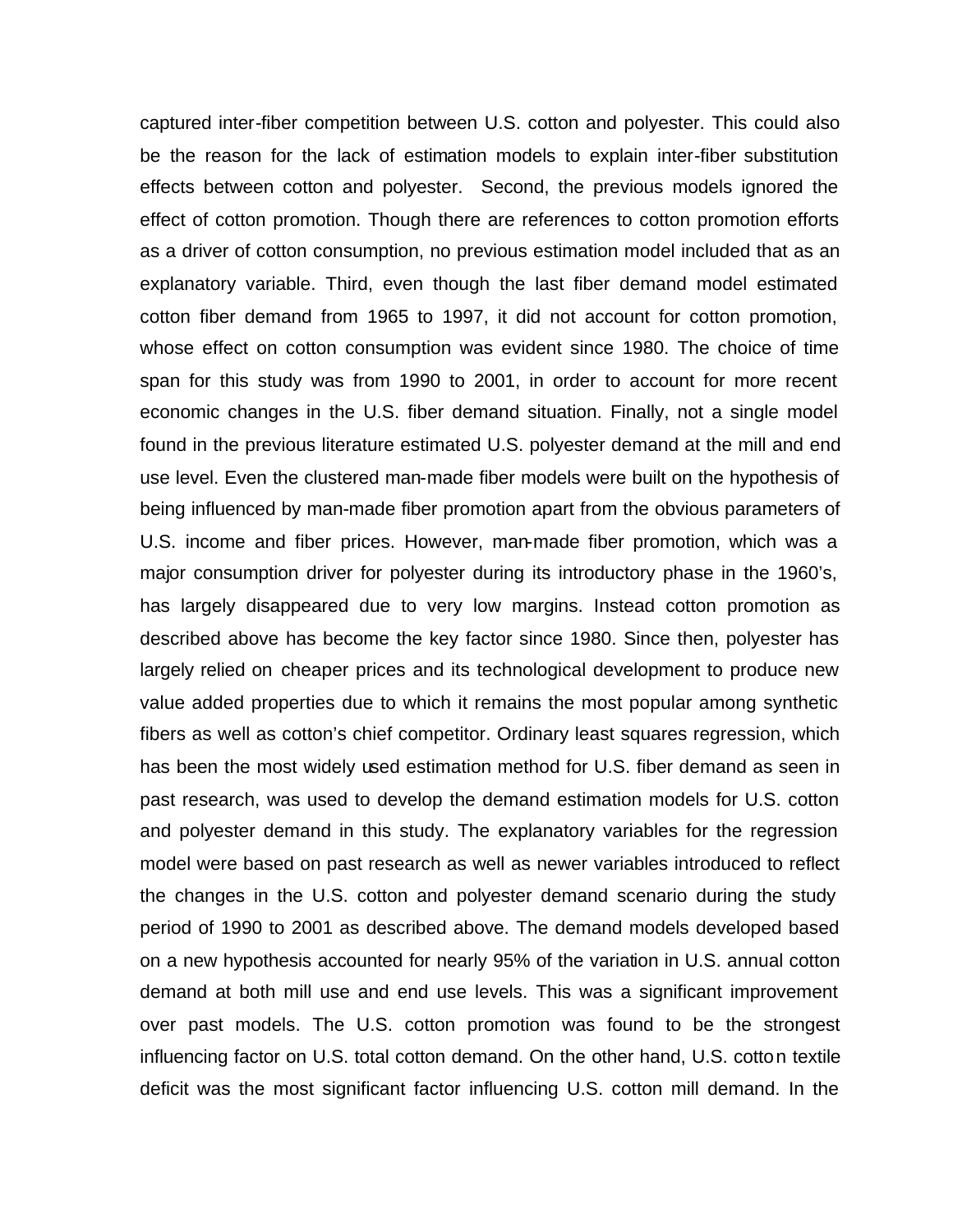case of polyester, its technological development was found to be the major factor influencing end use demand whereas at the mill level, the U.S. total fiber demand was its major driver.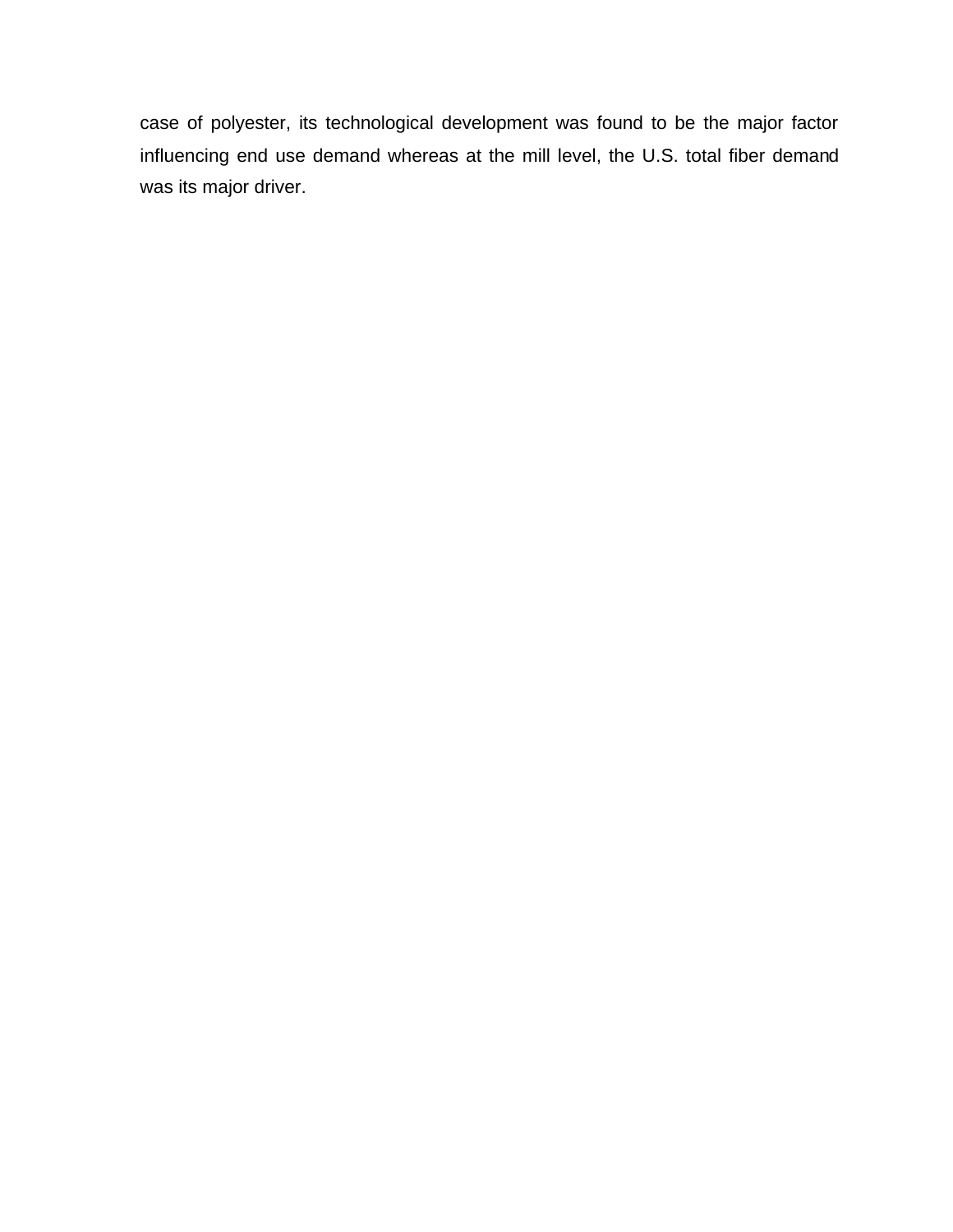# **INTER-FIBER COMPETITION: ECONOMETRIC MODELING OF U.S. COTTON AND POLYESTER FIBER DEMAND**

By

# **VIGNESH NATRAJAN**

A thesis submitted to the Graduate Faculty of North Carolina State University In partial fulfillment of the Requirements for the Degree of Master of Science

# **TEXTILE ENGINEERING**

Raleigh

2002

APPROVED BY:

**Dr. Jeffrey A. Joines** Dr. Michael G. Kay<br>Chair of Advisory Committee Member of Advisory Com

**Member of Advisory Committee** 

**Member of Advisory Committee** 

**Dr. Timothy G. Clapp**<br> **Dr. William Oxenham**<br> **Dr. William Oxenham**<br> **Dr. William Oxenham**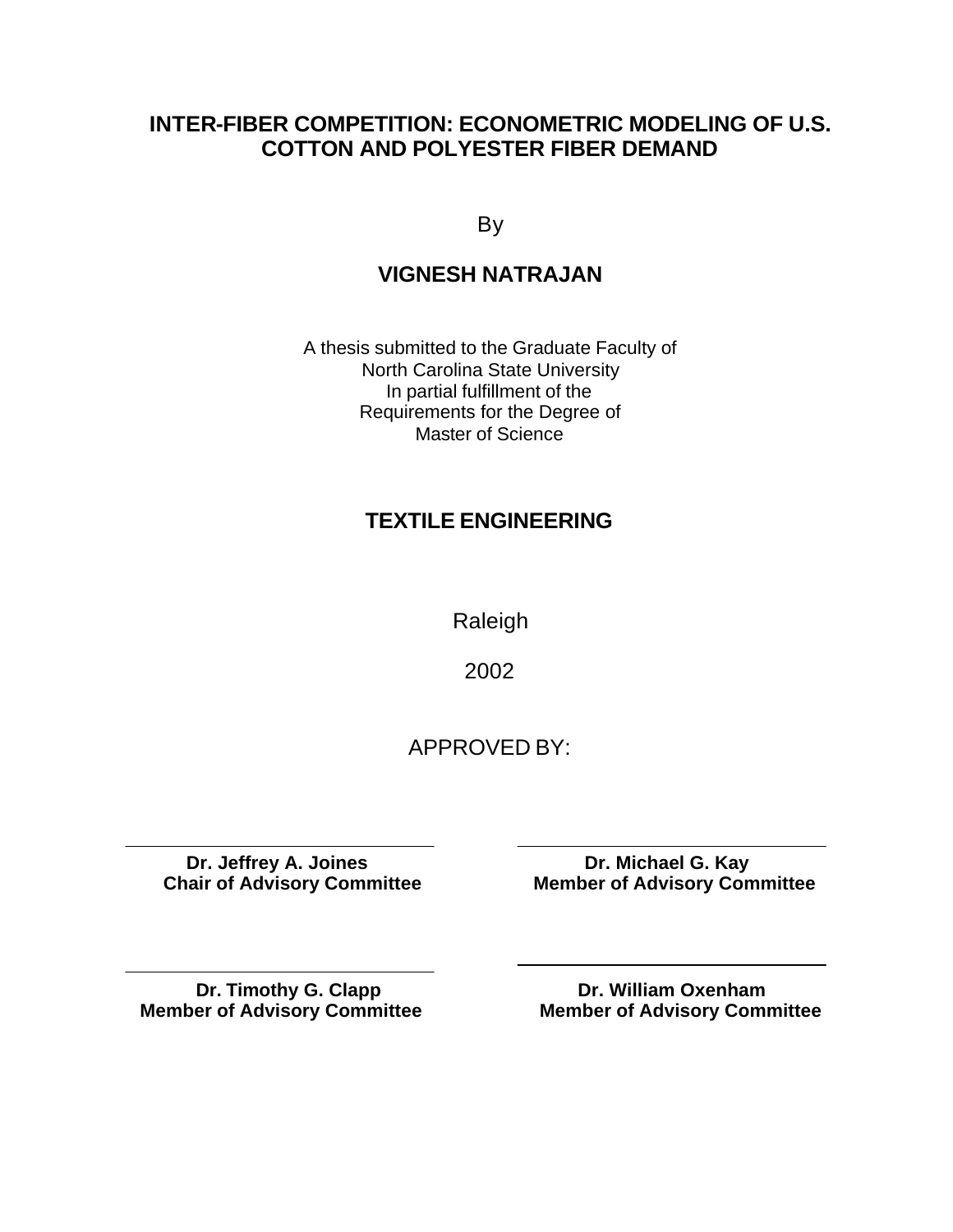This thesis is dedicated to my parents, Mr. Rajagopalan Natarajan and Mrs. Shanta Natarajan.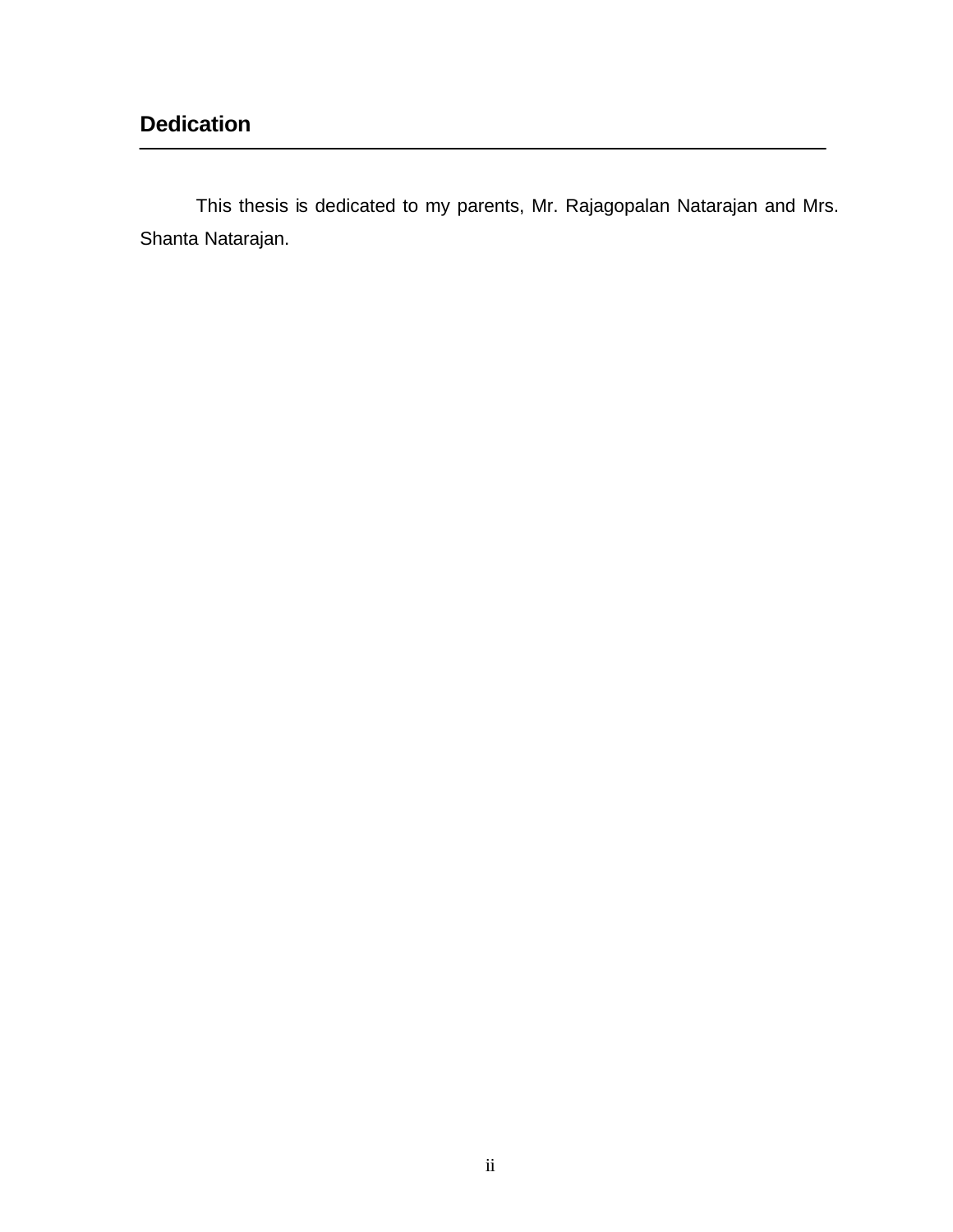#### **BIOGRAPHY**

Vignesh Natrajan was born on December 3, 1976 in Coimbatore, India. At age 13 Vignesh moved to Chennai, India where his family still resides. Vignesh graduated from D.A.V. Higher Secondary School in 1994. From fall 1994 Vignesh pursued his Bachelor of Man made Textile Technology from the Textile and Engineering Institute at Shivaji University, Kolhapur, India graduating in May 1998. From June 1998 Vignesh was employed at Ashima Syntex Limited as Operations Engineer at its Texcellence Textile Manufacturing Complex in Ahmedabad, India performing rotations in Process Engineering, Product Development and Project Planning and Implementation. In fall 2000 Vignesh entered the Master of Science program after being awarded a research assistantship by the Textile Engineering, Chemistry and Sciences department of North Carolina State University at Raleigh, North Carolina, USA.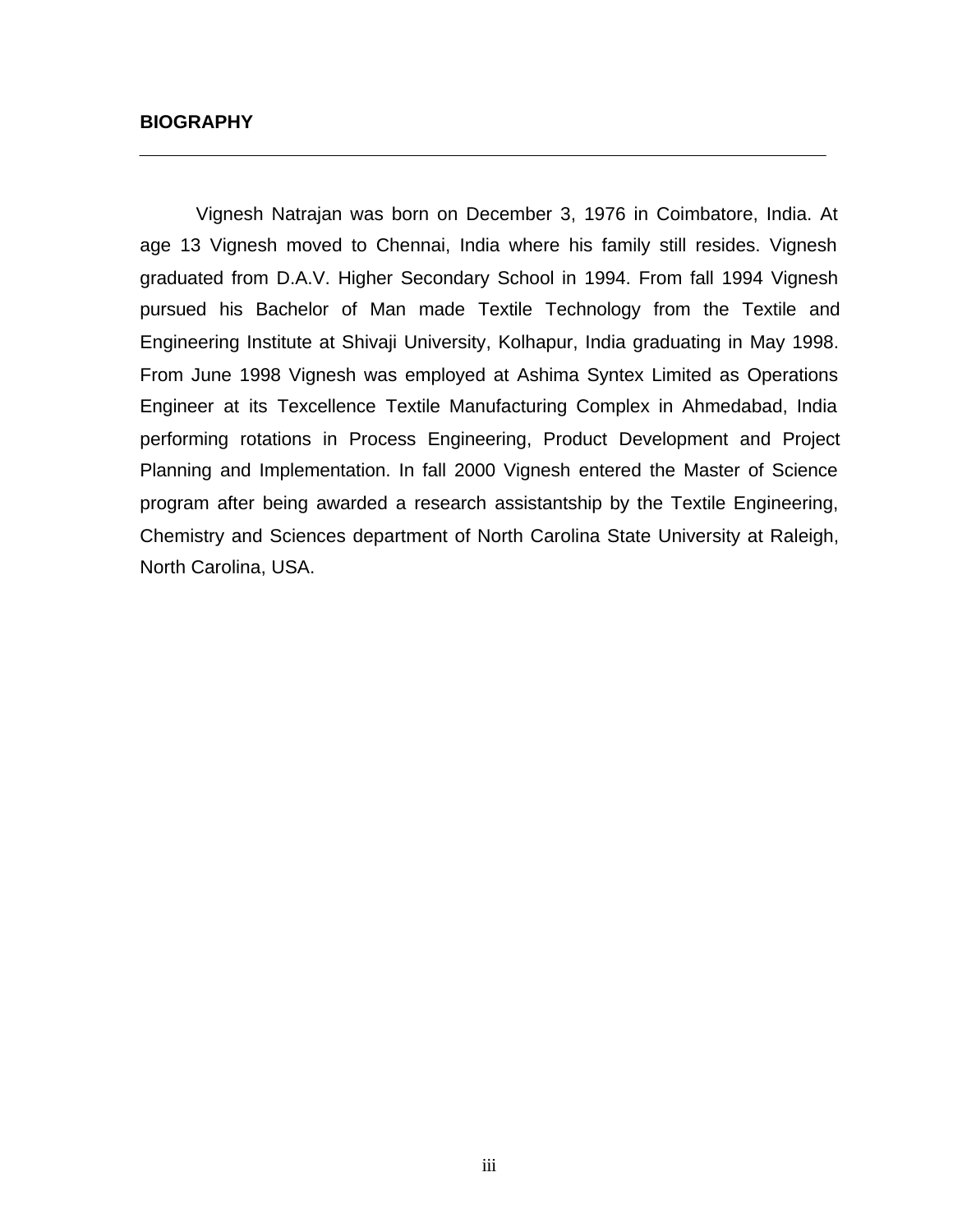### **Acknowledgements**

There have been numerous people and organizations responsible for the production of this thesis. First and foremost, I would like to thank for Dr. Jeffrey. A. Joines for his patience, support and excellent guidance from start to finish. Additionally, I would like to thank Dr. William Oxenham and Dr. Timothy G. Clapp for being members on my committee and Dr. Michael Kay for agreeing to be my minor representative member. The very nature of this thesis being highly data driven required numerous industry bodies to provide statistical information. In this regard, I would like to express my gratitude to Mr. Frank Horn, Chief Editor, Fiber Organon, who provided excellent and often breakthrough ideas when I needed direction, especially on all polyester related data. On the cotton front, I would like to thank Mr. Gary Raines, Fiber Economist, Cotton Incorporated who has been a constant source of valuable insights on the U.S. cotton industry and modeling issues. In terms of my own understanding and insight of the U.S. fiber industry dynamics, pricing, and trends, I would like to thank Mr. Ian Julian, Director, Synthetic Fibers, Chemical Market Associates, Houston where I spent a valuable period from February 2002 to August 2002. I would also like to thank my CMAI colleagues Mr. Jacob Pittman and Mr. Dave Witte for their constant inputs on fiber competition issues. With regard to econometric modeling theory and modeling issues, Dr. Duncan Holthausen has been a very strong pillar of support and insight. Any acknowledgement would be incomplete without my family. First I would like to thank my parents, my father Mr. Rajagopalan Natarajan, who has always been my strongest source of inspiration and support and my mother Mrs. Shanta Natarajan, for her love, sacrifice and support in making this dream a reality. My sister, Meera, for her boundless love and constant encouragement. My brother-in-law Sada for his constant support. I would like to thank Nikhil Dani and Nagendra Anantharamaiah who have been family to me over the past few years.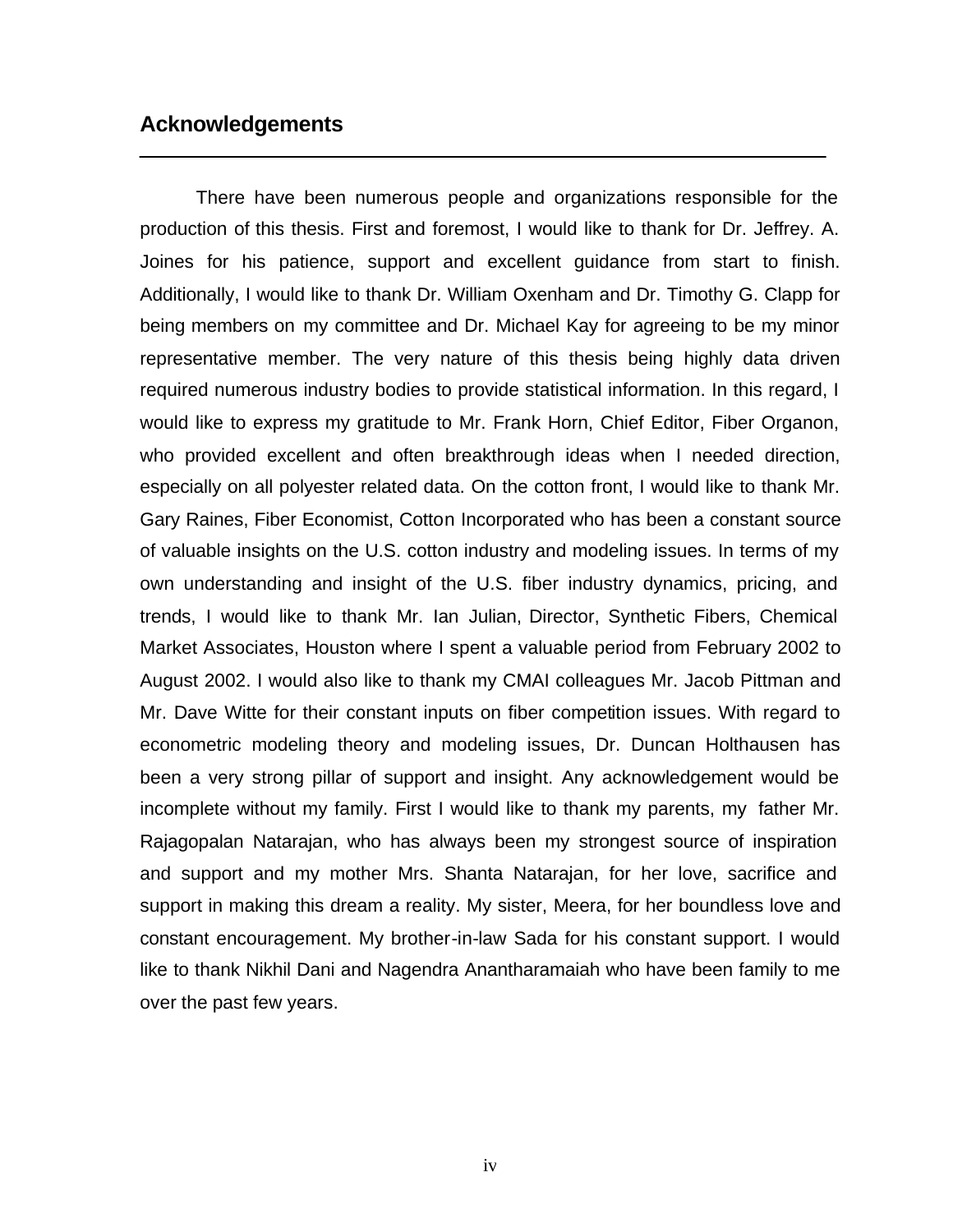# **Table of Contents**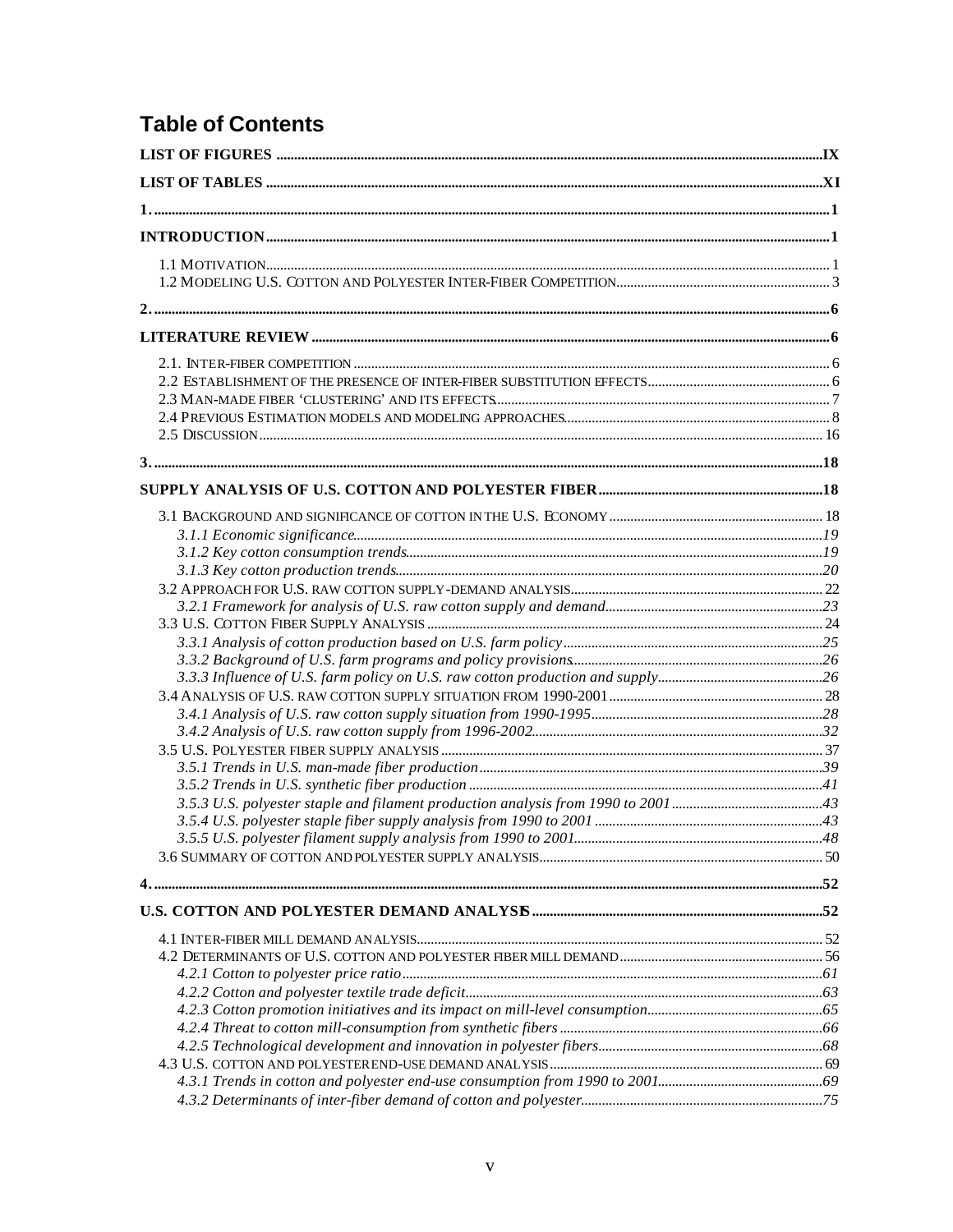| 4.3.3 Influence of U.S. national income on cotton and polyester end-use consumption |  |
|-------------------------------------------------------------------------------------|--|
|                                                                                     |  |
|                                                                                     |  |
|                                                                                     |  |
|                                                                                     |  |
|                                                                                     |  |

#### **ECONOMETRIC MODELING OF U.S. COTTON AND POLYESTER INTER-FIBER COMPETITION..................................................................................................................................................................84**

| 5.3 U.S. COTTON MILL DEMAND ESTIMATION: BACKGROUND AND VARIABLE SELECTION 106   |  |
|---------------------------------------------------------------------------------|--|
|                                                                                 |  |
|                                                                                 |  |
|                                                                                 |  |
|                                                                                 |  |
|                                                                                 |  |
|                                                                                 |  |
|                                                                                 |  |
|                                                                                 |  |
|                                                                                 |  |
|                                                                                 |  |
|                                                                                 |  |
|                                                                                 |  |
| 5.5 U.S. POLYESTER MILL DEMAND ESTIMATION BACKGROUND AND VARIABLE SELECTION 130 |  |
|                                                                                 |  |
|                                                                                 |  |
|                                                                                 |  |
|                                                                                 |  |
|                                                                                 |  |
|                                                                                 |  |
|                                                                                 |  |
|                                                                                 |  |
|                                                                                 |  |
|                                                                                 |  |
|                                                                                 |  |
|                                                                                 |  |
|                                                                                 |  |
|                                                                                 |  |
|                                                                                 |  |
|                                                                                 |  |
|                                                                                 |  |
|                                                                                 |  |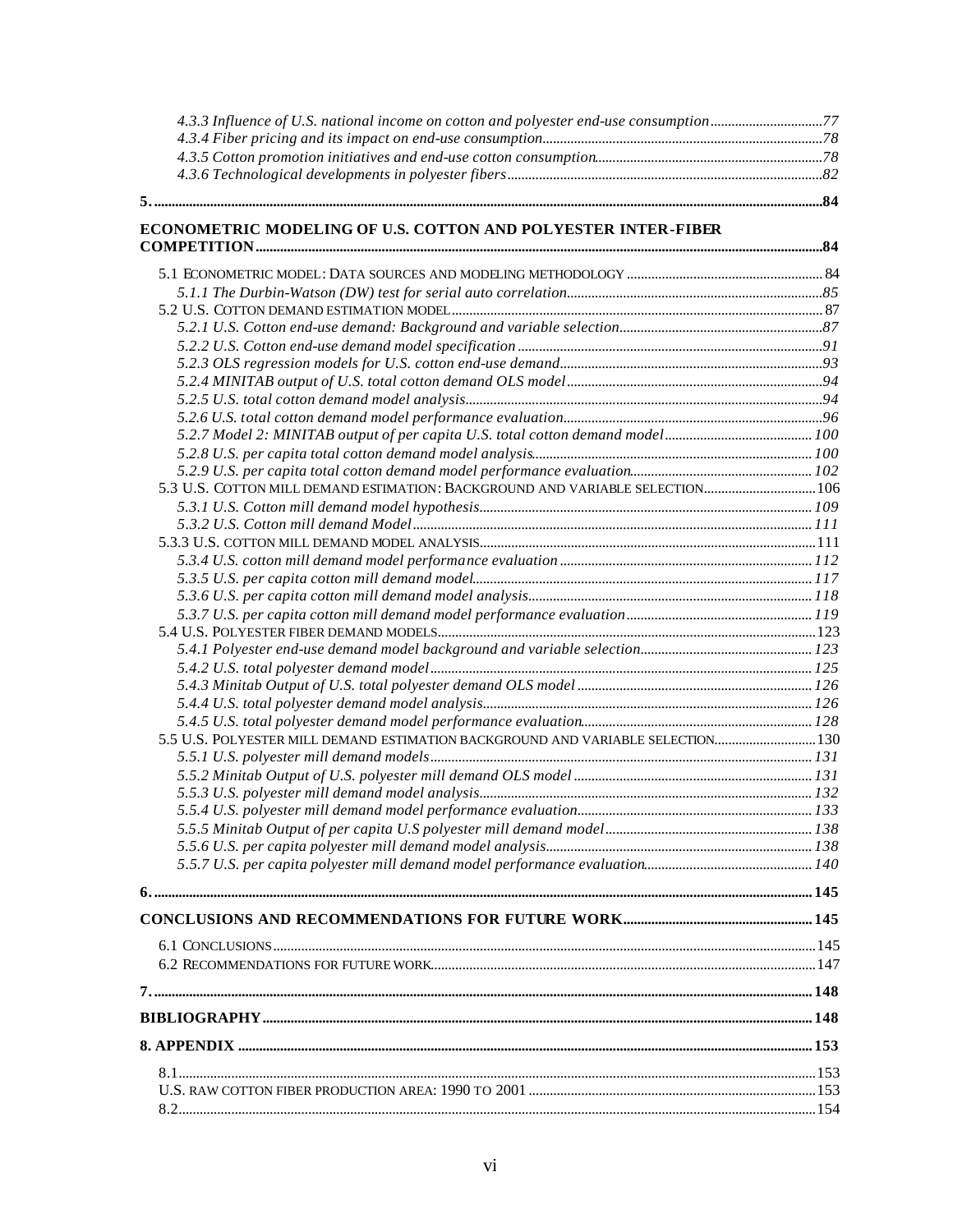| DECOMPOSITION OF POLYESTER FIBER COMPONENTS FROM OVERALL MAN-MADE APPARENT FIBER              |  |
|-----------------------------------------------------------------------------------------------|--|
|                                                                                               |  |
|                                                                                               |  |
|                                                                                               |  |
|                                                                                               |  |
| U.S. PER CAPITA COTTON MILL USE AND END-USE DEMAND (IN POUNDS): 1990 TO 2001 164              |  |
|                                                                                               |  |
| U.S. PER CAPITA POLYESTER MILL AND END-USE DEMAND (IN POUNDS): 1990 TO 2001 165               |  |
|                                                                                               |  |
|                                                                                               |  |
|                                                                                               |  |
|                                                                                               |  |
|                                                                                               |  |
|                                                                                               |  |
|                                                                                               |  |
|                                                                                               |  |
|                                                                                               |  |
|                                                                                               |  |
|                                                                                               |  |
| U.S. TOTAL COTTON DEMAND OLS MODEL USING REAL U.S. MILL DELIVERED COTTON PRICE 171            |  |
|                                                                                               |  |
| U.S. TOTAL COTTON DEMAND OLS MODEL USING NOMINAL U.S. COTTON PROMOTION EXPENDITURE 172        |  |
|                                                                                               |  |
| U.S. TOTAL COTTON DEMAND OLS MODEL USING NOMINAL U.S. DISPOSABLE PERSONAL INCOME 173          |  |
|                                                                                               |  |
| U.S. TOTAL COTTON DEMAND OLS MODEL USING NOMINAL U.S. PERSONAL CONSUMPTION EXPENDITURE174     |  |
|                                                                                               |  |
| U.S. TOTAL COTTON DEMAND OLS MODEL USING NOMINAL U.S. GROSS DOMESTIC PRODUCT  175             |  |
|                                                                                               |  |
| U.S. TOTAL COTTON DEMAND OLS MODEL USING REAL U.S. PERSONAL CONSUMPTION EXPENDITURE 176       |  |
|                                                                                               |  |
| U.S. TOTAL COTTON DEMAND OLS MODEL USING REAL U.S. GROSS DOMESTIC PRODUCT  177                |  |
|                                                                                               |  |
| U.S. PER CAPITA TOTAL COTTON DEMAND OLS MODEL USING REAL U.S. MILL DELIVERED COTTON PRICE 178 |  |
|                                                                                               |  |
| U.S. PER CAPITA TOTAL COTTON DEMAND OLS MODEL USING REAL PER CAPITA U.S. DISPOSABLE PERSONAL  |  |
|                                                                                               |  |
|                                                                                               |  |
| U.S. PER CAPITA TOTAL COTTON DEMAND OLS MODEL USING REAL PER CAPITA U.S. PERSONAL CONSUMPTION |  |
|                                                                                               |  |
|                                                                                               |  |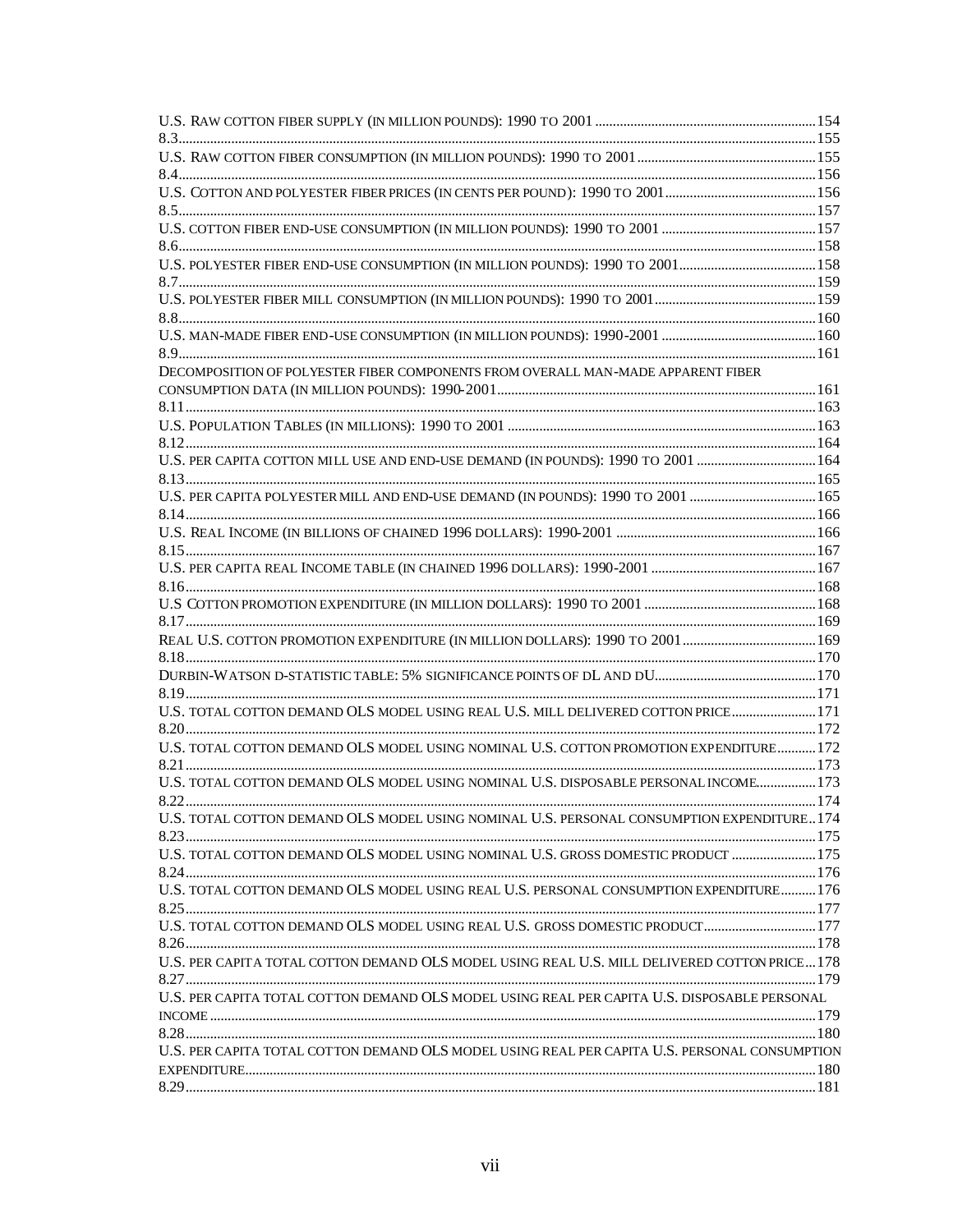| U.S. PER CAPITA TOTAL COTTON DEMAND OLS MODEL USING NOMINAL PER CAPITA U.S. PERSONAL           |  |
|------------------------------------------------------------------------------------------------|--|
|                                                                                                |  |
|                                                                                                |  |
| U.S. PER CAPITA TOTAL COTTON DEMAND OLS MODEL USING NOMINAL PER CAPITA U.S. DISPOSABLE         |  |
|                                                                                                |  |
|                                                                                                |  |
| U.S. PER CAPITA TOTAL COTTON DEMAND OLS MODEL USING NOMINAL PER CAPITA U.S. GROSS DOMESTIC     |  |
|                                                                                                |  |
|                                                                                                |  |
| U.S. PER CAPITA TOTAL COTTON DEMAND OLS MODEL USING NOMINAL U.S. COTTON PROMOTION              |  |
|                                                                                                |  |
|                                                                                                |  |
| U.S. COTTON MILL DEMAND OLS MODEL USING NOMINAL U.S. COTTON PROMOTION EXP ENDITURE 185         |  |
|                                                                                                |  |
| U.S. COTTON MILL DEMAND OLS MODEL USING U.S. TOTAL FIBER DEMAND CONSIDERING COTTON, WOOL,      |  |
|                                                                                                |  |
|                                                                                                |  |
| U.S. PER CAPITA COTTON MILL DEMAND OLS MODEL USING NOMINAL U.S. COTTON PROMOTION               |  |
|                                                                                                |  |
|                                                                                                |  |
| U.S. COTTON MILL DEMAND OLS MODEL USING U.S. TOTAL FIBER DEMAND CONSIDERING COTTON, WOOL,      |  |
|                                                                                                |  |
|                                                                                                |  |
| U.S. PER CAPITA TOTAL POL YESTER DEMAND OLS MODEL USING PER CAPITA U.S. TOTAL FIBER DEMAND 189 |  |
|                                                                                                |  |
| U.S. TOTAL POLYESTER DEMAND OLS MODEL USING REAL U.S. MILL DELIVERED POLYESTER PRICE 190       |  |
|                                                                                                |  |
| U.S. TOTAL POLYESTER DEMAND OLS MODEL USING NOMINAL U.S. DISPOSABLE PERSONAL INCOME 191        |  |
|                                                                                                |  |
| U.S. TOTAL POLYESTER DEMAND OLS MODEL USING NOMINAL U.S. PERSONAL CONSUMPTION EXPENDITURE      |  |
|                                                                                                |  |
|                                                                                                |  |
| U.S. TOTAL POLYESTER DEMAND OLS MODEL USING NOMINAL U.S. GROSS DOMESTIC PRODUCT 193            |  |
|                                                                                                |  |
| U.S. TOTAL POLYESTER DEMAND OLS MODEL USING REAL U.S. PERSONAL CONSUMPTION EXPENDITURE  194    |  |
|                                                                                                |  |
| U.S. TOTAL POLYESTER DEMAND OLS MODEL USING REAL U.S. DISPOSABLE PERSONAL INCOME 195           |  |
|                                                                                                |  |
| U.S. POLYESTER MILL DEMAND OLS MODEL USING NOMINAL U.S. COTTON PROMOTION EXP ENDITURE 196      |  |
|                                                                                                |  |
| U.S. POLYESTER MILL DEMAND MODEL USING U.S. TOTAL FIBER DEMAND CONSIDERING COTTON, WOOL,       |  |
|                                                                                                |  |
|                                                                                                |  |
| U.S. PER CAPITA POLYESTER MILL DEMAND OLS MODEL USING NOMINAL U.S. COTTON PROMOTION            |  |
|                                                                                                |  |
|                                                                                                |  |
| U.S. POLYESTER MILL DEMAND MODEL USING U.S. TOTAL FIBER DEMAND CONSIDERING COTTON, WOOL,       |  |
|                                                                                                |  |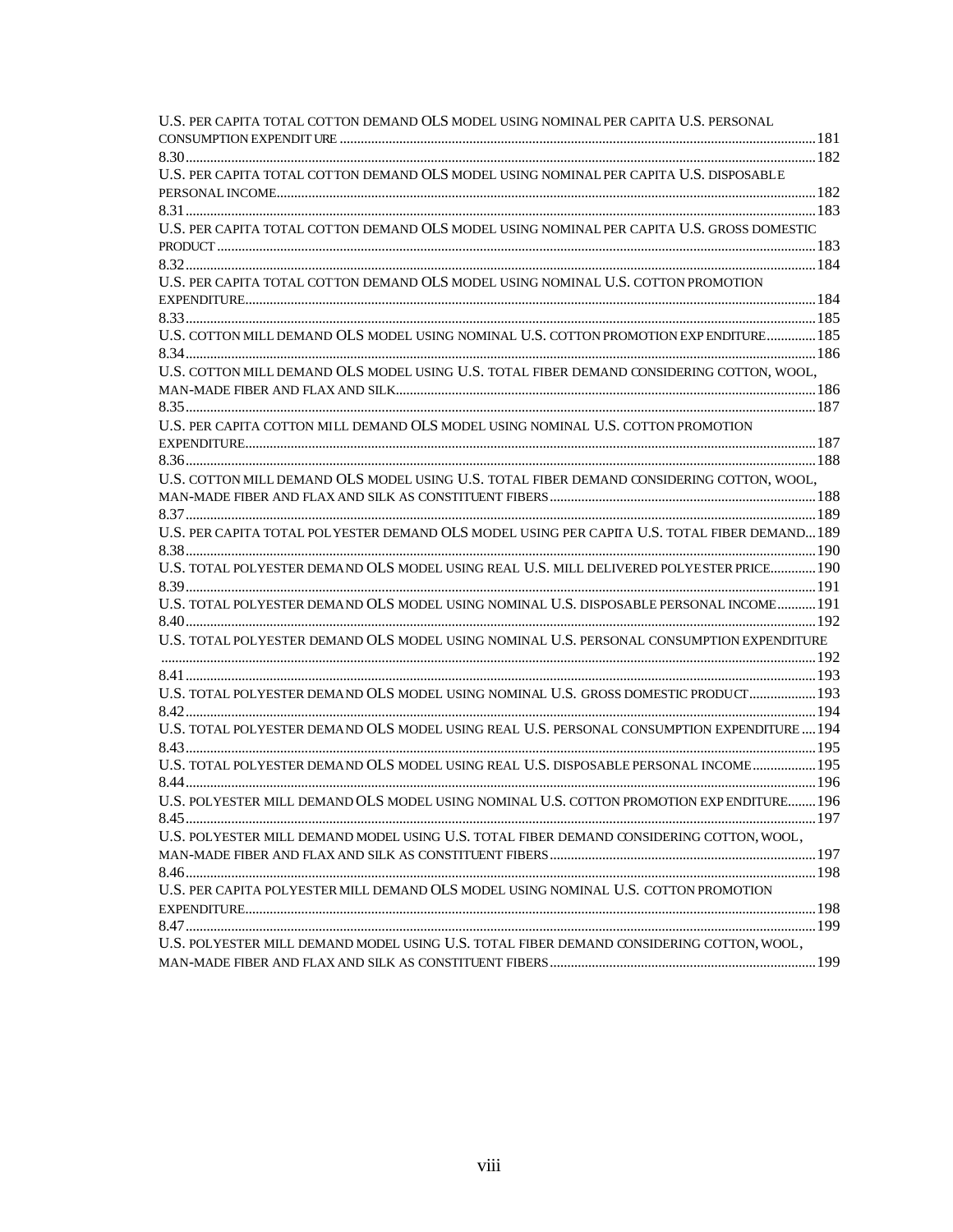# **List of Figures**

| FIGURE 3.16: FAIR ACT MARKET ORIENTATION: U.S. ACREAGE AND IMPORTS: 1996-2002  35            |  |
|----------------------------------------------------------------------------------------------|--|
|                                                                                              |  |
|                                                                                              |  |
|                                                                                              |  |
| FIGURE 3.20: U.S. CELLULOSIC AND SYNTHETIC FIBER: STAPLE AND FILAMENT PRODUCTION TRENDS  40  |  |
|                                                                                              |  |
|                                                                                              |  |
|                                                                                              |  |
| FIGURE 3.24: POLYESTER STAPLE FIBER PRODUCTION AND CAPACITY TRENDS: 1990-2001  44            |  |
|                                                                                              |  |
|                                                                                              |  |
|                                                                                              |  |
| FIGURE 3.28: POLYESTER FILAMENT PRODUCTION AND CAPACITY TRENDS: 1990-2001  48                |  |
|                                                                                              |  |
| FIGURE 4.1: U.S. COTTON AND POLYESTER MILL CONSUMPTION TRENDS: 1990-2001  52                 |  |
|                                                                                              |  |
| FIGURE 4.3: U.S. COTTON AND POLYESTER MILL USE AND INTER-FIBER DEFICIT: 1990-2001 55         |  |
|                                                                                              |  |
|                                                                                              |  |
| FIGURE 4.6: COTTON PROMOTION BUDGET COMPONENTS FOR COTTON INCORPORATED: 1990-2001 67         |  |
|                                                                                              |  |
|                                                                                              |  |
|                                                                                              |  |
|                                                                                              |  |
| FIGURE 4.11: COTTON INCORPORATED: MARKETING BUDGET COMPONENTS FOR 2001  80                   |  |
| FIGURE 4.12: IMPACT OF COTTON INCORPORATED'S PROMOTION EFFORTS ON END-USE COTTON             |  |
|                                                                                              |  |
|                                                                                              |  |
|                                                                                              |  |
| FIGURE 5.2: EFFECT OF COTTON PROMOTION ON U.S. TOTAL COTTON DEMAND: 1990-2001  91            |  |
|                                                                                              |  |
|                                                                                              |  |
|                                                                                              |  |
| FIGURE 5.6: U.S. PER CAPITA TOTAL COTTON DEMAND: ACTUAL VERSUS MODEL ESTIMATE 103            |  |
| FIGURE 5.7: U.S. PER CAPITA TOTAL COTTON DEMAND: SENSITIVITY TO COTTON PROMOTION EXPENDITURE |  |
|                                                                                              |  |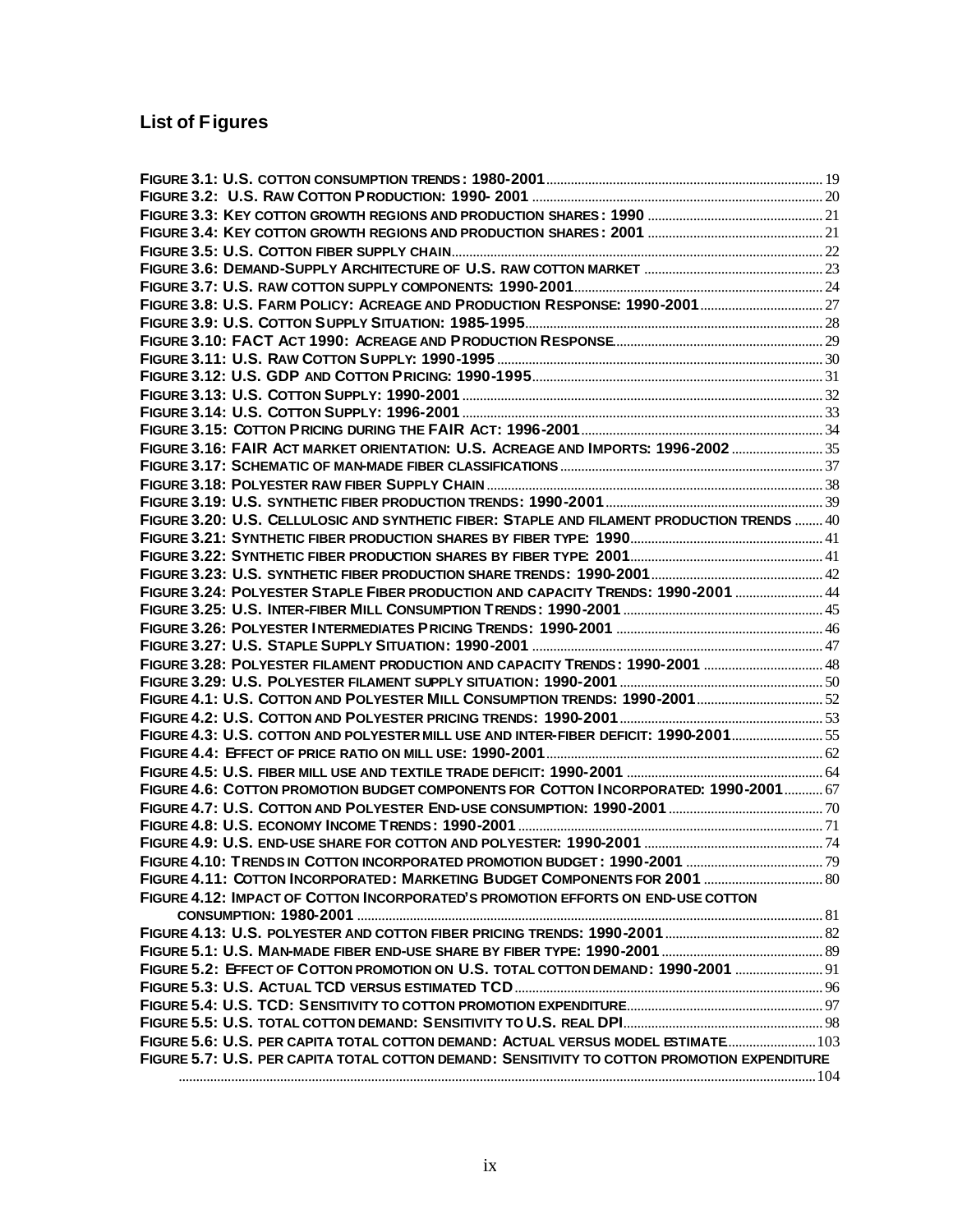**FIGURE 5.8: U.S. PER CAPITA TOTAL COTTON DEMAND: SENSITIVITY TO REAL GROSS DOMESTIC PRODUCT**

| FIGURE 5.10: U.S. COTTON MILL DEMAND: SENSITIVITY TO COTTON PROMOTION EXPENDITURE  114           |  |
|--------------------------------------------------------------------------------------------------|--|
| FIGURE 5.11: U.S. COTTON MILL DEMAND: SENSITIVITY TO COTTON TEXTILE DEFICIT 115                  |  |
|                                                                                                  |  |
| FIGURE 5.13: U.S. PER CAPITA COTTON MILL DEMAND: ACTUAL VERSUS MODEL ESTIMATE 19                 |  |
| FIGURE 5.14: U.S. PER CAPITA COTTON MILL DEMAND: SENSITIVITY TO COTTON PROMOTION EXPENDITURE     |  |
|                                                                                                  |  |
| FIGURE 5.15: U.S. PER CAPITA COTTON MILL DEMAND: SENSITIVITY TO COTTON TEXTILE DEFICIT 121       |  |
| FIGURE 5.16: U.S. PER CAPITA COTTON MILL DEM AND: SENSITIVITY TO TOTAL FIBER DEMAND  122         |  |
| FIGURE 5.17: U.S. TOTAL POLYESTER DEMAND: ACTUAL VERSUS MODEL ESTIMATE 128                       |  |
|                                                                                                  |  |
|                                                                                                  |  |
| FIGURE 5.20: U.S. POLYESTER MILL DEMAND: SENSITIVITY TO COTTON PROMOTION EXPENDITURE 135         |  |
| FIGURE 5.21: U.S. POLYESTER MILL DEMAND: SENSITIVITY TO POLYESTER TEXTILE DEFICIT 136            |  |
| FIGURE 5.22: U.S. POLYESTER MILL DEMAND: SENSITIVITY TO TOTAL FIBER DEMAND 137                   |  |
|                                                                                                  |  |
| FIGURE 5.24: U.S. PER CAPITA POLYESTER MILL DEMAND: SENSITIVITY TO COTTON PROMOTION              |  |
|                                                                                                  |  |
| FIGURE 5.25: U.S. PER CAPITA POLYESTER MILL DEMAND: SENSITIVITY TO POLYESTER TEXTILE DEFICIT 142 |  |
| FIGURE 5.26: U.S. PER CAPITA POLYESTER MILL DEMAND: SENSITIVITY TO TOTAL FIBER DEMAND  143       |  |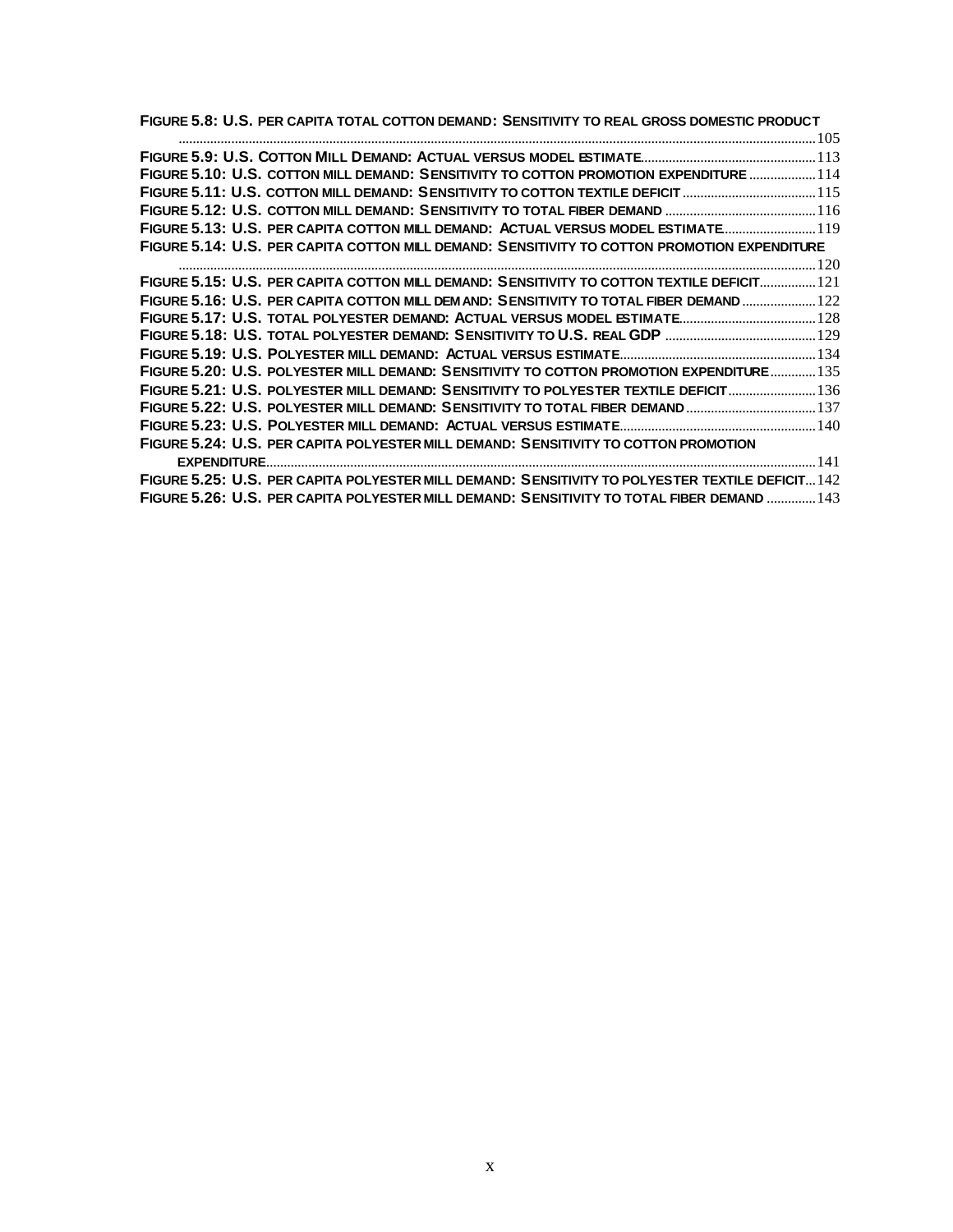# **List of Tables**

| 65. TABLE 4.1: T-VALUES AND STANDARD ERROR FOR MEYER'S COTTON MILL DEMAND MODEL |  |
|---------------------------------------------------------------------------------|--|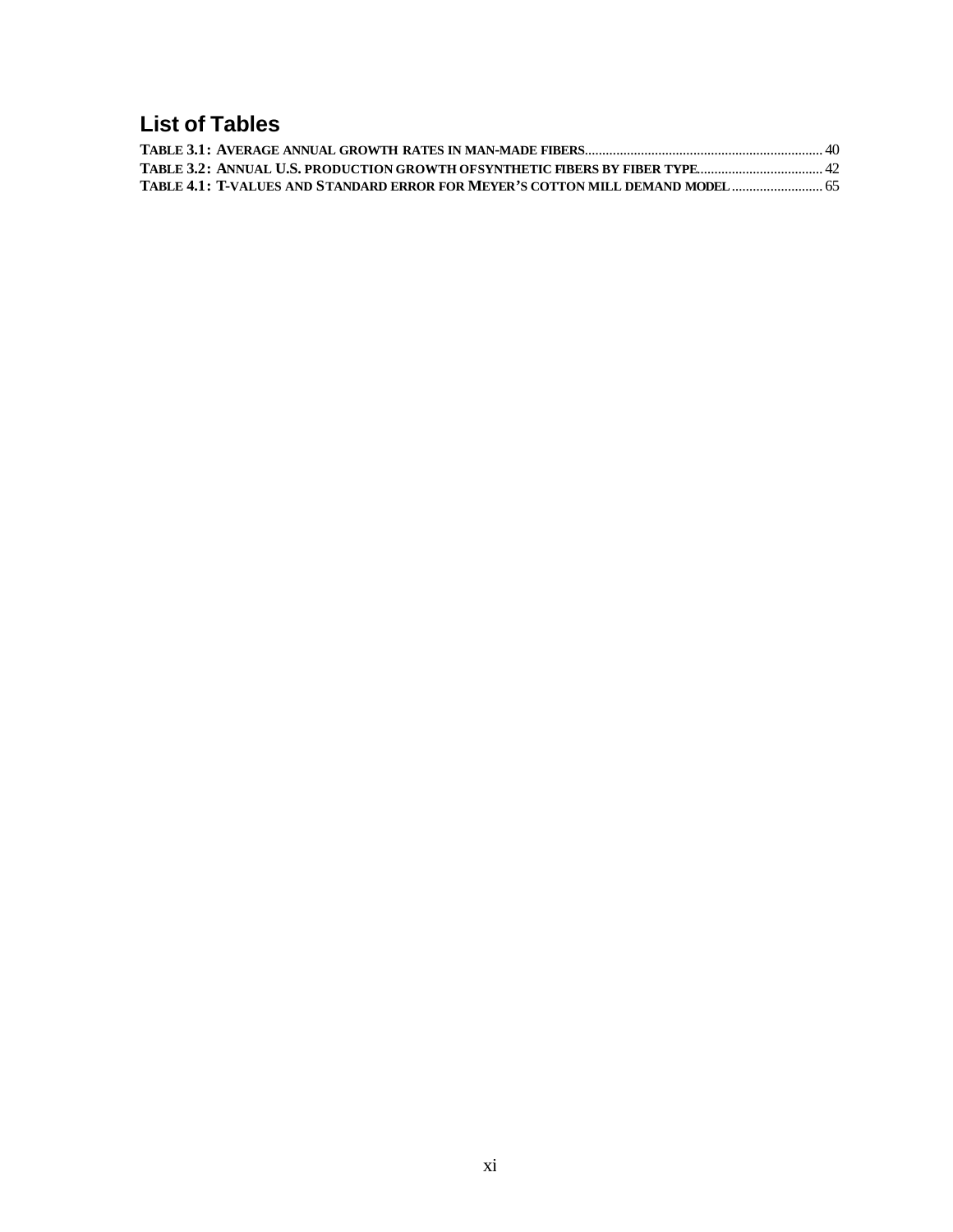### **Introduction**

### **1.1 Motivation**

The world fiber market has undergone a significant change from 1990 to 2002. In this period the share of cotton on a global demand basis declined from 48.56% to 40.42%. On the other hand, the market share of polyester as a percentage of total fiber demand rose from 29.36% in 1990 to 39.31% in 2001[1]. Within the world man-made fiber industry, polyester market share rose from 49.12% in 1990 to 68.96% in 2001.

The reflection of this vast economic transformation in the global textile fiber industry has translated into equally vast changes for the U.S. textile fiber industry. On the supply side, the U.S. still retains its position as the world's second largest cotton producer. Production in 2001 increased an impressive 30.93% over the 1990 level to touch a new record high of 9744 million pounds. While this has increased U.S. raw cotton supply at a compounded annual growth rate (CAGR) of 2.97%, the U.S. mill demand for raw cotton has seen only a growth of 1.07% and therefore has been unable to match this supply increase. The slowdown in raw cotton demand in the period 1990-2001 was due to a composite effect of declining U.S. mill consumption, which recorded an average growth of –0.31% as well as fluctuating U.S. raw cotton exports. On the other hand, U.S. retail level cotton fiber consumption, also known as U.S. end-use consumption, showed a strong total increase of 57.44% in 2001 over 1990 with an annual growth of 3.86%, making the U.S. the largest retail level consumer of cotton in the world. The gap in the U.S. retail and mill cotton demand was met by extremely competitive imports, as seen by the widening textile trade deficit which grew from 1772 million pounds in 1990 to 5421

**1.**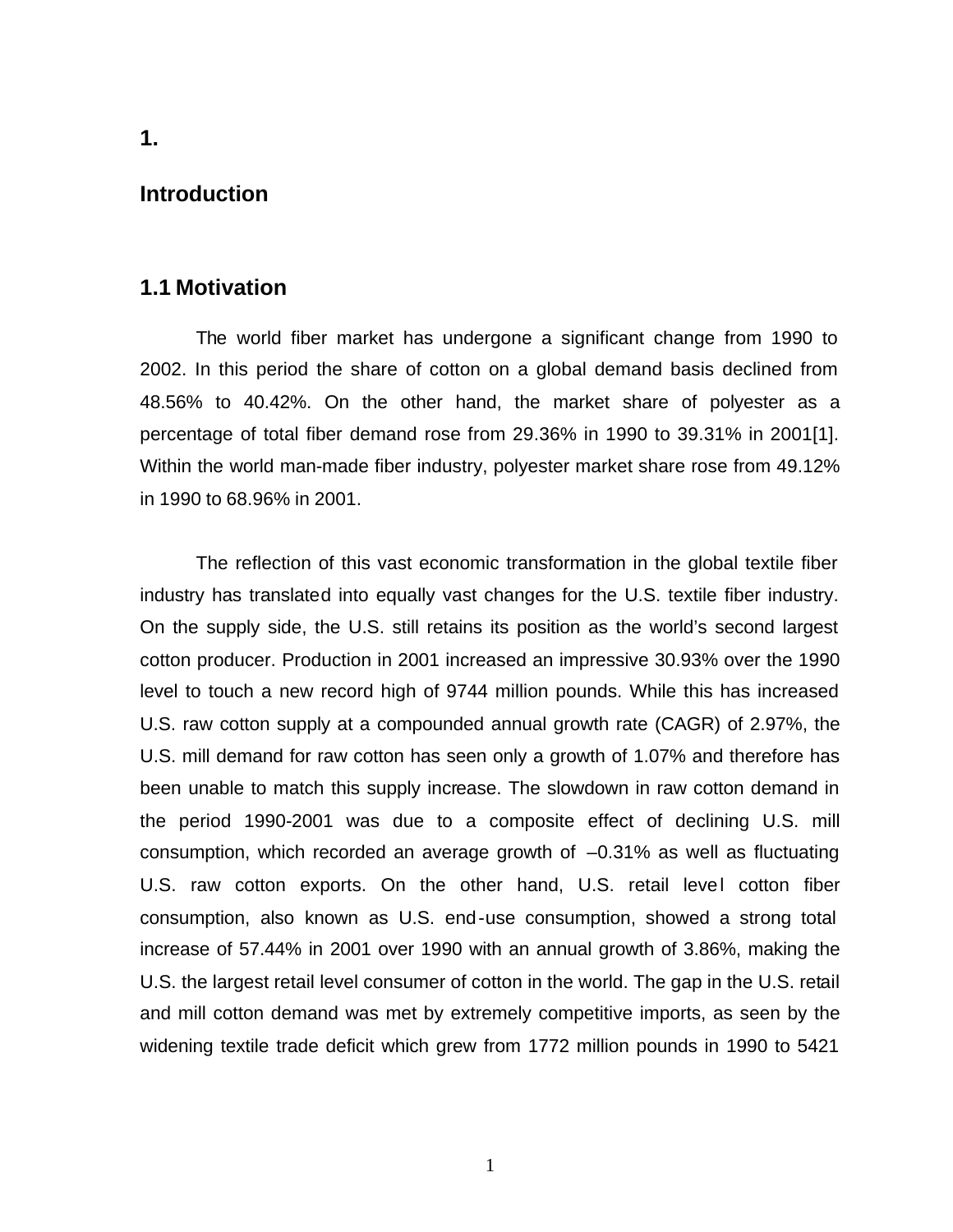million pounds in 2001 [2]. This has been on account of cost competitive imports bolstered by the strong appreciation of the U.S. dollar in this period [3].

In comparison, the U.S. polyester fiber market witnessed a stabilized trend between production and mill use. U.S. polyester production in 2001 stood at 3803.80 million pounds with a 19.05% growth over 1990 levels. The growth in mill consumption of polyester was 19.32% higher in 2001 over 1990 levels, and thus commensurate with production increases [4]. At the mill consumption level, polyester, recorded an average year-to-year growth of 1.03% over 1990 to 2001 while cotton consumption as stated earlier declined by 0.31%. However, it was different at the end-use or retail level. U.S. polyester consumption increased by 34.89% in 2001 over 1990 levels with a CAGR of 2.53%, making it second only to cotton at the retail level. The average year-to-year growth, which is more reflective of individual years' performance, was higher at 4.34% for cotton while polyester was only 2.92% was second at the end-use or retail level.

In this analysis, end-use consumption for cotton and polyester fiber is defined as the sum of annual mill consumption plus the net textile trade deficit i.e., imports minus exports in raw fiber equivalent in these fibers. The trade deficit in cotton increased from 1772.21 million pounds to 5421.47 million pounds, which is a 205% increase while polyester, in keeping with its comparatively lower end-use consumption registered only a 187.98% increase.

Past research studies have focused on individual fiber demand estimation for mill-use and end-use consumption, with most of the emphasis being exclusively on cotton [5,6,7,8]. The high relative importance attached to cotton, due to its origin as a farm product, attracts higher research and tracking mostly in relative consideration with competing crops like corn, soybean and wheat to determine farm policy direction and individual crop initiatives. There is very little published literature on the estimation of polyester mill-use and end-use consumption. At the mill-use level, most studies have clustered polyester under a single man-made fiber classification. This clustering approach masks the underlying dynamics of individual fibers, especially

2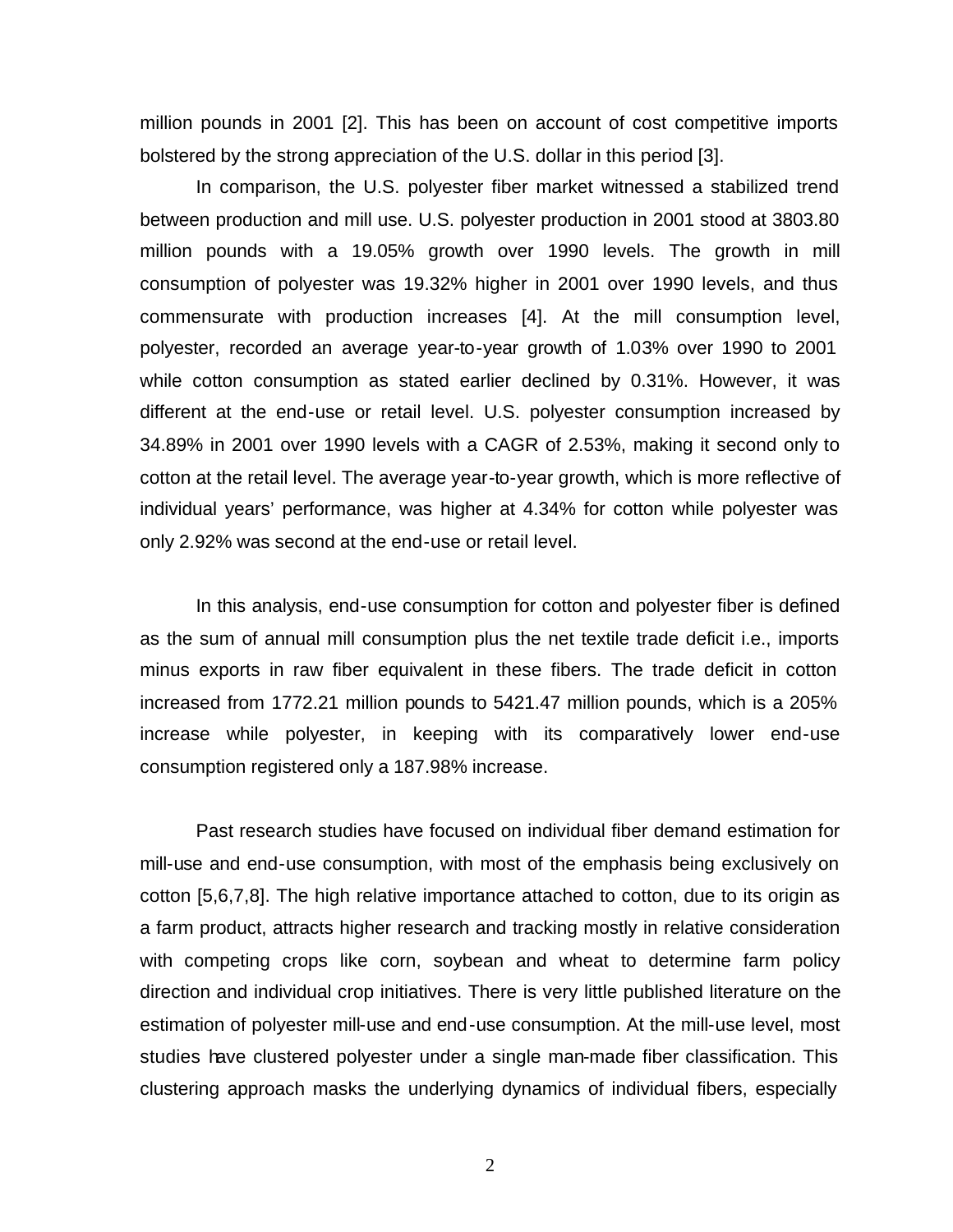since polyester is the largest competitor to cotton in all four major end-use categories of apparel, home furnishings, industrial and floor coverings [9,10]. While cotton mill use and end-use data are directly reported by the United States Department of Agriculture (USDA), polyester end-use consumption estimation has received extremely scant attention mostly due to the lack of availability of end-use data by individual man-made fiber type since both the USDA and Fiber Economics Bureau (FEB) report a single clustered man-made fiber and manufactured fiber enduse consumption figure respectively. Thus, earlier research largely ignores inter-fiber competition specifically between cotton and polyester, which contribute to more than half of the total U.S. fiber demand. In this analysis, the polyester mill consumption was derived from the FEB data, as the sum of annual domestic shipments and imports of staple, filament, and process waste. In the case of end-use consumption, the lack of polyester specific imports and exports (in raw fiber equivalent) data would be an obstacle in quantifying polyester end-use consumption for regression modeling. This obstacle was overcome by internal data provided for this study specifically by the Fiber Economics Bureau, which divided domestic man-made fiber consumption by fiber type [11]. However, FEB data was limited to the period from 1990 to 2001, which coincides with the period of study for this research. This percentage distribution was applied to the total man-made figure to provide polyester imports and exports data to arrive at the final consumption figure.

# **1.2 Modeling U.S. Cotton and Polyester Inter-Fiber Competition**

The opposing trends in inter-fiber demand at the mill consumption and enduse consumption levels for cotton and polyester are impacted by different factors. The drivers of U.S. fiber supply, fiber demand and final market shares are unique to both cotton and polyester fibers. The U.S. cotton supply side sector, being under the purview of governmental legislation under the farm bill has been affected, by a unique set of factors [12]. The farm bills starting from the Food Security Act (FSA) of 1985 to the latest farm bill of 2002 have progressively reduced government subsidization of U.S. cotton through income and price support though still retaining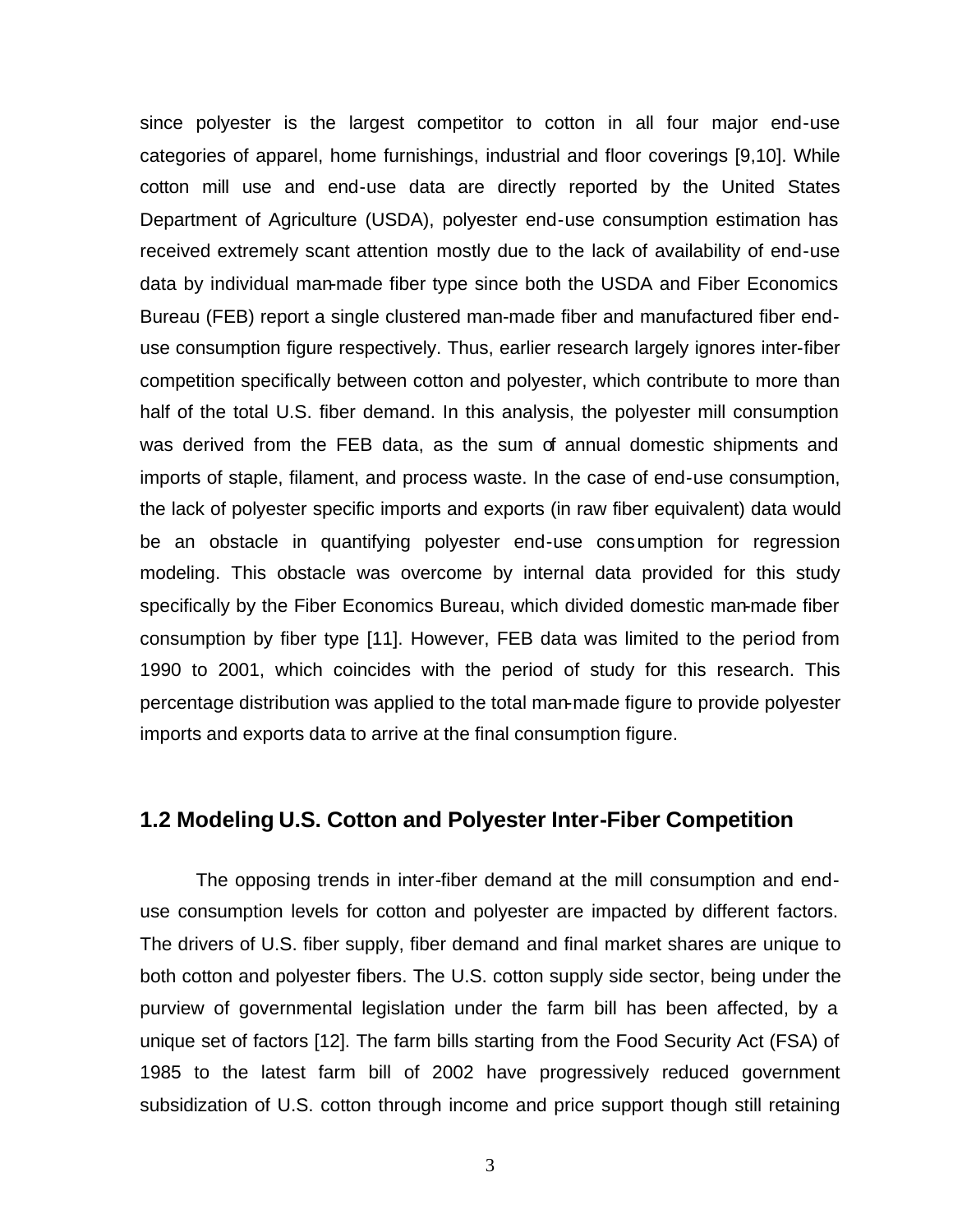reduced levels of support. This move has been aimed at increasing market orientation to prepare for meeting the obligations under the World Trade Organization (WTO) in 2005 while reducing government intervention in farm sector volumes and pricing. The reduced subsidization also reduces the financial pressure on the federal budget. Thus support and intervention on the supply side has been progressively reducing. Instead, the government continues to support demand side promotion initiatives. This participation is indirect and limited to providing the necessary legislative framework. The government established the Cotton Board, as a quasi-governmental, non-profit administrator of the Cotton Research and Promotion Act passed in 1966. Cotton promotion and research both to the U.S. milllevel and retail-level consumers has in turn been contracted out to Cotton Incorporated, another separate entity [13]. The annual U.S. cotton promotion expenditure has risen from a mere \$20 million in 1972, when Cotton Incorporated began, to \$63 million in 2001. The effect of cotton promotion on cotton consumption will be considered in this study. At the mill level, cotton promotion through research and marketing has tried to combat the marketing efforts of synthetic fiber producers [14]. Past studies have considered cotton mill level demand as a function of cotton to polyester price ratio, textile trade deficit, total fiber demand and structural changes in trade agreements while largely ignoring the effects of cotton promotion [6,7,8]. At the end-use consumption level, Cotton Incorporated targets the retail consumer through marketing, advertising and importer support programs. Earlier research has considered total cotton demand as a function of income and fiber pricing. This study will consider the impact of cotton promotion on end-use cotton consumption as well.

Polyester, on the other hand, being a crude-oil derivative is affected by the demand-supply and pricing of upstream polyester fiber intermediates i.e., purified terephthalic acid (PTA), mono-ethylene glycol (MEG), and to a lesser extent dimethyl terephthalate (DMT). Polyester mill level and end-use consumption have been driven primarily by its price competitiveness and constant technological innovation to deliver newer performance engineered polyester fibers. The effect of

4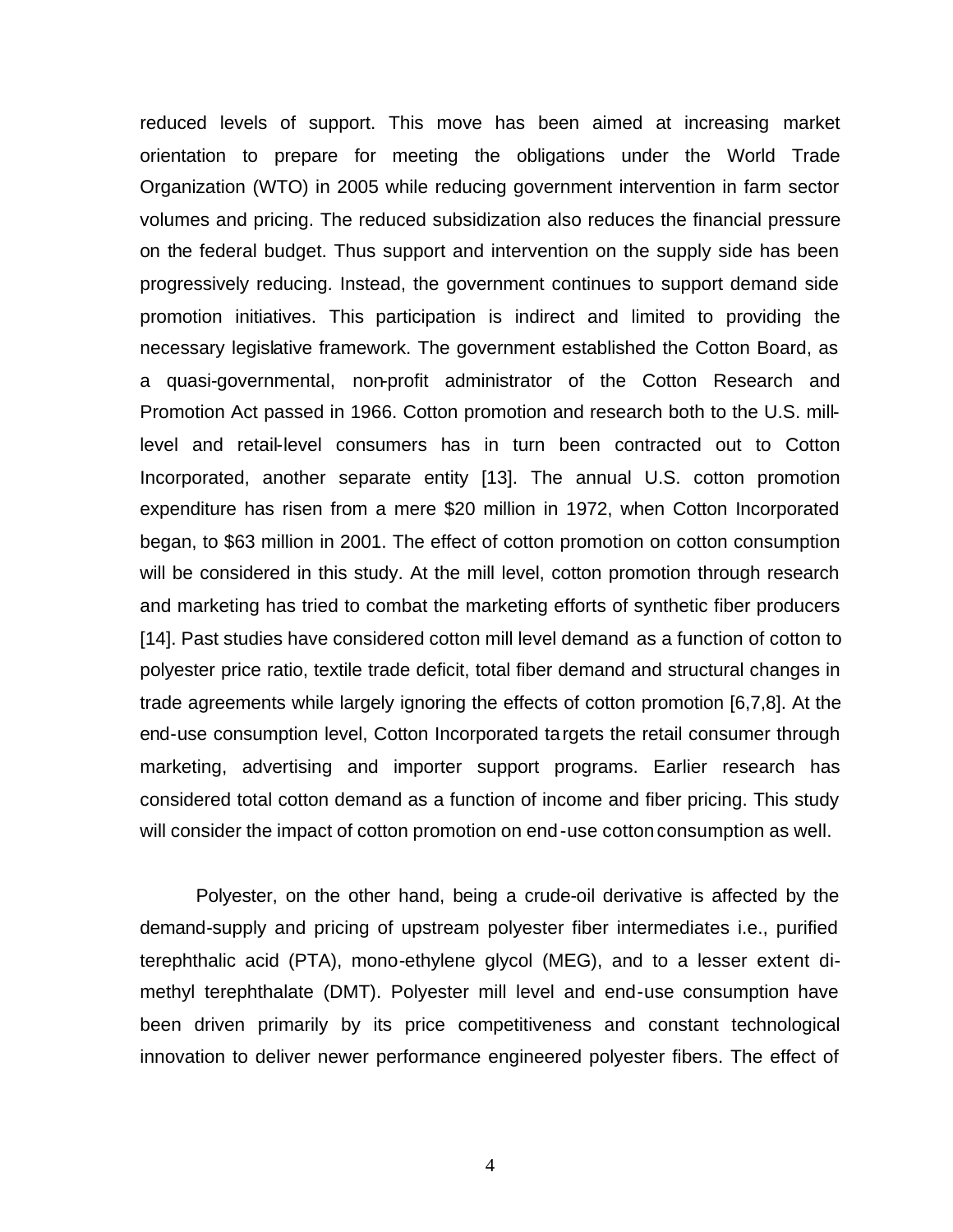these two factors will be considered in deriving polyester fiber demand at both levels.

This study intends to initially derive the determinants of cotton and polyester fiber demand from the mill-use and end-use consumption standpoints. The second step will attempt to econometrically quantify the inter-relationships between cotton and polyester fiber demand and their determinants. This would be achieved by developing four equations for estimating U.S. cotton mill demand, U.S. total cotton demand, U.S. polyester mill demand and finally U.S. total polyester demand.

Finally, the results of the econometric regression model will be used to quantify the effect of the determinants on mill-use and end-use demand for cotton and polyester fiber respectively.

Chapter 2 will present the review of past research and literature on approaches and estimation methods for U.S. cotton and polyester fiber demand. Chapter 3 presents the supply side analysis of the U.S. cotton and polyester fiber market. Chapter 4 presents the demand analysis for cotton and polyester fibers at the mill-use and end-use consumption levels and factors that determine them. Chapter 5 will present the econometric model for cotton and polyester demand that is derived from the supply and demand analysis. Finally, chapter 6 will present the conclusions, derived from the econometric models of chapter 5, followed by the recommendations for future work.

5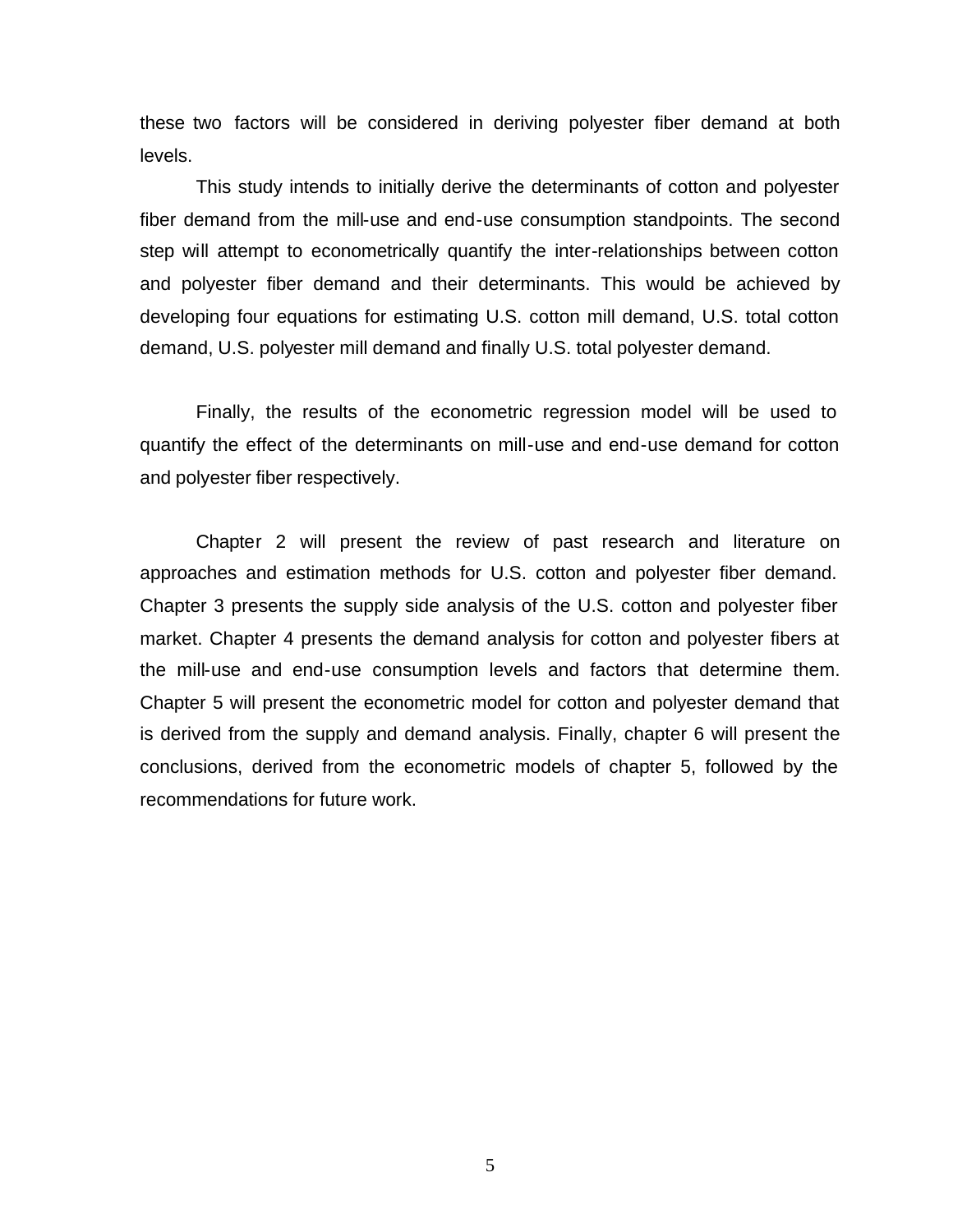# **2.**

### **Literature Review**

## **2.1. Inter-fiber competition**

Several researchers have investigated the econometric modeling of inter-fiber competition in the past. Lewis [15] developed mill demand equations for natural fibers (cotton, apparel wool and carpet wool) and man-made fibers (Rayon-acetate staple, rayon-acetate filament, synthetic staple and synthetic filament). The equations were estimated from data over the period 1920 to 1966 and then simulated for 1967 to 1970. This study hypothesized that cotton mill demand was then influenced by fiber price and the rate of change of per capita income. Synthetic fiber demand was estimated with two additional dummy variables for capturing the effect of the depression and war years respectively. The resulting satisfactory equations were of the linear form, even though, the log linear form performed better for synthetics, which the author speculates could be due to rapid-post war growth. The conclusions of this study were that mill demand for a given fiber is inelastic to its own price. Further, the author states that for natural fibers, cotton and wool, a small shift in supply or demand in the absence of federal support schemes would result in a large price change. This price-support dependence of cotton is cited as the reason for high federal crop price support. Conversely, supply control through farm policy ensures a high level of demand inelasticity that can be changed only by a surge in mill consumption [15].

## **2.2 Establishment of the presence of inter-fiber substitution effects**

Shui et al. [9] confirmed Lewis's observations that mill demand of fiber was inelastic to its own pricing and significantly cross elastic to manmade fiber pricing indicating substitution effects. This meant that a large change in the minimum support price for the crop would need to occur to cause a significant shift in fiber pricing. This shift would be relatively hard to come by due to U.S. farm price protection schemes in the 1960's. Lewis's regression model showed significant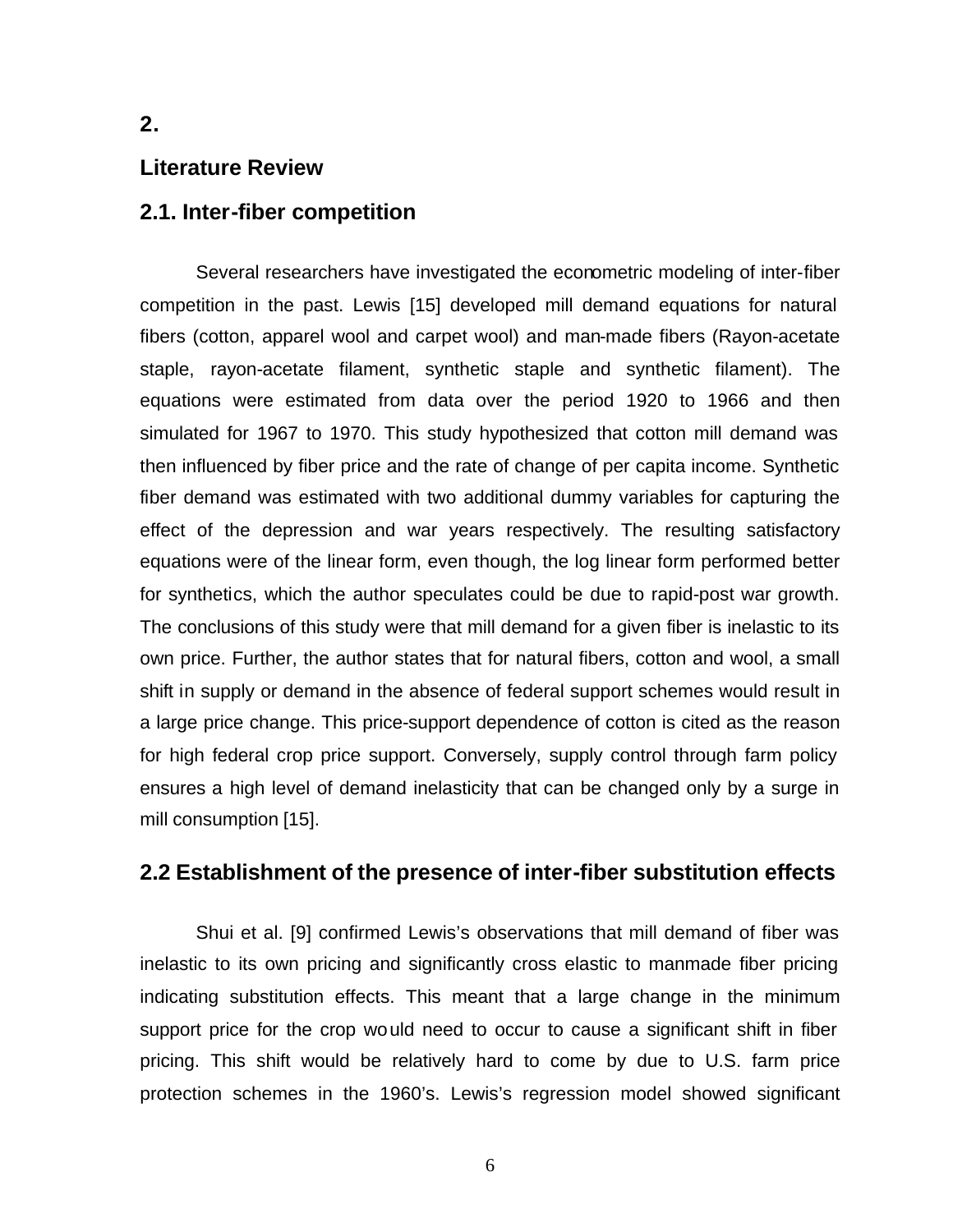cross fiber price coefficients indicating that federal farm policy would impact fiber pricing that in turn would decide the extent of inter-fiber demand shifts at the mill level. Lewis' paper clearly states that his model does not include promotion and technological change effects. Lastly, Shui's model firmly establishes that synthetic fiber growth is endogenous to the economic system.

Additionally, Shui et al. [9] in their study of price and non-price effects expanded from Lewis' work by including scale effects and technological development in addition to own price (fiber under consideration) and cross pricing (competing fibers) to account for inter-fiber demand. The study was performed by clustering cotton with wool under natural fibers and polyester with rayon for prices and quantities over 1950-1987. The authors hypothesized that technological change could be captured and quantified using a time trend variable as well as by measuring the rate of shuttle less weaving capital investment. Results clearly pointed to a favorable effect of technological change on man-made fiber mill demand. Shui et al expanded on Lewis' work by performing a decomposition analysis to evaluate the extent of contribution of own price, cross price and technical change. This analysis revealed that factors other than cross-price elasticity contributed to more than 70% of the decline in natural fiber share. According to Shui et al, a decomposition of textile fiber consumption by fiber type rather than a broad clustering of natural and man-made fibers would be able to explain structural change in derived fiber demand in an improved way. However, Shui's effort was concentrated on mill use level only.

## **2.3 Man-made fiber "clustering" and its effects**

Based on this premise of analyzing inter-fiber substitution effects by decomposing fiber consumption by fiber type Zhang et al. [10] analyzed derived fiber demand specific to competition between cotton and synthetic man-made fibers, and cotton versus cellulosic man-made fibers. Earlier studies assumed a constant mill demand relationship between cotton and synthetic fibers over time even though, synthetic fiber share of demand clearly varied over time on the influence of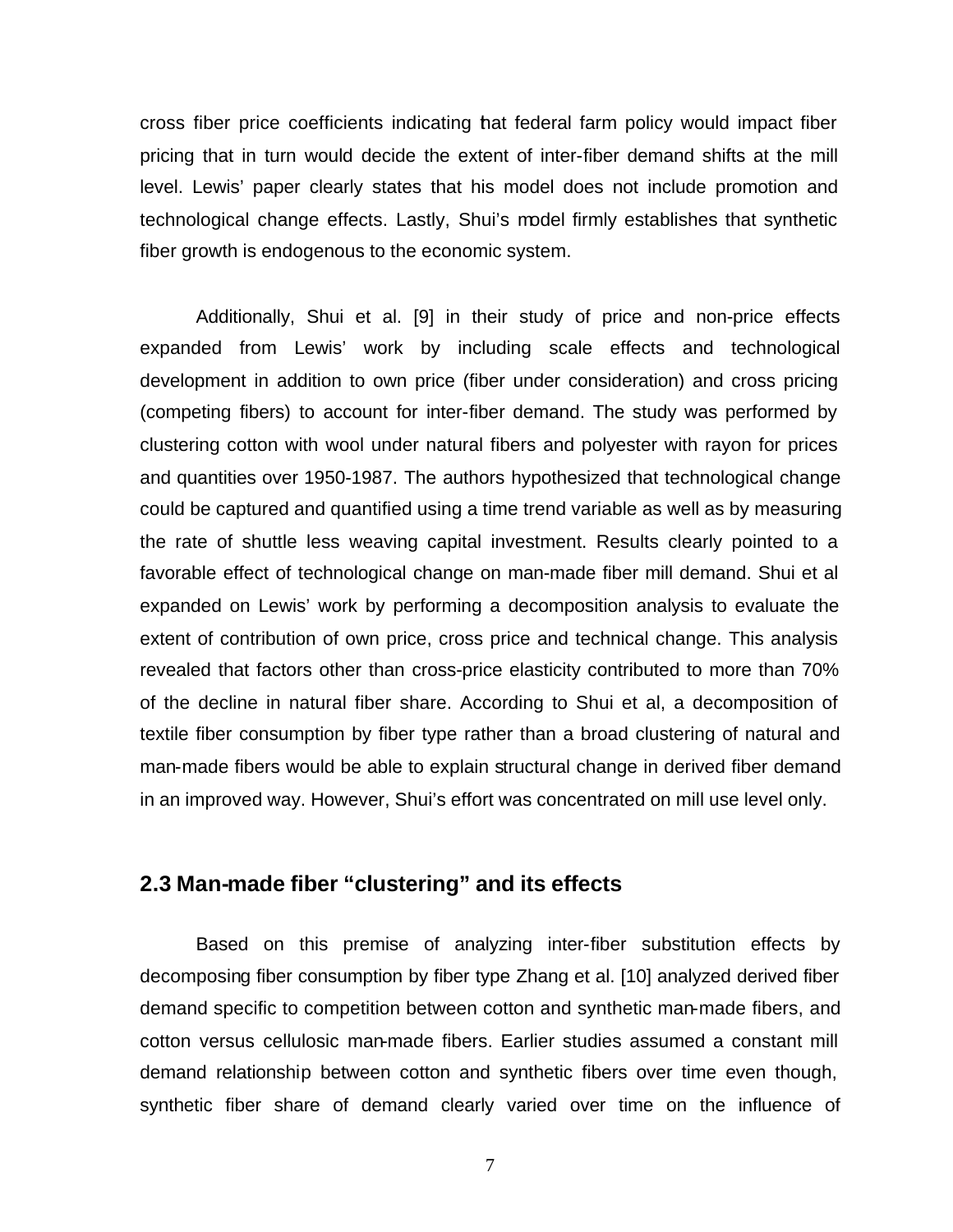development in textile technology and changing end-user or consumer preferences. Using a time-varying parameter model Zhang et al. [10] observed that the estimated coefficients for cellulosic man-made fiber were statistically insignificant at the five percent level thus eliminating cellulosic fiber as a substitute for cotton in textile manufacture. On the other hand, polyester displayed significant coefficients for the study period establishing the direct substitutability of non-cellulosic fiber over cotton at the mill consumption level. The conclusive evidence from this study revealed that differing relationships of cotton with cellulosic and non-cellulosic fibers render the clustering of cellulosic and non-cellulosic as a single man-made fiber cluster ineffective in estimating inert-fiber substitution effects. A combination of this conclusion with the necessity for demand decomposition by fiber type established by Shui et al, gives rise to the need for estimating cotton versus polyester, nylon and olefins individually. Among these three main synthetic fibers, polyester competes directly with cotton in all of its end-use segments, namely, apparel, yarn and fabric and home furnishings. Further, polyester accounts for almost 40% of man-made fiber end use consumption, which is the highest among synthetic fibers (see Appendix Table 8.10). Hence it becomes essential to consider inter-fiber competition specifically between cotton and polyester. Nylon and Olefins compete for minimal share in these segments, relying more on carpets and industrial fabrics for demand [3].

# **2.4 Previous Estimation models and modeling approaches**

Most of the previous published works in fiber demand estimation have focused on developing a system of two equations for total fiber end-use consumption followed by a second equation for derived cotton mill-demand. The only model that estimates only the cotton and polyester end use demand was Barlowe's [5] model. Barlowe's [5] model estimated both cotton and man-made fiber demand, though the period of study was from 1948 to 1964. However, there was no model found that specifically estimated polyester end use demand. The significance of Barlowe's study period is due to vast changes in the fiber demand situation in the

8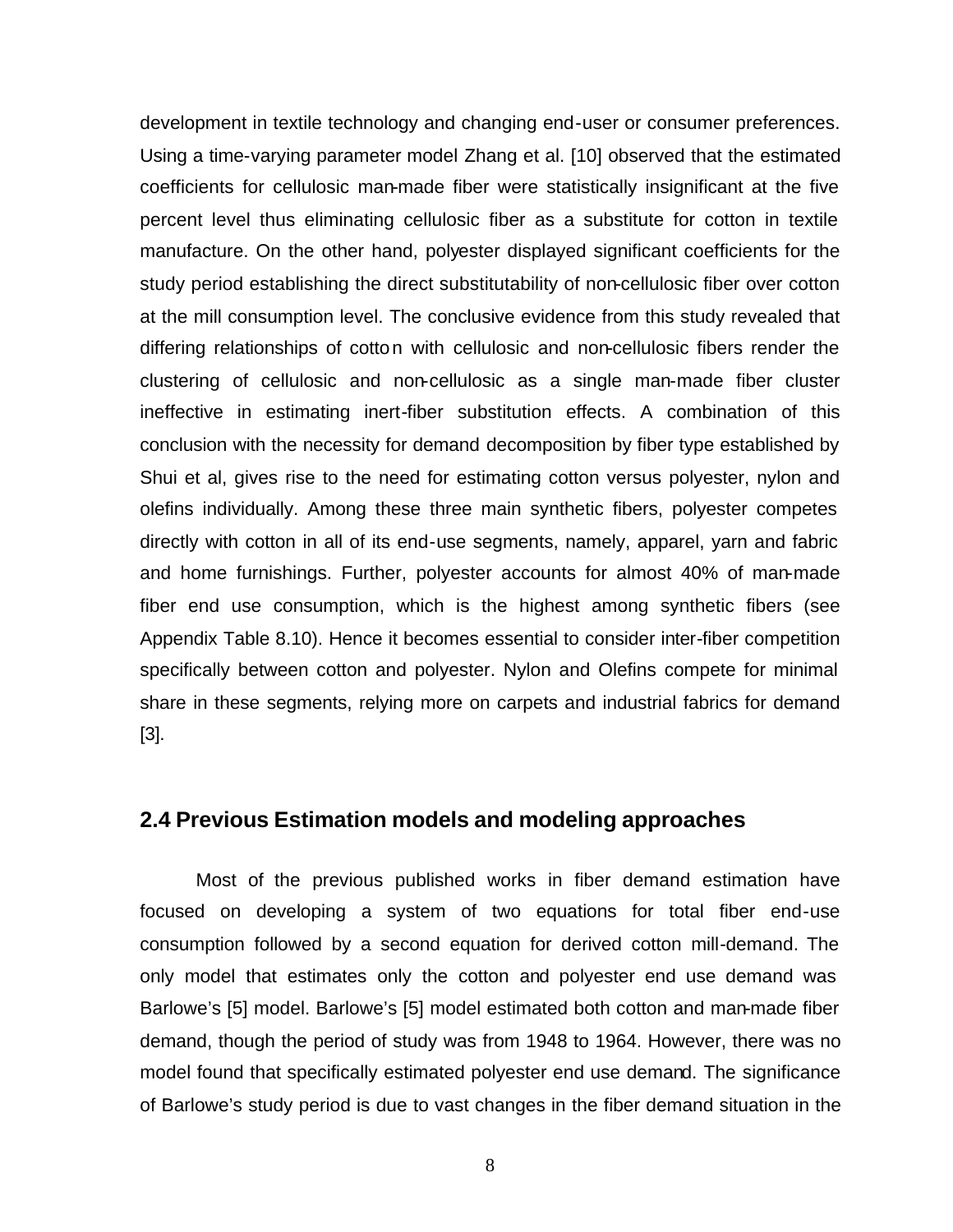current study period of 1990 to 2001. This is highlighted by the choice of explanatory variables in Barlowe's model presented below.

#### **Barlowe's Cotton end use demand estimation model:**

 $C_{\text{tc,t}} = 28.2717 + 0.0138 I_{\text{A}} - 33.1473 M_{\text{p,t}}$  $(+3.45)$   $(+3.45)$ R-squared =  $0.89$ , DW statistic =  $1.63$ 

where,

 $C_{tc,t}$  denotes pounds of cotton consumed in the production of aggregate end uses, divided by the population of the U.S. on July 1, including armed forces overseas,

 $I_{\Delta}$  denotes change from preceding year in real per capita DPI, and,

M  $_{\text{p},t}$  denotes the real per capita man-made fiber industry promotion expenditure.

#### **Barlowe's man-made end use demand estimation model:**

C tm-m, t = - 13.1774 + 0.2038 P c, t-1 + 0.0055  $I_t$  + 69.5326 M p, t  $(+5.37)$   $(+2.22)$   $(+ 9.08)$ R-squared =  $0.99$ , DW d-statistic =  $2.06$ 

where,

C  $_{\text{tm-m}$ , t denotes cotton equivalent of man-made fibers consumed in the production of aggregate end-uses in pounds per capita,

P  $_{c, t-1}$  denotes real price per pound for middling 15/16-inch cotton for group B mill points,

 $I_t$  denotes the U.S. real disposable personal income, and

 $M_{p, t}$  denotes the, real per capita man-made fiber promotion expenditure in dollars.

From the above equations, it is clear that Barlowe hypothesized cotton enduse demand to be influenced by change in income, represented by the change in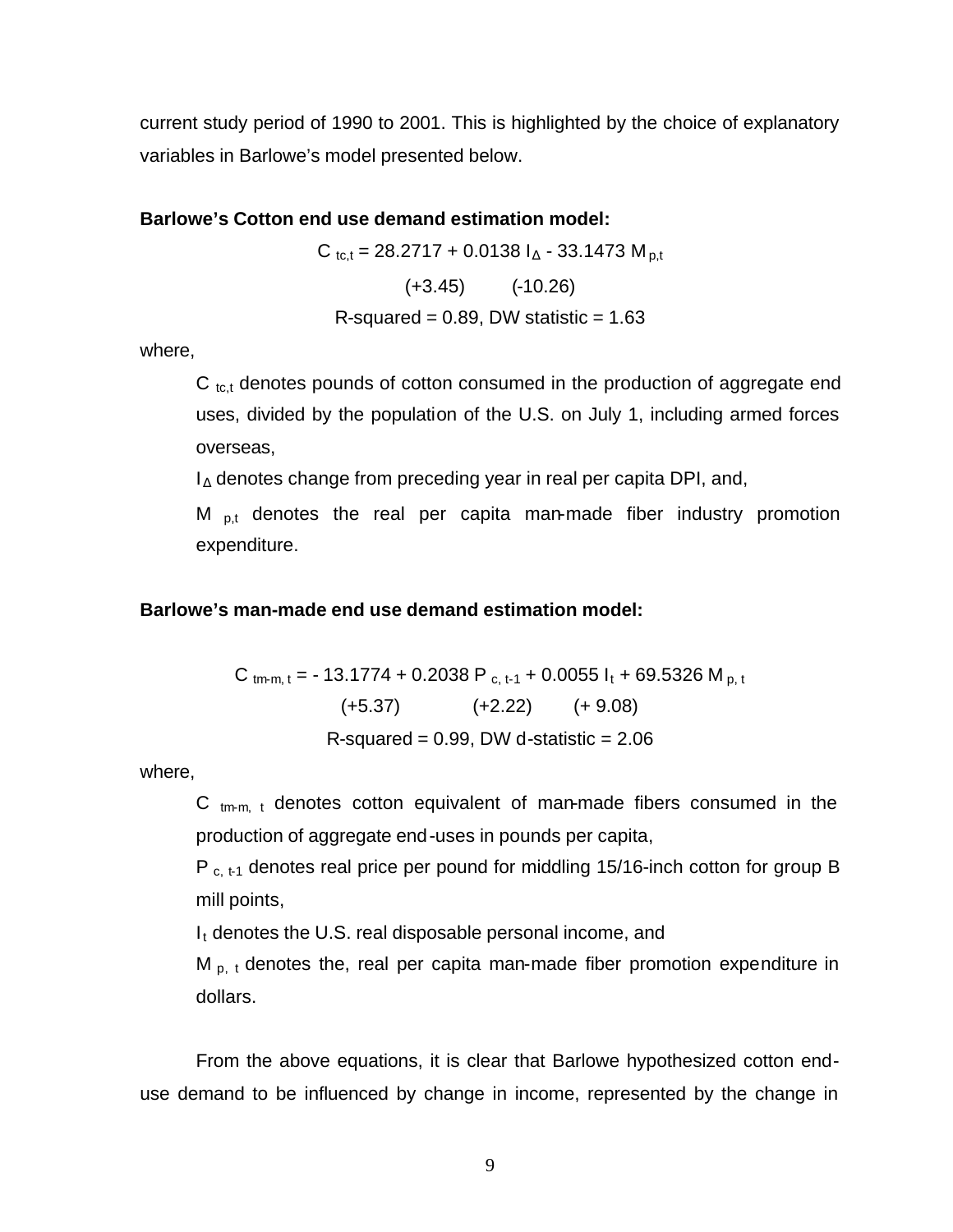per capita disposable personal income (DPI) and man-made fiber promotion expenditure. On the other hand, man-made fiber end-use demand was hypothesized to be influenced by real cotton price, real per capita DPI and man-made fiber promotion expenditure. However, during the period of Barlowe's study (1948-1964), synthetic fibers were newly introduced and aggressively promoted [14]. During the period of this study from 1990 to 2001, cotton and polyester end-use demand was still influenced by income and fiber price though promotion of man-made fibers was almost non-existent in the same period [16,17]. In turn, since the passage of the Cotton Research and Promotion Act and the subsequent cotton promotion by Cotton incorporated, cotton promotion has now become a decisive factor in boosting U.S. cotton end use demand since 1980 (see chapter 5)[18,19]. This turnaround has not been captured in any of the past literature reviewed. However, since most of the cotton mill demand models at the mill level were built with a view to capture interfiber substitution effects with polyester, these models could be used as yardsticks to compare the proposed cotton and polyester models for end-use and mill-use consumption in Chapter 5.

The models developed by Evans [8], Sanford [7] and Meyer [6] would also be worth considering for end use demand although they focus on total fiber demand (all fibers) rather than individual fiber demand, since the underlying variables are similar except for the fiber specific variables (in this case cotton promotion). Included in the discussion of these three models is a discussion of their respective cotton mill demand models also. However, there was no single model in previous literature to estimate polyester mill demand and hence there is no model available for discussing the same. Evans [8] analyzed the factors affecting cotton and apparel wool demand from 1955 to 1976. This study developed an equation for the estimation of cotton mill consumption and total fiber consumption separately. This study hypothesizes total fiber consumption to be influenced by the ratio of wholesale price index to the personal consumption expenditure (PCE) and a time trend variable representing non-measurable factors such as technological and cultural change. Using an

10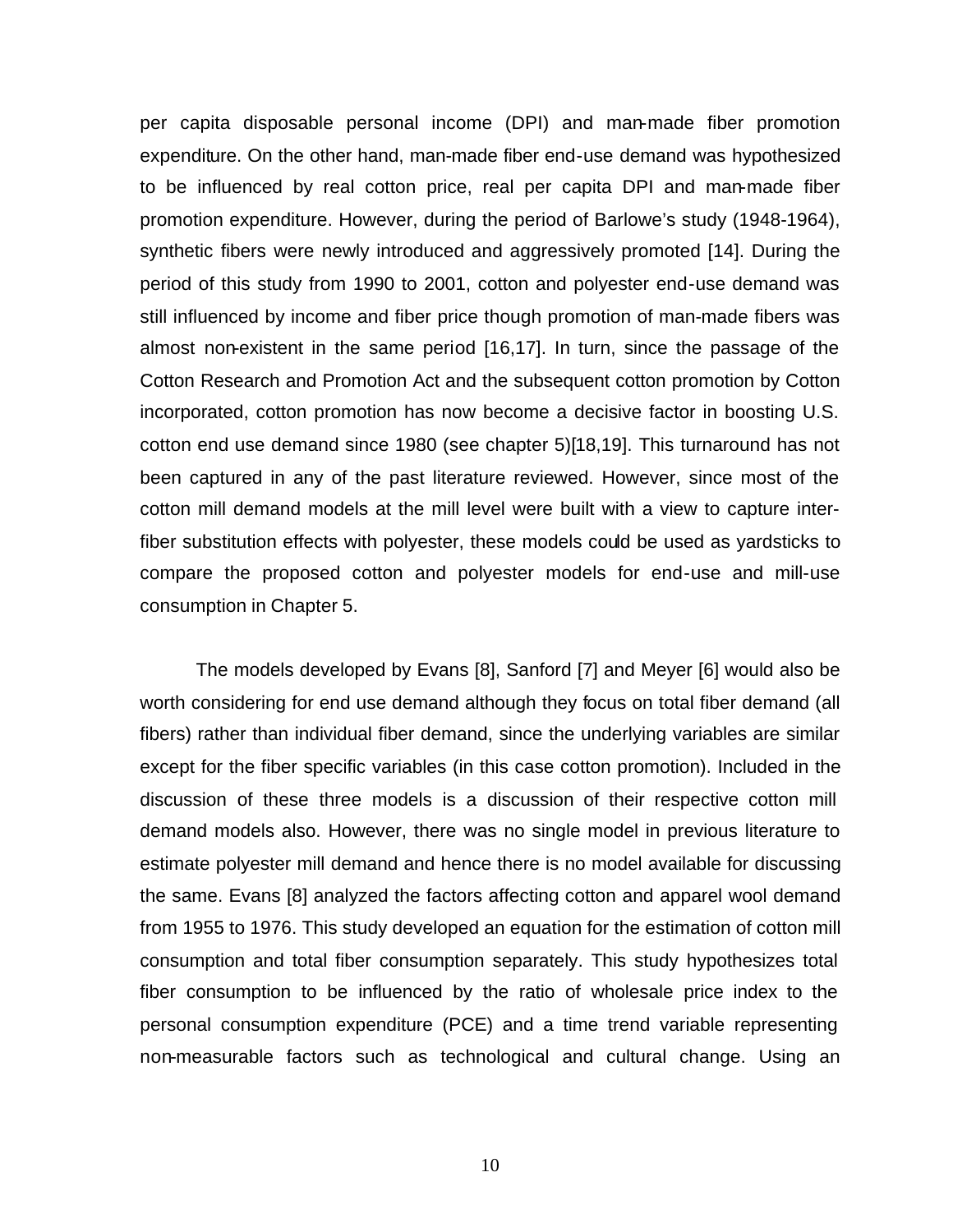Ordinary Least Squares (OLS) regression method the following equations was developed (values in parentheses are the t-values of the variable directly above it).

# **Evans' U.S. per capita total fiber demand estimation equation:** Ln (DFP) = 1.18 – 0.92 Ln (PTX/PCEP) – 0.104 Ln (T)  $(14.6)$   $(9.1)$   $(3.4)$

where,

Ln denotes natural logarithm,

DFP, denotes total fiber consumption in pounds per capita, PTX/PCEP, ratio of the wholesale price index of textile products and apparel (1967= 100), to total per capita personal consumption expenditure, and T denotes the time trend variable where  $1955 = 1$ .

This equation explained 92% of the variation in per capita total fiber consumption. Even though the model had a high R-square value of 0.92, the author hypothesis that the negative coefficient of the trend variable could be indicative of substitution effects between man-made fibers and natural fibers over time. However, since the negative coefficient is based on a total fiber consumption figure, it is unclear whether this is the effect of the contribution of technological change (which is exclusive only to the man-made fibers) or changes in consumer preference. This further, strengthens the need for end-use consumption equations by individual fiber type.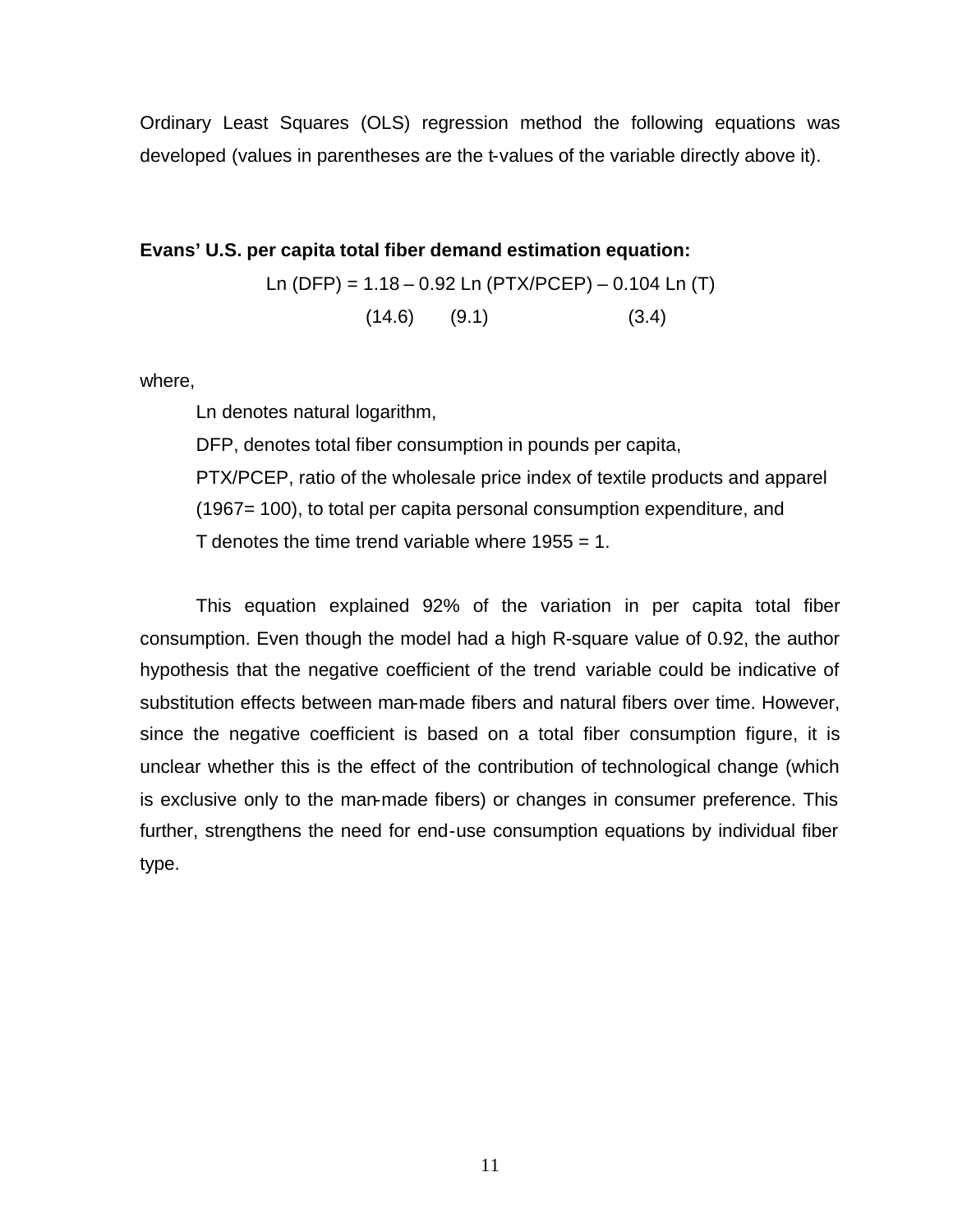#### **Evans' U.S. per capita cotton mill demand estimation equation:**

LQCMP =  $1.55 + 0.33$  L DFP – 0.35 L (PCT<sub>t-1</sub>)  $(PPOL_{t-1})$  $(2.8)$   $(2.3)$   $(8.1)$ 

LQCMP =  $0.70 + 0.46$  L DFP –  $0.32$  L (PCT  $_{t-1}$ ) +  $0.40$  (PPOL  $_{t-1}$ )  $(0.7)$   $(2.3)$   $(5.9)$   $(5.9)$ 

$$
QCMP = 10.2 + 0.17 DFP - 0.13 (PCTt-1) + 0.09 (PPOLt-1)
$$
  
(2.0) (2.1) (5.4) (5.9)

where,

L denotes natural logarithm,

QCMP denotes mill consumption of cotton per capita for the calendar year, DFP denotes domestic fiber consumption in pounds per capita,

PPCT denotes the price of middling 1(1/16) inch cotton price at Group B mill points in cents per pound, and

PPOL denotes the reported average price for 1.5-denier polyester staple for cotton blending in cents per pound.

From the above equations, it is evident that Evans hypothesized U.S. per capita cotton mill demand to be influenced by total domestic fiber consumption, cotton mill delivered price, and polyester mill delivered price. This equation was able to explain about 90% of the variation in per capita cotton mill demand. In another study, Sanford [7] developed a system of two equations for total fiber end-use consumption and cotton mill demand for the period 1960 to 1986.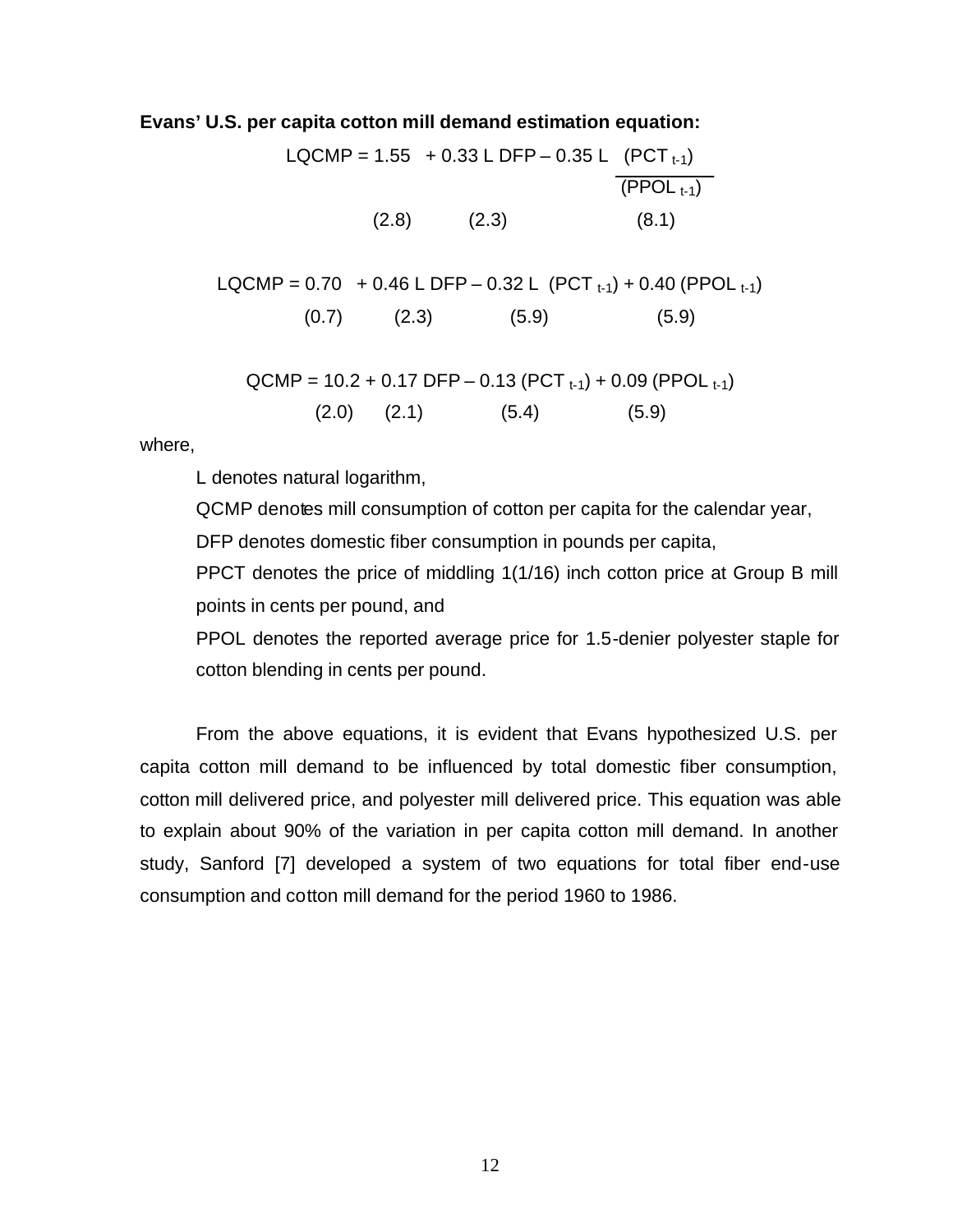#### **Sanford's U.S. per capita total fiber demand estimation equation:**

Ln (TFPC) = -9.32 – 0.18 Ln (COTP) + 1.78 Ln (RCS) – 0.19 Ln (YR) (-3.5) (-3.7) (5.0) (-2.4)

where,

Ln, denotes natural logarithm,

COTP, denotes real cotton price,

TFPC, denotes total fiber consumption per capita,

RCS, denotes real consumption expenditure, and

 $YR$ , is a trend variable, where  $1960 = 1$ .

#### **Sanford's U.S. per capita cotton mill demand estimation equation:**

$$
QCMP = 17.17 + 0.191 (TFPC) - 12.68 (RATIO) - 0.557 (YR)
$$

 $(12.03)$   $(5.69)$   $(-4.87)$   $(-2.4)$ 

R-squared =  $0.98$ , DW d-statistic =  $1.35$ 

where,

QCMP, denotes per capita cotton mill consumption,

TFPC denotes total per capita fiber consumption,

RATIO, denotes cotton price divided by polyester price lagged one year, and  $YR$  is a trend variable where 1961 = 1.

However, his hypothesis differed from Evans's approach. In his hypothesis for total U.S. fiber consumption Sanford, used real personal consumption expenditure (PCE) as the income variable instead of the ratio of wholesale price index for textile and apparel to per capita PCE. Further, cotton fiber price was added as an explanatory variable whose influence is significant as reflected in its significant  $\ddot{t}$ value. However, the trend variable to reflect changes in consumer preferences was retained when compared to Evans' total fiber consumption model.

In the case of U.S. per capita cotton mill demand Sanford's model was similar to Evans' model in using total U.S. per capita fiber consumption. However, the price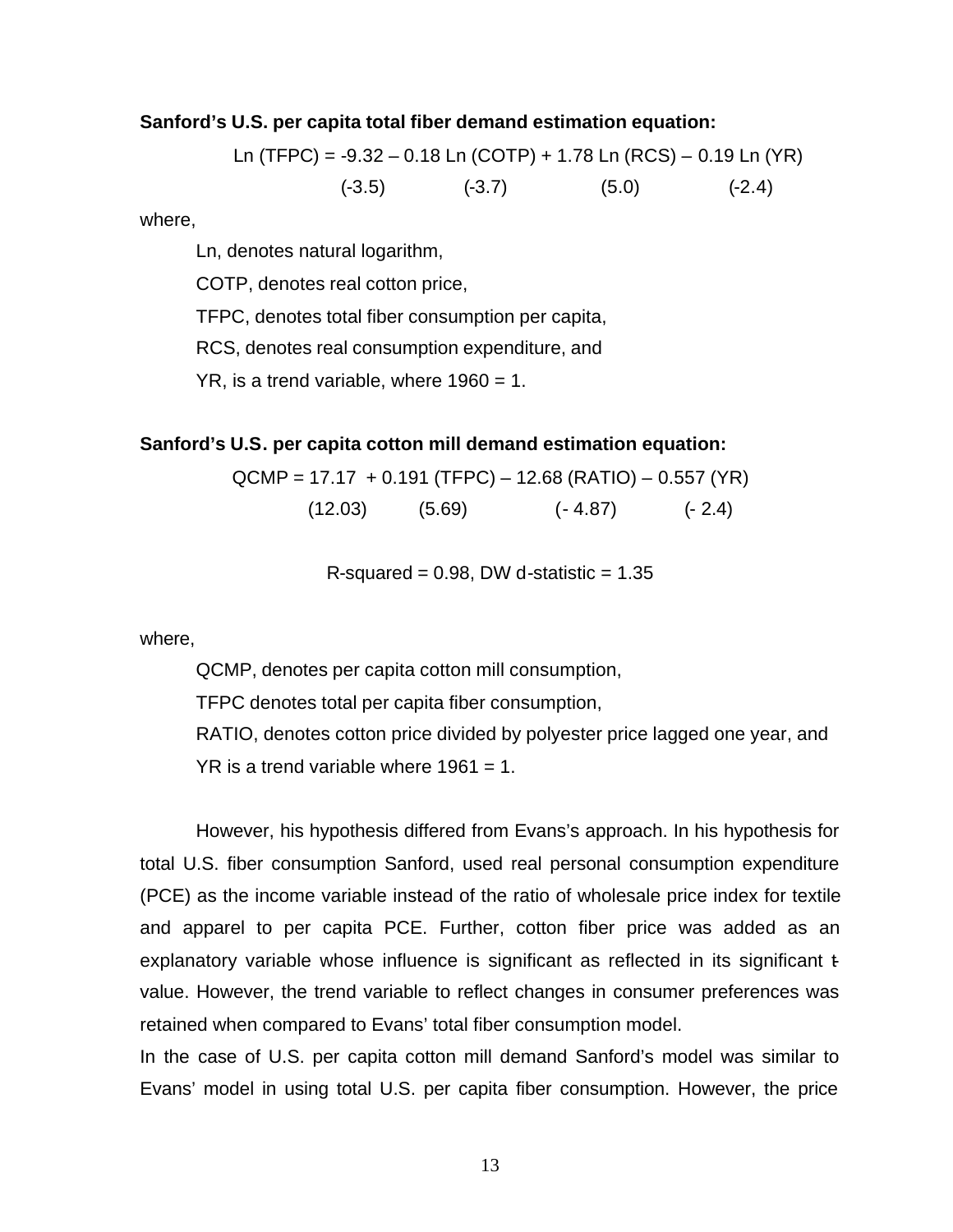variable in Sanford's model used only the price ratio compared to Evans' model that used both individual prices as well as a price ratio. The trend variable though intended to capture changes in consumer preference, could be picking up any other unnoticed effects.

Sanford's model was able to explain 88% of the variation in total fiber consumption and 98% of variation in cotton mill consumption on a per capita basis. The end-use consumption model adopted deflated 'real' cotton prices as a proxy for all fibers on the assumption that cotton's 30% share of total fiber consumption would make its price reflective on average fiber price levels. Efforts at developing an aggregate fiber price index were however unsatisfactory. In addition, income was represented by real PCE rather than disposable personal income (DPI) as the author found the ratio of expenditure to income increasing due to decreasing saving levels. Meanwhile, the cotton mill consumption model remained similar to Evans's model except for the added trend variable. However, these equations were developed in 1988 and thus could not account for the large increases in cotton and polyester imports that have widened the textile trade deficit since 1990 [3]. In order to be able to account for the structural changes in textile trade, Meyer [6] further expanded on Sanford's model.

The fiber demand model developed by Meyer [6] consisted of a set of two equations similar to the previously discussed models but over the period of 1962 to 1997. Meyer's equations were evaluated using a two stage least squares (2SLS) approach instead of the ordinary least squares (OLS) regression method used by Evans [8] and Sanford [7]. This was due to the assumption that most econometric applications are interdependent and hence separate estimation would lead to biased coefficient estimation. In comparison, a two stage least squares approach assumes interaction via the error terms and hence produce coefficients of reduced bias [20].

14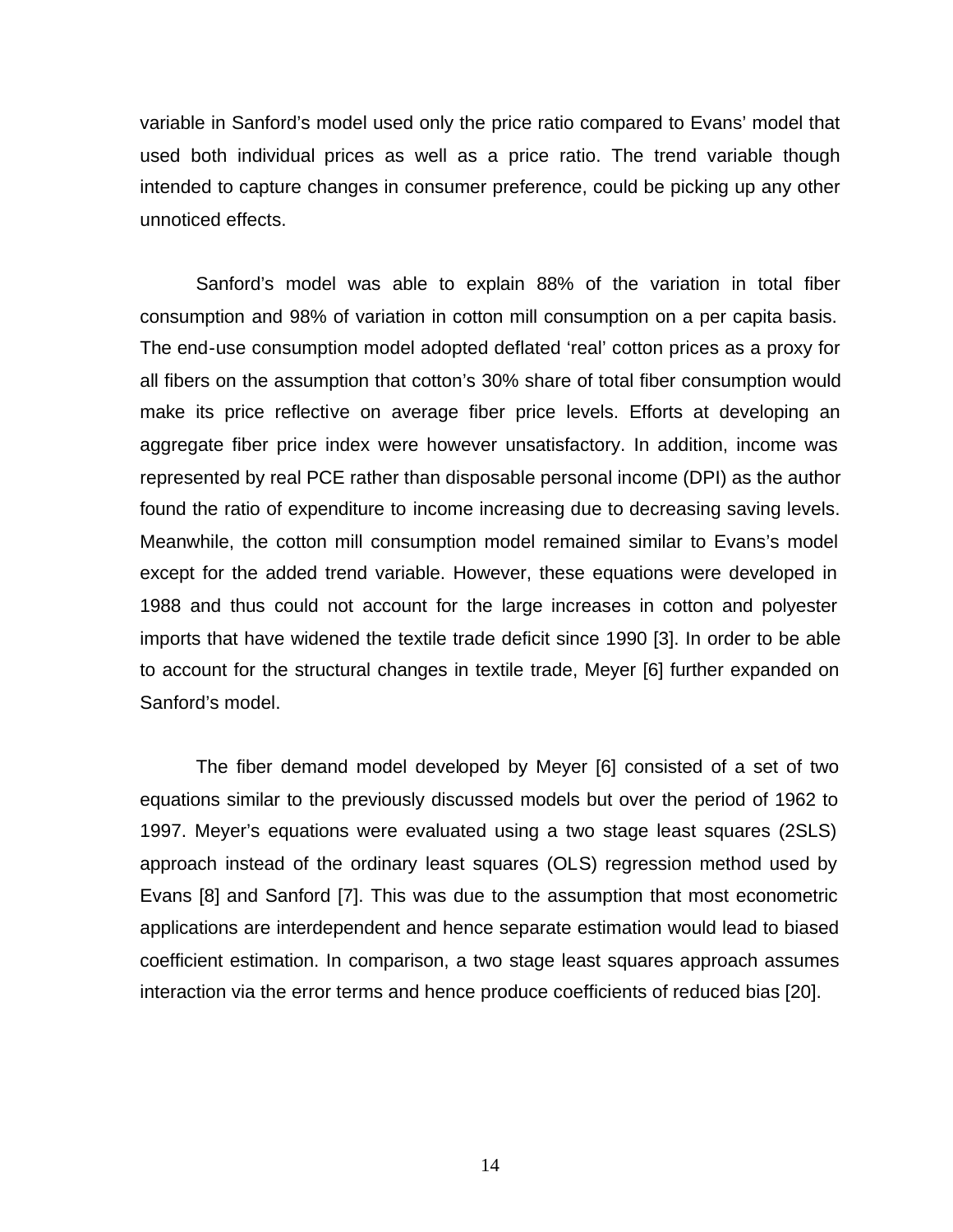#### **Meyer's U.S. per capita total fiber demand estimation equation:**

Ln (TFD) = 2.121 + 0.980 Ln (DPI) – 0.178 Ln (Fiber Price) + 0.128 (NAFTA)  $(12.21)$   $(-4.68)$   $(3.85)$ Adjusted R-squared =  $0.9096$ , DW d-statistic =  $1.253$ 

where,

TFD denotes total fiber demand (Sum of total demand for U.S. cotton, manmade and wool fibers) in pounds per capita,

DPI denotes per capita real U.S. disposable personal income,

Fiber Price, denotes nominal U.S. mill delivered cotton price (chosen as proxy for cotton, wool and man-made fiber prices), and

NAFTA is a dummy trend variable equal to one in 1994 (NAFTA inception) and zero in prior years.

### **Meyer's U.S. per capita cotton mill demand estimation equation:**

Ln (CMD) = - 2.448 + 1.315 Ln (TFD) – 0.494 Ln (Ratio) – 0.252 Ln (Deficit) (7.05) (-14.31) (-10.68)  $+ 0.136$  (1 + TradeLib) (5.38)

Adjusted r-squared =  $0.9312$ , DW d-statistic =  $1.672$ 

where,

CMD denoted U.S. per capita cotton mill demand in pounds per capita,

TFD denotes U.S. total fiber demand in pounds per capita,

Ratio denotes the ratio of nominal U.S. cotton mill delivered price lagged by one year divided by the nominal U.S. polyester mill delivered price lagged by one year,

Deficit denotes U.S. per capita cotton textile deficit in pounds per capita (deficit equals U.S. cotton imports minus U.S, cotton exports in raw fiber equivalent), and

TradeLib is a trend variable where 1984 = 1 and previous years equal zero.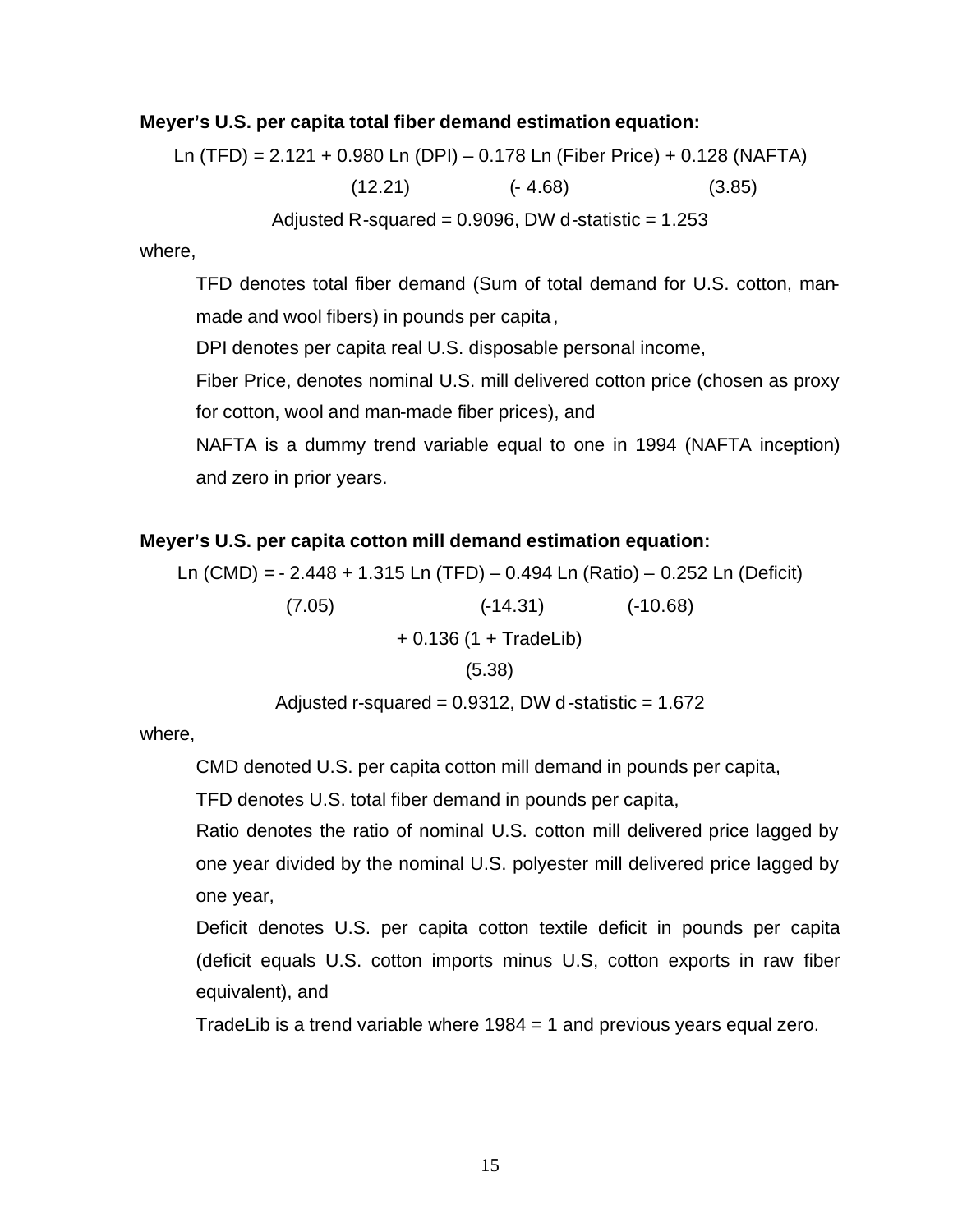Meyer hypothesized that per capita U.S. total fiber demand was influenced by real disposable personal income, fiber pricing and a dummy variable to reflect changes in trading structure due to the North American Free Trade Agreement (NAFTA). On the other hand, cotton mill demand was hypothesized to be influenced by total fiber demand, price ratio of nominal cotton mill delivered price to nominal polyester mill delivered price lagged by one year, cotton textile trade deficit and a dummy variable to reflect trade liberalization.

 The total fiber demand model was able to explain almost 90% of variation in total fiber demand, while the mill demand model was able to explain 93.12% of the variation. While Meyer's [6] model aims to explain demand based on recent changes in the U.S. textile trading structure it is inclusive of the previous models' objectives too [7,8]. The period of Meyer's study was from 1965 to 1997 though the effect of cotton promotion, which had been initiated within this period, was ignored. Further, man-made promotion all but disappeared during this period. These two changes were not accounted for by Meyer's model.

# **2.5 Discussion**

In order to qualify the objectives of this study, it would be essential to summarize the observations from the review of past literature so as to define and justify the goals of this thesis study. As stated in chapter 1 the ultimate aim of this study is to develop four estimation models for U.S. total cotton demand (TCD), U.S. cotton mill demand (CMD), U.S. total polyester demand (TPD) and U.S. polyester mill demand (PMD).

In the case of U.S. fiber end use demand models Barlowe's [5] model, which was the only previous research on fiber specific end use estimation, provides estimation equations for cotton and man-made fiber end use demand or total demand. However, the period of this study was 1948 to 1964 when synthetic fibers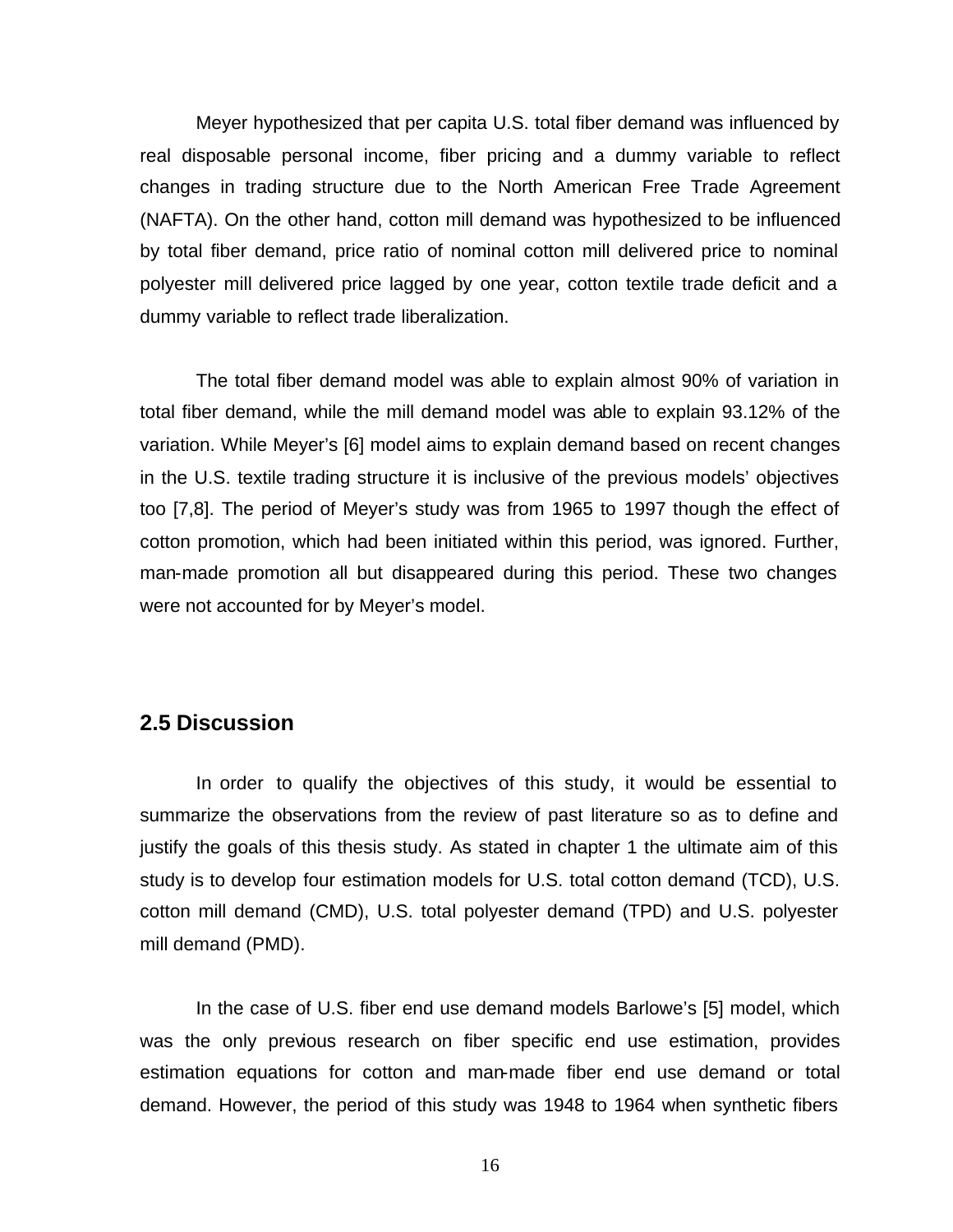were new and hence large promotion budgets were expended on synthetic fibers. This presents two problems. First, the period from 1990 to 2001 has witnessed the increase of U.S. per capita cotton consumption from almost 23 pounds to 35 pounds. Valderrama [18], attributes this increase in large measure to the U.S. cotton promotion program. There has been no model developed so far to account for this change. Secondly, Barlowe's model clusters man-made fibers into a single grouping for comparison against cotton thereby masking the underlying dynamics of individual fibers (see section 2.3). Polyester by virtue of being the largest synthetic fiber (40% share) presents the single largest substitution fiber for cotton [18,9,10]. However, there has been no model in previous literature reviewed that provides a polyester end use demand model. Thus this study will address these two problems by developing specific fiber end use demand models for cotton and polyester.

In the case of U.S. mill demand Meyer's [6] model, which is the most recent study and was also inclusive of Evans' [8] and Sanford's [7] models, explains almost 93% of the variation in annual per capita U.S. mill demand. However, all the three models do not account for the influence of U.S. cotton promotion on mill consumption. Jacobson and Smith [14], point to the Cotton Incorporated's promotion program as being aimed at both mills as well as the retail consumer as part of its 'push-pull' strategy. However, its influence on U.S. cotton mill demand has not been modeled so far. This need will be addresses by the U.S. cotton mill demand model in this study. In the case of U.S. polyester mill demand (PMD), there is no preceding model found in past literature, which makes the PMD model developed in this study, the first. The effect of cotton promotion on U.S. PMD will also be measured in this study.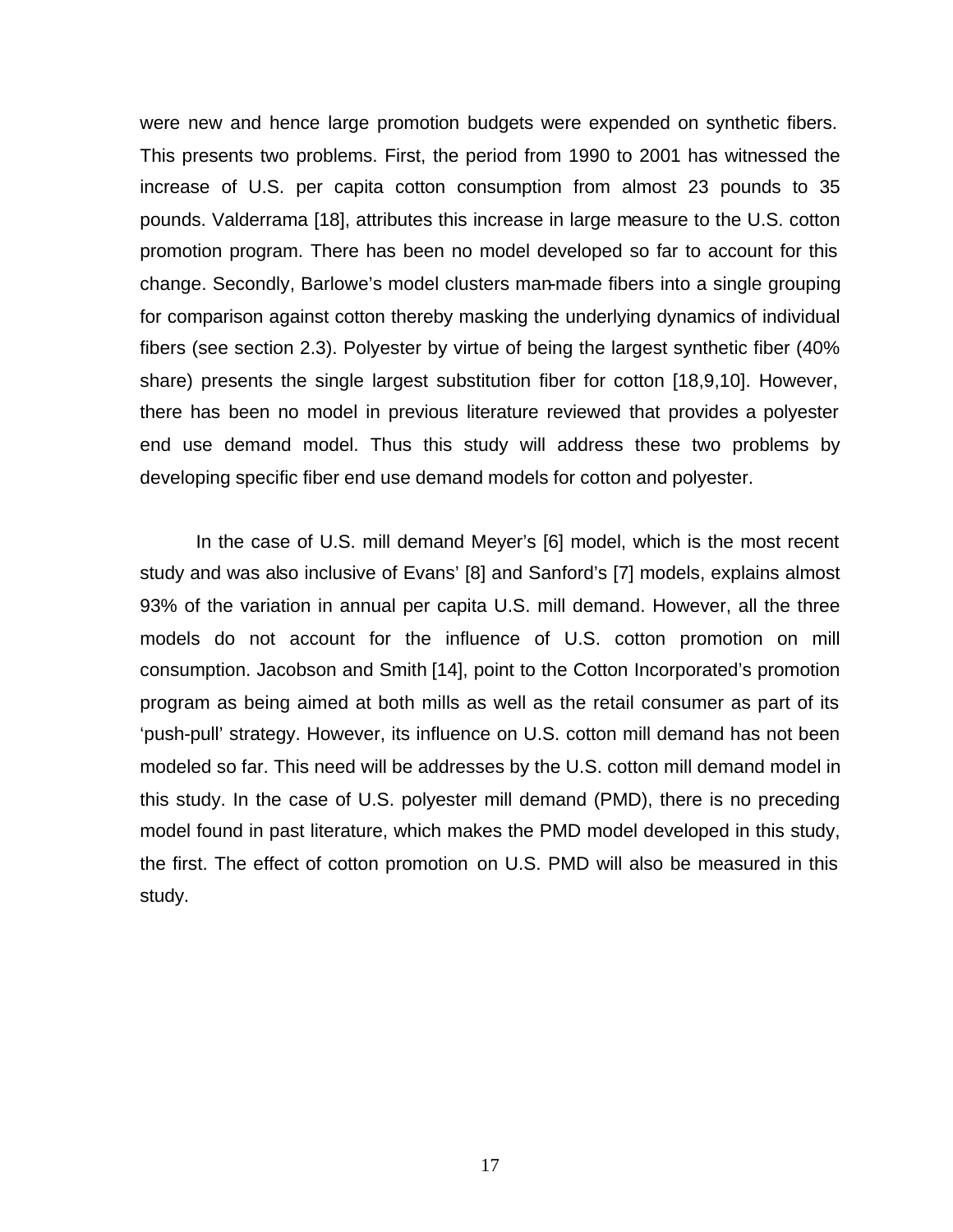## **Supply analysis of U.S. Cotton and Polyester fiber**

Following the discussion in the literature review in chapter 2, it would be essential to now understand the demand side situation for cotton and polyester fiber and derive their determinants in order to develop an econometric model for the same. In the case of cotton, a part of U.S demand is satisfied by U.S. grown cotton that proceeds to U.S. mills for conversion into textile products. However, U.S. farm policy provisions in turn influence cotton production. On the other hand, polyester fiber supply is influenced by U.S. polyester production capacity and its utilization since polyester is a manufactured fiber. Further, polyester capacity utilization would be reflective of demand for U.S. polyester as well as import competitiveness. In summary, this chapter will provide an understanding of the supply situation for cotton and polyester fiber that would help in understanding the underlying demand for these two fibers.

## **3.1 Background and significance of cotton in the U.S. Economy**

In order to build an econometric model for U.S. cotton and polyester demand it would be essential to understand their economic importance as well as their production trends. In the case of cotton, the U.S. also happens to be among the largest producers of cotton. However, the U.S. cotton acreage and consequently the production are influenced by U.S. farm policy [12]. In line with this observation, the supply analysis of cotton is intertwined with related policy measures. However, U.S. polyester supply depends on raw material feedstock prices, installed capacity and capacity utilization due to its origin as a manufactured fiber and petrochemical derivative product.

**3.**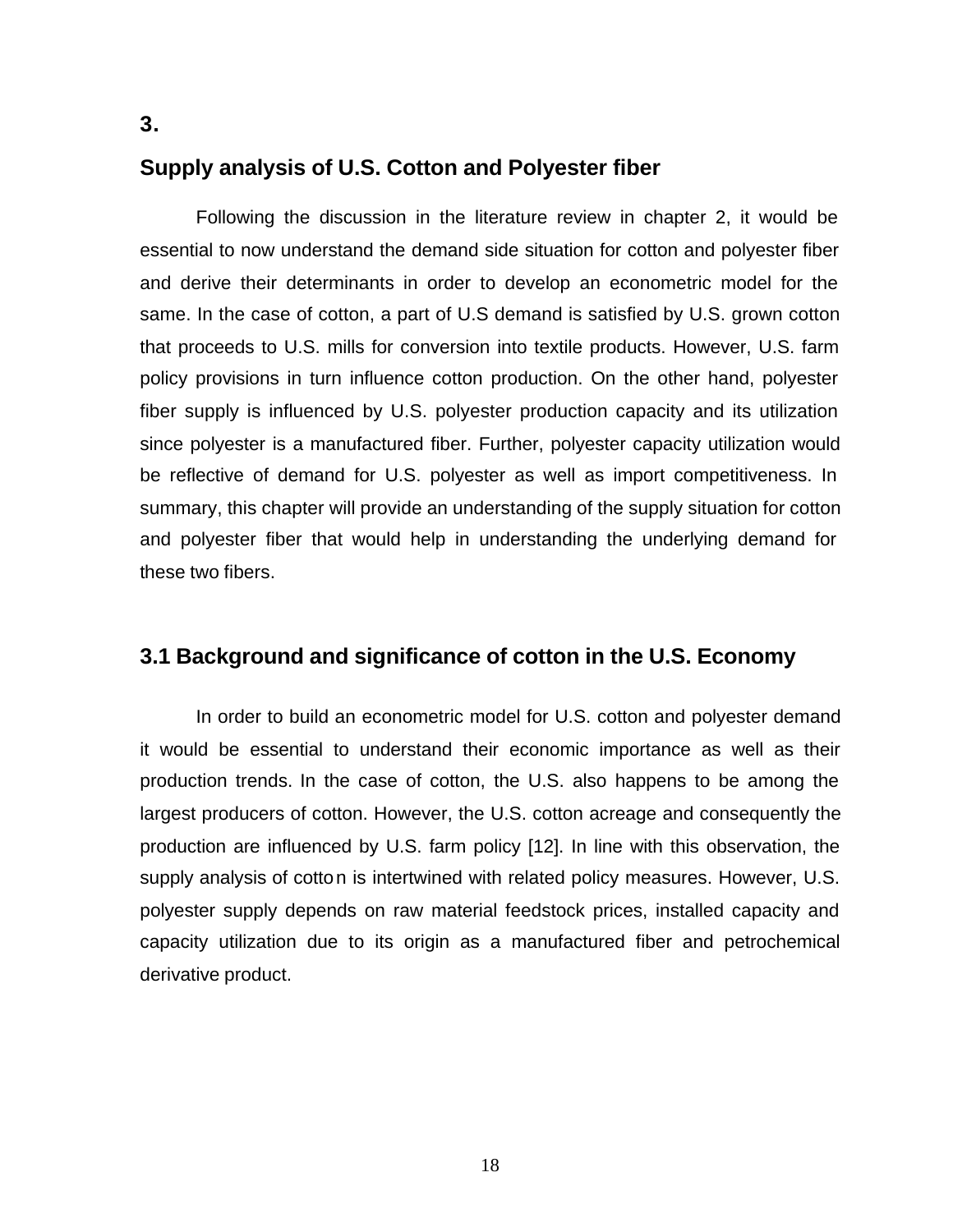### **3.1.1 Economic significance**

The cotton industry from the farm to the mill plays a pivotal role in U.S. employment and gross domestic product (GDP). A total of about 400,000 jobs are generated across the entire cotton supply chain. The net worth of cotton goods and services produced is over \$25 billion annually. The U.S. is the world's largest exporter of raw cotton accounting for 25% of the world cotton trade in the 1990's.



### **3.1.2 Key cotton consumption trends**

*Source: USDA Cotton and Wool Situation and Outlook Report: November 2002* **FIGURE 3.1: U.S. COTTON CONSUMPTION TRENDS: 1980-2001**

From figure 3.1 it is evident that the U.S. cotton per capita consumption at the end-use or retail level has witnessed an increasing trend over the period 1980 to 2001. The per capita consumption of cotton, which stood at 14.6 pounds, has more than doubled to reach 35.8 pounds in 2000. After China and India, U.S. is the third largest consumer with an 11% share of global cotton consumption. However, while U.S. end-use consumption has registered a consistent increase as seen in the figure, mill use has experienced a slowdown. The U.S. mill use (in million pounds)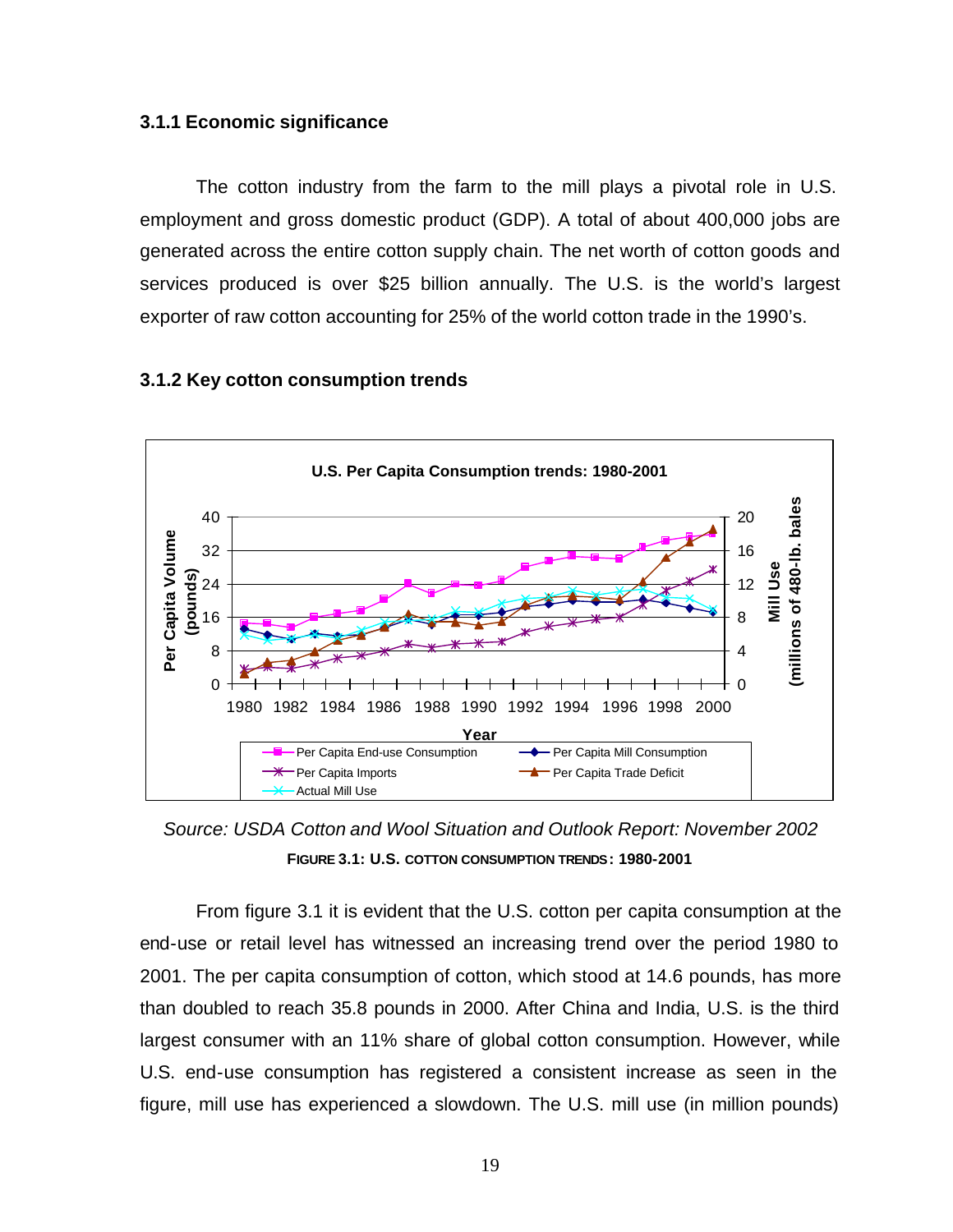trend shows that barring 1997 (when the U.S. economy was in the midst of its largest expansion in history) mill use has recorded a consistent decline since 1994.

This trend is directly linked to the massive surge in textile imports and as a result a spike in the textile trade deficit since 1994 [21]. The situation has been exacerbated by the strong appreciation in the value of the U.S. dollar making imports economically more lucrative. As a consequence, the U.S. mill sector has experienced massive layoffs and plant closures.

#### **3.1.3 Key cotton production trends**

From the figure 3.2 it is evident that, in the period from 1990 to 2001, U.S. raw cotton production rose by almost 30% to reach the highest ever recorded production of 9684 million pounds for crop year 2001.



*Source: USDA Cotton and Wool Situation and Outlook Report: November 2002* **FIGURE 3.2: U.S. RAW COTTON PRODUCTION: 1990- 2001**

In the same period, the global composition of key production areas for cotton had undergone a significant change as illustrated by Figure3.3 and Figure 3.4. The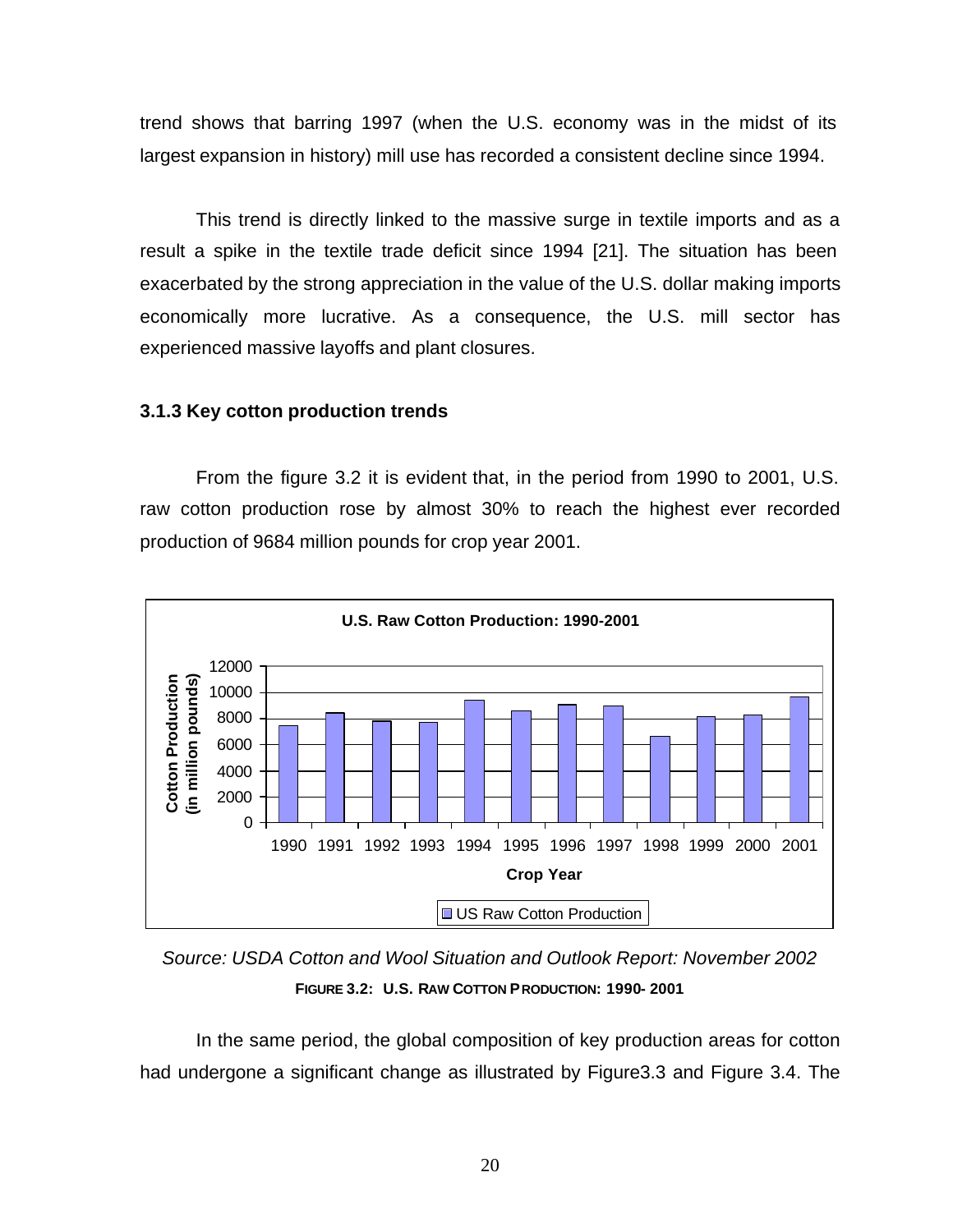

largest change was due to the collapse of the former Soviet Union that accounted for 14% of world cotton production in 1990 to just half this amount at 7% in 2001.

*Source: USDA Cotton and Wool Situation and Outlook Report: November 2001*

**FIGURE 3.3: KEY COTTON GROWTH REGIONS AND PRODUCTION SHARES: 1990**



*Source: USDA Cotton and Wool Situation and Outlook Report: November 2001*

**FIGURE 3.4: KEY COTTON GROWTH REGIONS AND PRODUCTION SHARES: 2001**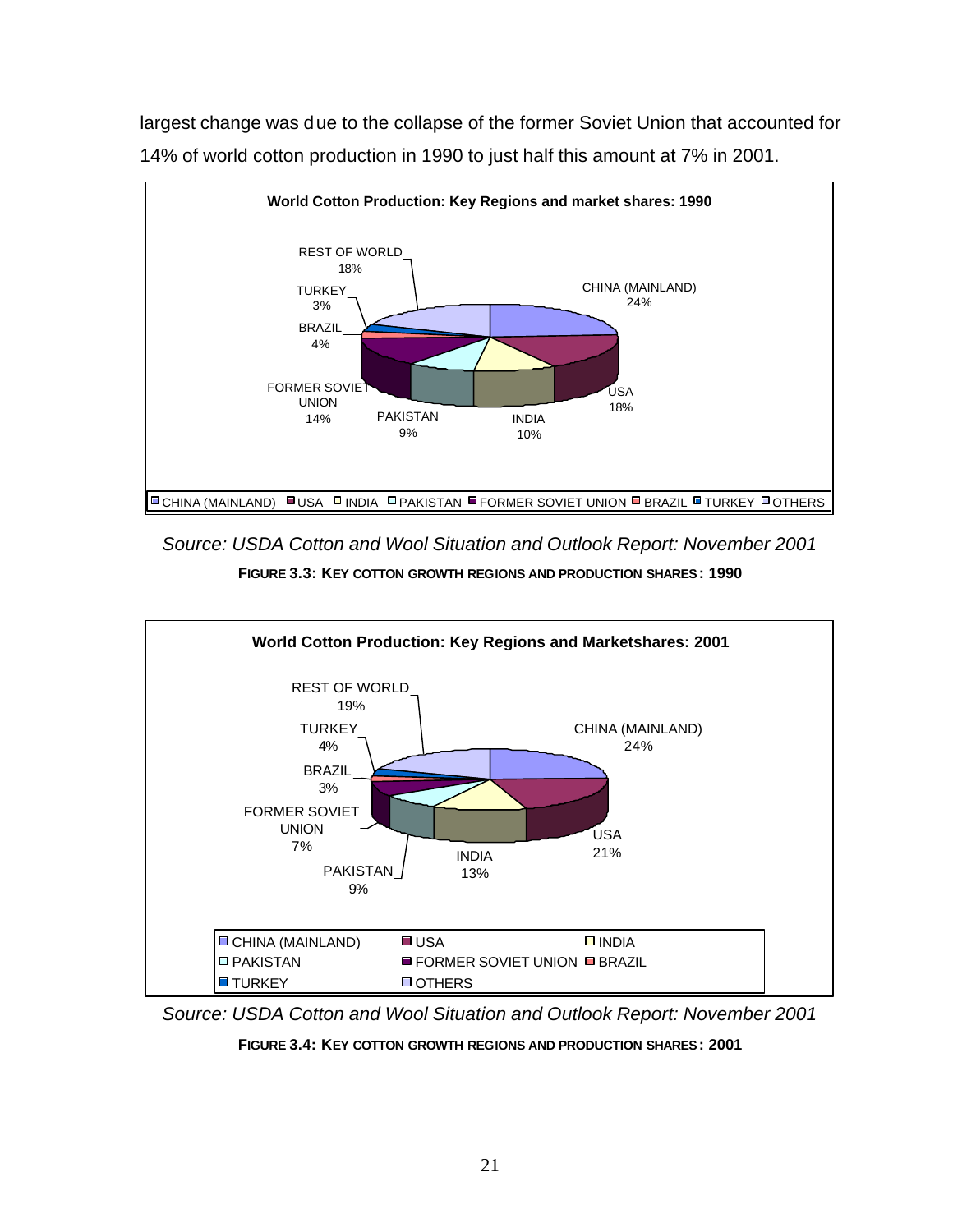Consequently, the U.S. and India each gained 3% share as a result of the decline. In light of this change in the structure and composition of the global cotton production, the U.S. cotton supply has increased. However, U.S. mill consumption has fallen dramatically during the same period. This has shifted the export thrust that rose 20.62% over 1990 to reach 9.4 million bales in crop year 2001.

# **3.2 Approach for U.S. raw cotton supply-demand analysis**

The analysis of the U.S. cotton fiber supply and demand can be performed at various tiers of the cotton supply chain as seen in Figure 3.5. The U.S. cotton supply chain can be broadly analyzed from the raw cotton, mill consumption and end-use consumption standpoints. The definition of these cotton supply chain tiers enables a clear understanding of the dynamics unique each of these tiers [18].



**FIGURE 3.5: U.S. COTTON FIBER SUPPLY CHAIN**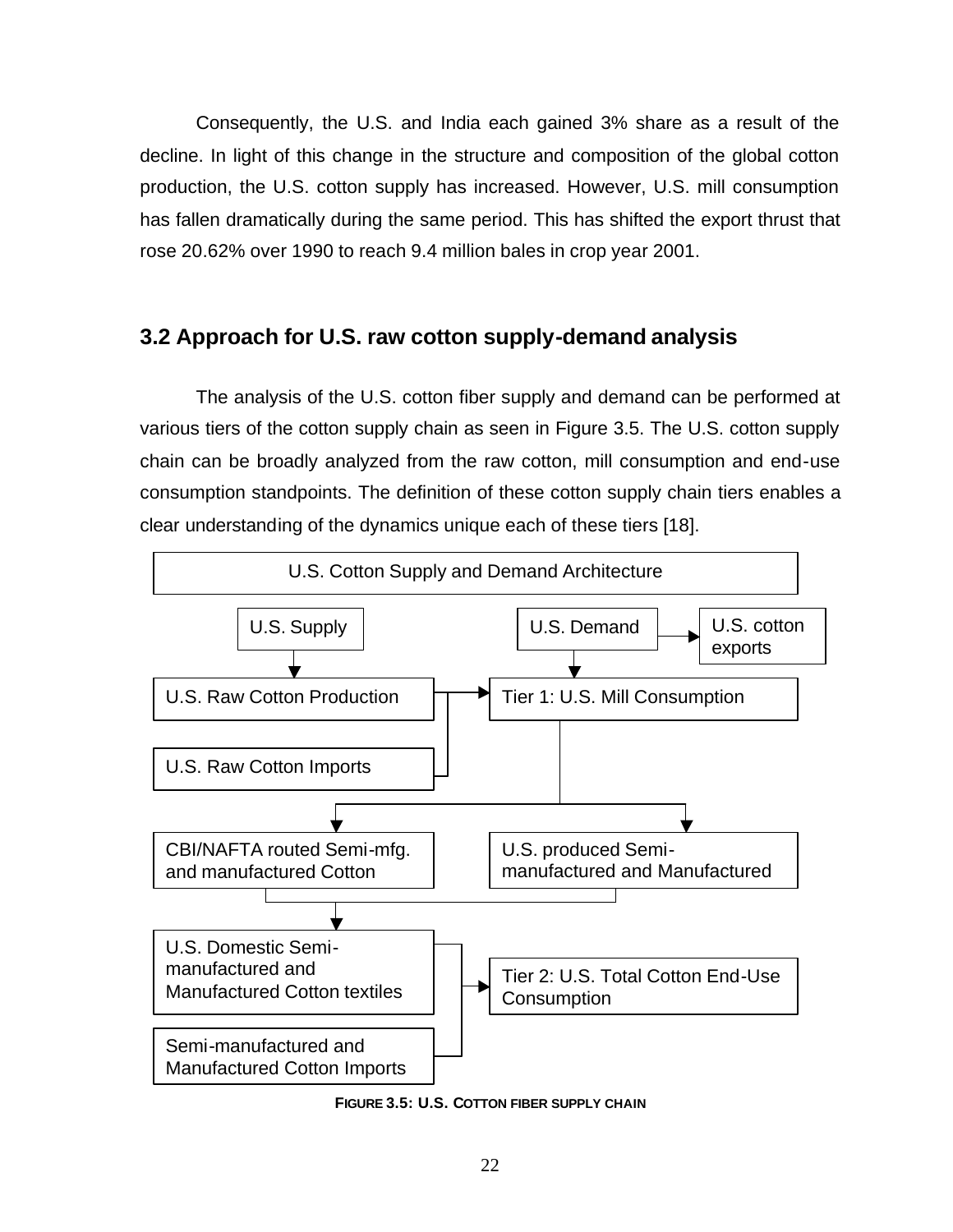The first tier of the cotton supply chain is the U.S. raw cotton market. This tier is uniquely impacted by U.S. farm policy, agricultural price control/support mechanisms discussed in section 3.5. The second tier of the cotton supply chain is from the U.S. mill consumption standpoint discussed in chapter 4. The third tier of analyzing the U.S. cotton supply chain would from the end-use consumption standpoint. This tier provides a composite of the first and second by capturing the combined effect of U.S. mill consumption and textile trade deficit in raw fiberequivalent terms and is discussed in chapter 4.

## **3.2.1 Framework for analysis of U.S. raw cotton supply and demand**

In order to analyze the U.S. cotton supply situation it would be essential to provide a framework that is derived from the overall U.S. cotton supply chain illustrated in Figure 3.5. This framework is based upon the methodology used by USDA in calculating net available U.S. cotton supply and is illustrated in Figure 3.6 [2].



**FIGURE 3.6: DEMAND-SUPPLY ARCHITECTURE OF U.S. RAW COTTON MARKET**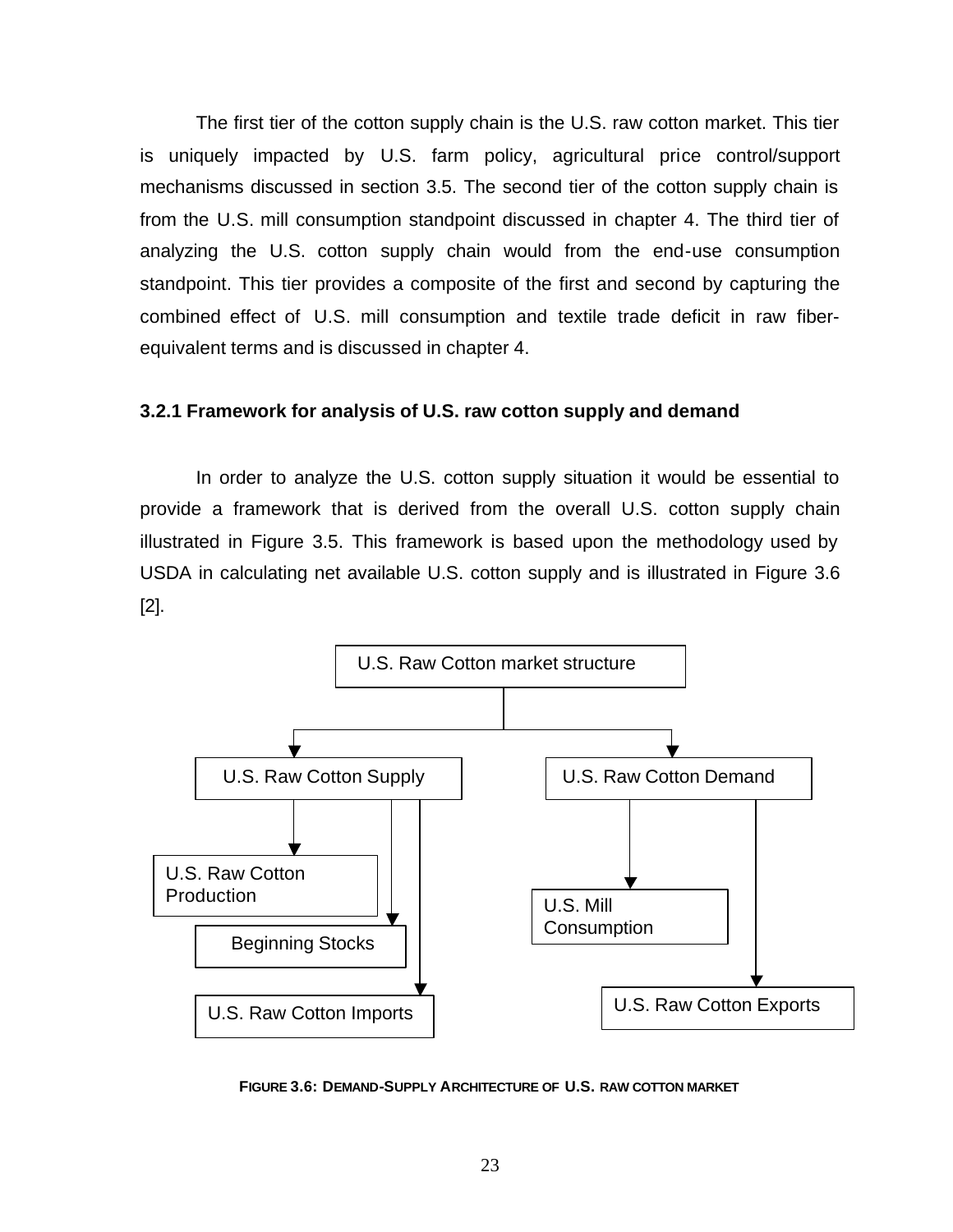# **3.3 U.S. Cotton Fiber Supply Analysis**

The analysis of the supply situation of U.S. cotton and polyester fiber will provide an understanding of the factors that influence the fiber consumption in relation to fiber production and net textile trade in raw fiber. In this analysis, raw cotton supply is defined as the sum of the annual cotton production, season beginning stocks and imports as reported by the USDA. On the other hand, U.S. raw cotton demand is defined as the sum of the annual U.S. mill consumption and U.S. cotton exports. The five cotton supply-demand components of production, beginning stocks, imports, mill consumption and exports are highly inter-related. Hence, in order to gain an understanding of the U.S. mill level demand it is essential to understand the impact of the other four components as well. U.S. cotton production consistently accounted for almost 80% of the U.S. raw cotton supply followed by season beginning stocks averaging roughly 15-20% with cotton imports remaining almost negligible (see Figure 3.7).



*Source: USDA Cotton and Wool Situation and Outlook Report: November 2001*

**FIGURE 3.7: U.S. RAW COTTON SUPPLY COMPONENTS: 1990-2001**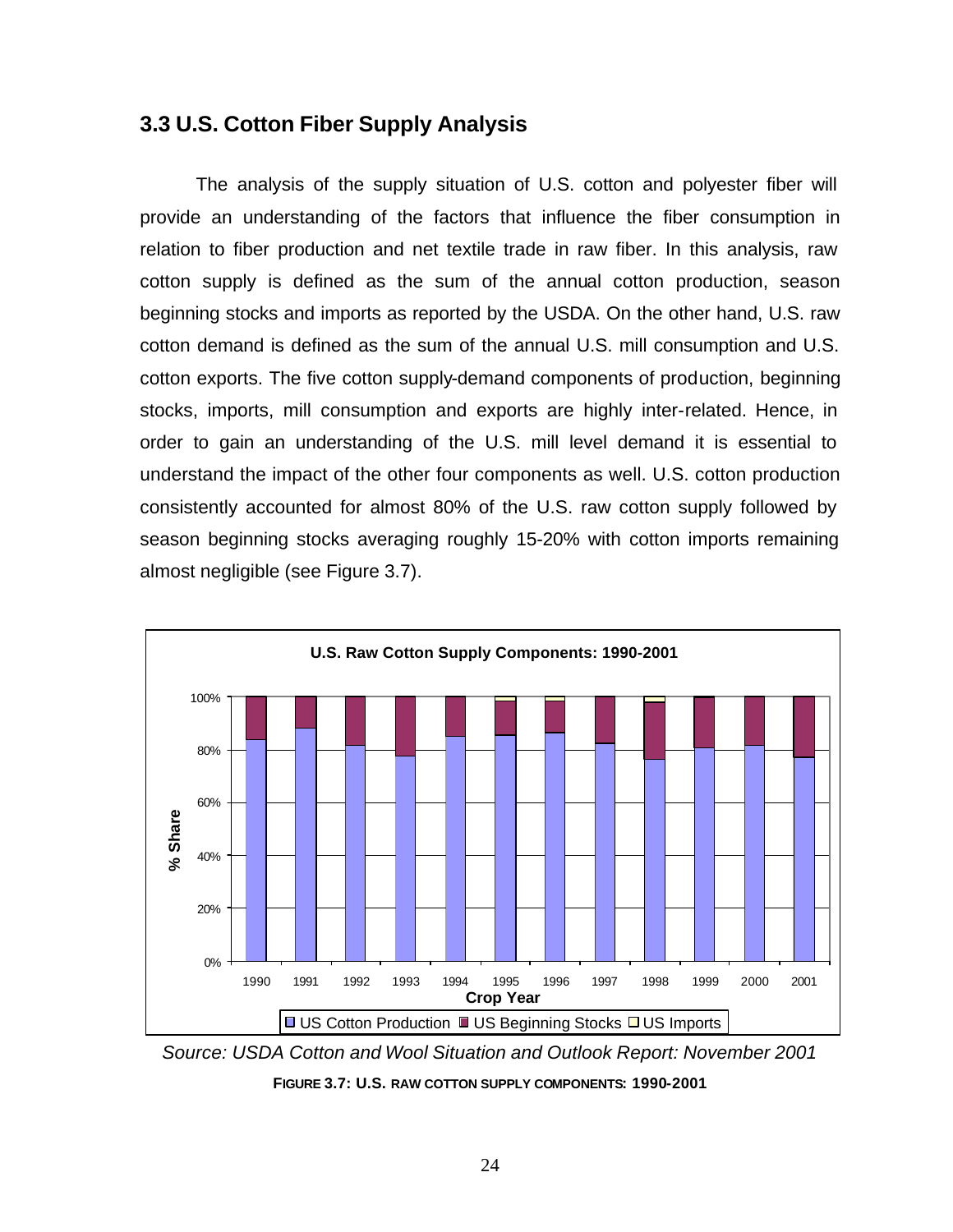Several past studies indicate that U.S. cotton production is influenced by planted acreage and yield that in turn are influenced significantly by U.S. farm policy provisions [22,23]. These policies have traditionally been a government instrument to control cotton supply management, income support and price stabilization since the 1930's [24]. However, successive farm bills from the 1985 Food Security Act (FACT) to the latest Farm bill of 2002 have resulted in a transformed cotton production scenario driven by greater market-orientation in keeping with the need to meet the WTO-specifications in 2005. The following section presents an analysis of U.S. cotton production and its underlying policy provisions.

#### **3.3.1 Analysis of cotton production based on U.S. farm policy**

The U.S. raw cotton supply and demand dynamics for 1990-2001 has primarily been a function of the changing U.S. farm policy adopted during this period. The ten-year period has seen a shift in farm policy from a highly government subsidized environment to a market-oriented economic structure. This period can be broadly divided into 3 phases based on the farm policy in effect during the relevant period. The three key phases of farm policy during 1990 to 2001 were:

- (1) 1990-1995: Food, Agriculture, Conservation and Trade Act (FACT Act)
- (2) 1996-2001: Federal agriculture Improvement and reform act (FAIR Act)
- (3) 2002-2007: Farm Security and Rural Investment Act of 2002 (FSRI Act)

The supply side analysis of U.S. cotton fiber spanning 1990-2001 in the following sections is classified in line with the prevailing farm policy for the purpose of highlighting the relevant policy impacts as while simplifying the time span into two periods form 1990 to 1995 and 1996 to 2001 for better understanding. The supply side dynamics of cotton and polyester are distinctly unique to both cotton and polyester. Cotton supply is influenced by federal legislation and policies in supply management, income support and price stabilization. The supply of polyester fiber, which is a crude-oil derivative product, is determined by upstream raw material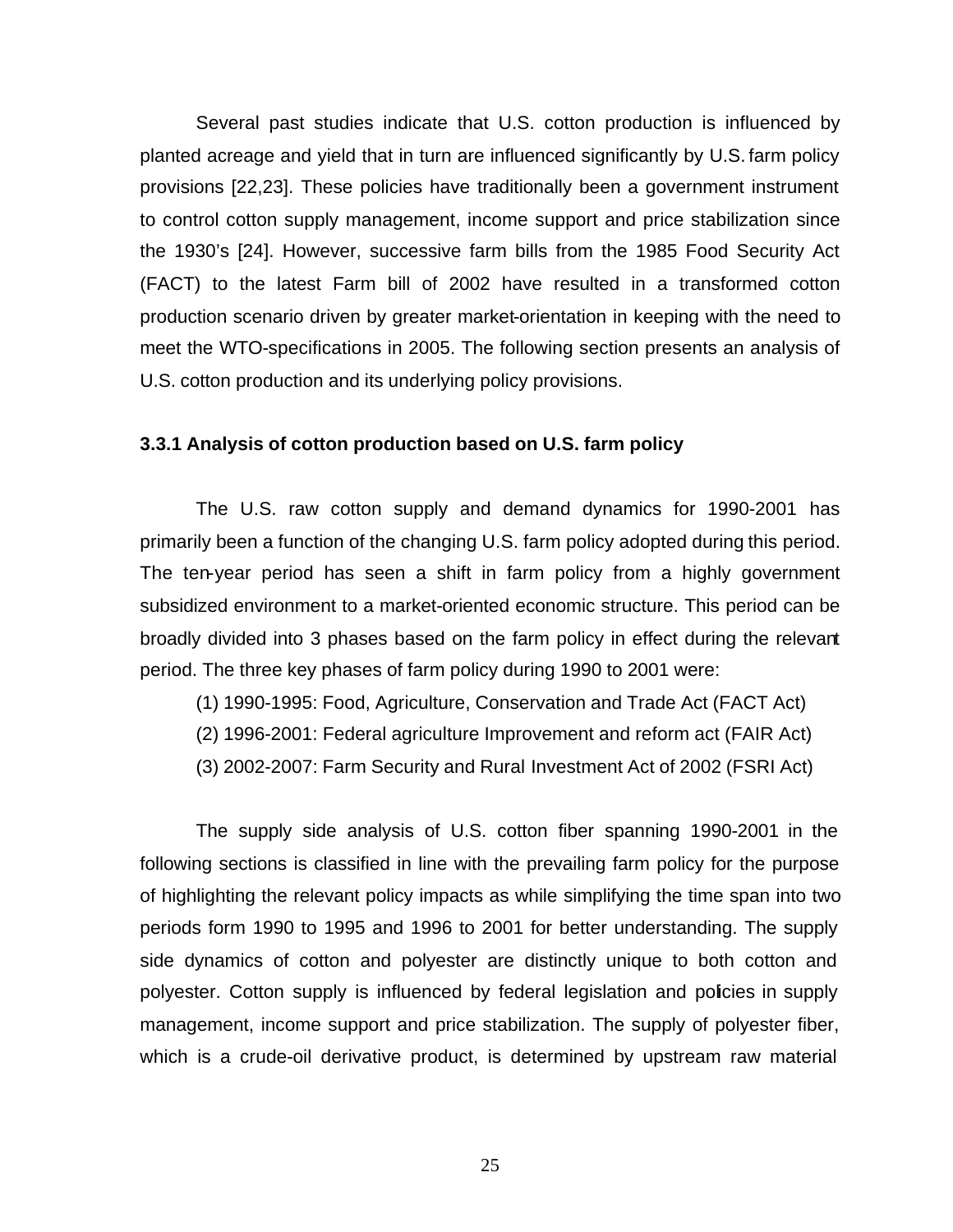prices especially purified terephthalic acid (PTA) and mono-ethylene glycol (MEG) and their production capacities and utilization.

#### **3.3.2 Background of U.S. farm programs and policy provisions**

U.S. farm policy as an influencing factor in cotton acreage, production and final U.S. cotton supply has been analyzed by several researchers [12,23]. Cotton happens to be one of the eight program crops covered under the U.S. farm income support and supply management programs. On a national basis cotton primarily competes for planted acreage with corn, wheat soybeans and sorghum [24]. The effect of planted acreage on cotton is studied with reference to competing crop choices amongst the above-mentioned crops.

### **3.3.3 Influence of U.S. farm policy on U.S. raw cotton production and supply**

The U.S. cotton industry from 1930-1960 has witnessed consistent excess capacity and overproduction. The infusion of technology developments and improved varieties has added to the situation, with supply outdistancing demand by a wide margin [24]. Therefore, the price and income support programs are central to U.S. farm policy design. Historically, the U.S. cotton production and consequently supply have been influenced by government programs from the 1960's right up until 2001 [24,3]. The U.S. farm policy linkage to production and eventual supply scenario proves very crucial to the world cotton demand-supply owing to the high stake of U.S. cotton in production and exports. The U.S. is the world's second largest producer (21% share) after China and the world's largest exporter of raw cotton (low domestic mill consumption) [2]. The available supply of U.S. cotton is a sum total of beginning stocks, production, and imports. Among the three components, production alone accounts for about 82% of total supply on a ten-year average basis (1990- 2001) as seen in Figure 3.7. It would be fair to say that production single handedly decides the U.S. available supply in a given crop year. Since 1980, U.S. cotton production has historically tracked planted acreage as illustrated in Figure 3.8.

26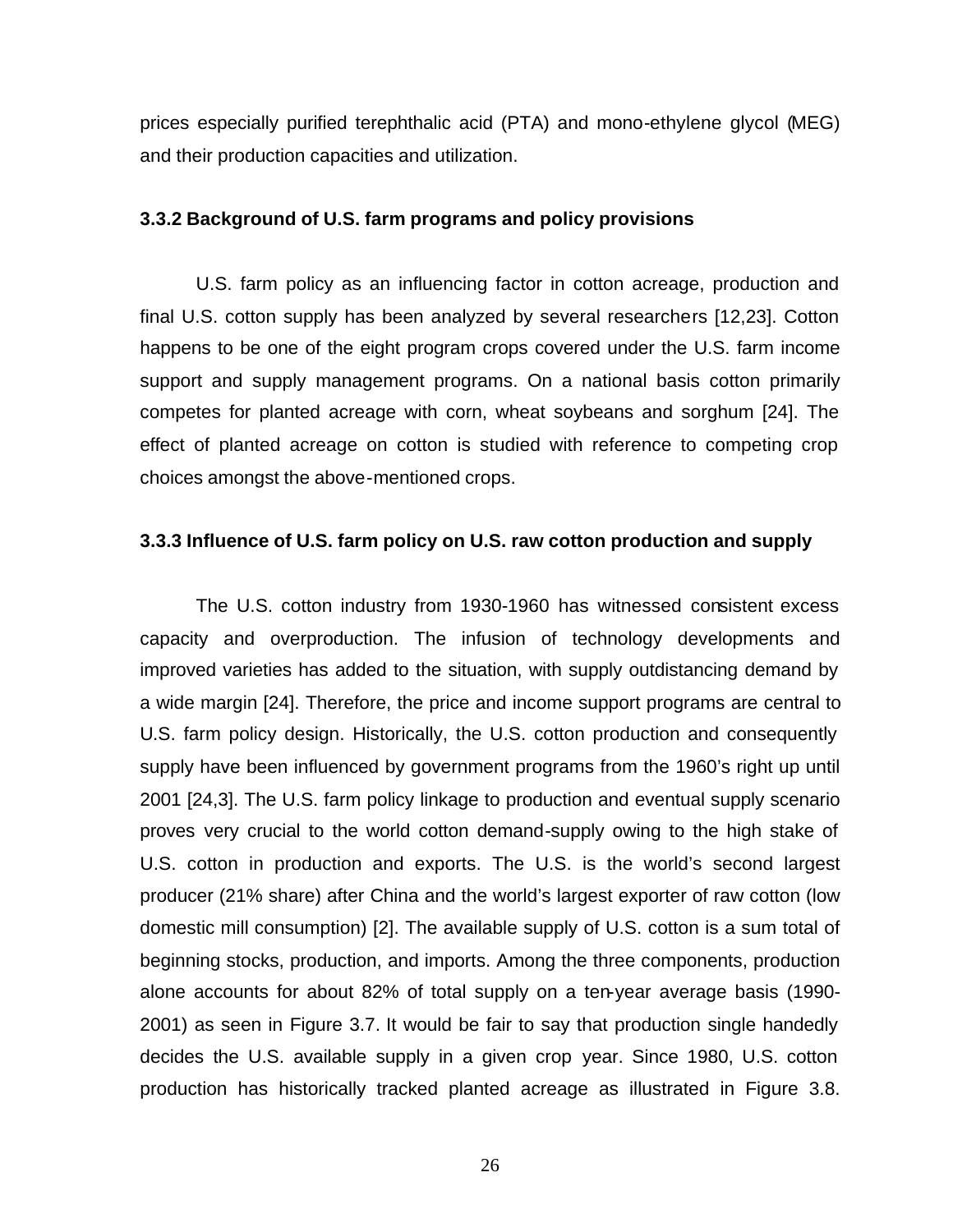Hence U.S. cotton production is primarily a function of planted acreage (assuming normal yields and abandonment rates). Planted acreage is thus the underlying driver of U.S. cotton production and in turn U.S. raw cotton supply or availability. Lin and Skinner [23] have investigated and established the dependence of planted acreage on farm policy. Starting from 1990 until 2001 the farm policy has evolved from a tight income support and supply managed era to one of total planting flexibility and market-determined production decisions.



*Source: USDA Cotton and Wool Situation and Outlook Report: November 2001* **FIGURE 3.8: U.S. FARM POLICY: ACREAGE AND PRODUCTION RESPONSE: 1990-2001**

From the above discussion, it is clear that U.S. farm policy was a decisive factor in determining U.S. raw cotton supply and its influence on U.S. mill demand and end use demand would be helpful in order to build a model to estimate them.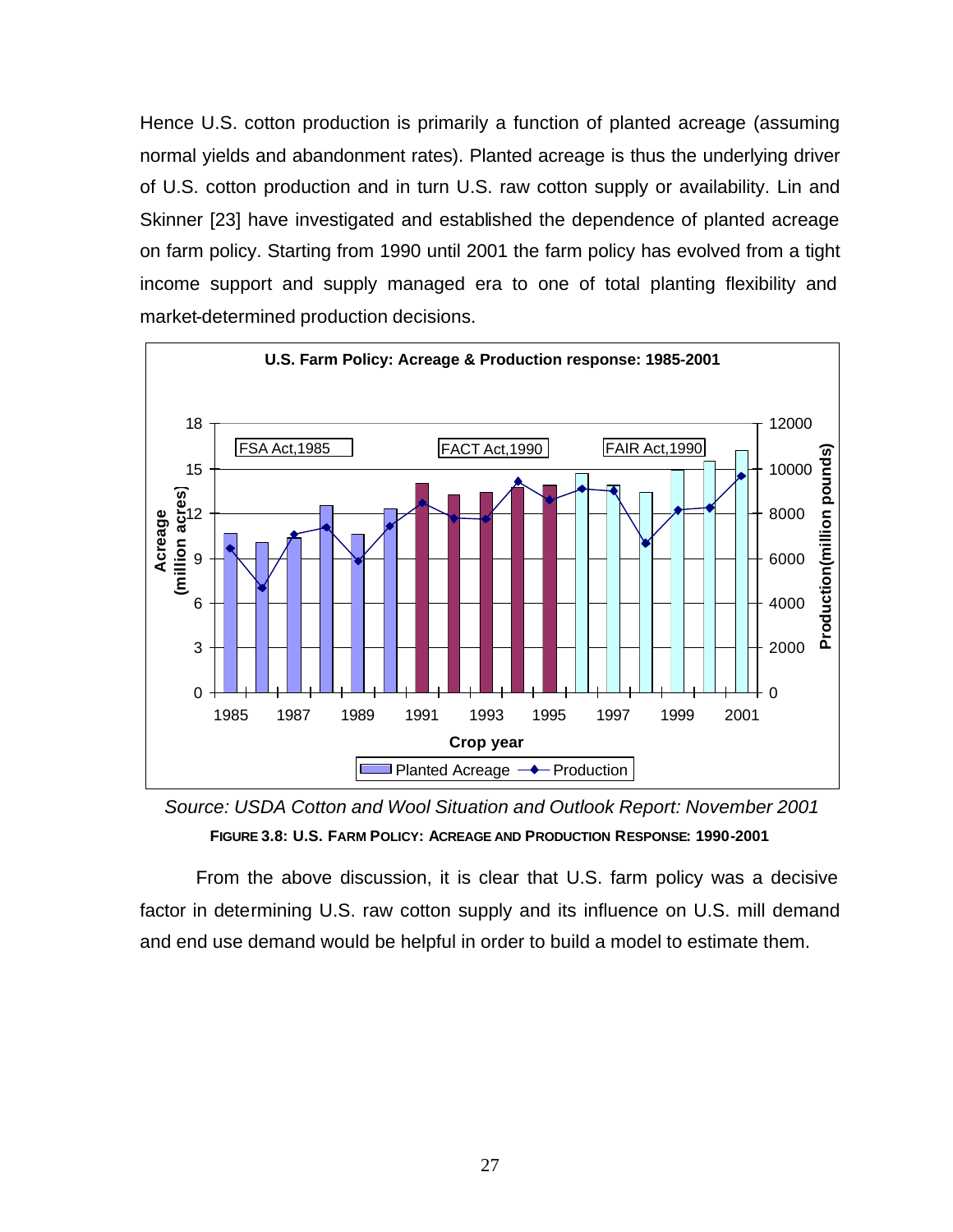## **3.4 Analysis of U.S. raw cotton supply situation from 1990-2001**

Following the discussion in section 3.5 regarding the effect of U.S. farm policy as the major factor influencing available cotton supply it would be easier to interpret the trends in U.S. raw cotton supply presented in sections 3.6.1 and 3.6.2. This is due to the fact that that the supply situation in any given year is interpreted based on the prevailing U.S. farm policy. This also forms the basis of dividing the U.S. cotton supply situation into two periods of 1990 to 1995 and 1996 to 2002.

## **3.4.1 Analysis of U.S. raw cotton supply situation from 1990-1995**

The U.S. raw cotton supply from 1990 to 1995 consistently witnessed low beginning stocks in the face of high export demand and increased mill use [25]. This trend was in contrast to the supply scenario from 1985 to1990 as seen in Figure 3.9.



*Source: USDA Cotton and Wool Situation and Outlook Report: November 2001* **FIGURE 3.9: U.S. COTTON SUPPLY SITUATION: 1985-1995**

The U.S. cotton production in 1990 reached 1440 million pounds, the second highest cotton output since 1982 and a 27.13% increase over the 1989 crop year. The production increase was primarily due to the reduced acreage under the ARP combined with the second highest yield since 1980 at 634 pounds/acre as illustrated in figure 3.10 [3,26].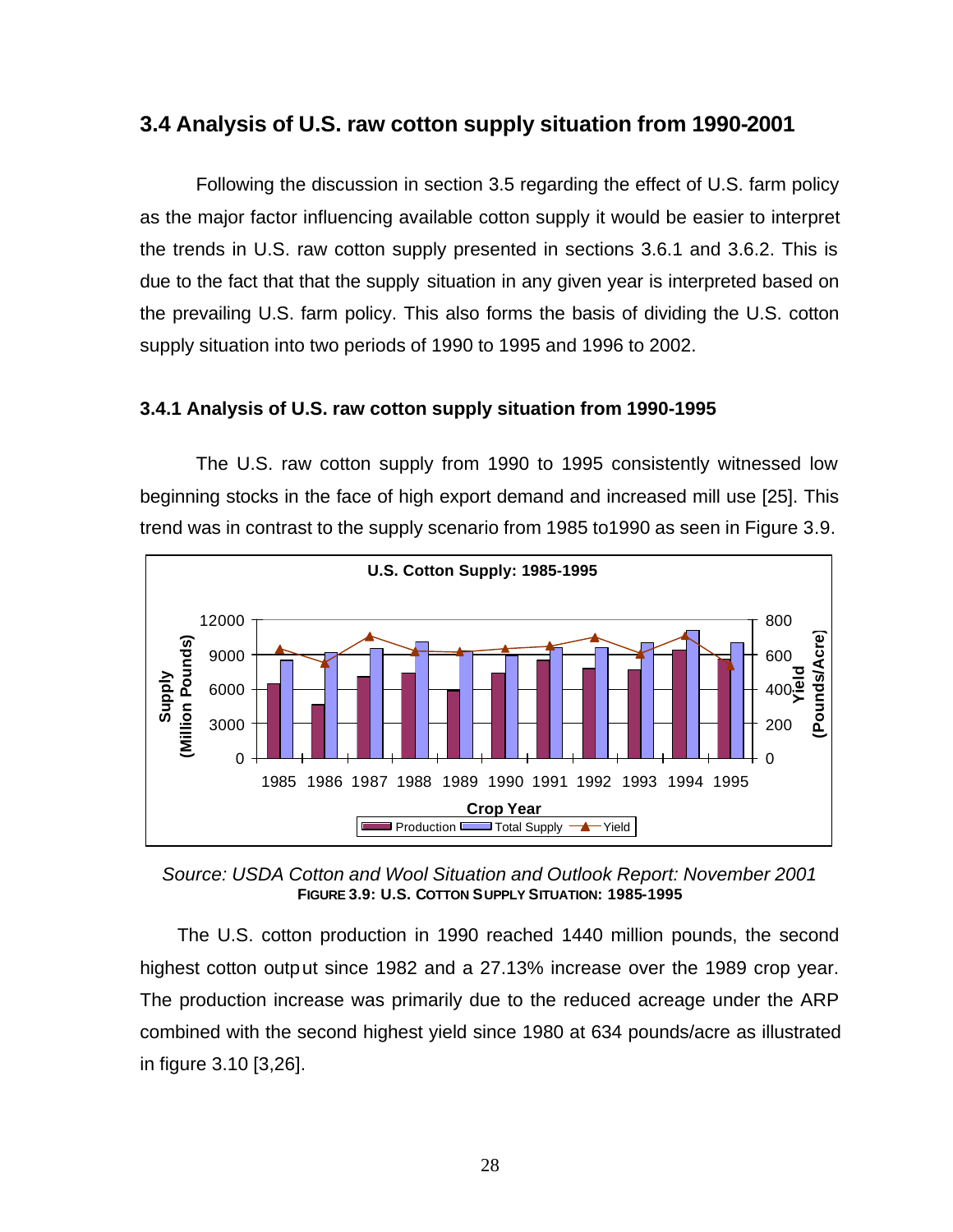

*Source: USDA Cotton and Wool Situation and Outlook Report: November 2001* **FIGURE 3.10: FACT ACT 1990: ACREAGE AND PRODUCTION RESPONSE**

The first cotton crop planted under the FACT Act in 1990 was the second highest planted acreage since 1980 at 12.34 million acres. Planted acreage rose 27.13% over the 1989 crop year, with significant acreage additions coming from the farm policy changes and reduced ARP [27]. Beginning with the 1990 Act, the planted acreage increased from 12.34 million acres in 1990 to 13.93 acres in 1995 with a high of 14.05 million acres in 1992. Cotton has attracted this additional acreage primarily due to the normal flex acres provision adding 100,000 to 350,000 acres over the FACT Act period [25].

The 1991 season continued the trend of increasing production reaching 8454 million pounds. Figure 3.11 shows that the increase was primarily due to the beginning stocks touching a 20-year low of 1125 million pounds. In turn, producers planted an increased acreage of 14.05 million acres towards cotton amidst lower acreage reduction program (ARP) requirements.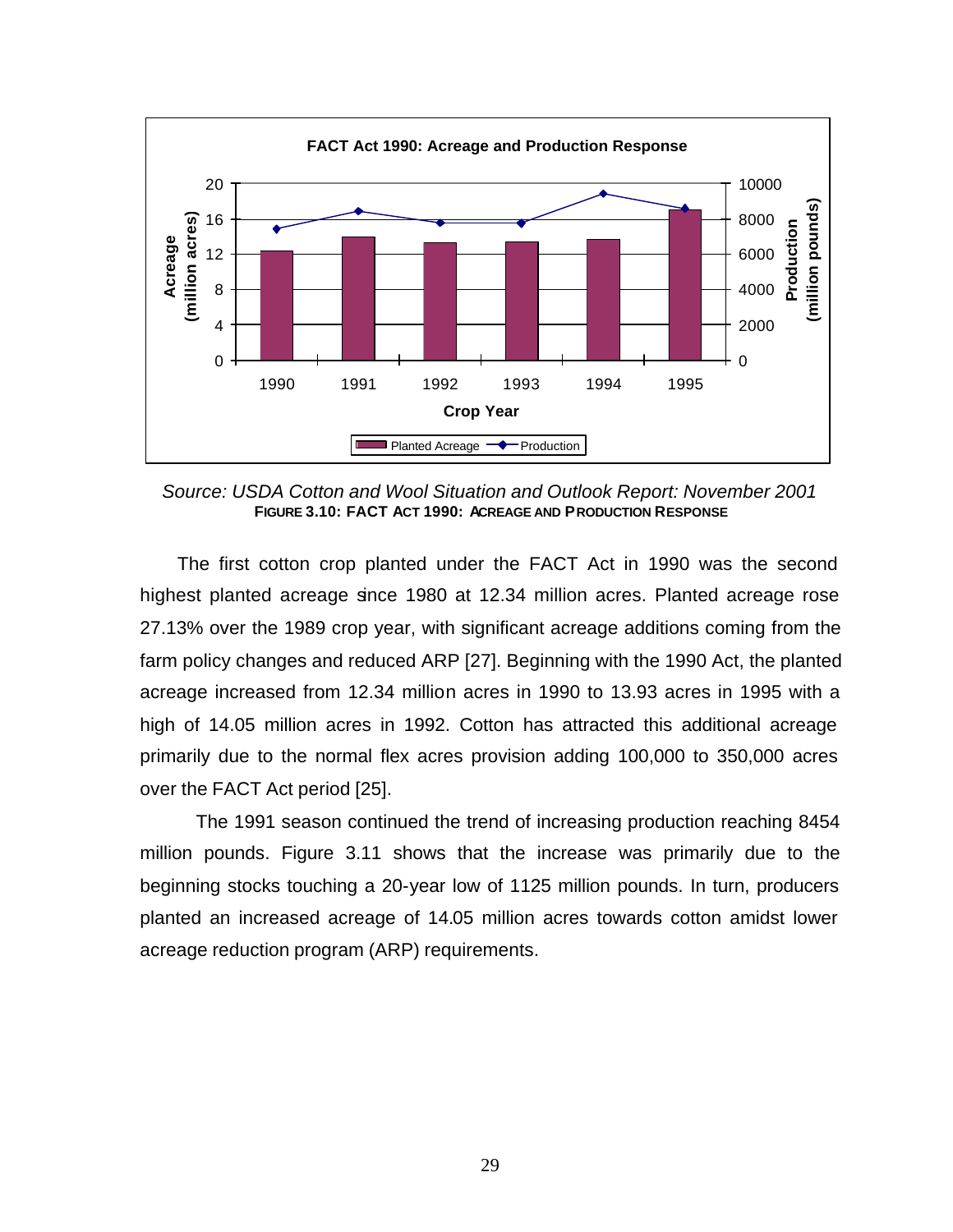

*Source: USDA Cotton and Wool Situation and Outlook Report: November 2001* **FIGURE 3.11: U.S. RAW COTTON SUPPLY: 1990-1995**

The total supply still reached 9563 million pounds close to the 9586 million pounds of 1991 on account of higher beginning stocks and the highest yield as yet under the FACT Act of 700 pounds/acre. The U.S. cotton supply in 1993 recorded a 4.41% increase over 1992 because of the dramatic 25.86% increase in beginning stocks though production declined a slight 0.52% over 1992 at 7744 million pounds. This increase was due to a massive 22% decline in U.S. exports in 1992 over 1991 pushing exports to a 10-year low of 2496 million pounds [28]. The 1992 U.S. export faced intense foreign competition specifically from Central Asia. The newly formed Central Asian republics resorted to selling below cost price and developed special barter arrangements in light of severe economic hardships resulting from the collapse of the Soviet Union [29]. The U.S. cotton price quoted nearly 5.5 cents/pound above competing foreign cotton and world trade shrank by 10% causing the high export decline [25]. The 1994 season was perhaps the most outstanding season since 1980. U.S. production reached an all time high of 9437 million pounds, increasing almost 22% over 1993. This increase was primarily due to 4% U.S. GDP growth over 1993 and increased acreage as well as record yields reaching 708 pounds/acre, as seen in figure 3.12 [30,31]. The acreage increase came on account of the producers adding a net 356,000 cares through the flex-acre provision of the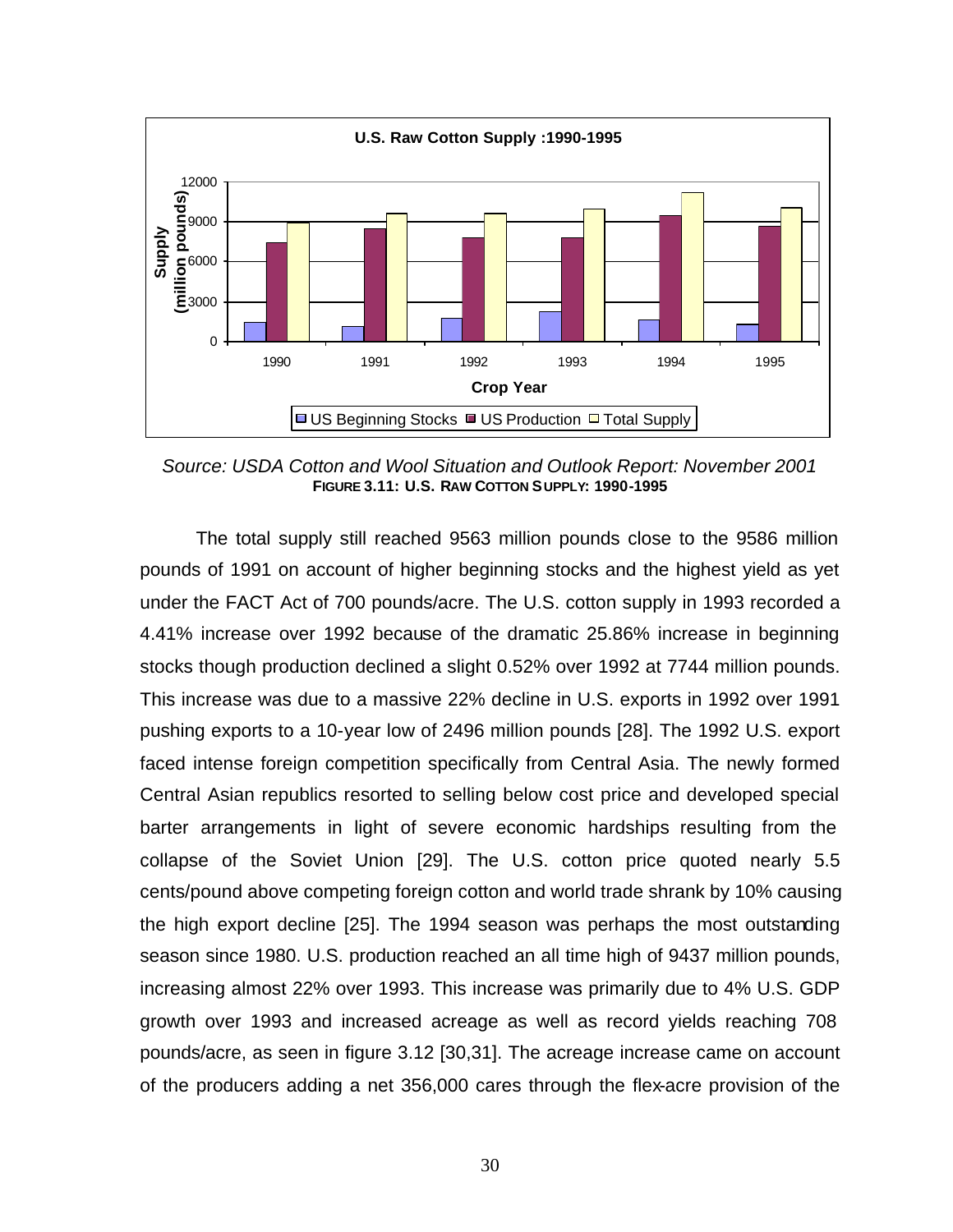FSA Act [32]. U.S. real GDP touched 7347.7 billion dollars (1996 base year), a 4% real GDP growth over 1993 and the highest since 1990. The other notable factor was the fundamental revision in the structure of cotton trade with the North American Free Trade Agreement (NAFTA) becoming effective in January 1994. [25].



*Source: National Cotton Council (NCC) of America and U.S. Census Bureau* **FIGURE 3.12: U.S. GDP AND COTTON PRICING: 1990-1995**

The ARP level of 11% increased planted acreage from 13.43 million acres to 13.72 million acres in 1994. The last crop planted under the FSA Act in 1994, was announced at the7.5% level [31]. The lowered ARP resulted in a 1.53% increase in 1995-planted acreage at 13.93 million acres. Producers increased acreage to almost 17 million acres in response to the highest prevailing U.S. cotton prices since 1990 at nearly 100 cents per pound [33]. This acreage was the highest recorded acreage since 1956. However, the acreage increase was offset by yield declining to 537 pounds/acre, the lowest since 1983 resulting in final U.S. production of 8592 million pounds. In summary, the FSA Act period, registered an average production of 8242 million pounds, yield of 639 pounds/acre and a supply level of 9870 million pounds.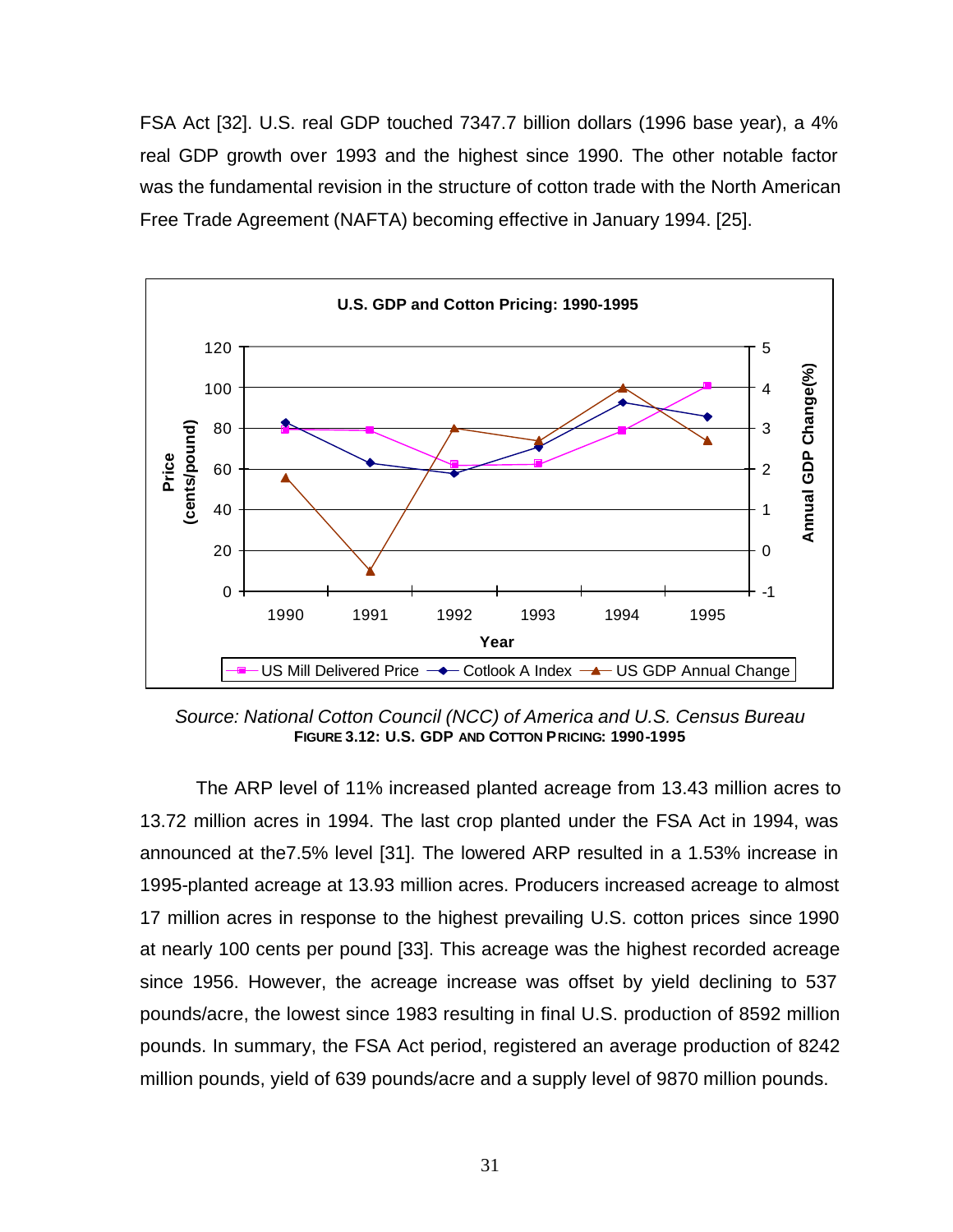### **3.4.2 Analysis of U.S. raw cotton supply from 1996-2002**

The U.S. cotton supply scenario from 1996 to 2002 recorded an increasing trend on key supply metrics in comparison with the FACT Act period of 1990-1995 as illustrated in Figure 3.13. Average production increased 2.99% to 8488 million pounds from 8242 million pounds during the FACT Act period. This production increase may be attributed to the 5.26% increase in average planted acreage to reach 14 million acres from 13.94 million acres as well as a 2.34% increase in average yield to reach 654 pounds/acre from 639 pounds/acre [3].



 *Source: USDA Cotton and Wool Situation and Outlook Report: November 2001*

#### **FIGURE 3.13: U.S. COTTON SUPPLY: 1990-2001**

With total planting flexibility, producers lowered planted acreage on cotton down to 14.65 million acres in 1996, down from the record 16.93 million acres of 1995 owing to acreage shift to grain crops. This shift was a producer response to record level prices of competitive grain crops. Additionally, national abandonment rate was close to 12% owing to weather vagaries in Texas [34]. Crop year production at 9092.16 million pounds was 5.82% higher than 1995 due to a rebound in yield from to 705 pounds/acre. An important point to note is the significant rise in U.S. cotton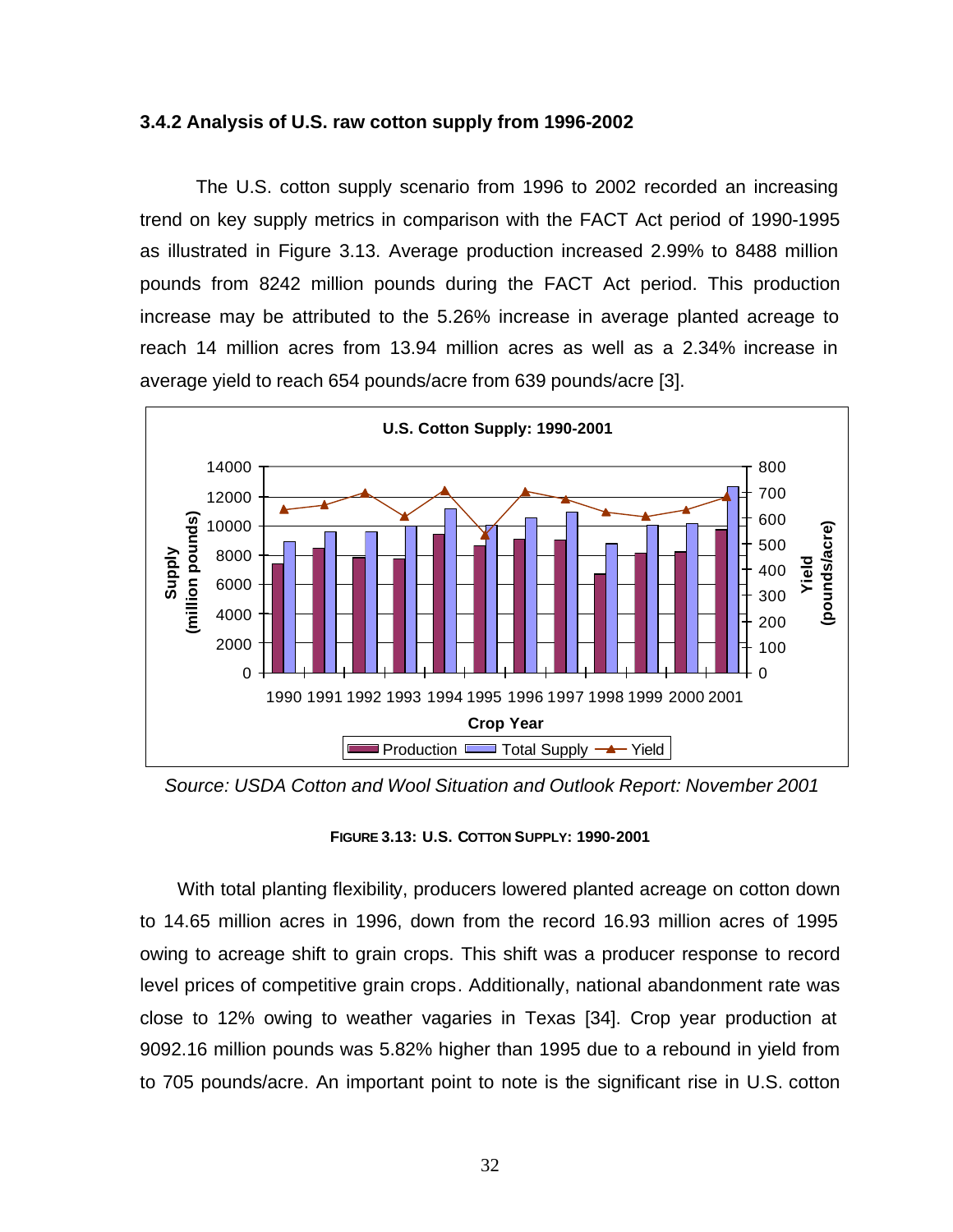imports, particularly in 1995 and 1996 at 195.84 and 193.44 million pounds respectively. This increase came on account of low beginning stocks and lower world prices relative to the U.S cotton market prices.



 *Source: USDA Cotton and Wool Situation and Outlook Report: November 2001* **FIGURE 3.14: U.S. COTTON SUPPLY: 1996-2001**

In spite of a 3% decrease in planted acreage to 13.89 million acres in 1997, the harvested acreage increased 4% over 1996 owing to a decrease in the national abandonment rate from 12% to a mere 3.5%. However, a lower yield of 673 pounds/acre left 1997 production marginally lower at 9020.64 million pounds. However, total supply still increased 3.75% over 1997 to 10932.96 million pounds. The 1997 season witnessed low ending stocks on account of higher demand for U.S. cotton and increased trade under the NAFTA [35]. In view of the low beginning stocks for the 1998 season, U.S. cotton imports jumped to their highest level recorded since 1965 to 212 million pounds [3]. This spike came on account of the low beginning stock level of 1865 million pounds, further exacerbated by declines in, planted acreage to 13.3 million acres, and yield to 625 pounds/acre resulting in a huge 25.94% decline in production to 6680 million pounds. Cotton acreage continued to be under pressure as producers shifted acreage to competing crops in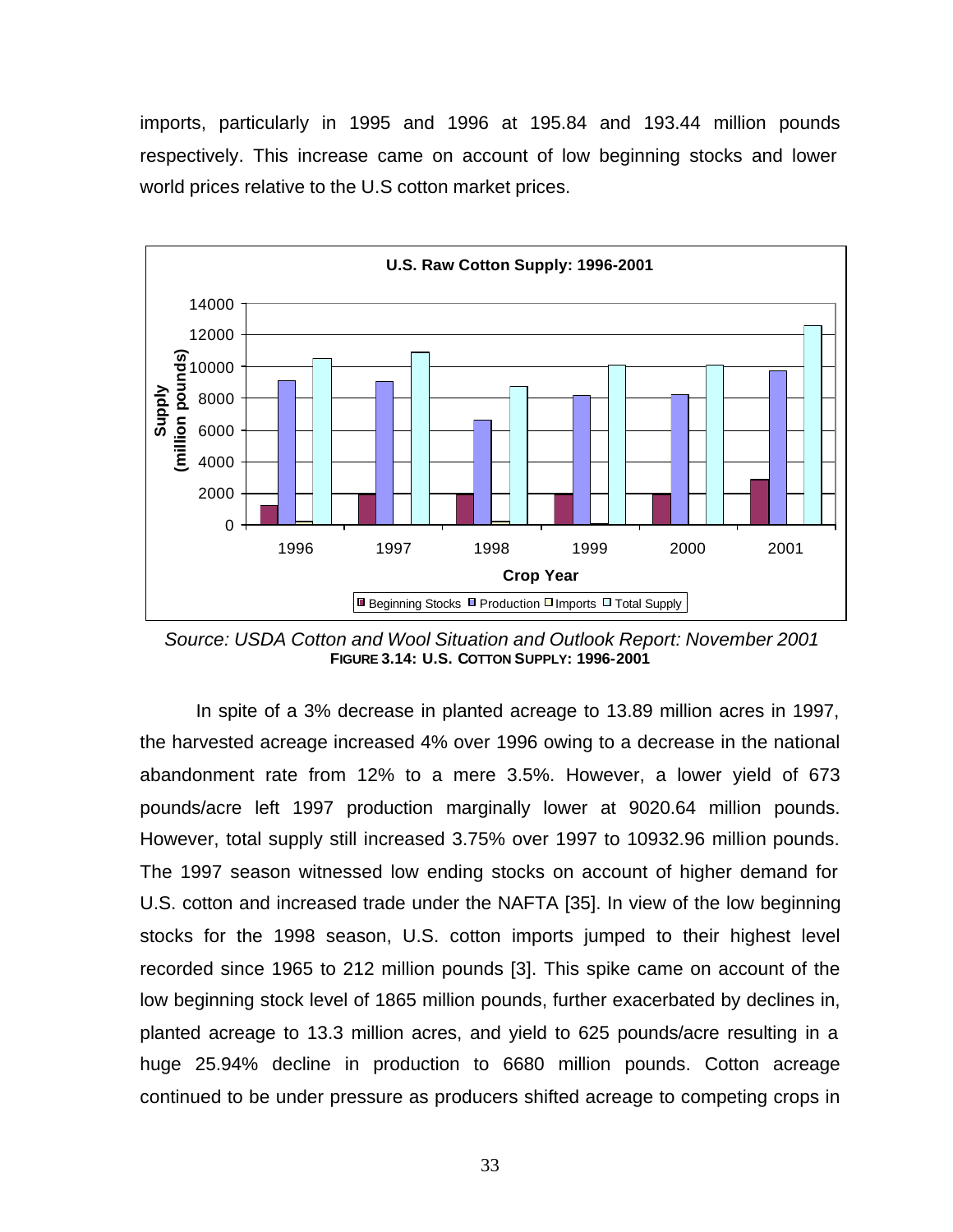the face of higher net returns and declining cotton prices at 1998 planting time [36]. The fluctuations in cotton production over 1996-1998 stabilized during the 1999- 2001 period under the FAIR Act.

At planting time for the 1999 cotton crop, prices continued to slide from 1998 levels (see figure 3.15). The U.S. mill delivered price for cotton, declined 8.03cents/pound from 67.52 to 59.49 cents/pound in this period. World cotton pricing as reflected by the Cotlook A index also declined about 6.04 cents/pound over 1998 to 52.84 cents/pound. Cotton acreage increased 11.05% over 1998 to 14.874 million acres despite the price decline owing to concerns of aflatoxin in corn, depressed prices of competing crops and compensatory marketing loan program payments [36]. Cotton production for the 1999 crop year, thus registered a 21.91% increase over 1998 to reach 8144.64 million pounds.



 *Source: National Cotton Council (NCC) of America*  **FIGURE 3.15: COTTON PRICING DURING THE FAIR ACT: 1996-2001**

The increasing trend in planted acreage into the 2000 crop year, though influenced by the higher net returns over competing crops especially corn, was bolstered due to the substantial contribution of the marketing loan program and insurance program towards crop income support in 1999 [36]. Cotton managed to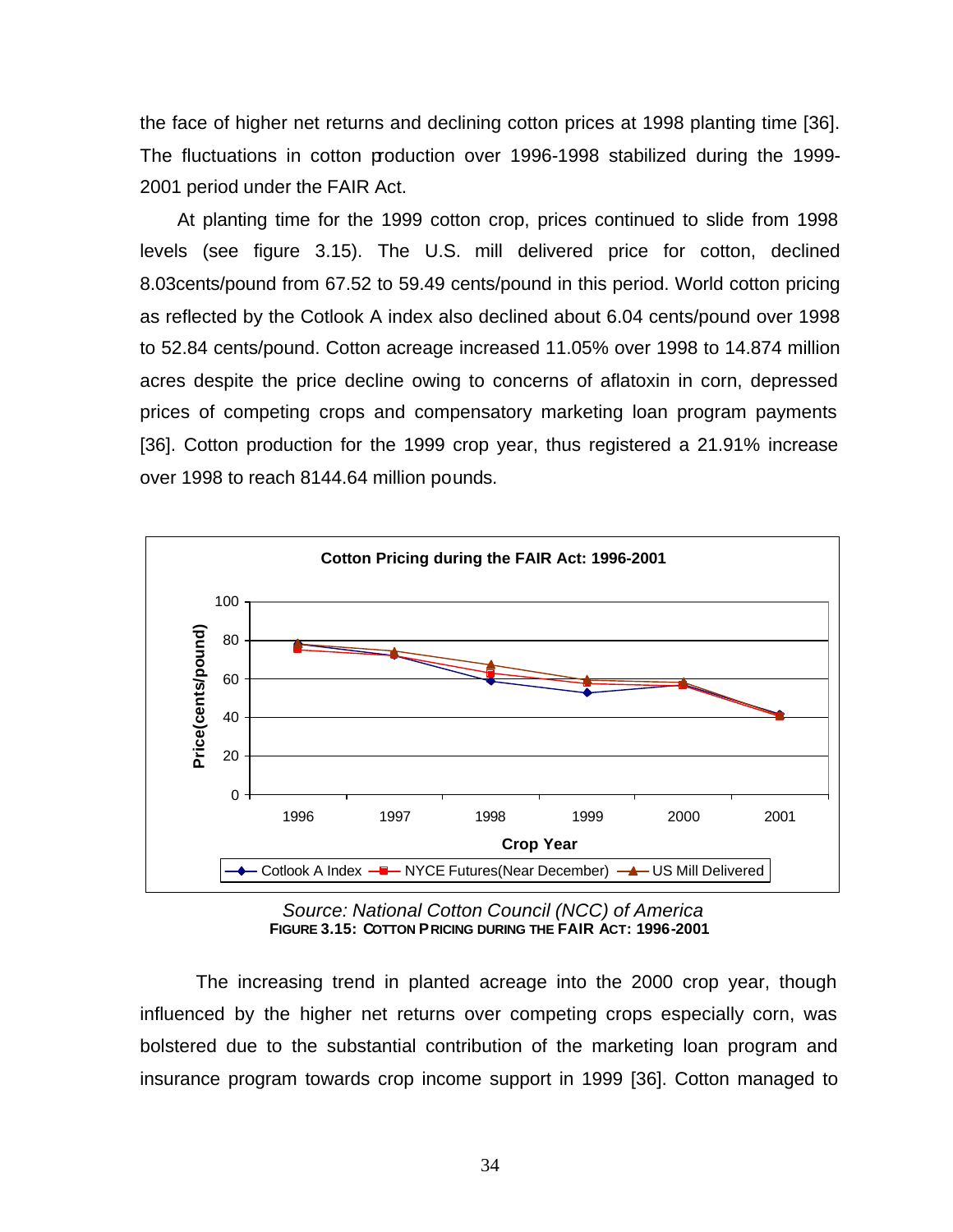add a modest 0.28 million acres or a 1.82% higher acreage over 2000 on account of depressed price conditions in the competing corn and soybeans market. This addition came despite U.S. mill delivered cotton prices declining 17.26 cents/pound. Amidst this declining price environment cotton still held relative attractiveness owing to significant marketing loan program and insurance payments [3]. The 2001 crop, which is the final cotton planting under the FAIR Act, 1996 combined a 11.55% yield increase to 705 pounds/acre over 2000 and the 1.82% increase in acreage to register a production of 9744 million pounds, the highest production since 1965.



 *Source: USDA Cotton and Wool Situation and Outlook Report: November 2001* **FIGURE 3.16: FAIR ACT MARKET ORIENTATION: U.S. ACREAGE AND IMPORTS: 1996-2002**

As illustrated in Figure 3.16, the 1997 and 1998 cotton crops, witnessed a successive decline in planted acreage to 13.89 and 13.39 million acres respectively. Lin et al [23] investigated this decline and attributed this decline to planting flexibility and highly competitive prices and returns for corn, wheat, sorghum and soybean in decreasing order. The important trend to note is the free market orientation of the U.S. cotton sector in the 1996-2001 periods under FAIR Act. The successive years of 1996 to 1998 showed a decline in acreage due to uncompetitive U.S. market prices relative to world prices, and this translated into the U.S. demand segments sourcing their cotton from foreign markets. With the reversal of acreage decline in 1999, the import pressure faded away to lower levels of 7.20 and 4.80 million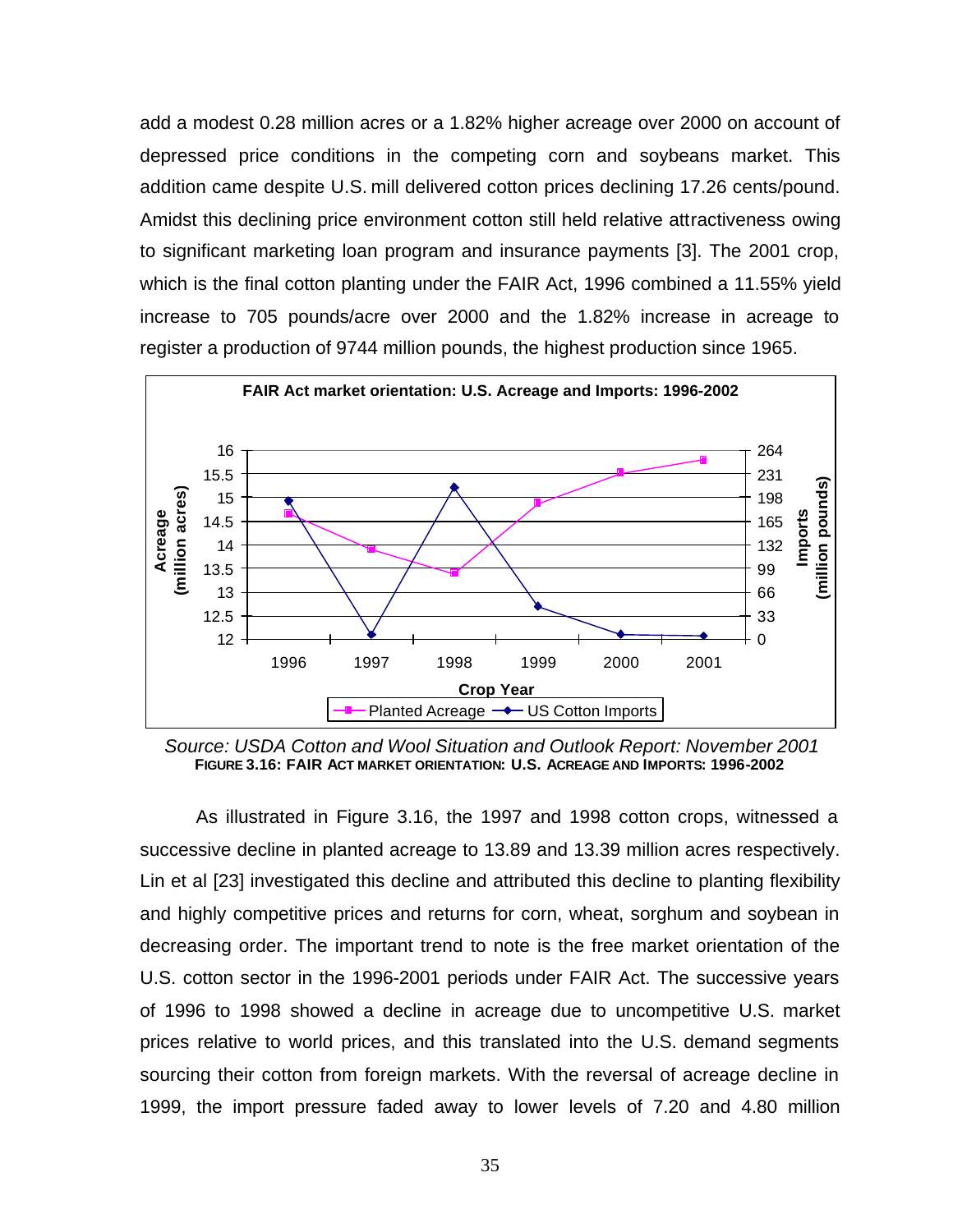pounds in 2000 and 2001 respectively. This trend was unprecedented in the U.S. cotton market.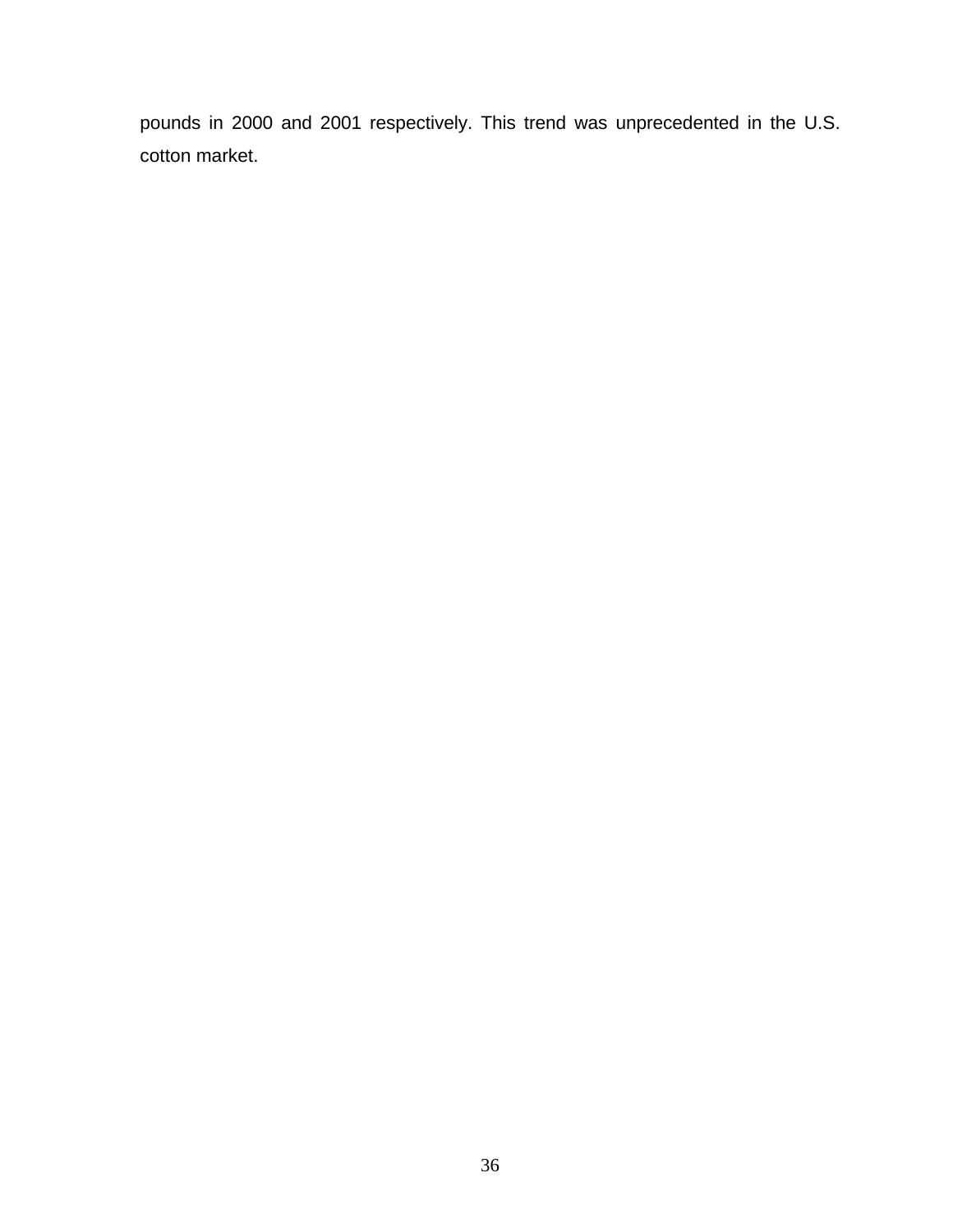# **3.5 U.S. Polyester fiber supply analysis**

This section will provide a supply side analysis of polyester fiber, in staple and filament forms similar to the cotton supply analysis in section 3.6. The polyester fiber industry is part of the larger man-made fiber industry. The man-made fiber industry is broadly divided into the cellulosic fiber and synthetic fiber industry as illustrated in figure 3.17. In this analysis, cellulosic fiber comprises rayon and acetate fibers. On the other hand, the synthetic fiber industry is comprised of nylon, acrylic, polyester and olefins in staple and filament forms. Acrylic includes modacrylic fiber while olefin staple fiber figures includes mostly olefins and some vinyon fiber production data. Olefin filament figures include polypropylene yarn, monofilament and spun bonded as well as polyethylene monofilament filament and film.



**FIGURE 3.17: SCHEMATIC OF MAN-MADE FIBER CLASSIFICATIONS**

Polyester fiber is a downstream derivative of crude oil, obtained after processing through several intermediates, importantly, purified terephthalic acid, dimethyl terephthalate and monoethylene glycol. This forms the polyester fiber supply chain illustrated in Figure 3.18.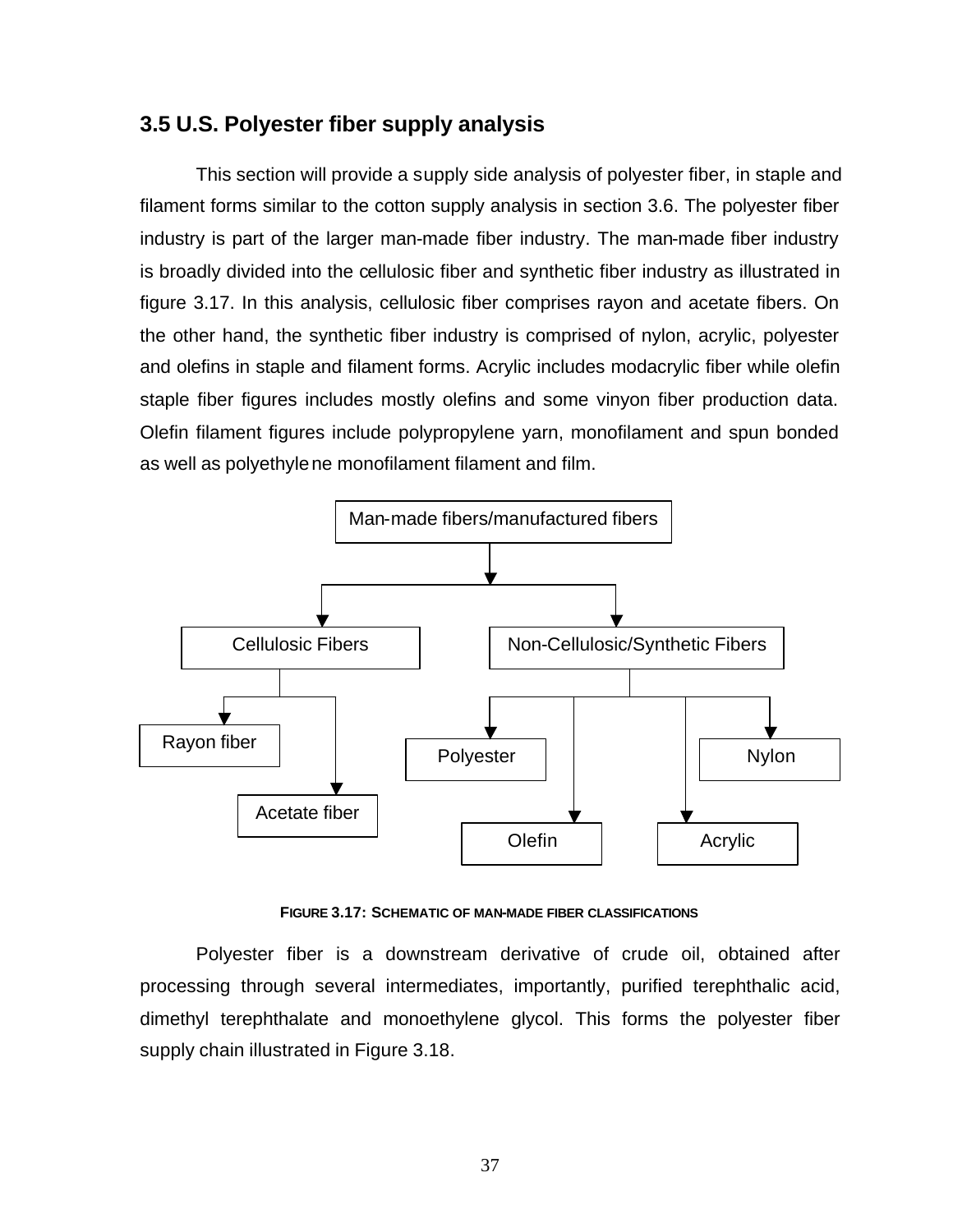

*Source: Polyester: Tomorrow's Ideas and Profits, The Textile Institute, 1993* **FIGURE 3.18: POLYESTER RAW FIBER SUPPLY CHAIN**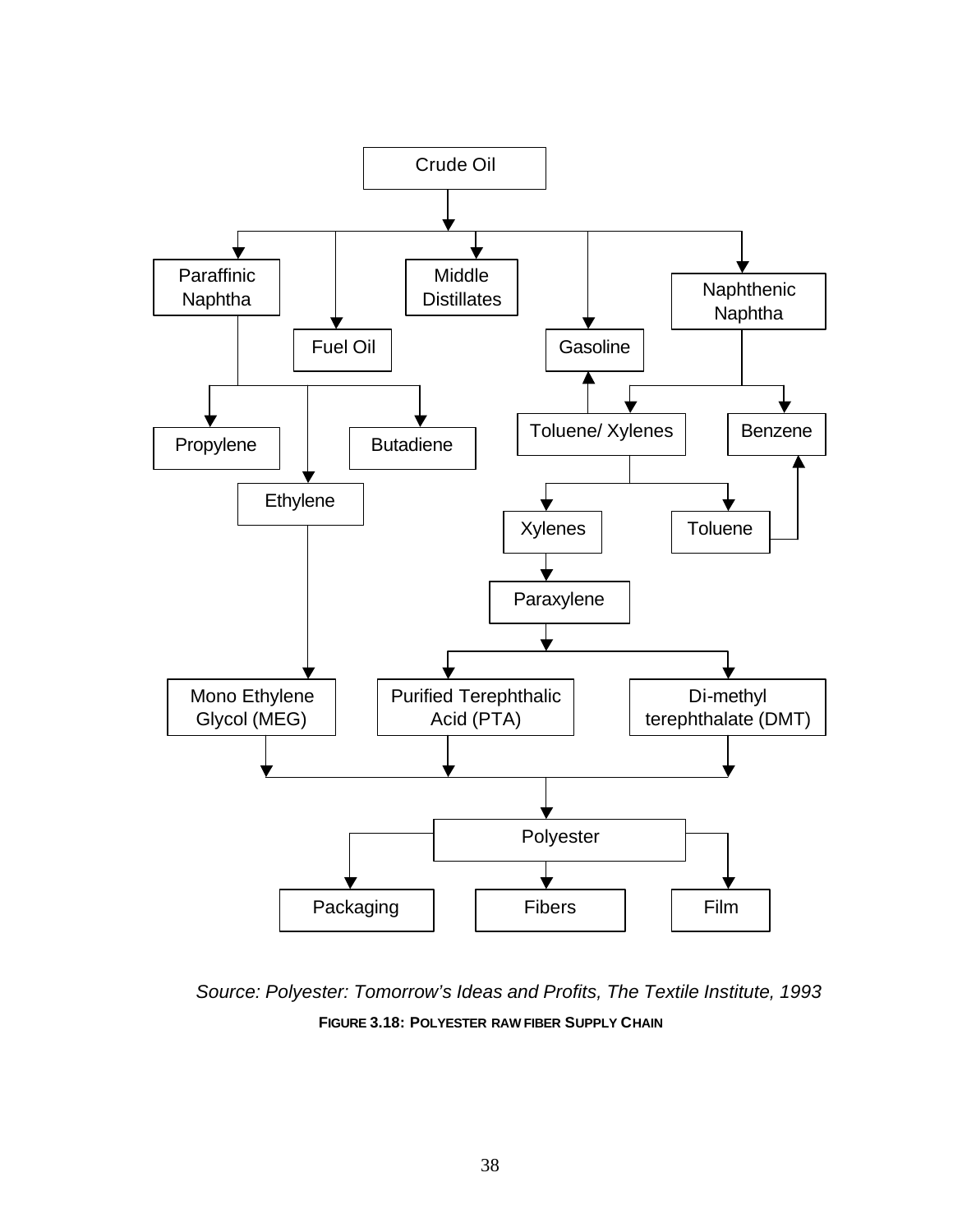#### **3.5.1 Trends in U.S. man-made fiber production**

The trends in U.S. man-made fiber production have undergone a significant change over 1990 to 2001 as illustrated in Figure 3.19. Polyester production has decreased from 3195 million pounds to 3082 million pounds in 2001, a decrease of almost 3.5%. Among the man-made fibers, cellulosic fibers have seen the highest decline in production volumes, from 505 million pounds in 1990 to 235 million pounds in 2001, a 53.4% decrease.



*Source: Fiber Organon, February 2002* **FIGURE 3.19: U.S. SYNTHETIC FIBER PRODUCTION TRENDS: 1990-2001**

Synthetic fiber production, on the other hand has experienced fluctuating production volumes though still maintaining the 1990 level through 2001. Synthetic fiber production in 2001 was 8536 million pounds, which was an increase of 4.29% over the 1990 level of 8184 million pounds. In this analysis, cellulosic fiber production is comprised of rayon and acetate in filament and staple forms. Synthetic fiber production is the sum of the nylon, polyester, acrylic and olefin fibers in filament and staple form.

Considering the cellulosic and synthetic fiber production in terms of staple and filament individually can provide a further understanding of the trends in man-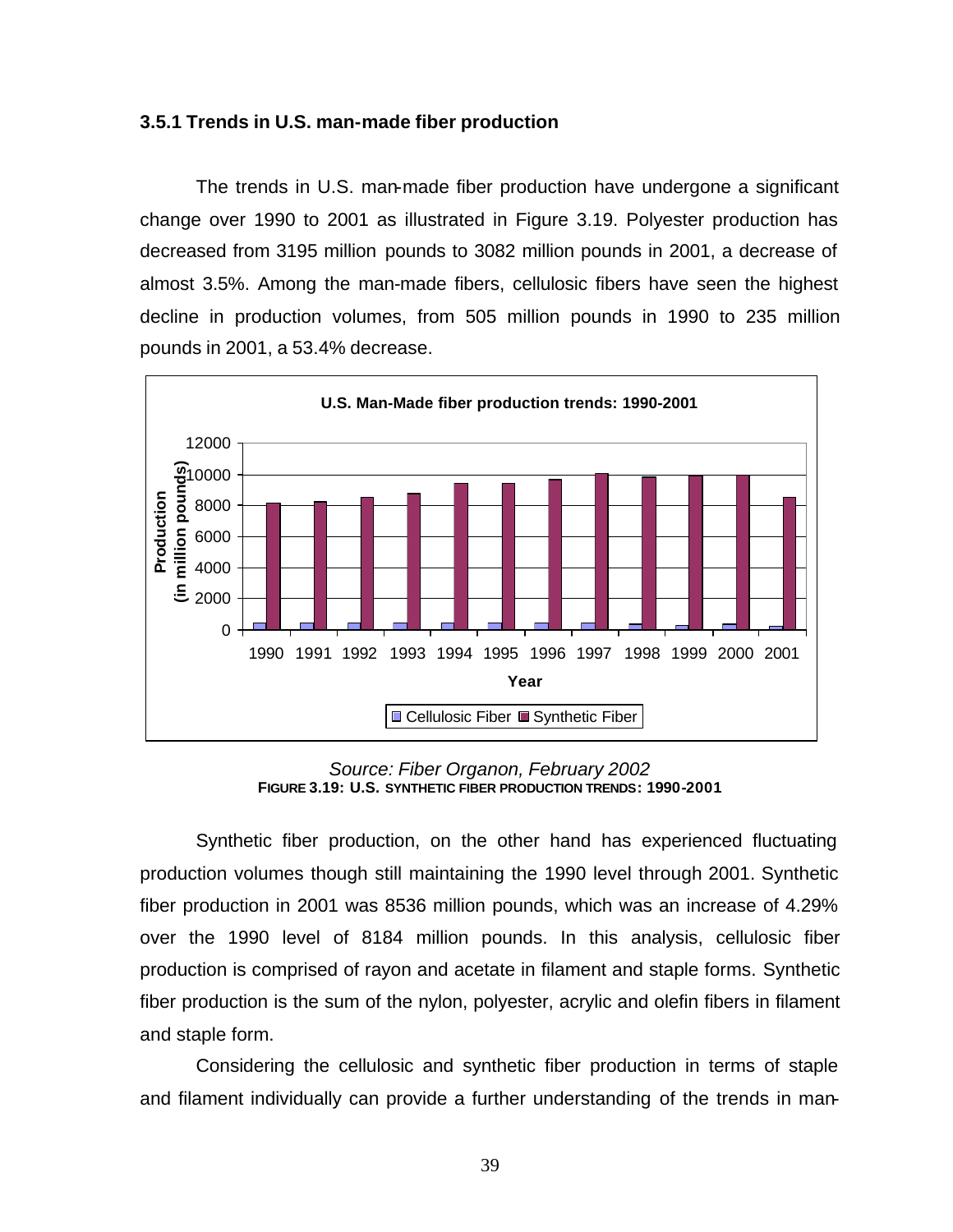made fiber production as presented in Table 3.1. The average annual growth rates of cellulosic and synthetic staple and filament are reflective of year-to-year changes and hence provide a trend. While cellulosic fibers have witnessed all-round decline in both staple and filament, synthetic fibers have witnessed increasing growth of 1.6% in yarn and filament over the preceding ten-year period as illustrated in Figure 3.2. However, polyester staple production experienced increasingly slowing growth rates in 1990-2001 compared to 1981-1991.

|                                 | 1981-1991 | 1991-2001 |
|---------------------------------|-----------|-----------|
| <b>Cellulosic Filament Yarn</b> | $-3.5%$   | $-7.7%$   |
| <b>Cellulosic Staple</b>        | $-5.2%$   | $-6.5%$   |
| <b>Synthetic Filament Yarn</b>  | 1.2%      | 1.6%      |
| <b>Synthetic Staple</b>         | $-0.5%$   | $-1.2%$   |

**Table 3.1: Average annual growth rates in man-made fibers**

*Source: Fiber Organon, February 2002*



*Source: Fiber Organon, February 2002* **FIGURE 3.20: U.S. CELLULOSIC AND SYNTHETIC FIBER: STAPLE AND FILAMENT PRODUCTION TRENDS**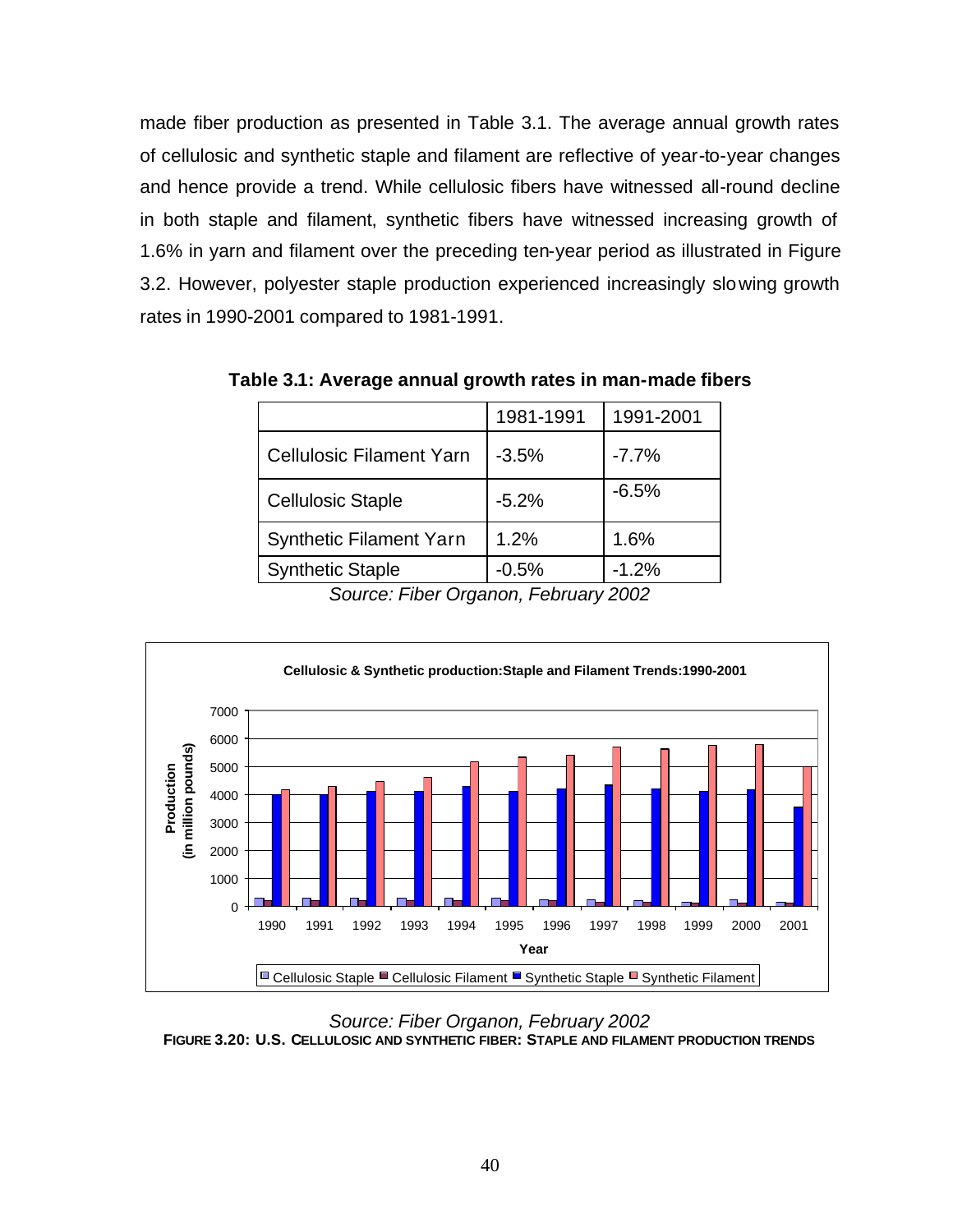Synthetic fibers experienced a strong average annual production growth of 2.97% during the first half of the decade touching the decades' highest increase in growth of 7.6% in 1994. On a volume basis, 1997 production of 10067 million pounds was the highest.

## **3.5.2 Trends in U.S. synthetic fiber production**

The U.S. synthetic fiber production scenario has witnessed a shift in production share towards olefin fiber. The effect of this shift is illustrated and quantified by the Figures 3.21 and 3.22 illustrating the production shares of synthetic fiber, by fiber type in 1990 and 2001.



*Source: Fiber Organon, February 2002* **FIGURE 3.21: SYNTHETIC FIBER PRODUCTION SHARES BY FIBER TYPE: 1990**



 *Source: Fiber Organon, February 2002* **FIGURE 3.22: SYNTHETIC FIBER PRODUCTION SHARES BY FIBER TYPE: 2001**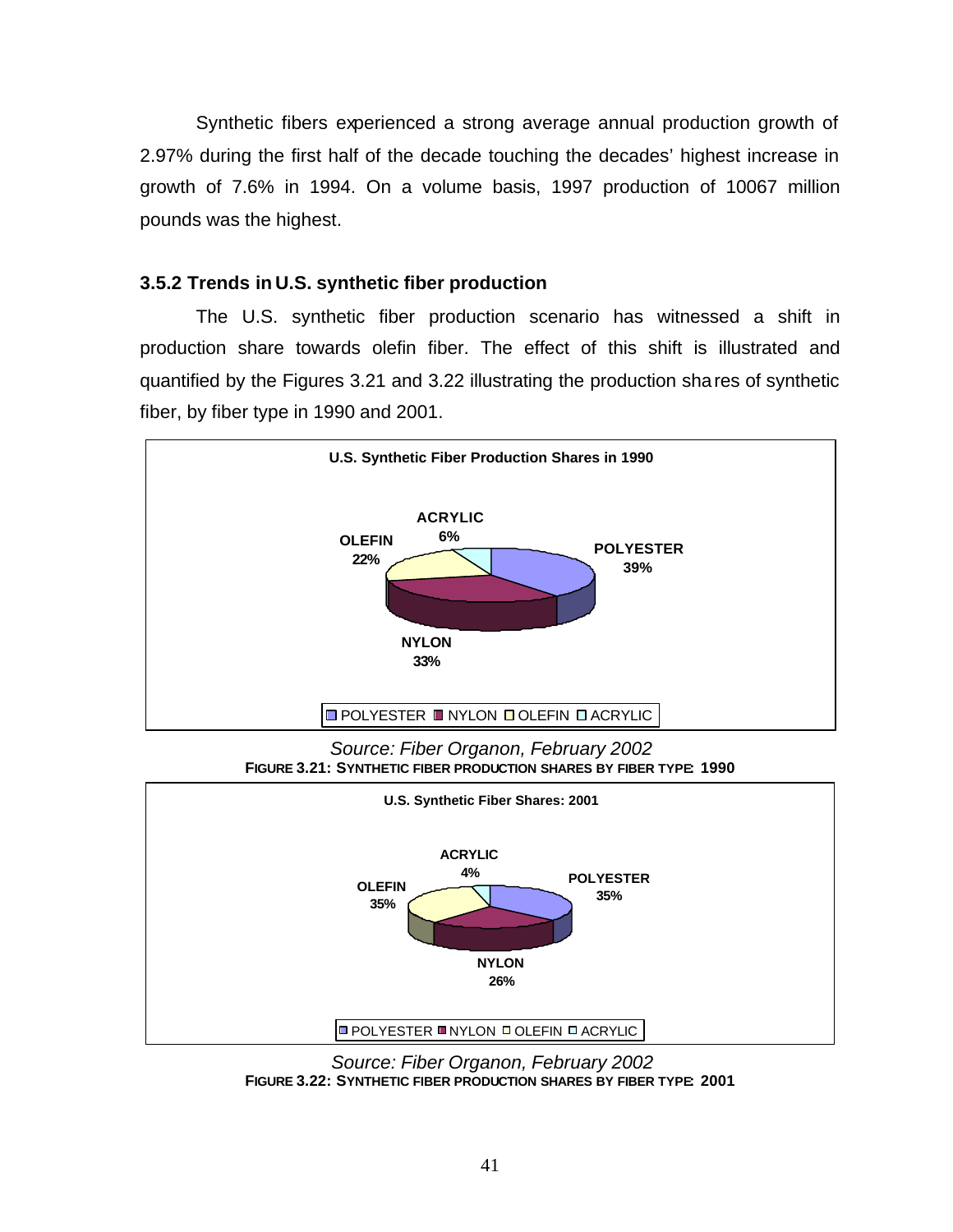Figures 3.22 and 3.23 illustrate the gradual decline in polyester's share of U.S. man-made fiber production though its decline was second only to nylon fiber. The 13% increase in olefin fiber production volume can be attributed to the growing demand for olefin fibers from the non-woven industry. With the current share distribution, polyester along with olefin fibers are currently the largest produced fibers.



*Source: Fiber Organon, February 2002* **FIGURE 3.23: U.S. SYNTHETIC FIBER PRODUCTION SHARE TRENDS: 1990-2001**

Table 3.2 further highlights the observation made above about polyester's declining production growth rate and the rise in olefin fiber production growth rate.

|                  | Polyester | <b>Nylon</b> | Olefin | Acrylic  |
|------------------|-----------|--------------|--------|----------|
| <b>Staple</b>    | $-0.58%$  | $-0.25%$     | 5.73%  | $-4.15%$ |
| Filament<br>Yarn | 1.01%     | $-4.13%$     | 4.35%  | N.A.     |
| Total            | $-0.05%$  | $-1.57%$     | 4.62%  | $-4.15%$ |

**Table 3.2: Annual U.S. production growth of synthetic fibers by fiber type**

*Source: Fiber Organon, February 2002*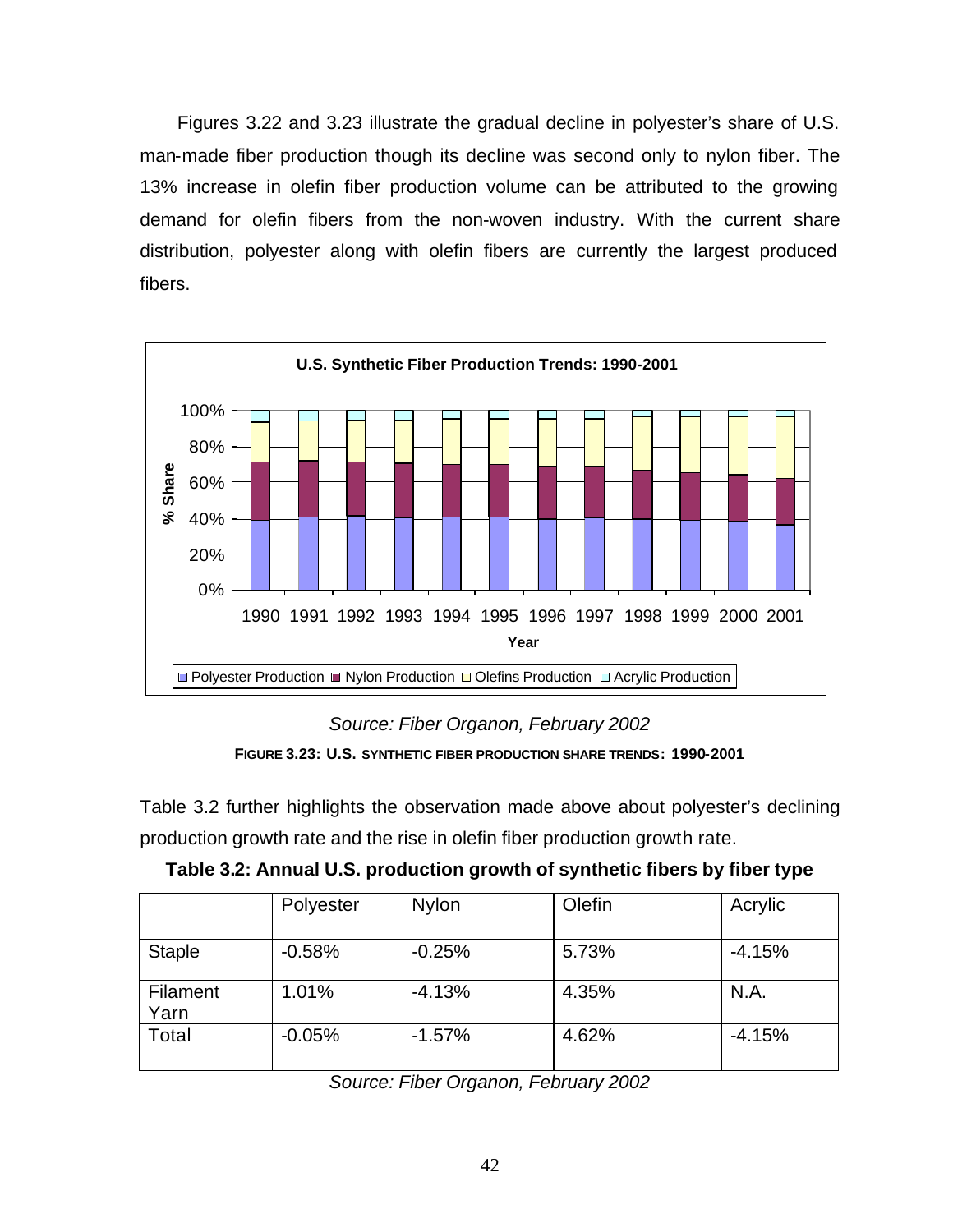#### **3.5.3 U.S. polyester staple and filament production analysis from 1990 to 2001**

The supply of U.S. polyester is analyzed from two standpoints. The first is the analysis of U.S. production, capacity and utilization rates of polyester staple and filament production capacities. This provides an understanding of the fiber manufacturers response to fiber supply estimates. Secondly, total U.S. polyester supply is the sum of domestic producers shipments and the imports will provide an understanding of the extent and influence of raw fiber imports. The analysis of polyester fiber supply presented in sections 3.7.4 and 3.7.5 has been divided on the basis of polyester staple and polyester filament since the supply trends of each of these categories are unique due to their varying end use applications.

#### **3.5.4 U.S. polyester staple fiber supply analysis from 1990 to 2001**

The analysis of the U.S. polyester staple fiber supply in this section is analyzed from the standpoint of production, capacity, utilization, domestic shipments and imports**.** In this analysis, domestic producers shipments and production track each other pretty closely and hence consideration of any one of these terms is a valid substitute for the other. All of the analysis is based on data sourced from the Fiber Organon published by the Fiber Economics Bureau (FEB) of the American Fiber Manufacturers Association (AFMA) [37,38,4].

At the start of the decade in 1990, polyester production and capacity utilization showed an increasing trend as illustrated in Figure 3.24. This was in large measure due to the softening of polyester intermediate prices, right after the resolution of the Middle East crisis, due to lower crude oil and benzene prices that decide polyester pricing [39]. Polyester capacity utilization, also known as the operating rate, recorded an average annual growth rate of 82.14% over 1990 to 2001. Polyester staple capacity increased in 1991 over 1990 though utilization remained flat at 80.90%. Meanwhile, production of polyester staple jumped 5.4% and 4.7% in 1990 and 1991 respectively before flattening out in 1996. The

43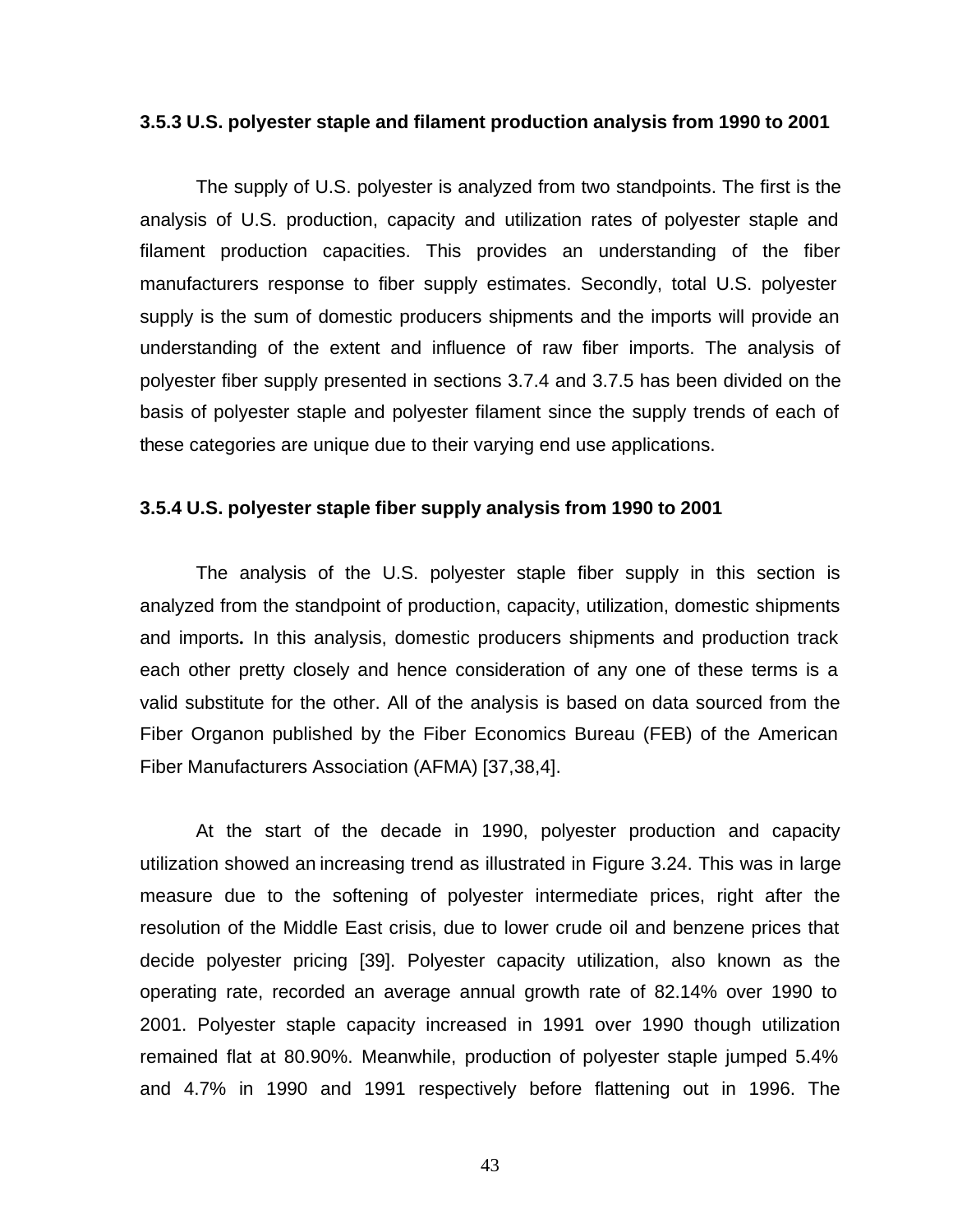sluggishness in polyester staple production, which primarily finds use in woven textiles, was due to greater cotton consumption in 1990 and 1991 [40,41].



*Source: Fiber Organon, July 2002*



Simultaneously, cotton's share of mill consumption rose to a 20-year high of 33% in 1991 as illustrated in Figure 3.25.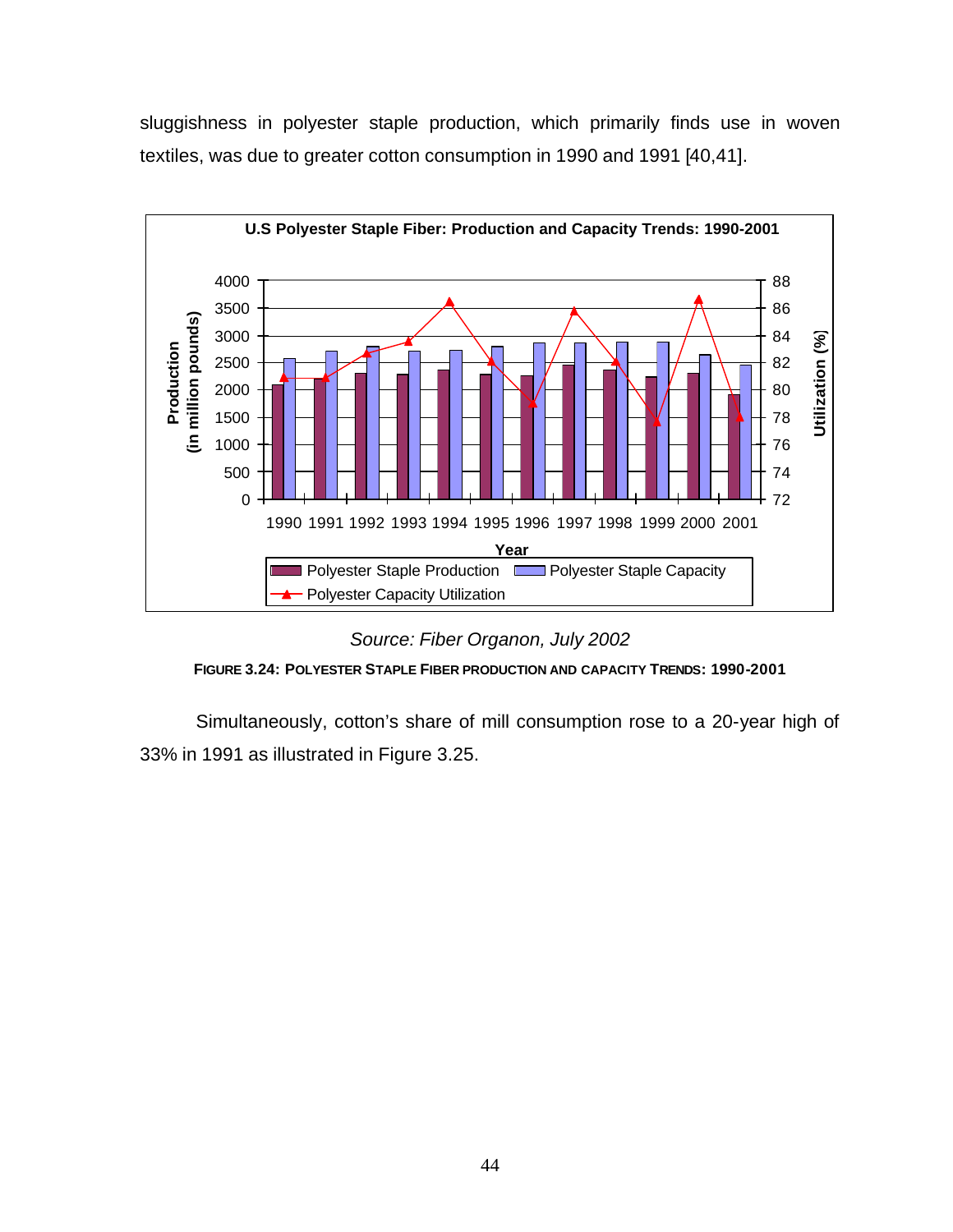

 *Sources: Fiber Organon, February 2002 and USDA Cotton and Wool Situation and Outlook Report: November 2001* **FIGURE 3.25: U.S. INTER-FIBER MILL CONSUMPTION TRENDS: 1990-2001**

Polyester intermediate prices, especially mono-ethylene glycol (MEG), fell sharply to almost 20 cents/pound in 1990 from almost 42 cents/pound in 1989 as illustrated in Figure 3.26. Polyester staple capacity utilization further continued to increase from the 80.90% in 1991 to 86.42% in 1994. Declining polyester raw material prices and increasing competition from cotton for mill-use saw average staple capacity fluctuate from 2583.50 million pounds to a high of 2790.50 million pounds in 1992 to again fall to 2738 million pounds in 1994. The decline in polyester raw material prices, which are all influenced by crude-oil prices, was due to the resolution of the crisis in the Persian Gulf in 1990, further pushing prices downward until 1995 [41]. In this period, PTA and DMT pricing gradually stabilized in the 27 cents/pound and 25-cents/pound range before reaching their highest levels for the period 1990 to 2001.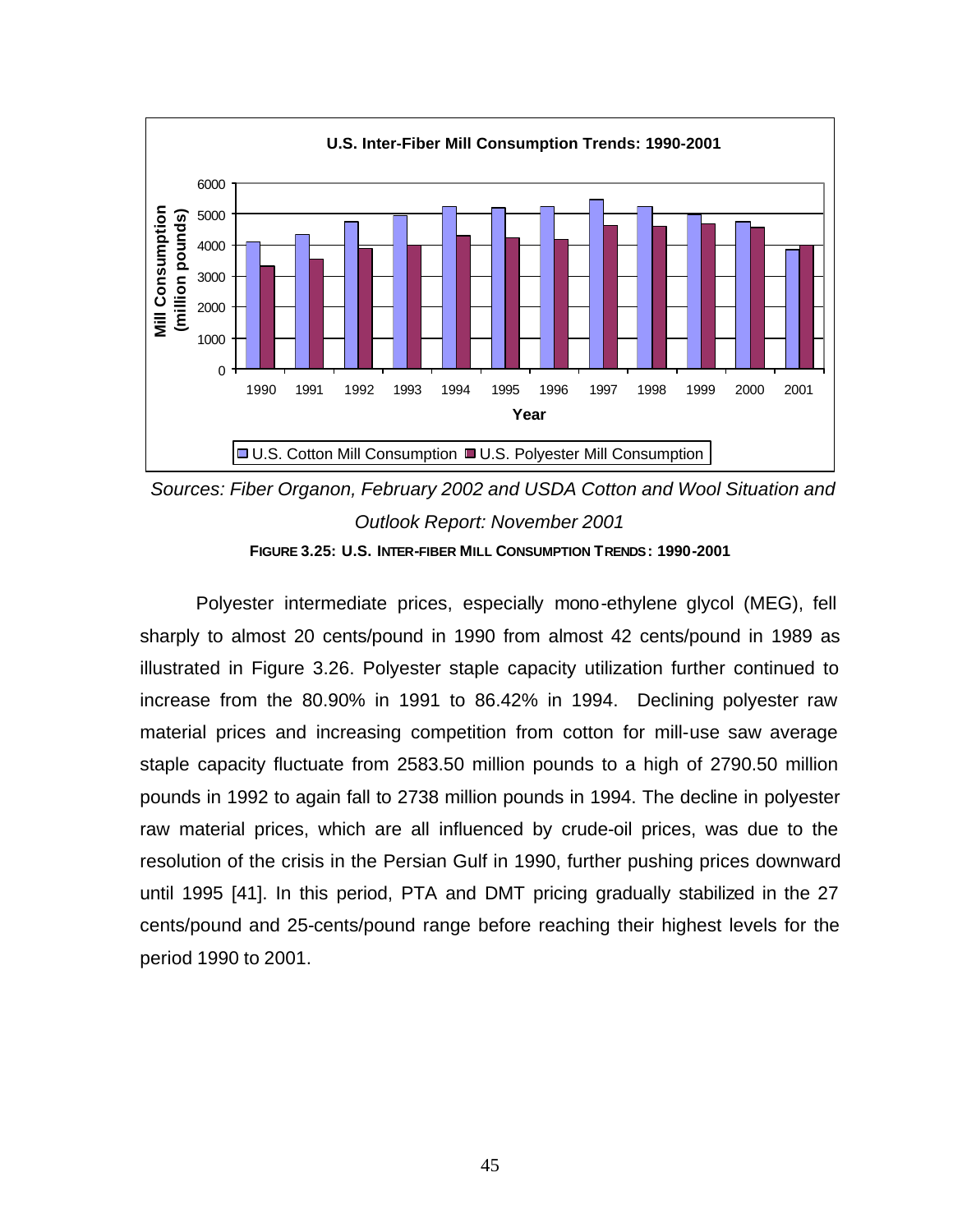

 *Source: Chemical Market Associates International* **FIGURE 3.26: POLYESTER INTERMEDIATES PRICING TRENDS: 1990-2001**

PTA prices touched 37.64 cents/pound while DMT touched a high of 35.78 cents/pound along with MEG at 27.50 cents/pound. The raw material price increases sparked off a slide in polyester staple capacity utilization to 82.10% in 1996 before touching a low of 78.98% in 1996. Corresponding to this decline, staple production declined by 3.23% and 1.32% in 1995 and 1996 over previous year levels to reach 2289.8 million pounds and 2259.6 million pounds respectively as illustrated in figure 3.32. Staple imports increased during this period to 510.26 and 490.70 million pounds respectively. Polyester staple production and utilization rebounded to record increases of 8.26% and 6.65% respectively in 1997. These increases can be accounted for by the increase in polyester share in woven textile fabric and knit fabric production [33,34].

Polyester raw material prices underwent stabilization with DMT and PTA pricing declining to 28.17 cents/pound and 27.15 cents/pound respectively while MEG prices increased slightly by almost 3 cents/pound to 28.13 cents/pound. Staple capacity utilization dropped successively in 1998 and 1999 to 82.05% and 77.67% respectively due to a 5.3% drop in production in 1998 followed by a modest 2.83%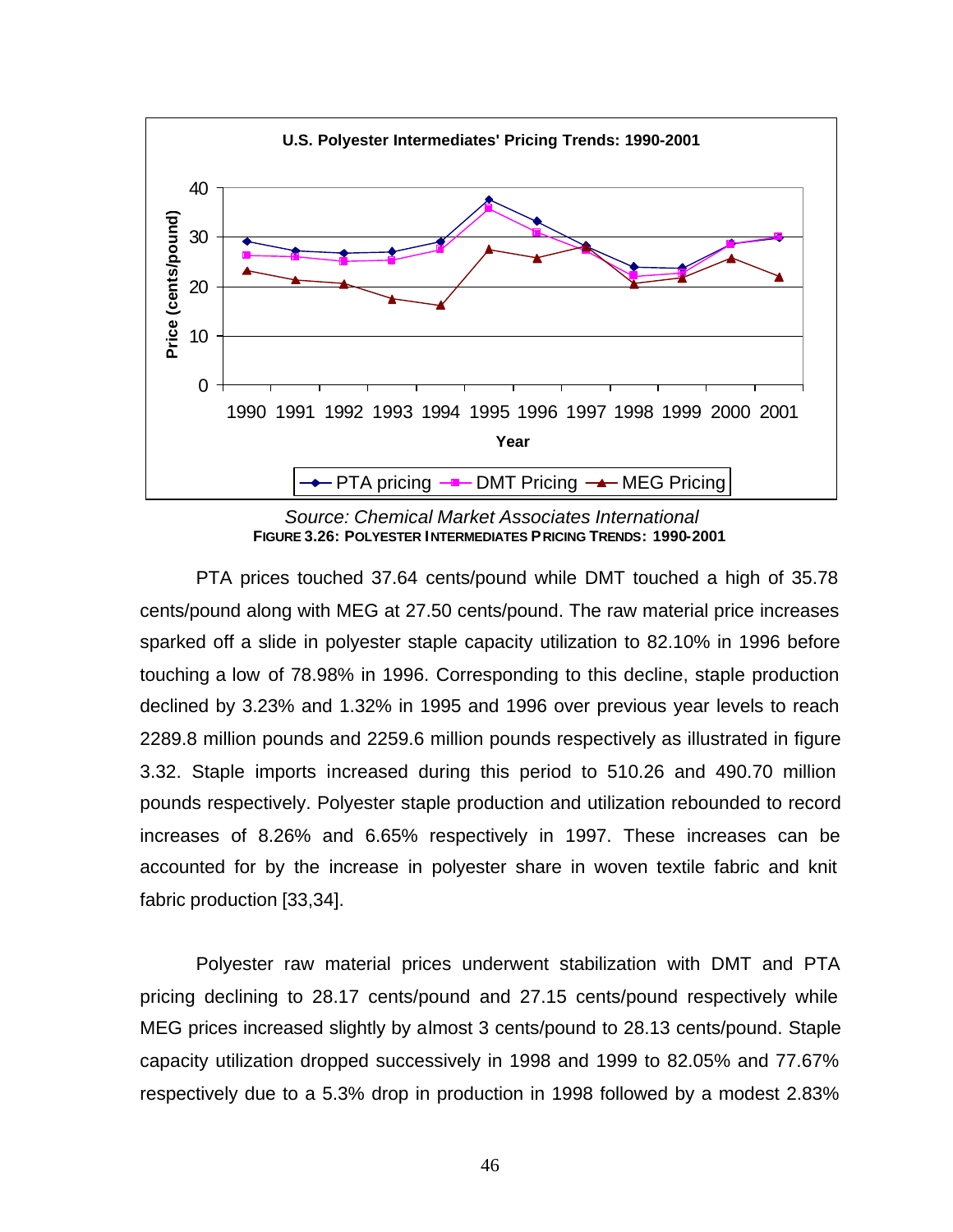increase in 1999. However, polyester staple capacity also increased from 2851 million pounds to 2872 million pounds in this period, and contributed partially to the drop in utilization as illustrated in Figure 3.27 [35]. Raw material prices remained stable during 1998 and 1999, though a surge in imports by 19.18% and 4.04% resulted in the largest polyester staple import levels since 1995 at 663 million pounds and 690 million pounds respectively. As such polyester staple imports had increased from just 123 million pounds in 1990 to 663 million pounds in 1999, recording a large 460% increase. The largest transformation over 2000 and 2001 was the reduction in staple production capacity by almost 1.47% and 13.76% respectively with olefin fiber capacity surpassing polyester fiber for the first time ever [33]. As is evident from Figure 3.27, domestic shipments of polyester staple increased marginally by 2.83% to 2295 million pounds in 2000 to again decrease in 2001 by 16.69% to 1912 million pounds.



 *Source: Fiber Organon, February 2002* **FIGURE 3.27: U.S. STAPLE SUPPLY SITUATION: 1990-2001**

Correspondingly, staple imports initially declined by 10.10% and increased by 2.71% in 2000 and 2001 respectively. This fluctuation in U.S. polyester staple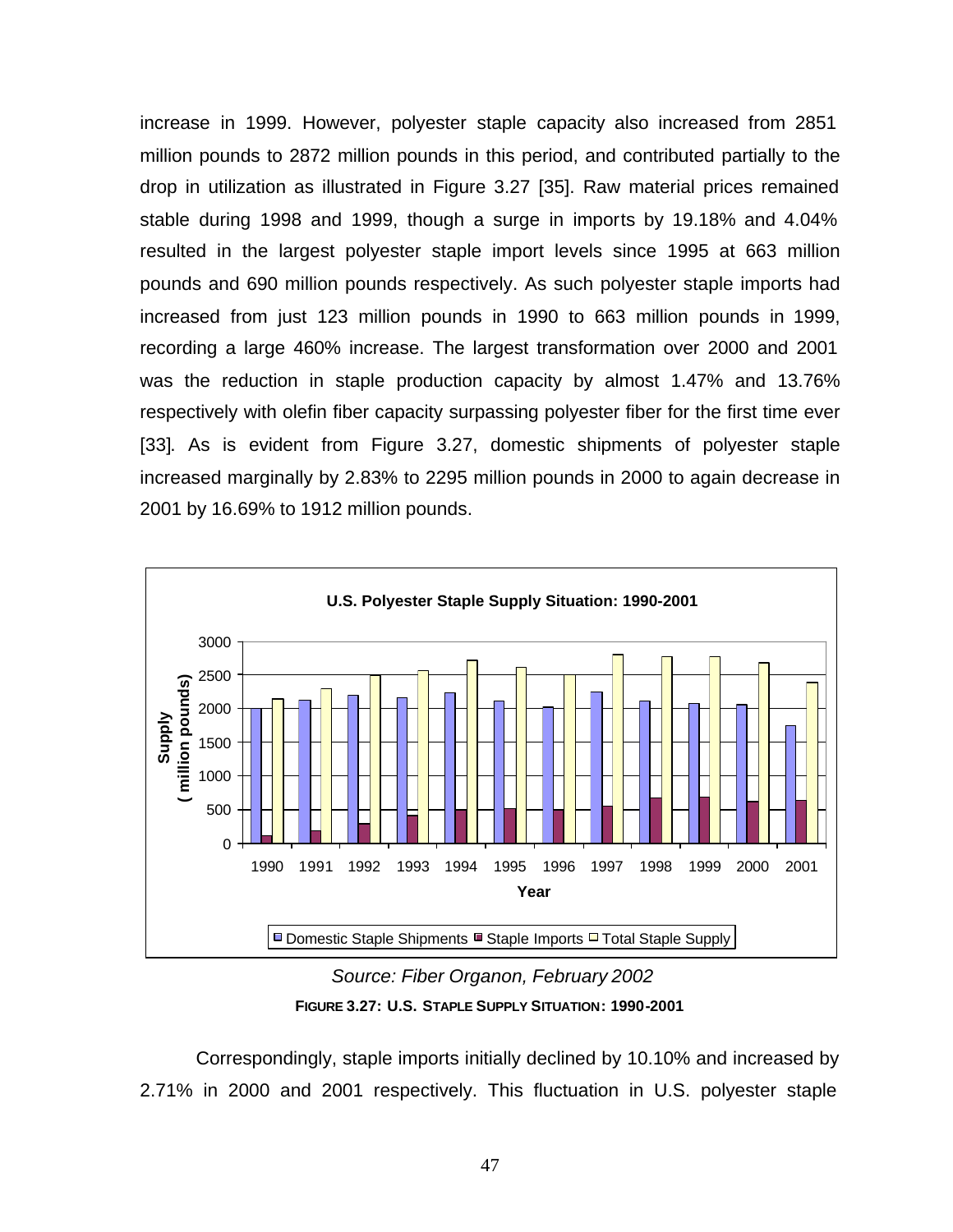production and capacity utilization with import volumes proves that the competitiveness of the U.S. polyester staple industry is now largely a function of import competitiveness.

### **3.5.5 U.S. polyester filament supply analysis from 1990 to 2001**

The U.S. polyester filament industry is smaller in production volumes compared to the polyester staple industry as seen in Figure 3.28. Average staple production for 1990-2001 was 2252.58 million pounds while polyester filament production averaged 1415.30 million pounds. Average production shares for polyester filament and staple are nearly 38% and 62% respectively.



*Source: Fiber Organon, July 2002*

The most significant difference between polyester staple and filament capacity trends was the gradual capacity addition averaging a growth rate of 2.54% over 1990 to 2001. Polyester filament production is lower than staple as the largest end-use segment of apparel and clothing is dominated by staple fiber. Polyester

**FIGURE 3.28: POLYESTER FILAMENT PRODUCTION AND CAPACITY TRENDS: 1990-2001**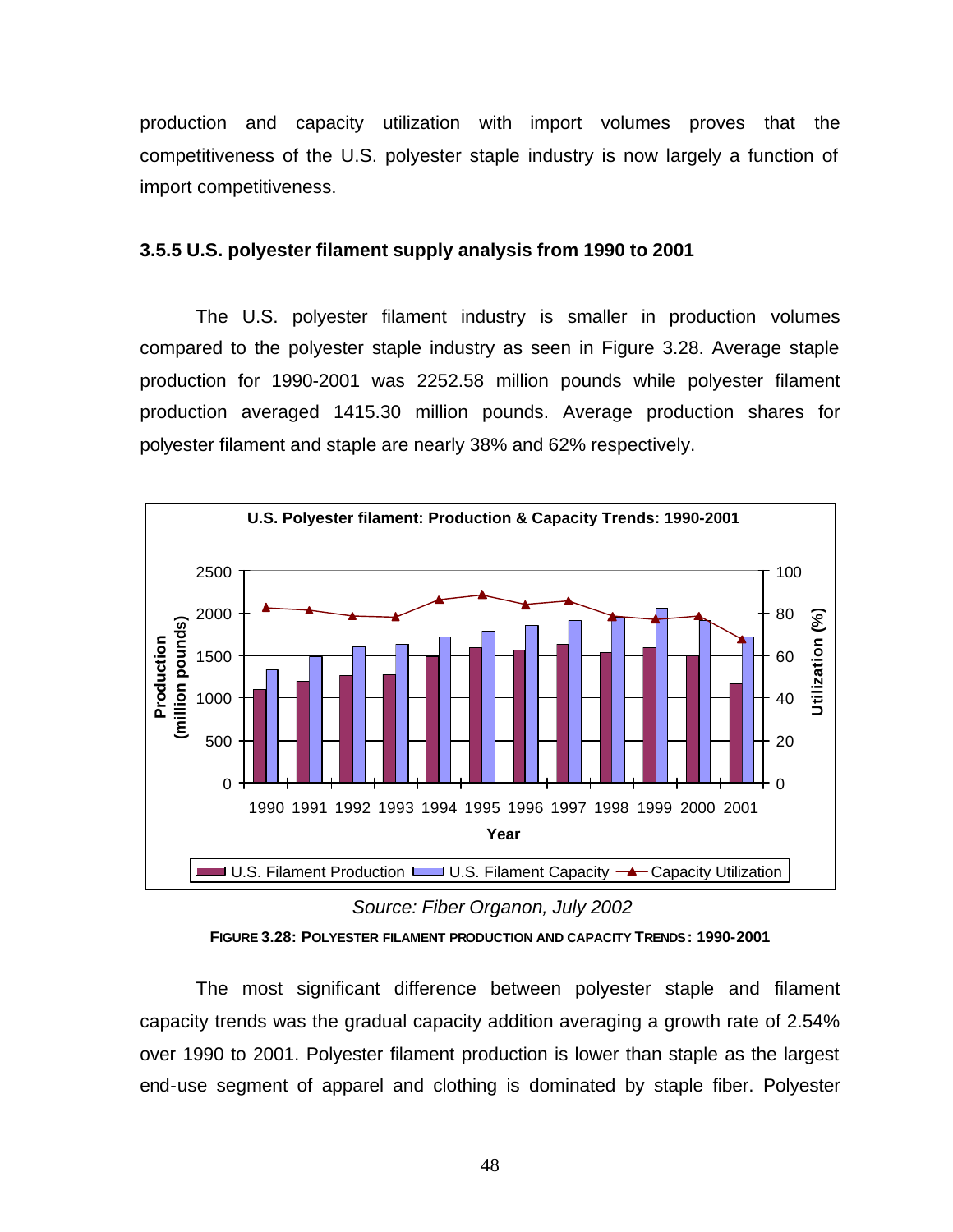filament demand was primarily in double knit outerwear fabric almost till 1990, even though volumes declined almost 11% in 1990 due to declining consumer preference [26]. Also, cotton's mill consumption, a reflection of increased consumer preference, in 1990 drove overall polyester fiber consumption down until 1996 when polyester consumption rebounded to eventually slightly exceed cotton consumption in 2001.

However, reversing this initial decline, polyester filament production witnessed initially moderate increases of almost 5.03% and 1.23% in 1991 and 1992 followed by a 16.17% jump in 1994 over 1993 volumes. This increase was due to major filament capacity additions in order to fulfill demand for polyester in tire cord and industrial fabrics [27,42]. Polyester filament capacity increased to 1723 million pounds in 2001, an increase of 29.06% over 1990. Polyester filament production and domestic shipments remained fairly stable over 1992 and 1993, especially in polyester textile filament due to increase in beginning stock levels by 5% and 33% respectively in 1992 and 1993 respectively [28,43]. The polyester utilization rate touched a peak of 85.58% causing a 16.17% jump in production, reflected in the 3% increase in polyester share among man-made fibers of its largest end-use segment of woven textile production to almost 63%. Meanwhile, polyester continued to maintain its almost 60% share among man-made fibers of the knit fabric market [28,32].

Almost flat production volumes, punctuated by a slight 1.64% decrease in 1996 followed by a 4.71% rebound into 1997, marked the U.S. polyester production situation. Polyester filament production stayed almost flat, fluctuating between 1541 million pounds and 1596 million pounds between 1995 and 1998 while capacity addition continued an increasing trend averaging an annual growth rate of 3.55% in the same period. Polyester production fluctuations could be attributed to polyester's share of man-made fibers in knit fabrics decreasing from 63% in 1995 to just 52% in 1996, primarily due to nylon's share increase from 20% to 31% in the same period. Additionally, polyester share of man-made fiber consumption in woven fabrics also dropped by 3% to 60% in 1996. In the post-1997 period, production volumes started declining and for the first time polyester capacity growth showed a decline going into

49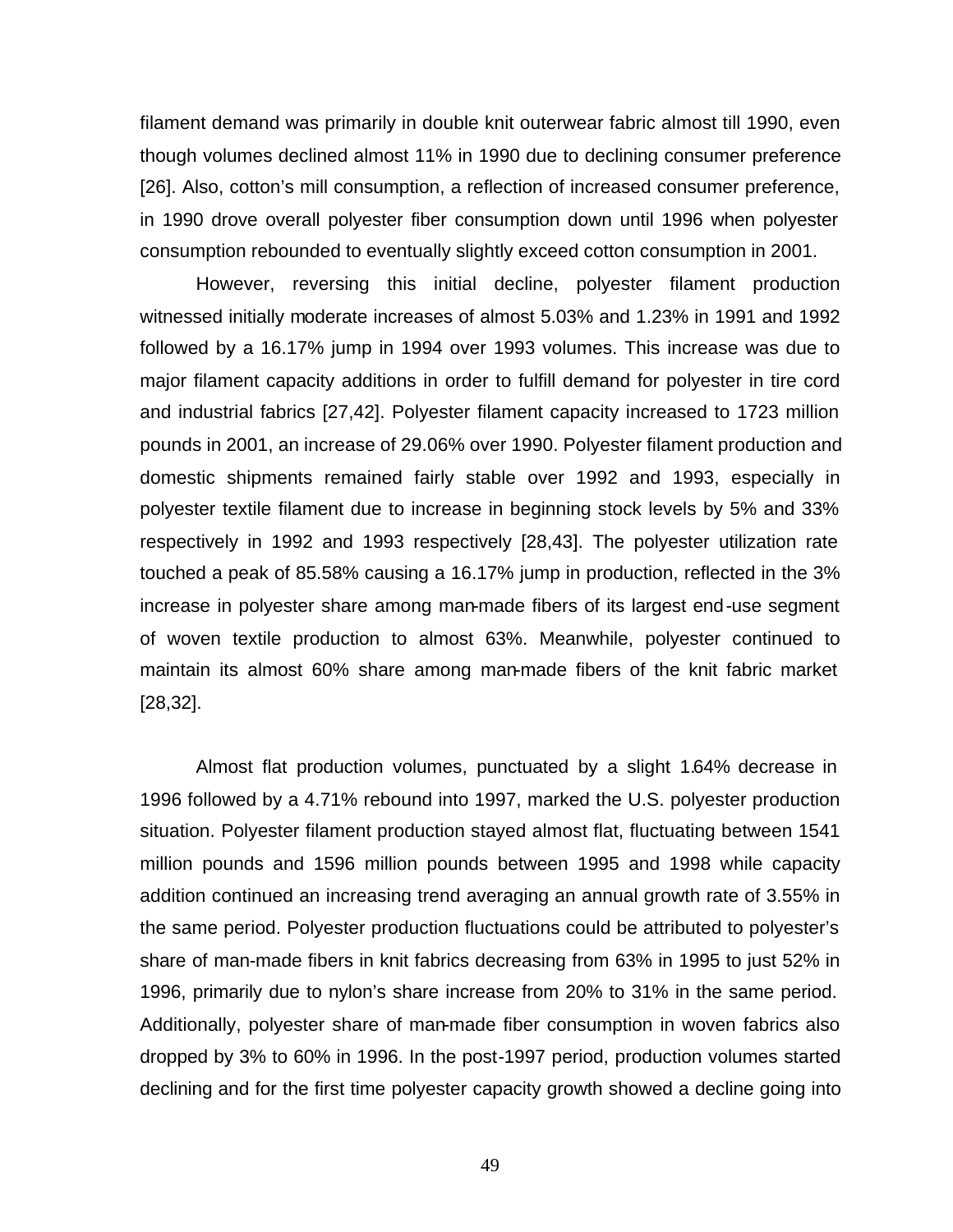2001. In the light of this dramatic decline, it is impossible to ignore the effect of rising polyester imports. A study by Credit Suisse First Boston reveals that this situation was primarily due to rapid Asian capacity growth creating excess capacity and an unfavorable pricing situation for U.S. producers [44]. FEB data on imports of Polyester filament supports this argument, wherein average annual growth rate of polyester filament imports stood at 21.09 for 1990 to 2001, a period when imports share of total domestic polyester filament supply rose from just 3.85% to 19.20% as seen in figure 3.29.



 *Source: Fiber Organon, February 2002* **FIGURE 3.29: U.S. POLYESTER FILAMENT SUPPLY SITUATION: 1990-2001**

## **3.6 Summary of cotton and polyester supply analysis**

The analysis of the supply situation in the U.S. cotton and polyester fibers market presented in the previous sections highlight the fact that U.S. cotton and polyester fiber production influences the U.S. cotton available supply and by consequence the U.S. cotton prices that in turn affect U.S. mill demand. This is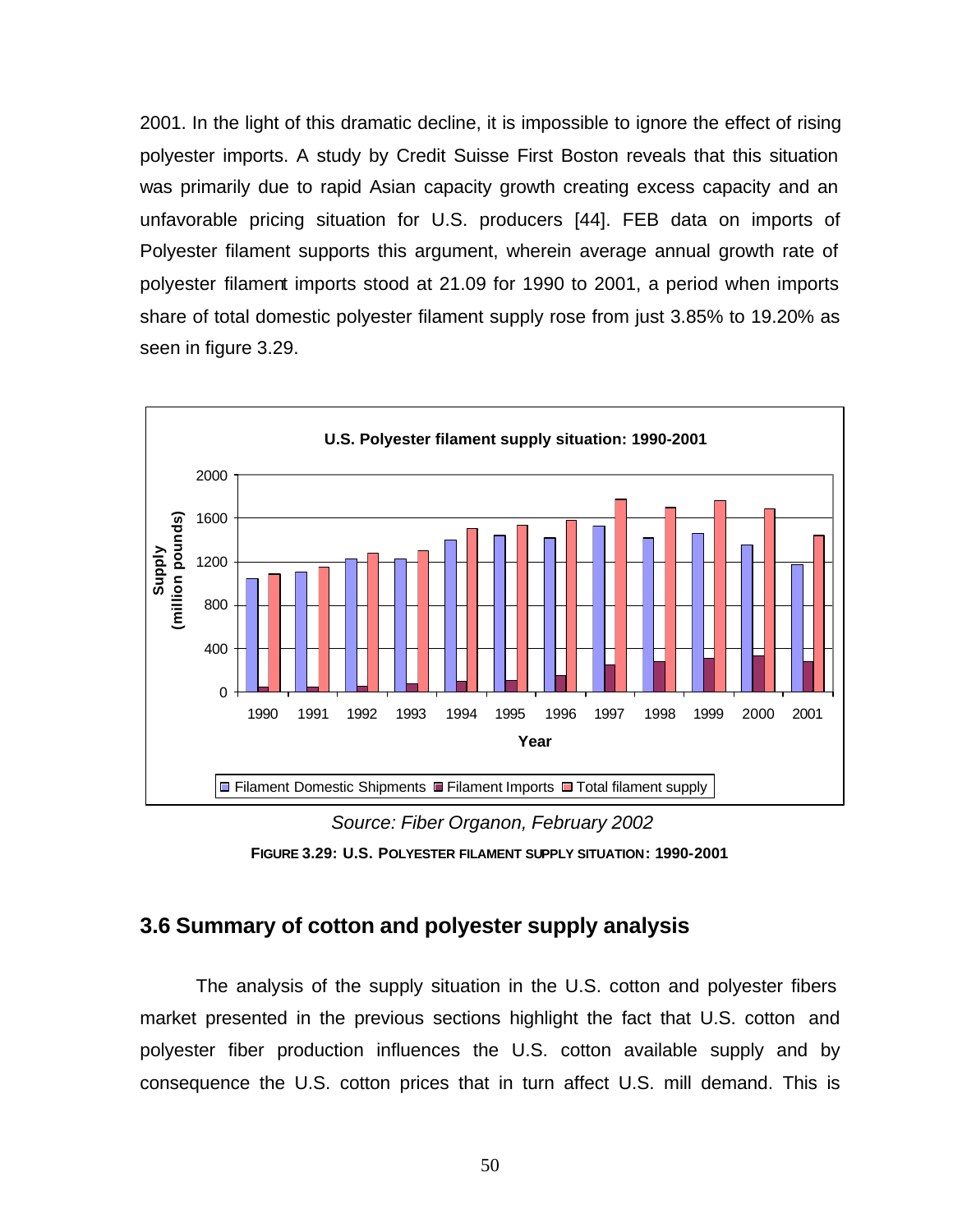because a rise in U.S. cotton prices would either cause U.S. spinning mills to buy foreign cotton or minimize production and source the yarn demand through imports. This in turn poses an interesting situation for U.S. end use demand for cotton. The need to import cotton yarn would throw up the situation of directly importing finished end-use products from the same foreign suppliers, especially if Asian countries that could provide cheaper import substitutes. This aspect will be presented in chapter 4, which presents an analysis of U.S. end use demand for cotton and polyester fiber. Specifically, the inter-relationships between the widening U.S. cotton and polyester textile deficits, fiber pricing, U.S. economic conditions and U.S. mill demand (drawn from the supply analysis in chapter 3) are discussed. On the basis of these interrelationships, the econometric model will be developed in Chapter 6.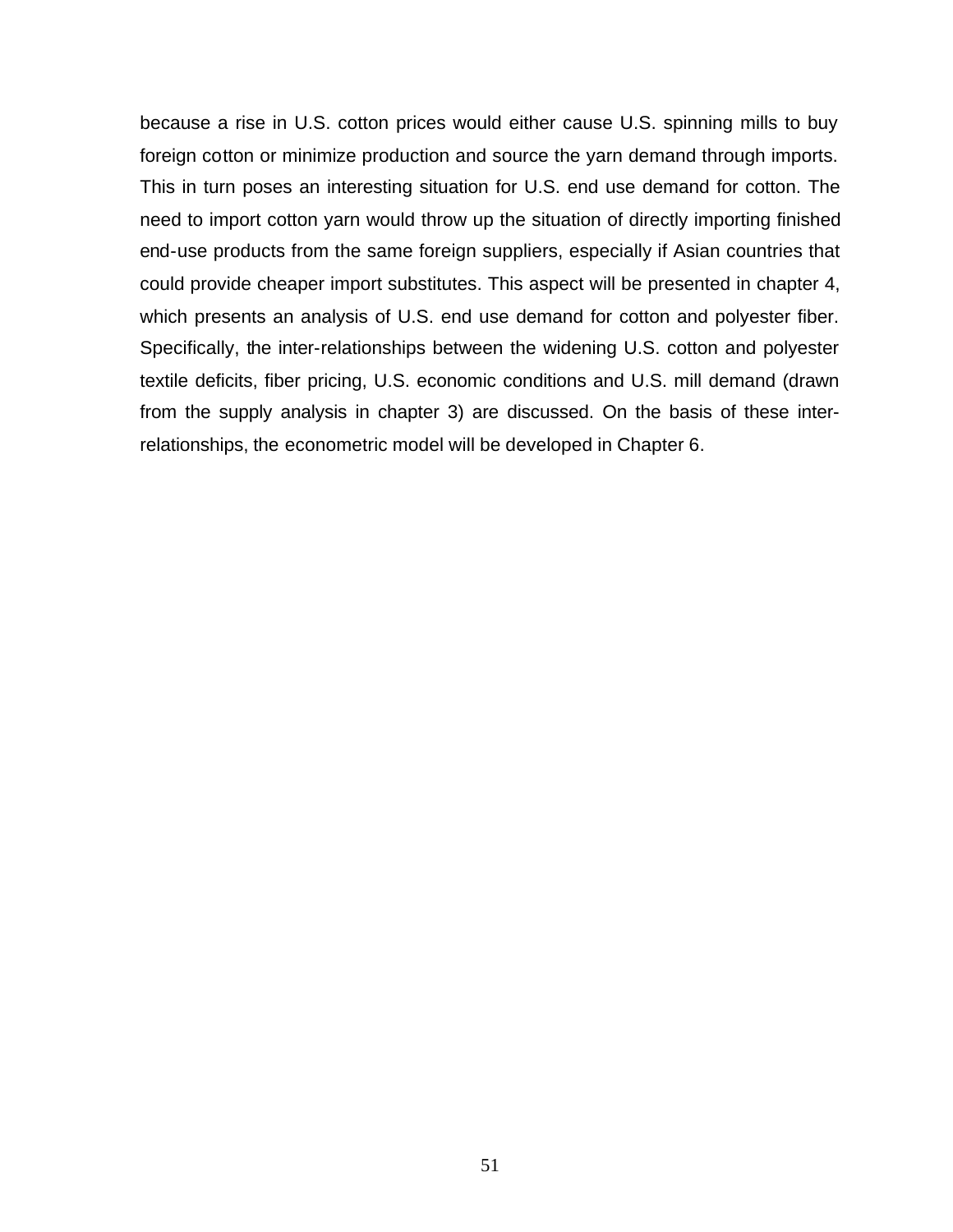# **U.S. Cotton and Polyester demand analysis**

The aim of this study is to develop an econometric model to estimate cotton and polyester demand at mill use and end use consumption levels. Chapter 3 discussed the supply situation for cotton and polyester fibers that in turn feeds the demand for these two fibers. Chapter 4 discusses cotton and polyester fiber demand and the factors influencing them from 1990 to 2001. These determinants of cotton and polyester fiber demand will later provide the basis for developing the demand estimation models in Chapter 5.

# **4.1 Inter-fiber mill demand analysis**



This section analyzes the trends in U.S. cotton and polyester fibers mill use from 1990 to 2001 illustrated in Figure 4.1.

*Sources: Fiber Organon, March 2002, Manufactured Fiber Producers Handbook and USDA Cotton and Wool Situation and Outlook Report: November 2001* **FIGURE 4.1: U.S. COTTON AND POLYESTER MILL CONSUMPTION TRENDS: 1990-2001**

**4.**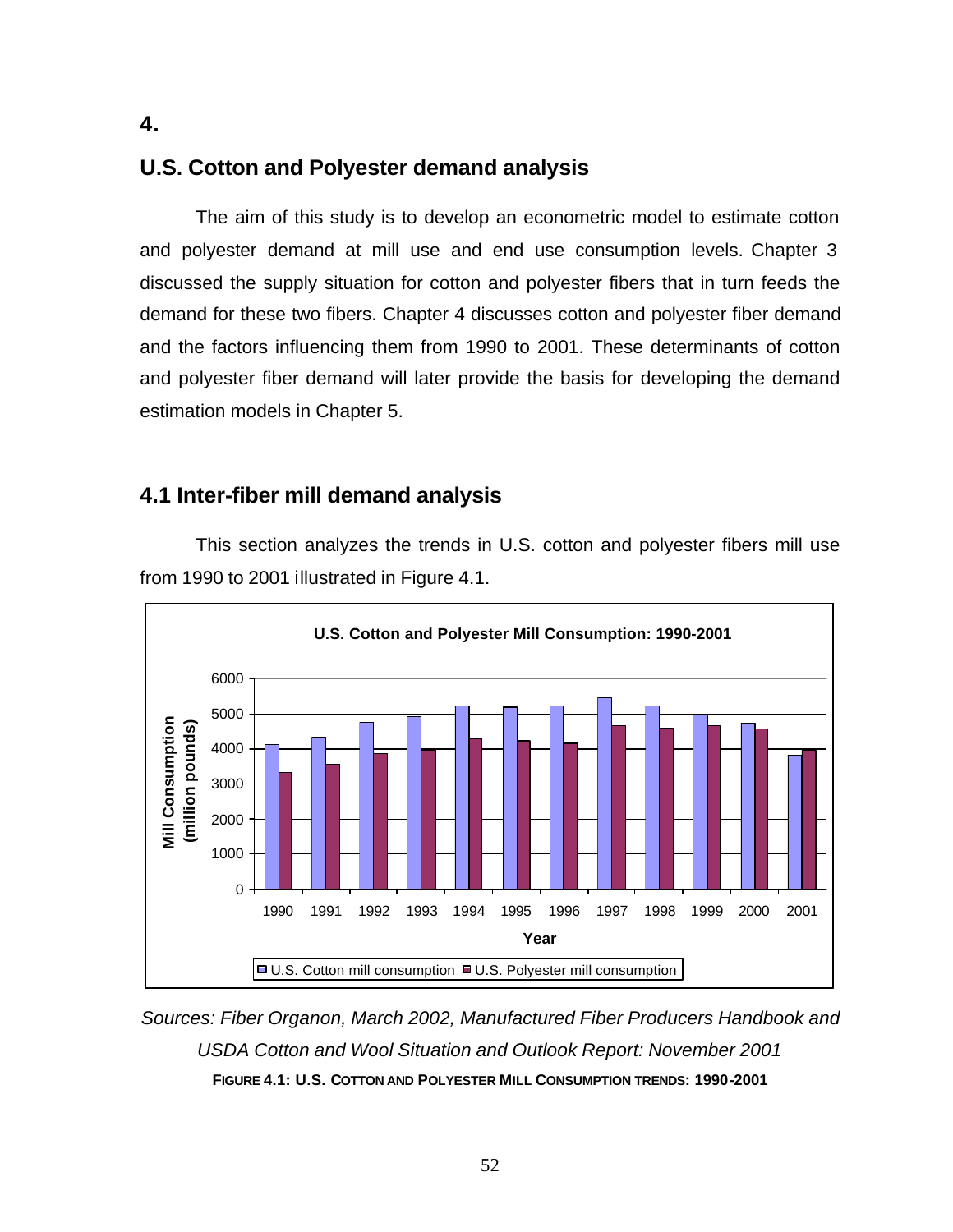During the period from 1990 to 2001 cotton share of mill use declined from 33.3% to 27.6% in 2001 [3]. U.S. cotton mill use in 1991 increased by 5.64% to reach 4347 million pounds over 1990 levels. Similarly, polyester mill-use also registered a 6.62% rise, increasing from 3335 million pounds to 3555 million pounds. The rise in cotton mill consumption, in this period was primarily due to cotton supply increasing almost 8% from 8884 million pounds in 1990 to 9586 million pounds in 1991 and continued consumer preference for cotton fibers [45].

Competitive increases in polyester mill use were due to polyester mill delivered prices declining almost 11% to 73.50 cents/pound in 1991 from 1990 as seen in Figure 4.2. More importantly, the cotton to polyester mill delivered price ratio, which is considered an index for measuring inter-fiber substitution declined from 1.04 to 0.93, reflecting polyester fibers' increasing competitiveness [45].



\* Price ratio is cotton mill delivered price divided by polyester mill delivered price for a given year

*Source: National Cotton Council (NCC) of America* **FIGURE 4.2: U.S. COTTON AND POLYESTER PRICING TRENDS: 1990-2001**

Cotton mill use further continued its increasing trend into 1992 rising 9.53% over 1991 to 4761 million pounds. This increase was primarily due to strong demand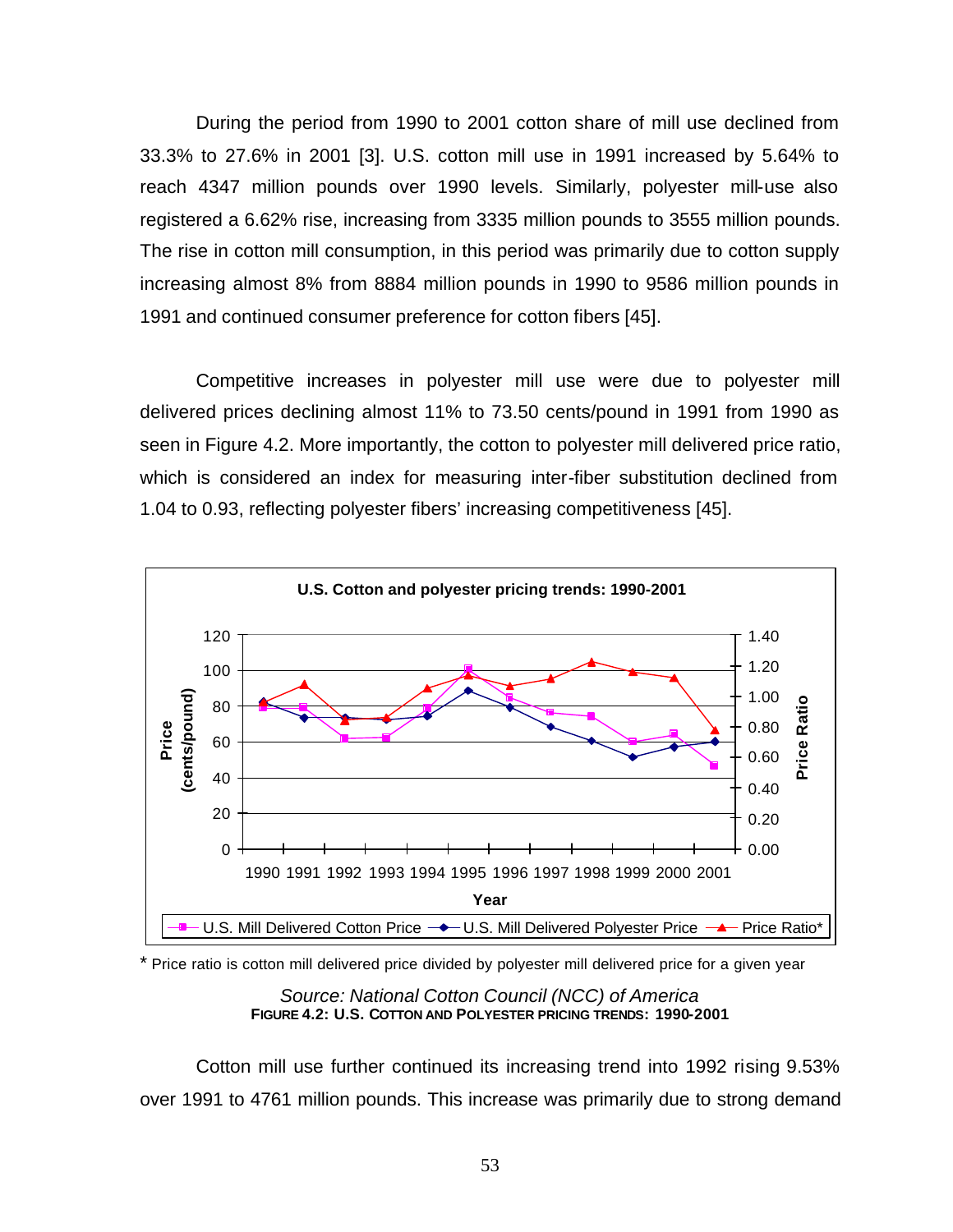for upland cotton for denim manufacture and decline in U.S. mill delivered cotton prices from 79.07 cents/pound in 1991 to 61.92 cents/pound in 1992. On the other hand, polyester prices stood firm at the 1991 level of 73.50 cents/pound thereby retaining its price competitiveness to boost its mill-use by 9.20% to reach 3883 million pounds in 1992. Further, the price ratio increased despite cotton price declines due to polyester staying steady at 73.50 cents/pound in 1992. Polyester fiber mill consumption increases were derived mostly due to share increases in the woven textile products and knitted fabric end-use segments [28,46]. In 1993, cotton mill use increased by 3.70% while polyester mill-use growth was a modest 2.49% primarily due to continued strong demand from denim and foreign demand for U.S. cotton products [31]. Continuing with this trend, cotton mill-use surged by 5.93% to 5231 million pounds in 1994, recording the highest U.S. mill consumption since 1980. This combined with record raw cotton exports of 4512 million pounds sharply increased cotton prices from the previous year level of 62.41cents/pound to 78.69 cents/pound. Corresponding to this increase, the cotton-to-polyester price ratio surged from 0.86 in 1993 to 1.05 in 1994. Polyester mill use also increased 7.99% to 3979 million pounds. The simultaneous increase in cotton and polyester mill use could be attributed to the overall rise in economic activity reflected in U.S. real GDP growth of 3.7% over 1993 [30].

U.S. mill-delivered cotton prices hit a peak of almost 100 cents/pound, the highest since 1980, largely due to raw cotton demand more than offsetting production [33]. U.S. polyester mill-delivered prices increased to their highest levels since 1980 to 88.83 cents/pound reflecting increased raw material prices as seen in Figure 4.2. This marked the continuation of a new trend beginning 1994 when, polyester fiber prices slipped below cotton prices. This new development extended into a long 7-year trend up to 2000. Further, U.S. final domestic demand growth on a year-to-year basis fell to 2.5% from 2.9% in 1994 [30]. Owing to the cotton price increase and general slowdown in final domestic demand, cotton mill-use in 1995 declined almost 1% to 5183 million pounds [21]. The overall slowdown in demand was reflected in polyester mill-use declining 1.82% to 4219 million pounds. U.S.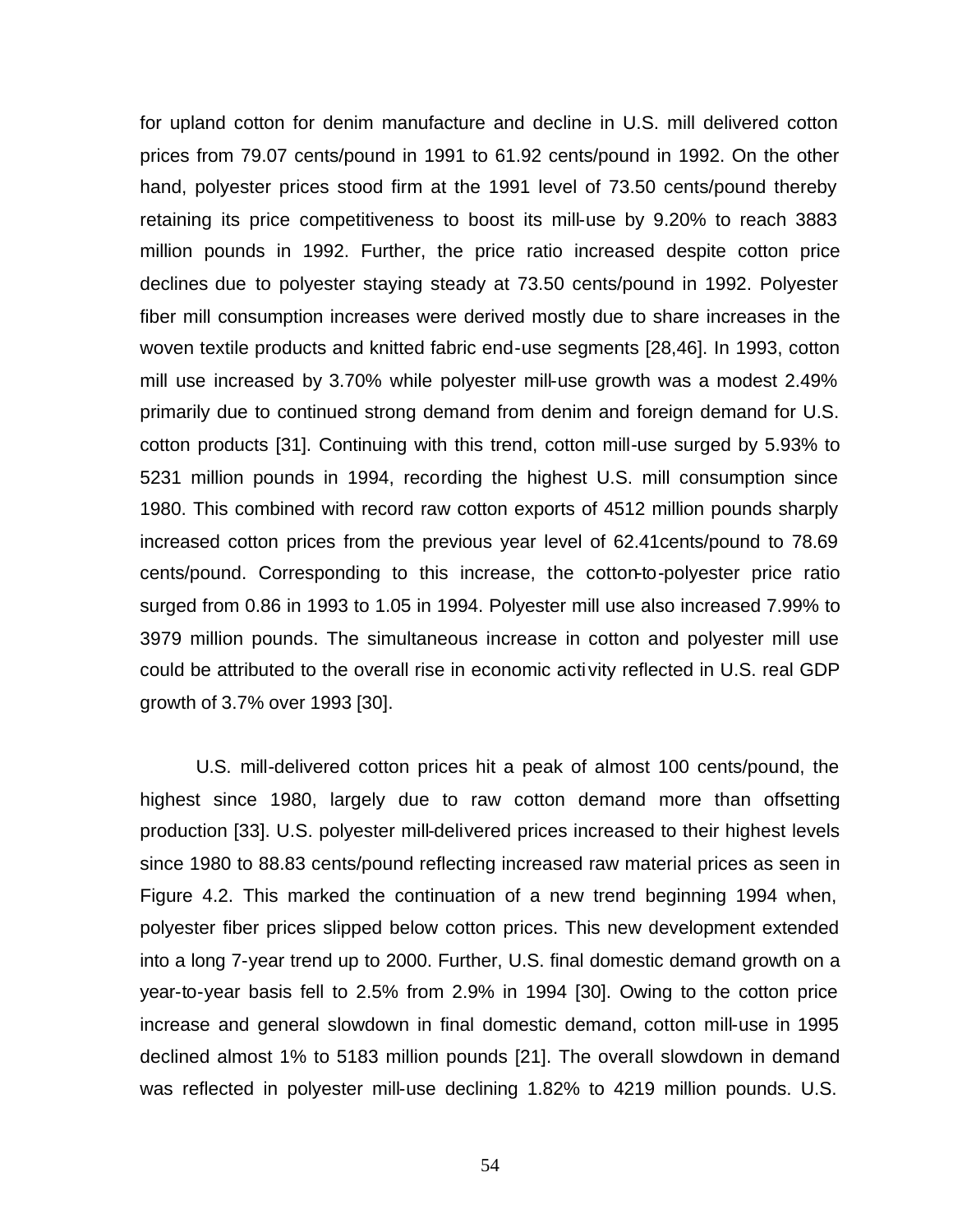economic demand in 1996 reversed its decline in 1995 to record 3% GDP growth and 3.2% rise in final domestic demand [30]. Cotton mill use increased marginally by 0.84% due to strong demand for denim products and U.S. textile exports [34]. The cotton and polyester mill use in 1997 recorded increases of 4.11% and 11.63% respectively as seen in Figure 4.3. The increase in cotton demand was largely due to strong expansion in the U.S. economic growth reflected in the 3.4% GDP growth and increased trade under the North American Free Trade Agreement (NAFTA) [30,35]. Polyester growth was even better due to its price competitiveness, which was reflected in the increase of the price ratio (ratio of cotton fiber price to polyester fiber price) from 1.07 to 1.11. The consumption of cotton and polyester fibers by the mill sector from 1998 to 2001 presents significant differences from the previous 7 year period from 1990 to 1996.



 *Sources: Fiber Organon, March 2002 and USDA Cotton and Wool Situation and Outlook Report: November 2001*

**FIGURE 4.3: U.S. COTTON AND POLYESTER MILL USE AND INTER-FIBER DEFICIT: 1990-2001**

This period was marked by an uninterrupted decline in cotton mill consumption and increasing polyester mill use and increased widening in the textile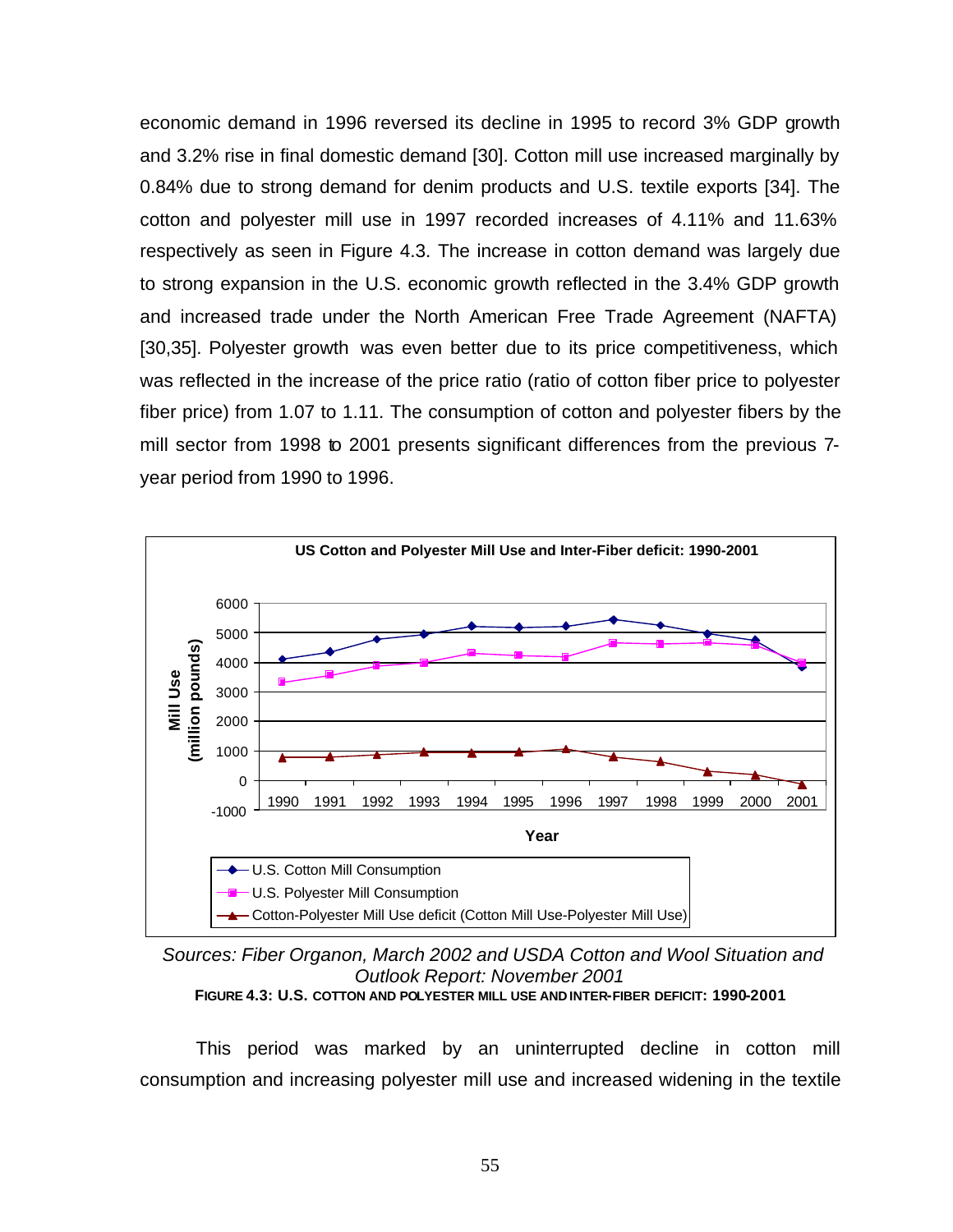trade deficit for both fibers. Correspondingly, U.S. cotton mill use in 2001 declined by 26.4% to 3848 million pounds over 1998 levels. As seen in Figure 4.3, polyester mill use relative to cotton increased as reflected in the decreasing inter-fiber deficit to finally overtake cotton consumption in 2001. Correspondingly, polyester share of mill-use relative to cotton narrowed over 1998 to 2000 and finally overtook cotton share in 2001 for the first time since 1990. In actual mill use consumption terms polyester fiber fluctuated around 4600 million pounds from 1998-2000. In 2001, cotton mill use plunged to its lowest level since 1990 to reach 3848 million pounds while polyester declined to 3979 million pounds. In percentage terms, cotton declined 18.93% over 2000 while polyester's slide was lesser at 12.64%. In 2001, polyester mill consumption at 3979 million pounds ended ultimately higher than cotton mill consumption that was 3848 million pounds thus firmly establishing polyester's competitive edge over cotton at the mill level.

## **4.2 Determinants of U.S. cotton and polyester fiber mill demand**

From the analysis of cotton and polyester inter-fiber mill demand presented in section 4.1, it would be possible to derive certain key determinants that influence cotton and polyester mill demand. Drawing from this discussion, past research literature (see chapter 2) and the added dimension of cotton promotion effects, this section will provide an understanding of the underlying drivers of U.S. cotton and polyester demand.

The analysis of mill demand from the review of previous literature (see chapter 2) demonstrated a consistent pattern of quantifying cotton mill demand (CMD) relative to competitive man-made fibers, of which polyester was the leading direct substitute for cotton at the mill level. However, not a single model found in the literature estimated polyester mill demand, despite its recognition as the direct substitute, as reflected in the inclusion of polyester price in cotton mill demand (CMD) models rather than nylon or olefin synthetic fibers. Evans [8] hypothesized that cotton mill demand was influenced by total domestic fiber consumption as well as cotton and polyester fiber prices for the period 1955 to 1976. Two separate

56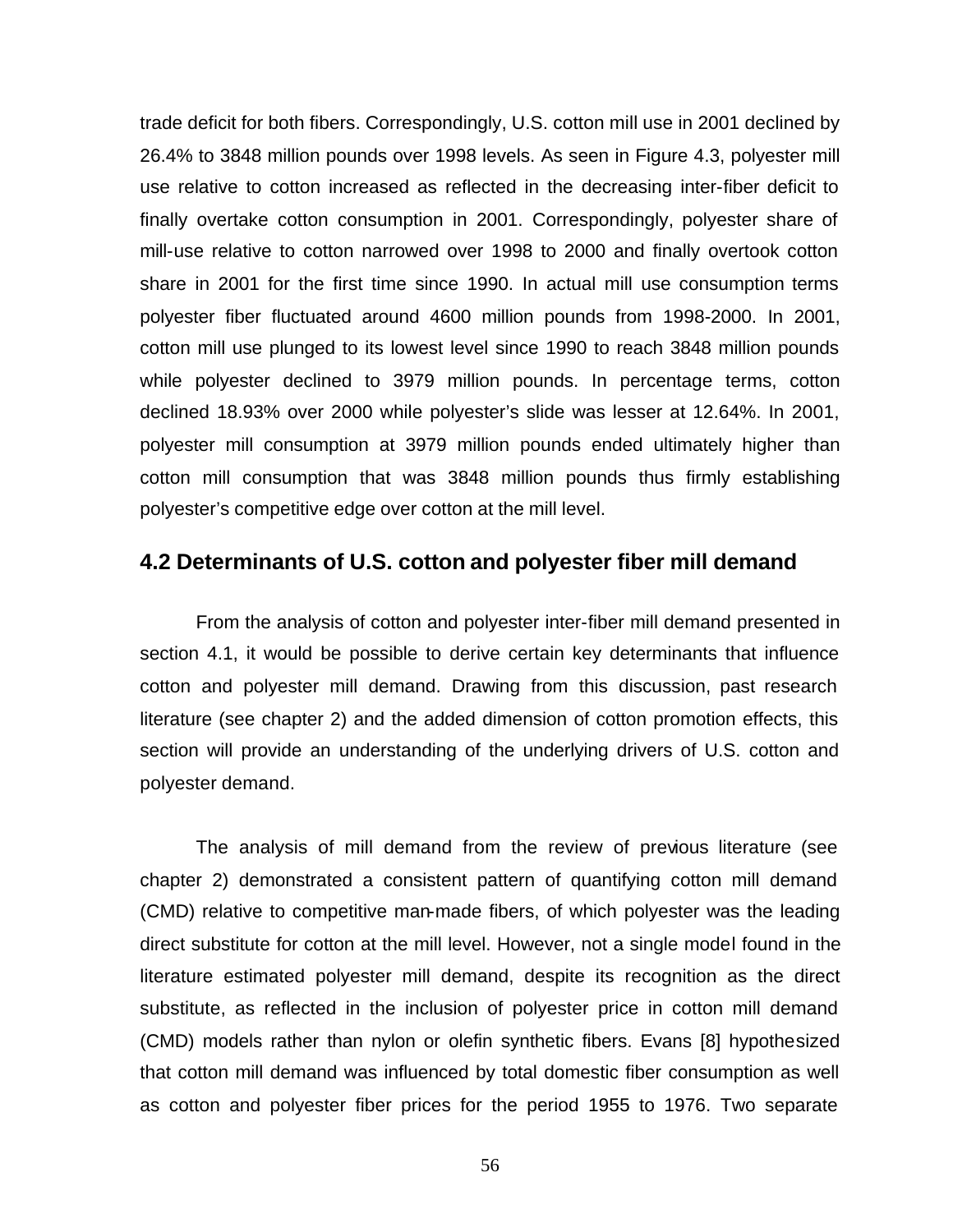equations were developed to test the hypothesis. The first equation that estimated total fiber consumption (all fibers) is presented below (with t-values in parentheses).

$$
LDFP = 1.18 - 0.92 L (PTX/PCEP) - 0.104 LT
$$
  
(14.6) (9.1) (3.4)

where,

L denotes natural logarithm,

DFP denotes total fiber consumption in pounds per capita,

PTX denotes wholesale price index of textile and apparel products,

PCEP denotes total per capita personal consumption expenditures, and

T denotes time (where  $1955 = 1$ ).

Evans estimated U.S. cotton mill demand separately with a second set of equations using an Ordinary Least Squares (OLS) regression technique. Evans [8] presented three satisfactory equations for estimating U.S. cotton mill demand. From the equations presented below it is evident that that Evans' hypothesized that U.S. cotton mill demand was influenced by total fiber consumption, cotton fiber price and polyester fiber price. However, both price ratio (cotton price divided by polyester price) as well as prices were found to produce satisfactory models.

> LQCMP =  $1.55 + 0.33$  L DFP – 0.35 L (PCT  $_{t-1}$ )  $(PPOL_{t-1})$  $(2.8)$   $(2.3)$   $(8.1)$

LQCMP =  $0.70 + 0.46$  L DFP –  $0.32$  L (PCT  $_{t-1}$ ) +  $0.40$  (PPOL  $_{t-1}$ )  $(0.7)$   $(2.3)$   $(5.9)$   $(5.9)$ 

 $QCMP = 10.2 + 0.17$  DFP – 0.13 (PCT  $t_{-1}$ ) + 0.09 (PPOL  $t_{-1}$ )  $(2.0)$   $(2.1)$   $(5.4)$   $(5.9)$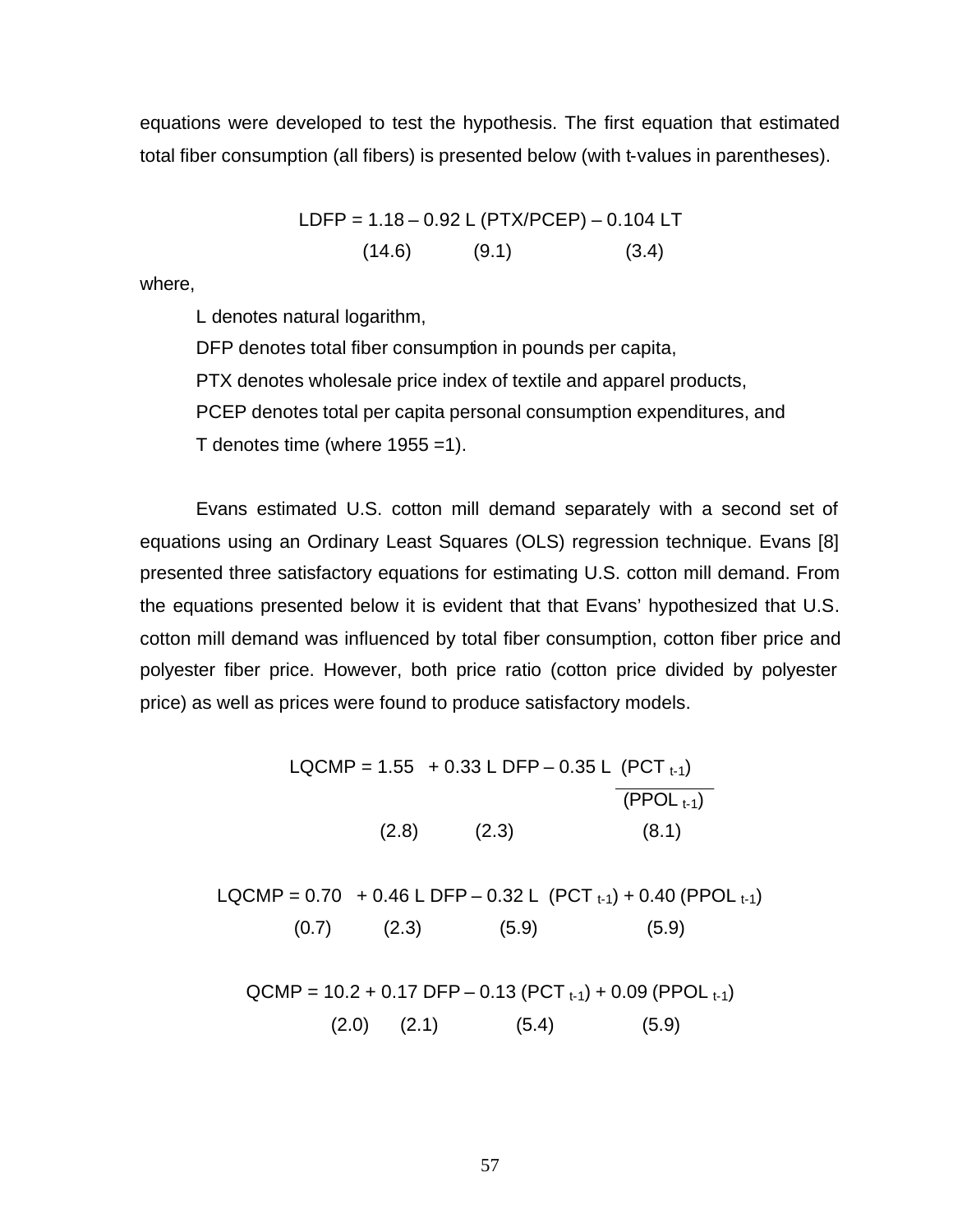where,

L denotes natural logarithm,

QCMP denotes mill consumption of cotton per capita for the calendar year,

DFP denotes domestic fiber consumption in pounds per capita,

PPCT denotes the price of middling 1(1/16) inch cotton price at Group B mill points in cents per pound, and

PPOL denotes the reported average price for 1.5 denier polyester staple for cotton blending in cents per pound.

Evans hypothesized total fiber consumption to be influenced by the ratio of the wholesale price index of textile products and apparel to total per capita personal consumption expenditures (PCE) and a trend variable to represent technological and cultural change. Sanford [7] retained the two-equation approach of Evans, but he added some variation into the explanatory variables of his demand equations to estimate U.S. cotton mill demand from 1960 to 1986.

> LTFPC = -9.32 – 0.18 LRCOTP + 1.78 LRCS – 0.19 LYR  $(-3.5)$   $(-3.7)$   $(5.0)$   $(-2.4)$  $R$ -squared = 0.88, Durbin-Watson d-statistic = 1.85

where,

L indicates natural log,

LTFPC denotes total fiber consumption in pounds per capita,

LRCOTP denotes real cotton price,

LRCS denotes real per capita personal consumption expenditure, and LYR denotes a trend variable YR, where 1960 =1.

In Sanford's model presented above, the total fiber consumption equation included a price factor to reflect real cotton prices and the income variable was replaced with real PCE per capita while retaining the same time trend variable. Real cotton prices were chosen as a proxy for total fiber price on the assumption that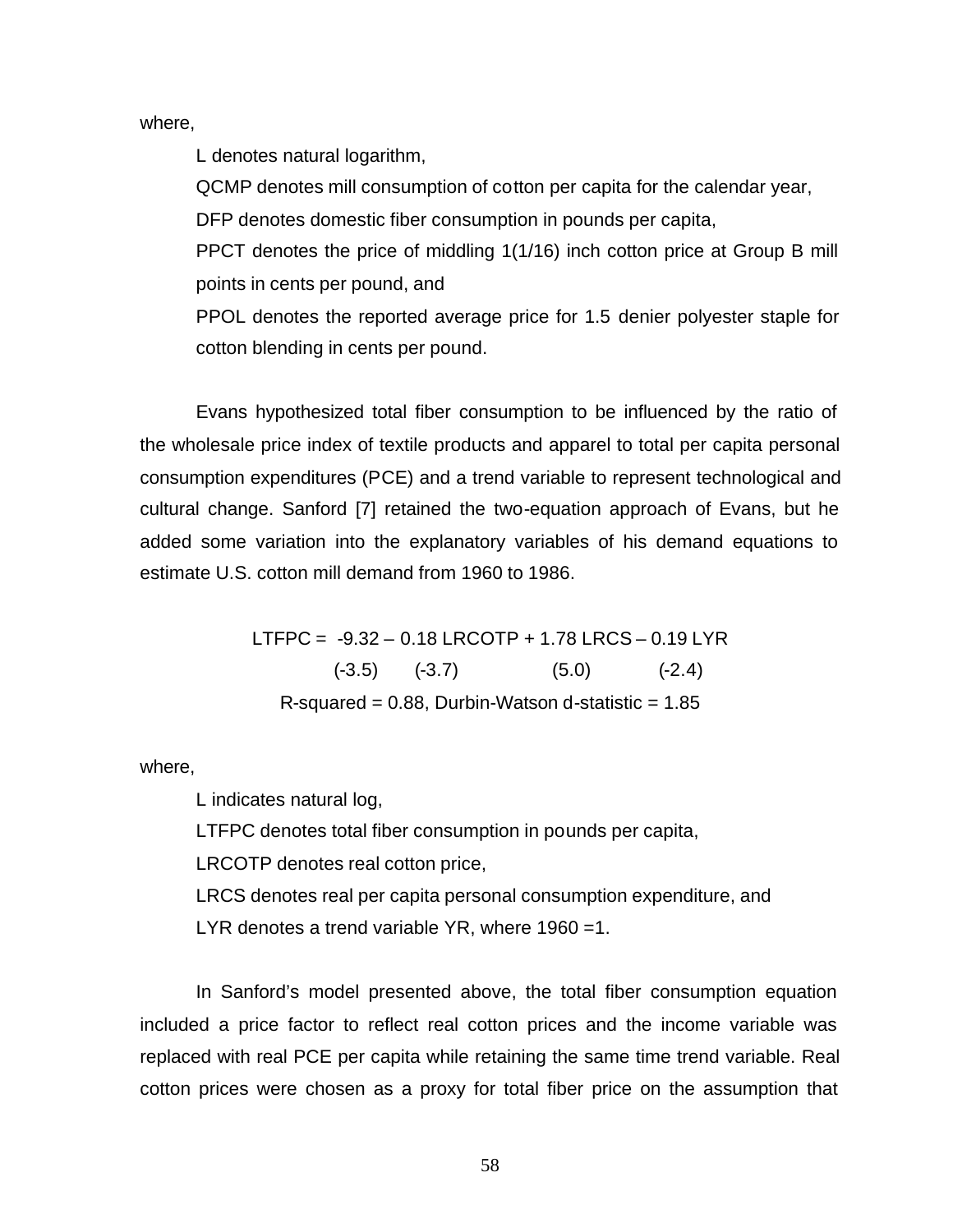cotton's increased 30% share of total fiber consumption made it representative of general fiber price levels. However, this solution was tried after unsatisfactory attempts to develop a fiber price index that failed due to a positive coefficient for the index. Income was represented by PCE, though disposable personal income (DPI) was initially considered. In the period of that study from 1960 to 1986, consumers had decreased savings and increased borrowing, favoring the use of PCE over DPI as the income variable for a more accurate reflection of total fiber demand.

$$
QCMP = 17.17 + 0.191 (TFPC) - 12.68 (RATIO) - 0.557 (YR)
$$
  
(12.03) (5.69) (-4.87) (-2.4)

R-squared =  $0.98$ , DW d-statistic =  $1.35$ 

where,

QCMP denotes mill consumption of cotton per capita for the calendar year, TFPC denotes total domestic fiber consumption in pounds per capita, RATIO denotes cotton price lagged one year divided by polyester price lagged one year, and,

 $YR$  is a trend variable where 1961 = 1.

Sanford's mill demand equation presented above was successful in accounting for 98% of the variation in annual per capita U.S. cotton mill demand. This equation provided an improvement over Evans' equations presented earlier that was could account for just over 90% of the variation. However, U.S. cotton mill demand underwent upward revision due to the North American Free Trade Agreement (NAFTA) rising mill-use volumes in 1994-1997 before the onset of consistent decline brought about by a surge in cotton textile imports and widening textile deficit.

Meyer [6] sought to capture these two changes by developing a cotton mill demand model including these two changes. The equations (with t-values in parentheses below) developed are presented below.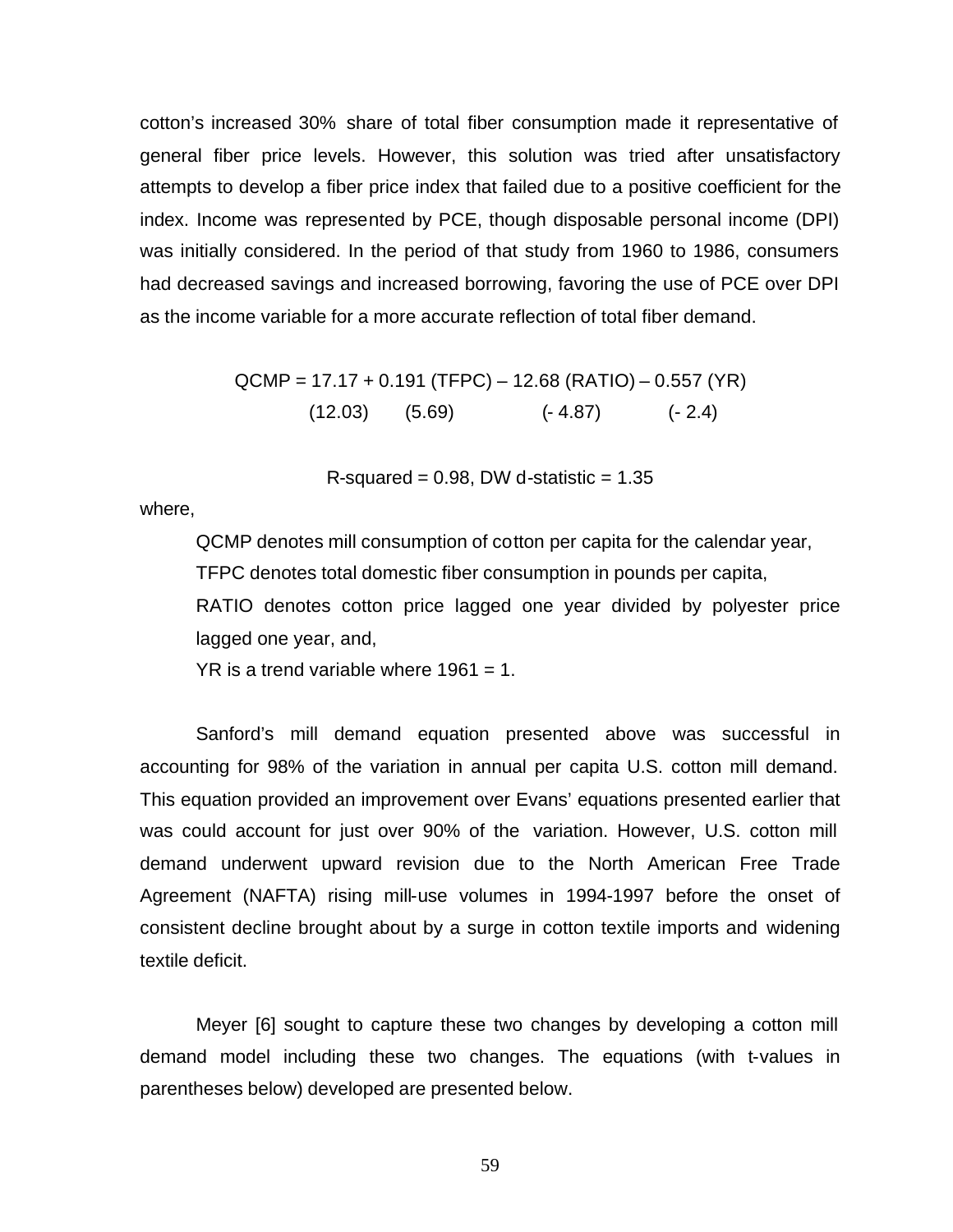### **Total Fiber Demand Estimation equation:**

Ln (TFD) = 2.121 + 0.980 Ln (DPI) – 0.178 Ln (Fiber Price) + 0.128 (NAFTA)  $(12.21)$   $(-4.68)$   $(3.85)$ Adjusted R-squared =  $0.9096$ , DW d-statistic =  $1.253$ 

where,

TFD denotes total fiber demand (Sum of total demand for U.S. cotton, manmade and wool fibers) in pounds per capita,

DPI denotes per capita real U.S. disposable personal income,

Fiber Price, denotes nominal U.S. mill delivered cotton price (chosen as proxy for cotton, wool and man-made fiber prices), and

NAFTA is dummy trend variable equal to one in 1994 (NAFTA inception) and zero in prior years.

### **Cotton Mill Demand Estimation equation:**

Ln (CMD) = - 2.448 + 1.315 Ln (TFD) – 0.494 Ln (Ratio) – 0.252 Ln (Deficit)  $(7.05)$   $(-14.31)$   $(-10.68)$ + 0.136 (1 + TradeLib) (5.38)

Adjusted r-squared =  $0.9312$ , DW d-statistic =  $1.672$ 

where,

CMD denoted U.S. per capita cotton mill demand in pounds per capita,

TFD denotes U.S. total fiber demand in pounds per capita,

Ratio denotes the ration of nominal U.S. cotton mill delivered price lagged by one year divided by the nominal U.S. polyester mill delivered price lagged by one year,

Deficit denotes U.S. per capita cotton textile deficit in pounds per capita (deficit equals U.S. cotton imports minus U.S, cotton exports in raw fiber equivalent), and

TradeLib is a trend variable (1984 = 1 and zero in previous years) multiplied by a dummy equal to one in 1984 and zero in previous years.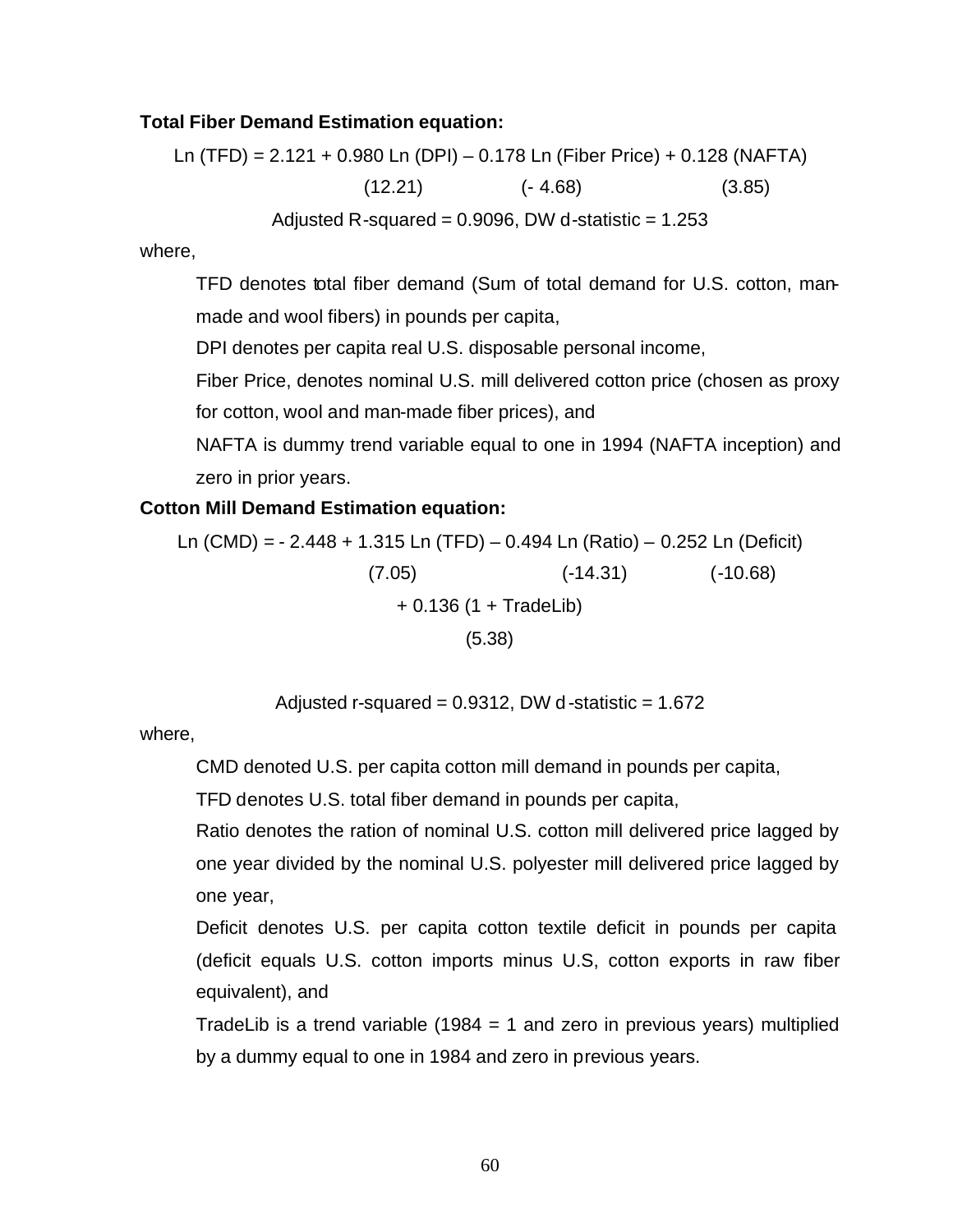Cotton mill demand was hypothesized to be influenced by total fiber demand, ratio of cotton-to-polyester price, cotton textile deficit (represented by cotton textile imports minus cotton textile exports), and a time-trend variable to reflect trade liberalization. Additionally, total fiber demand was hypothesized to be influenced by income, fiber price and exogenous variables which in this case was a trend variable representing the effect of NAFTA. The following section discusses the role of the explanatory variables of price ratio and textile deficit already used by Evans [50], Sanford [7] and Meyer [6]. In addition the effect of technological change in polyester and cotton promotion efforts are investigated. The review of past literature shows no single model that includes the effect of cotton promotion in particular and given its importance it will be included in this study [18].

#### **4.2.1 Cotton to polyester price ratio**

In this analysis, price ratio is defined as the ratio of U.S. cotton mill delivered price to polyester mill delivered price. An increase in the ratio indicates that cotton is becoming expensive relative to polyester. Conversely, a decrease in the ratio indicates that polyester is becoming expensive relative to cotton. As seen in figure 4.4, over the study period of 1990 to 2001, an increase in the price ratio shows an increase in U.S. polyester mill demand. In an econometric analysis of textile fiber demand, Lewis [15] established the existence of substitution relationships between synthetic fibers and other fibers. On further analysis of inter-fiber price relationships by Shui et al [9], the existence of significant cross-price elasticity between natural and man-made fibers established the presence of substitution effect between them. This observation was confirmed and further narrowed down by Zhang et al [10] in their analysis of inter-fiber competition in mills over time using a time varying parameter model for 1961-1990. In the models developed in chapter 5, substitution effects are studied in further detail than Shui et al did, since man-made fiber demand was divided into synthetic fiber and cellulosic fiber categories. The estimated coefficients in the model for cotton and rayon fiber prices, were statistically insignificant at the 5% level, which proves that cellulosic fiber was neither a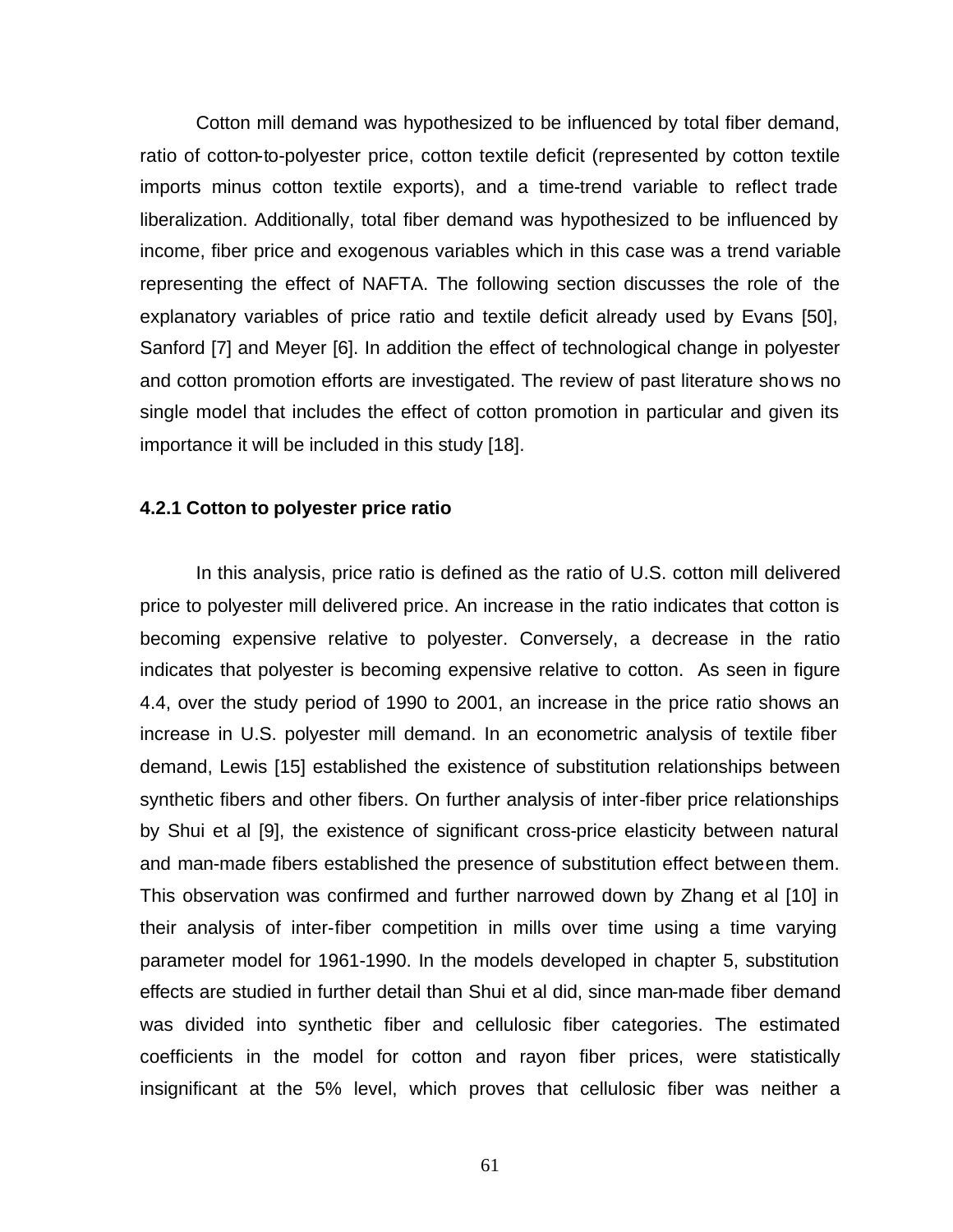substitute nor a complementary fiber to cotton except during the period of 1982- 1985. On the other hand, the consistently, positive coefficient for polyester prices indicated that non-cellulosic or synthetic fiber shares a statistically significant substitution relationship with cotton.



*Sources: USDA Cotton and Wool Situation and Outlook Report: November 2001, Fiber Organon, March 2002 and National Cotton Council (NCC) of America* **FIGURE 4.4: EFFECT OF PRICE RATIO ON MILL USE: 1990-2001**

In volume terms, a change in polyester price by 10 cents per pound would result in a change in cottons share of mill-use by 1.9 to 3.2 percent. Based on this premise three different mill demand models by Evans [8], Sanford [7] and Meyer [6], analyzed the impact of price ratio on cotton mill demand. Meyer [6], states that the price ratio specification measures the competitiveness of cotton with respect to polyester. In his analysis of factors affecting U.S. mill demand for cotton and apparel wool, Sanford [7] arrived at the following equation for cotton mill demand.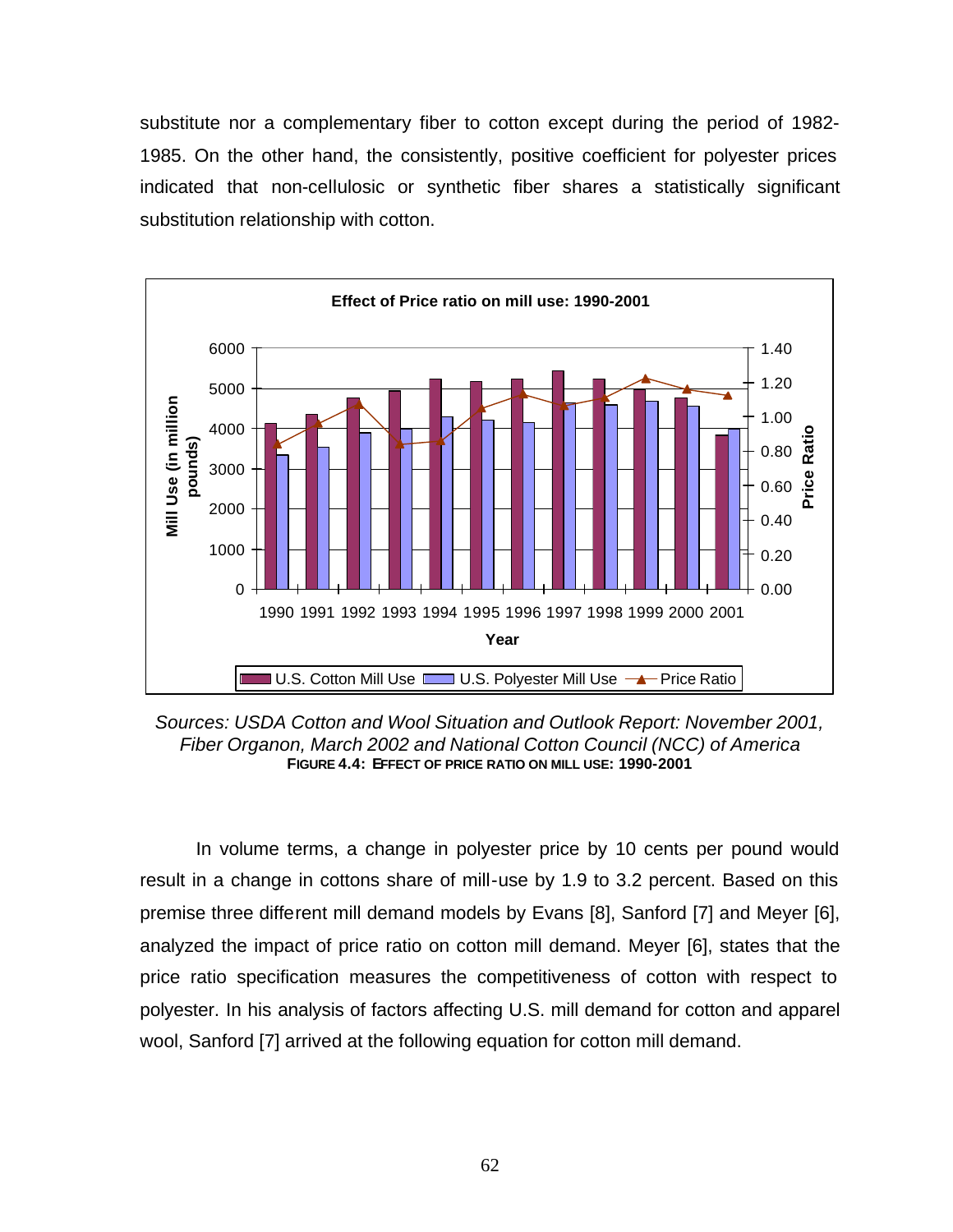QCMP = 17.17 + 0.191 TFPC – 12.68 RATIO – 0.557 YR where,

QCMP, denotes U.S. mill consumption per capita TFPC, denotes total fiber consumption per capita RATIO, denotes the cotton price lagged by one year divided by the polyester price lagged by one year, and YR is a trend variable.

The negative coefficient of price ratio versus cotton mill demand indicates that as cotton price increases relative to polyester price mills would use lesser cotton. Further, he established that a 10% change in the polyester price would change per capita cotton mill consumption by 3.5 to 4.0 percent over 1955-1976 [8]. The effect of relative fiber price and its influence on cotton mill use was further tested and proven by Meyer [6] in a two stage least squares analysis of U.S. total fiber and cotton mill demand. In this analysis, it was observed that a 10% increase in the price ratio would lower per capita cotton mill demand by nearly 5%. Review of the literature described above revealed the absence of a similar polyester mill demand model. Therefore, this study will develop an additional polyester mill demand OLS model in addition to a cotton mill demand model over the period of 1990 to 2001.

### **4.2.2 Cotton and polyester textile trade deficit**

During the early 1990's the effect of textile imports on cotton and polyester mill use was modest. This trend changed significantly after 1996 especially for cotton mill use due to the surge in the textile deficit as seen in Figure 4.5. This is evidenced by the fact that average annual growth in mill use of cotton was 4.12% from 1990 to 1996. In contrast, the value declined to –8.07% over the next four years. As is evident from Figure 4.5, cotton textile deficit significantly jumped from 3291.69 million pounds in 1997 to 5421.47 million pounds in 2001, representing a 64.7% increase. Polyester on the other hand experienced a 69.9% increase in the same time period from 574.65 million pounds in 1997 to 976.82 million pounds in 2001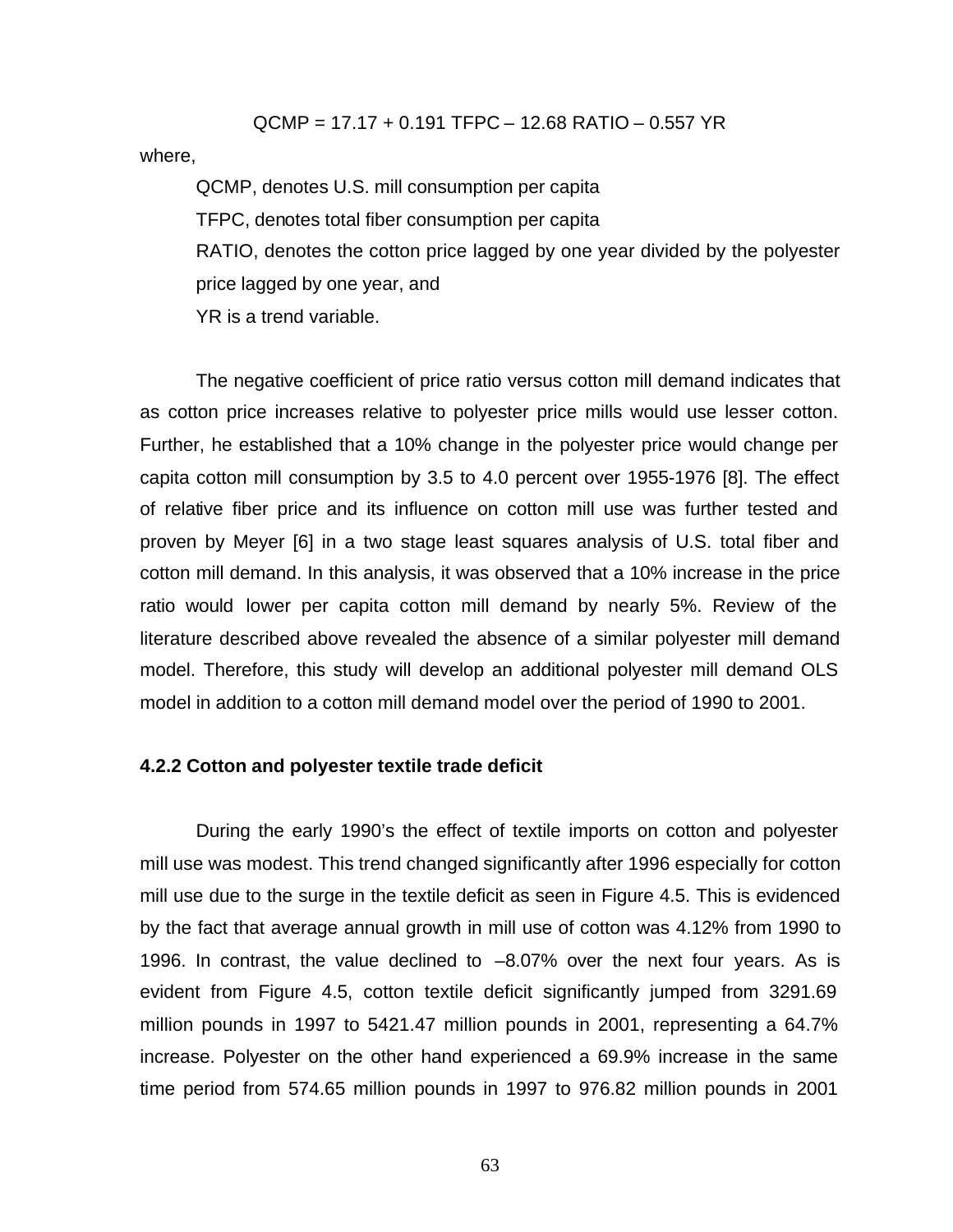[8,26]. This significant change experienced in the 1990's was included in Meyer's model for total fiber and cotton mill demand over 1962 to 1997 [6].



 *Sources: USDA Cotton and Wool Situation and Outlook Report: November 2001 and Fiber Organon, March 2002* 

**FIGURE 4.5: U.S. FIBER MILL USE AND TEXTILE TRADE DEFICIT: 1990-2001**

The following equation from Meyer's analysis for cotton mill demand highlights the impact of cotton textile deficit on cotton mill demand. The t-vales and standard error for this equation are presented in Table 4.1.

# **Cotton Mill Demand:**

Ln (CMD) = -2.448 + 1.315 Ln (TFD) – 0.494 Ln (Ratio) –0.252 Ln (Deficit) + 0.136 Ln (1 + TradeLib)

Adjusted R-squared  $= 0.9312$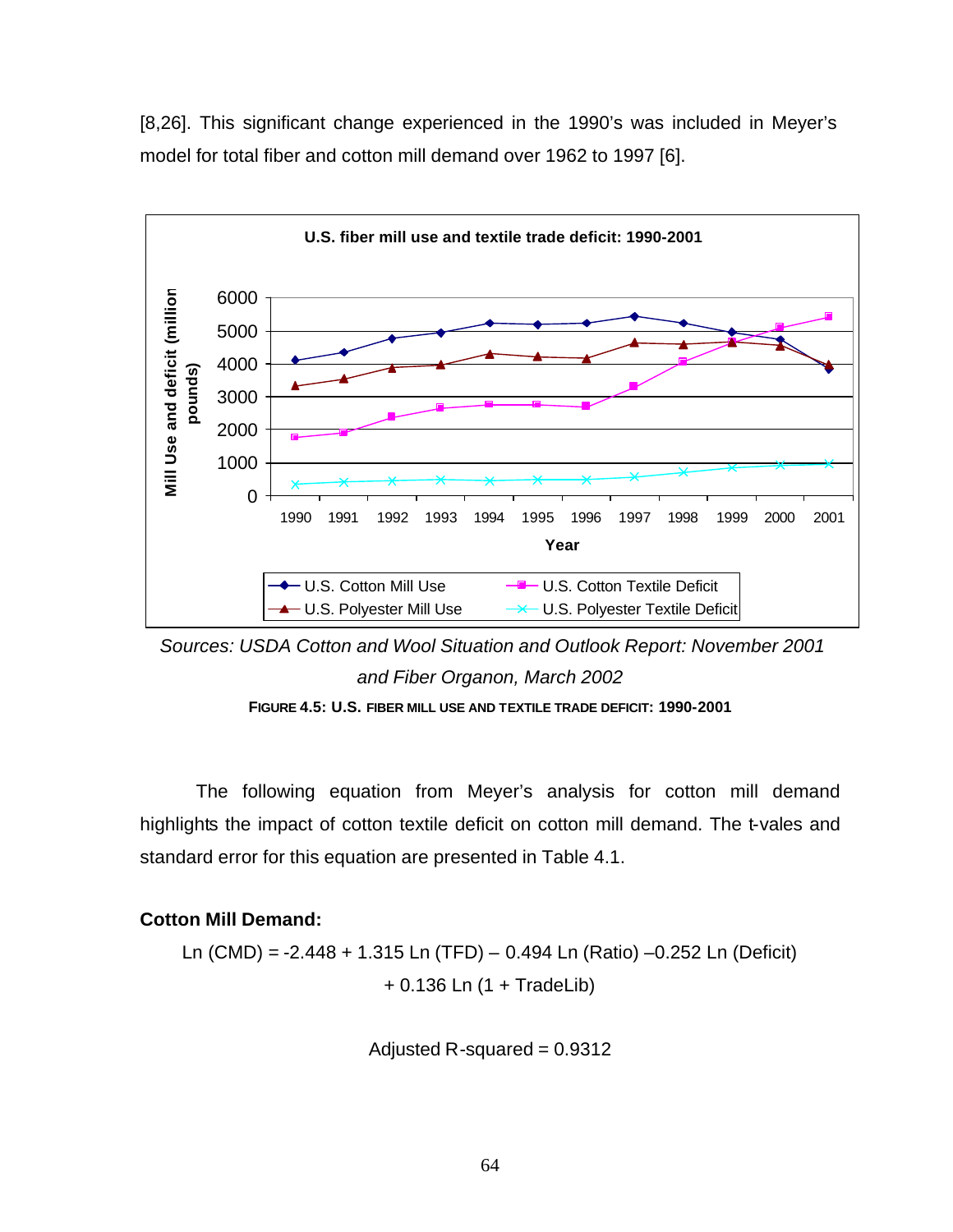where,

CMD denotes Cotton Mill Demand,

TFD, denoted total fiber demand,

Ratio, denotes cotton-to-polyester mill delivered prices lagged by one year,

Deficit, denotes cotton textile deficit, and

TradeLib is a trend variable  $(1984 = 1)$ .

|                | t-value  | Standard |
|----------------|----------|----------|
|                |          | Error    |
| <b>TFD</b>     | 7.05     | 0.186    |
| Ratio          | $-14.31$ | 0.035    |
| <b>Deficit</b> | $-10.68$ | 0.024    |
| TradeLib       | 5.38     | 0.025    |

# **Table 4.1: T-values and Standard error for Meyer's cotton mill demand model**

*Source: Cotton and Wool Situation and Outlook Yearbook, USDA, November 1999*

According to this model, a 10% rise in the cotton textile deficit would reduce per capita mill demand by 2.5 percent. This model establishes the influence of textile deficit on cotton mill use as a necessary explanatory variable for a cotton model like the one sought to be developed in this thesis study as it spans from 1990 to 2001.

# **4.2.3 Cotton promotion initiatives and its impact on mill-level consumption**

Past literature on U.S. cotton demand, divides its competitiveness into price and non-price competition [18,47]. Price competition stems from cottons relative pricing with polyester fibers, its chief competitor in mill use. Barlowe et al observed that the established consumption drivers of U.S. cotton are domestic mill use and textile trade deficit. On the other hand, the study points out that non-price competitiveness of cotton stems from cotton promotion activities and continuous technological developments in man-made fibers.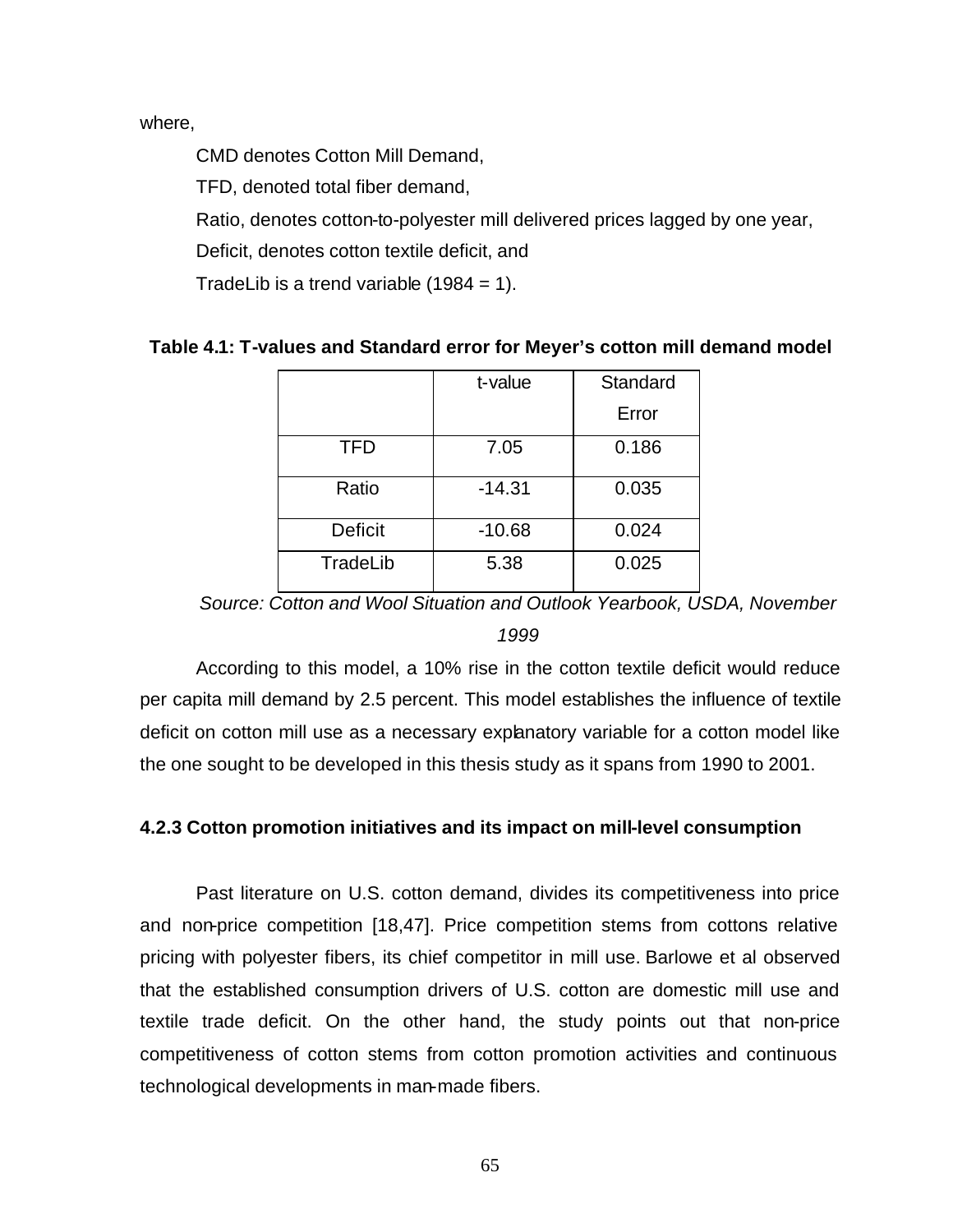Cotton promotion as an instrument to counter increasing synthetic fiber consumption was initiated with the passage of the Cotton Research and Promotion Act of 1966 [19]. Under this Act, the Cotton Board contracted cotton marketing and promotion programs to Cotton Incorporated, with a fund allocated for promotion and research drawn entirely from cotton producers and importers. Jacobson et al describe the 'push-pull' strategy adopted by Cotton incorporated for cotton promotion activities [23]. As a part of this approach the push for cotton consumption would come from the textile mills or mill use consumption. This 'push' was necessary to counter the intensive marketing and promotion by chemical fiber manufacturers at retail level that in turn forced the mills to favor synthetic use over cotton. Valderrama, points out that cotton promotion might help explain the portion of demand not explained by just income and prices [18].

### **4.2.4 Threat to cotton mill-consumption from synthetic fibers**

The advent of synthetic fibers began with the invention of nylon in the late 1930's by Dupont. Unsatisfactory attempts at blending nylon staple fiber with cotton led to the need for a fiber with better blend characteristics. A solution was found when, John Whinfield and James Dickson in Britain invented polyester before its commercial manufacture was started by ICI [48]. Polyester promotion was almost single handedly and powerfully promoted by Dupont, which was then working in collaboration with ICI. Dupont promoted its 'Dacron' branded polyester using a pushpull strategy as described above and this section will deal with the push component [14]. Dupont modified existing industrial processes as well as modified existing textile machinery for polyester inclusion since most textile spinning and weaving machinery were geared towards cotton textile production [19].

A part of this effort included education and training to textile mill employees to effectively work under the changed operation standards and machine parameters for polyester blends. Cotton Incorporated (CI) was faced with the task of combating this threat after its inception in 1970. Cotton Incorporated adopted a strategy closely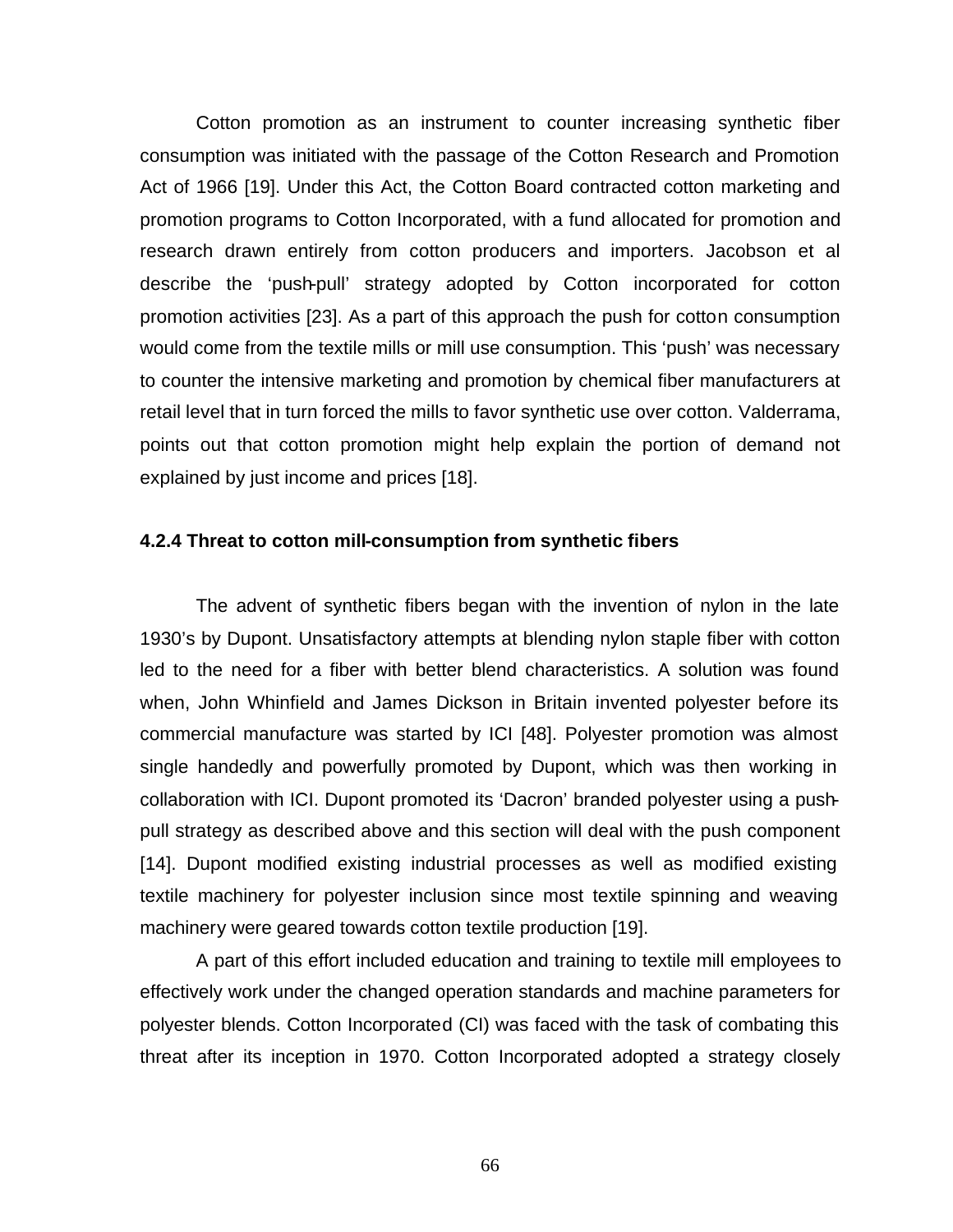matching the Dupont strategy of retail 'pull' through advertising, strategic marketing, and brand consciousness through the 'Seal Of Cotton' campaign.

The National Cotton Council (NCC) and Cotton Incorporated's predecessor, the Cotton Producers Institute (CPI), had attempted promotion efforts earlier but were largely unsuccessful. The failure was because most of their campaign focused on promoting 100% cotton products. Cotton Incorporated recognized the selective superiority of polyester in areas like easy care and shrink resistance that provided little incentive for mills to pursue cotton share increases in blends and instead focused on a more realistic goal of increasing cotton's ratio of blends to a dominating level. This need was fulfilled through the establishment of research in fibers, fabrics and agriculture at its research center in Raleigh, North Carolina. The importance of CI's research-led initiative for generating the necessary push for mill consumption is illustrated by the fact that research forms its second largest promotion budget component as illustrated in Figure 4.6.





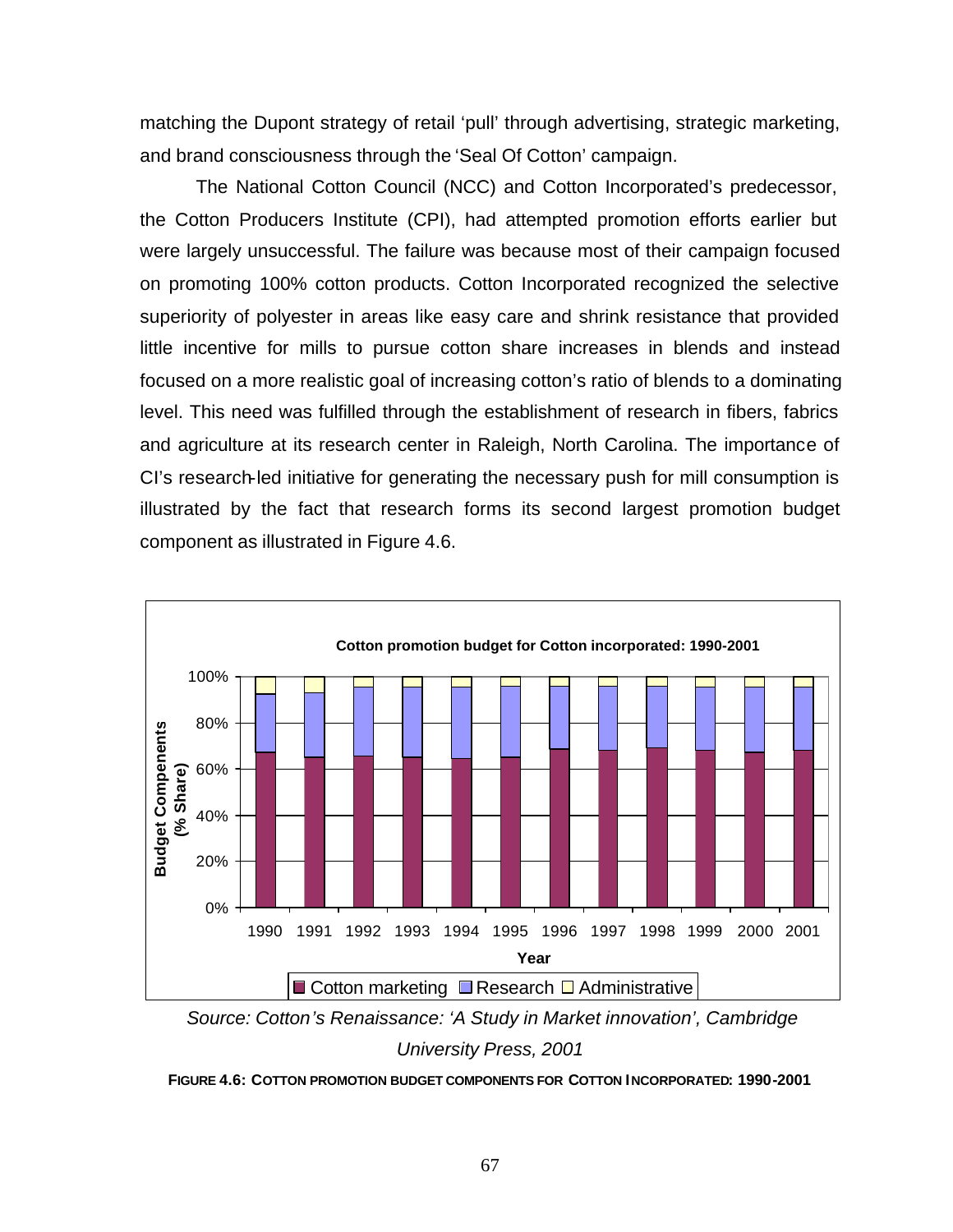This led to its co-operated efforts with USDA to develop a 60-40 cotton polyester blend and promoted it as the now-popular 'cotton-rich' blend [59]. The centerpiece of direct mill-level promotion for Cotton Incorporated is through its research and development initiative. However, retail promotion through advertising and brand campaigns provide an indirect trickle down effect on U.S. cotton mill consumption. Some of these research-driven promotion efforts to U.S. mill include:

- Development of the Engineered Fiber System (EFS), used by the USDA as a tool for bale classification. EFS enables mills to select cotton mixes based on the desired yield of the spinner. Further, EFS has spurred sub-systems such as GinNet™ for gin operation, MillNet™ for mill management from mix selection to property evaluation and finally QRNet™ for cotton merchants for enabling cotton trading through data exchange
- Technical assistance through laboratory testing and technicians who work with, mills to resolve cotton-processing issues such as fabric barre effects, shrinkage control and dyeability
- Cotton property enhancement through the development of a metered addition system for a measured finish application for wrinkle-free cotton fabrics that can effectively rival polyester's wrinkle resistance while leveraging cottons advantages of softness and absorbency

### **4.2.5 Technological development and innovation in polyester fibers**

The substantial gains in polyester share and use can be attributed to its superior performance characteristics and the ability to blend with cotton in a suitable ratio [14,47]. Polyester fibers when converted into fabric offered advantages such as durable press, that significantly increased polyester consumption by offering consumers easy care properties. From a mill use standpoint, it provided a significant opportunity to optimize product costs and leverage inter-fiber price advantages by altering blend ratios accordingly. Non-price competitiveness according to Barlowe et al [47] was largely interplay of cotton promotion programs and technological advances in man-made fibers. Developments in polyester fiber technology translates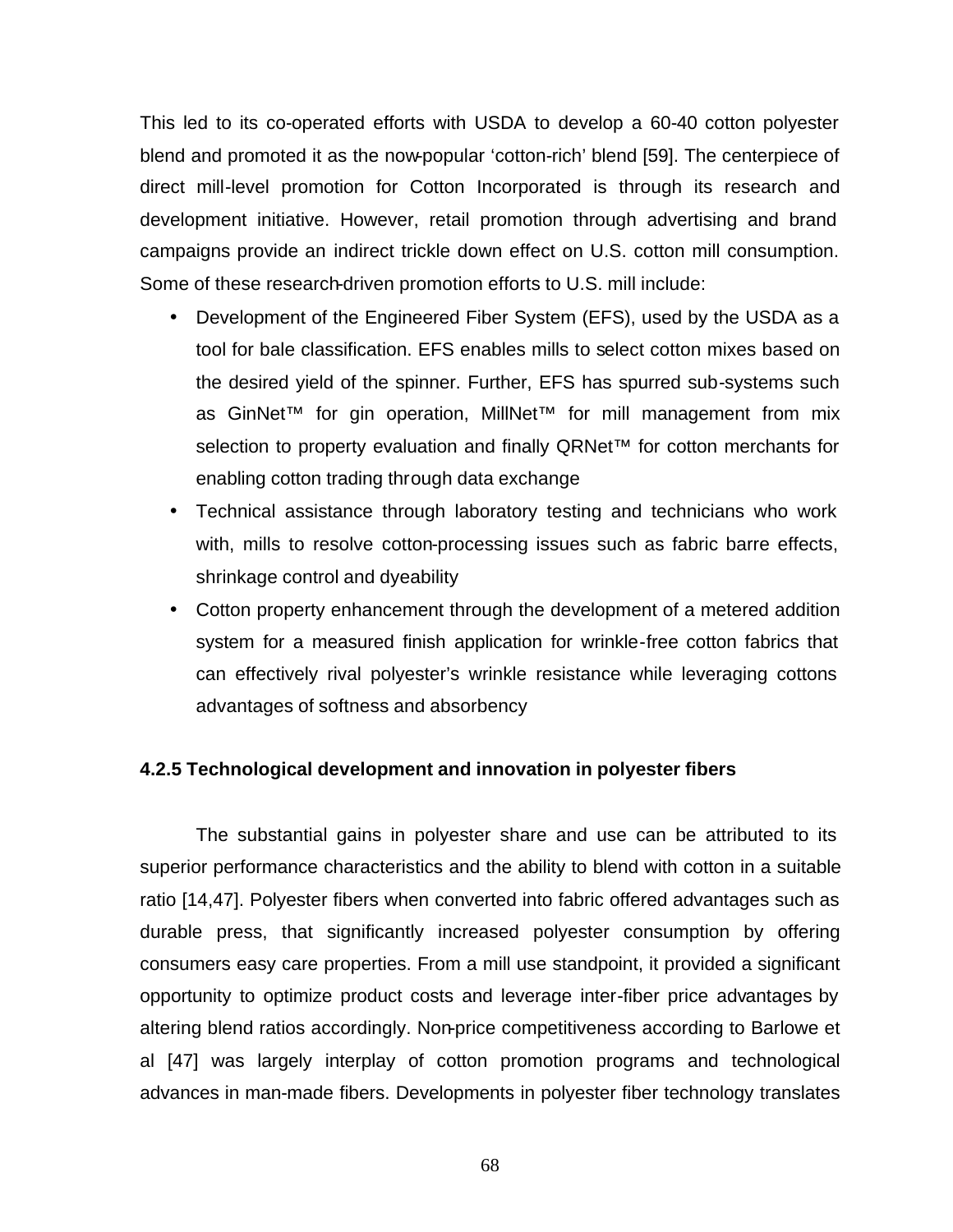to increased mill use of polyester due to ultimate consumer demand for polyester attached to its attributes such as rapid drying and crease resistance. The next section will carry a more detailed discussion on the impact of advances in polyester technology on inter-fiber consumption trends.

# **4.3 U.S. cotton and polyester end-use demand analysis**

In order to isolate the determinants of U.S. cotton and polyester end use demand for the econometric model in Chapter 5, an analysis of the trends in their demand situation would provide an insight into the factors influencing demand during the period from 1990 to 2001. Once these factors are isolated it would prove simpler to formulate a hypothesis for the econometric model formulation. Further, a discussion of each of the demand determinants and their influence on consumption are discussed. In this analysis, U.S. end-use fiber consumption for cotton and polyester fiber are defined as the sum of the annual mill consumption plus the net textile trade deficit (in this case imports minus exports expressed in raw fiber equivalent) in cotton and polyester. In the survey of literature, it was found that fiber consumption was interchangeable referred to as fiber demand. Further, the terms apparent consumption, total fiber consumption, retail fiber consumption and end-use fiber consumption were also used interchangeably. In this analysis, end-use consumption is used uniformly to represent all of the above variations.

#### **4.3.1 Trends in cotton and polyester end-use consumption from 1990 to 2001**

The U.S. cotton and polyester end-use consumption presents a sharp contrast to the trends in mill consumption. First, polyester consistently dominated cotton with almost 70% share of mill fiber consumption with cotton at only 21.17% in 2001. On the other hand, cotton dominated over polyester with a 40% share in enduse consumption, while polyester had only a 22% share in 2001. Second, while cotton share of mill use declined from 30.6% in 1990 to 27.1% in 2001, its end-use share increased from 35.84% to 40.56% over the same period. On the other hand,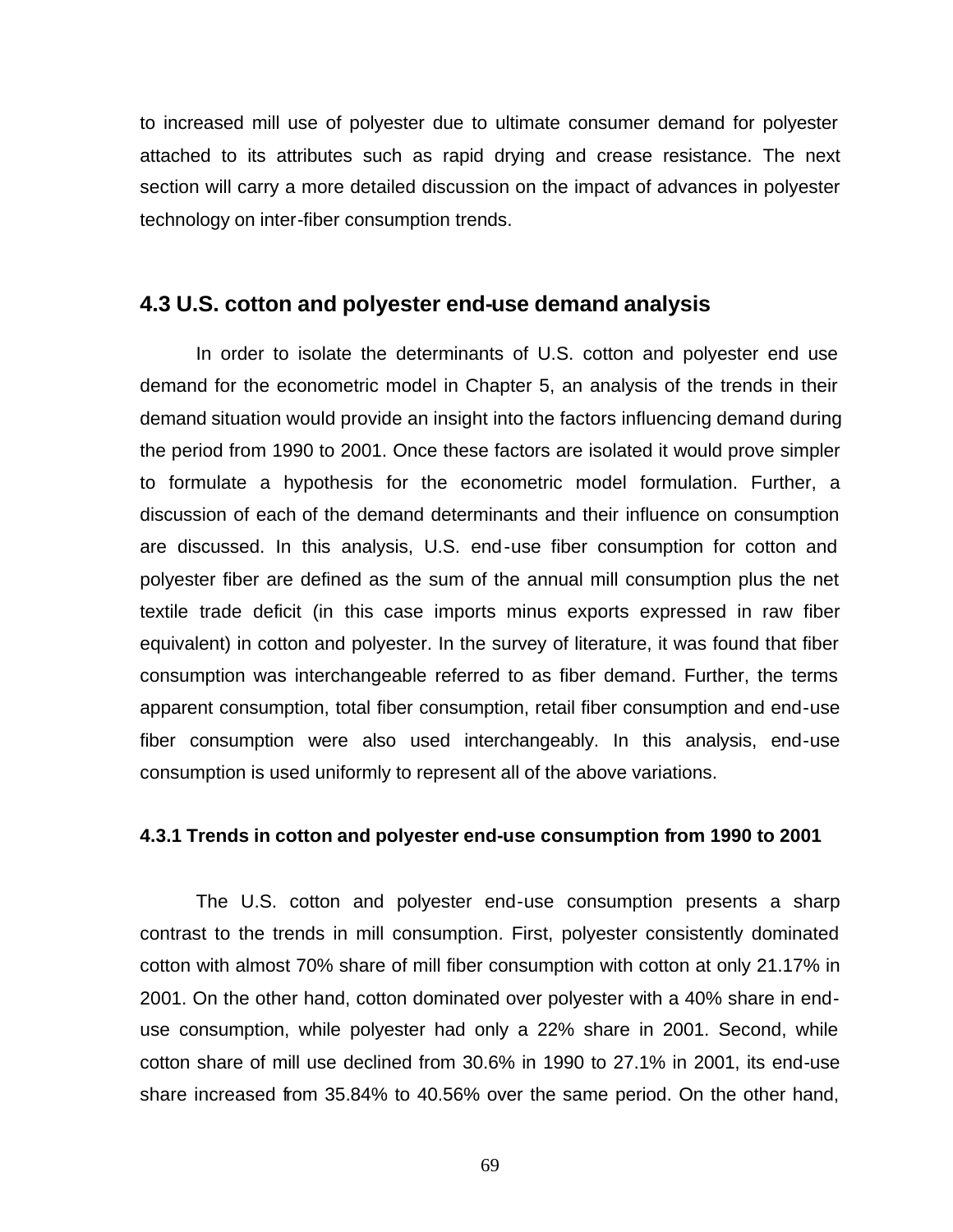polyester was the opposite with a mill-use increase from 67.3% in 1990 to 71.4% in 2001 while its end-use share declined from 22.37% to 21.68% over the same period as illustrated in Figure 4.7.



*Sources: USDA Cotton and Wool Situation and Outlook Report: November 2001, U.S. Census Bureau and FEB Internal Data* **FIGURE 4.7: U.S. COTTON AND POLYESTER END-USE CONSUMPTION: 1990-2001**

Previous literature reviewed consider end-use fiber demand to be influenced by fiber prices, income (GDP, DPI or PCE), and a trend variable for capturing any change in consumer preferences or technological change as in the case of synthetic fiber competition. The analysis in chapter 5 will incorporate these factors into the year-by-year analysis of cotton and polyester end-use consumption. The growth in real GDP of the U.S. economy in 1991 showed a 3.05% increase over 1990 as the U.S. economy slowly recovered from a recession [39,40]. In real 1996 dollars, GDP declined by –0.47% from 6707.9 billion dollars in 1990 to 6676.4 billion dollars in 1991. Growth in cotton and polyester end-use consumption grew modestly by just 6.29% and 7.69% respectively, owing to a recovery in consumer spending on non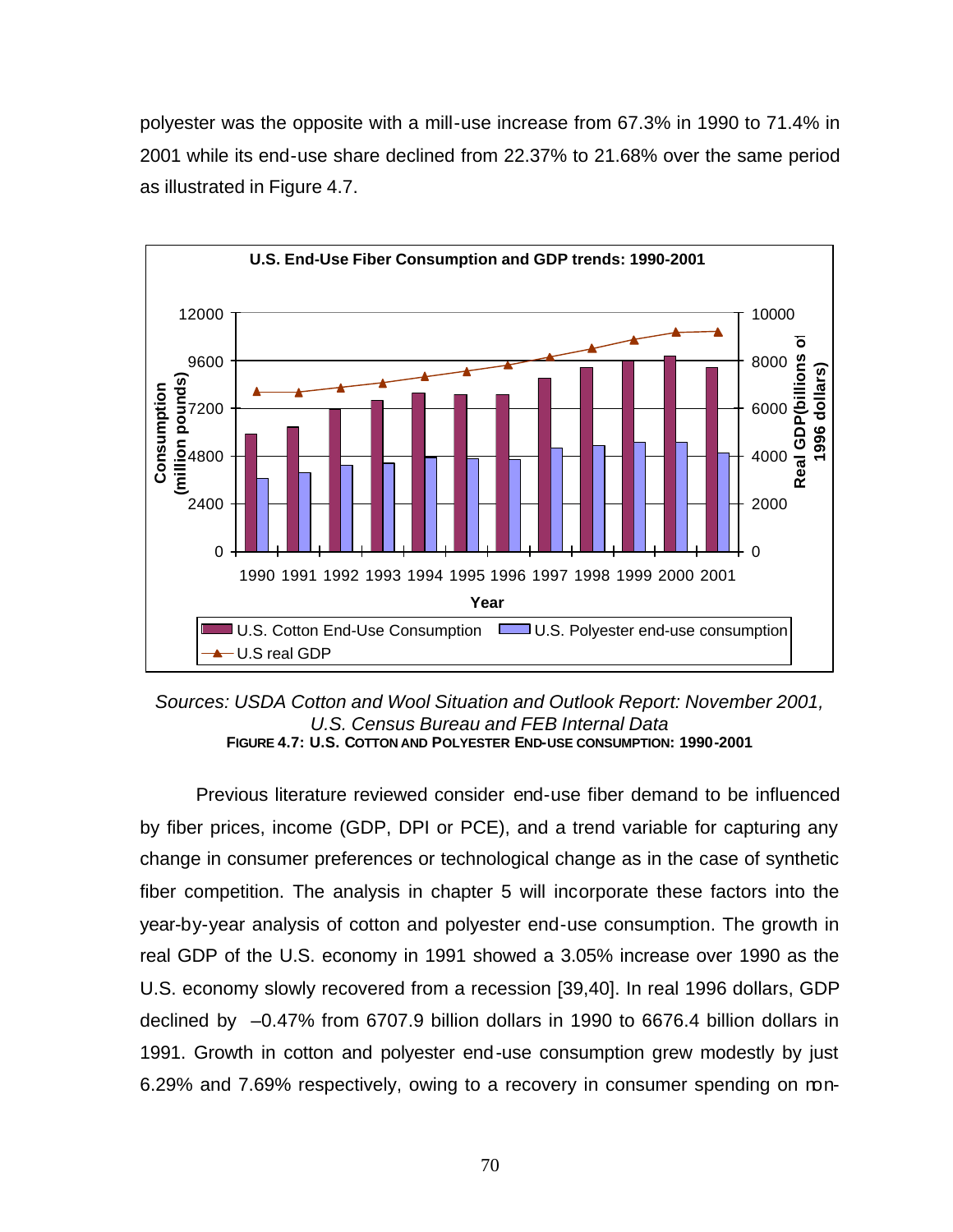durable goods that reflects textile product related expenditures as well [41]. U.S. end-use fiber consumption of cotton and polyester rose by 14.20% and 9.35% respectively in 1992 largely due to the 3.05% increase in GDP growth. U.S. fiber consumption generally tracks GDP growth, especially the PCE component. This was reflected in the 2.86% increase in real PCE in 1992 (see Figure 4.9).



 *Source: U.S. Census Bureau* **FIGURE 4.8: U.S. ECONOMY INCOME TRENDS: 1990-2001**

The overall fiber consumption increases were primarily due to increased apparel retail sales [49]. Real GDP growth increased by 2.56% in 1993 over 1992 levels resulting in consumption increases of 6.34% and 3.02% for cotton and polyester respectively. The strong increases in GDP in 1993 were due to strong growth in industrial production by 5.8% over 1993, exports, government spending and employment levels. Cotton and polyester fiber end-use consumption were driven by strong apparel sales at retail as well as increases in cotton and polyester mill consumption by 3.70% and 2.49% over 1992 respectively [31]. The strong 4.04% GDP growth in 1994, the highest annual GDP growth since 1990, resulted in strong gains of 4.95% and 6.21% in cotton and polyester end-use consumption,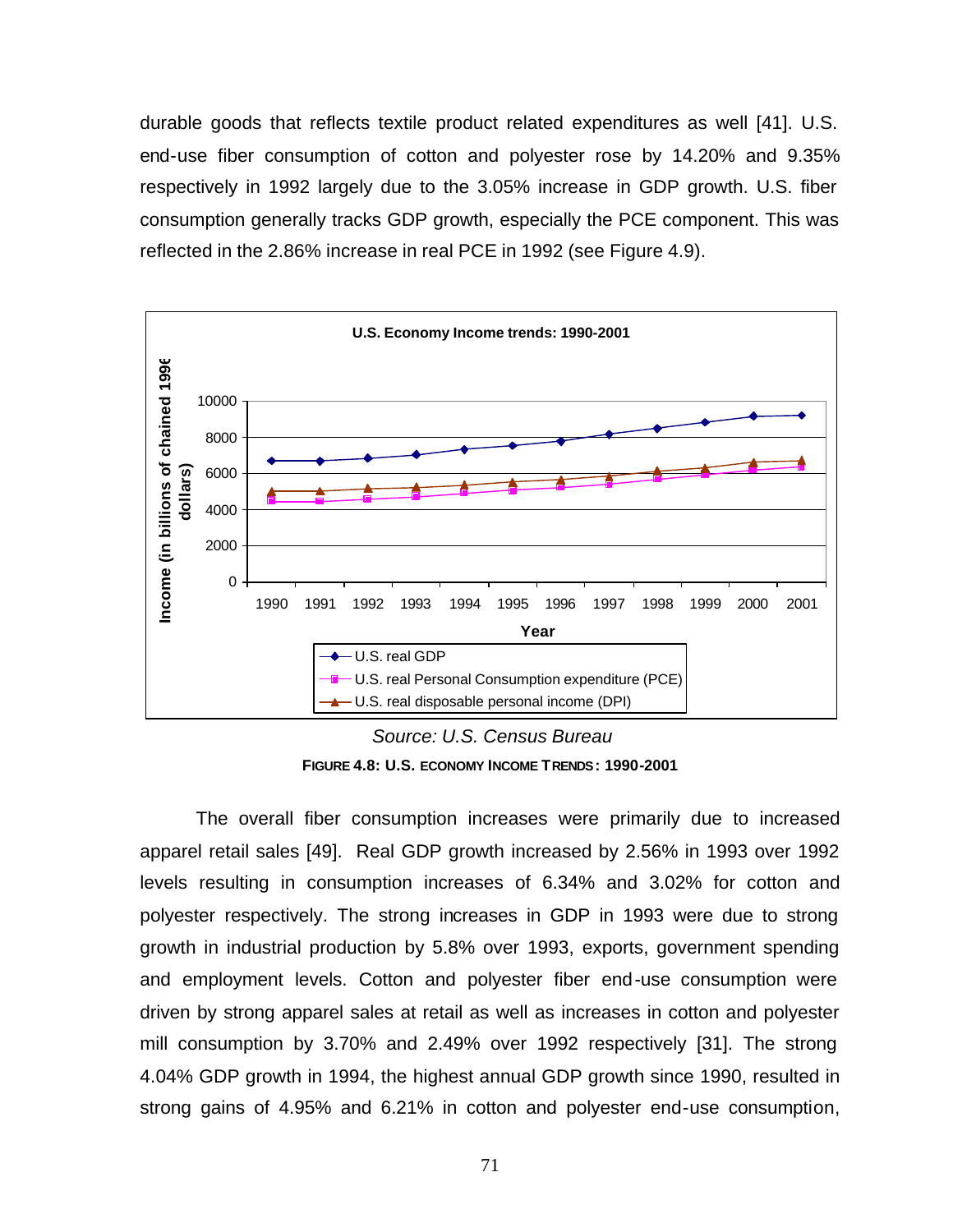significantly impacted by the rising textile deficit following NAFTA's inception in 1994 [49]. Under its influence, the U.S. textile trade deficit in cotton rose 3.14% to 2745.64 million pounds. This proves the strong influence of U.S. income as represented by GDP, PCE or DPI and its impact on textile deficit and end-use consumption from 1990 to 1995, which will be later, employed in chapter 5 in formulating a hypothesis for econometric modeling.

The U.S. economic growth in 1995 slowed as reflected in the GDP growth of just 2.67%, down from the 4.04% in 1994. As a result U.S. total domestic demand growth declined from 3.4% to 2.7% in the same period. [30]. Cotton end-use consumption declined by –0.43% as a result from 7976.24 million pounds to 7942.14 million pounds. Similarly, polyester end-use consumption too declined by –1.82% from 4734.07 million pounds to 4686.99 million pounds. However, the decline in growth of cotton and fiber consumption was due to decreased consumer spending. This is evidenced by the fact that the growth in disposable personal income (DPI) increased from 2.58% in 1994 to 2.63% in 1995 while growth in personal consumption expenditure declined from 3.77% to 2.99% over the same period. U.S. GDP growth staged a slight recovery of 0.9% in 1996 to 3.57% from 2.67% in 1995. However, PCE in 1996 grew by just 0.2%, resulting in a slight decrease in cotton and polyester end-use consumption by 0.22% and -1.2% respectively.

The continued influence of U.S. income, textile trade deficit and fiber pricing on U.S. cotton and polyester demand from 1997 to 2001 is analyzed in the following paragraphs. The U.S. cotton and polyester fiber consumption in 1997 was strongly influenced by the Asian financial crisis combined with the largest economic expansion of the U.S. economy in history [12]. Since exchange rate effects typically have longer lags than price effects, Asian economies would be affected to the extent of their import dependence for cotton and polyester and its related pricing [34]. Opportunities for cost optimization through fiber substitution were limited as most Asian economies except for Thailand and Malaysia produce polyester feedstock domestically. On the other hand, cotton textile manufacture, where China possesses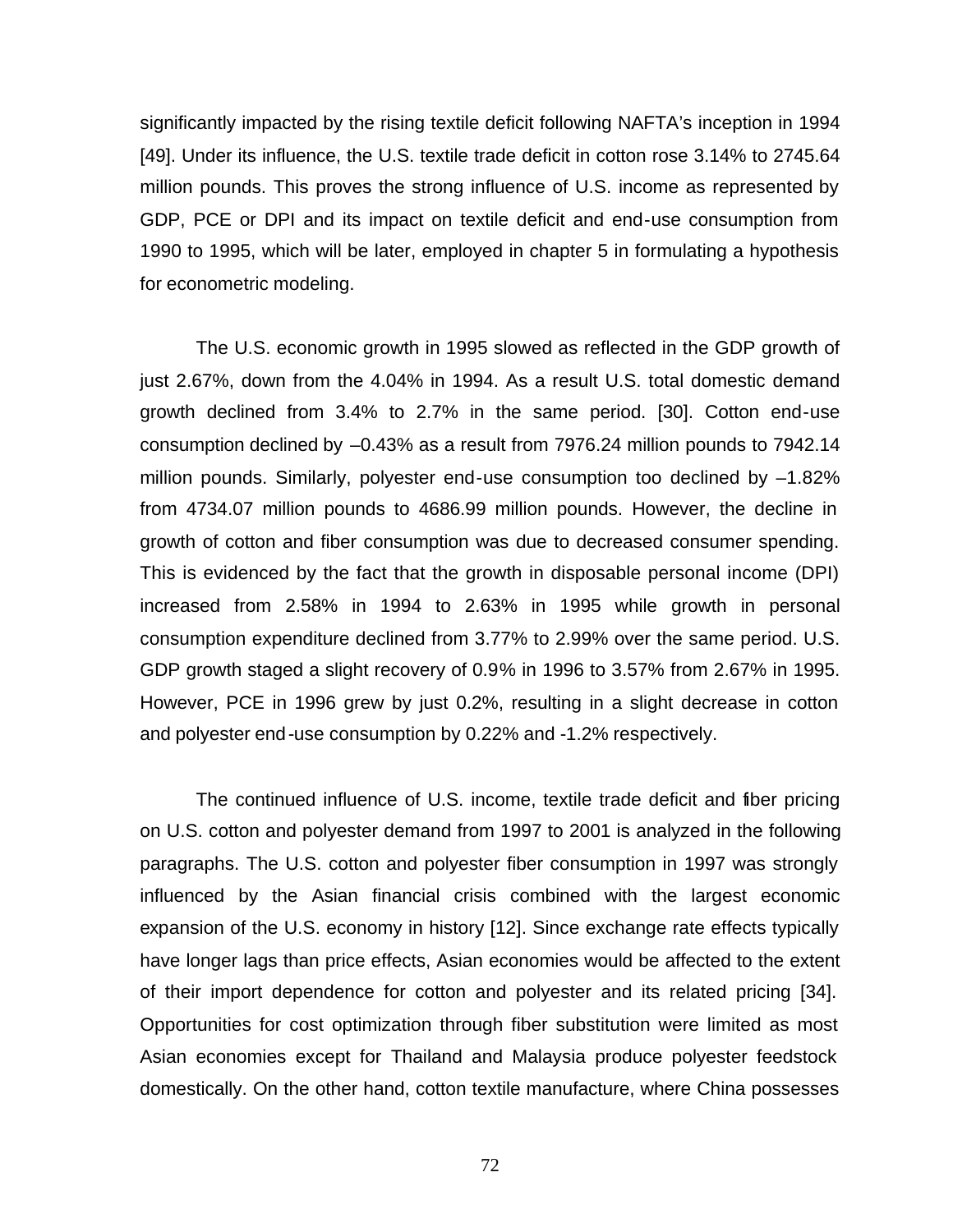a lion's share has been import dependent, especially China that turned into a net importer from a net exporter since 1989 [50]. Thus, dollar denominated cotton imports were not able to fulfill fiber demand for textile manufacture. Meanwhile, the U.S. economic expansion marked by a 4.4% GDP growth, increased PCE growth by 0.37% to 3.56% and final domestic demand grew by 0.2% to 3.2% in real terms. This transformed economic situation coupled with increased textile trade witnessed under NAFTA boosted U.S. domestic mill demand [35]. In 1980, 83% of U.S. clothing imports originated in the Far East while Mexico and Canada constituted a combined 3%. Within two years of NAFTA's inception in 1994, Mexico emerged as the largest importer and exporter of textiles and apparel to the U.S. [51].

Correspondingly, U.S. mill consumption of cotton rose by 4.11%, while polyester rose even higher by 11.63% over 1996. The net result of the above situation resulted in end-use consumption of cotton and polyester by 10.20% and 12.77% respectively. The exceptional expansion of the U.S. economy witnessed in 1997 continued into 1998 and 1999 with annual GDP growth of 4.28% and 4.11% respectively. Inter-fiber competition underwent a significant change during this period. This translated into continued increases in cotton and polyester end-use consumption. In 1998 cotton end-use consumption increased 6.53% to 9303.41 million pounds over 1997 while mill-use declined by 3.81% to 5234.30 million pounds. On the other hand polyester end-use consumption increased by 1.53% over 1997 to 5301.87 million pounds. This was due to the raw fiber equivalent of cotton imports, used in arriving at the final U.S. end-use consumption, exceeding U.S. mill consumption due to the effects of trade liberalization [36].

Meanwhile, polyester showed sustained competitive advantage over U.S. cotton due to significantly lower prices as well as lower exposure to mill demand. This is reflected by the fact that despite the increasing onslaught of imports polyester mill demand remained steady at an average of 4603.8 million pounds, fluctuating by just 1% either way, while cotton mill use declined successively by 3.8%, 5.2% and 4.34% over 1998, 1999 and 2000. In 2001, polyester mill consumption at 3979.42 million pounds ended ultimately higher than cotton mill consumption that was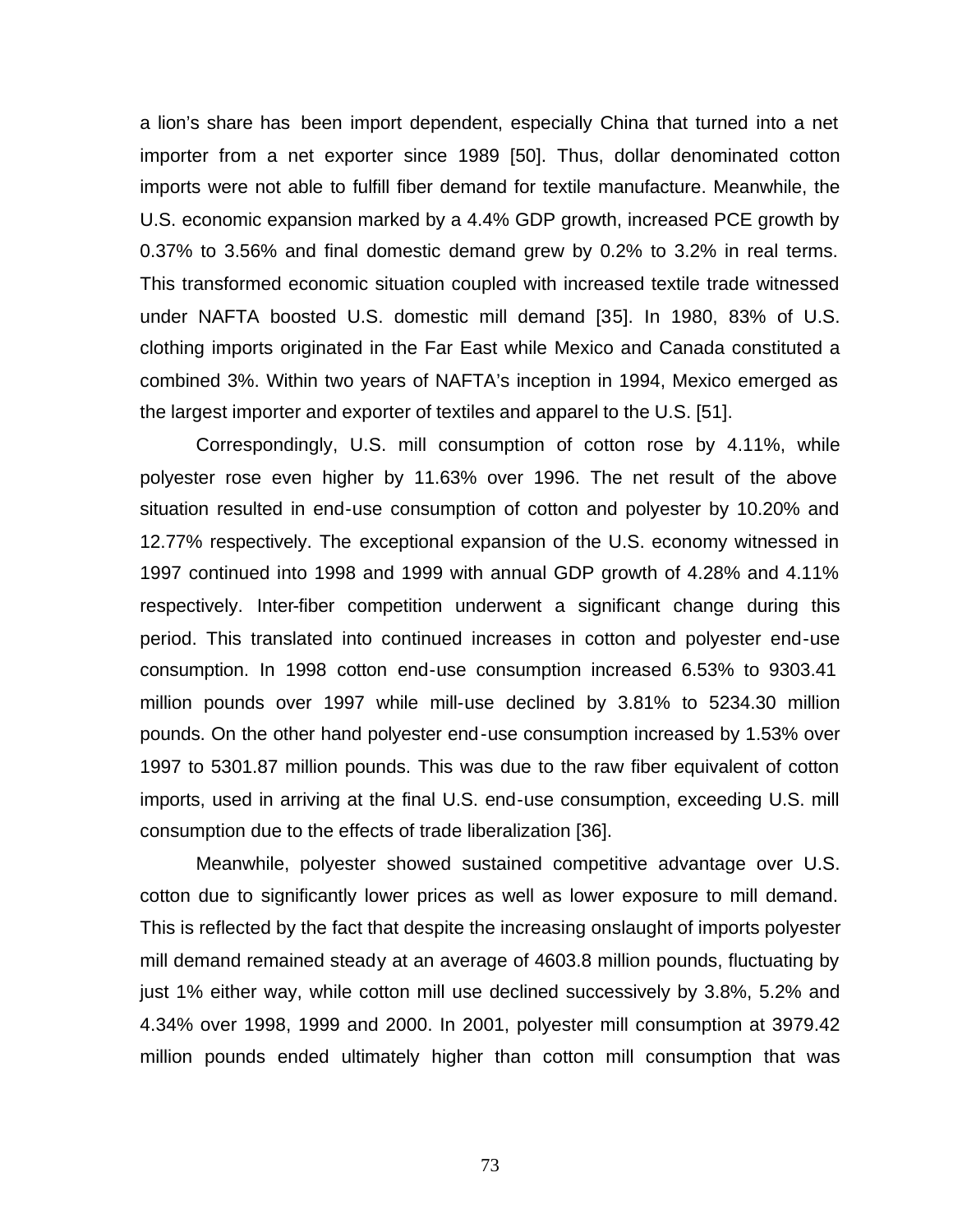

3848.40 million pounds thus firmly establishing polyester's competitive edge over cotton at the mill level.

*Sources: USDA Cotton and Wool Situation and Outlook Report: November 2001 and FEB Internal Data* **FIGURE 4.9: U.S. END-USE SHARE FOR COTTON AND POLYESTER: 1990-2001**

The three-year streak of above-4% GDP growth from 1997 to 1999 ended in 2000 with growth slowing to 3.75% over 1999 levels. This slowdown in the U.S. economy resulted in cotton end-use consumption growth declining to 2.55% from the 3.19% growth witnessed in 1999. Polyester end-use consumption witnessed comparatively steeper declines, registering a –0.35% growth in 2000 compared to 3.83% in 1999. The slowdown in the U.S. economy that began in 2000 worsened in 2001, with GDP growth dipping to an abysmal 0.25%. Consumer spending too declined with real personal consumption expenditure growth slowing to 2.46% in 2001 from 4.35% in 2000. As a result, cotton end-use consumption declined by 5.85%, from 9845.40 million pounds in 2000 to 9269.87 million pounds in 2001. On the other hand polyester showed a greater decline of 9.65% to 4956.24 million pounds. USDA forecasts a marginal rebound in world cotton consumption in 2002 followed by even better consumption in 2003 when the world economy is expected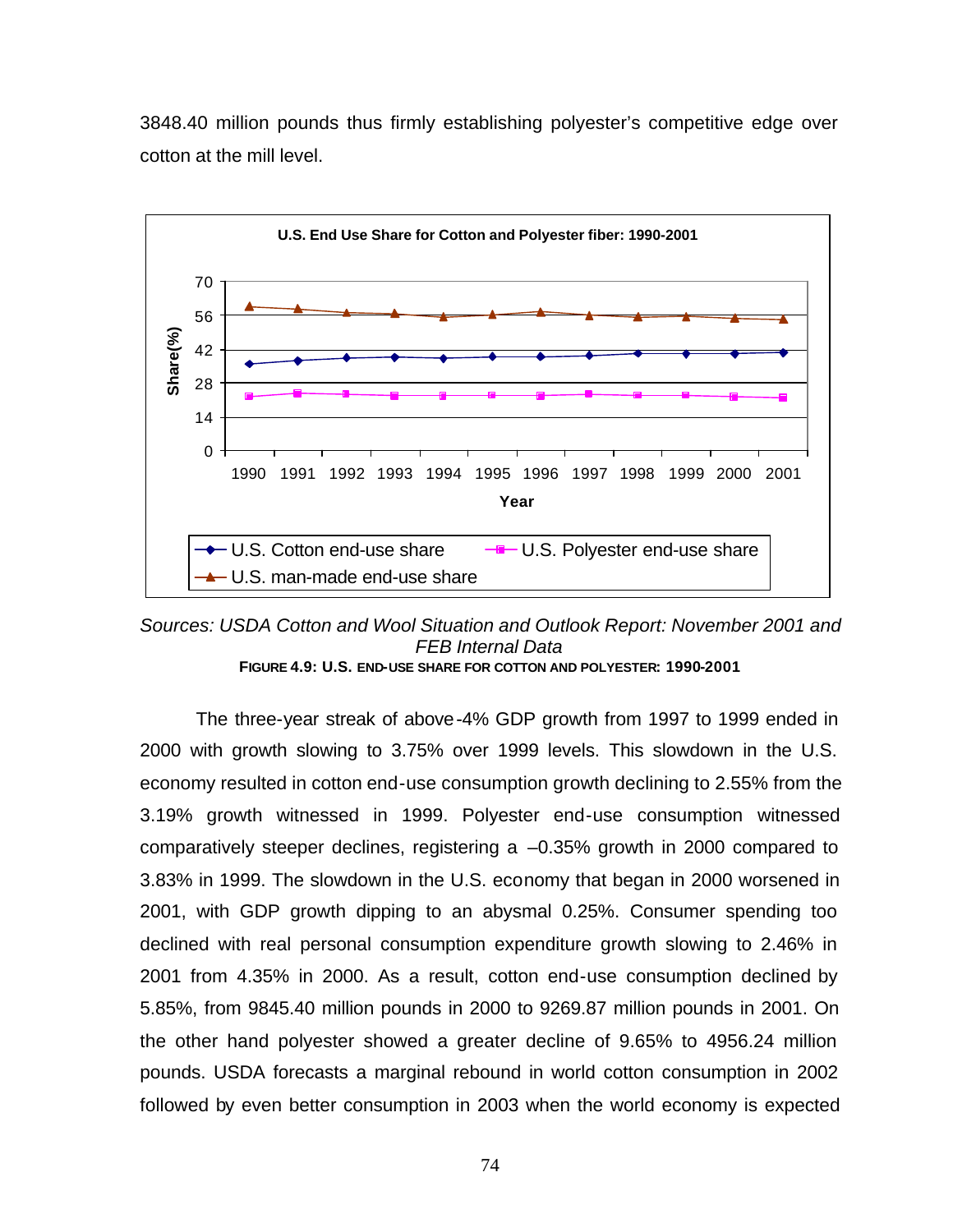to return to average levels of expansion. Additionally, with cotton prices having reached the decade's lowest levels of under 40 cents/pound, USDA forecast that the advantage of lagged price effects would translate to a forecasted world cotton consumption growth of 2.1 percent. From the above consumption trend analysis from 1990 to 2001 it is evident that U.S. end use demand for cotton and polyester are influenced by fiber pricing and U.S. national income as well as an indirect influence on U.S. mill demand and trade deficit for these two fibers.

### **4.3.2 Determinants of inter-fiber demand of cotton and polyester**

Review of past literature on estimation of end-use fiber consumption reveals that most of the regression models have concentrated upon total fiber demand that is essentially representative of grouped trends rather than individual end-use consumption by fiber type. However, since cotton and polyester account for almost 70% of end-use fiber consumption, the earlier hypotheses would still apply. In addition, factors specific to cotton and polyester fibers' end-use consumption would also have to be considered to account for their dominating market shares. This would also seek to explain the reason for the lack of a substitutive relationship for the other fibers such as wool, flax and silk. Valderrama [18] of the International Cotton Advisory Committee (ICAC), in his analysis of cotton's competitiveness states that the world cotton consumption in the 1990's has not kept pace with the growth in the overall textile market [18]. Consequently, while cotton expansion was a mere 500,000 tons, overall fiber consumption rose by 8 million tons. A further observation is that 95% of this growth has been captured by non-cellulosics, mostly polyester on account of its price and property advantage.

Earlier research into cotton demand mostly explained total fiber demand as being influenced by income and prices. Evans [8], in his estimation of cotton and apparel wool mill demand from 1955-1976, considered total fiber demand as being influenced by income represented by the ratio of the wholesale price index of textile products to total per capita real personal consumption expenditure and a trend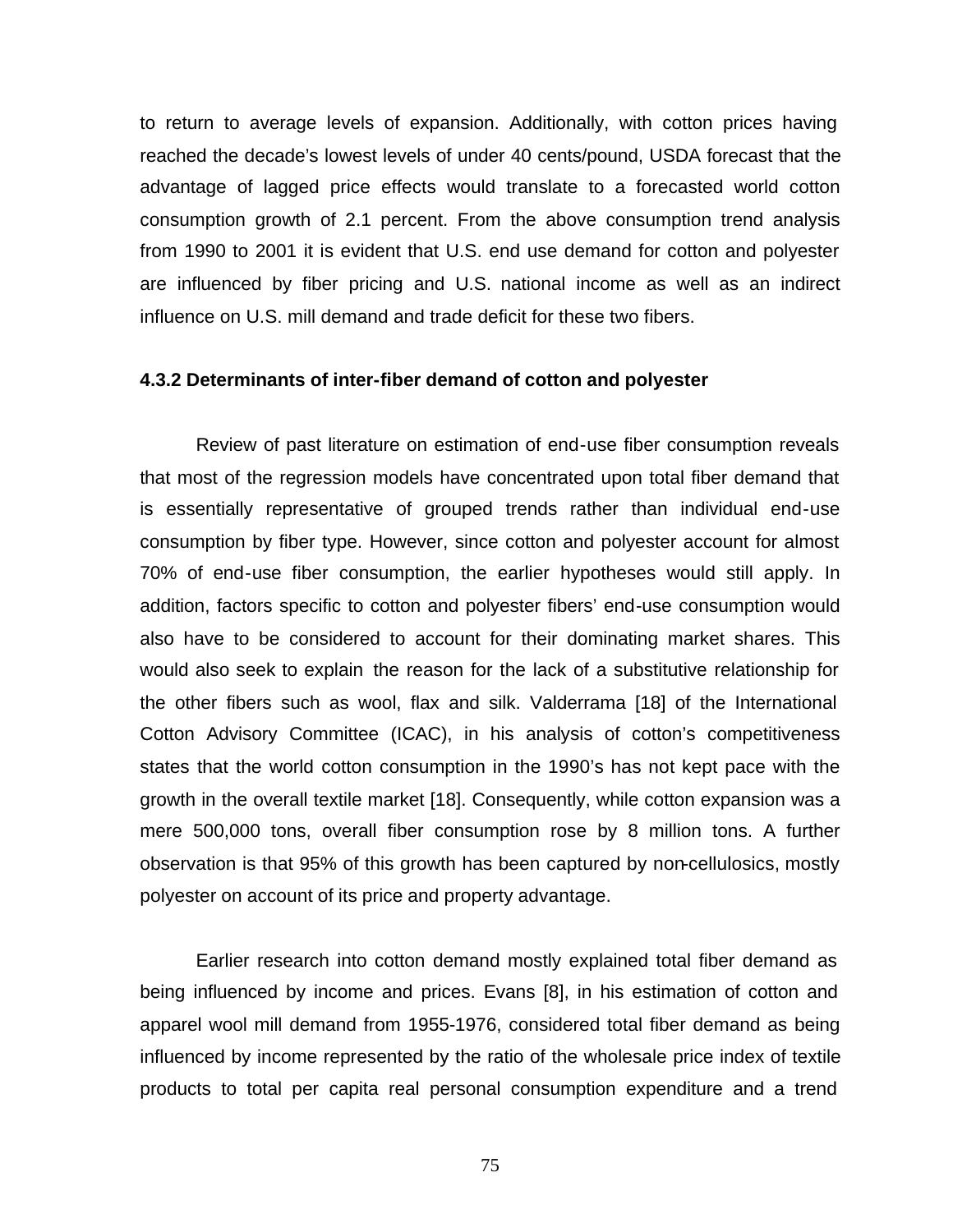variable to capture technological or cultural changes. Sanford [7], developed a variation of this model by considering U.S. total fiber demand to be influenced by real fiber price, real income and a trend variable to capture technological or cultural changes over 1960 to 1986. The model treated real cotton fiber price as a proxy for all fibers on the basis that cotton with its 30% share of total fiber consumption reflected general price levels. Income was represented by real PCE. As described in the analysis of the U.S. fiber end-use consumption from 1990 to 2001 in the previous section, U.S. cotton textile imports in raw fiber equivalent terms stood at 7545 million pounds overtaking mill consumption at 3848 million pounds. This vast change was due to trade liberalization under NAFTA and WTO resulting in rising imports. This effect was captured in Meyer's research on U.S. total fiber and mill demand [6]. Meyer expanded on Sanford's work by considering total fiber consumption as being influenced by fiber price, income and a dummy variable to reflect increased trade due to NAFTA. This model also considered cotton price as a proxy for all fiber prices, though nominal prices were used as past research using real prices proved unsatisfactory. Income, in this case, was represented by real per capita disposable personal income (DPI) while the trend variable was equal to one beginning 1994 and zero for earlier years.

Valderrama [18] of ICAC, points out that cotton demand can be broadly classified into price and non-price competitiveness. While the past research focused almost exclusively on price factors such as income and fiber pricing, non-price factors have been largely ignored. The key non-price factors are listed as quality and promotion. Valderrama further states that, strong non-price competitiveness of cotton in North America prevented loss of cotton market share. The ICAC cotton demand model for estimating world cotton demand does not include the non-price factors in its econometric model due to lack of available data. However, ICAC points out that Cotton Incorporated has created a retail cotton market of 4.4 million tons in 2000, up from just 2.8 million tons in 1990. This increase has been attributed to its cotton promotion efforts [12]. Based on this argument, the analysis in this thesis will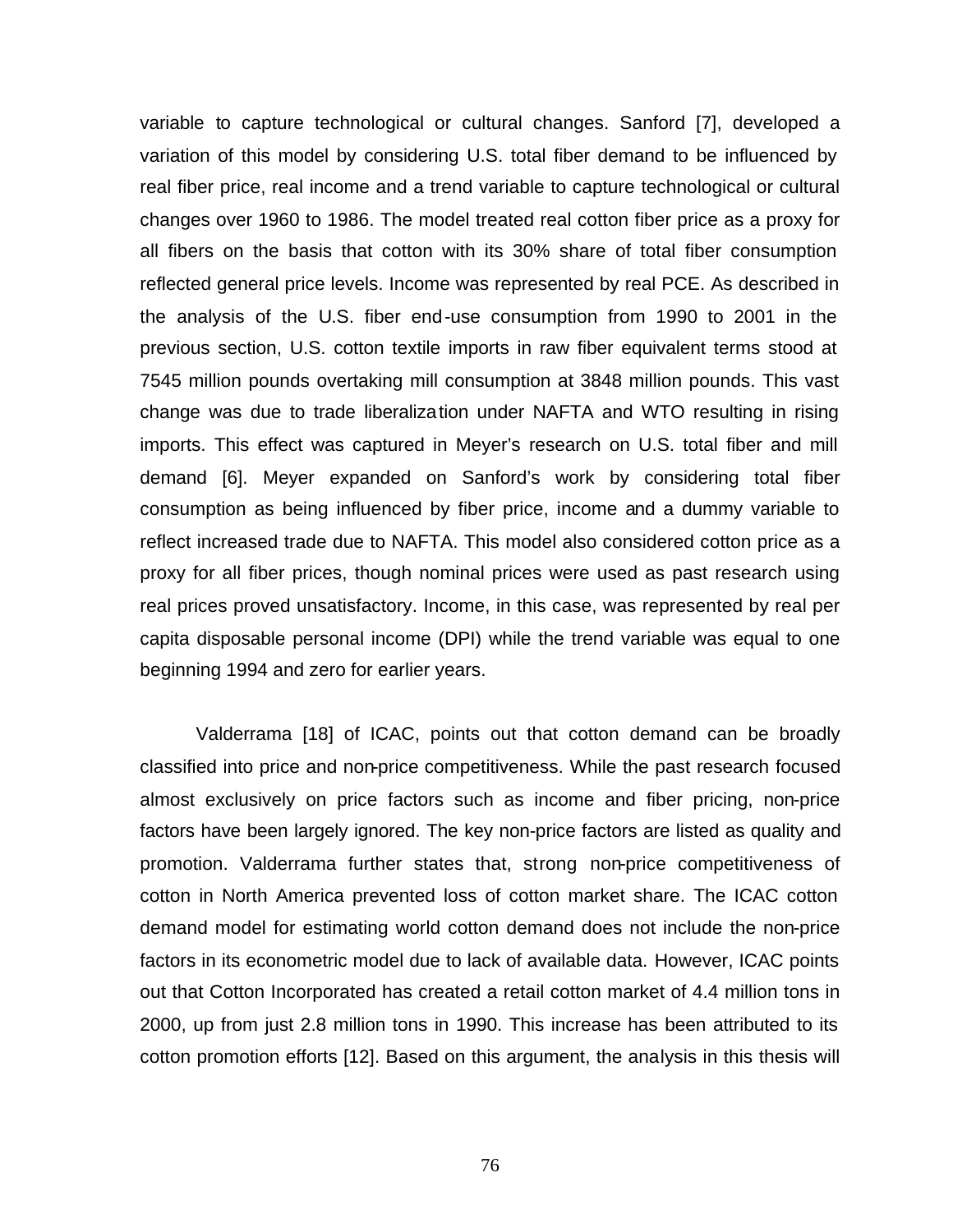consider cotton promotion's impact on end-use consumption as quantified by the cotton promotion budget of Cotton Incorporated.

Barlowe et al [47] in their analysis of cotton demand point out that technological developments in man-made fibers are a major factor contributing to non-price competition for cotton. Based on this analysis and the fact that cotton's competition in the 1990's essentially came from polyester, polyester end-use demand will be estimated using technological change as the third factor in addition to income and prices.

# **4.3.3 Influence of U.S. national income on cotton and polyester end-use consumption**

National income has been used as an explanatory variable in most previous estimation models. Barlowe and McDonald [47], point out in their analysis of total fiber demand in 1971, that an increase by one-third in the disposable income would increase cotton consumption by one-fourth. In his estimation of total fiber consumption, Evans [8] used real per capita personal consumption expenditure to represent income as a ratio of the wholesale textile price index for textile and apparel products. Sanford [7] included real per capita personal consumption expenditure in his estimation of total fiber consumption. Further, Sanford points out that PCE usually remains stable over time, while its internal allocation amongst durable goods, non-durable goods and services changed. The choice of an income parameter could be arrived at by statistical analysis. Meyer in his model, on the other hand chose real per capita disposable personal income to represent income [6]. The USDA reports observe that real GDP generally tracks fiber consumption, especially following changes in the personal consumption expenditure [52].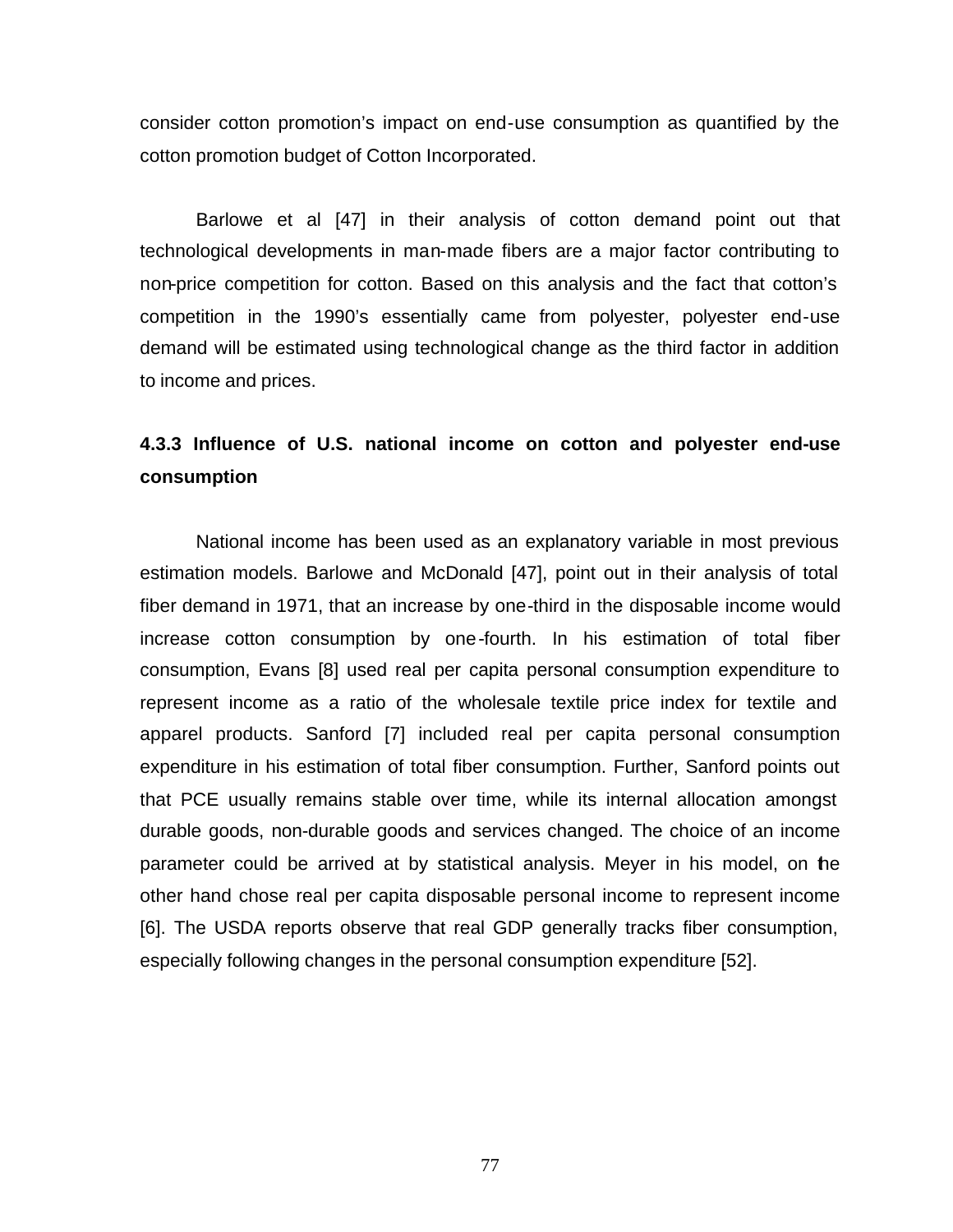#### **4.3.4 Fiber pricing and its impact on end-use consumption**

Fiber pricing would be a logical choice for inclusion in fiber demand estimation, on the basis that a lower priced fiber would result in a more competitive textile product. Barlowe and McDonald, explain shifts in blend ratios as a reflection of inter-fiber substitution effects arising out of price competition [47]. However, at the end-use level, the fraction of the textile product cost represented by fiber price is very low. Valderrama, points out that this argument poses a practical limitation to evaluation of fiber consumption and market shares [18]. Additionally, he points out the fact that the lack of a single price index is the reason for the inability to capture true fiber price changes. However, all the models discussed above estimate a total fiber demand figure in order to further estimate mill demand in turn [6,7,8]. In this analysis, cotton and polyester fiber demand are specifically determined and hence their specific prices can be conveniently applied for estimation of their end-use demand. Since, U.S. mill delivered prices offer a good proxy for the price dynamics of cotton and polyester fiber, these prices would be used in this analysis.

#### **4.3.5 Cotton promotion initiatives and end-use cotton consumption**

The effect of cotton promotion as a positive non-price competitive factor driving cotton end-use consumption and market share has been established by past research [47,12,53]. Cotton promotion in the U.S. has been almost single handedly driven by Cotton incorporated and the steps leading to its formation are discussed in section 4.2.3. This section provides an analysis of retail level promotion initiatives and the resultant impact on cotton end-use consumption.

Retail level promotion forms the 'pull' component of the push-pull strategy. The push component is mostly generated through mill level promotional activities of Cotton incorporated, focusing on research in fibers, fabric and processing as seen in the earlier section on mill level promotion. On the other hand, retail level pull is generated through advertising, retail marketing, product marketing and fashion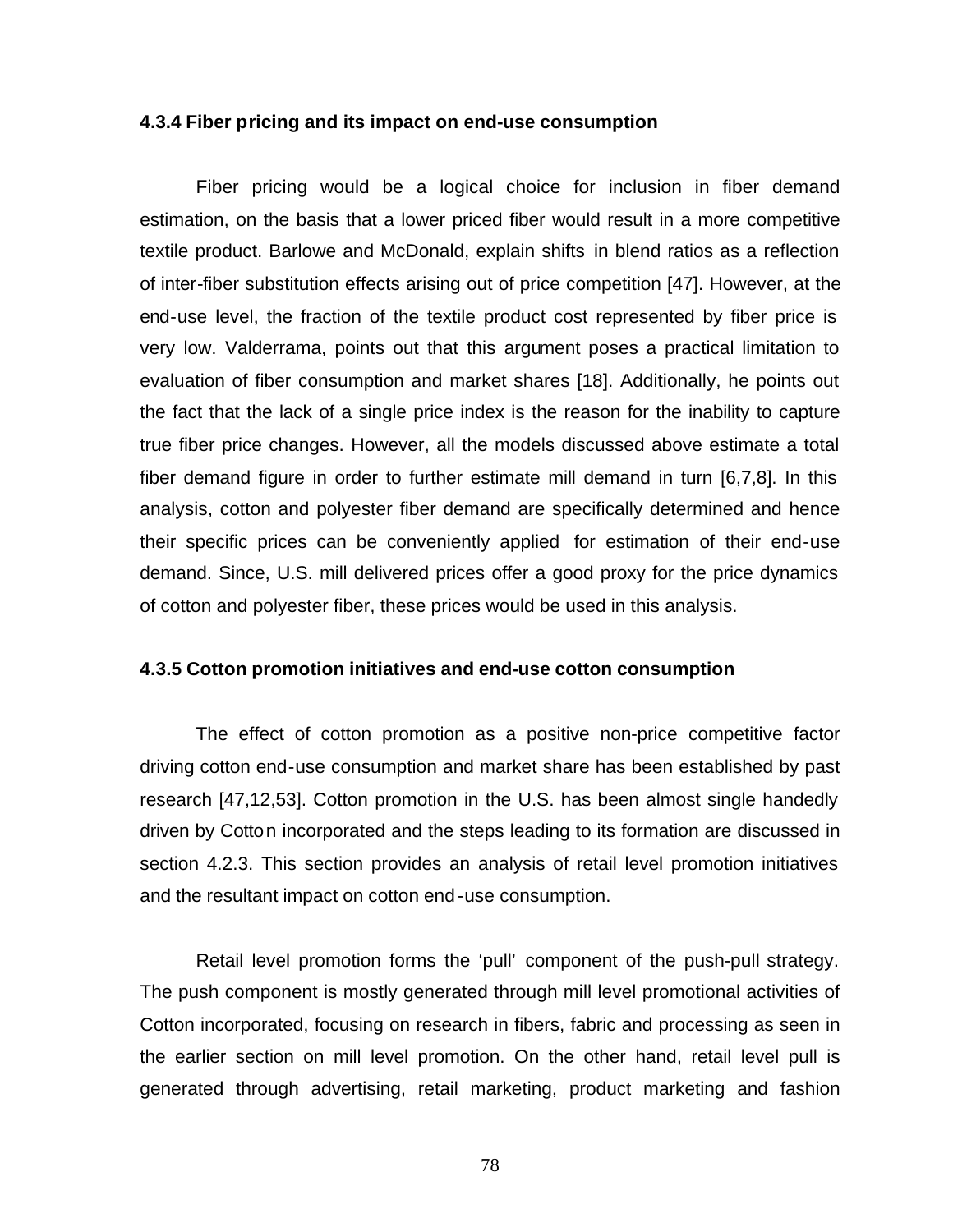marketing [54]. The importance of marketing has increased tremendously over the years. In 1971, Cotton Incorporated's divided its \$10 million budget roughly equally between research and promotion [47]. This has undergone a significant change in the 1990's with marketing, mostly retail level directed, assuming the dominant share of promotion funding as seen in Figure 4.11.



 *Source: Cotton's Renaissance: A Study in Market innovation', Cambridge University Press, 2001*



The emphasis of Cotton Incorporated's (hereafter referred to as CI) efforts in the 1990-2001 period have clearly centered on the retail promotion of cotton consumption with research following second. Barlowe [47] points out that in 1971, CI decided to place greater emphasis on research. This approach seems to have changed dramatically, with mill consumption (which drives research funding mostly), declining and retail consumption of U.S. cotton being the largest in the world [12]. CI's marketing budget is composed of 6 components, namely: global product marketing, importer support program, fashion marketing, retail marketing, advertising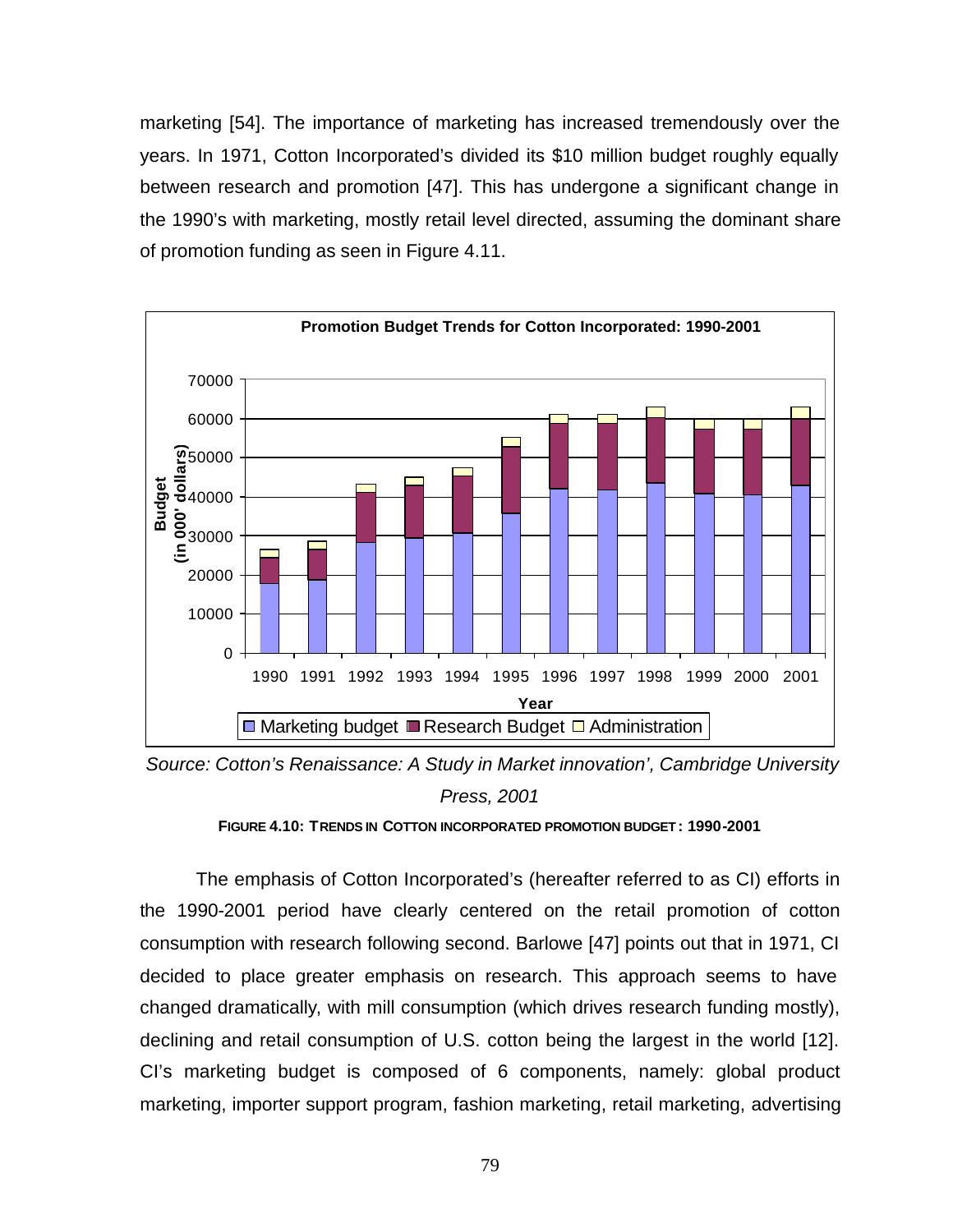and strategic planning (see Figure 4.12 for comparison). With a dominant 63% share of marketing expenses, advertising clearly seems to have been the main thrust for retail promotion. Finnie [19] in his analysis of CI, states that the "Seal of Cotton" built to rival Dupont's similar certification efforts for Dacron, engaged network television extensively to develop consumer image and eventual demand.



 *Source: Cotton's Renaissance: A Study in Market innovation', Cambridge University Press, 2001*

**FIGURE 4.11: COTTON INCORPORATED: MARKETING BUDGET COMPONENTS FOR 2001**

In addition to pure retail marketing, CI also initiated efforts to co-ordinate retail stores' product line with product development efforts at mills. This emphasis started with the early efforts in 1970's to jointly develop with ICI, wrinkle-free cotton fabrics to challenge polyester's similar attribute [13]. CI collaborated with WestPoint Stevens to promote 'cotton-rich' fabrics, which essentially was a blend variant with dominant cotton component. Another industry-CI partnership, was the 'True-Performance" campaign to highlight cotton's property advantages, culled after a nationwide survey of synthetic fiber consumer complaints [19]. The major CI effort of the 1990's was the 'Fabric of our lives' campaign that is successfully continuing till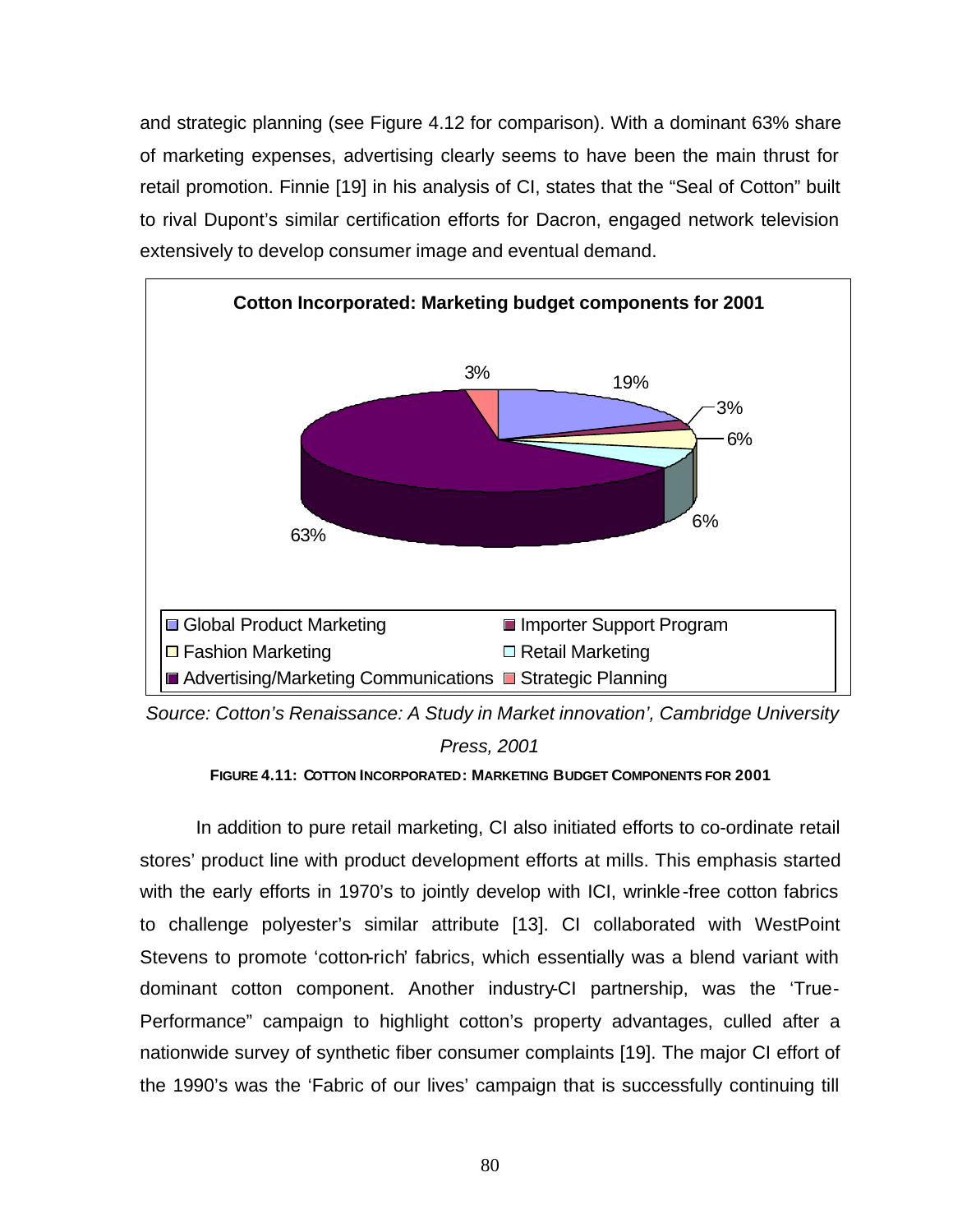today. CI's current efforts are to improve cotton use in end-use segments other than apparel, namely, floor coverings and nonwovens [54]. In this effort, CI has tried to replicate its certification-driven strategy to boost cotton consumption. The "Carpet Blend" and "Rug Blend" seals have been introduced. In terms of cotton end-use consumption, CI's efforts have translated into an increase in the per capita consumption of the U.S. consumer. The Figure 4.12 illustrates the effect of cotton promotion of CI. Using Valderrama's observation of price and non-price competitiveness, this trend would be better explained with a price comparison [18].



 *Source: USDA Cotton and Wool Situation and Outlook Report: November 2002* **FIGURE 4.12: IMPACT OF COTTON INCORPORATED'S PROMOTION EFFORTS ON END-USE COTTON CONSUMPTION: 1980-2001**

Figure 4.13 illustrates that despite cotton prices remaining above polyester prices for a major part of the period between 1990 and 2001, non-price effects have played a major role. Further, non-price effects with regards to the U.S. are largely generated from cotton promotion and quality aspects.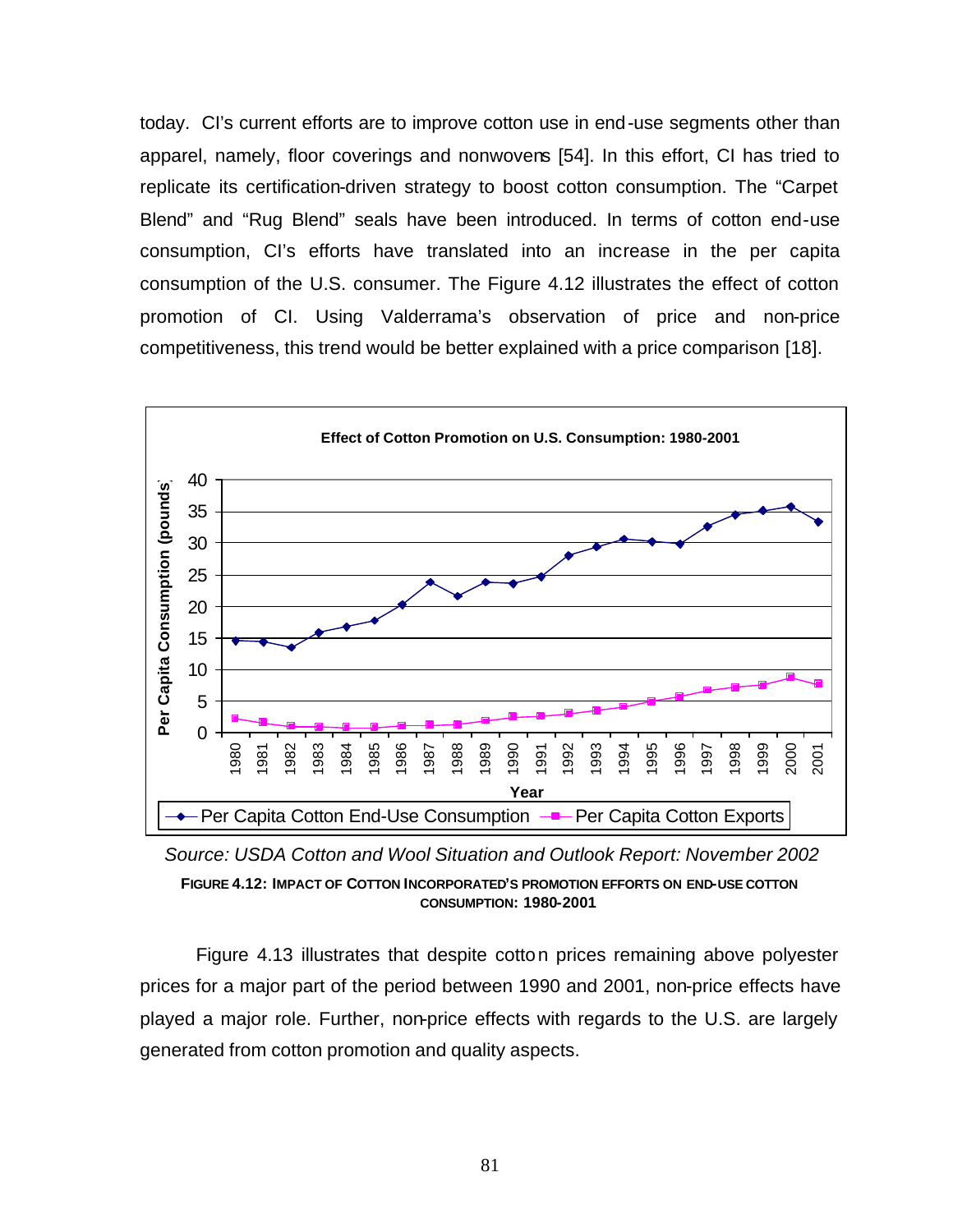

*Source: National Cotton Council (NCC) of America* **FIGURE 4.13: U.S. POLYESTER AND COTTON FIBER PRICING TRENDS: 1990-2001**

The effect of promotion on U.S. cotton end-use consumption becomes evident considering the fact that in 2001, the retail consumption of man-made fibers at 93.1 million bales exceeded that of cotton at 91.8 million bales [55]. The reversal of this trend points to the significance of non-price competitiveness, of which promotion is a major component.

#### **4.3.6 Technological developments in polyester fibers**

In his analysis of fiber competitiveness, Valderrama [18] argues that despite the low contribution of fiber price towards the final textile product it plays a key role in the econometric modeling of fiber consumption due to the lack of a reliable price index. The presence of any other factor driving consumption other then income and fiber prices would be non-price competitiveness like promotion or property attributes. Using this argument, polyester would derive its non-price competitiveness from its continuous technological development to deliver superior attributes like no-iron, wrinkle free, and quick drying. Barlowe and McDonald [47] in their analysis of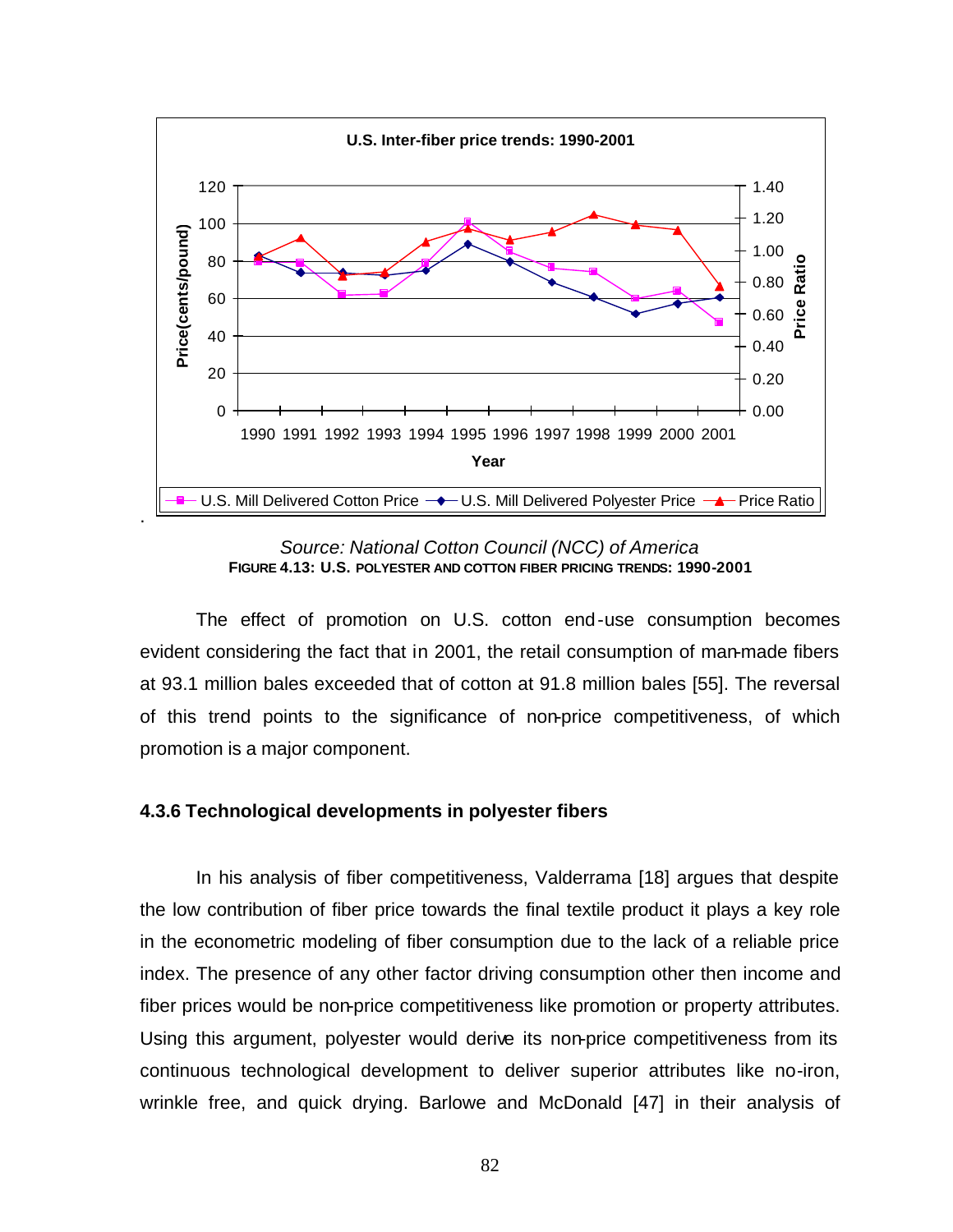cottons competitive threats observe that significant technological developments in man-made fibers, especially polyester, have driven their consumption levels. A case in point was the development of the popular 65:35 polyester-cotton blend by Dupont [19]. Finnie [19] points out that Dupont developed the textile processes and production systems to deliver this blend of its 'Dacron' branded-polyester with cotton. Celanese developed a competing 50:50 polyester-cotton blend with its branded polyester called 'Fortrel'. However, polyester derived much of its success from the scope it provided for technical developments. The development of pillresistant polyester, which was a major consumer complaint about polyester fabrics, was a step in that direction. The partial substitution of the terephthalic acid component by sulfoisophthalic acid in its sodium slat form reduced the pilling tendency [48]. The development of another polyester fiber called poly-butylene terephthlate (PBT), with its high elasticity has been central to the current development of core-sheath yarns [56]. These yarns find application in sportswear and apparel. Hoechst with its 'Trevira' polyester yarns led the development of flameretardant polyester for safety-critical home textiles. Further, polyester yarn has emerged in the form of bi-component yarns. With this development polyester's versatility increases due to the combined effect of two different fiber components [57]. The 'Trevira' bi-component yarn combines flame-retardancy while the second component provides increased strength. Enka Limited had developed a variant of their 'Diolen' polyester for circular knit fabrics by texturing the polyester yarn to provide bulk along with its traditional easy-care properties.

Based on the technological developments of the nature described above, polyester fibers retained their competitiveness in the face of weak profit margins and cotton promotion efforts [58,59]. During the 1990's polyester promotion, which was, intensive during its introductory phase in the 1960's all but ceased. This change in polyester's competitive positioning versus cotton will be included in the econometric model in chapter 5.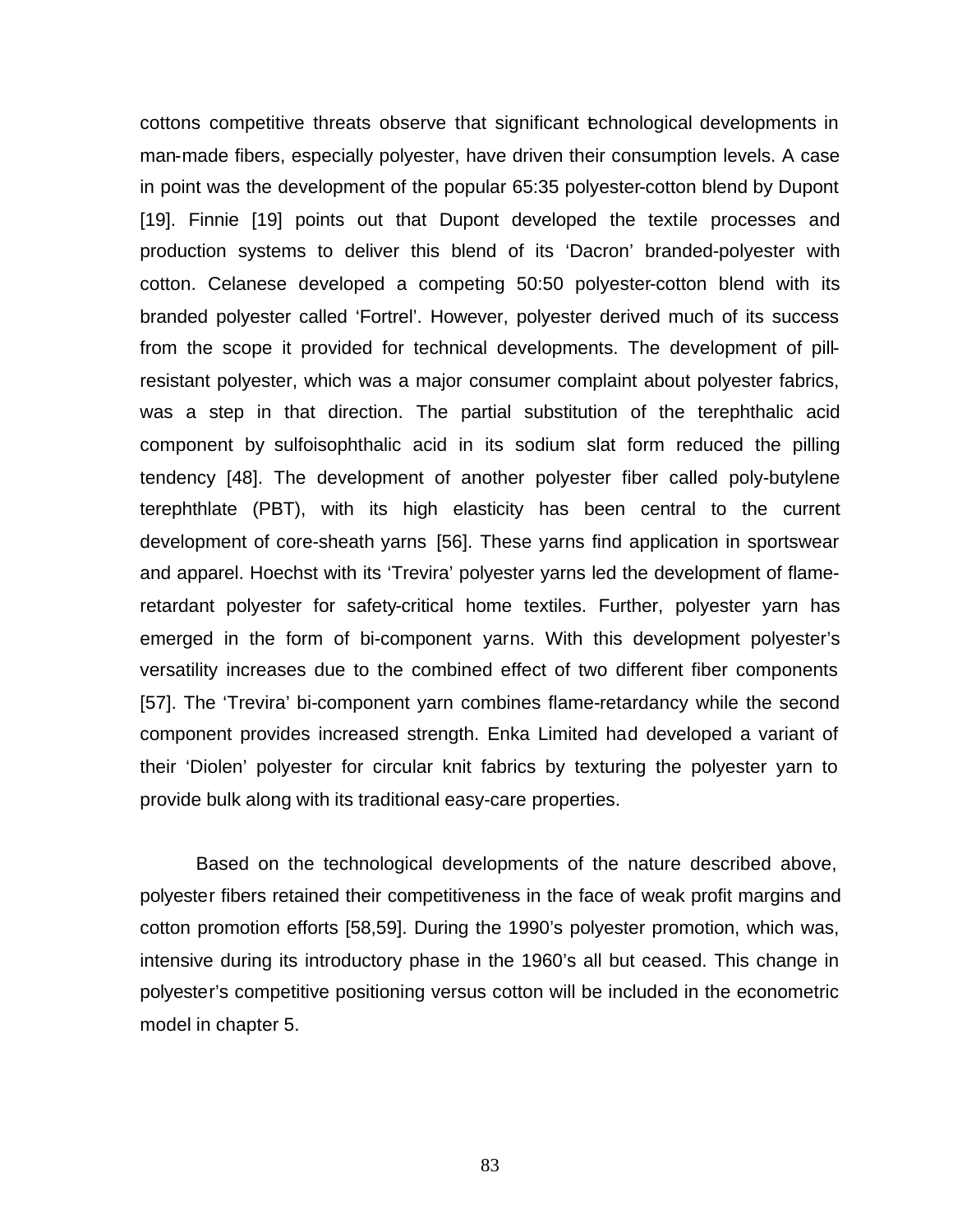# **Econometric modeling of U.S. cotton and polyester inter-fiber competition**

In the previous chapter the determinants of U.S. cotton and polyester demand for mill use and end use were discussed. In this chapter, the choice of these determinants is discussed in the background of previous models developed for the same purpose. Using these new determinants, ordinary least squares regression models are developed for U.S. cotton and polyester, mill and end use demand.

# **5.1 Econometric model: Data sources and modeling methodology**

Cotton and polyester inter-fiber competition involves the shifting or substitution effects in fiber consumption between these two fibers. Valderrama [18] defines textile fiber consumption as a three-tier structure. The first tier of consumption is raw fiber consumption by mills, i.e. mill demand. Further, the second tier is represented by the semi-processed fiber in yarn or fabric form, consumed by the fabric and/or textile product manufacturer. Finally, the third tier is the retail level fiber consumption of finished textile goods by the consumer. In this study, fiber consumption is defined as a two-tier fiber demand structure (refer Figure 3.5). The first tier is the mill level consumption that in this study and following models is referred to as mill demand. The second tier is the end-use level consumption or retail-level fiber consumption that in this study and following models is referred to as end-use demand. The two-tier structure of mill demand and end-use demand used in this study eliminates the semi-processed fiber demand tier that Valderrama [18], defines as the second tier. The rationale for using a two-tier structure instead of the three-tier structure lies in the method employed by USDA and FEB in reporting as well as computing the end-use fiber consumption. USDA and the FEB define enduse consumption as the sum of the annual mill consumption and the net textile trade balance (n raw fiber equivalent). Within this, the net textile trade balance is defined as the textile trade deficit of textile semi-manufactures and manufactures. The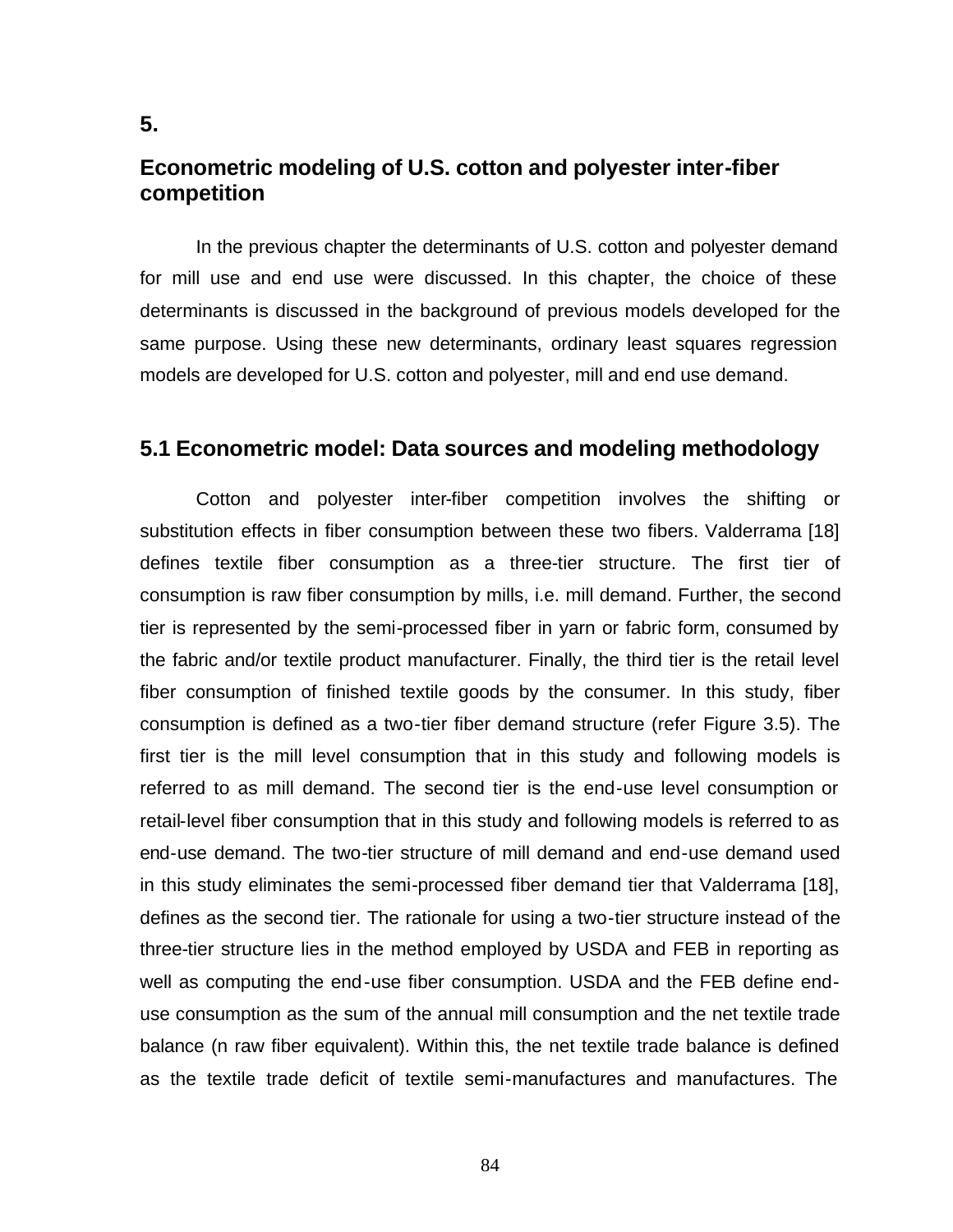availability of data as a composite of semi-manufactures and manufactures makes it necessary and possible to consider fiber demand only as a two-tier structure [4].

The following section will present the rationale and subsequently four statistical models for total cotton demand (TCD), total polyester demand (TPD), cotton mill demand (CMD) and polyester mill demand (PMD). The consumption data for cotton fiber was derived from the United States Department of Agriculture's (USDA) cotton and wool situation and outlook reports as well as Fiber Economics Bureau's (FEB) 'Fiber Organon' while polyester fiber consumption data was derived exclusively from the 'Fiber Organon'. The relevant tables are listed in the appendix section (see Appendix section 8.1 to 8.18). The period of time chosen for study was from 1990 to 2001. This choice of time period was limited by the data available for polyester end-use demand (refer Appendix Table 8.9). The polyester end-use demand data is not publicly available since polyester is clustered with nylon and olefins and presented as a single man-made/manufactured fiber category. The FEB provided internal data for this study that could date back only until 1990.

This study uses ordinary least squares (OLS) regression as was the case with the earlier demand studies conducted by Sanford [7], Evans [8] and Meyer [6]. The modeling could be performed using either direct regression methods such as OLS or indirect regression methods such as two stage least squares (TSLS). The parameters for evaluating model effectiveness will be the R-squared values, *t*statistic, *p*-statistic and the Durbin-Watson (DW) *d*-statistic for serial auto correlation.

#### **5.1.1 The Durbin-Watson (DW) test for serial auto correlation**

The correlation between the error terms arising in time-series data, of the kind used in this fiber demand estimation model, would give rise to a possibility for autocorrelation or serial correlation [60]. In order to eliminate the possibility of such autocorrelation effects the Durbin-Watson test is performed. Studenmund [20] observes that the Durbin-Watson 'd' test is the most common test to detect serial correlation.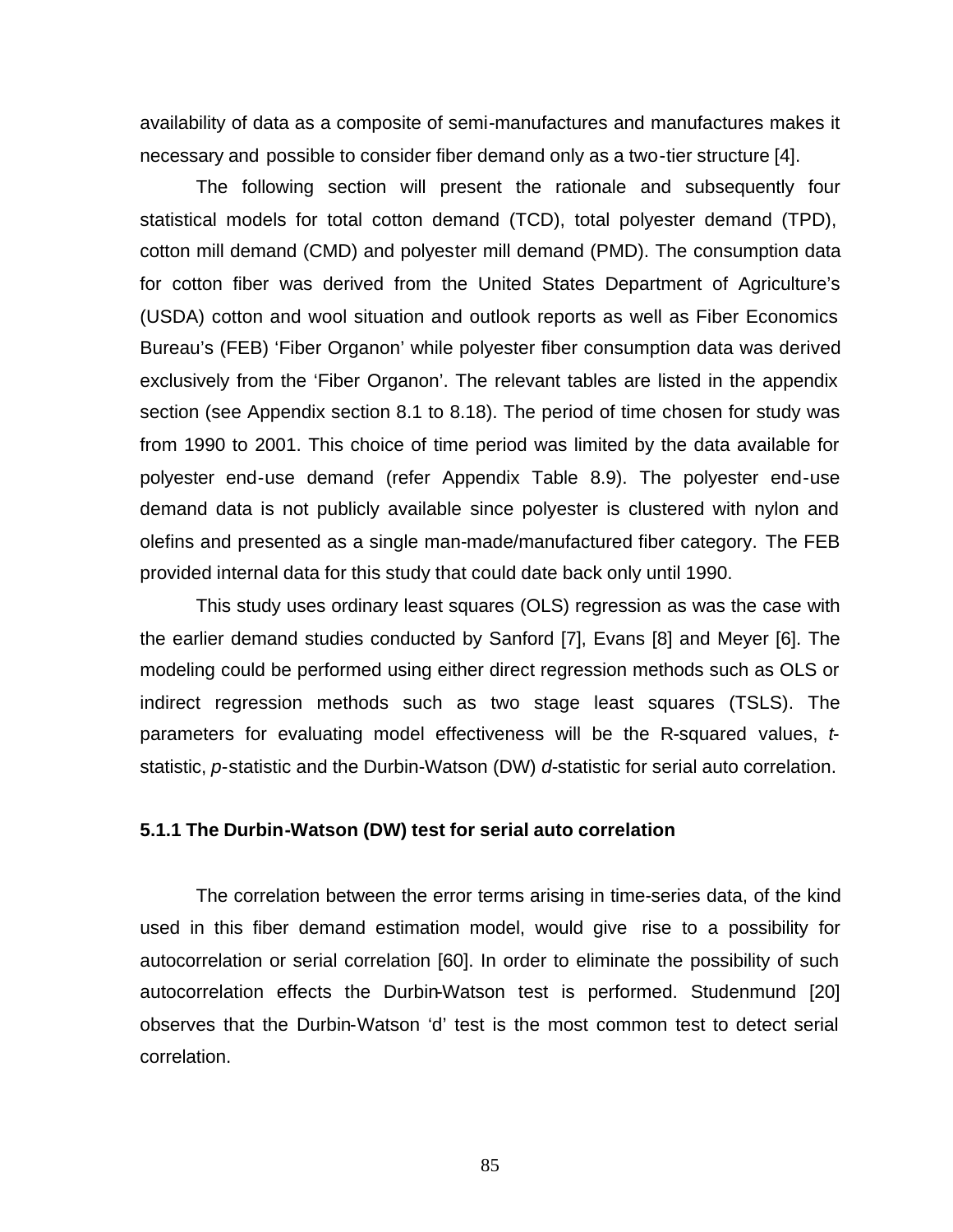The most commonly used model for evaluating autocorrelation is one where the errors  $\mu_t$  and  $\mu_{t-1}$  have a correlation  $\rho$ . This model can be thought of as one in which the hypotheses is tested about  $\rho$  on the basis of  $\rho'$  which is the correlation between the least square residuals  $\mu_t$  and  $\mu_{t-1}$ . A commonly used statistic for this purpose is the Durbin-Watson statistic denoted by '*d*' that is defined as,

$$
d = \frac{\sum_{i=1}^{n} (\mu'_{t} - \mu'_{t+1})^{2}}{2}
$$

where  $\mu'$ <sub>t</sub> is the estimated residual for period t. 'd' may also be expressed as,

$$
d = \sum (\mu'_{t})^{2} + \sum (\mu'_{t+1})^{2} - 2 \sum (\mu'_{t}^{*} \mu'_{t+1})
$$
  
 
$$
\sum (\mu'_{t})^{2}
$$

In case of large samples  $\sum (\mu'_{t})^{2}$  and  $\sum (\mu'_{t-1})^{2}$  are approximately equal. Hence, d is almost equal to  $2(1-p)$ . If the correlation term  $p = +1$ , then d=0. On the other hand if  $\rho = -1$  then  $d = 4$ . However, if the correlation between the error terms  $\rho$ = 0, then *d*=2. Thus, if *d* is close to 0 or 4, the residuals are highly correlated. The sampling distribution of '*d*' depends upon the values of the explanatory variables and in turn the derived upper limit  $(d<sub>u</sub>)$  and lower limit  $(d<sub>l</sub>)$  for the significance levels of 'd'. The *d*u and *d*l values can be obtained from the Durbin-Watson tables by comparing the number of observations against the number of explanatory variables. After determining the upper and lower limits, the DW statistic is tested based on the hypothesis for first-order positive serial autocorrelation described below.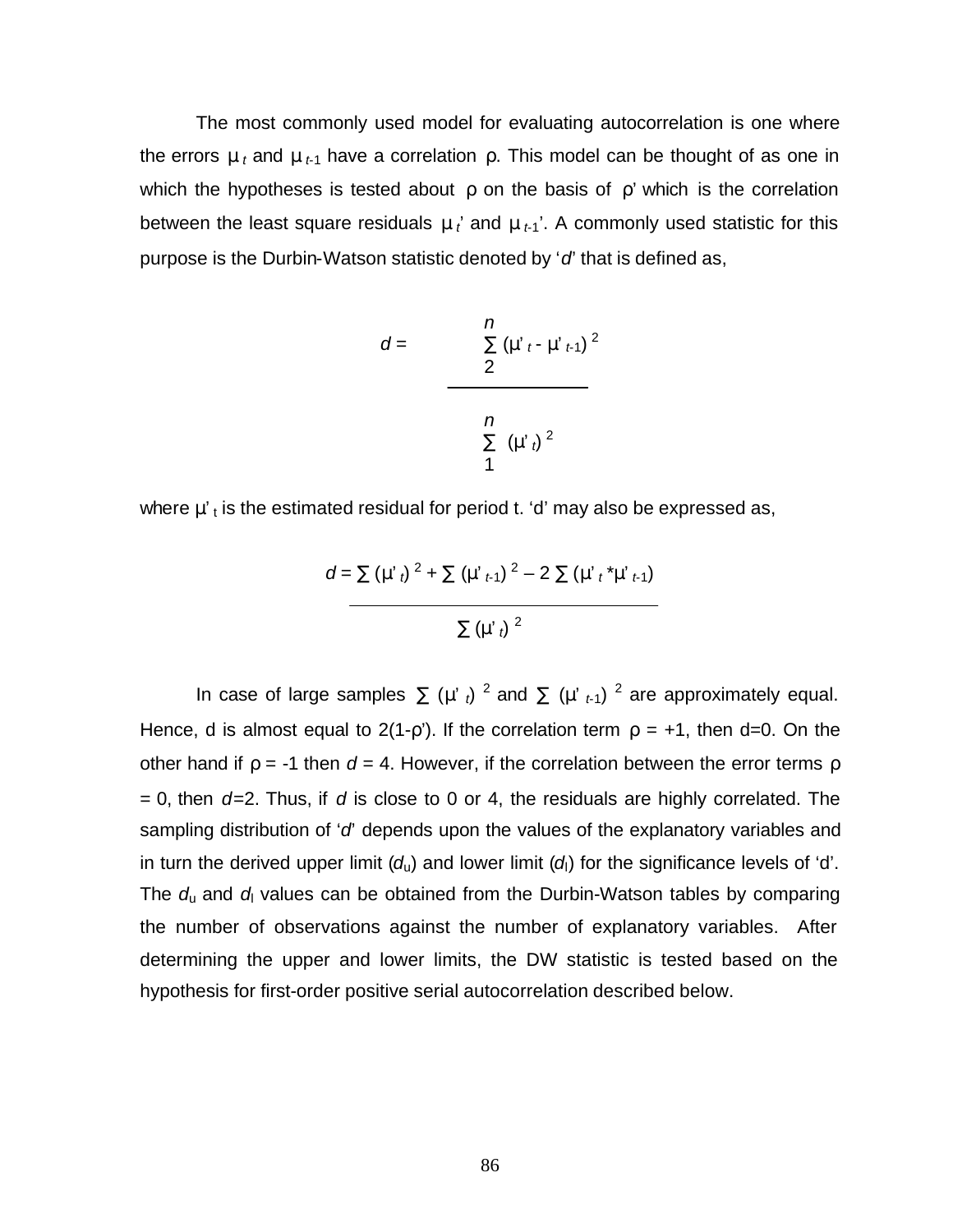Hypothesis test for zero autocorrelation against first-order positive autocorrelation:

- 1. If  $d < d<sub>l</sub>$ , the null hypothesis of no autocorrelation is rejected.
- 2. If  $d > d_u$ , the null hypothesis is not rejected.
- 3. If  $d_1 < d < d_0$ , the test is inconclusive.

With this background of the DW test it would be easier to interpret the results of the OLS regression for cotton and polyester mill-use and end-use demand.

# **5.2 U.S. Cotton demand estimation model**

The determinants of U.S. cotton mill demand and end-use demand were derived from the discussion in Chapter 4. In this section, U.S. cotton end-use demand and the choice of determinants for the total cotton demand (TCD) OLS model are discussed followed by the selected model and its analysis. The following section presents a similar discussion for U.S. cotton mill demand (CMD).

## **5.2.1 U.S. Cotton end-use demand: Background and variable selection**

The cotton end-use demand refers to the total U.S. cotton demand (TCD). The TCD is representative of the total U.S. cotton fiber consumption at the retail level. The formula to determine U.S. total cotton demand in million pounds is:

TCD = CMD + (Imports – Exports)

where,

TCD denotes U.S. end-use/retail cotton demand in million pounds,

CMD denotes U.S. cotton mill demand in million pounds,

Imports denotes the raw fiber equivalent of U.S. cotton imports in million pounds, and

Exports denotes the raw fiber equivalent of U.S. cotton exports in million pounds.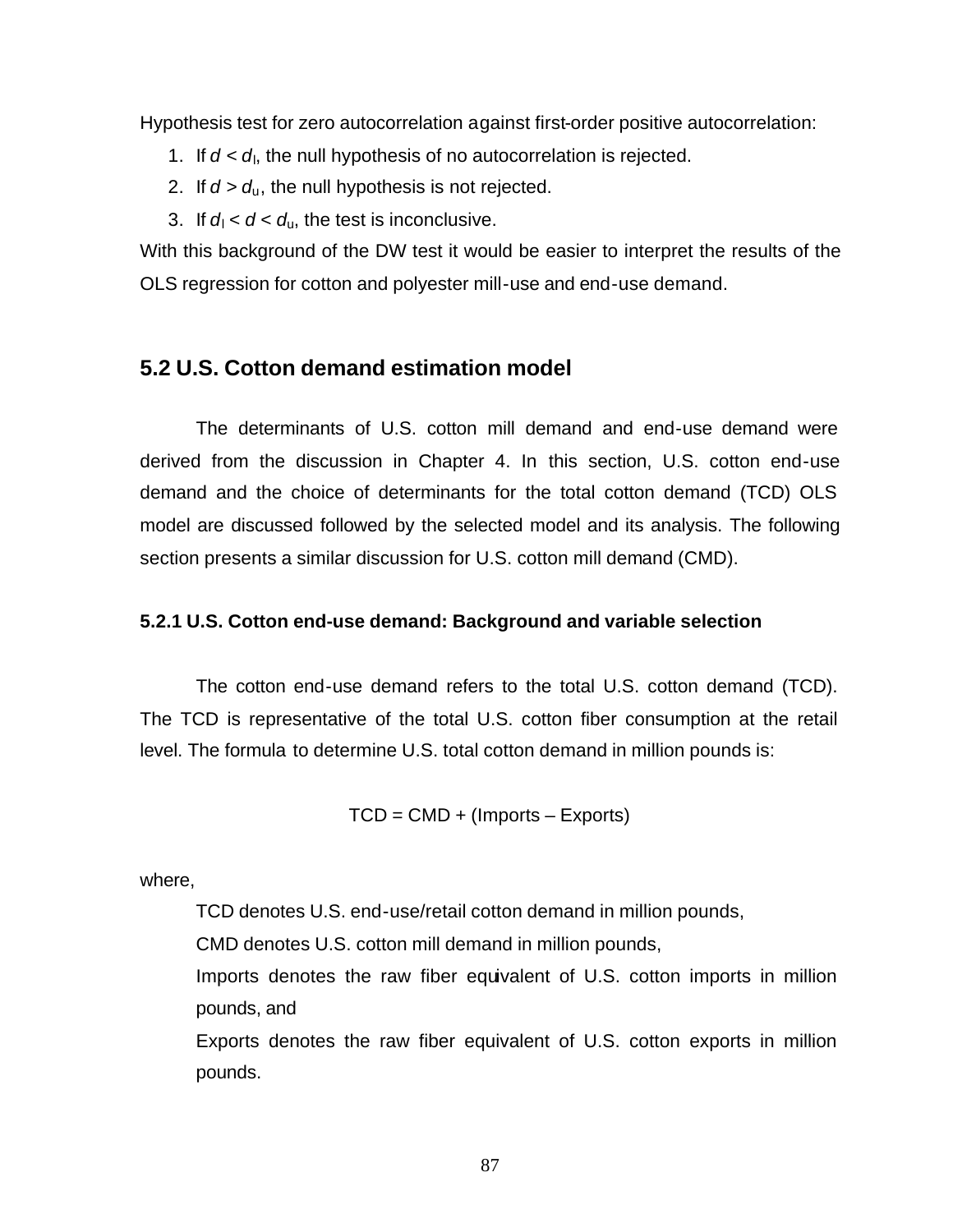U.S. cotton end-use demand equations were developed as a twin set of equations. The first set estimates demand in actual cotton fiber quantity consumed in million pounds while the second set of equations estimates the per capita cotton demand. The rationale for this approach is the unique value provided by the actual and per capita demand estimates. The actual demand is useful in interpreting the effect of demand supply forces discussed in chapters 3 and 4 since most cotton policy data, import and export data and WTO-related trade and quota literature report the actual fiber consumption in million pounds. However, most of the specific research literature on fiber demand estimation, especially Meyer [6], Sanford [7] and Evans [8], employ per capita demand in their estimation equations.

Barlowe [5], developed direct estimation equations for U.S. cotton and manmade fiber aggregate demand. In this study, Barlowe hypothesized U.S. cotton enduse demand to be influenced by cotton fiber price, polyester price, disposable personal income (DPI), annual change in DPI and man-made fiber promotional expenditure. This hypothesis is in line with the observation made by Glade [61], et al that total domestic fiber consumption is influenced by fiber prices, income, population growth and consumer preferences. Barlowe [5] and Valderrama [18] classify fiber prices and income as factors contributing to the price competitiveness of the fiber. However, they both point out to a second category of non-price factors including research, promotion and fiber quality that contribute to total fiber consumption. At the time of Barlowe's [5] study in 1967, synthetic fibers rose in popularity due to consumer preference for its easy care and property uniqueness. Consequently, Barlowe's OLS model employed real man-made fiber promotion expenditure (deflated by consumer price index) in determining U.S cotton and manmade fiber end-use consumption. Additionally, this model 'clustered' all man-made fibers under a single category, thereby masking the underlying fundamentals of individual man-made fibers (see Figure 5.1).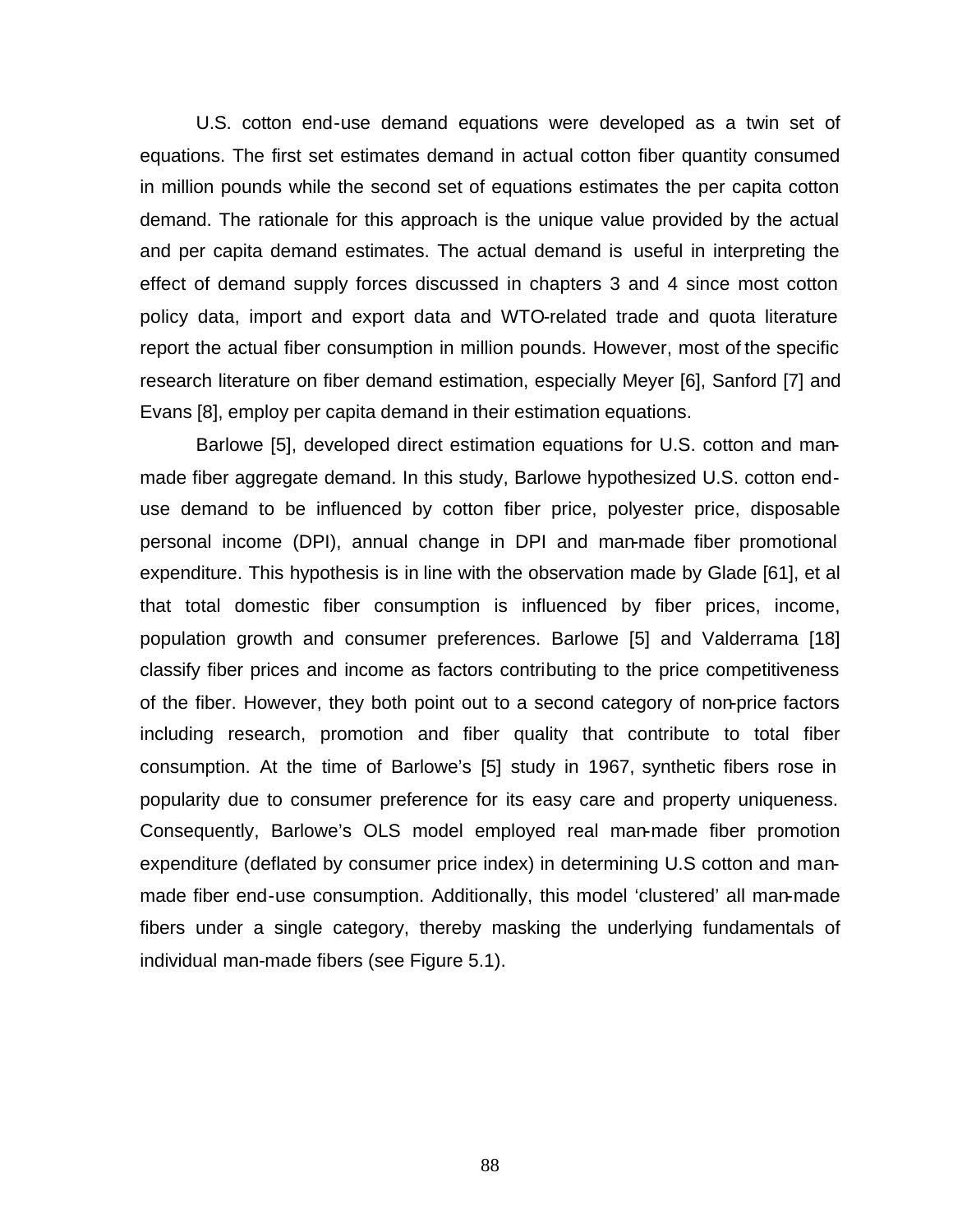

*Source: Internal data from Fiber Economics Bureau and Fiber Organon, March 2002* **FIGURE 5.1: U.S. MAN-MADE FIBER END-USE SHARE BY FIBER TYPE: 1990-2001**

Figure 5.1 clearly illustrates that polyester commands the largest market share among man-made fibers of almost 40%. Thus polyester poses the largest substitutive threat to cotton in the U.S. inter-fiber competition scenario. Valderrama [18] observes that the largest increases in non-cotton fiber consumption has come form polyester essentially during the 1990's. While polyester retained its majority share of almost 40% a notable development was the rise of olefin fiber consumption to overtake nylon as the second largest synthetic fiber consumed in the U.S. in 1999. This further highlights a significant structural change in the U.S. fiber market witnessed during 1990 to 2001. This further highlights the need to study the underlying dynamics of individual fibers rather than cluster all fibers under manmade fibers and study its competition against cotton. The fundamental disadvantage of Barlowe's [5] approach is that it largely ignores the underlying fundamentals of individual man-made fibers.

Another significant change between the time period of Barlowe's study in 1967 and the period of 1990 to 2001 has been the turnaround in the non-price competitiveness of cotton and polyester. Barlowe's study concludes that inter-fiber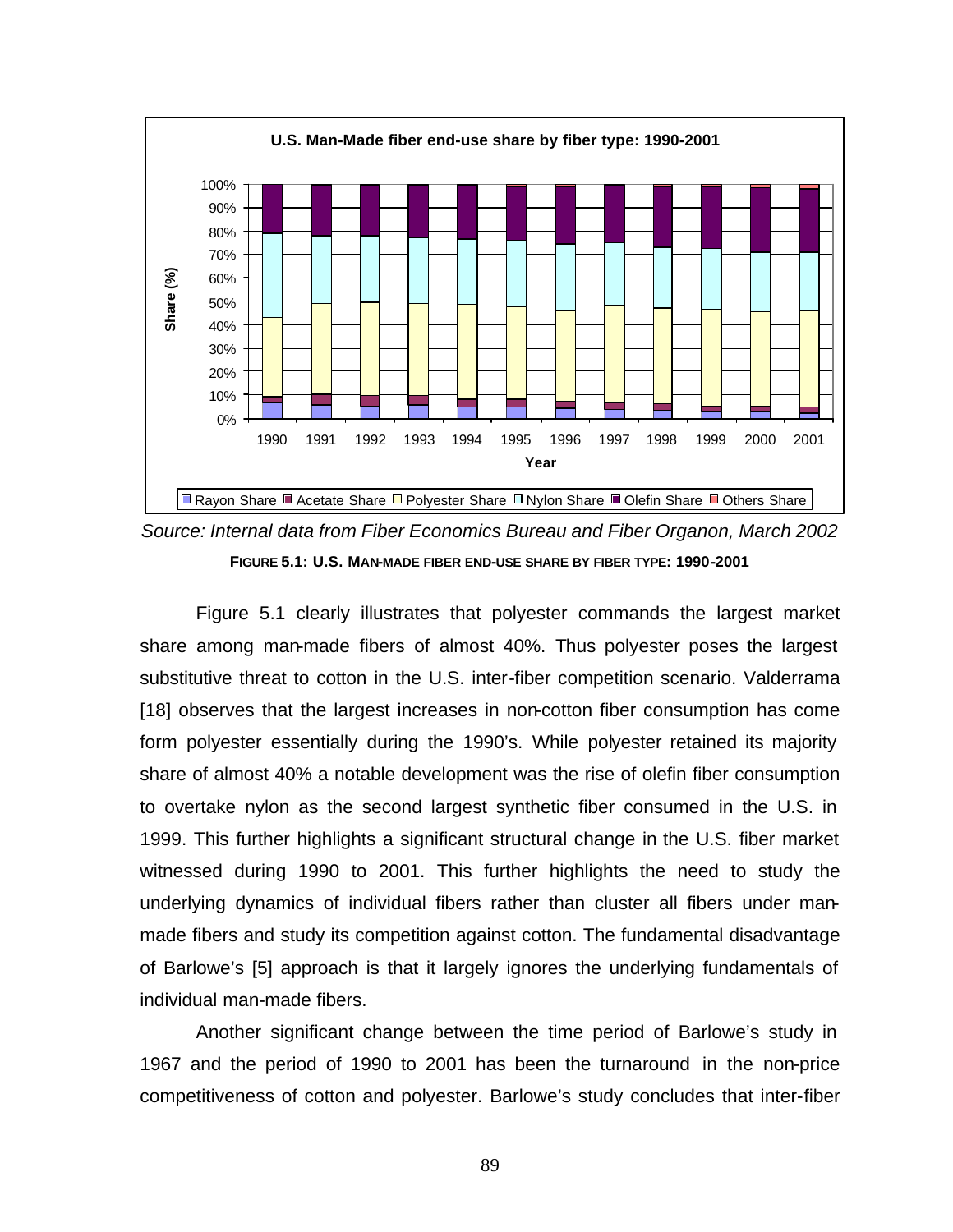competition between cotton and polyester was influenced by cotton price and manmade fiber promotion [5]. This study claims that during the period of 1948 to 1964, man-made fiber promotion expenses increased geometrically and outstripped promotion expenditure by the cotton industry. Jacobson [14] et al corroborate this observation and further state that synthetic fiber manufacturers especially Dupont promoted their polyester 'Dacron' and acrylic 'Orlon' intensively starting in the 1950's.

However, this scenario changed with the passage of the Cotton Research and Promotion Act in 1966 [19]. Valderrama [18], observes that cotton promotion alone could explain the strength of non-price competitiveness of cotton in the U.S. Figure 5.2 illustrates and confirms the fact that cotton promotion efforts have contributed to per capita cotton demand rising from just 23.55 pounds in 1990 to 33.48 pounds in 2001. In summary, U.S. cotton end-use demand is a composite influence of price competitiveness influenced by fiber pricing and income on the one hand. On the other hand, non-price competitiveness has witnessed a turnaround from aggressive synthetic promotion activities between the 1960's and 1980's to the 1990-2001 period when cotton promotion has gained prominence while the synthetic fiber companies have all but suspended promotion due to poor margins for polyester fibers. Since there was no literature available to corroborate the above statement, independent sources were utilized that confirmed the lack of any organized U.S. polyester promotion. The sources were, Mr. Frank .J. Horn, editor of the Fiber Organon publication of the Fiber Economics Bureau (FEB) and Mr. Leslie Meyer, Agricultural economist in charge of cotton at the Economic Research Service (ERS) at the United States Department of Agriculture (USDA). In this regard, Horn [58], observes that there has never been an organized polyester promotion effort. The only polyester industry program was the U.S. Polyester Council that existed between 1982 and 1992. However, this program was largely restricted to public relation efforts rather than actual fiber promotion. In comparison to Cotton Incorporated's (that administers the U.S. cotton promotion efforts) budget that ranged from 26.55 million dollars in 1990 to 63.00 million dollars in 2001 the U.S. polyester council budget ranged from less than 100,000 dollars to 300,000 dollars. This council has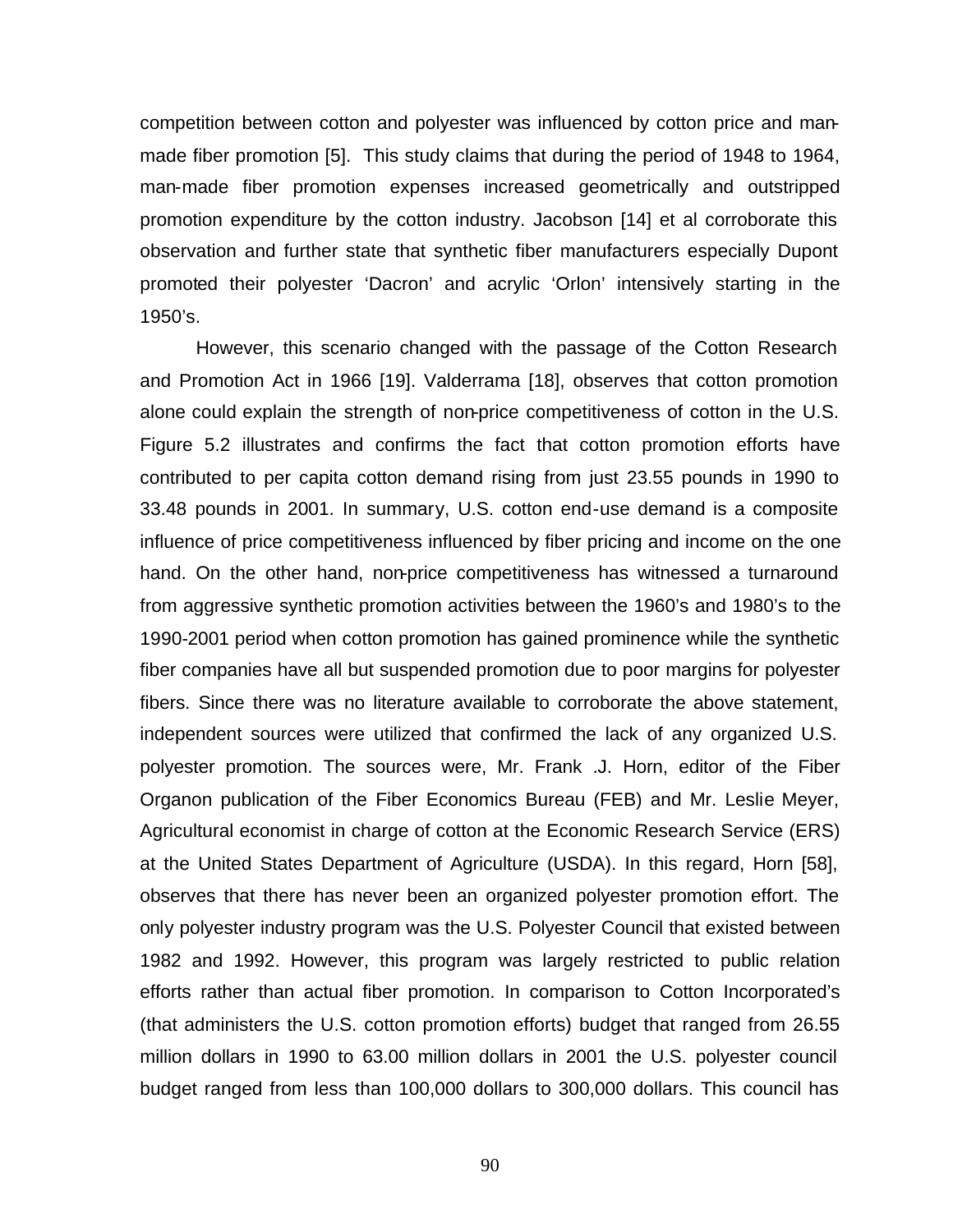not been in existence since 1992. Meyer [59], confirms the above observation and states in addition that whatever promotion exists for polyester would be attributed to the research and marketing expenditures of a few large chemical companies whose polyester specific budgets are confidential.



*Source: USDA Cotton and Wool Situation and Outlook Report, November 2002 and Jacobson. T. C. and Smith. G. D., 'Cotton's Renaissance: A Study in Market innovation', Cambridge University Press, 2001* **FIGURE 5.2: EFFECT OF COTTON PROMOTION ON U.S. TOTAL COTTON DEMAND: 1990-2001**

## **5.2.2 U.S. Cotton end-use demand model specification**

The models developed for this analysis are based on the Ordinary Least Squares (OLS) regression technique. The review of earlier research on U.S fiber demand estimation models revealed that Barlowe's [5] model was the only demand estimation model that focused exclusively on U.S cotton and man-made fiber enduse consumption. Meyer [6], Sanford [7] and Evans [8], developed models whose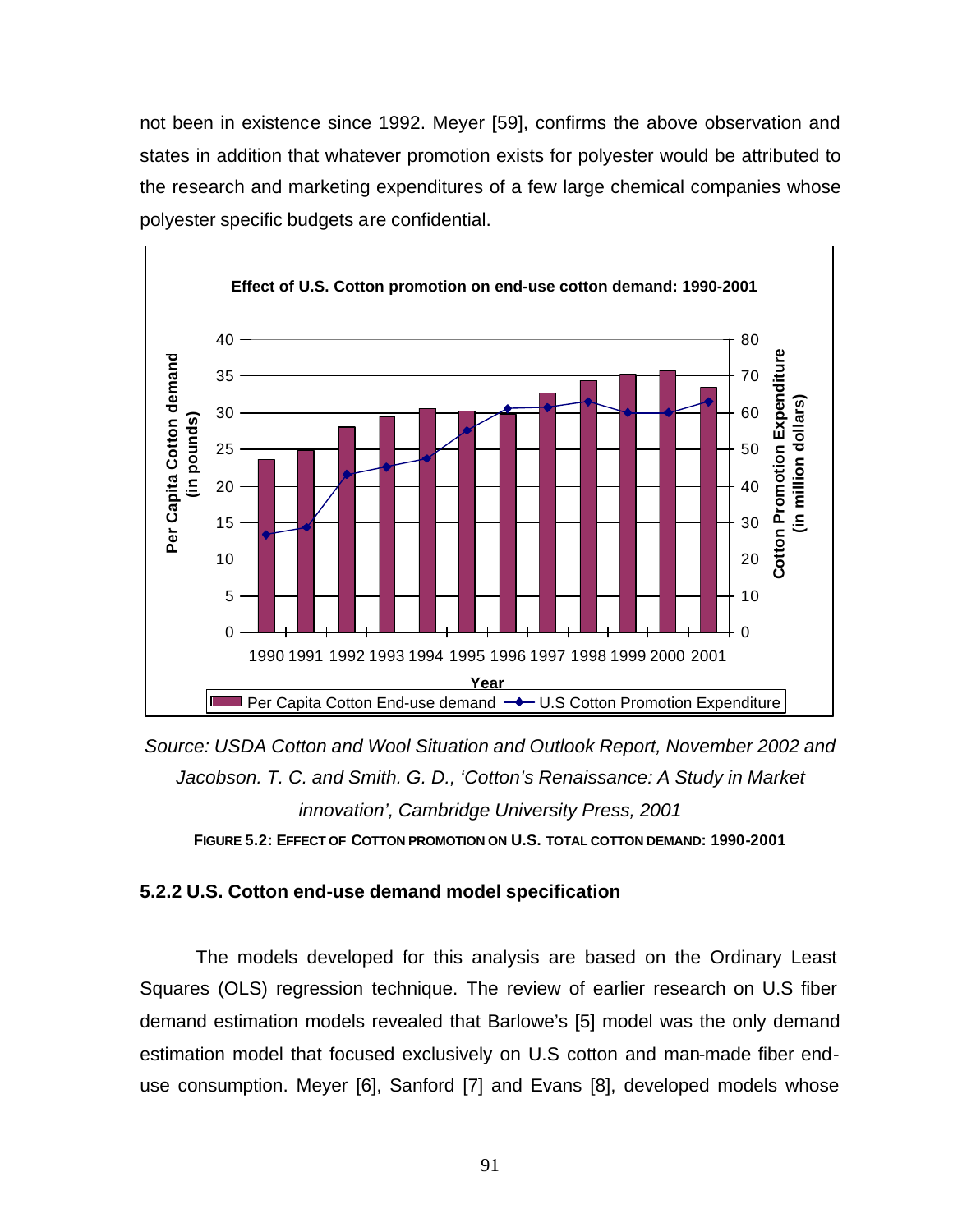focus was essentially U.S. cotton mill demand estimation. However, in doing so they developed a Total Fiber Demand (TFD) model from which the U.S. cotton mill demand was derived. Though this TFD represented U.S. fiber end-use consumption, it was considered as a sum of cotton, man-made and wool fibers' end-use consumption. In contrast, this study focuses on inter-fiber competition between and cotton and polyester specifically. Hence this study will develop specific cotton and polyester fiber end-use demand models similar to Barlowe's [5] study though under a new hypothesis to reflect and account for the structural changes discussed in section 5.2.1. However, the models developed by Meyer [6], Sanford [7] and Evans [8] will be described since the explanatory variables employed would still provide an insight into the factors influencing fiber end-use consumption.

Barlowe [5], hypothesized total cotton demand (TCD) to be influenced by cotton fiber price, polyester fiber price, disposable personal income (DPI), change in DPI and man-made fiber promotion expenditure. However, after eliminating unsatisfactory effects of signs and statistically insignificant terms the final model for U.S. cotton end-use demand was found to be influenced by change in DPI and manmade fiber promotion. The final equation (with t-values in parentheses) was:

> $C_{\text{tct}} = 28.2717 + 0.0138 I_{\text{A}} - 33.1473 M_{\text{p,t}}$  $(+3.45)$   $(+3.45)$ R-squared  $= 0.89$ , DW statistic  $= 1.63$

where,

 $C_{\text{tc,t}}$  denotes pounds of cotton consumed in the production of aggregate end uses, divided by the population of the U.S. on July 1, including armed forces overseas,

 $I_{\Delta}$  denotes change from preceding year in real per capita DPI, and,

M  $_{p,t}$  denotes the real per capita man-made fiber industry promotion expenditure.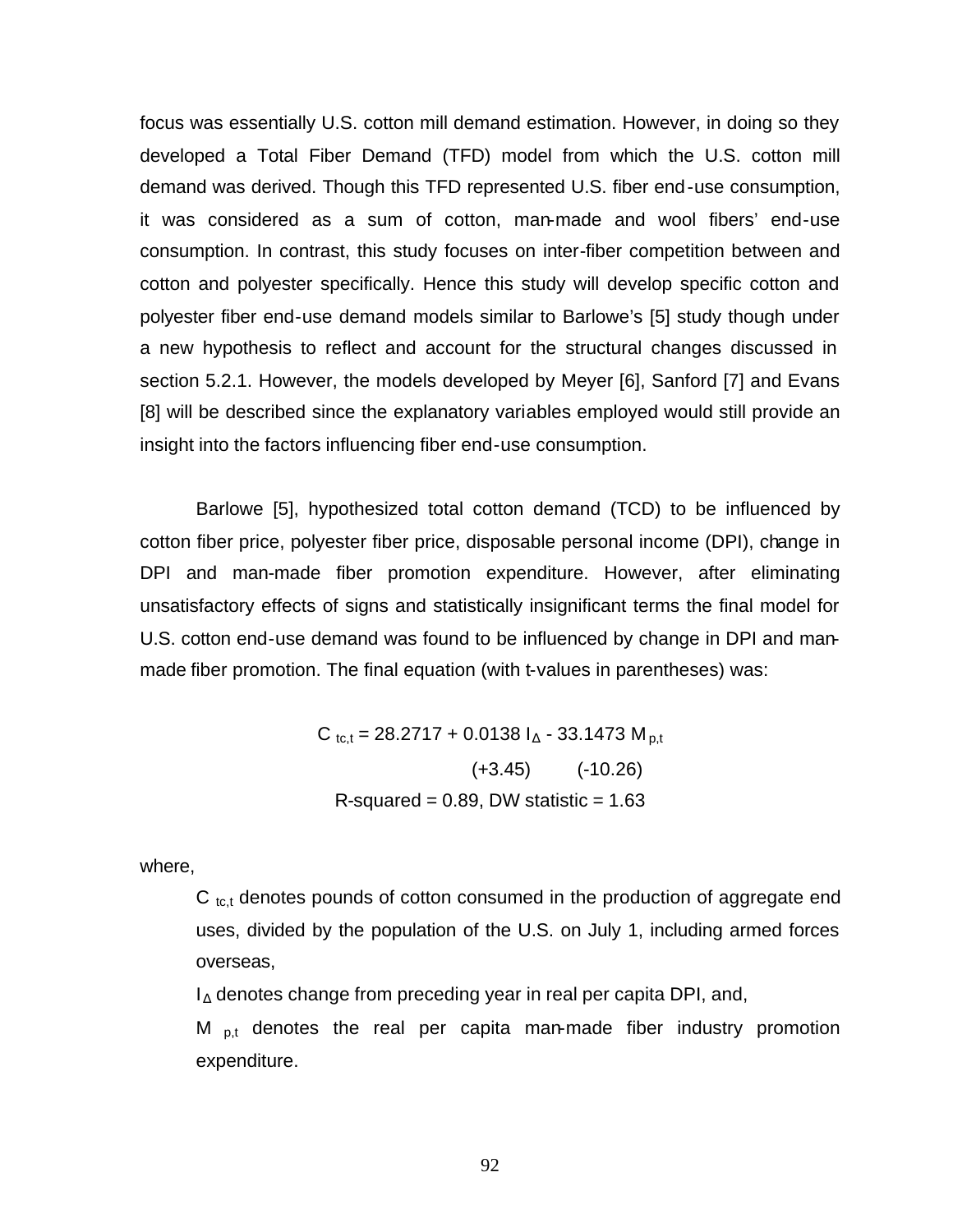The above equation explained 89% of the variation in U.S. cotton end-use demand for the period 1948 to1964. The DW statistic indicates no positive serial correlation. Based on the structural changes in the U.S. fiber demand and consequently the price and non-competition factors discussed in the previous sections a new hypothesis would be necessary to reflect those changes. This study hypothesizes U.S. total cotton demand (TCD) in the period 1990 to 2001(same as end-use consumption of previous studies and referred to as TCD throughout this study to reflect consistency) to be influenced by cotton fiber price, income and cotton promotion. The general form of the new equation is:

 $TCD = a + b$  (Income) – c (COTPRICE) + d (COTPROM)

where,

TCD represents U.S. total cotton demand, COTPRICE represents U.S. cotton price Income represents U.S. national income, and COTPROM represents real annual cotton promotion expenditure.

The OLS regression was performed using the above general form using the MINITAB statistical software. Several simulations were performed with various variations of the above-mentioned general form. The OLS simulations with the best results alone are presented in this section. However, the results of all the other simulations are provided for reference in the appendix from section 8.21 to 8.47.

#### **5.2.3 OLS regression models for U.S. cotton end-use demand**

Two sets of simulations were performed for the U.S. cotton end-use demand equations. The first set of OLS models employed actual fiber demand in million pounds and income in billions of dollars. The second set of OLS models included population growth effects as; its influence on fiber demand is significant [61] and past models by Barlowe [5], Meyer [6], Sanford [7] and Evans [8]. Consequently, the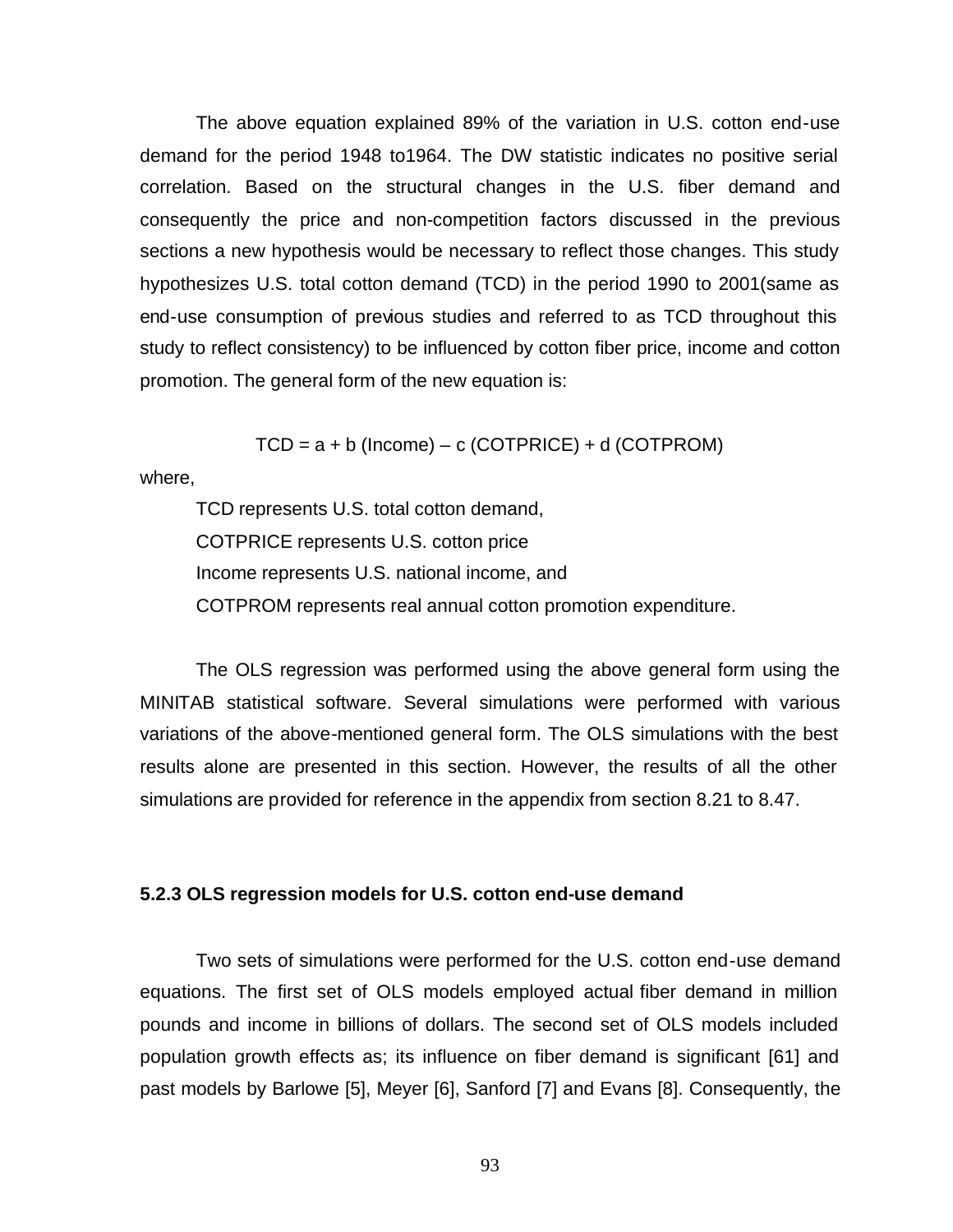per capita fiber demand is expressed in pounds, per capita income in dollars and cotton promotion expenditure in dollars. The final models selected from the simulations were chosen on the basis of their r-squared value, Durbin-Watson (DW) *d*-statistic, *t*-values and overall fit. Based on the above criterion the models chosen to estimate U.S. cotton end-use demand and their MINITAB statistical outputs are presented below.

### **5.2.4 Model 1: MINITAB output of U.S. total cotton demand OLS model**

| Regression Analysis: Ln(TCD) versus Ln(COTPRICE), Ln(REALDPI),<br>The regression equation is                       |                                             |    |                                                    |    |           |                                         |              |  |                |  |  |  |
|--------------------------------------------------------------------------------------------------------------------|---------------------------------------------|----|----------------------------------------------------|----|-----------|-----------------------------------------|--------------|--|----------------|--|--|--|
| $Ln(TCD) = 1.74 - 0.167 Ln(COTPRICE) + 0.749 Ln(REALDPI) + 0.380 Ln(REALCOTPRO)$                                   |                                             |    |                                                    |    |           |                                         |              |  |                |  |  |  |
| Predictor Coef                                                                                                     |                                             |    |                                                    |    | SE Coef T |                                         | $\mathbb{P}$ |  | VIF            |  |  |  |
|                                                                                                                    |                                             |    | Constant 1.737 1.509 1.15 0.283                    |    |           |                                         |              |  |                |  |  |  |
|                                                                                                                    | $Ln(COTPR$ -0.16705 0.08248 -2.03 0.077 1.3 |    |                                                    |    |           |                                         |              |  |                |  |  |  |
|                                                                                                                    |                                             |    | $\verb Ln(REALD  0.7494  0.1781  4.21  0.003  2.8$ |    |           |                                         |              |  |                |  |  |  |
|                                                                                                                    |                                             |    |                                                    |    |           | Ln(REALC 0.38036 0.07595 5.01 0.001 2.7 |              |  |                |  |  |  |
| $S = 0.03681$<br>$R-Sq = 96.4%$<br>$R-Sq(\text{add}) = 95.0%$<br>$R=SS = 0.027818$<br>$R-Sq(\text{pred}) = 90.67%$ |                                             |    |                                                    |    |           |                                         |              |  |                |  |  |  |
|                                                                                                                    |                                             |    |                                                    |    |           |                                         |              |  |                |  |  |  |
| Analysis of Variance                                                                                               |                                             |    |                                                    |    |           |                                         |              |  |                |  |  |  |
| Source                                                                                                             |                                             | DF |                                                    | SS |           |                                         | $MS$ F       |  | $\overline{P}$ |  |  |  |
| Regression 3 0.287383 0.095794 70.72 0.000                                                                         |                                             |    |                                                    |    |           |                                         |              |  |                |  |  |  |
| Residual Error 8 0.010837 0.001355                                                                                 |                                             |    |                                                    |    |           |                                         |              |  |                |  |  |  |
| Total 11 0.298220                                                                                                  |                                             |    |                                                    |    |           |                                         |              |  |                |  |  |  |
| No replicates. Cannot do pure error test.                                                                          |                                             |    |                                                    |    |           |                                         |              |  |                |  |  |  |
| Source DF Seq SS                                                                                                   |                                             |    |                                                    |    |           |                                         |              |  |                |  |  |  |
| $Ln(COTPR$ 1 0.013025                                                                                              |                                             |    |                                                    |    |           |                                         |              |  |                |  |  |  |
| Ln(REALD 1 0.240388                                                                                                |                                             |    |                                                    |    |           |                                         |              |  |                |  |  |  |
| Ln(REALC 1 0.033970                                                                                                |                                             |    |                                                    |    |           |                                         |              |  |                |  |  |  |
| Unusual Observations                                                                                               |                                             |    |                                                    |    |           |                                         |              |  |                |  |  |  |
| Obs Ln(COTPR Ln(TCD) Fit SE Fit Residual St Resid                                                                  |                                             |    |                                                    |    |           |                                         |              |  |                |  |  |  |
| 12 4.16 9.1345 9.1955 0.0229 -0.0610 -2.11R                                                                        |                                             |    |                                                    |    |           |                                         |              |  |                |  |  |  |
| R denotes an observation with a large standardized residual                                                        |                                             |    |                                                    |    |           |                                         |              |  |                |  |  |  |
| Durbin-Watson statistic = 1.60                                                                                     |                                             |    |                                                    |    |           |                                         |              |  |                |  |  |  |
| No evidence of lack of fit $(P > 0.1)$                                                                             |                                             |    |                                                    |    |           |                                         |              |  |                |  |  |  |

#### **5.2.5 U.S. total cotton demand model analysis**

The Model 1 is successful in explaining 95% of the variation in U.S. total cotton demand for the period 1990 to 2001. All the explanatory variables, namely, cotton fiber price (*t*-value =  $-2.03$ ), real disposable personal income (*t*-value = 4.21) and real cotton promotion expenditure (*t*-value = 5.01) are statistically significant as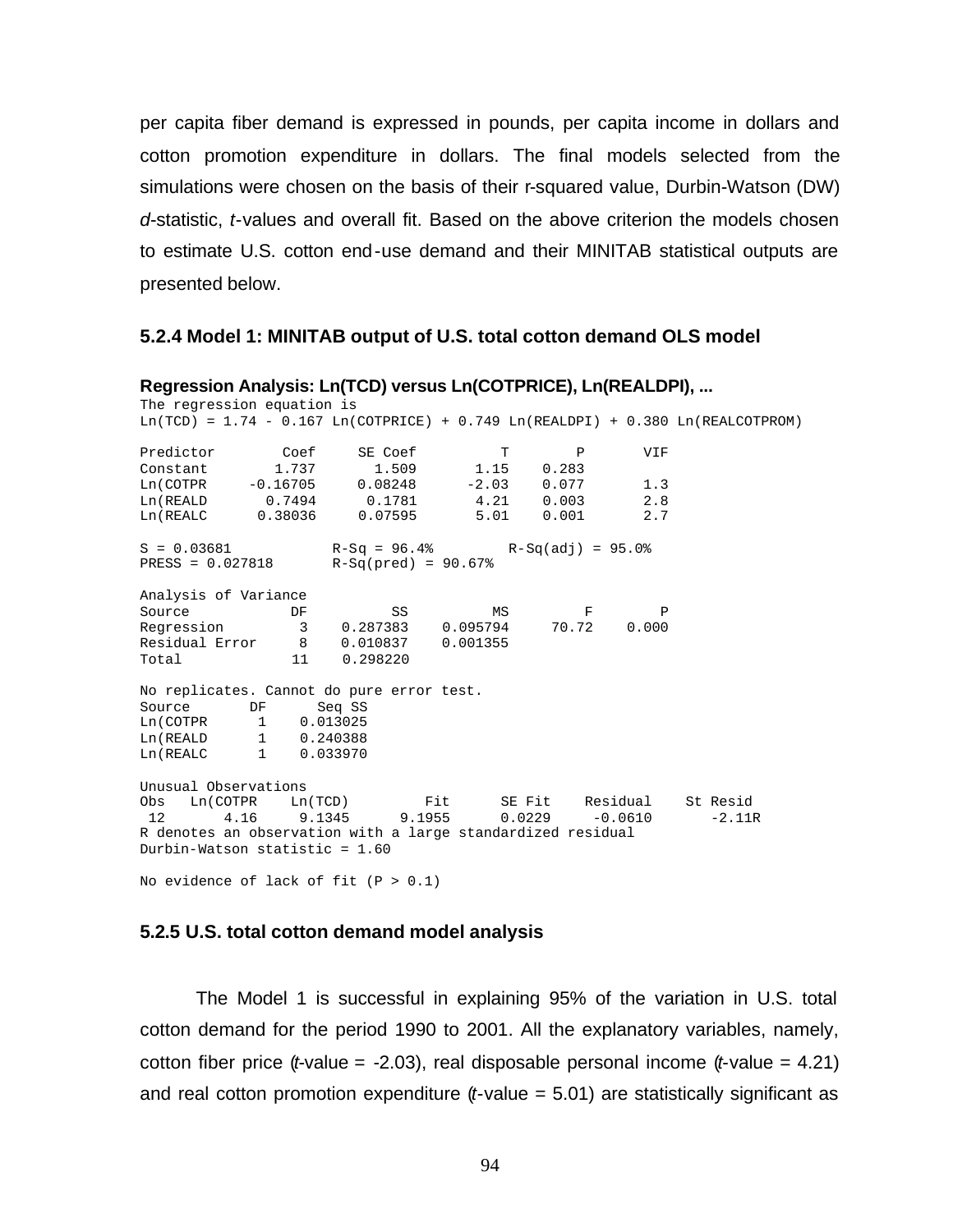indicated by their *t*-values. The Durbin-Watson d-statistic of 1.60 shows no sign of first order serial autocorrelation, as it is greater then the dL value of 0.658 (see Appendix table 8.18). At the time of this study there were no prior models available for comparison for estimating U.S. TCD using actual demand and income (rather than per capita).

In the process of choosing the model presented in section 5.2.4 other model variations were also considered. The models other than the one chosen represent OLS models created by variations of certain explanatory variables. In the case of U.S. TCD the three explanatory variables were fiber price, cotton promotion expenditure and U.S. income. With regard to cotton fiber price, two variations were performed using nominal U.S. mill delivered cotton price (see section 5.2.4) and real U.S. mill delivered cotton price (see Appendix section 8.19). This OLS model produced a possible lack of fit as well as a lower Durbin-Watson statistic and thus not chosen. With regard to U.S. cotton promotion expenditure, two simulations were performed using real and nominal expenditure. The model using nominal expenditure produced a possible lack of fit as well as a lower Durbin-Watson statistic (see Appendix section 8.20). In the case of U.S. income, three simulations were performed using nominal U.S. gross domestic product (GDP), personal consumption expenditure (PCE) and disposable personal income (DPI) and three using real GDP, real PCE and real DPI. With nominal DPI, the model produced a possible lack of fit (see Appendix section 8.21), while the simulations with nominal PCE and nominal GDP produced very low Durbin-Watson statistic (see Appendix sections 8.22 and 8.23). In the case of real U.S. income, both real GDP and real PCE simulations produced lower Durbin-Watson d-statistic values than the chosen model (that uses real DPI) while real GDP also showed an overall lack of fit (see Appendix sections 8.23 and 8.25).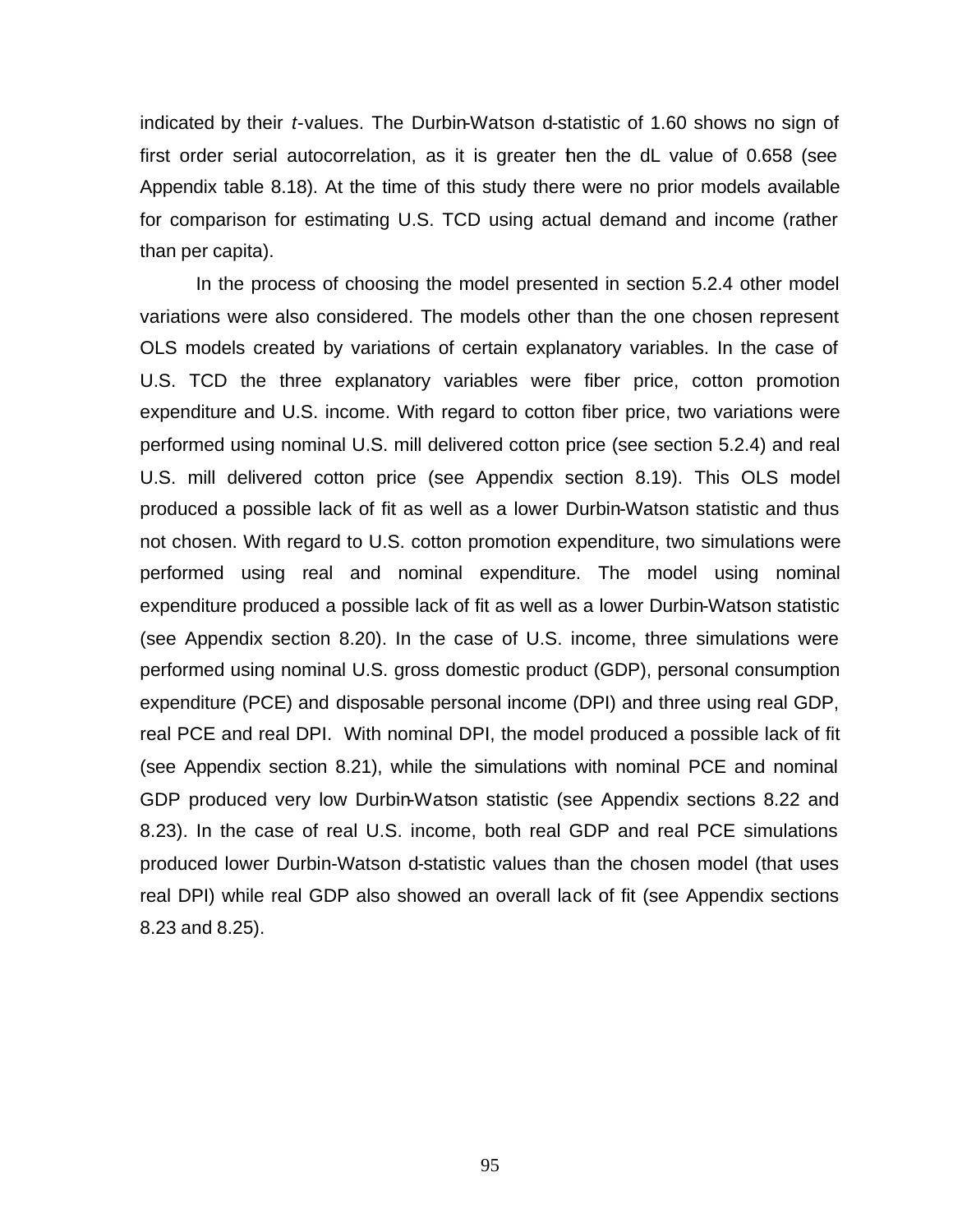

**5.2.6 U.S. total cotton demand model performance evaluation**

**FIGURE 5.3: U.S. ACTUAL TCD VERSUS ESTIMATED TCD**

The actual U.S. TCD was plotted against estimated U.S. TCD from the equation in section 5.2.4. (see figure 5.3). The estimated values closely tracks actual TCD throughout the period of study from 1990 to 2001. The average difference in estimated demand and actual demand was within 200 million pounds. However, large differences arose in 1999 and 2001. During 1999, cotton fiber prices fell to their lowest point of 59.85 cents per pound since 1990 (and also the lowest point in the study period of 1990 to 2001). This price decline coupled with the high 1998 ending stocks of 1890 million pounds could have triggered a rise in U.S. cotton consumption and hence. In 2001, the model overestimates the actual U.S. by 570.70 million pounds. During 2001, the U.S. economy witnessed a slowdown in growth and this was reflected in dramatic declines in U.S. cotton mill demand and imports. This overestimation may be due to the fact that though real DPI (which is employed in the estimation equation) increased 1.8 % in 2001 over 2000, the U.S. real GDP, which is reflective of overall economic activity grew a mere 0.25% over the same period (see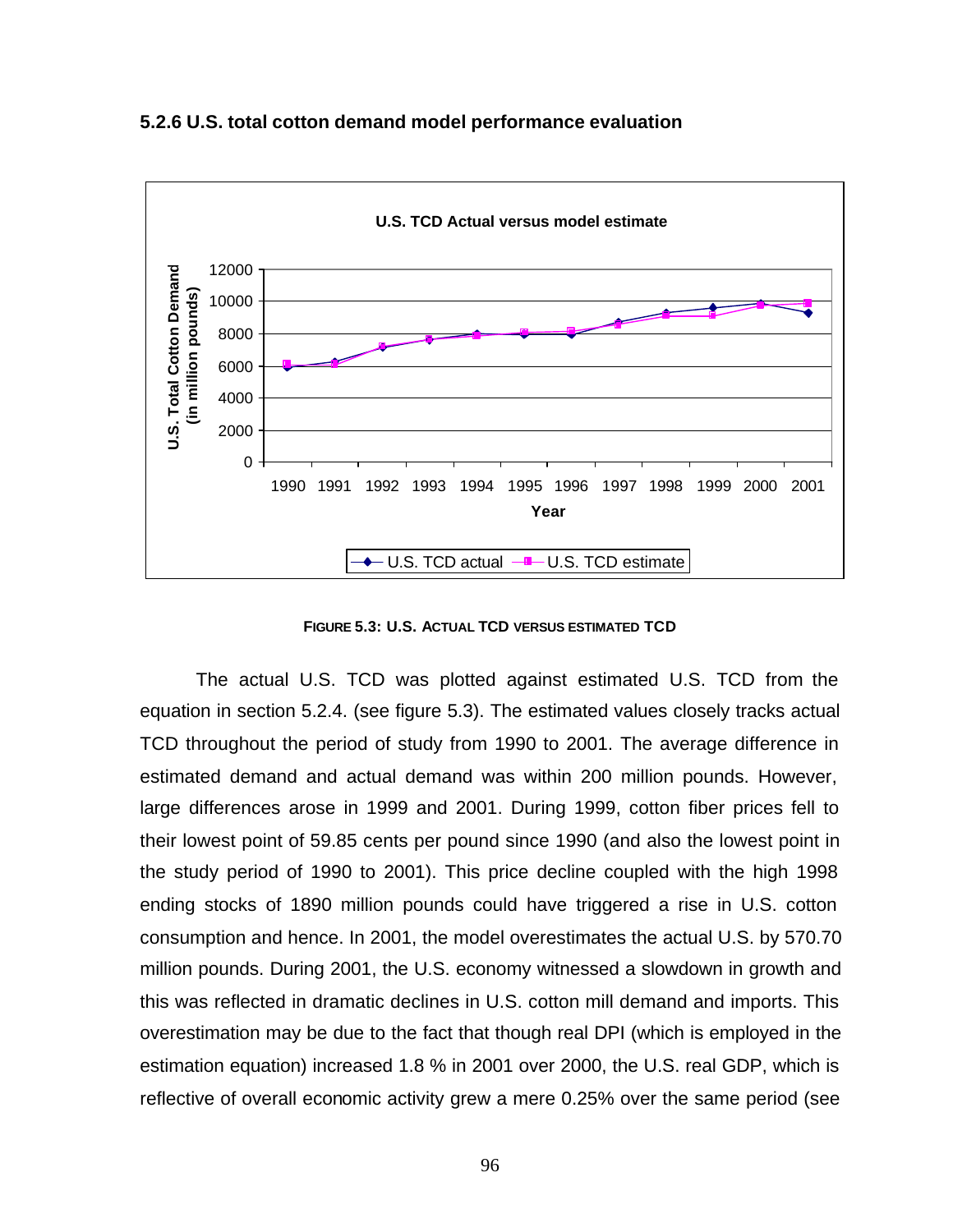Appendix table 8.14). Thus, the general economic slowdown might be causing the overestimation in 2001.

### **Sensitivity Analysis**

A sensitivity analysis was performed to observe the effects of changing income, cotton promotion expenditure and cotton fiber price on U.S. total cotton demand.



**FIGURE 5.4: U.S. TCD: SENSITIVITY TO COTTON PROMOTION EXPENDITURE**

Figure 5.4 illustrates the effect of three cotton promotion expenditure levels of \$55 million, \$60 million and \$65 million on U.S. total cotton demand under a constant real disposable personal income of \$ 7000 billion. From this illustration it is evident that as cotton promotion expenditure increases U.S. total cotton demand increases correspondingly. For example U.S. total cotton demand was 9183 million pounds at a cotton promotion expenditure of \$55 million, while at cotton promotion expenditures of \$60 million and \$65 million U.S. TCD was 3.3% (9491.79 million pounds) and 6.5% (9784.93 million pounds) higher respectively, under a constant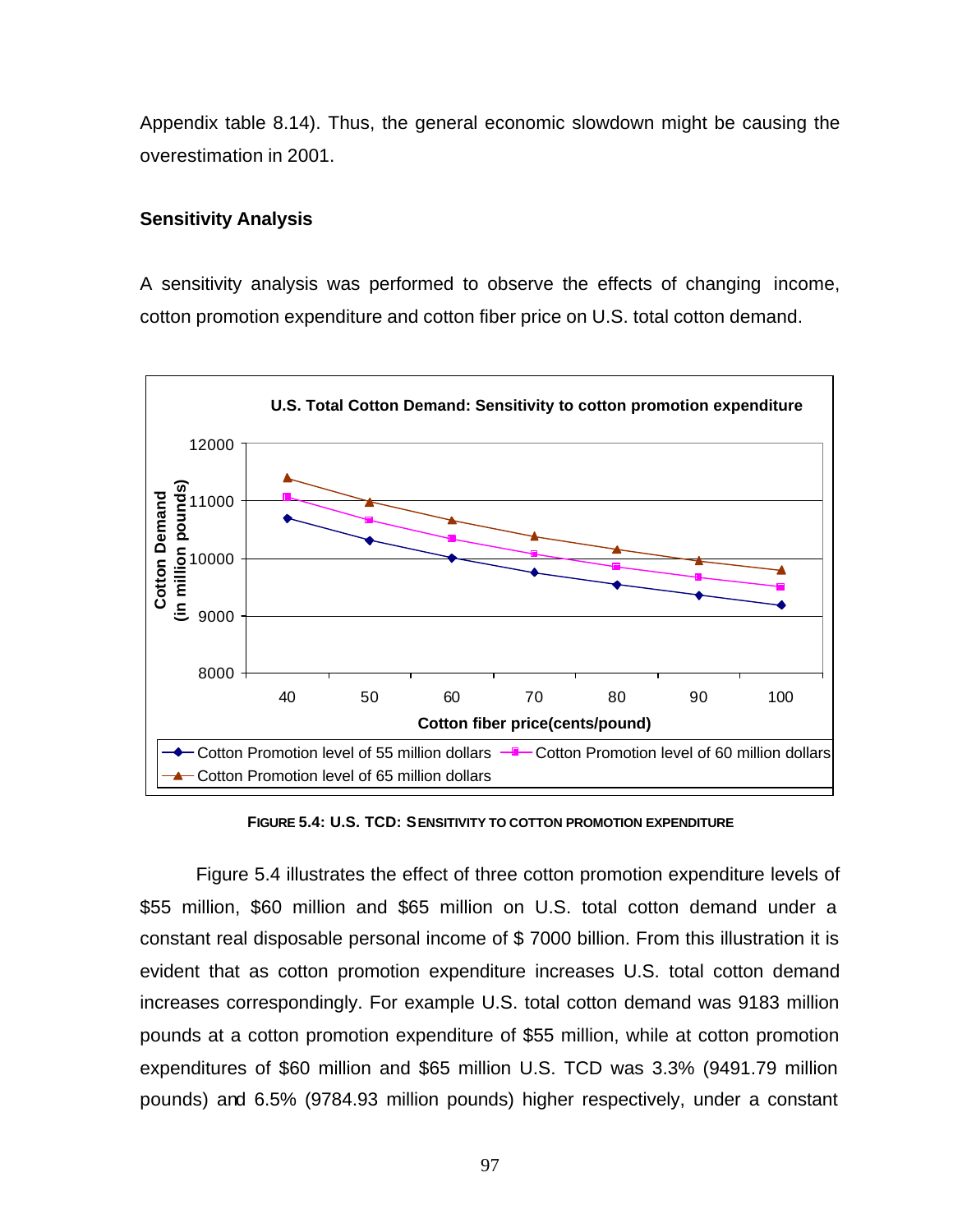real DPI of \$7000 billion and a cotton fiber price of 100 cents per pound. The effect of varying income is illustrated in figure 5.5 by plotting U.S. TCD against cotton fiber price under three real DPI levels of \$6500 billion, \$7000 billion and \$7500 billion and a constant cotton promotion expenditure of \$60 million.



**FIGURE 5.5: U.S. TOTAL COTTON DEMAND: SENSITIVITY TO U.S. REAL DPI**

From Figure 5.5 it is evident that as real DPI increases, U.S. TCD also increases. For example, at a real DPI of \$6500 billion, U.S. TCD was 8979 million pounds, while at real DPI levels of \$7000 billion and \$7500 billion; U.S. TCD increased by 5.7% (9491 million pounds) and 11.31% (9995 million pounds) respectively.

### **Out-of-sample forecast**

All the models developed in this section are for the period 1990 to 2001, which in turn was limited by FEB's ability to provide polyester consumption figures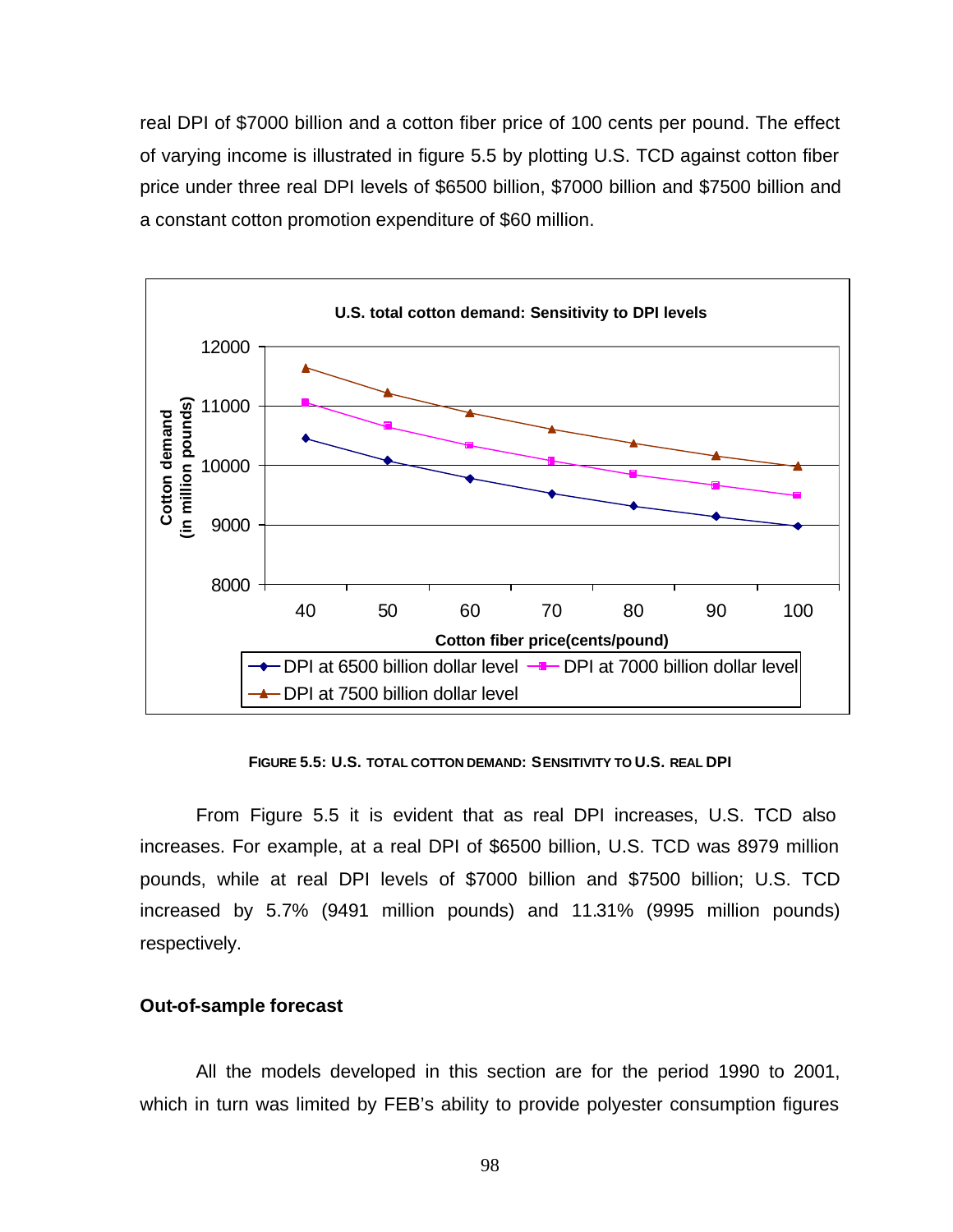only as far back as 1990. Consequently, the out-of-sample forecast was limited to the year 2002. However, it must be stated that at the time of this study the mill use and end use consumption data for 2002 for both cotton and polyester were ninemonth consumption data for 2002. This was due to the fact that USDA's annual Cotton and Wool Situation and Outlook Yearbook was released in November 2002 as in all previous years. Further, FEB draws its imports and exports data for polyester from the above-mentioned USDA report. With this limitation, the ninemonth data were converted into annualized 2002 consumption data for comparison with the model estimate. The nine-month total U.S. cotton demand for 2002 as reported by USDA was 7534.00 million pounds [2]. The annualized U.S. TCD was determined as in the following equation:

U.S. TCD (for 2002) =[U.S. nine-month TCD/ 9)] x 12

By the above formula, the annual (12-month) U.S. TCD for 2002 was 10045.33 million pounds. The estimated U.S. TCD for 2002 was 10630.39 million pounds. A 90% confidence interval for this estimate would range from 9567.35 million pounds to 11693.42 million pounds.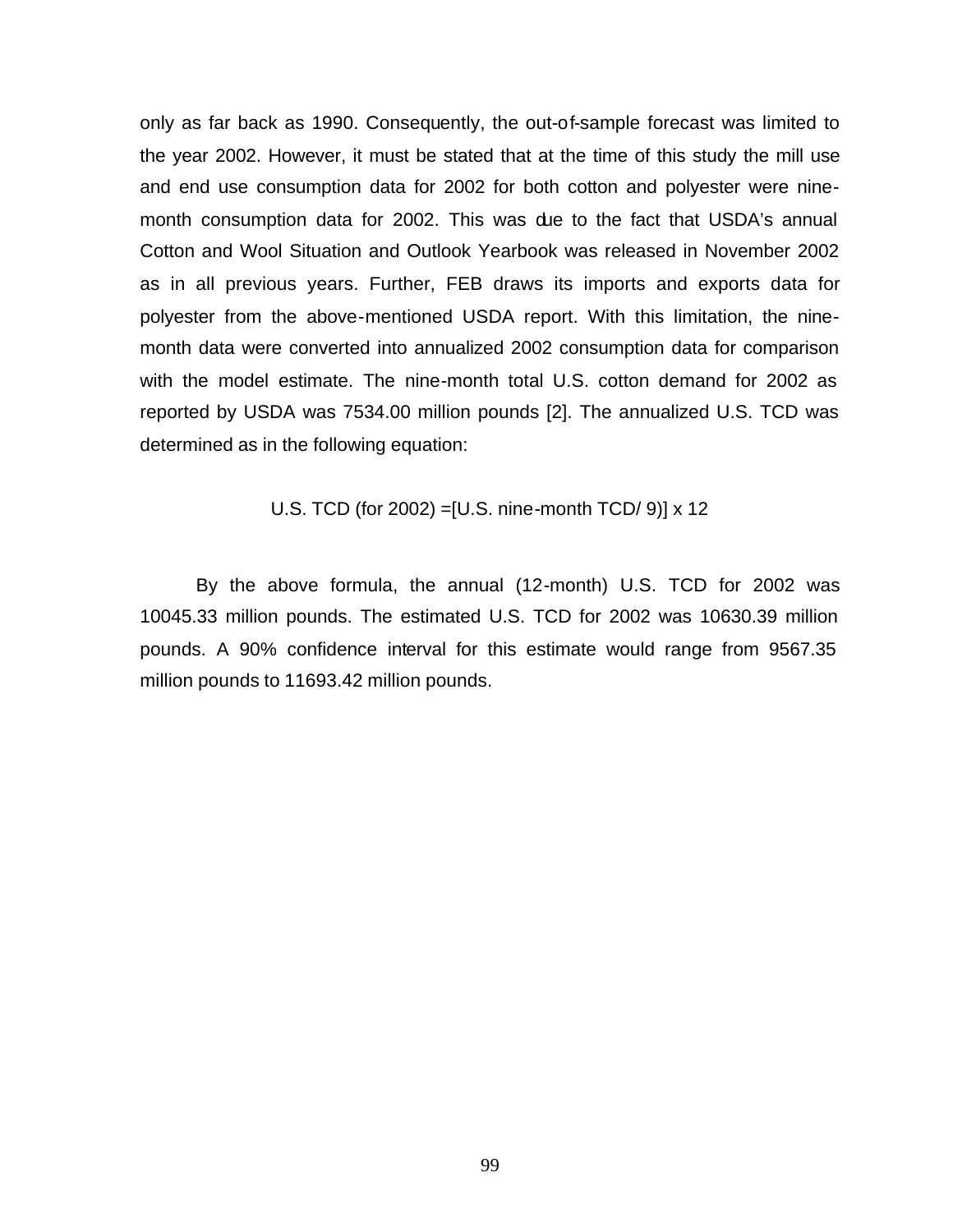#### **5.2.7 Model 2: MINITAB output of per capita U.S. total cotton demand model**

### **Regression Analysis: Ln(TCD) versus Ln(COTPRICE), Ln(REALGDP), ...**

The regression equation is  $Ln(TCD) = -3.16 - 0.166 Ln(COTPRICE) + 0.769 Ln(REALGDP) + 0.370 Ln(RCOTPROM)$ Predictor Coef SE Coef T P VIF Constant -3.163 1.975 -1.60 0.148 Constant -3.163 1.975 -1.00 0.146<br>
Ln(COTPR -0.16612 0.06519 -2.55 0.034 1.2<br>
Ln(REALG 0.7692 0.1726 4.46 0.002 2.2 Ln(REALG 0.7692 0.1726 4.46 0.002 2.2<br>
Ln(RCOTP 0.37030 0.06217 5.96 0.000 2.1 0.37030 0.06217  $S = 0.03023$  R-Sq = 96.2% R-Sq(adj) = 94.8% PRESS = 0.019423 R-Sq(pred) = 89.90% Analysis of Variance Source **DF** SS MS F P Regression 3 0.185000 0.061667 67.50 0.000 Residual Error 8 0.007309 0.000914 Total 11 0.192308 No replicates. Cannot do pure error test. Source DF Seq SS Ln(COTPR 1 0.009295 Ln(REALG 1 0.143298 Ln(RCOTP 1 0.032406 Durbin-Watson statistic = 1.63 No evidence of lack of fit  $(P > 0.1)$ 

#### **5.2.8 U.S. per capita total cotton demand model analysis**

The model 2 is successful in explaining 94.8% of the variation in U.S. per capita total cotton demand (TCD) for the period 1990 to 2001. Further, the Durbin-Watson d-statistic of 1.63 shows no evidence of autocorrelation effects (see Appendix section 8.18). All three explanatory variables namely, cotton price (*t*-value = -2.55), real GDP (*t*-value = 4.46) and cotton promotion expenditure (*t*-value = 5.96) are significant as reflected in their t-values. This compares favorably over Barlowe's [5] U.S. TCD model (which was exclusively a per capita model) that could explain only 89% of the variation in U.S. per capita TCD. Further, this model accounts for the change witnessed during 1990 to 2001 wherein, polyester promotion all but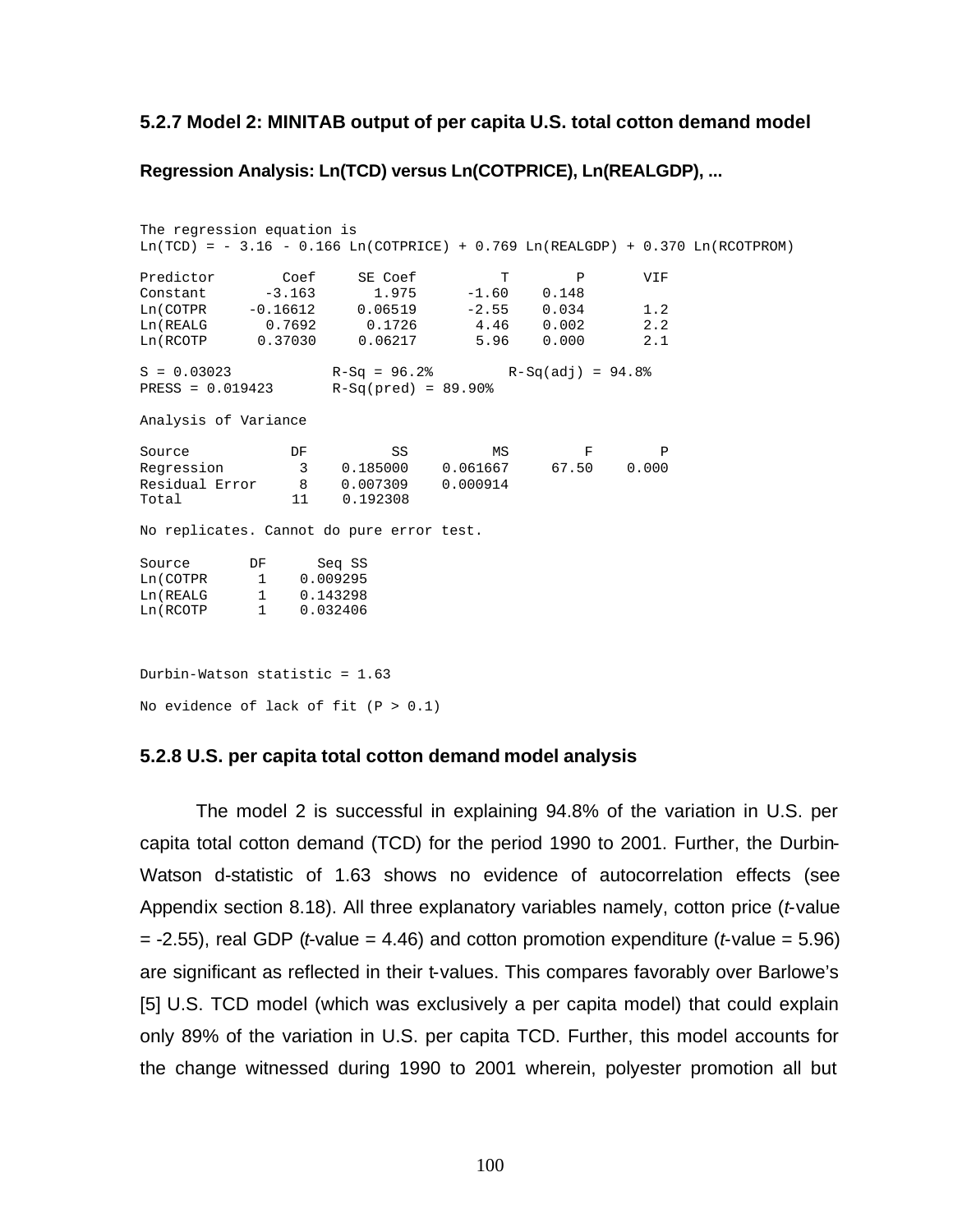ceased with cotton promotion acquiring greater promotion expenditure (see section 5.2.1).

In case of the fiber prices, two variations were performed. The first variation directly used the actual U.S. mill delivered fiber price lagged by one year while the second variation used fiber price ratio. This price ratio was calculated by dividing U.S. mill delivered cotton fiber price lagged by one year by the U.S. mill delivered polyester fiber price lagged by one year. Meyer [6] observes that the use of such a price ratio provides the ability to capture the competitiveness of cotton with respect to polyester. The rationale of using lagged price is due to the fact that most fiber purchase for eventual mill use or end-use consumption is undertaken in the previous cotton crop season. Thus lagged prices would reflect the actual fiber purchase price and consequently the impact of that cost on final retail and mill demand.

Past research indicates varying approaches to quantifying fiber prices in the estimation of U.S. per capita total fiber demand. Sanford [7], employed real cotton prices since efforts to develop a fiber price index were unsatisfactory. Meyer [6], in his estimation of TFD employed nominal cotton prices since results using real fiber prices proved inadequate. In this study, both real and nominal U.S. cotton mill delivered prices were employed. The OLS model using nominal U.S. cotton mill delivered price produced as good an r-squared value as the chosen model in section 5.2.7, though its Durbin-Watson statistic of 1.55 was lower than the final model that had a Durbin-Watson statistic of 1.63 (see Appendix section 8.26).

In case of the income variable, Barlowe [5] employed real disposable personal income (DPI) as the income variable. In their total fiber demand models (whose overall hypothesis was structurally comparable to the cotton or polyester specific end-use models), Meyer [6] obtained satisfactory results with real DPI while Sanford [7], obtained satisfactory results by employing real personal consumption expenditure (PCE) as the income variable. In this study, simulations of all three income variables namely, per capita gross domestic product (GDP), per capita disposable personal income (DPI) and per capita personal consumption expenditure (PCE), in both nominal and real dollars (chained 1996 dollars) were performed. Based on the r-squared, values, Durbin-Watson statistic and test of overall fit; the

101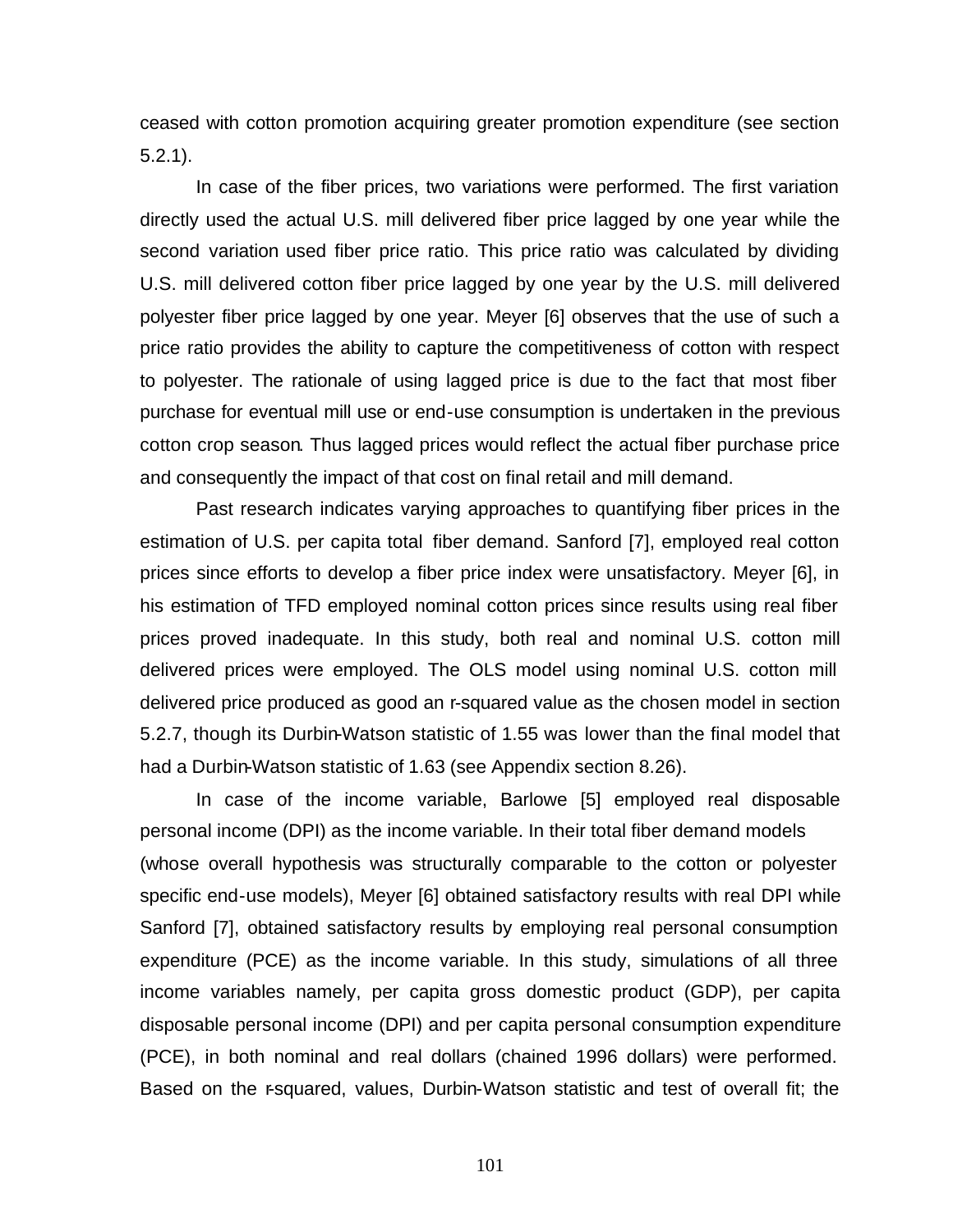model shown in section 5.2.4 that uses U.S. real per capita GDP as the income variable was chosen as the best estimation model. These simulations have been included in the Appendix from section 8.27 to 8.31. The third variable, namely, cotton promotion expenditure, was simulated with nominal dollars (se Appendix section 8.32) and real dollars (see section 5.2.7). The variations described above were included in the OLS regression for all four models namely, TCD, TPD, CMD and PMD.

### **5.2.9 U.S. per capita total cotton demand model performance evaluation**

The performance of the OLS model developed in this study was evaluated for its effectiveness through three tests. The actual U.S. TCD values were plotted against estimated U.S. TCD values as seen in Figure 5.6. This plot would help in understanding of the model's estimation power. Further, a sensitivity analysis was performed, to highlight the effect of a change in an independent variable on U.S. per capita TCD. Finally, an out-of-sample forecast was performed by estimating U.S. per capita TCD, for a year not contained in the study sample (1990 to 2001), for comparison against the actual value of U.S. per capita TCD for the same year.

From figure 5.6 it is evident that the estimated U.S per capita U.S. TCD tracks actual U.S. per capita TCD except for the years 1999 and 2001. This indicates that the model estimate provides an effective prediction value of actual U.S. per capita TCD. The underestimation in 1999 and the overestimation in 2001 could be due to the unusual economic activity in these two years (see section 5.2.6.). In the case, of 1999 the underestimation could be due to the fact that the real per capita GDP in 1999 (over 1998) rose 4% though real personal consumption expenditure rose almost equally high by 3.8%, resulting in higher than expected fiber consumption (see Appendix section 8.15).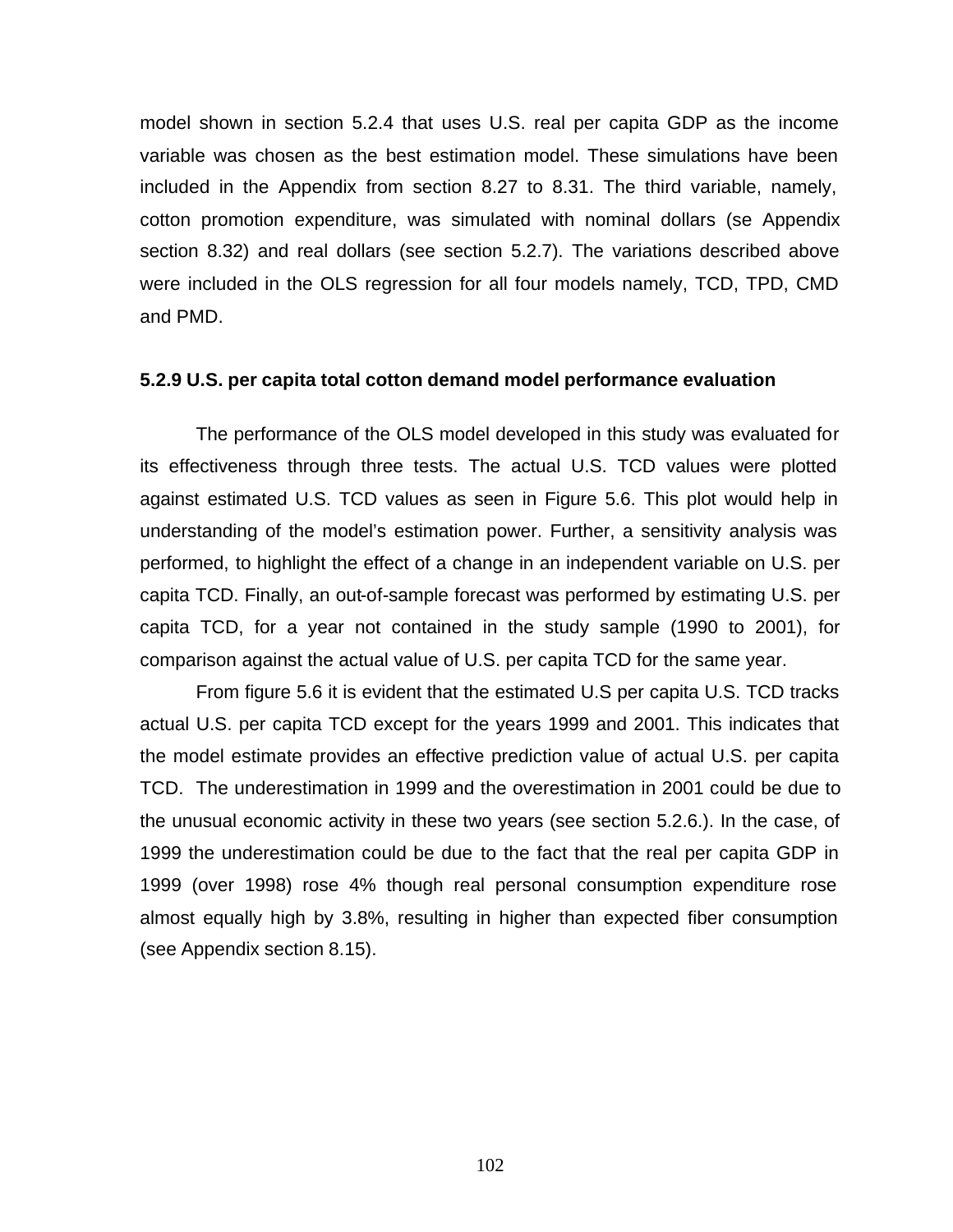

**FIGURE 5.6: U.S. PER CAPITA TOTAL COTTON DEMAND: ACTUAL VERSUS MODEL ESTIMATE**

In 2001, though real per capita GDP (which is used by the estimation model) declined by 0.69%, both real per capita DPI and PCE rose by 0.81% and 1.49% respectively over 2000 levels. This might be the reason for the total per capita demand being higher than estimated by the equation, which employs real per capita GDP.

#### **Sensitivity Analysis**

A sensitivity analysis was performed to observe the effects of changing income, cotton promotion expenditure and cotton fiber price on per capita U.S. total cotton demand for the period from 1990 to 2001. Figure 5.7 illustrates the effect of three per capita cotton promotion expenditure levels of \$0.20, \$0.25 and \$0.30 on U.S. per capita total cotton demand under a constant real gross domestic product of \$ 30,000. From this illustration it is evident that as per capita cotton promotion expenditure increases U.S. per capita total cotton demand increases correspondingly. For example per capita U.S. total cotton demand was nearly 30 pounds at a per capita cotton promotion expenditure of \$0.20, while at cotton promotion expenditures of \$0.25 and \$0.30, U.S. per capita TCD were 8.6% (32.79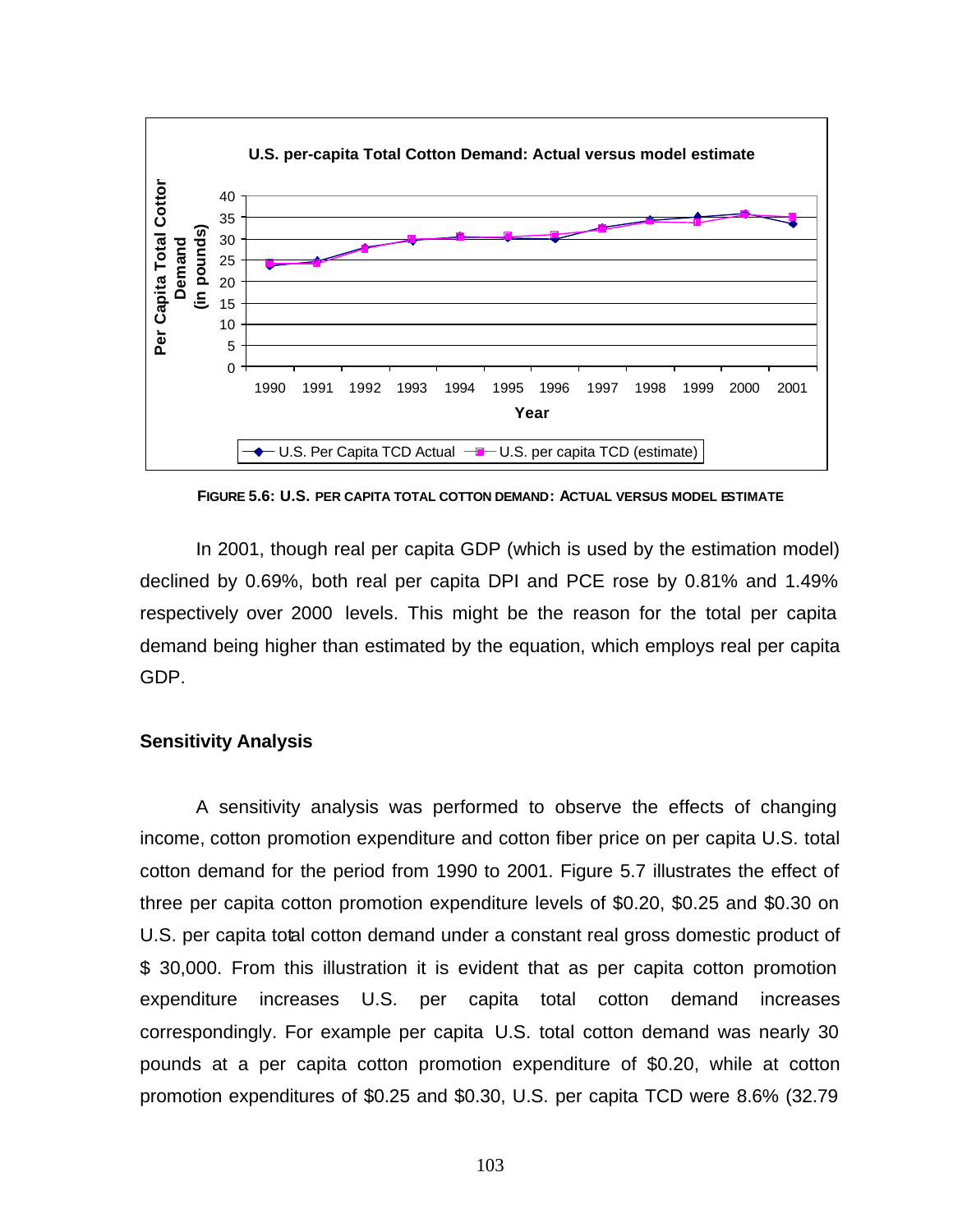

pounds) and 16% (35.08 pounds) higher respectively, under a constant real GDP of \$30,000 and a cotton fiber price of 100 cents per pound.

**FIGURE 5.7: U.S. PER CAPITA TOTAL COTTON DEMAND: SENSITIVITY TO COTTON PROMOTION EXPENDITURE**

The effect of varying income is illustrated in Figure 5.8 by plotting U.S. per capita TCD against cotton fiber price under three real GDP levels of \$25,000, \$30,000 and \$35,000 and a constant per capita cotton promotion expenditure of \$0.25. From figure 5.8 it is evident that as real GDP increases, U.S. per capita TCD also increases. For example, at a real per capita GDP of \$25,000, U.S. per capita TCD was 28.50 pounds, while at real per capita GDP of \$30,000 and \$35,000; U.S. TCD increased by 15% (32.79 pounds) and 29% (36.92 pounds) respectively.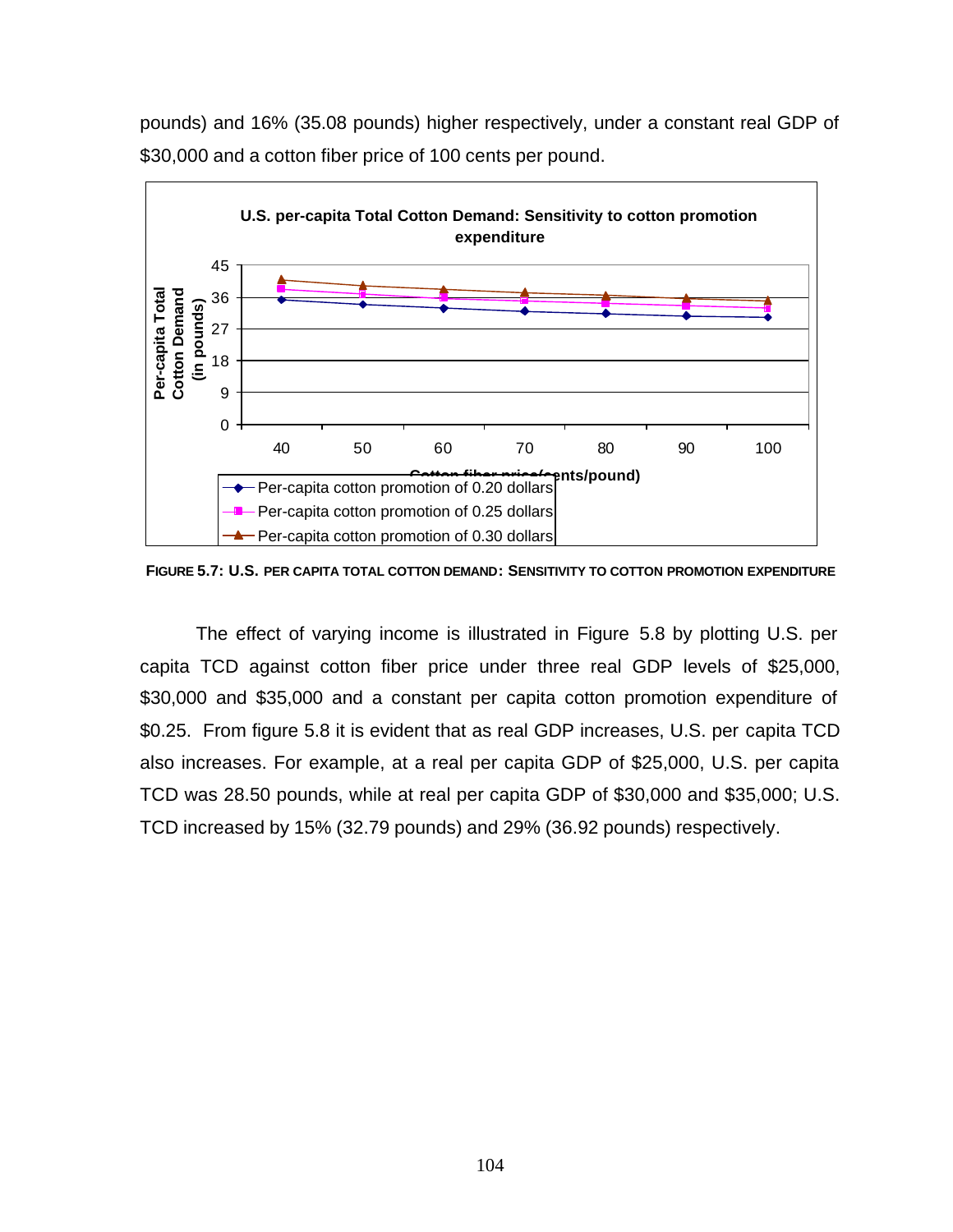

**FIGURE 5.8: U.S. PER CAPITA TOTAL COTTON DEMAND: SENSITIVITY TO REAL GROSS DOMESTIC PRODUCT**

#### **Out-of-sample forecast**

The annualized U.S. TCD was arrived at by the formula given below. A detailed discussion on the need for this estimation method is presented in section 5.2.6.

U.S. per capita TCD (for 2002) =[U.S. nine-month per capita TCD/ 9)] x 12

The annualized per capita U.S TCD for 2002 using the above formula was 35.84 pounds [57]. The model estimate for U.S. TCD was 36.95 pounds. A 98% confidence interval for this estimate would range from 36.21 pounds to 37.68 pounds. Hence, the above model can predict U.S. CMD within a 98% confidence level.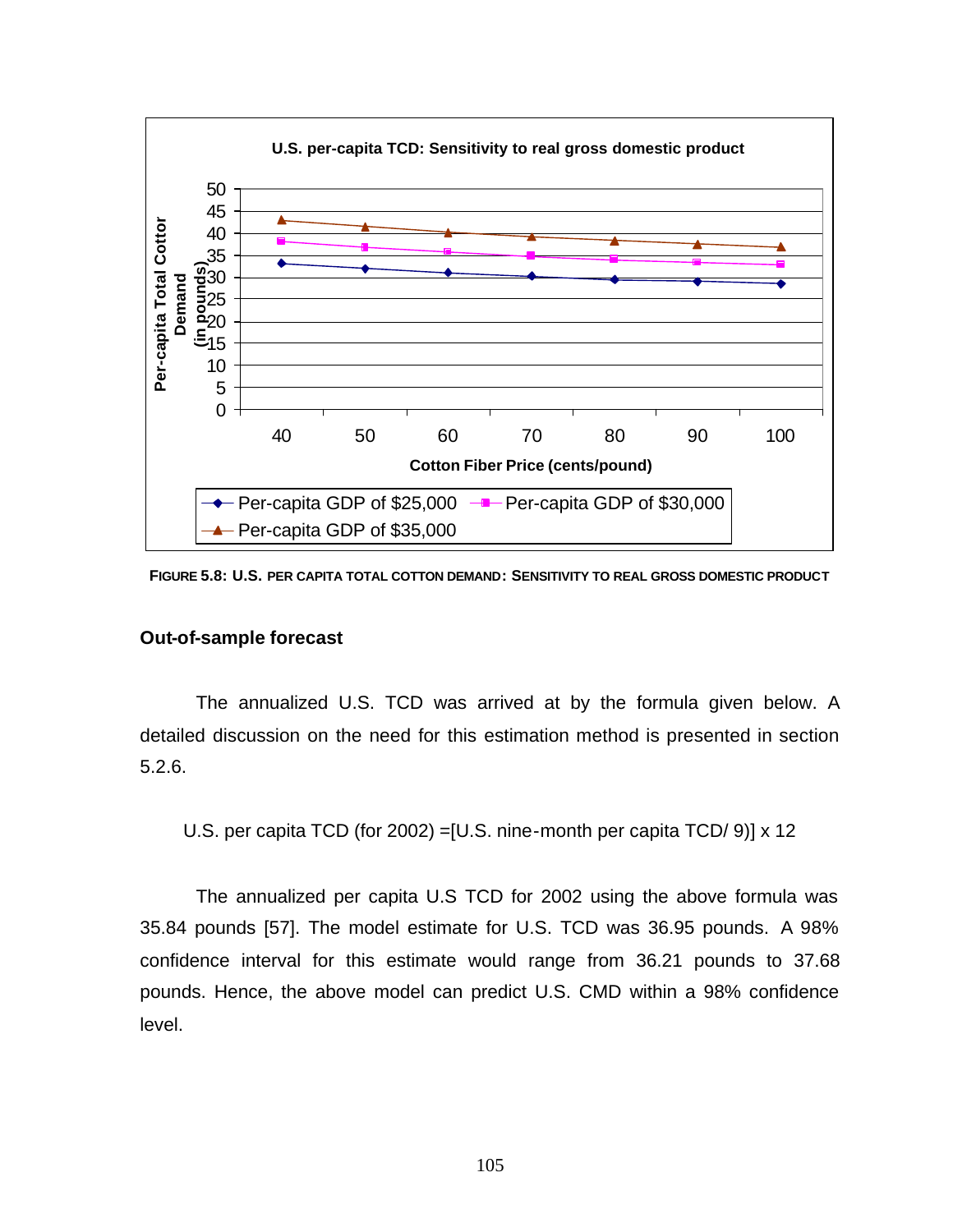### **5.3 U.S. Cotton mill demand estimation: Background and variable selection**

The modeling of U.S. cotton mill demand has been the topic of maximum research in the past in comparison to the other three models namely, U.S total cotton demand (TCD), U.S total polyester demand (TPD) and U.S polyester mill demand (PMD). Evans [50] hypothesized that U.S. cotton mill demand (CMD) was influenced by U.S. total fiber demand (TFD), cotton fiber price and polyester fiber price over the period 1955 to 1976. From a set of simulations Evans selected three equations based on the statistical significance of estimated coefficients and explanatory power. The selected equations were:

> LQCMP =  $1.55 + 0.33$  L DFP – 0.35 L (PCT  $_{t-1}$ )  $\overline{(PPOL_{t-1})}$  $(2.8)$   $(2.3)$   $(8.1)$ LQCMP =  $0.70 + 0.46$  L DFP –  $0.32$  L (PCT  $_{t-1}$ ) +  $0.40$  (PPOL  $_{t-1}$ )  $(0.7)$   $(2.3)$   $(5.9)$   $(5.9)$

$$
QCMP = 10.2 + 0.17 DFP - 0.13 (PCTt-1) + 0.09 (PPOLt-1)
$$
  
(2.0) (2.1) (5.4) (5.9)

where,

L denotes natural logarithm,

QCMP denotes mill consumption of cotton per capita for the calendar year, DFP denotes domestic fiber consumption in pounds per capita,

PPCT denotes the price of middling 1(1/16) inch cotton price at Group B mill points in cents per pound, and,

PPOL denotes the reported average price for 1.5-denier polyester staple for cotton blending in cents per pound.

Each of the three equations was successful in explaining about 90% of the variation in U.S. cotton mill demand. From the above equations it is evident that cotton and polyester prices have the largest impacts on U.S. cotton mill demand. A 10% change in polyester fiber price can change per capita CMD by 3.5 to 4%. On the other hand, a 10% change in cotton fiber price would change per capita CMD by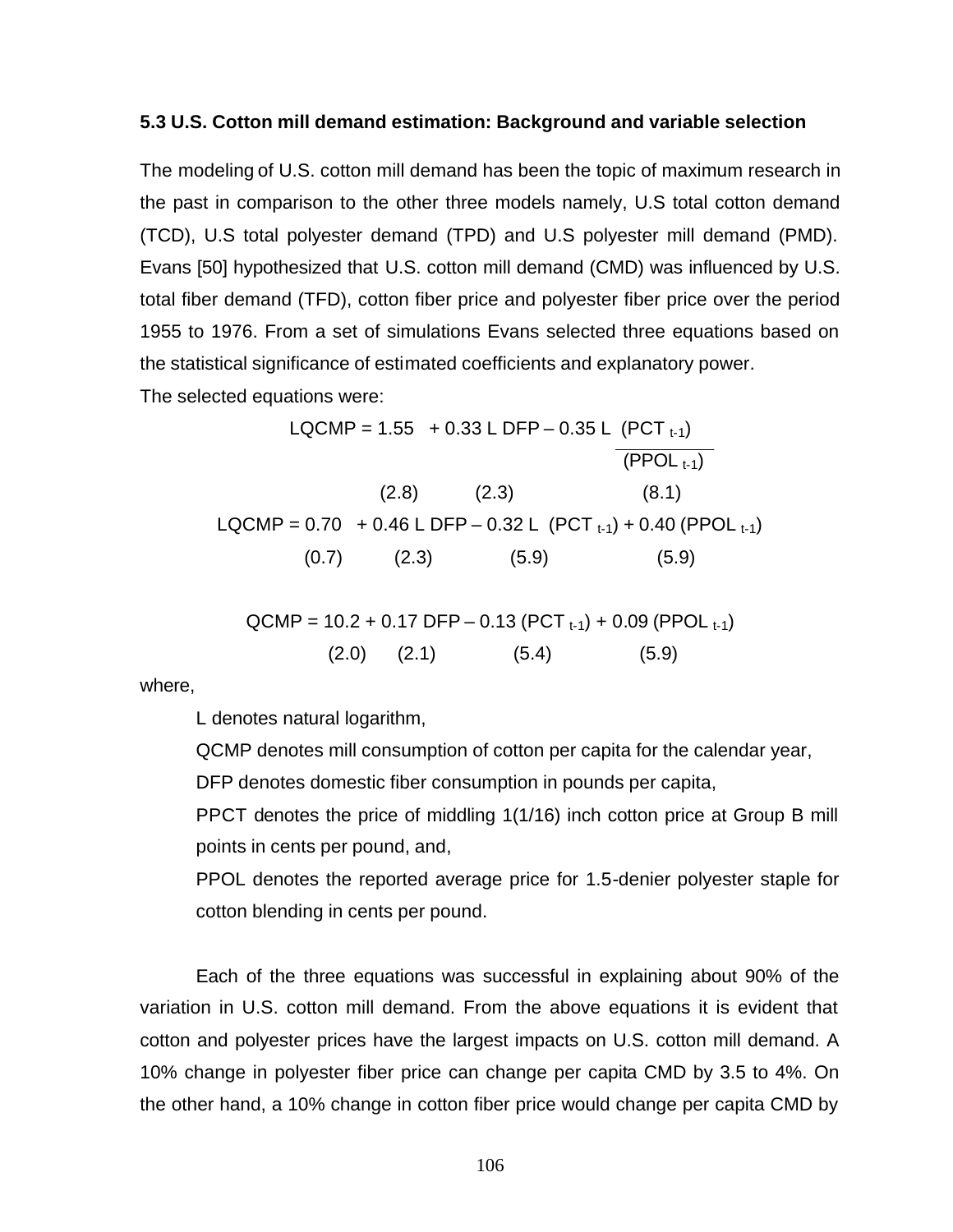3.2 to 3.5%. Sanford [7] improved on Evans' [8] model to estimate U.S. CMD in the period 1960 to 1986. Sanford hypothesized that U.S. CMD was influenced by U.S. total fiber demand (TFD), price ratio and a trend variable to reflect changes in consumer preferences and lifestyles. The equation (with t-values noted in parentheses) that provided the best statistical results was:

$$
QCMP = 17.17 + 0.191 (TFPC) - 12.68 (RATIO) - 0.557 (YR)
$$
  
(12.03) (5.69) (-4.87) (-2.4)

R-squared =  $0.98$ , DW d-statistic =  $1.35$ 

where,

QCMP denotes mill consumption of cotton per capita for the calendar year, TFPC denotes total domestic fiber consumption in pounds per capita, RATIO denotes cotton price lagged one year divided by polyester price lagged one year, and

 $YR$  is a trend variable where 1961 = 1.

The above model by Sanford was a vast improvement over Evans [50] model, since it was successful in explaining 98% of the variation in U.S. CMD for the period 1960 to 1986. The DW statistic of 1.35 shows no autocorrelation problem. However, since the period of 1960-1986 there have been fundamental changes in the U.S. trade structure with the passage of the North American Free Trade Agreement (NAFTA) in 1994. In order to account for this change that is assumed to positively impact U.S. domestic production, Meyer [6], developed estimation equations for U.S. CMD. However, Meyer adopted two stage least squares (TSLS) regression in contrast to all previous demand estimation models that where estimated using OLS regression.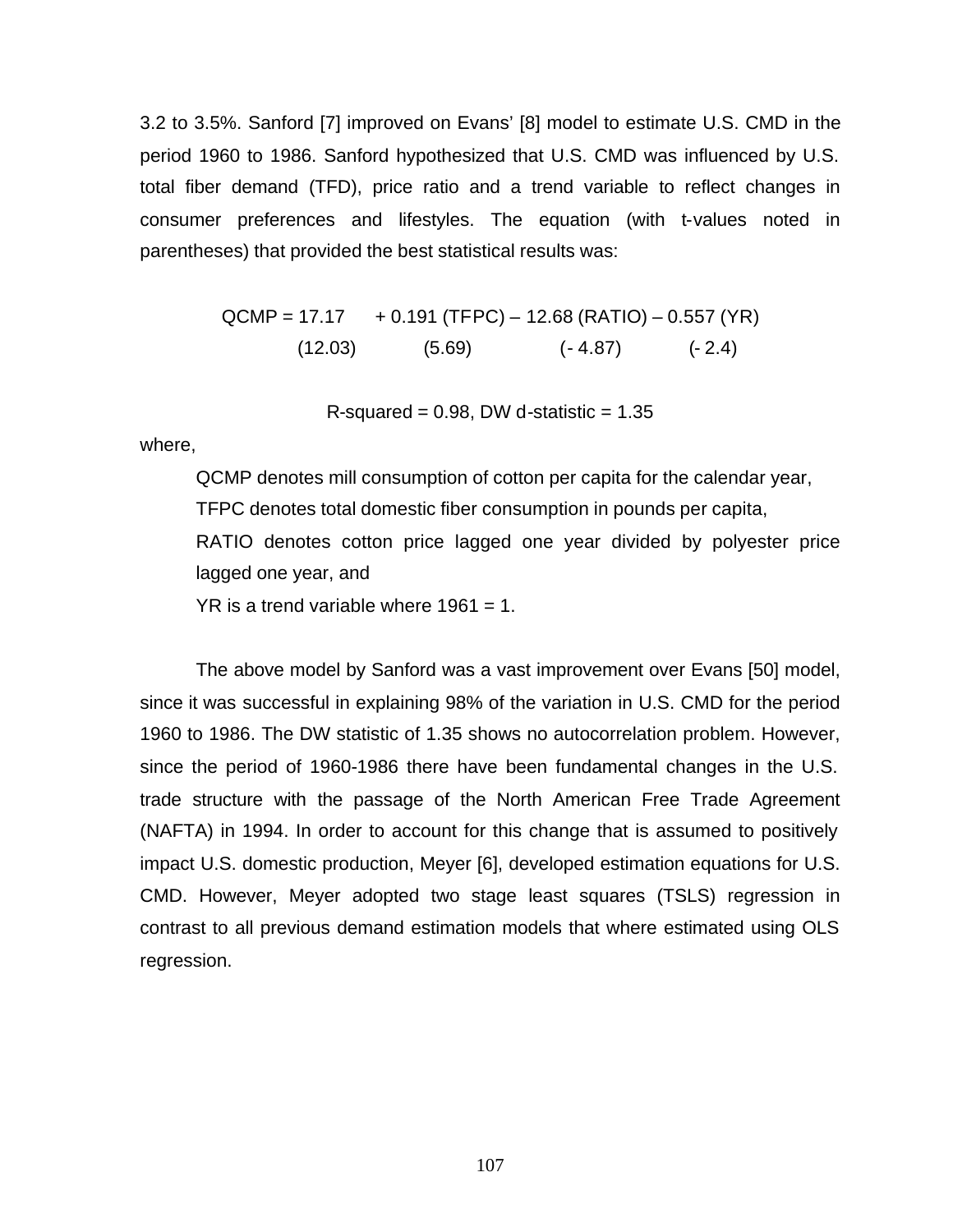The equations (with *t*-values in parentheses below) developed were:

# **Total Fiber Demand Estimation equation:**

Ln (TFD) = 2.121 + 0.980 Ln (DPI) – 0.178 Ln (Fiber Price) + 0.128 (NAFTA)  $(12.21)$   $(-4.68)$   $(3.85)$ Adjusted R-squared = 0.9096, DW *d*-statistic = 1.253

where,

TFD denotes total fiber demand (Sum of total demand for U.S. cotton, manmade and wool fibers) in pounds per capita,

DPI denotes per capita real U.S. disposable personal income,

Fiber Price, denotes nominal U.S. mill delivered cotton price (chosen as proxy for cotton, wool and man-made fiber prices), and

NAFTA is a dummy trend variable equal to one in 1994 (NAFTA inception) and zero in prior years.

# **Cotton Mill Demand Estimation equation:**

Ln (CMD) = - 2.448 + 1.315 Ln (TFD) – 0.494 Ln (Ratio) – 0.252 Ln (Deficit) (7.05) (-14.31) (-10.68) + 0.136 (1 + TradeLib) (5.38) Adjusted R-squared = 0.9312, DW *d*-statistic = 1.672

where,

CMD denoted U.S. per capita cotton mill demand in pounds per capita,

TFD denotes U.S. total fiber demand in pounds per capita,

Ratio denotes the ration of nominal U.S. cotton mill delivered price lagged by one year divided by the nominal U.S. polyester mill delivered price lagged by one year, Deficit denotes U.S. per capita cotton textile deficit in pounds per capita (deficit equals U.S. cotton imports minus U.S, cotton exports in raw fiber equivalent), and TradeLib is a trend variable (1984 = 1 and zero in previous years) multiplied by a dummy equal to one in 1984 and zero in previous years.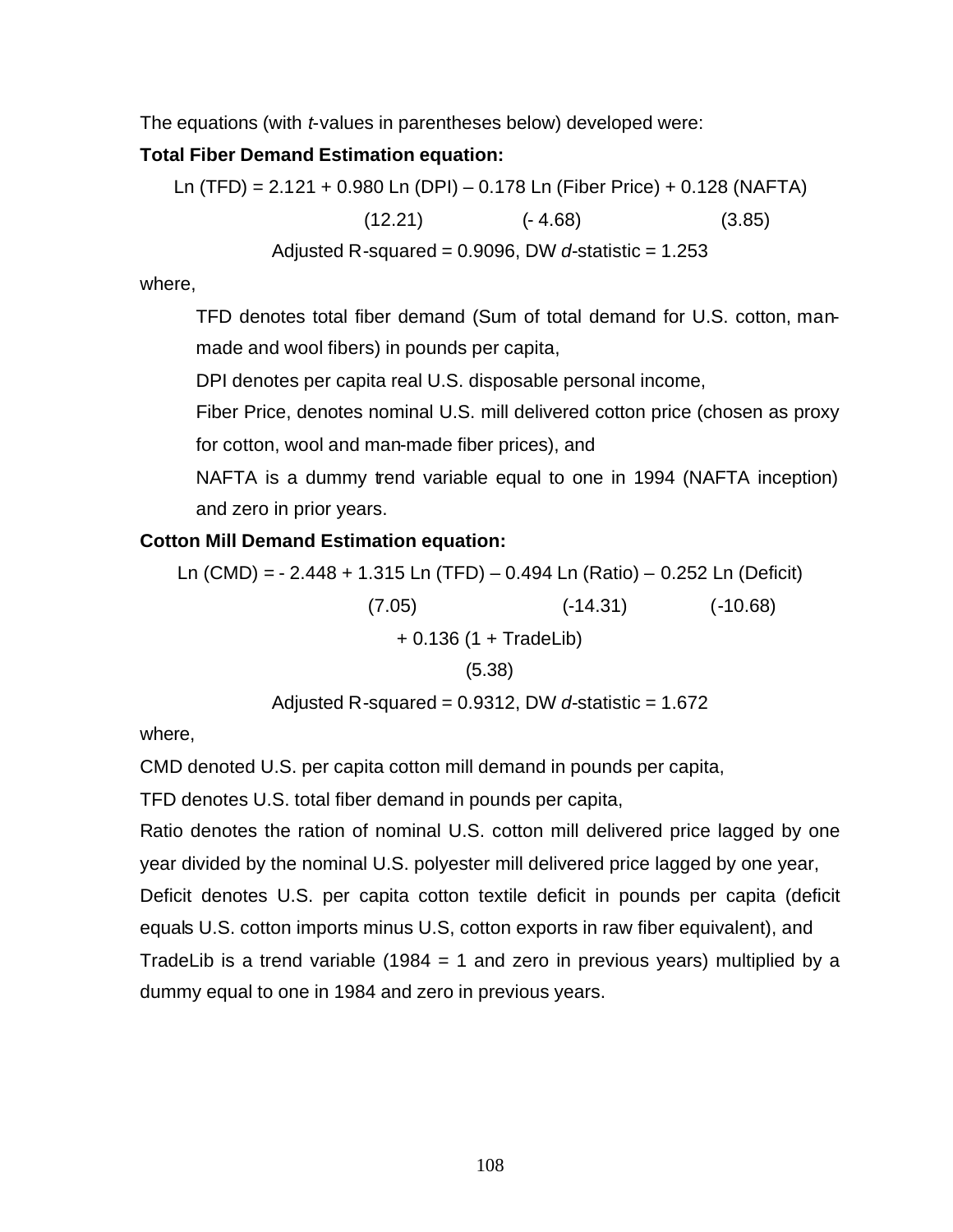Meyer's [6] model brought about a few important changes with respect to the other two models discussed in this section. Firstly, TSLS regression was used instead of OLS regression. The econometric argument forwarded by the author for employing TSLS regression was the interdependency of the dependent variables, namely, TFD and CMD. Secondly, the CMD estimation equation includes an added explanatory variable to capture the U.S. cotton textile deficit. The author observes that the inclusion of this term was essential to account for the large increases in imports amidst declining U.S. mill demand. This argument matches the trend observed in U.S. mill demand discussed in Chapter 4 on U.S. cotton demand. The trend variables included in the TFD and CMD equations to capture trade liberalization effects are trend variables. The lack of a better quantifying measure diminishes the explanatory power of Meyer's model. All the models discussed above ignore the effect of cotton promotion on U.S. mill demand, whose importance has been highlighted in Chapter 4. Thus the new model will seek to add the important cotton promotion dimension as well as include useful portions of previous models to explain with greater effectiveness the variation in U.S. cotton mill demand. In effect the new model would seek to develop a new U.S. cotton mill demand that is more relevant to the study period of 1990 to 2001 as well as succeed in explaining the variation in U.S. CMD.

#### **5.3.1 U.S. Cotton mill demand model hypothesis**

Based on the derived determinants in Chapter 4 and the section 5.2.1 this study hypothesizes that U.S. cotton mill demand is influenced by U.S cotton promotion expenditure, U.S. cotton textile deficit (CTD), ratio of cotton fiber price to polyester fiber price and U.S. total fiber demand (TFD). The general equation supporting the above hypothesis would be of the form:

$$
CMD = a + b (COTPROM) - c (CTD) - d (ratio) + e (TFD)
$$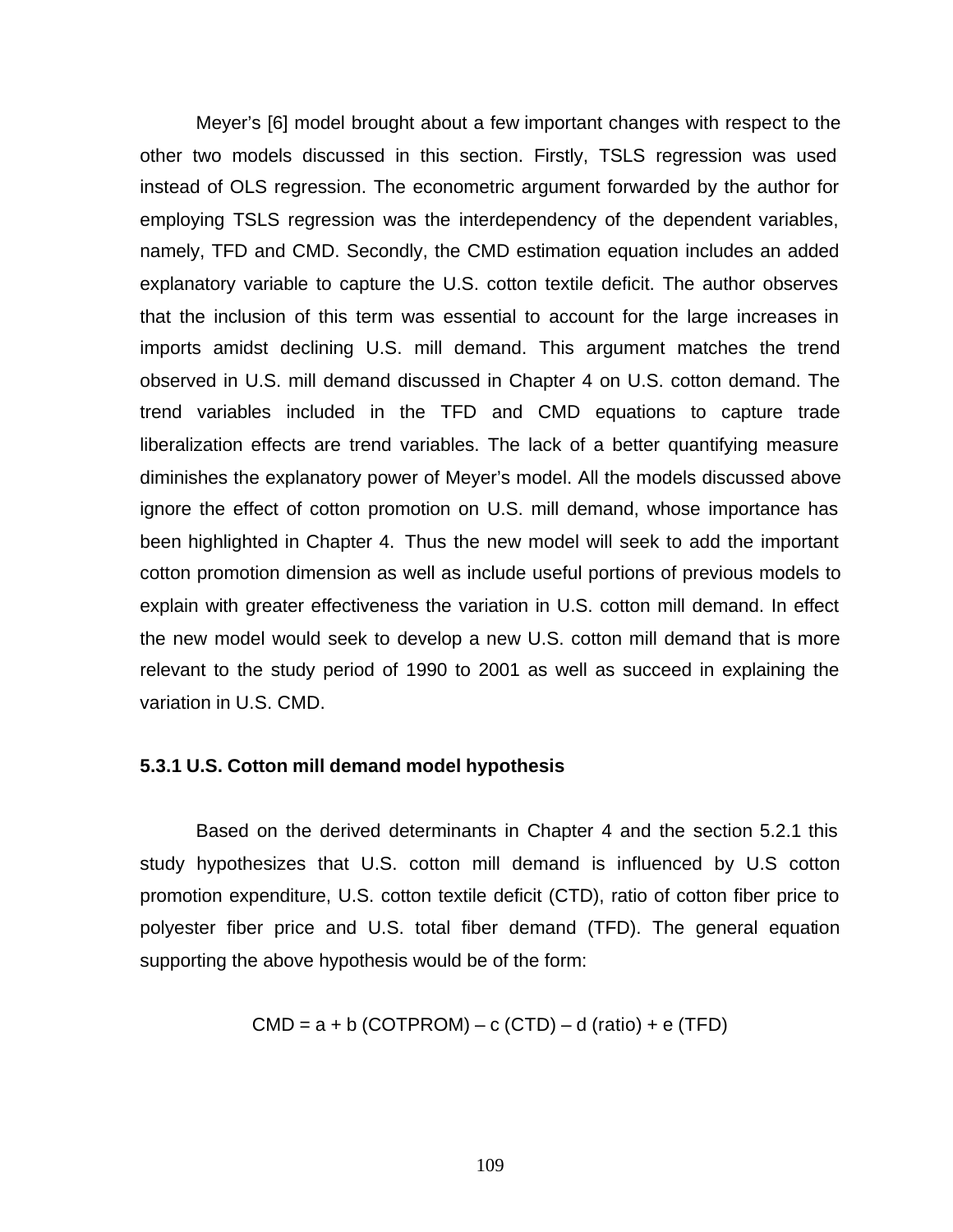where,

CMD denotes U.S. cotton mill demand, COTPROM denotes the real U.S. cotton promotion expenditure, CTD denotes U.S. cotton textile deficit, and TFD denotes U.S. total fiber demand

Using the above general equation two OLS estimation models are proposed. The first model estimates U.S. CMD using actual real income and demand. The second model estimates U.S. CMD using per capita income and fiber demand. This section will present the models with the best statistical performance. The remaining OLS simulations with its variations are presented in the appendix section for reference.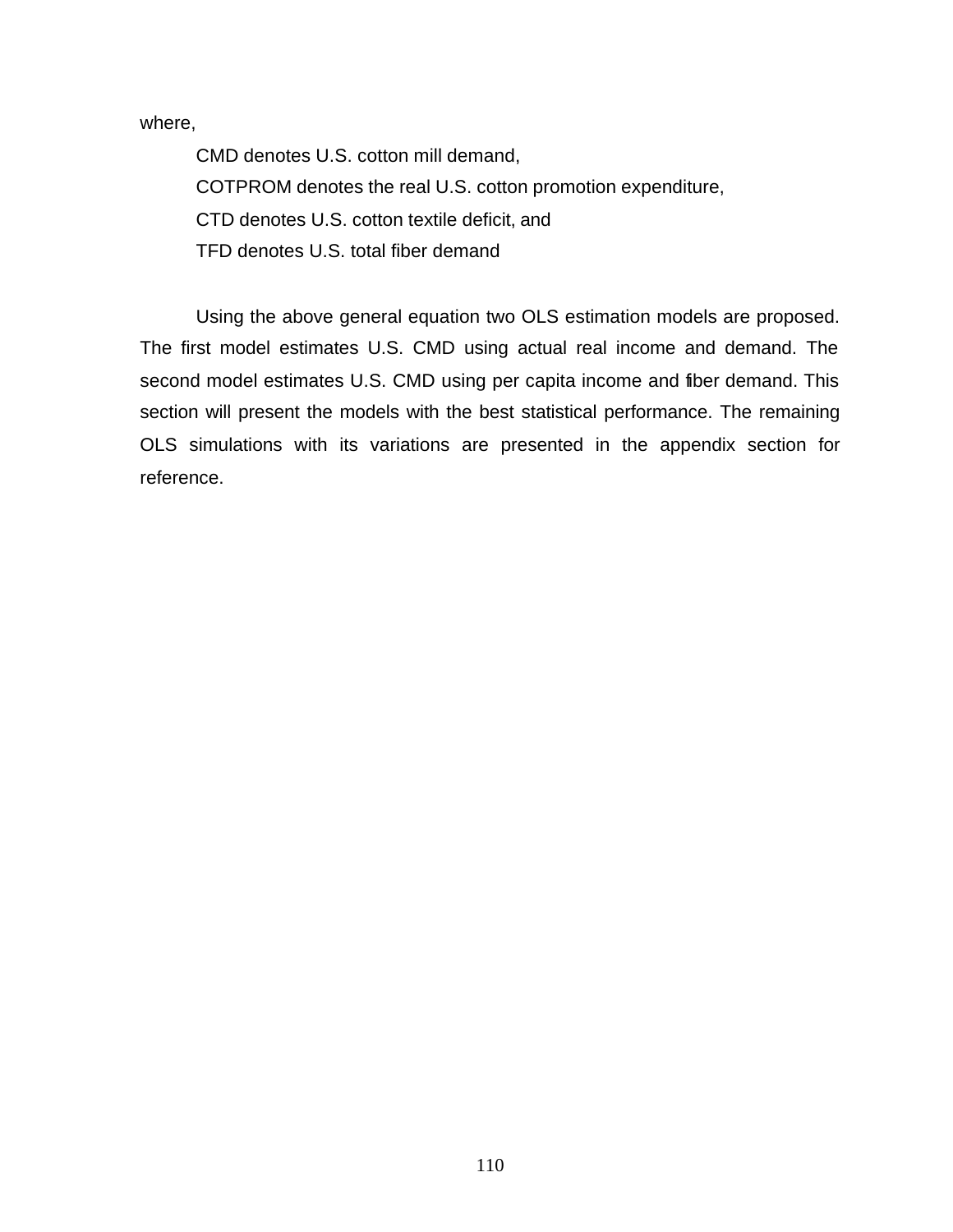### **5.3.2 U.S. Cotton mill demand Model**

#### **Minitab Output of U.S. cotton mill demand model**

**Regression Analysis: CMD versus CTD, RATIO, TFD, REALCOTPROM** The regression equation is CMD = - 1916 - 0.903 CTD - 40 RATIO + 0.445 TFD + 9.30 REALCOTPROM Predictor Coef SE Coef T P VIF Constant -1916.2 435.8 -4.40 0.003 CTD -0.90308 0.04838 -18.67 0.000 9.1 RATIO -40.1 234.5 -0.17 0.869 2.4 TFD 0.44516 0.03268 13.62 0.000 16.5 REALCOTP 9.303 4.355 2.14 0.070 5.6  $S = 65.17$   $R-Sq = 98.9%$   $R-Sq(adj) = 98.3%$ <br>  $RESS = 93064.2$   $R-Sq(pred) = 96.59%$  $R-Sq(pred) = 96.59%$ Analysis of Variance Source **DF** SS MS F P Regression 4 2697756 674439 158.80 0.000 Residual Error 7<br>Total 11 2727486 No replicates. Cannot do pure error test. Source DF Seq SS CTD 1 24988<br>RATIO 1 246233 246233 TFD 1 2407155<br>REALCOTP 1 19380 REALCOTP Unusual Observations Obs CTD CMD Fit SE Fit Residual St Resid 7 2698 5226.8 5326.0 44.3 -99.2 -2.08R R denotes an observation with a large standardized residual Durbin-Watson statistic = 2.32 No evidence of lack of fit  $(P > 0.1)$ 

#### **5.3.3 U.S. cotton mill demand model analysis**

The above model is successful in explaining 98.3% of the variation in U.S. CMD for the period 1990 to 2001 (see Section 5.3.2). Further, the Durbin-Watson dstatistic of 2.32 shows no evidence of autocorrelation effects (refer Appendix Table 8.18). The explanatory variables in the above equation, namely, cotton textile deficit (*t*-value = -18.67), total fiber demand (*t*-value = 13.62) and cotton promotion expenditure (*t*-value = 2.14) are all statistically significant though the price ratio term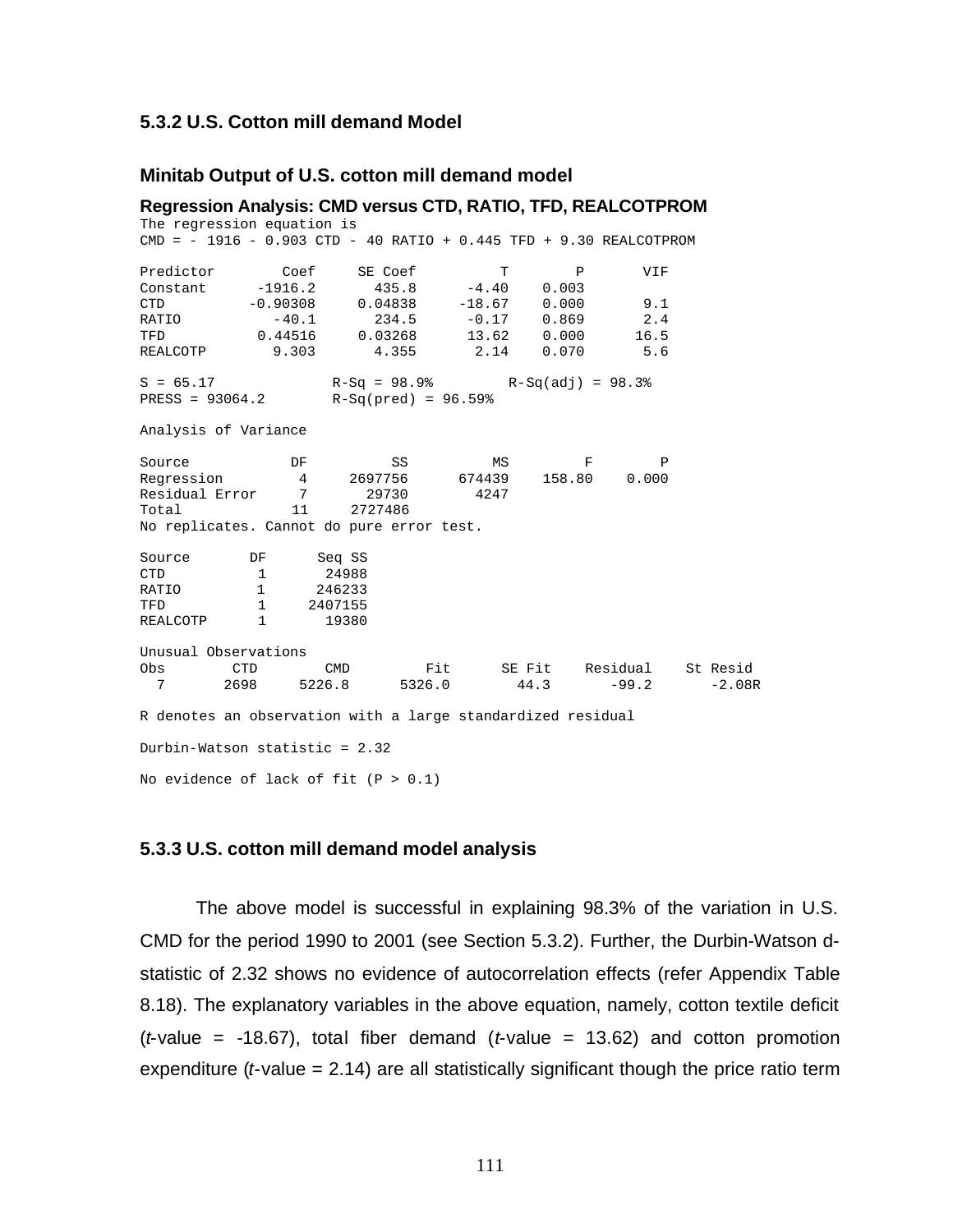(*t*-value = -0.17) shows low significance as indicated by their *t*-values. This significance confirms the assumption made in the previously described hypothesis.

In the process of choosing the model presented in Section 5.3.2 other model variations were also considered. The models other than the one chosen represent OLS models created by varying certain explanatory variables. In the case of U.S. CMD the explanatory variables drawn from the hypothesis presented in section 5.3.1 were fiber price ratio, cotton promotion expenditure, U.S. cotton textile deficit and U.S. total fiber demand. Since, the fiber price ratio, U.S. cotton textile deficit are fixed quantities, the variations attempted were restricted to the cotton promotion expenditure variable and the U.S. total fiber demand. With regard to U.S. cotton promotion expenditure, two simulations were performed using real and nominal expenditure. The model using nominal expenditure produced a lower Rsquared value as well as a lower Durbin-Watson statistic (see Appendix section 8.33). Meyer [6], in his estimation model for U.S. cotton mill demand, calculated the U.S. total fiber demand, as the sum of the annual mill demand of cotton, wool and man-made fibers plus the net textile trade deficit (in raw fiber equivalent basis) in manufactured products for these fibers. On the, other hand the USDA Cotton and Wool Situation and Outlook Report for 2002, calculates total fiber demand using the same formula as described above, but with an additional fiber category, namely, flax and silk. Hence, two simulations, one using Meyer's definition (designated as TFD 1) and the second using the USDA Cotton and Wool Situation and Outlook Report definition (designated as TFD) were performed. The USDA definition of TFD was found to produce better results (see Appendix 8.34).

### **5.3.4 U.S. cotton mill demand model performance evaluation**

The performance of the OLS model developed in this study was evaluated for its effectiveness through three tests. The actual U.S. CMD values were plotted against estimated U.S. CMD values. This plot would help in understanding of the model's estimation power. Further, a sensitivity analysis was performed, to highlight the effect of a change in an independent variable on U.S. CMD. Finally, an out-of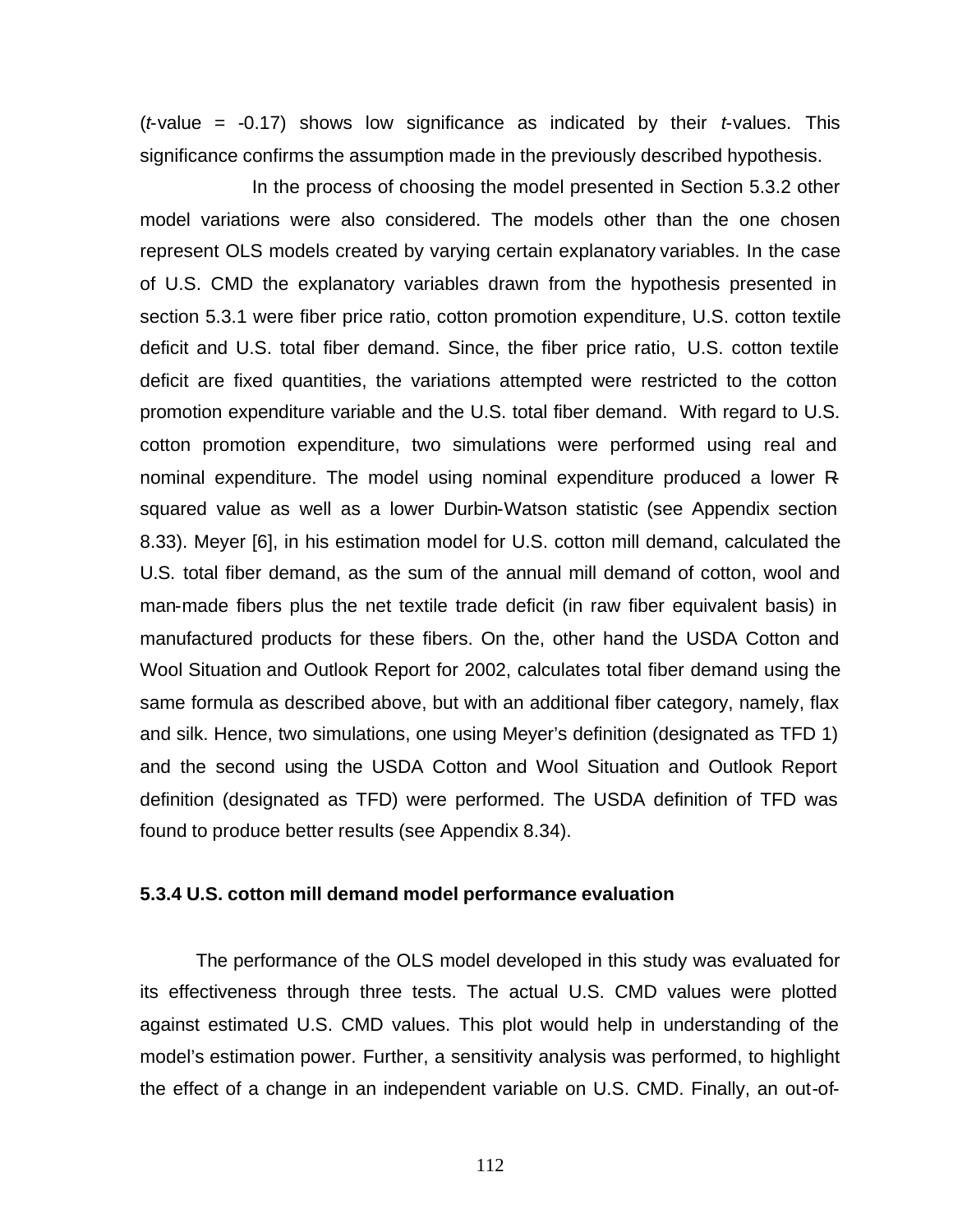sample forecast was performed by estimating U.S. CMD for a year not contained in the sample (in this case 2002) for comparison against the actual value of U.S. CMD for the same year.



**FIGURE 5.9: U.S. COTTON MILL DEMAND: ACTUAL VERSUS MODEL ESTIMATE**

Figure 5.9 illustrates the actual U.S. cotton mill demand versus the model estimate of U.S. cotton mill demand. From this illustration, it is evident that the estimated U.S. CMD values track the actual values almost throughout the period of 1990 to 2001. This would be indicative of the model's high accuracy of estimation.

### **Sensitivity Analysis**

A sensitivity analysis was performed to observe the effects of varying cotton textile deficit, cotton promotion expenditure and fiber price ratio on U.S. cotton mill demand. Figure 5.10 illustrates the effect of three cotton promotion expenditure levels of \$55 million, \$60 million and \$65 million on U.S. cotton mill demand under a constant cotton textile deficit of 6000 million pounds and a total fiber demand of 24,000 million pounds. From this illustration it is evident that as cotton promotion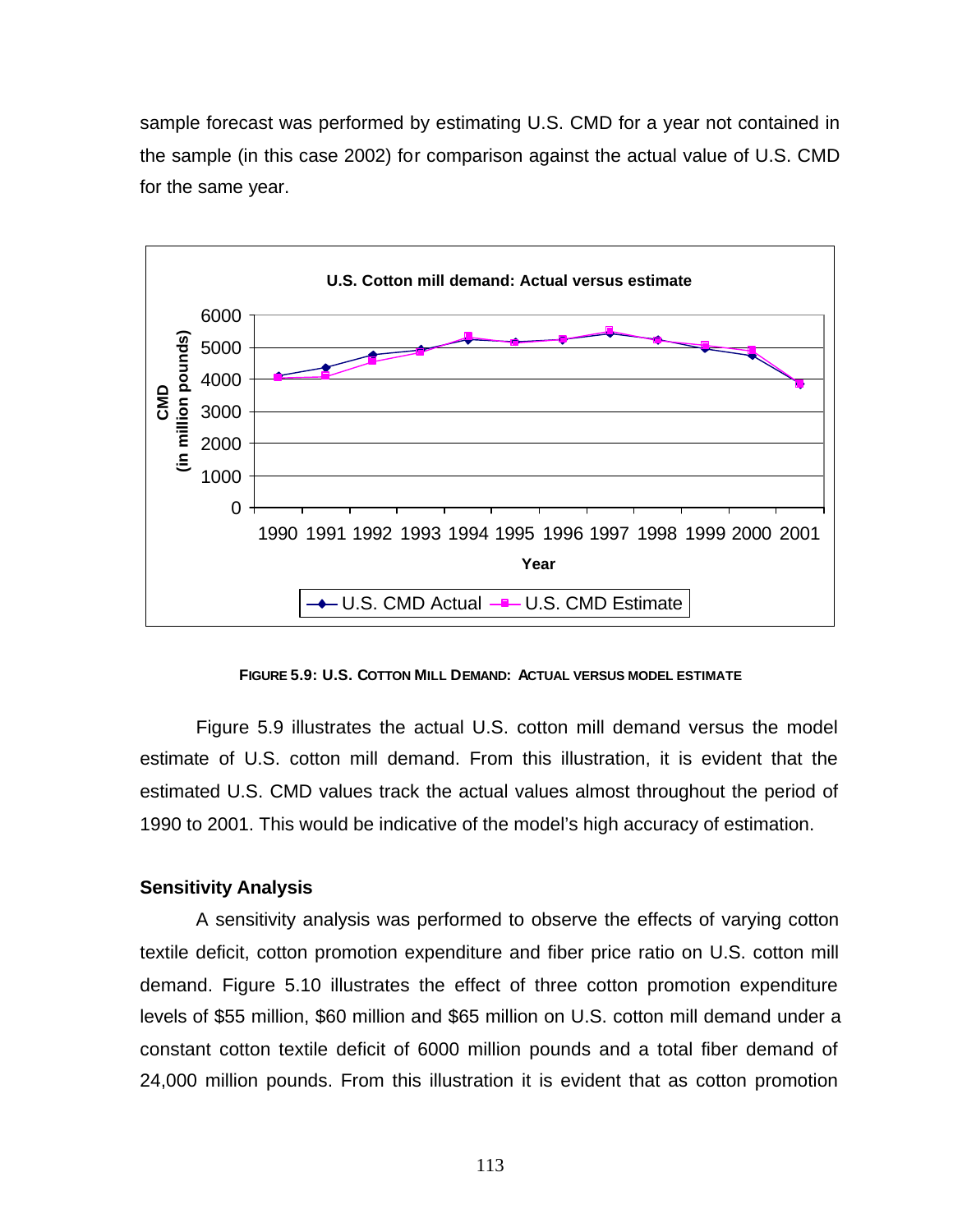expenditure increases U.S. cotton mill demand increases correspondingly. For example U.S. cotton mill demand was nearly 3817 million pounds at a cotton promotion expenditure of \$55 million, while at cotton promotion expenditures of \$60 million and \$65 million, U.S. CMD were 1.2% (3864 million pounds) and 2.4% (3910 million pounds) higher respectively, under a constant cotton textile deficit of 6,000 million pounds and a price ratio of 1.00 (cotton price equals polyester price).



**FIGURE 5.10: U.S. COTTON MILL DEMAND: SENSITIVITY TO COTTON PROMOTION EXPENDITURE**

The effect of varying income is illustrated in Figure 5.11 by plotting U.S. cotton mill demand against the fiber price ratio under three cotton textile deficit levels of 5,500 million pounds, 6,000 million pounds and 6,500 million pounds under a constant cotton promotion expenditure of \$60 million.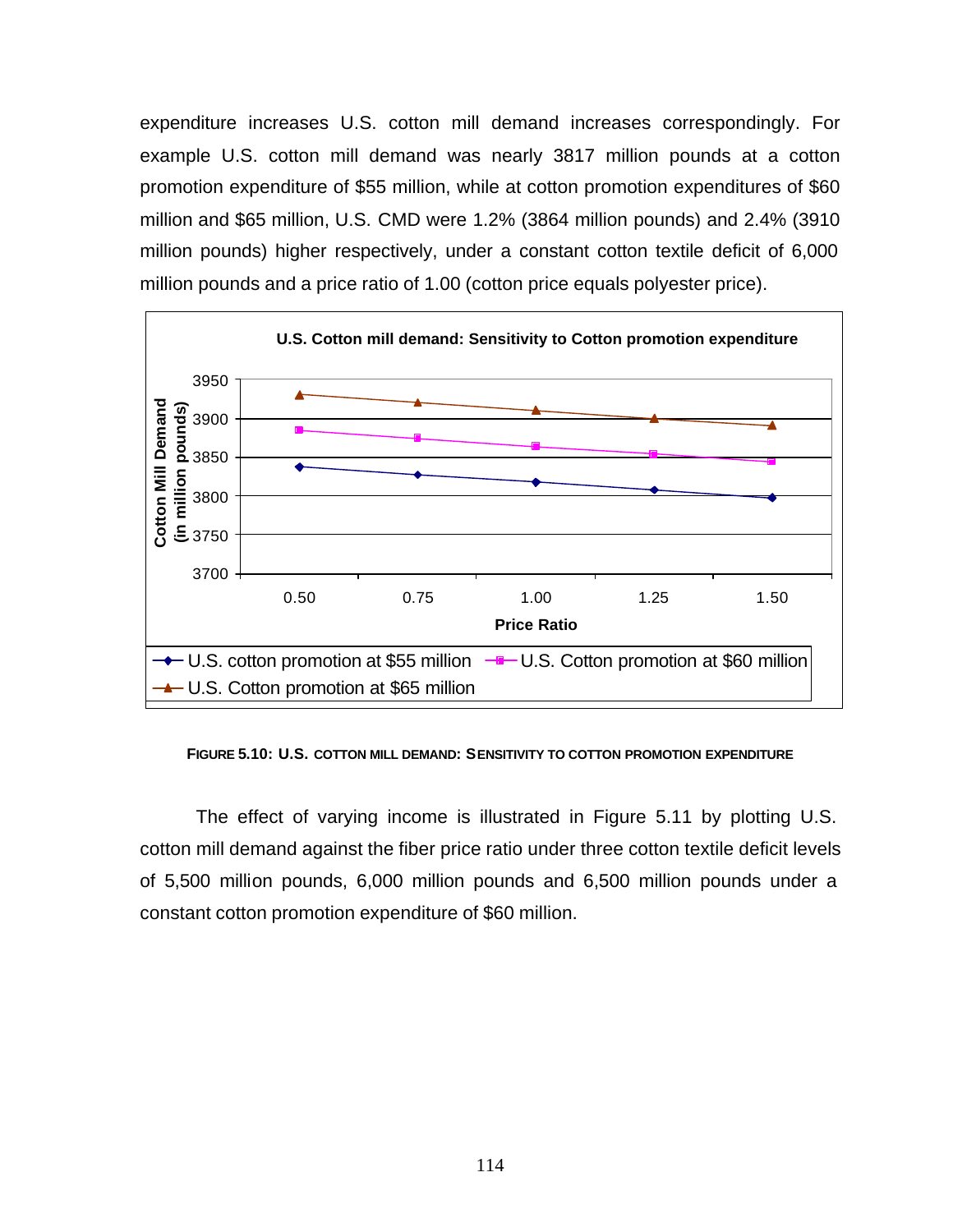

**FIGURE 5.11: U.S. COTTON MILL DEMAND: SENSITIVITY TO COTTON TEXTILE DEFICIT**

From Figure 5.11 it is evident that as the U.S. cotton textile deficit increases, U.S. cotton mill demand decreases. For example, at a cotton textile deficit of 5,500 million pounds, the U.S. cotton mill demand was 4315 million pounds, while at cotton textile deficits of 6,000 million pounds and 6,500 million pounds; U.S. cotton mill demand decreased by almost 10% (3864 million pounds) and 20% (3412 million pounds) respectively under a constant cotton promotion expenditure of \$65 million and a price ratio of 1.00 (cotton price equals polyester price).

The effect of varying total fiber demand is illustrated in Figure 5.12 by plotting U.S. cotton mill demand against the fiber price ratio under three total fiber demand levels of 20,000 million pounds, 25,000 million pounds and 30,500 million pounds under a constant cotton promotion expenditure of \$60 million and cotton textile deficit of 6000 million pounds.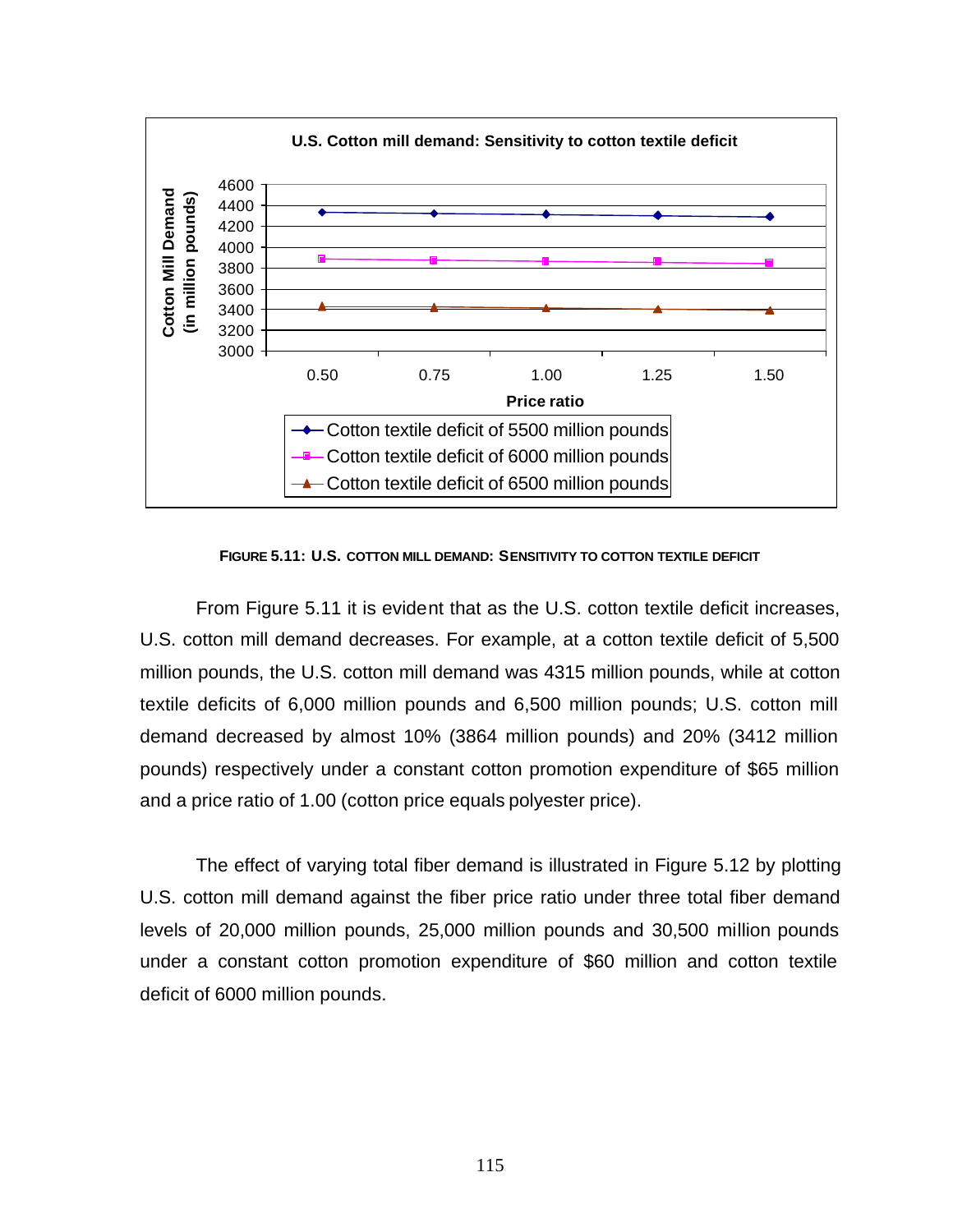

**FIGURE 5.12: U.S. COTTON MILL DEMAND: SENSITIVITY TO TOTAL FIBER DEMAND**

From figure 5.12 it is evident that as the U.S. total fiber demand increases, U.S. cotton mill demand also increases. For example, at a total fiber demand of 20,000 million pounds, the U.S. cotton mill demand was 2084 million pounds, while at total fiber demand levels of 25,000 million pounds and 30,000 million pounds; U.S. cotton mill demand increased by almost 106% (4309 million pounds) and 213% (6534 million pounds) respectively under a constant cotton promotion expenditure of \$65 million and a price ratio of 1.00 (cotton price equals polyester price).

### **Out-of-sample forecast**

The nine-month U.S. cotton mill demand (CMD) for 2002 as reported by USDA was 2823.40 million pounds [2]. The annualized U.S. CMD was determined as in the following equation:

U.S. CMD (for 2002) =[U.S. nine-month CMD / 9)] x 12

By the above formula, the annual (12-month) U.S. CMD for 2002 was 3764.53 million pounds [2]. The model estimate for U.S. CMD in 2002 was 3791.35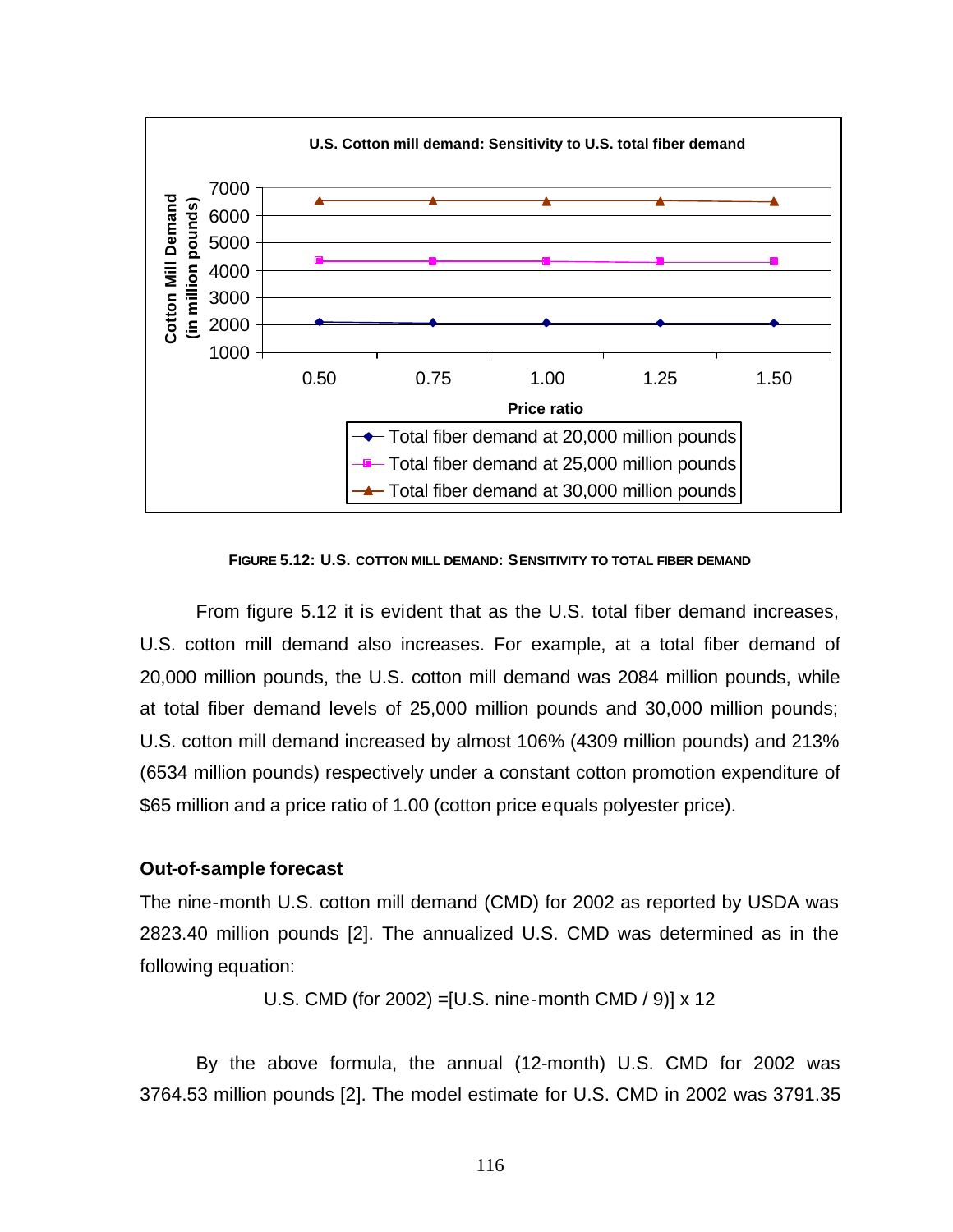million pounds. A 98% confidence interval for this estimate would range from 3715.52 million pounds to 3867.17 million pounds. The estimated U.S. CMD for 2002 was 26.85 million pounds above the actual data. Hence, the above model can predict U.S. CMD within a 98% confidence level.

## **5.3.5 U.S. per capita cotton mill demand model**

## **Minitab Output of U.S. per capita cotton mill demand**

| Regression Analysis: CMD versus CTD, RATIO, RCOTPROM, TFD1                                                         |                               |               |                      |         |                                      |       |          |
|--------------------------------------------------------------------------------------------------------------------|-------------------------------|---------------|----------------------|---------|--------------------------------------|-------|----------|
| The regression equation is                                                                                         |                               |               |                      |         |                                      |       |          |
| $\texttt{CMD} = -3.17 - 0.798 \texttt{ CTD} - 0.14 \texttt{ RATIO} + 9.35 \texttt{RCorfROM} + 0.391 \texttt{TFDI}$ |                               |               |                      |         |                                      |       |          |
| Predictor Coef                                                                                                     |                               |               | SE Coef              | T       | $\mathbf{P}$                         | VIF   |          |
| Constant                                                                                                           | $-3.174$                      |               | $2.780 -1.14$        |         | 0.291                                |       |          |
| <b>CTD</b>                                                                                                         | $-0.79834$ $0.06293$ $-12.69$ |               |                      |         | 0.000                                | 5.2   |          |
| RATIO                                                                                                              | $-0.136$                      |               | 1.411                | $-0.10$ | 0.926                                | 2.3   |          |
| RCOTPROM                                                                                                           | 9.348                         |               | 7.087                |         | 1.32 0.229                           | 4.3   |          |
| TFD1                                                                                                               | $0.39069$ $0.05408$           |               |                      | 7.22    | 0.000                                | 9.6   |          |
| $S = 0.4060$                                                                                                       |                               |               |                      |         | $R-Sq = 97.1$ $R-Sq(adj) = 95.4$ $8$ |       |          |
| $PRESS = 6.53839$                                                                                                  |                               |               | $R-Sq(pred) = 83.58$ |         |                                      |       |          |
| Analysis of Variance                                                                                               |                               |               |                      |         |                                      |       |          |
| Source                                                                                                             | DF                            |               | SS                   | MS      | F                                    | P     |          |
| Regression                                                                                                         |                               |               |                      |         | 4 38.6744 9.6686 58.65               | 0.000 |          |
| Residual Error       7        1.1540                                                                               |                               |               |                      | 0.1649  |                                      |       |          |
| Total                                                                                                              |                               | 11<br>39.8284 |                      |         |                                      |       |          |
| No replicates. Cannot do pure error test.                                                                          |                               |               |                      |         |                                      |       |          |
| Source                                                                                                             | DF                            | Seq SS        |                      |         |                                      |       |          |
| CTD                                                                                                                | $1 \quad \blacksquare$        | 10.5063       |                      |         |                                      |       |          |
| RATIO                                                                                                              | 1                             | 2.9290        |                      |         |                                      |       |          |
| RCOTPROM                                                                                                           | 1                             | 16.6342       |                      |         |                                      |       |          |
| TFD1                                                                                                               | 1                             | 8.6048        |                      |         |                                      |       |          |
| Unusual Observations                                                                                               |                               |               |                      |         |                                      |       |          |
| Obs                                                                                                                | <b>CTD</b>                    | CMD           |                      |         | Fit SE Fit Residual                  |       | St Resid |
| $\overline{1}$                                                                                                     |                               |               |                      |         | 7.0 16.620 17.307 0.283 -0.687       |       | $-2.36R$ |
| R denotes an observation with a large standardized residual                                                        |                               |               |                      |         |                                      |       |          |
| Durbin-Watson statistic = 1.76                                                                                     |                               |               |                      |         |                                      |       |          |

No evidence of lack of fit  $(P > 0.1)$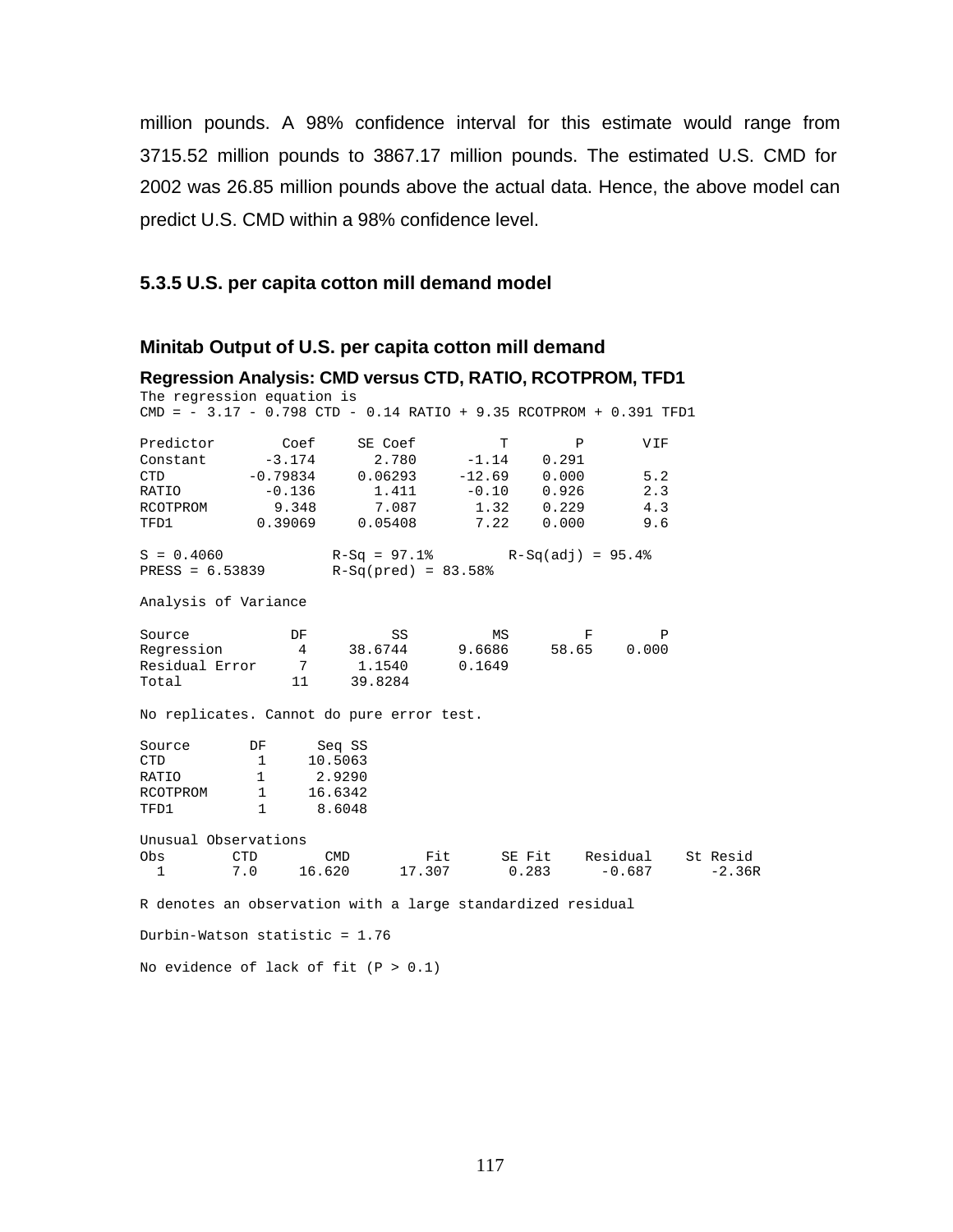### **5.3.6 U.S. per capita cotton mill demand model analysis**

The above model is successful in explaining 97.8% of the variation in per capita U.S. CMD for the period 1990 to 2001. Further, the Durbin-Watson d-statistic of 1.89 shows no evidence of autocorrelation effects (refer Appendix table 8.18). The explanatory variables in the above equation, namely, cotton textile deficit (t-value  $=$  -17.54), total fiber demand (t-value = 11.14) and cotton promotion expenditure (tvalue  $= 2.69$ ) are all statistically significant though price ratio (t-value  $= 0.88$ ) shows low significance as indicated by their t-values. This model however, has Meyer's [6] model as a direct comparison. Meyer's model was successful in explaining only 93.12% of the variation in per capita U.S. CMD [6]. Further, the above model accounts for the strong effect of U.S cotton promotion efforts as reflected in its t-vale of 2.69. In summary, the above model is able to account for the variation in U.S. per capita CMD with greater effect than Meyer's model.

In the process of choosing the model presented in section 5.3.5 other model variations were also considered. The models other than the one chosen represent OLS models created by varying certain explanatory variables. In the case of U.S. per capita CMD the explanatory variables drawn from the hypothesis presented in section 5.3.1 were fiber price ratio, per capita cotton promotion expenditure, per capita U.S. cotton textile deficit and per capita U.S. total fiber demand. Since, the fiber price ratio, per capita U.S. cotton textile deficit are fixed quantities, the variations attempted were restricted to the per capita cotton promotion expenditure variable and the per capita U.S. total fiber demand. With regard to per capita U.S. cotton promotion expenditure, two simulations were performed using real and nominal expenditure. The model using nominal expenditure produced a lower Rsquared value as well as a lower Durbin-Watson statistic (see Appendix section 8.35). Meyer [6], in his estimation model for U.S. cotton mill demand, calculated the U.S. total fiber demand, as the sum of the annual mill demand of cotton, wool and man-made fibers plus the net textile trade deficit (in raw fiber equivalent basis) in manufactured products for these fibers. On the, other hand the USDA Cotton and Wool Situation and Outlook Report for 2002, calculates total fiber demand using the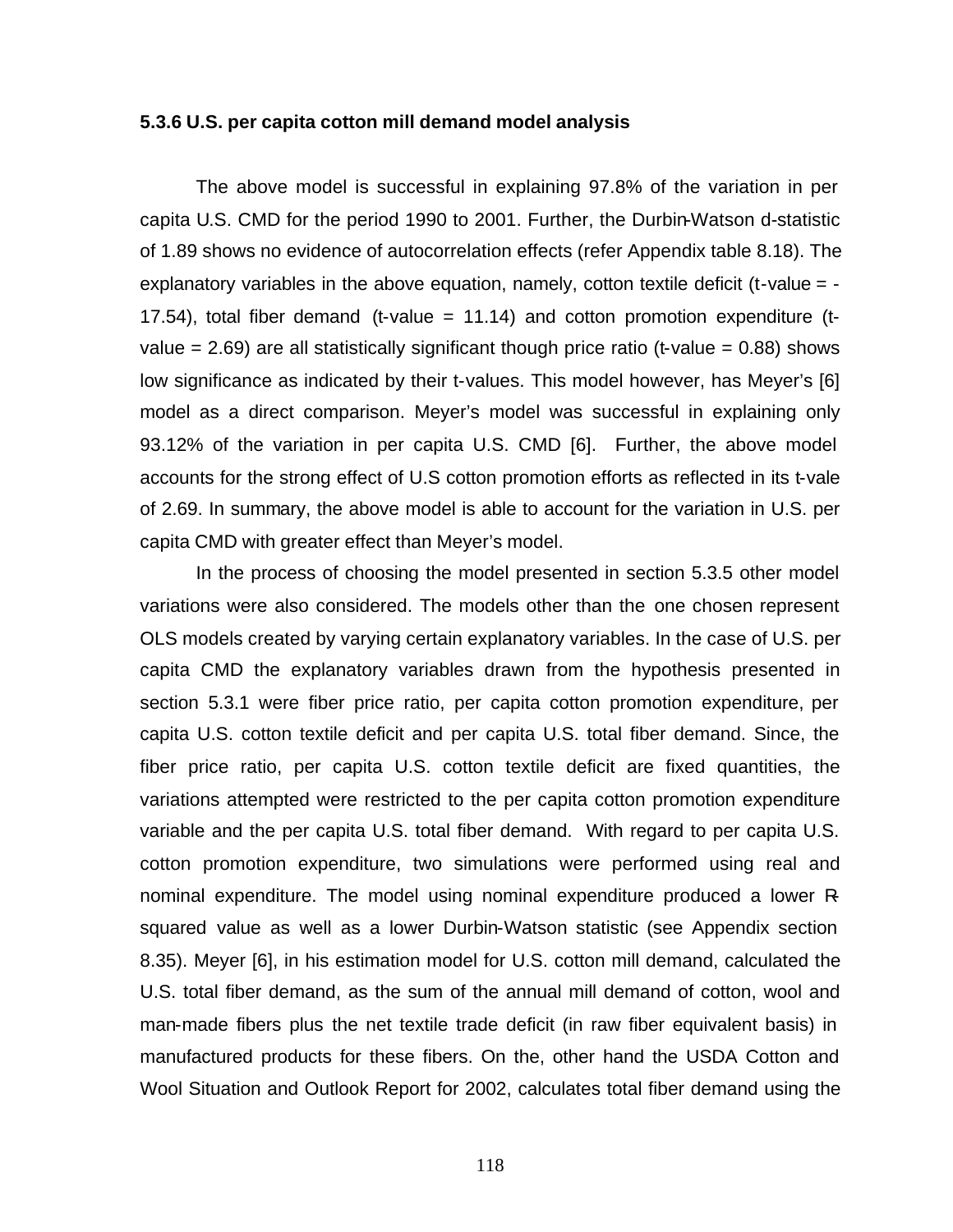same formula as described above, but with an additional fiber category, namely, flax and silk. Hence, two simulations, one using Meyer's definition (designated as TFD 1) and the second using the USDA Cotton and Wool Situation and Outlook Report definition (designated as TFD) were performed. Meyer's definition of TFD was found to produce better results (see Appendix 8.36).

## **5.3.7 U.S. per capita cotton mill demand model performance evaluation**



**FIGURE 5.13: U.S. PER CAPITA COTTON MILL DEMAND: ACTUAL VERSUS MODEL ESTIMATE**

Figure 5.13 illustrates the actual U.S. per capita cotton mill demand versus the model estimate of U.S. per capita cotton mill demand. From this illustration, it is evident that the estimated U.S. per capita CMD values track the actual values throughout the period of 1990 to 2001. This would be indicative of the model's high accuracy of estimation.

### **Sensitivity Analysis**

A sensitivity analysis was performed to observe the effects of changing per capita CTD, cotton promotion expenditure and fiber price ratio on per capita U.S.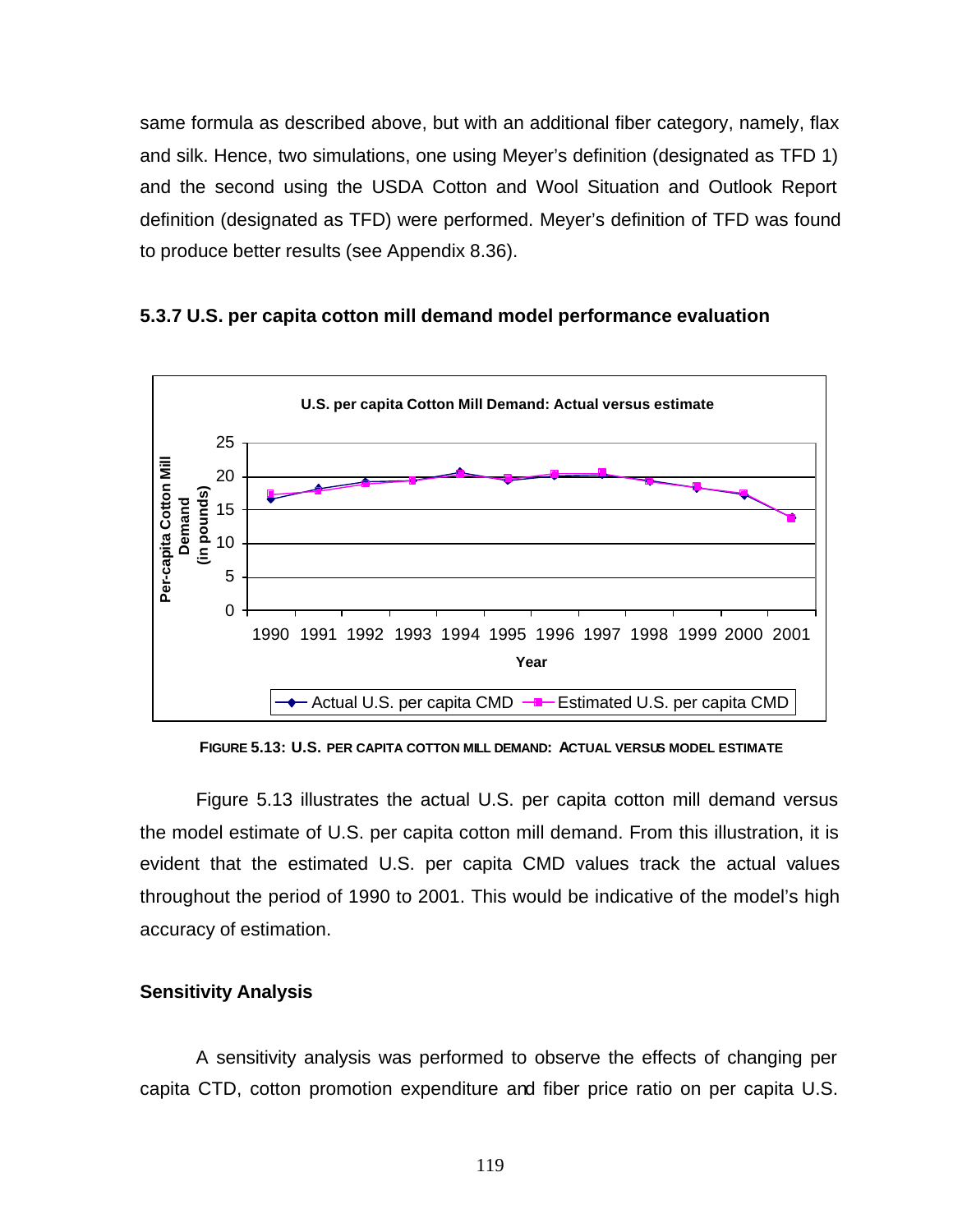CMD. Figure 5.14 illustrates the effect of three per capita cotton promotion expenditure levels of \$0.20, \$0.25 and \$0.30 on U.S. per capita cotton mill demand under a constant per capita cotton textile deficit of 20 pounds and a per capita total fiber demand of 80 pounds. From this illustration it is evident that as per capita cotton promotion expenditure increases U.S. per capita cotton mill demand increases correspondingly. For example U.S. per capita cotton mill demand was nearly 13.8 pounds at a per capita cotton promotion expenditure of \$0.20, while at per capita cotton promotion expenditures of \$0.25 and \$0.30, U.S. per capita CMD were 3.3% (14.34 pounds) and 6.7% (14.81 pounds) higher respectively, under a constant per capita cotton textile deficit of 20 pounds, a per capita total fiber demand of 80 pounds and a price ratio of 1.00 (cotton price equals polyester price).



#### **FIGURE 5.14: U.S. PER CAPITA COTTON MILL DEMAND: SENSITIVITY TO COTTON PROMOTION EXPENDITURE**

From Figure 5.15 it is evident that as the U.S. per capita cotton textile deficit increases, U.S. per capita cotton mill demand decreases. For example, at a per capita cotton textile deficit of 15 pounds, the U.S. per capita cotton mill demand was 18.33 pounds, while at per capita cotton textile deficits of 20 pounds and 25 pounds; U.S. per capita cotton mill demand decreased by almost 21% (14.34 pounds) and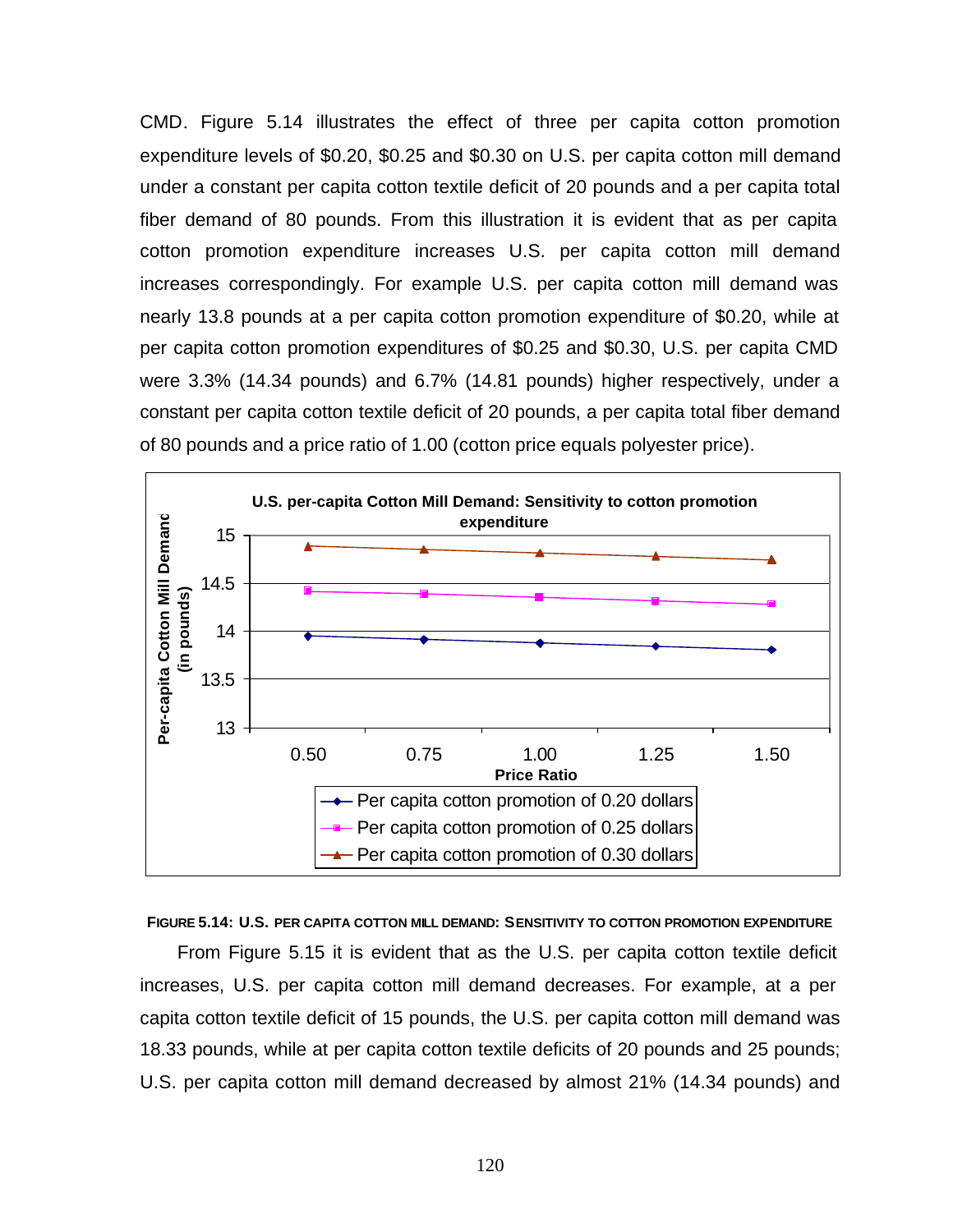44% (10.35 pounds) respectively under a constant cotton promotion expenditure of \$0.25, a per capita total fiber demand of 80 pounds and a price ratio of 1.00 (cotton price equals polyester price).



**FIGURE 5.15: U.S. PER CAPITA COTTON MILL DEMAND: SENSITIVITY TO COTTON TEXTILE DEFICIT**

The effect of varying total fiber demand is illustrated in Figure 5.16 by plotting U.S. per capita cotton mill demand against the fiber price ratio under three per capita total fiber demand levels of 75 pounds, 80 pounds and 85 pounds and a constant cotton promotion expenditure of \$0.25 and cotton textile deficit of 20 pounds. From figure 5.16 it is evident that as the U.S. per capita total fiber demand increases, U.S. cotton mill demand also increases. For example, at a per capita total fiber demand of 75 pounds, the U.S. cotton mill demand was 12.39 pounds, while at per capita total fiber demand levels of 80 pounds and 85 pounds; U.S. per capita cotton mill demand increased by almost 16% (14.34 pounds) and 32% (16.30 pounds) respectively under a constant per capita cotton promotion expenditure of \$0.25 and a price ratio of 1.00 (cotton price equals polyester price).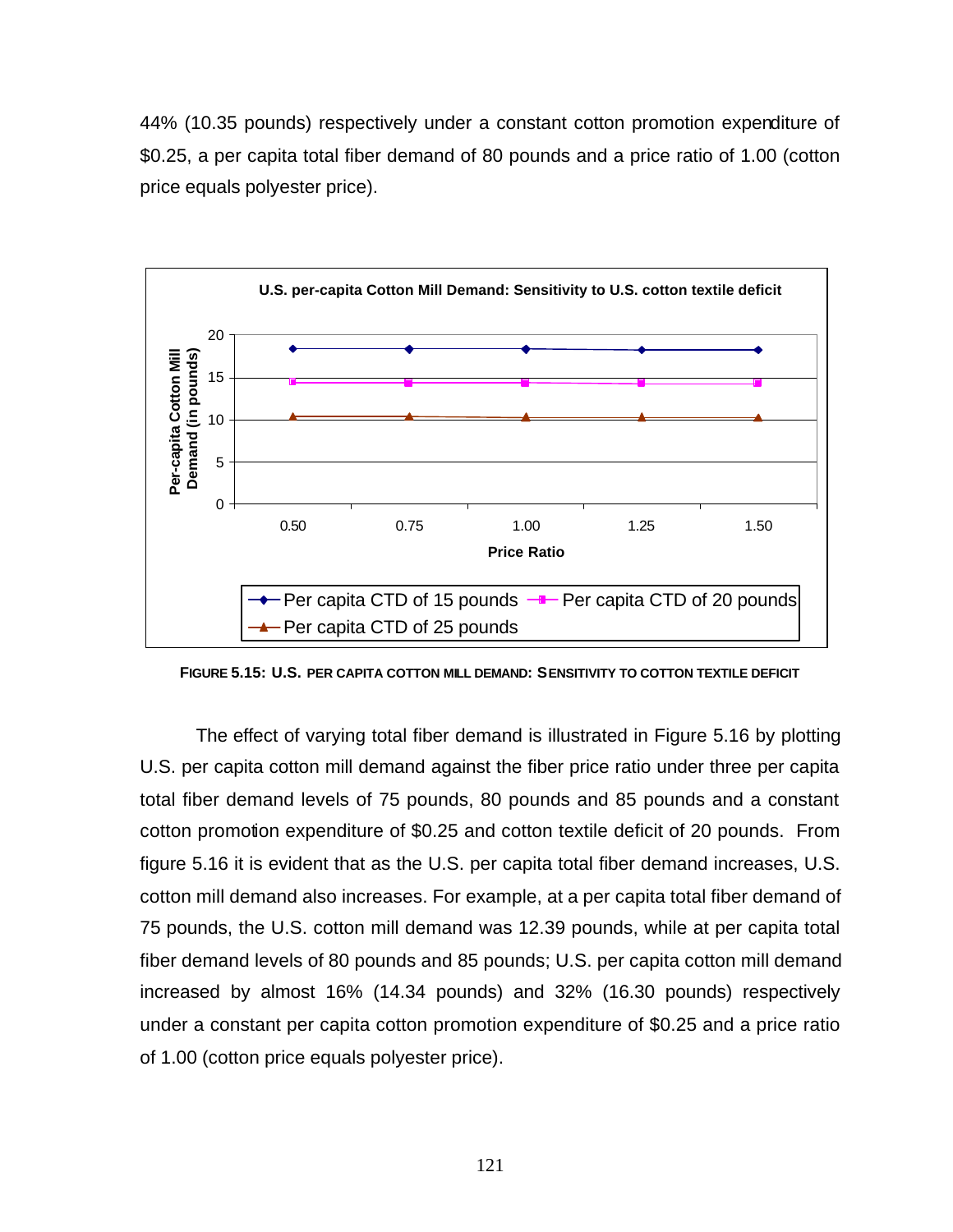

**FIGURE 5.16: U.S. PER CAPITA COTTON MILL DEMAND: SENSITIVITY TO TOTAL FIBER DEMAND**

### **Out-of-sample forecast**

The nine-month U.S. cotton mill demand (CMD) for 2002 as reported by USDA was 2823.40 million pounds [2]. The annualized U.S. CMD was determined as follows:

U.S. per capita CMD (for 2002) =[U.S. nine-month per capita CMD / 9)] x 12

Using the above formula, the annualized estimate of U.S per capita CMD was 13.21 pounds [2]. The model estimate for U.S. CMD was 14.01 pounds. A 98% confidence interval for this estimate would range from 13.72 pounds to 14.29 pounds. The model estimate for 2002 was 0.8 pounds above the actual data. Hence, the above model can predict U.S. CMD within a 98% confidence level.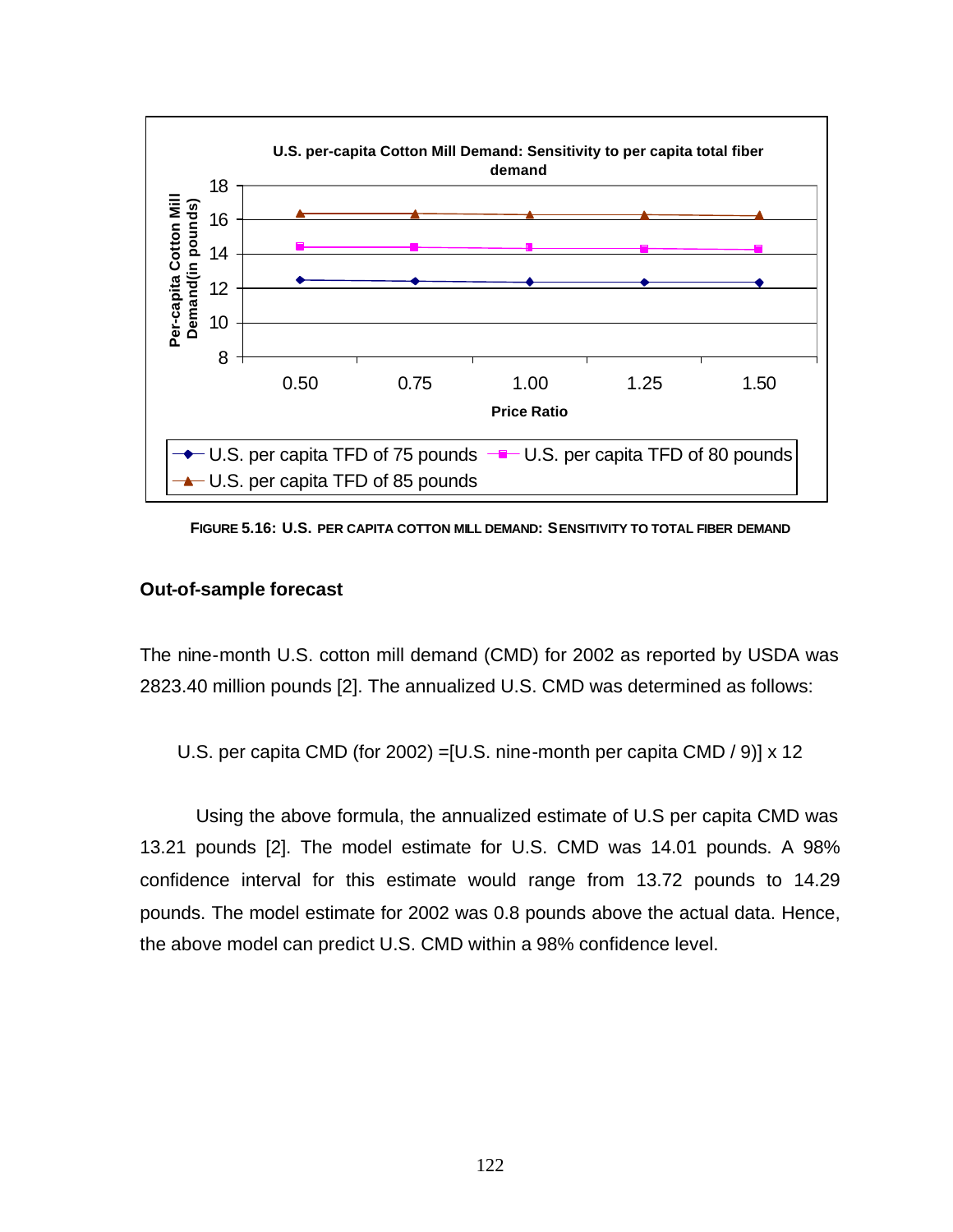# **5.4 U.S. Polyester fiber demand models**

The review of past research revealed that there were no polyester specific fiber demand models developed so far. This could be attributed to the lack of availability of polyester fiber data with respect to end-use demand. Additionally, most research has focuses on studying inter-fiber competition between cotton and man-made fibers as a whole grouping. However, such a comparison would be inadequate for two reasons. First, polyester poses the most direct threat to cotton by substitution. This is because polyester competes with cotton in key end-use segments namely, apparel, home furnishings and semi-manufactured textiles. Further, Zhang [5] et al observe that within the broad man-made fiber grouping cotton statistically shows a substitutive relationship with just the non-cellulosic fibers. This further rules out acetate and rayon fibers from consideration. The remaining two fibers namely, nylon and olefins compete primarily in the industrial fabrics and nonwoven fabric end-uses respectively where cotton and polyester have significantly lesser importance and consequently low demand. With almost 40% share of the synthetic fibers in 2001, polyester continues to be the largest synthetic fiber consumed in the U.S. The following sections will present an analysis of previous models developed for the broader man-made fiber demand estimation and follow up with specific polyester models which have no precedent to be compared with.

## **5.4.1 Polyester end-use demand model background and variable selection**

As stated in the introduction past research has focused exclusively on manmade fiber end-use demand models. Thus there is no polyester specific model available for comparison or review. Barlowe [5] developed an estimation model for U.S man-made fiber end-use demand for the period 1948 to 1964. According to Barlowe's hypothesis U.S. man-made fiber end-use demand is influenced by cotton fiber price, real U.S. disposable personal income and man-made fiber promotion expenditure.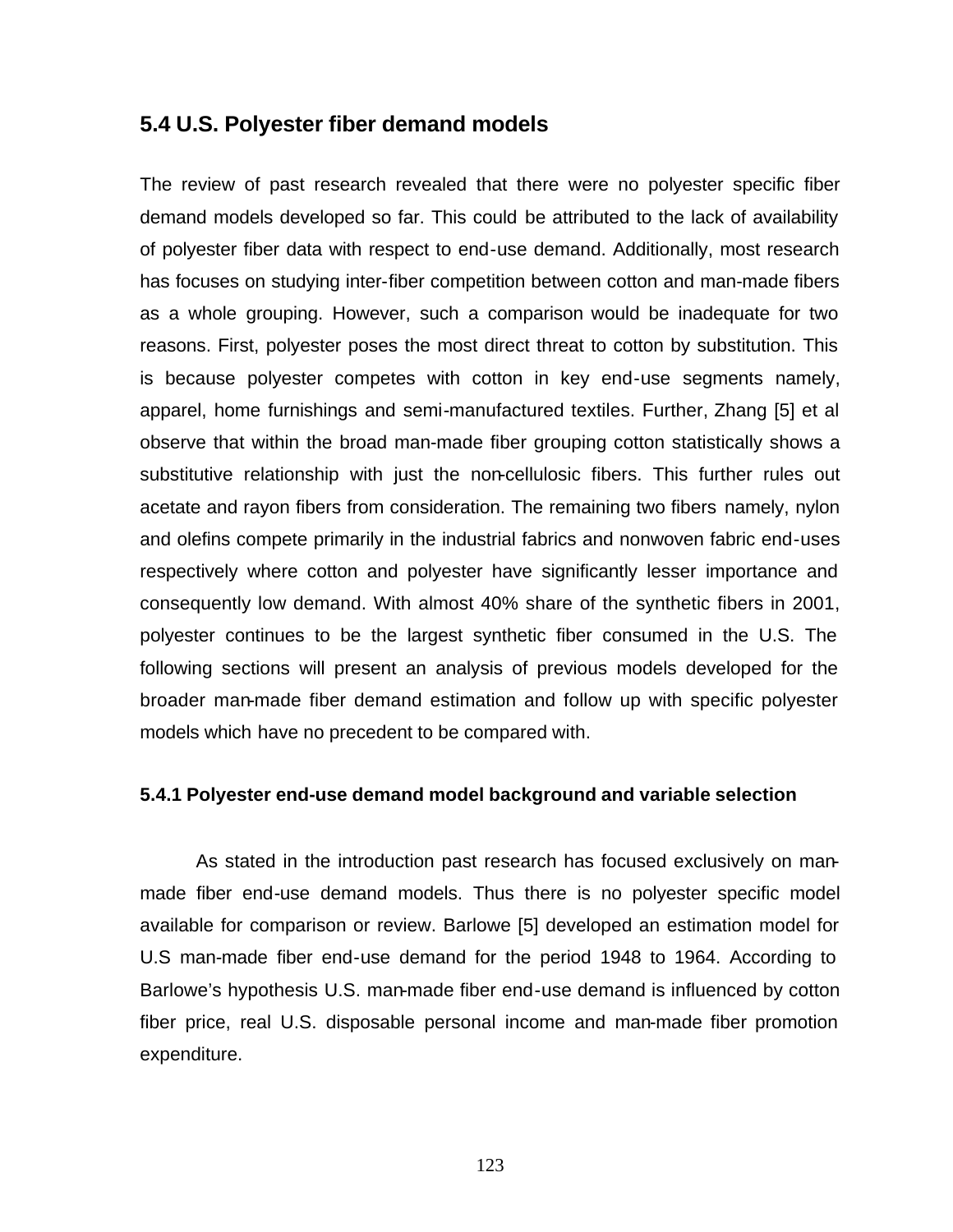The final U.S. man-made fiber demand estimation model was:

C 
$$
_{\text{tm-m, t}}
$$
 = -13.1774 + 0.2038 P  $_{\text{c, t-1}}$  + 0.0055 I<sub>t</sub> + 69.5326 M  $_{\text{p, t}}$   
(+5.37) (+2.22) (+ 9.08)  
R-squared = 0.99, DW d-statistic = 2.06

where,

C  $_{\text{tm-m, t}}$  denotes cotton equivalent of man-made fibers consumed in the production of aggregate end-uses in pounds per capita,

 $P_{c, t-1}$  denotes real price per pound for middling 15/16-inch cotton for group B mill points,

 $I_t$  denotes the U.S. real disposable personal income, and

 $M_{p, t}$  denotes the, real per capita man-made fiber promotion expenditure in dollars.

Though the model performance is satisfactory, its relevance for the period of this study (from 1990 to 2001) is questionable. This is due to the fact that U.S. polyester promotion that was intensive since the 1950's has been either suspended or reduced due to shrinking margins of profit for polyester fibers since 1990 [14,58]. Thus polyester's competitiveness has been primarily due to its engineered property superiority (described in detail in chapter 4) apart from fiber price and U.S. national income. With this background it is hypothesized that U.S. polyester end-use demand (hereafter referred to as total polyester demand) is influenced by polyester fiber price, U.S. national income and technological development of polyester fibers. The general form of the equation would be:

 $TPD = a + b$  (POLYPRICE) + c (Income) + d (TECHDEV)

where,

TPD denotes U.S. polyester end use demand, POLYPRICE denotes U.S. mill delivered polyester price, Income denotes U.S. national income, and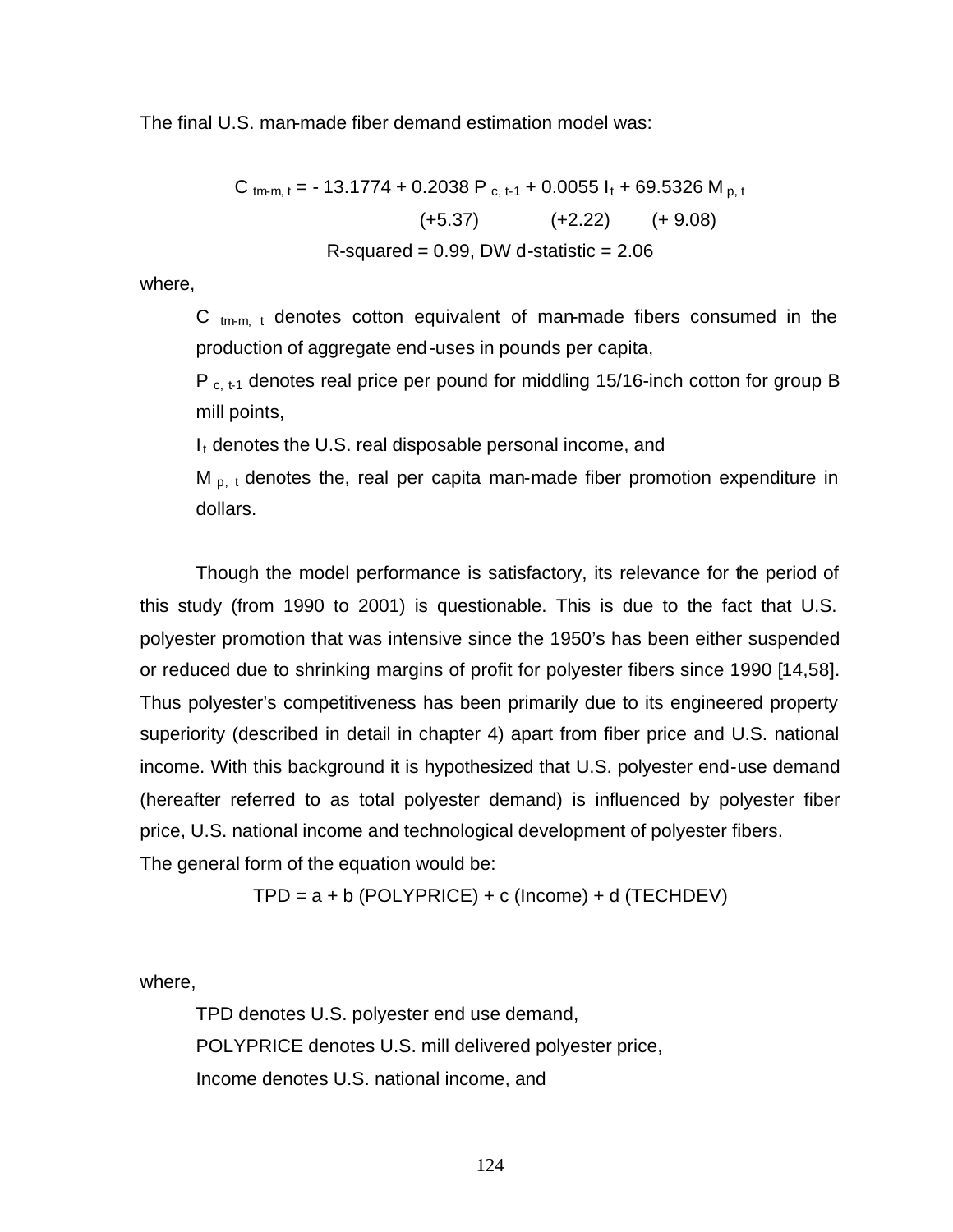TECHDEV denotes a trend variable representing technological development of polyester fibers (equal to 1 in 1990 and increasing to 12 in 2001).

TPD is defined as the sum of the annual U.S. polyester mill demand (PMD) plus the net polyester textile deficit (calculated as U.S. polyester imports minus U.S. polyester exports in raw fiber equivalent terms). While PMD data for 1990 to 2001 are readily available form Fiber Organon, PTD data are not published in any known sources. FEB provided internal data for man-made fiber percentage shares by individual fiber type. From this data the polyester share was applied to man-made import and export data to isolate the polyester component out of the man-made fiber import and export figures (see Appendix section 8.9). The U.S. mill delivered polyester price published by the National Cotton Council was used to represent the polyester fiber prices (see Appendix section 8.4). In case of the income variable three variations were performed using gross domestic product (GDP), disposable personal income (DPI) and personal consumption expenditure (PCE) in nominal and real dollars. The trend variable for polyester's technological development was a trend variable equal to one in 1990 and increasing by one each successive year to capture continuous engineering development in polyester fibers.

## **5.4.2 U.S. total polyester demand model**

The TPD demand estimation OLS models selected from all the simulations for their best statistical performance only are presented in this section. The remaining models simulated are presented in the appendix section for reference.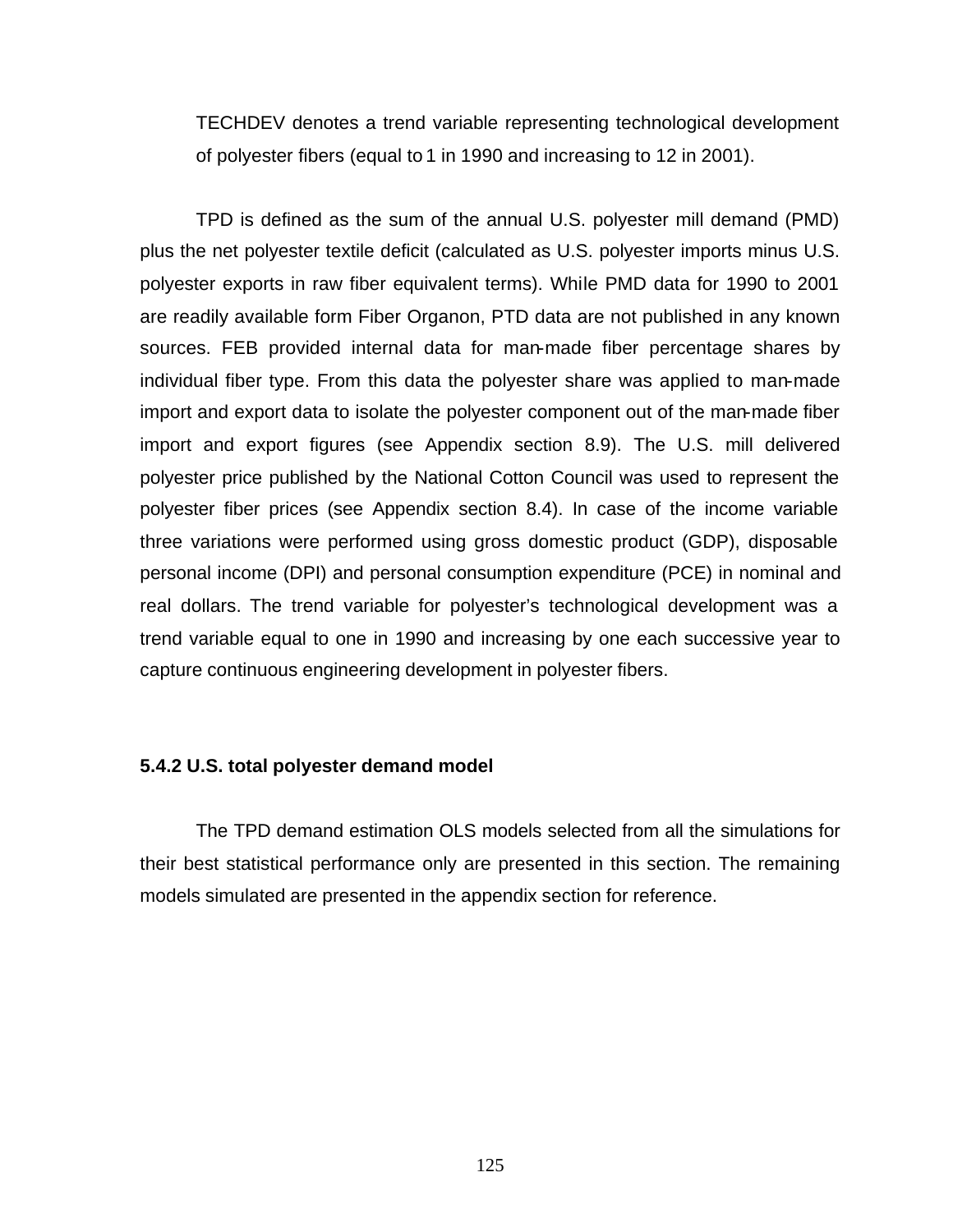#### **5.4.3 Minitab Output of U.S. total polyester demand OLS model**

**Regression Analysis: Ln(TPD) versus Ln(POLYPRICE), Ln(TECHDEV), Ln (REALGDP)** The regression equation is  $Ln(TPD) = 7.62 - 0.063 Ln(POLYPRICE) + 0.136 Ln(TECHDEV) + 0.098 Ln(REALGDP)$ Predictor Coef SE Coef T P VIF Constant 7.624 3.302 2.31 0.050 Ln(POLYP -0.0629 0.1349 -0.47 0.653 2.6 Ln(TECHD 0.13592 0.04465 3.04 0.016 5.9 Ln(REALG 0.0977 0.3351 0.29 0.778 8.3  $S = 0.04624$   $R-Sq = 90.4%$   $R-Sq(\text{add}) = 86.7%$ <br> $RESS = 0.037441$   $R-Sq(\text{pred}) = 78.90%$  $R-Sq(pred) = 78.90%$ Analysis of Variance Source **DF** SS MS F P Regression 3 0.160331 0.053444 24.99 0.000 Residual Error 8 0.017105 0.002138 Total 11 0.177437 No replicates. Cannot do pure error test. Source DF Seq SS Ln(POLYP 1 0.083189 Ln(TECHD 1 0.076960 Ln(REALG 1 0.000182 Unusual Observations Obs Ln(POLYP Ln(TPD) Fit SE Fit Residual St Resid 12 4.04 8.5084 8.5997 0.0252 -0.0913 -2.35R R denotes an observation with a large standardized residual Durbin-Watson statistic = 1.45

### **5.4.4 U.S. total polyester demand model analysis**

The above equation successfully explains 86.7% of the variation in U.S. total polyester demand for the period 1990 to 2001. Further, the Durbin-Watson *d*-statistic of 1.45 is well above the corresponding *dL* value of 0.658 showing no evidence of autocorrelation effects (refer Appendix section 18). In the above equation, U.S. national income represented by the real gross domestic product (REALGDP), shows a positive coefficient. This confirms the observation in section 4.4.1 that income is directly related to total fiber demand. However, its statistical significance is low as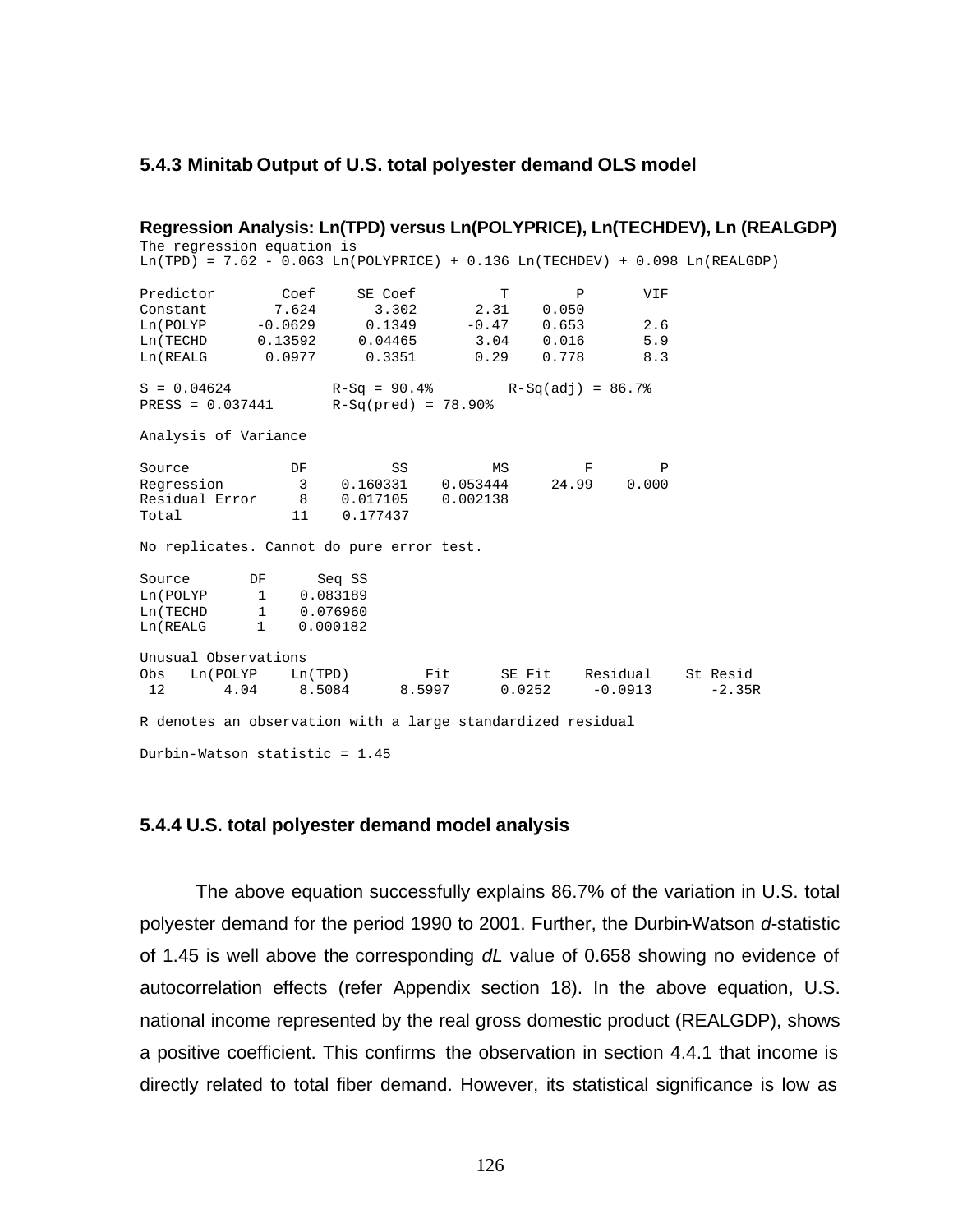indicated by its *t*-value of 0.29. The technological development in polyester fibers is observed to have the highest statistical significance (*t*-value = 3.04). This observation confirms the hypothesis discussed in section 4.4.4. Polyester fiber price is inversely related to U.S. TPD. This confirms Meyer's [6] observation and the hypothesis of this study. However, the statistical significance of the polyester fiber price is low as indicated by its t-value of –0.47. The low significance of the price and income term may stem from the assumption made in arriving at the TPD, specifically pertaining to the polyester export data discussed in section 5.3.1. The OLS models of TPD on a per capita basis proved unsatisfactory. However, these OLS model simulations are included in Appendix section 8.37 for reference.

In the process of choosing the model presented in section 5.4.3 other model variations were also considered. The models other than the one chosen represent OLS models created by variations of certain explanatory variables. In the case of U.S. total polyester demand as discussed in the hypothesis in section 5.4.1, the three explanatory variables were polyester fiber price, polyester technological development and U.S. income. With regard to polyester fiber price, two variations were performed using nominal U.S. mill delivered polyester price (see section 5.4.3) and real U.S. mill delivered polyester price (see Appendix section 8.38). This OLS model produced a slightly lower r-squared value though the Durbin-Watson statistic was almost the same as the final model. In the case of U.S. income, three simulations were performed using nominal U.S. gross domestic product (GDP), personal consumption expenditure (PCE) and disposable personal income (DPI) and three using real GDP, real PCE and real DPI. While the nominal DPI and nominal PCE simulations produced an unsatisfactory coefficient for the income variable (see Appendix section 8.39 and 8.40), the simulation with nominal GDP produced a lower r-squared value and Durbin-Watson statistic than the final model presented in section 5.4.3 (see Appendix sections 8.41). In the case of real U.S. income, both real DPI and real PCE simulations produced unsatisfactory coefficients for the income variable than the chosen model in section 5.4.3 (see Appendix sections 8.42 and 8.43).

127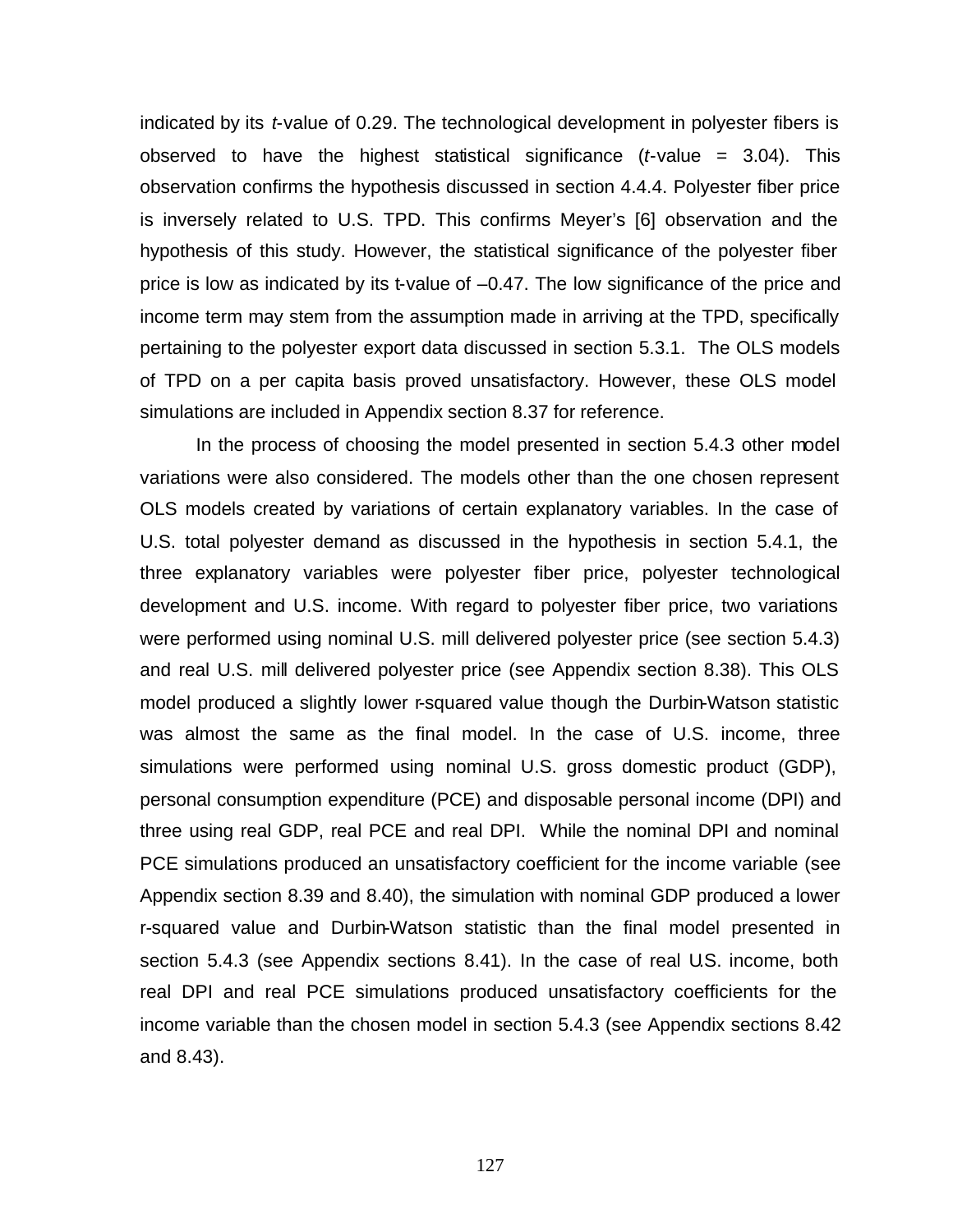

**5.4.5 U.S. total polyester demand model performance evaluation**

**FIGURE 5.17: U.S. TOTAL POLYESTER DEMAND: ACTUAL VERSUS MODEL ESTIMATE**

Figure 5.17 illustrates the actual U.S. TPD plotted against estimated U.S. TPD from the equation in section 5.4.3. The estimated values closely track actual TPD from 1990 to 1996. However, the model underestimates the actual values from 1997 to 2000. The average difference in estimated demand and actual demand for this period was nearly 200 million pounds. The reason for this underestimation could be due to increased cotton demand resulting from the rapid decline in cotton fiber prices during the same period from 84.87 cents per pound to 59.85 cents per pound (see Appendix section 8.4). However, the model's 2001 estimate is above the actual value by almost 400 million pounds. This could be due to the 7% increase in cotton prices during 2001 over 2000 levels.

## **Sensitivity Analysis**

 A sensitivity analysis was performed to observe the effects of changing income, cotton promotion expenditure and cotton fiber price on U.S. total polyester demand as seen in Figure 5.18.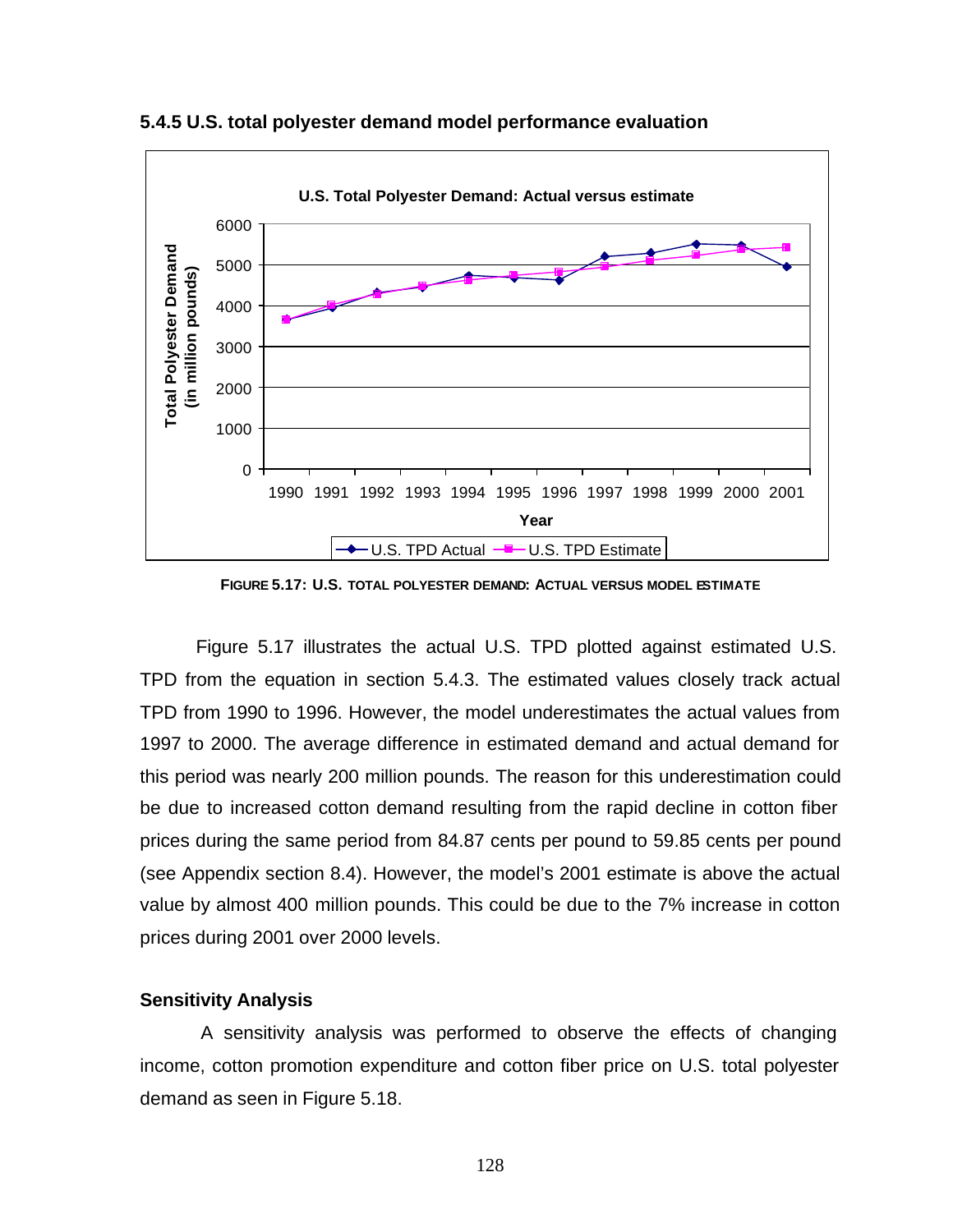

**FIGURE 5.18: U.S. TOTAL POLYESTER DEMAND: SENSITIVITY TO U.S. REAL GDP**

From figure 5.18 it is evident that as real GDP increases the U.S. TPD also increases though the extent of increase is not very significant. For example, at a real GDP of \$9000 billion, U.S. TPD was 5337 million pounds, while at real GDP levels of \$9500 billion and \$10,000 billion; U.S. TPD increased by a mere 0.53% (5367 million pounds) and 1.03% (5393 million pounds) respectively.

### **Out-of-sample forecast**

The estimated U.S. TPD for 2002 was 5412.62 million pounds. A 95% confidence interval for this estimate would range from 5141 million pounds to 5684 million pounds. However, neither the annual total polyester demand for 2002 nor a nine-month total polyester demand data were available at the time of this study for the purpose of comparison.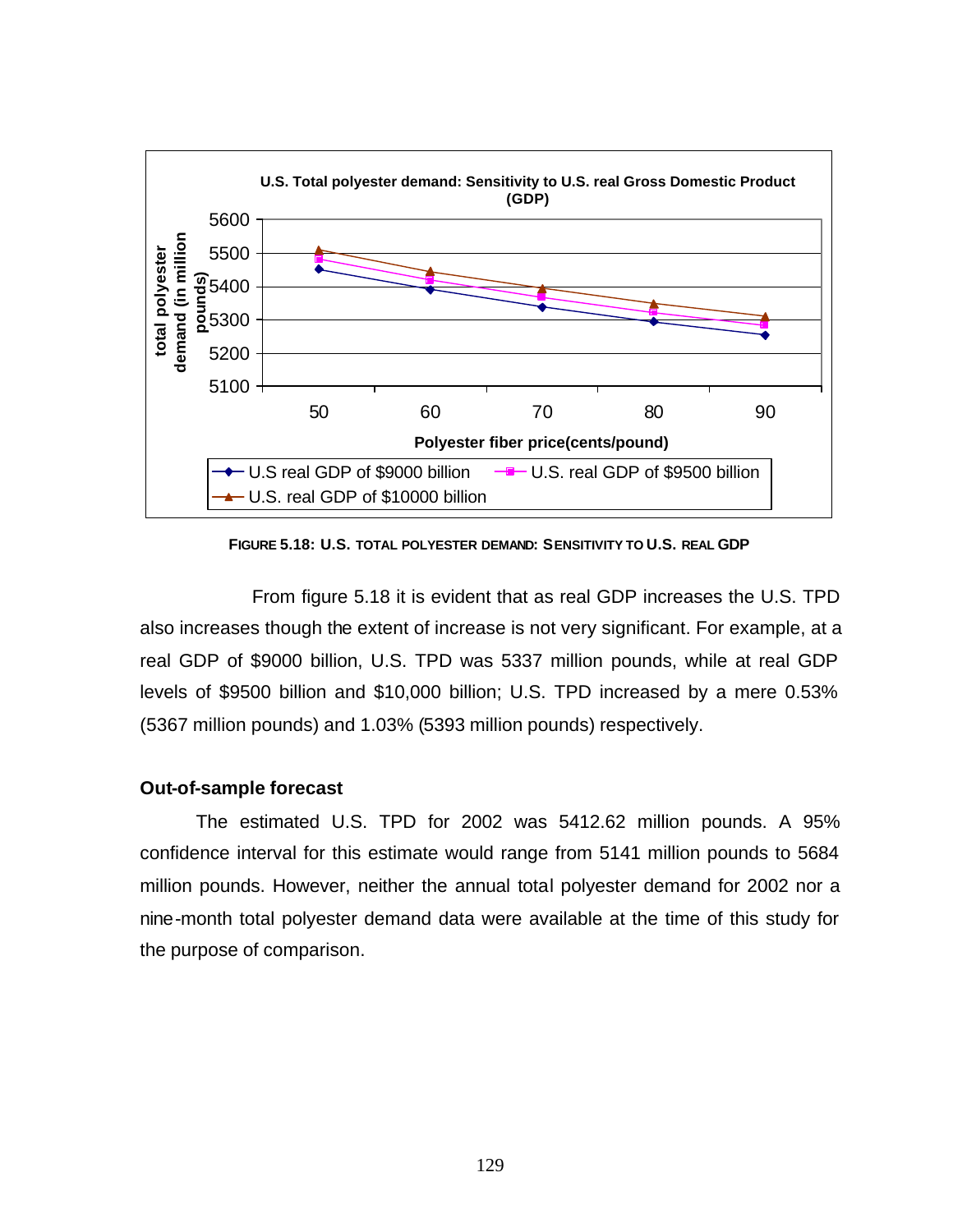## **5.5 U.S. Polyester mill demand estimation background and variable selection**

Similar to polyester end-use demand, there have been no polyester mill demand models developed from past research studies and literature. However, the U.S. mill demand for cotton and polyester are reflective of the overall competitiveness of the U.S. spinning industry and hence the background and variable selection for the PMD model would be the same as that for CMD estimation discussed in section 5.2.4. However, the single point distinguishing the PMD model from the CMD model is the absence of a matching polyester promotion effort in the U.S. to combat Cotton Incorporated's cotton promotion efforts [58,59]. Following from the discussion of polyester's reliance on property superiority stemming from its technological development, as its chief non-price competitive factor (see chapter 4 for polyester technological developments). Based on the previous discussions, it is hypothesized that U.S. polyester mill demand (PMD) is influenced by U.S. polyester textile deficit (PTD), price ratio of lagged cotton fiber price to polyester fiber price, total fiber demand (TFD) and technological development (TECHDEV). The general form of the equation supporting the above hypothesis is:

 $PMD = a - b (PTD) + c (RATIO) + d (TFD) + e (TECHDEV) + f (COTPROM)$ where,

PMD denotes U.S. polyester mill demand,

PTD denoted U.S polyester textile deficit,

RATIO denotes U.S. mill delivered cotton fiber price divided by U.S. mill delivered polyester fiber price,

TFD denoted U.S. total fiber demand (sum of annual cotton, wool, man-made and other fibers),

TECHDEV is a trend variable representing technological development in polyester fibers, equal to one in 1990 and increasing by one each year until 2001, and

COTPROM denotes the real U.S cotton promotion expenditure represented by the budget of Cotton Incorporated.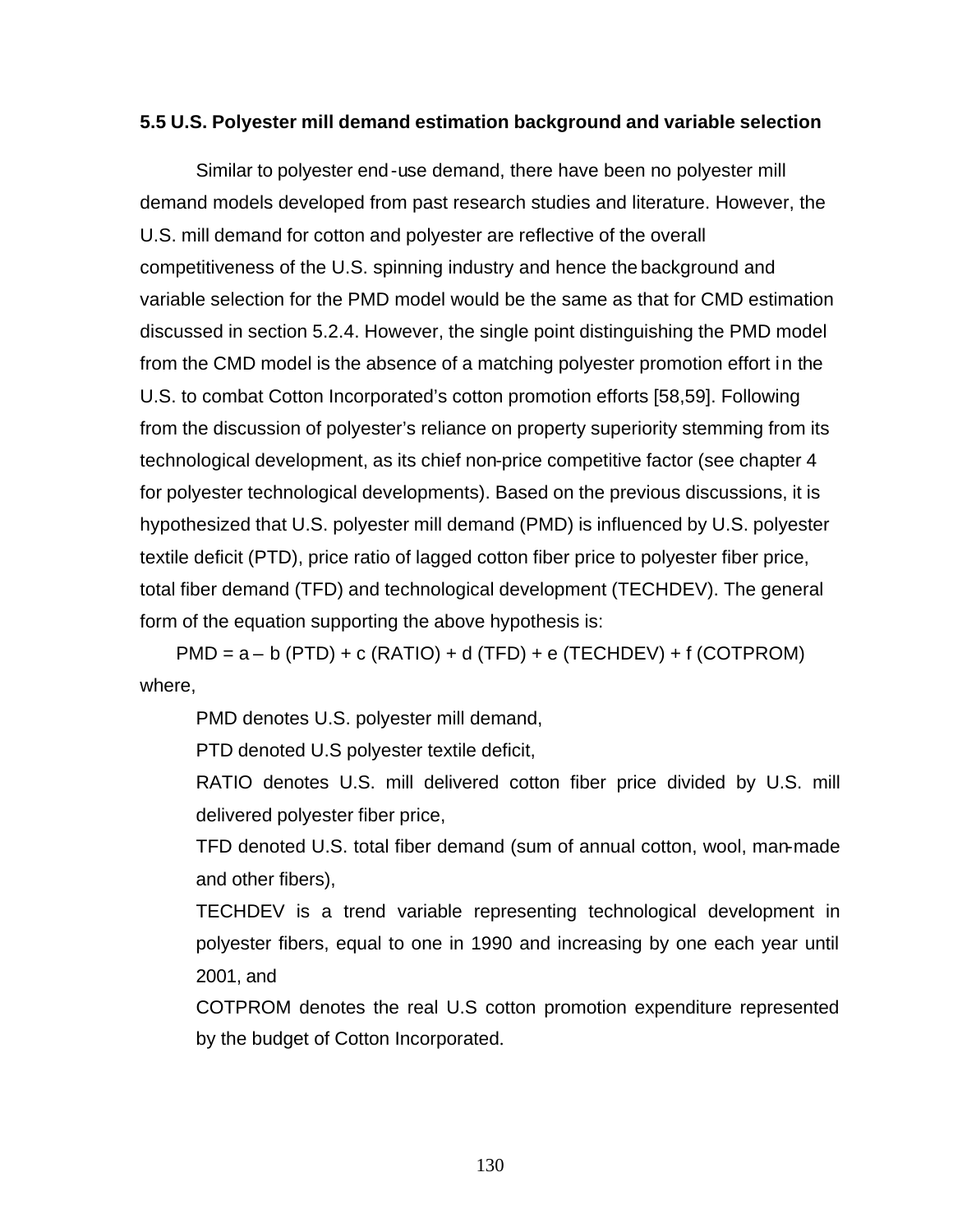## **5.5.1 U.S. polyester mill demand models**

Based on the hypothesis presented in the previous section OLS models were developed. The models with the most satisfactory results have are presented in this section. The remaining model simulations are presented in the appendix section for reference.

### **5.5.2 Minitab Output of U.S. polyester mill demand OLS model**

### **Regression Analysis: Ln(PMD) versus Ln(PTD), Ln(RATIO), Ln (TFD) and Ln (REALCOTPROM)**

| The regression equation is |                        |                                                                    |    |              |              |
|----------------------------|------------------------|--------------------------------------------------------------------|----|--------------|--------------|
|                            |                        | $Ln(PMD) = -6.71 - 0.346 Ln(PTD) + 0.169 Ln(RATIO) + 1.78 Ln(TFD)$ |    |              |              |
|                            |                        | - 0.110 Ln(REALCOTPROM)                                            |    |              |              |
|                            |                        |                                                                    |    |              |              |
| Predictor                  | Coef                   | SE Coef                                                            | T  | $\mathbf{P}$ | VIF          |
|                            |                        | Constant $-6.714$ 2.164 $-3.10$                                    |    | 0.017        |              |
|                            |                        | $Ln(PTD)$ -0.34637 0.07052 -4.91                                   |    | 0.002        | 10.7         |
|                            |                        | Ln(RATIO 0.16912 0.09539                                           |    | $1.77$ 0.120 | 2.7          |
|                            |                        | Ln(TFD) 1.7764 0.2858 6.21 0.000                                   |    |              | 20.6         |
|                            |                        | Ln(REALC -0.10966 0.08846 -1.24 0.255 7.8                          |    |              |              |
|                            |                        |                                                                    |    |              |              |
| $S = 0.02512$              |                        | $R-Sq = 96.5$ $R-Sq(adi) = 94.5$                                   |    |              |              |
| PRESS = 0.017070           |                        | $R-Sq(pred) = 86.49$                                               |    |              |              |
|                            |                        |                                                                    |    |              |              |
| Analysis of Variance       |                        |                                                                    |    |              |              |
|                            |                        |                                                                    |    |              |              |
| Source                     | DF                     | SS                                                                 | MS | F            | $\mathbf{P}$ |
| Regression                 |                        | $4$ 0.121896 0.030474 48.28 0.000                                  |    |              |              |
|                            |                        | Residual Error 7 0.004418 0.000631                                 |    |              |              |
| Total                      | 11                     | 0.126314                                                           |    |              |              |
|                            |                        |                                                                    |    |              |              |
|                            |                        | No replicates. Cannot do pure error test.                          |    |              |              |
| Source                     | DF                     | Seq SS                                                             |    |              |              |
| $Ln(PTD)$ 1                |                        | 0.053319                                                           |    |              |              |
| Ln(RATIO 1                 |                        | 0.005245                                                           |    |              |              |
| Ln(TFD)                    | 1                      | 0.062361                                                           |    |              |              |
| Ln (REALC                  | $1 \quad \blacksquare$ | 0.000970                                                           |    |              |              |
|                            |                        |                                                                    |    |              |              |

Durbin-Watson statistic = 2.12

No evidence of lack of fit  $(P > 0.1)$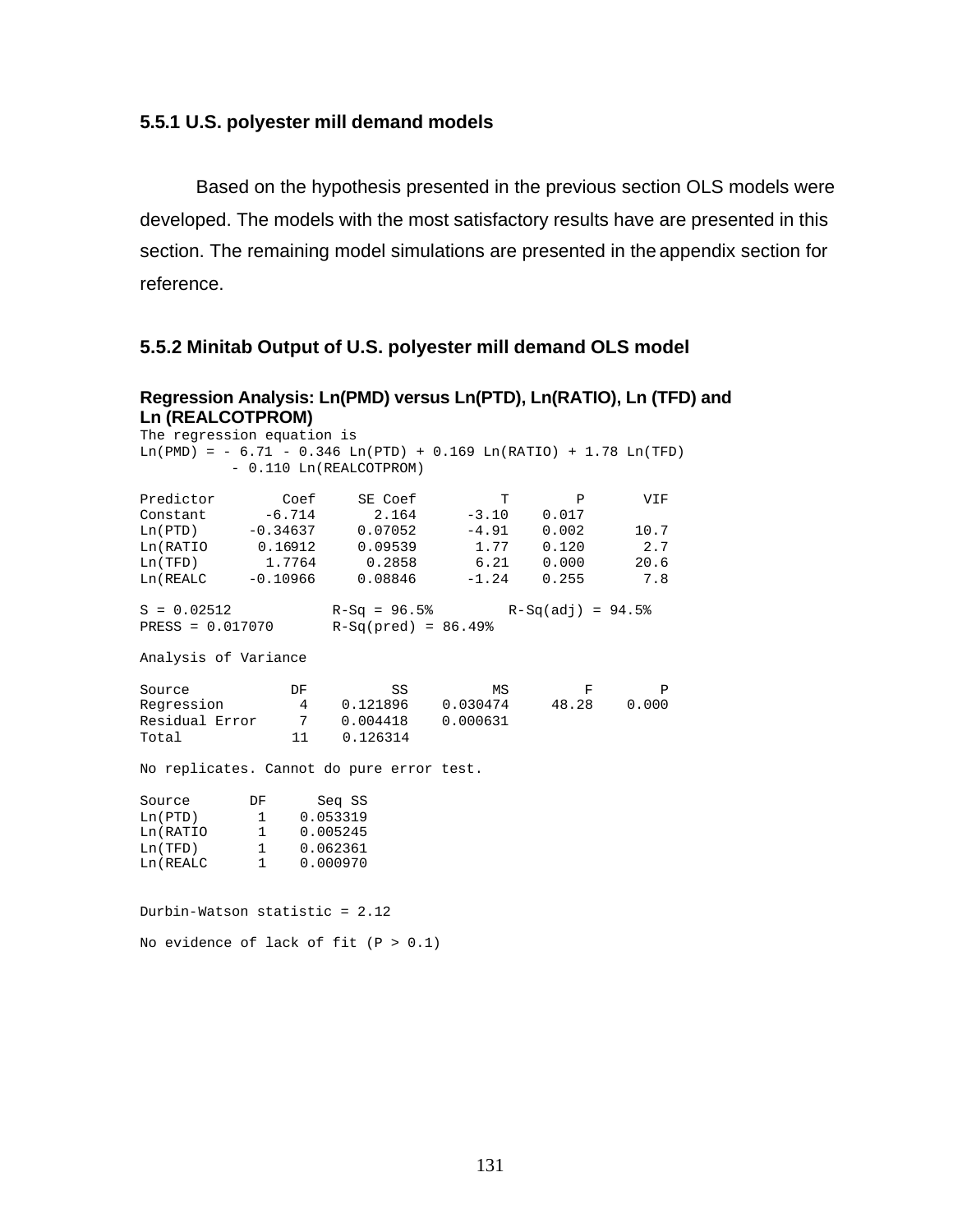### **5.5.3 U.S. polyester mill demand model analysis**

The OLS model for U.S. PMD is successful in explaining 94.5% of the variation in U.S. annual polyester mill demand for the period 1990 to 2001. Further, the Durbin-Watson statistic of 2.12 shows that there is no problem of autocorrelation as it is well above the *dL* of 0.512 (refer Appendix section 8.18). In the above equation, U.S. PMD is hypothesized to emulate the TFD as overall fiber demand is bound to have a positive impact on U.S. PMD [6]. Hence, the positive sign of the TFD coefficient proves this observation. However, as discussed in section 4.2.2 rising U.S. polyester imports has widened the polyester textile trade deficit (PTD). This as expected would have a negative impact on U.S. mill demand. The negative sign of PTD and its significance (*t*-value = -4.91) confirms this observation. The price ratio specification was placed to capture the price competitiveness of cotton relative to polyester. This price ratio term is defined as the ratio of lagged U.S. cotton mill delivered price to lagged U.S. polyester mill delivered price. An increase in the ratio means that cotton fiber is proving more expensive relative to polyester. The positive sign of the coefficient indicates that if cotton becomes expensive with respect to polyester then inter-fiber substitution would occur and hence U.S. PMD would increase. The cotton promotion specification (COTPROM, *t*-value = -1.24) was included to observe the effect of cotton promotion on U.S. PMD. The negative sign of the coefficient shows that as cotton promotion expenses are inversely related to U.S. PMD. Hence, as cotton promotion expenditure increases, U.S. polyester mill demand would decrease. The OLS models including the technological development (TECHDEV), proved unsatisfactory. This would indicate that the effect of polyester's technological development does not play a significant role in influencing U.S. PMD. Additionally, the TECHDEV specification was set as a trend variable and hence would not be adequately quantifying the exact budget employed in polyester promotion.

In the process of choosing the model presented in section 5.5.2 other model variations were also considered. The models other than the one chosen represent OLS models created by varying certain explanatory variables. In the case of U.S. PMD the explanatory variables drawn from the hypothesis presented in introductory

132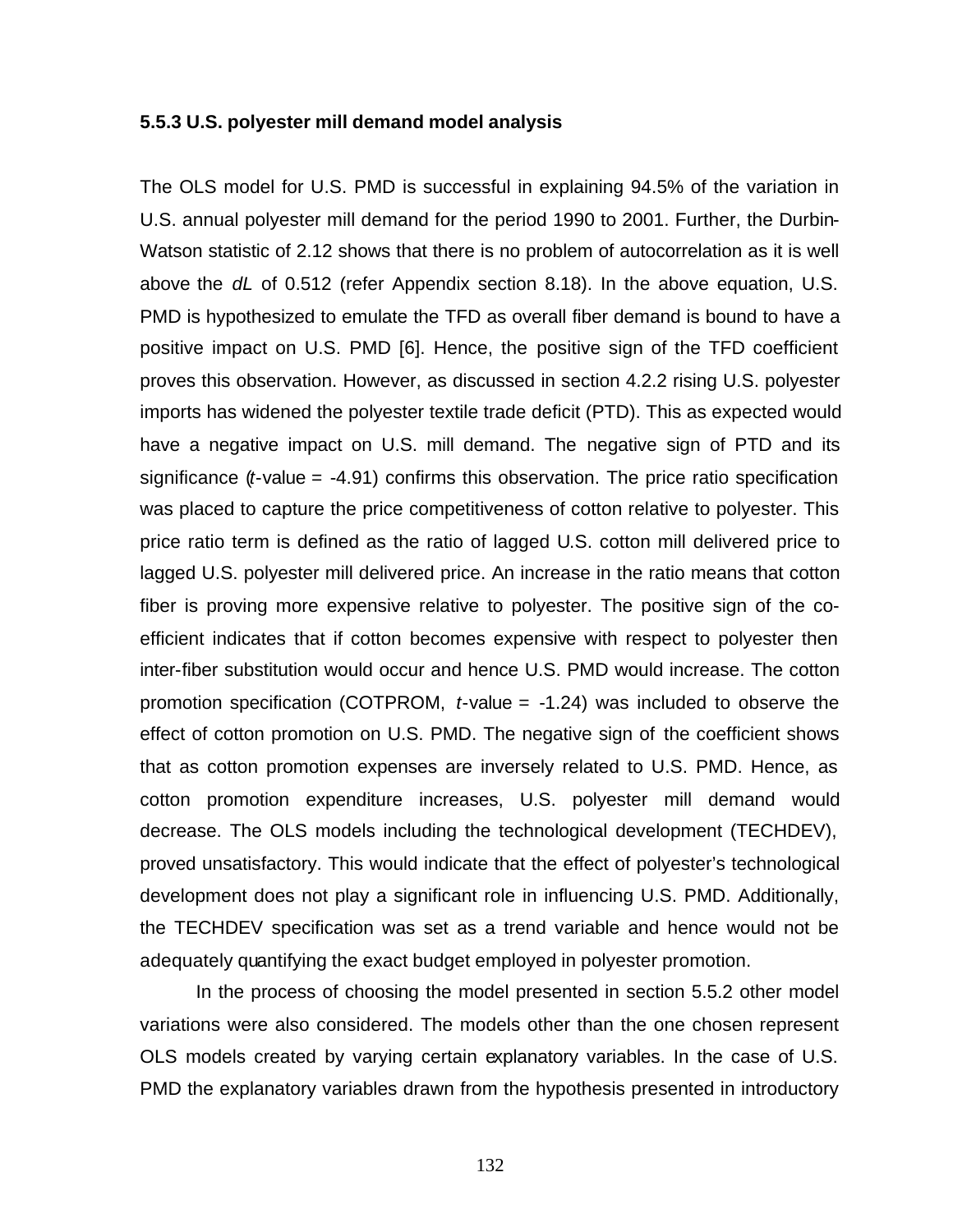part of section 5.5 were fiber price ratio, cotton promotion expenditure, U.S. polyester textile deficit and U.S. total fiber demand. Since, the fiber price ratio, U.S. polyester textile deficit are fixed quantities, the variations attempted were restricted to the cotton promotion expenditure variable and the U.S. total fiber demand. With regard to U.S. cotton promotion expenditure, two simulations were performed using real and nominal expenditure. The model using nominal cotton promotion expenditure produced almost equal r-squared values as well as Durbin-Watson statistic (see Appendix section 8.44) compared to the chosen model in section 5.5.2. Meyer [6], in his estimation model for U.S. cotton mill demand, calculated the U.S. total fiber demand, as the sum of the annual mill demand of cotton, wool and manmade fibers plus the net textile trade deficit (in raw fiber equivalent basis) in manufactured products for these fibers. On the, other hand the USDA Cotton and Wool Situation and Outlook Report for 2002, calculates total fiber demand using the same formula as described above, but with an additional fiber category, namely, flax and silk. Hence, two simulations, one using Meyer's definition (designated as TFD 1) and the second using the USDA Cotton and Wool Situation and Outlook Report definition (designated as TFD) were performed. The USDA definition of TFD was found to produce better results (see Appendix 8.45).

#### **5.5.4 U.S. polyester mill demand model performance evaluation**

Figure 5.19 illustrates the actual U.S. cotton mill demand versus the model estimate of U.S. cotton mill demand. From this illustration, it is evident that the estimated U.S. CMD values track the actual values almost throughout the period of 1990 to 2001 except for certain years. The average difference between estimated and actual values was 175 million pounds. However, the largest differences arose in 2000 and 2001 when the model overestimated the U.S. PMD by more than 200 million pounds. This could be attributed to an overabundance in U.S. cotton supply and the fact that cotton prices were surpassed by polyester in 2001 (see Appendix sections 8.2 and 8.4).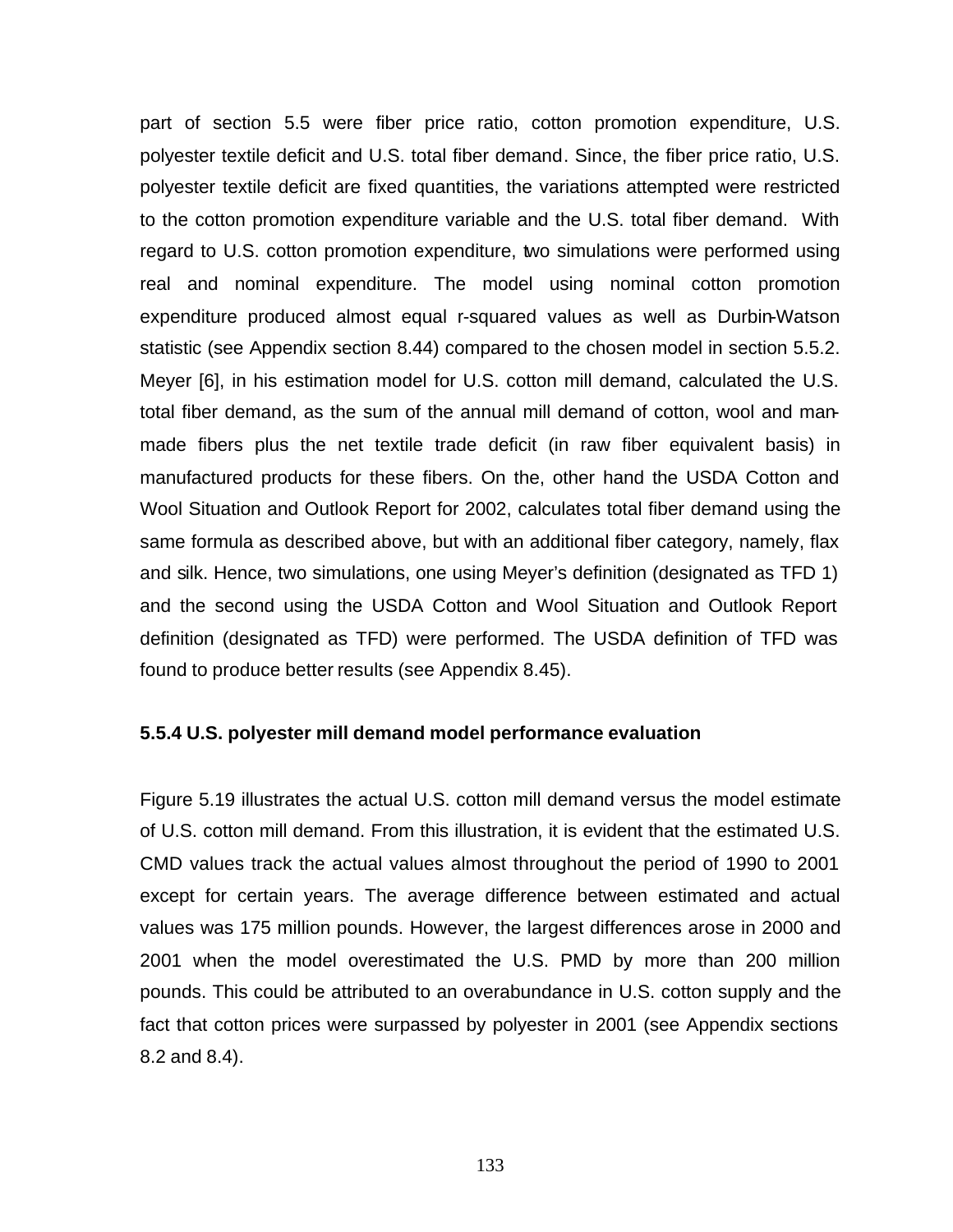

**FIGURE 5.19: U.S. POLYESTER MILL DEMAND: ACTUAL VERSUS ESTIMATE**

#### **Sensitivity Analysis**

A sensitivity analysis was performed to observe the effects of changing PTD, cotton promotion expenditure and fiber price ratio on U.S. PMD. Figure 5.20 illustrates the effect of three cotton promotion expenditure levels of \$55 million, \$60 million and \$65 million on U.S. cotton mill demand under a constant cotton textile deficit of 1000 million pounds and a total fiber demand of 23,000 million pounds. From this illustration it is evident that as cotton promotion expenditure increases U.S. polyester mill demand decreases correspondingly though the extent of decrease was not very significant. For example U.S. polyester mill demand was nearly 4171 million pounds at a cotton promotion expenditure of \$55 million, while at cotton promotion expenditures of \$60 million and \$65 million, U.S. PMD were just 1% (4133 million pounds) and 2% (4095 million pounds) lower respectively, under a constant cotton textile deficit of 1,000 million pounds and a price ratio of 1.00 (cotton price equals polyester price). Hence, the influence of cotton promotion expenditure on U.S. polyester mill demand is present but not very significant.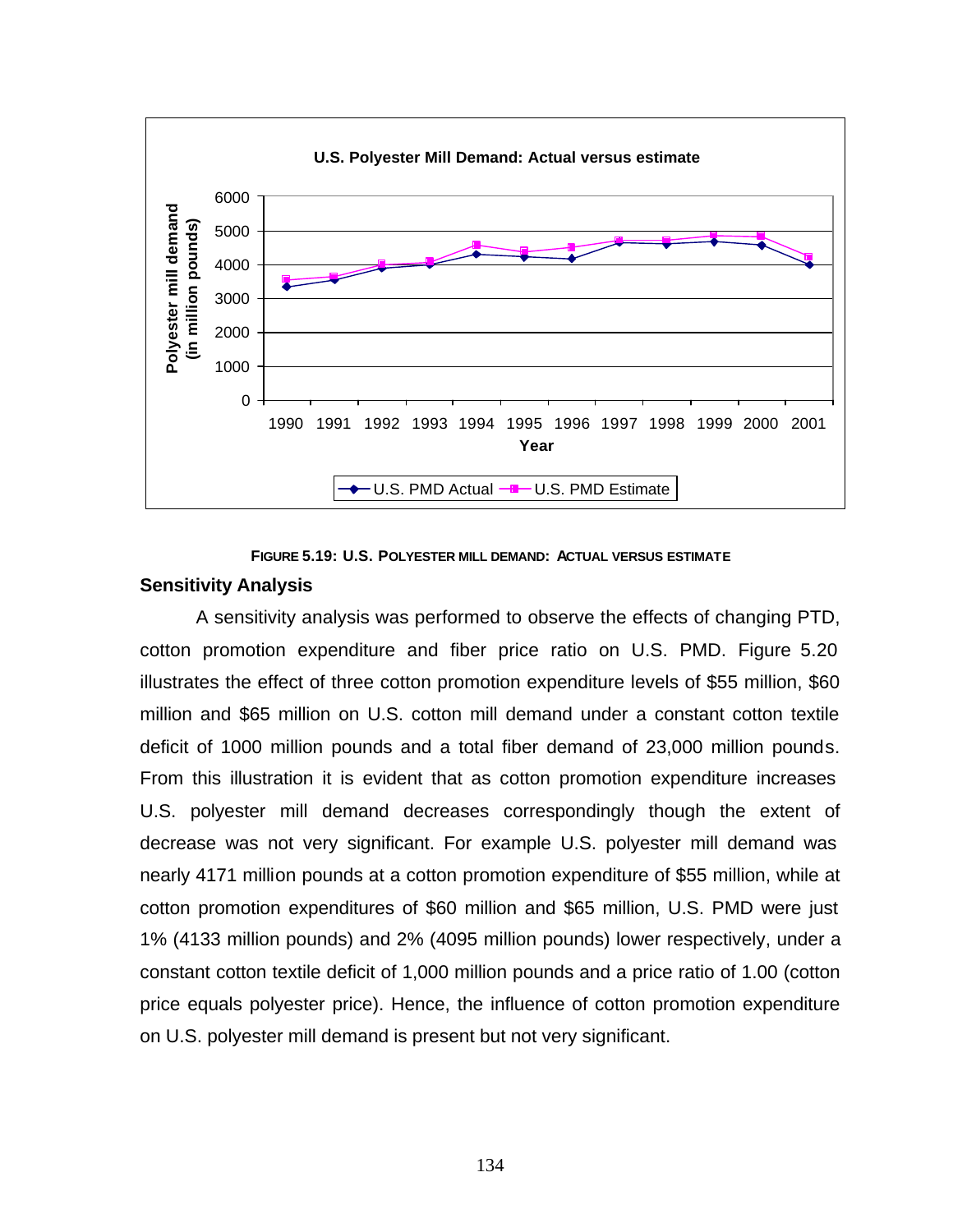

#### **FIGURE 5.20: U.S. POLYESTER MILL DEMAND: SENSITIVITY TO COTTON PROMOTION EXPENDITURE**

The effect of varying polyester textile deficit levels on the U.S. polyester mill demand is illustrated in figure 5.21 by plotting U.S. cotton mill demand against the fiber price ratio under three cotton textile deficit levels of 5,500 million pounds, 6,000 million pounds and 6,500 million pounds under a constant cotton promotion expenditure of \$60 million. From figure 5.21 it is evident that as U.S. polyester textile deficit increases, U.S. polyester mill demand decreases though not very significantly. For example, at a polyester textile deficit of 900 million pounds, the U.S. polyester mill demand was 4247 million pounds, while at cotton textile deficits of 1,000 million pounds and 1,100 million pounds; U.S. polyester mill demand decreased by just 4% (4095 million pounds) and 7% (3963 million pounds) respectively under a constant cotton promotion expenditure of \$65 million and a price ratio of 1.00 (cotton price equals polyester price). Thus, as U.S. polyester textile deficit increases the U.S. polyester mill demand decreases, but with very low significance.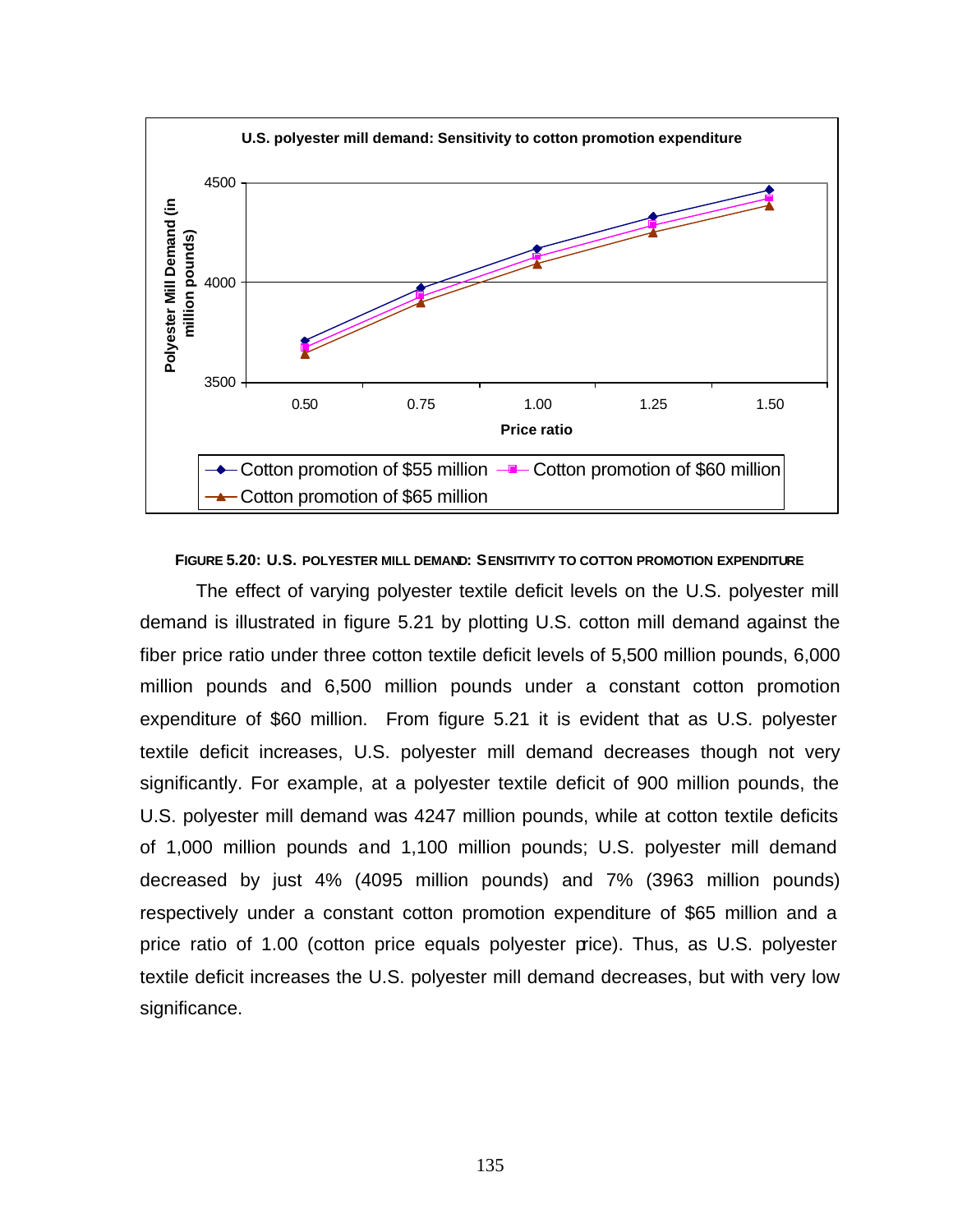

**FIGURE 5.21: U.S. POLYESTER MILL DEMAND: SENSITIVITY TO POLYESTER TEXTILE DEFICIT**

The effect of varying total fiber demand is illustrated in figure 5.22 by plotting U.S. polyester mill demand against the fiber price ratio under three total fiber demand levels of 20,000 million pounds, 25,000 million pounds and 30,000 million pounds under a constant cotton promotion expenditure of \$60 million and polyester textile deficit of 1000 million pounds. From figure 5.22 it is evident that as the U.S. total fiber demand increases, U.S. polyester mill demand also increases. For example, at a total fiber demand of 20,000 million pounds, the U.S. polyester mill demand was 3194 million pounds, while at total fiber demand levels of 25,000 million pounds and 30,000 million pounds; U.S. polyester mill demand increased by almost 49% (4752 million pounds) and 105% (6572 million pounds) respectively under a constant cotton promotion expenditure of \$65 million and a price ratio of 1.00 (cotton price equals polyester price).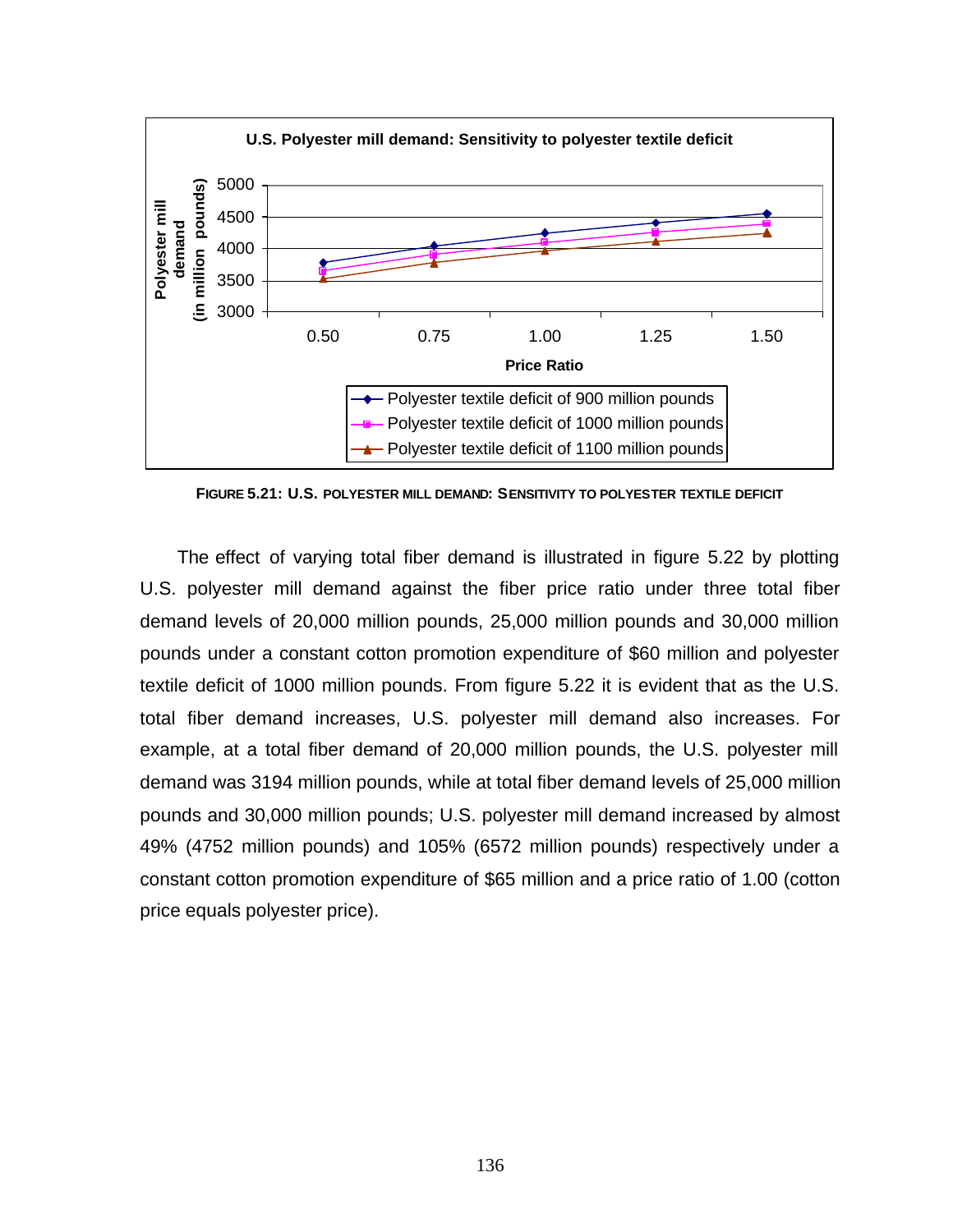

**FIGURE 5.22: U.S. POLYESTER MILL DEMAND: SENSITIVITY TO TOTAL FIBER DEMAND**

## **Out-of-sample forecast**

The ten-month U.S. polyester mill demand (PMD) for 2002 as reported by FEB was 2492.50 million pounds [4,37,38]. The annualized U.S. PMD was arrived at as follows:

U.S. PMD (for 2002) =[U.S. nine-month PMD / 9)] x 12

By the above formula, the annual (12-month) U.S. PMD for 2002 was 2991 million pounds. However, at the time of this study the U.S. polyester textile deficit and the U.S. total fiber demand for 2002 were not available. Since the actual data for 2002 was unavailable at the time of this study an estimate using the model could also not be made.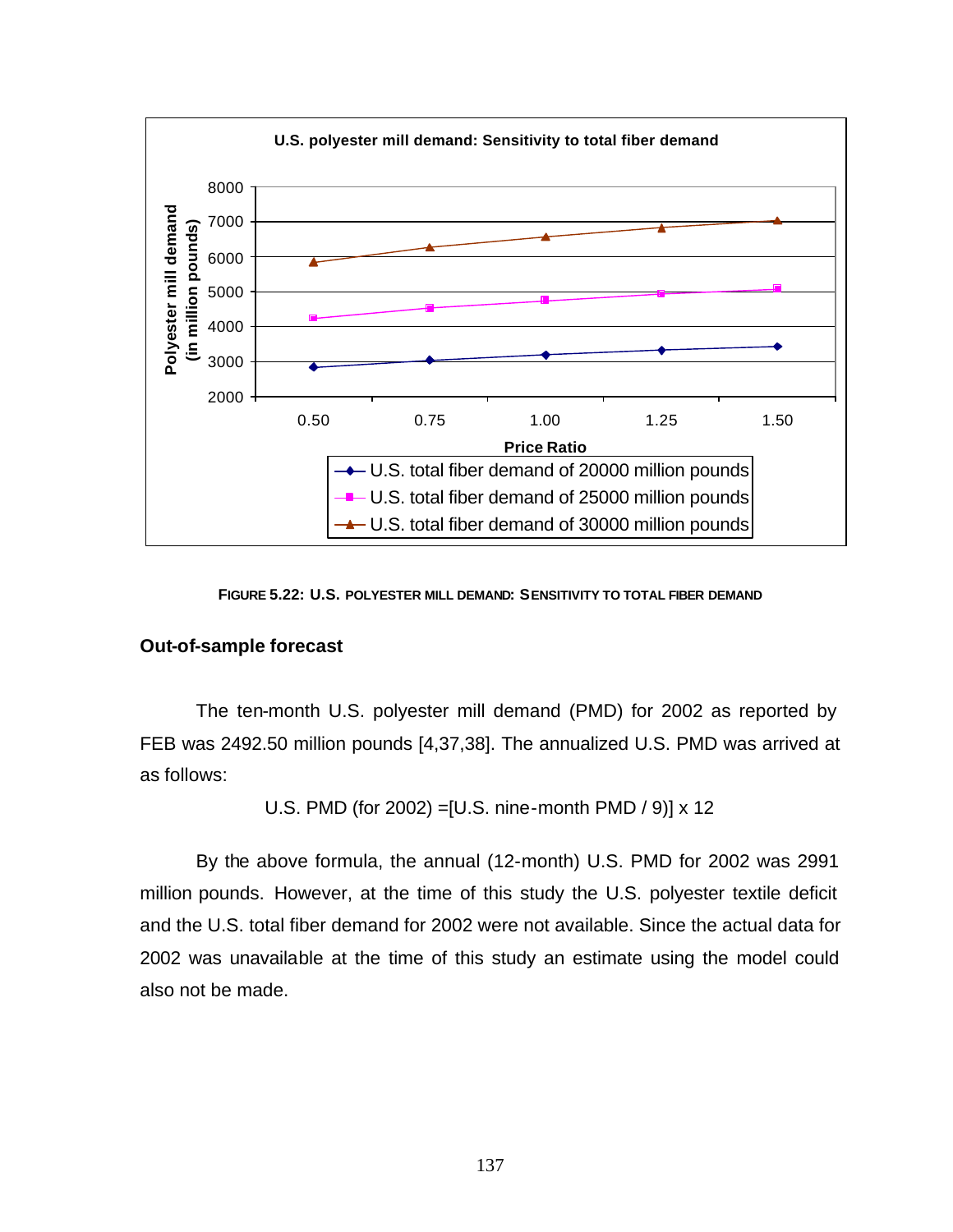#### **5.5.5 Minitab Output of per capita U.S polyester mill demand model**

#### **Regression Analysis: PMD versus PTD, RATIO, TFD1, RCOTPROM**

The regression equation is PMD = - 7.16 - 1.27 PTD + 1.61 RATIO + 0.354 TFD1 - 2.19 RCOTPROM Predictor Coef SE Coef T P VIF Constant -7.163 3.935 -1.82 0.112 PTD -1.2721 0.3178 -4.00 0.005 8.5 RATIO 1.606 1.842 0.87 0.412 2.7 TFD1 0.35406 0.07359 4.81 0.002 12.4 RCOTPROM -2.193 8.671 -0.25 0.808 4.5  $S = 0.4849$  R-Sq = 90.9% R-Sq(adj) = 85.6% PRESS = 5.20704 R-Sq(pred) = 71.07% Analysis of Variance Source **DF** SS MS F P Regression 4 16.3539 4.0885 17.39 0.001 Residual Error 7 1.6461 0.2352 Total 11 No replicates. Cannot do pure error test. Source DF Seq SS<br>
PTD 1 4.5028<br>
RATIO 1 0.4427 PTD 1<br>
PETIO 1<br>
PETIO 1 RATIO 1 0.4427 TFD1 1 11.3934 RCOTPROM 1 0.0150 Unusual Observations Obs PTD PMD Fit SE Fit Residual St. Resid<br>8 4.82 17.340 16.393 0.181 0.947 2.101 8 4.82 17.340 16.393 0.181 0.947 2.10R R denotes an observation with a large standardized residual Durbin-Watson statistic = 2.34 No evidence of lack of fit  $(P > 0.1)$ 

#### **5.5.6 U.S. per capita polyester mill demand model analysis**

The U.S. per capita polyester mill demand results presented above was successful in explaining 85.6% of the variation in annual per capita polyester mill demand for the period 1990 to 2001. Since there was no prior polyester specific U.S. mill demand model the above results could not be checked for relative comparison on performance aspects. The Durbin-Watson d-test bounds for 12 observations with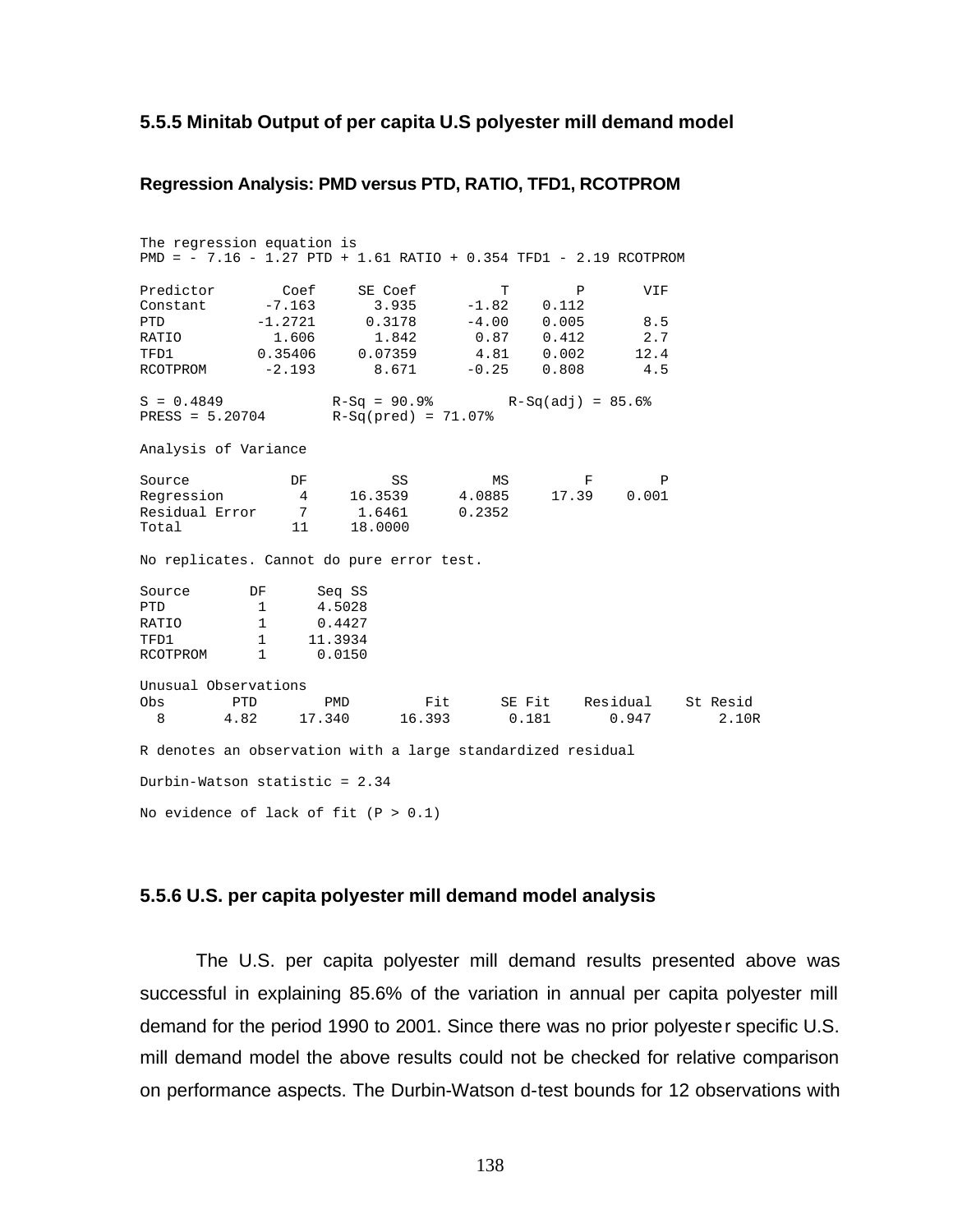4 explanatory variables are *dL* = 0.512 and *dU* = 2.177 respectively (refer Appendix section 8.18). The DW d-statistic of 2.34 obtained in the above model indicates that there is no evidence of positive serial autocorrelation. In the above equation, the TFD specification has a positive sign to its coefficient and is statistically significant (*t*value = 4.67), indicating that as overall U.S. fiber demand increases U.S. PMD would also increase. This confirms Meyer's [6] observation on the effect of TFD on U.S. PMD. However, the increase the polyester textile trade deficit due to rising imports has captured a portion of the total polyester demand. Thus, PTD would be expected to be inversely related to U.S. PMD since this import volume of polyester would be satisfying a certain portion of the overall U.S polyester demand. The negative coefficient of the PTD specification confirms the above hypothesis and also proves statistically significant  $(t = -4.00)$ . As discussed in the case of the model presented in section 5.5.2, price ratio would be expected to have a positive sign to its coefficient indicating price-driven substitution. The model presented in section 5.5.5 confirms this observation and is statistically significant (*t*-value = 0.87). However, the cotton promotion specification has relatively low statistical significance (*t*-value = -0.25), though the negative sign of its coefficient indicates that it shares an inverse relationship with U.S. PMD as discussed in the model presented in section 5.5.2. However, on per capita basis cotton promotion is observed to have a lower significance than on an actual demand basis.

In the process of choosing the model presented in section 5.5.5 other model variations were also considered. The models other than the one chosen represent OLS models created by varying certain explanatory variables. In the case of U.S. per capita PMD the explanatory variables drawn from the hypothesis presented in section 5.3.1 were fiber price ratio, per capita cotton promotion expenditure, per capita U.S. polyester textile deficit and per capita U.S. total fiber demand. Since, the fiber price ratio and per capita U.S. polyester textile deficit are fixed quantities, the variations attempted were restricted to the per capita cotton promotion expenditure variable and the per capita U.S. total fiber demand. With regard to per capita U.S. cotton promotion expenditure, two simulations were performed using real and nominal expenditure. The model using nominal expenditure produced almost equal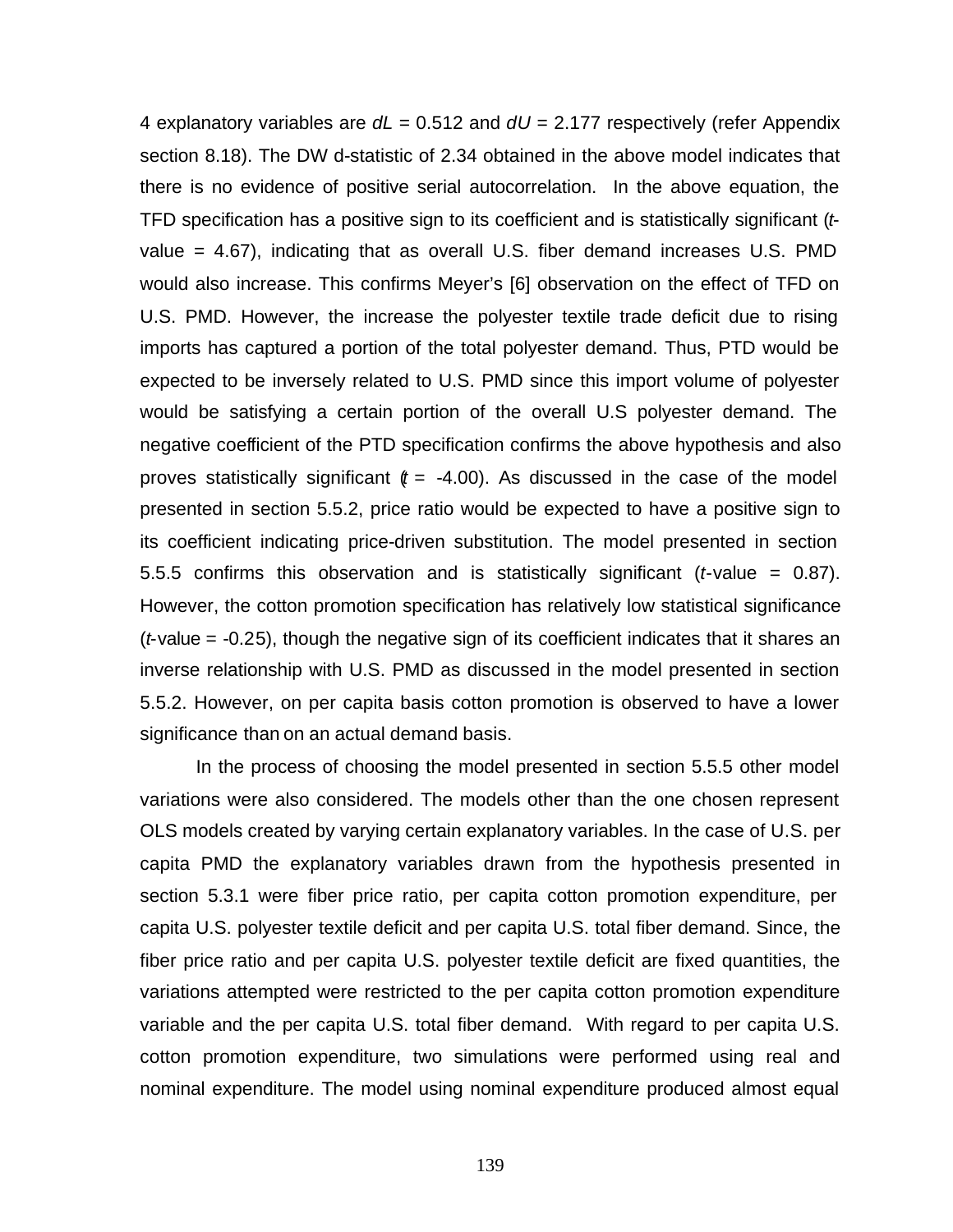values of r-squared as well as Durbin-Watson statistic (see Appendix section 8.46). Meyer [6], in his estimation model for U.S. cotton mill demand, calculated the U.S. total fiber demand, as the sum of the annual mill demand of cotton, wool and manmade fibers plus the net textile trade deficit (in raw fiber equivalent basis) in manufactured products for these fibers. On the, other hand the USDA Cotton and Wool Situation and Outlook Report for 2002, calculates total fiber demand using the same formula as described above, but with an additional fiber category, namely, flax and silk. Hence, two simulations, one using Meyer's definition (designated as TFD 1) and the second using the USDA Cotton and Wool Situation and Outlook Report definition (designated as TFD) were performed. Meyer's definition of TFD (see section 5.5.5) was found to produce better results than the USDA approach (see Appendix 8.47).

#### **5.5.7 U.S. per capita polyester mill demand model performance evaluation**

Figure 5.23 illustrates the actual U.S. per capita polyester mill demand versus the model estimate of U.S. per capita polyester mill demand.



**FIGURE 5.23: U.S. POLYESTER MILL DEMAND: ACTUAL VERSUS ESTIMATE**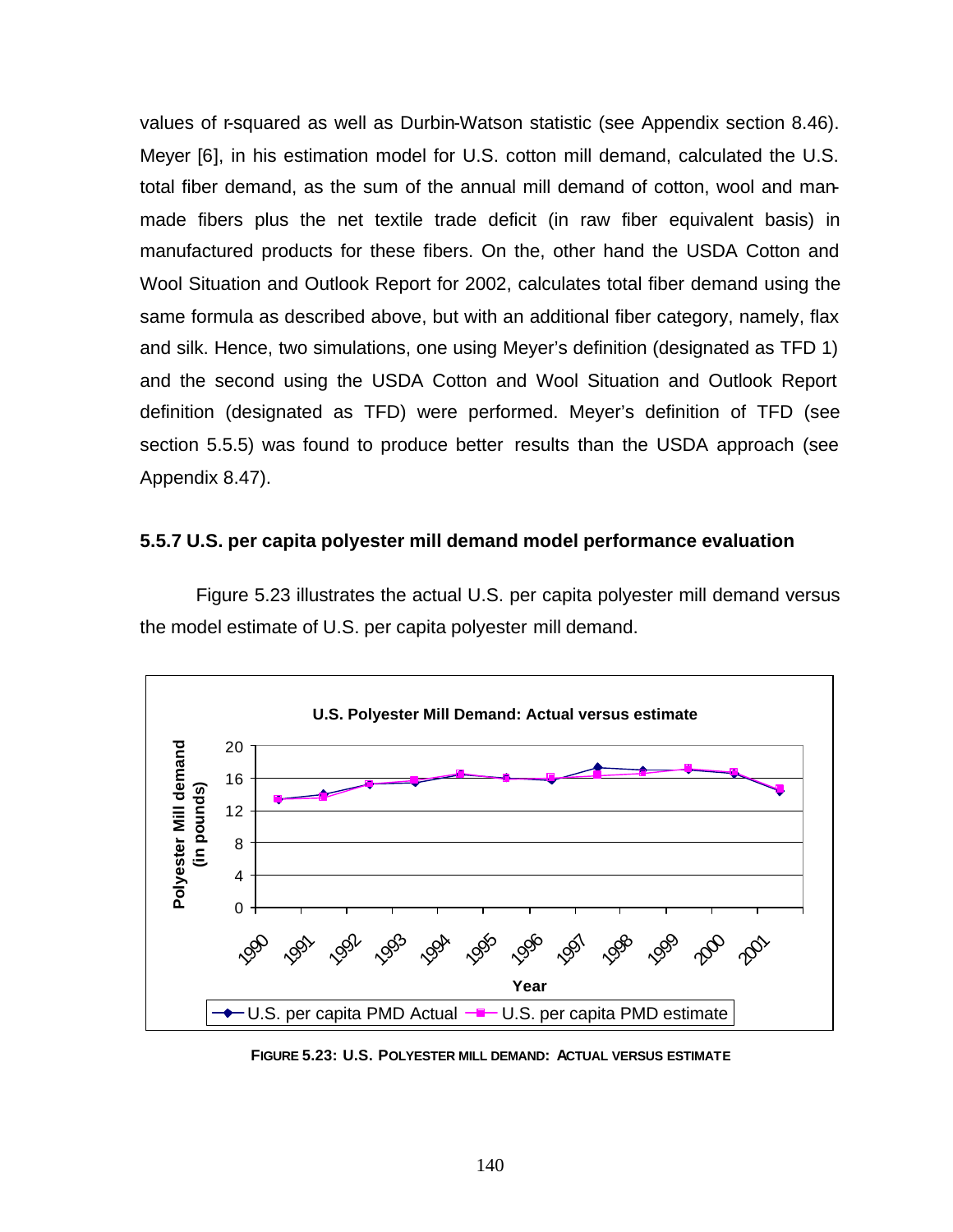From this illustration, it is evident that the estimated U.S. per capita PMD values track the actual values throughout the period of 1990 to 2001. This would be indicative of the model's high accuracy of estimation.

### **Sensitivity Analysis**

A sensitivity analysis was performed to observe the effects of changing per capita PTD, cotton promotion expenditure and fiber price ratio on per capita U.S. PMD. Figure 5.24 illustrates the effect of three per capita cotton promotion expenditure levels of \$0.20, \$0.25 and \$0.30 on U.S. per capita polyester mill demand under a constant per capita polyester textile deficit of 6 pounds and a per capita total fiber demand of 85 pounds.



## **FIGURE 5.24: U.S. PER CAPITA POLYESTER MILL DEMAND: SENSITIVITY TO COTTON PROMOTION EXPENDITURE**

From this illustration it is evident that as per capita cotton promotion expenditure increases U.S. per capita polyester mill demand decreases correspondingly though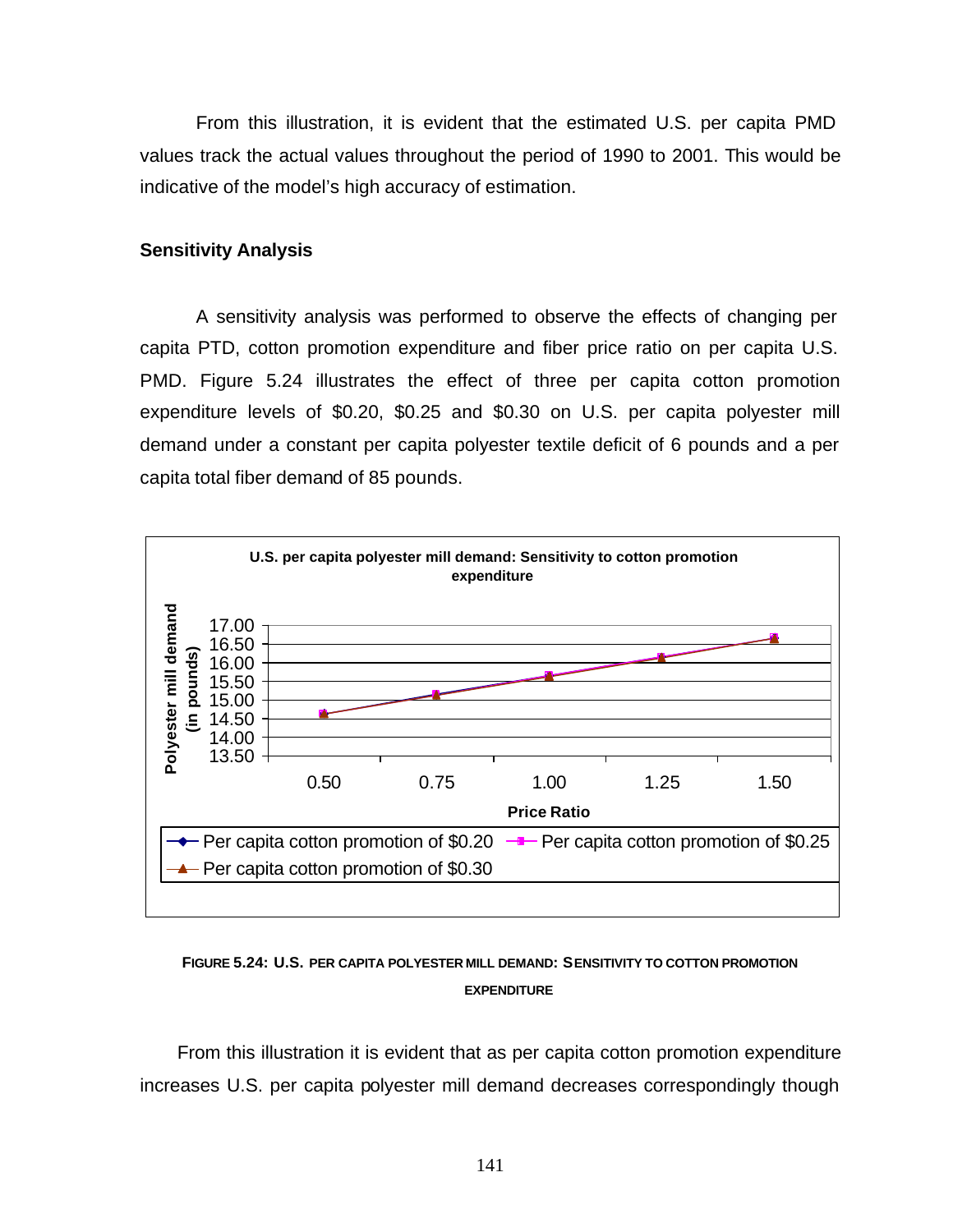the decrease is very insignificant. For example U.S. per capita polyester mill demand was nearly 15.65 pounds at a per capita cotton promotion expenditure of \$0.20, while at per capita cotton promotion expenditures of \$0.25 and \$0.30, U.S. per capita PMD were just 0.06% (15.64 pounds) and 1.3% (15.63 pounds) lower respectively, under a constant per capita polyester textile deficit of 6 pounds, a per capita total fiber demand of 80 pounds and a price ratio of 1.00 (cotton price equals polyester price).

From figure 5.25 it is evident that as the U.S. per capita polyester textile deficit increases, U.S. per capita polyester mill demand decreases.



#### **FIGURE 5.25: U.S. PER CAPITA POLYESTER MILL DEMAND: SENSITIVITY TO POLYESTER TEXTILE DEFICIT**

For example, at a per capita polyester textile deficit of 7 pounds, the U.S. per capita polyester mill demand was 14.43 pounds, while at per capita polyester textile deficits of 10 pounds and 15 pounds; U.S. per capita polyester mill demand decreased by almost 26% (10.80 pounds) and 68% (4.75 pounds) respectively under a constant cotton promotion expenditure of \$0.20, a per capita total fiber demand of 85 pounds and a price ratio of 1.00 (cotton price equals polyester price).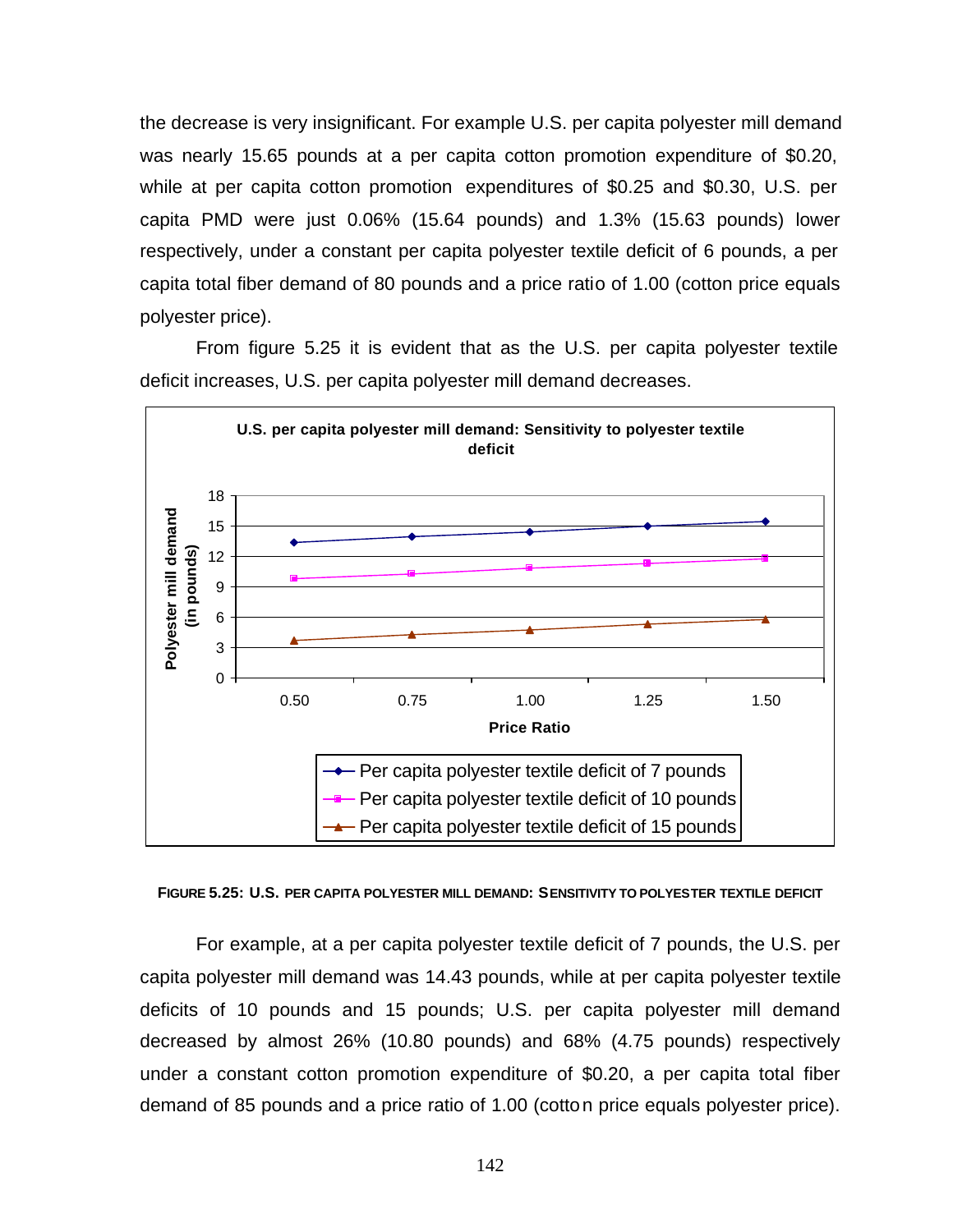The effect of varying total fiber demand is illustrated in figure 5.26 by plotting U.S. per capita polyester mill demand against the fiber price ratio under three per capita total fiber demand levels of 80 pounds, 85 pounds and 90 pounds and a constant cotton promotion expenditure of \$0.20 and cotton textile deficit of 6 pounds.



**FIGURE 5.26: U.S. PER CAPITA POLYESTER MILL DEMAND: SENSITIVITY TO TOTAL FIBER DEMAND**

From figure 5.26 it is evident that as the U.S. per capita total fiber demand increases, U.S. polyester mill demand also increases, though the increase is marginal. For example, at a per capita total fiber demand of 80 pounds, the U.S. per capita polyester mill demand was 13.94 pounds, while at per capita total fiber demand levels of 80 pounds and 85 pounds; U.S. per capita polyester mill demand increased by almost 13% (15.64 pounds) and 25% (17.34 pounds) respectively under a constant per capita cotton promotion expenditure of \$0.25 and a price ratio of 1.00 (cotton price equals polyester price).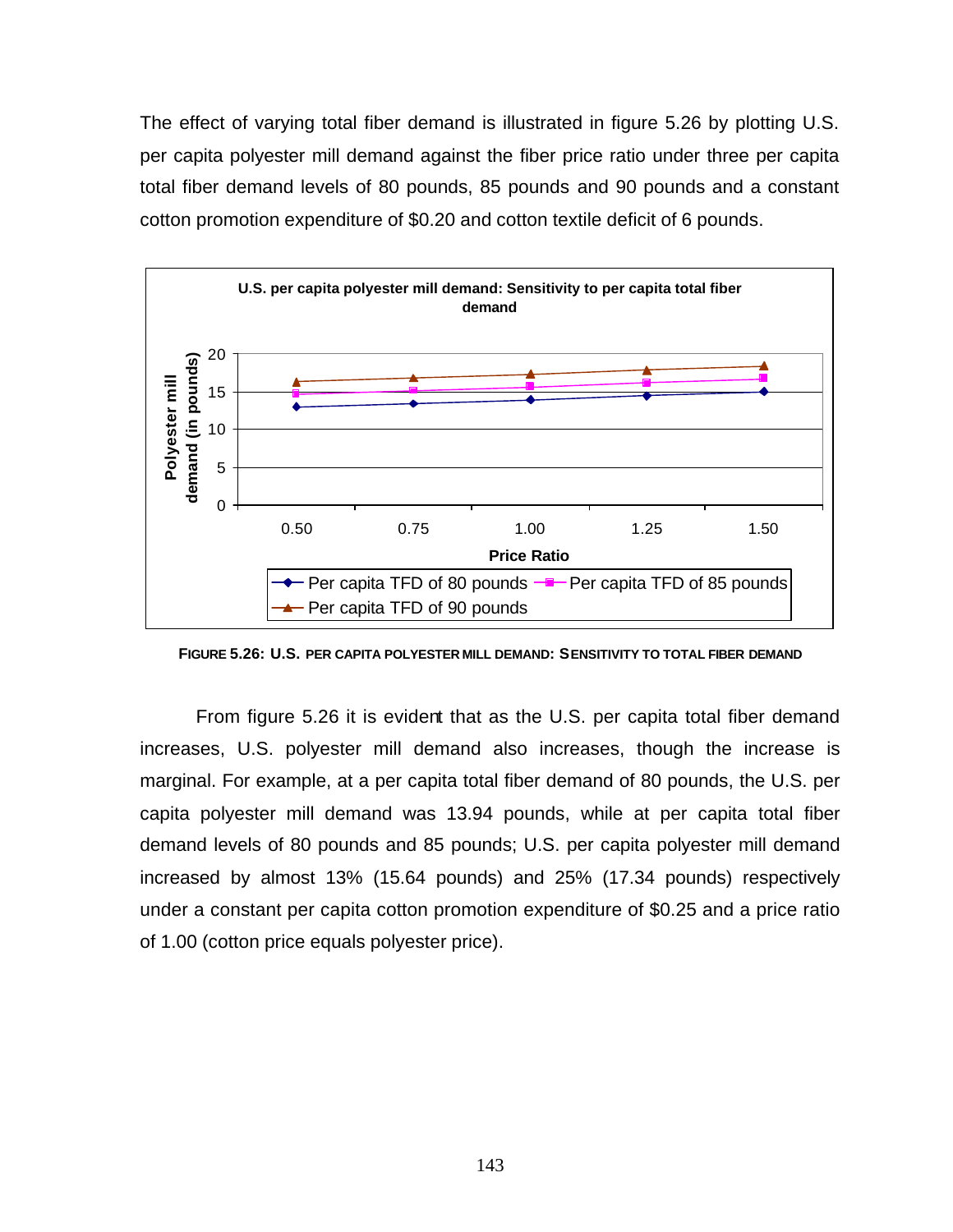## **Out-of-sample forecast**

The ten-month U.S. per capita polyester mill demand (PMD) for 2002 as reported by FEB was 8.67 pounds [4,37,38]. The annualized U.S. per capita PMD was arrived at as follows:

U.S. per capita PMD (for 2002) =[U.S. nine-month per capita PMD / 9)] x 12

By the above formula, the annual (12-month) U.S. per capita PMD for 2002 was 10.40 pounds. However, at the time of this study the per capita U.S. polyester textile deficit and the per capita U.S. total fiber demand for 2002 were not available. Since the actual data for 2002 was unavailable at the time of this study an estimate using the model could also not be made.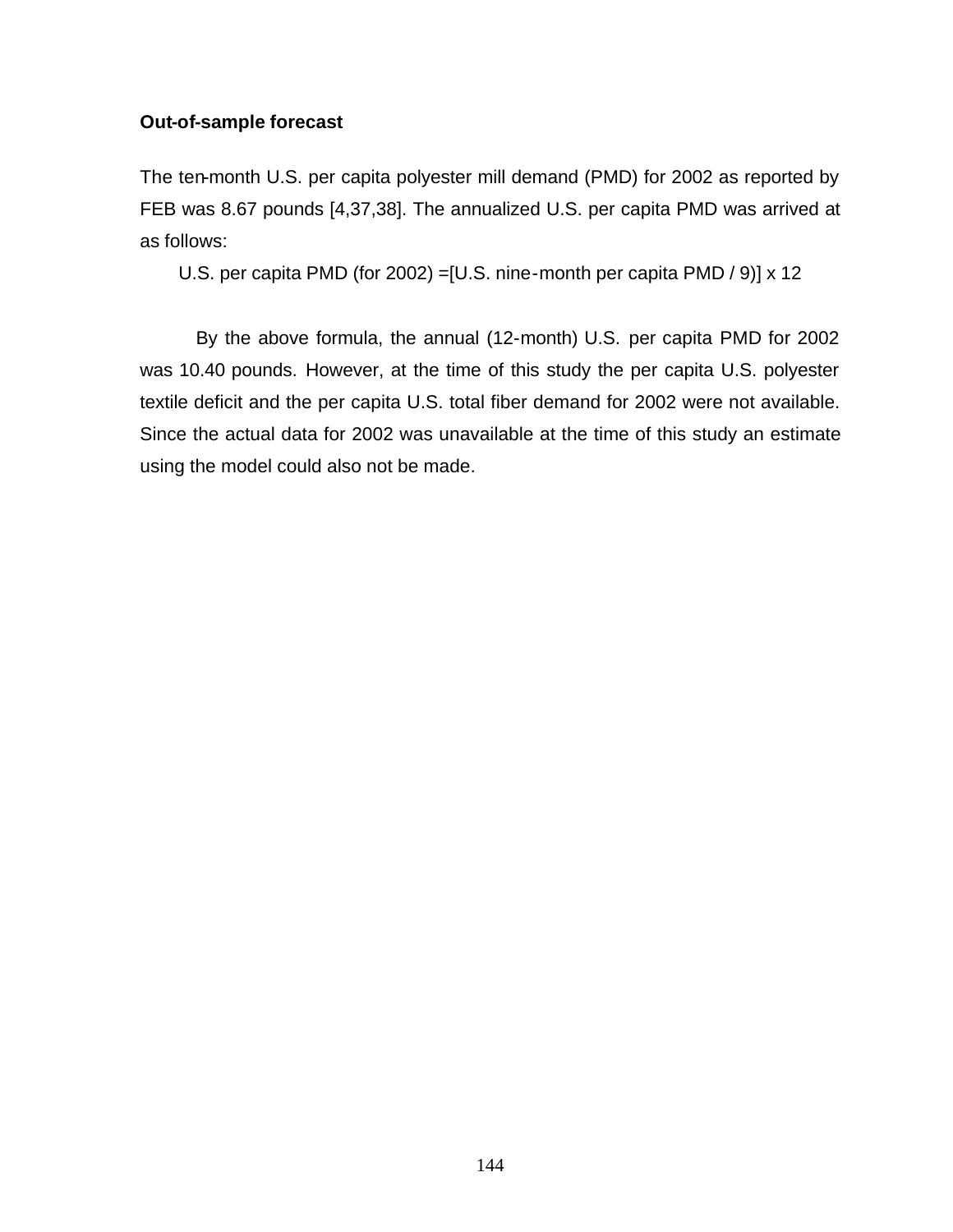# **Conclusions and Recommendations for future work**

# **6.1 Conclusions**

**6.** 

The OLS regression models yielded an understanding of the quantitative impact of the factors influencing U.S. total cotton demand, U.S. cotton mill demand, U.S. total polyester demand, and U.S. polyester mill demand on a total demand volume as well as per capita basis. Based on the statistical outputs of the regression models for the four demand equations mentioned above, the following conclusions were reached.

The influence of cotton promotion activities on U.S. total cotton demand was found to be strong as reflected by their *t*-values in both the per capita model as well as the actual total demand models (i.e., actual demand refers to the total U.S. volume demand in million pounds whereas per capita demand would be the actual demand divided by the U.S. population). This confirms the hypothesis that U.S. cotton demand at the end use or retail level during the study period of 1990 to 2001 was strongly influenced by cotton promotion efforts as reflected by its *t*-values. Additionally, the cotton promotion variable showed the highest relative statistical significance among the chosen variables, namely, income, fiber prices and cotton promotion expenditure. On the other hand, in case of U.S. cotton mill demand, the cotton textile deficit proved to be the of the highest relative statistical significance followed by U.S total fiber demand and real cotton promotion expenditure in both the per capita model as well as the actual demand model. Both these models were effective in explaining about 98% and 95% of the variation in annual U.S. cotton mill demand. This proves that the effect of cotton promotion at the mill level was not as effective or strong in boosting cotton mill consumption as it was at the retail or end use level though it was still statistically significant. However, the U.S cotton textile deficit with its highest relative statistical significance is reflective of the strength of foreign competition in textile trade as well as accounts for the large U.S. mill closings

145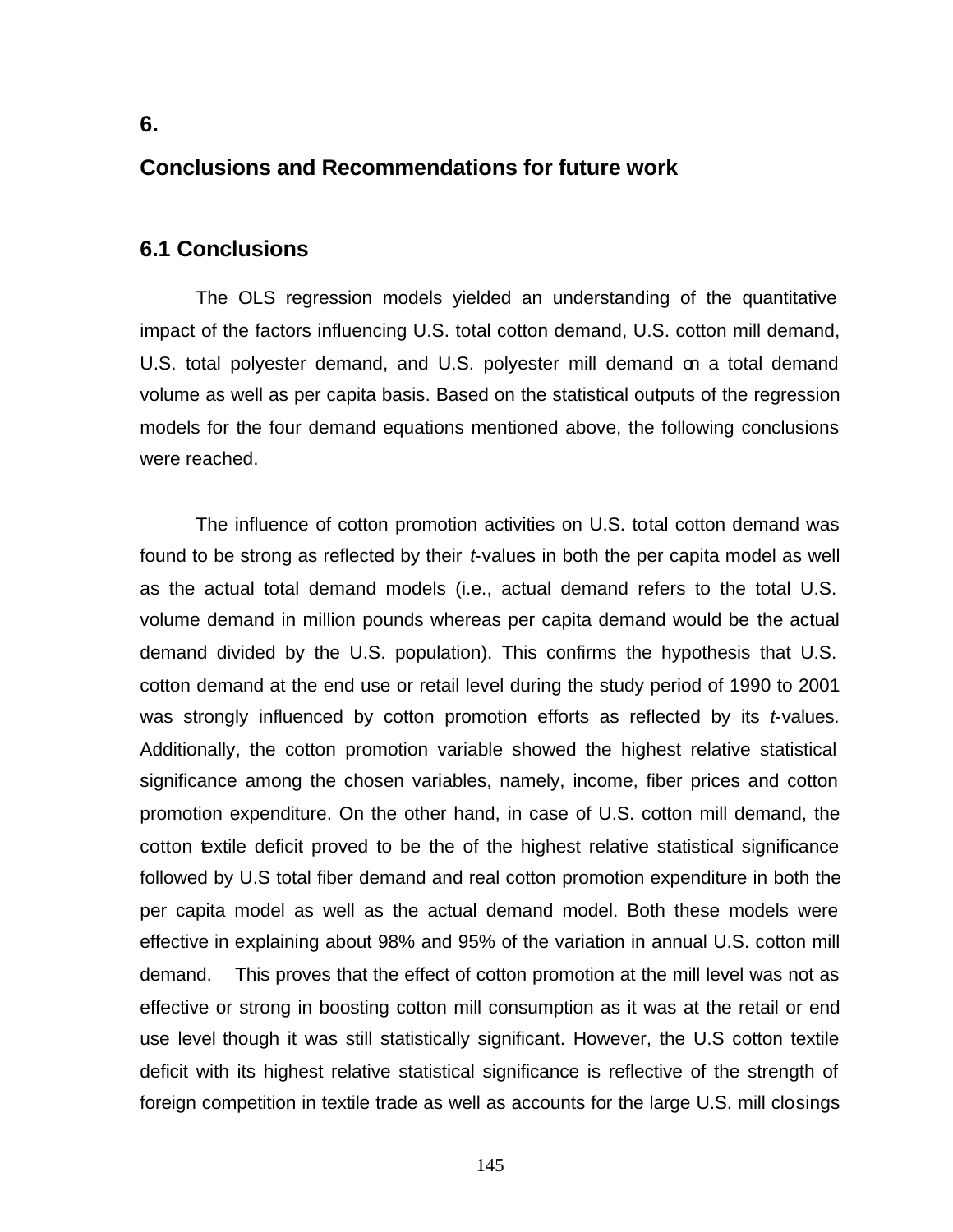and layoffs. In the U.S. total polyester demand model, technological development of polyester fibers was found to have the highest relative statistical significance followed by polyester fiber price and U.S. real gross domestic product. The OLS simulations incorporating the U.S. cotton promotion variable yielded unsatisfactory results. Thus the effect of U.S. cotton promotion on U.S. total polyester demand was not adequately demonstrated by the statistical results obtained. The results confirms the hypothesis that technological development has constantly provided additional demand for polyester fibers as well as a competitive advantage over cotton while being influenced by income and fiber prices like U.S. total cotton demand. On the other hand, in the case of U.S. polyester mill demand, the U.S. total fiber demand showed the highest relative statistical significance followed by the U.S. polyester textile deficit, price ratio, and cotton promotion. As in the case of the U.S. cotton mill demand models discussed, polyester mill demand also was severely affected by the strength of imports s well as U.S. mill closures and layoffs. The quantitative proof of this lies in the highest relative statistical significance of the U.S. polyester textile deficit. As in the case of U.S. cotton mill demand, the U.S. polyester mill demand was also influenced by the U.S. total fiber demand and the price ratio. Further, the weak influence of U.S. cotton promotion efforts on U.S. polyester mill demand is reflected in its relatively low statistical significance. This further reinforces the observation made in the discussion of U.S. cotton mill demand, that the influence of cotton promotion at the mill level is much weaker compared to the retail or end use level.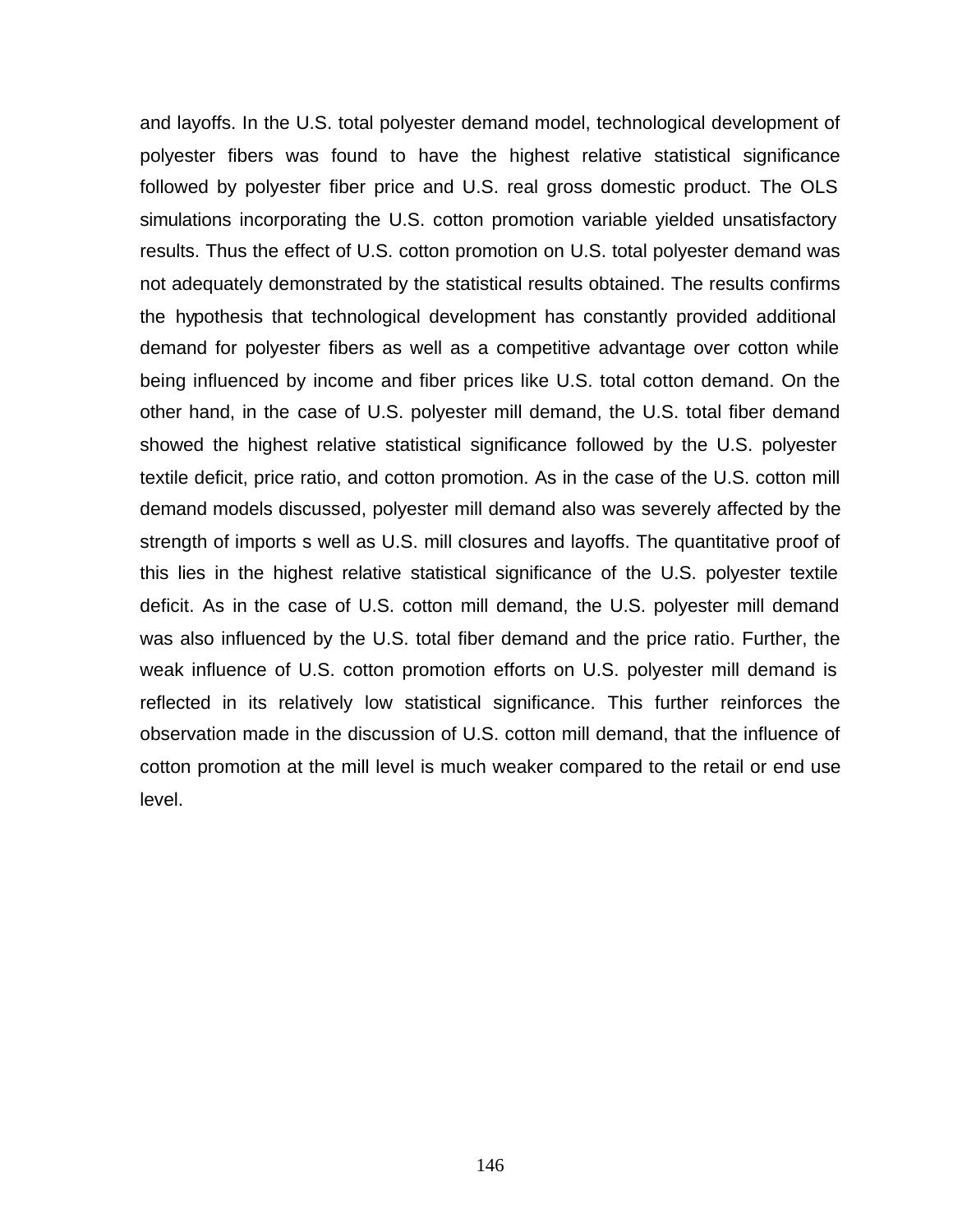# **6.2 Recommendations for future work**

The following three points listed below are my recommendations for future expansion on the models developed in this study.

- 1. Expand the estimation model to include the inter-fiber competition of all synthetic fibers polyester, nylon and olefins. Presently the data for breaking out the man-made by individual fiber type is unavailable.
- 2. Perform the same analysis over a greater period of time, say from 1975 for greater reliability of results. Further, from 1960 to 1980 polyester promotion was a crucial factor influencing cotton demand negatively and also the reason for the formation of cotton incorporated to promote cotton actively. In a dramatic reversal, since 1980 per capita retail cotton demand has gone up while polyester demand has not registered an equivalent rate of demand increases. Thus a wider time period of study would be inclusive of both these changes and hence be of added value and accuracy.
- 3. The inter-fiber competition for cotton polyester is end-use specific. For instance while cotton typically derives its large demand from apparel and clothing, polyester has a much wider application and demand spectrum including industrial fabrics, belting, tire cord and ropes. Hence an end-use based study would prove valuable. Presently, while cotton demand data by end use is available through USDA, a similar break out by individual fiber type for man-made is unavailable. The availability of such a data would throw open the possibility for modeling the inter-fiber competition of nylon, olefins as well as polyester.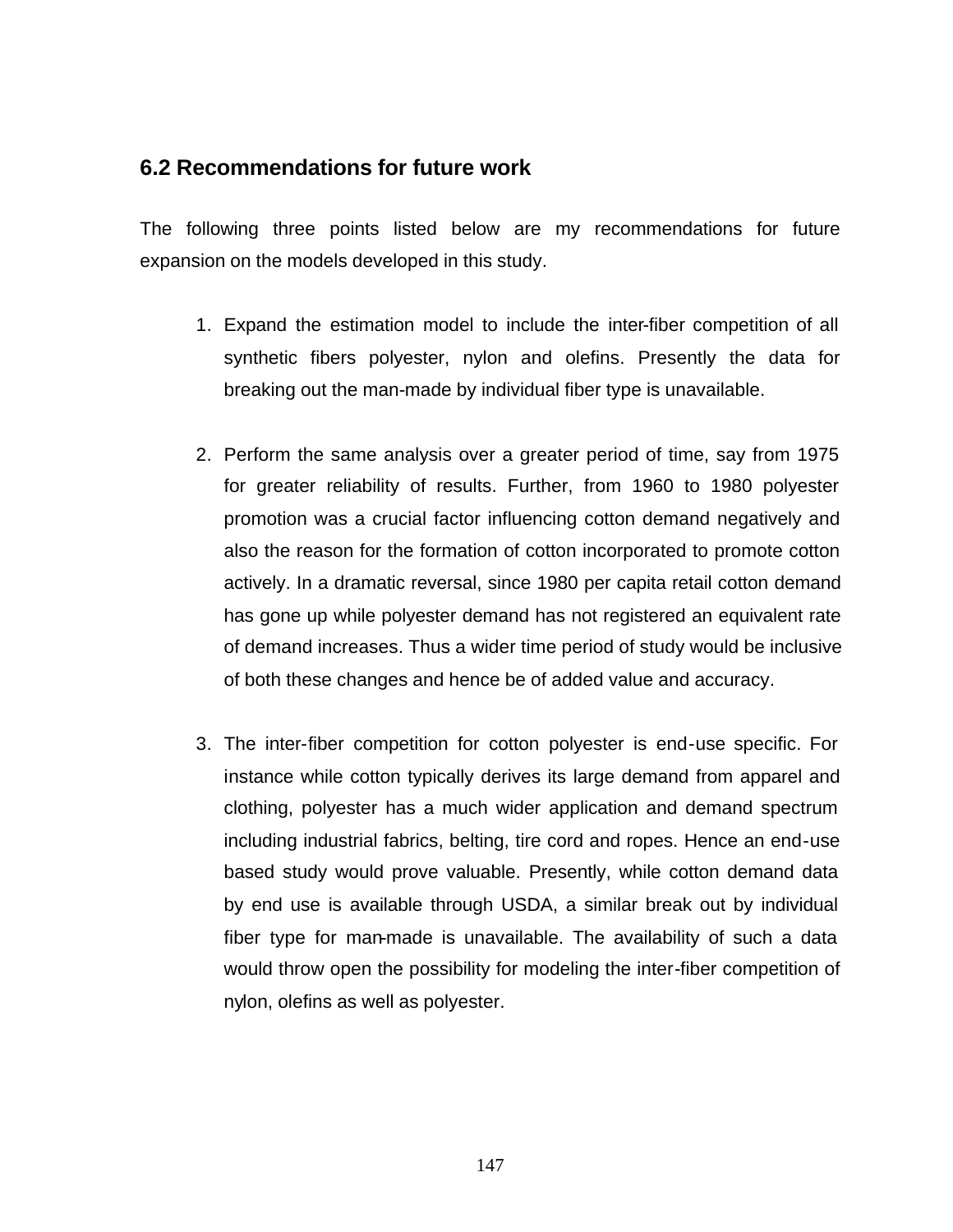## **Bibliography**

- 1. Simpson, P. "Global Trends in Fiber Prices, Production, and Consumption." *Textile Outlook International* July-August 2002
- 2. US Cotton Review 2000-2001, US Cotton and Wool Situation and Outlook Yearbook, Economic Research Service, USDA, November 2002
- 3. US Cotton Review 2000-2001, US Cotton and Wool Situation and Outlook Yearbook, Economic Research Service, USDA, November 2001
- 4. 'U.S. mill and apparent domestic fiber consumption', Fiber Organon, March 2002
- 5. Barlowe, R.G., "Analysis of Cotton and Man-Made Fiber substitution in end-use consumption in the United States", Masters of Science thesis submitted to the University of Maryland, 1967
- 6. Meyer, L.A., "An Economic Analysis of U.S. Total Fiber Demand and Cotton Mill Demand", Cotton and Wool Situation and Outlook Yearbook, Economics Research Service, USDA, November 1999
- 7. Sanford. S., "Factors Influencing total fiber consumption and domestic mill demand for Cotton and Wool", Cotton and Wool Situation and Outlook Report, Economic Research Service, CWS-51, March 1988
- 8. Evans. S., "Factors affecting domestic mill demand for cotton and apparel wool", Cotton and Wool Situation, Economic Research Service, USDA CWS-12, September 1977
- 9. Shui, S., Beghin, C.J. and Wohlgenant, M. "The Impact of Technical Change Scale Effects, and Forward Ordering on U.S. Fiber Demands", American Journal of Agricultural Economics. 75 (August 1993): 632-641
- 10.Zhang, P., Fletcher, S. M. and Etheridge, D.E. " Inter-fiber Competition in Textile Mills Over Time", Journal of Agricultural and Applied Economics.26 (1), July 1994: 173-182
- 11.Snowman. S., Personal Communication (fiber distribution chart), Appendix section 8.50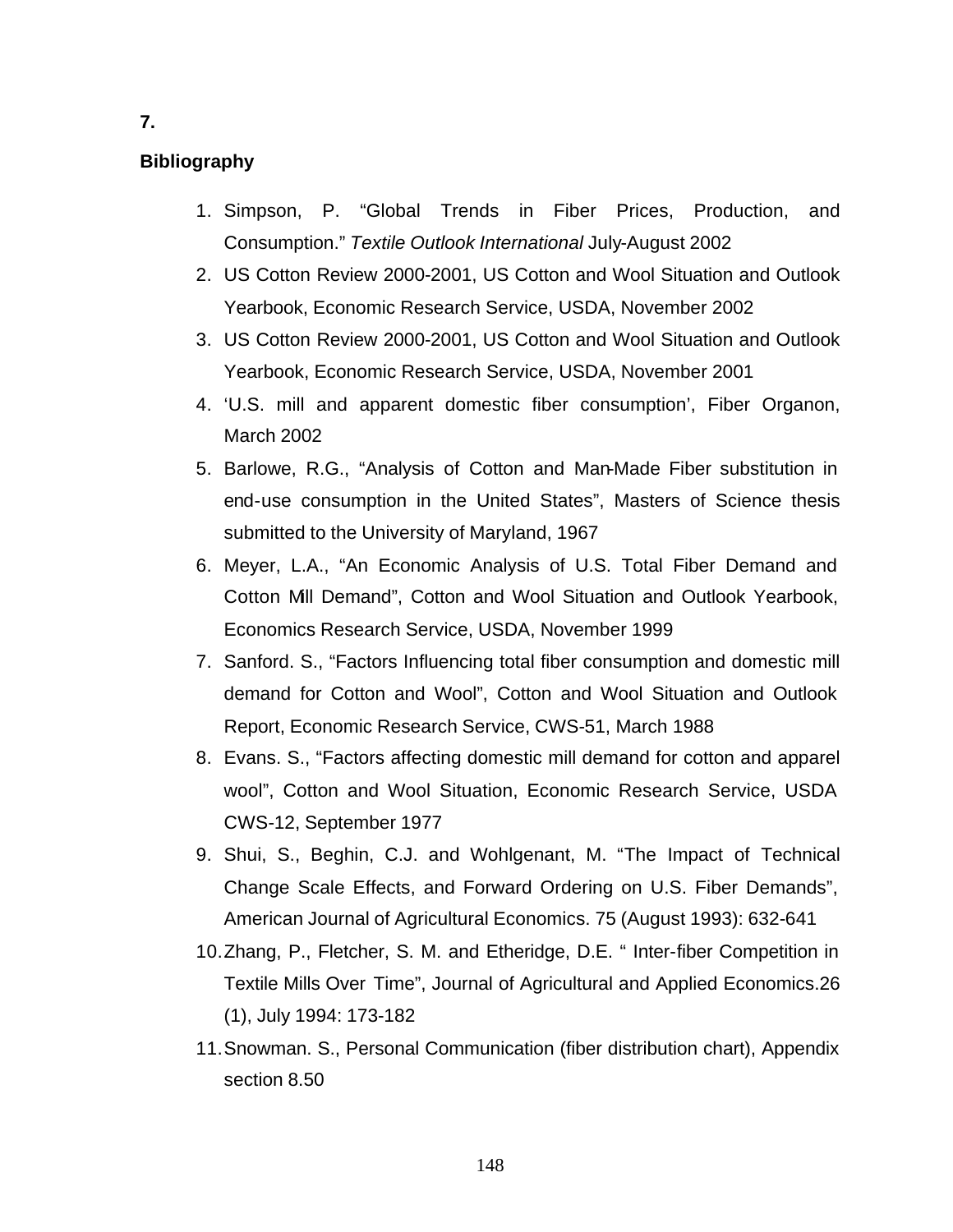- 12."Government Roles, Private Actions and the U.S and World Cotton Market", Summary of Paper presented to the conference on Cotton and Global trade Negotiations, National Cotton Council of America, Washington DC, July 8-9, 2002
- 13."Facts about: Cotton Research and Promotion Program", Agricultural marketing service, AMS-594, September 1981, USDA
- 14.Jacobson. T. C. and Smith. G. D., 'Cotton's Renaissance: A Study in Market innovation', Cambridge University Press, 2001
- 15.Lewis, K.A. "An Econometric Analysis of the Demand for Textile Fibers" American Journal of Agricultural Economics*,* May 1972
- 16.Horn. F., Personal e-mail communication, Appendix section 8.48
- 17.Meyer. L., Personal e-mail communication, Appendix section 8.49
- 18.Valderrama. C., "World Cotton Demand in the Future: Issues on Competitiveness", International Cotton Advisory Committee, Presented at the 25<sup>th</sup> International Cotton Conference, Bremen, Germany, March 2, 2000
- 19.Finnie, A.T., "Profile of Cotton Incorporated", Textile Outlook International, November 1997
- 20.Studenmund, A.H., 'Using Econometrics: A practical guide", Addison-Wesley, Third edition, 1997
- 21.US Cotton Review 2000-2001, US Cotton and Wool Situation and Outlook Yearbook, Economic Research Service, USDA, November 1995
- 22.Young.E. C., and Westcott. P.C., " The 1996 Farm Act increases Market Orientation", Economic Research Service, USDA, Agriculture Information Bulletin No.726
- 23.Lin. W., Sanford. S. and Skinner. R., "Analyzing U.S. Cotton Acreage Response Under the 1996 Farm Act", US Cotton and Wool Situation and Outlook, Economic research Service, USDA, November 1999
- 24.Stults. H.S., Glade. E. H., Sanford. S., Meyer. L.A., Lawler. J. V. and Skinner. R. A.," Fibers: Background for 1990 Farm Legislation", Economic Research Service, Agriculture Information Bulletin, No. 591, USDA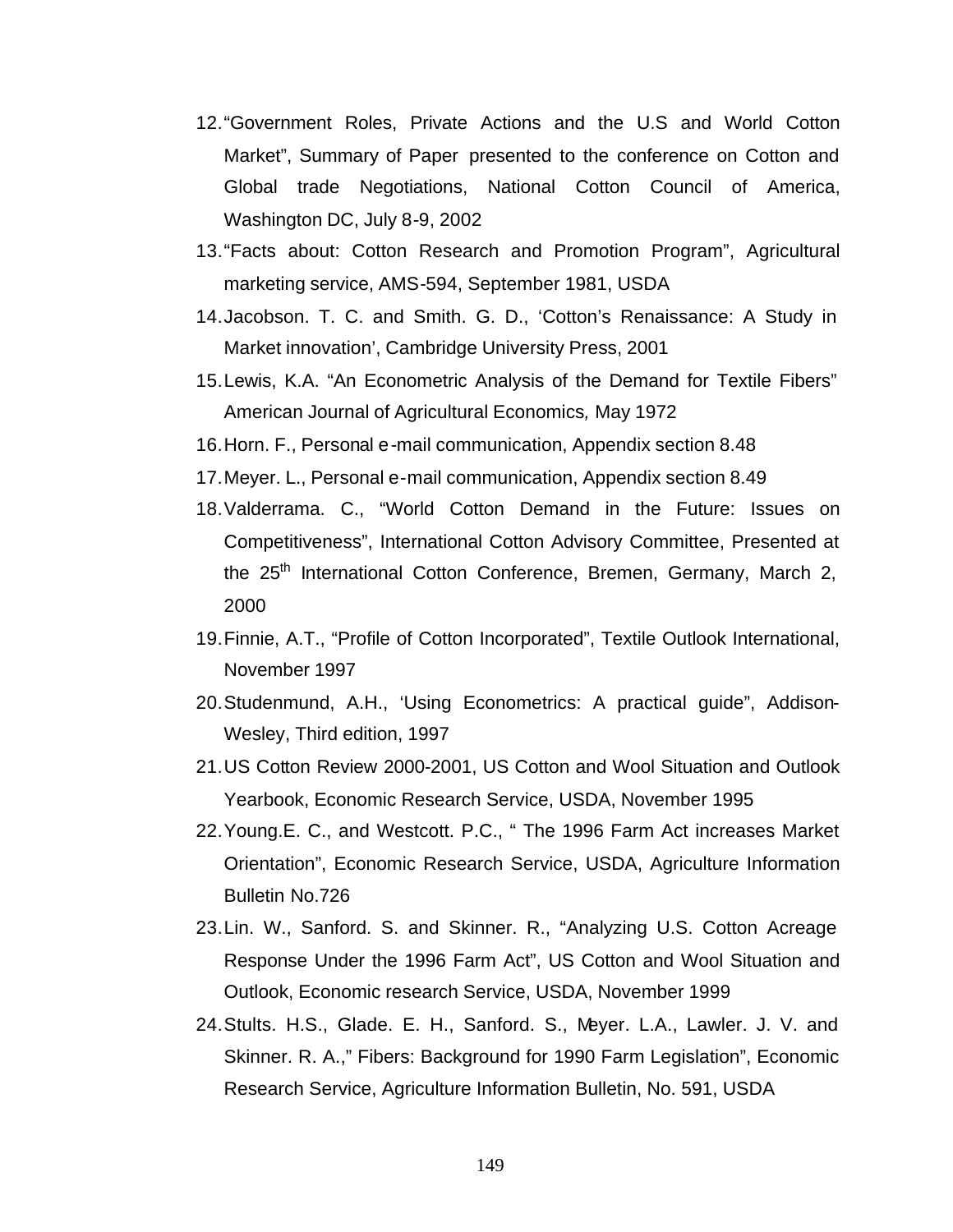- 25.Glade. E. H., Meyer. L.A., and MacDonald, S., 'Cotton: Background for 1995 Farm Legislation', Agriculture Economic Report Number 706, Economic Research Service, USDA
- 26.US Cotton Review 2000-2001, US Cotton and Wool Situation and Outlook Yearbook, Economic Research Service, USDA, August 1990
- 27.US Cotton Review 2000-2001, US Cotton and Wool Situation and Outlook Yearbook, Economic Research Service, USDA, August 1991
- 28.Cotton and Wool, Situation and Outlook Report, CWS-72, Economic Research Service, USDA, November 1993
- 29.Valderrama, C., "A Revision of the ICAC price model", Cotton: Review of the World Situation, ICAC, Volume 53, No.6, July-August 2000
- 30."The world economic outlook", International Monetary Fund, http://www.imf.org/external/pubs/ft/weo/2002/02/data/index.htm, September 2002
- 31.Cotton and Wool, Situation and Outlook Report, CWS-72, Economic Research Service, USDA, November 1994
- 32.Cotton and Wool, Situation and Outlook Report, CWS-72, Economic Research Service, USDA, August 1994
- 33.US Cotton Review 2000-2001, US Cotton and Wool Situation and Outlook Yearbook, Economic Research Service, USDA, November 1996
- 34.US Cotton Review 2000-2001, US Cotton and Wool Situation and Outlook Yearbook, Economic Research Service, USDA, November 1997
- 35.US Cotton Review 2000-2001, US Cotton and Wool Situation and Outlook Yearbook, Economic Research Service, USDA, November 1998
- 36.US Cotton Review 2000-2001, US Cotton and Wool Situation and Outlook Yearbook, Economic Research Service, USDA, November 1999
- 37."Worldwide Producing Capacity Trends", Fiber Organon, Volume 73, No.8, August 2002
- 38."Worldwide survey of production and capacity", Fiber Organon, Volume 73, No.7, July 2002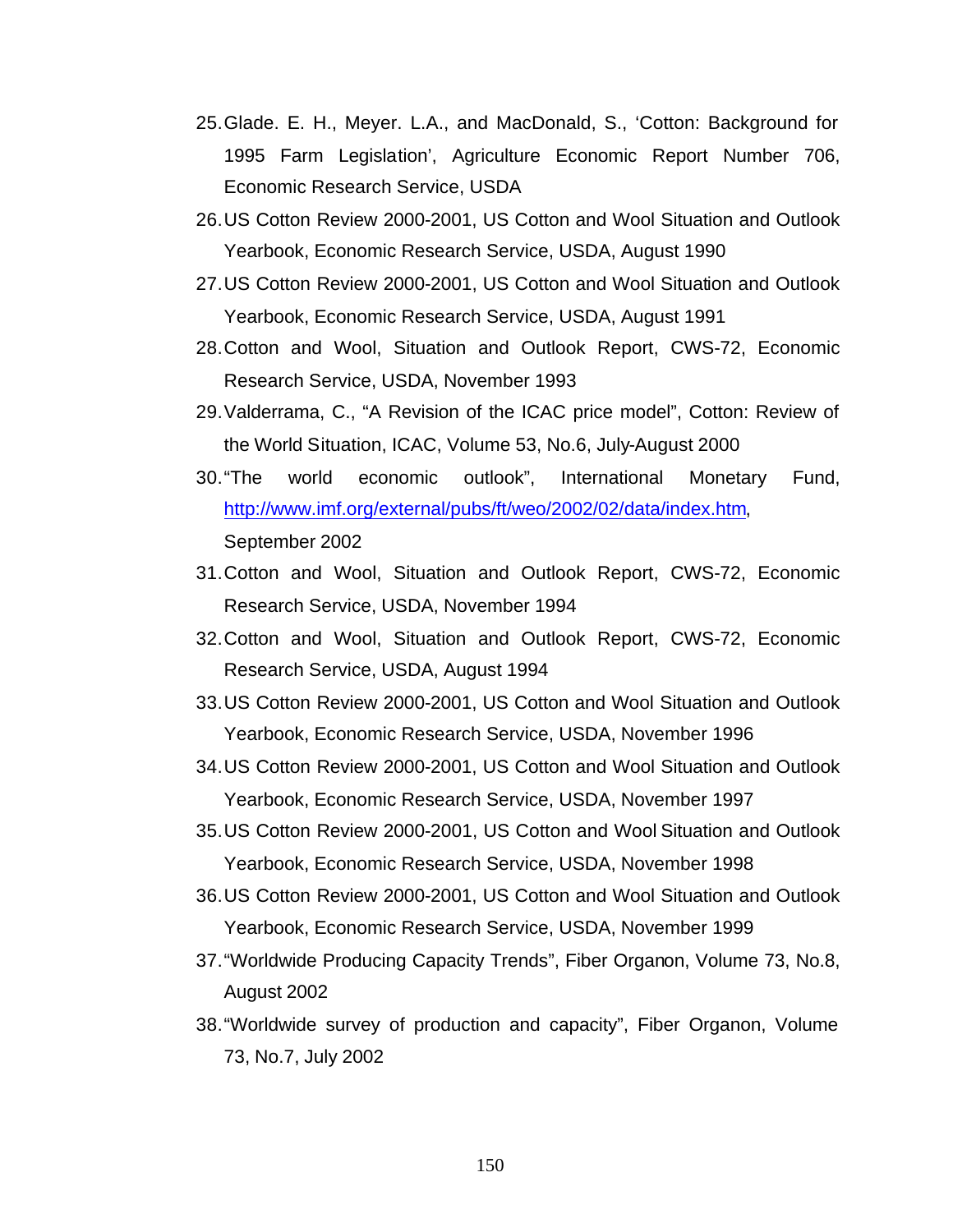- 39.Cotton and Wool, Situation and Outlook Report, CWS-72, Economic Research Service, USDA, November 1991
- 40.US Cotton Review 2000-2001, US Cotton and Wool Situation and Outlook Yearbook, Economic Research Service, USDA, August 1990
- 41.US Cotton Review 2000-2001, US Cotton and Wool Situation and Outlook Yearbook, Economic Research Service, USDA, August 1991
- 42.Cotton and Wool, Situation and Outlook Report, CWS-72, Economic Research Service, USDA, February 1993
- 43.Cotton and Wool, Situation and Outlook Report, CWS-72, Economic Research Service, USDA, February 1992
- 44.Man-Made Fiber Update, Discussions with producers and consumers, Credit Suisse First Boston, March 2001
- 45.US Cotton Review 2000-2001, US Cotton and Wool Situation and Outlook Yearbook, Economic Research Service, USDA, August 1992
- 46.Cotton and Wool, Situation and Outlook Report, CWS-72, Economic Research Service, USDA, November 1992
- 47.Barlowe. G. R. and Donald. J. R., "U.S. Demand for Cotton: Trends and Prospects". Economic Research Service. CS-250, March 1971
- 48.Volger. H., "The short but successful history of polyester fibers", Volume 50, Chemical Fibers International, April 2000
- 49.US Cotton Review 2000-2001, US Cotton and Wool Situation and Outlook Yearbook, Economic Research Service, USDA, November 1995
- 50.Fang, C., Colby, H. and Babcock, B. "Inter-Fiber Competition in China", Proceedings of the Western Coordinating Committee Annual Meeting WCC-101, Washington State University, April 8-10 2001
- 51."Textile Dyer: State of Industry as of November 1997". Institute of Business Appraisers, Research Service report, December 2001
- 52.Cotton and Wool, Situation and Outlook Report, CWS-72, Economic Research Service, USDA, November 1993
- 53.Valderrama. C, "Cotton Consumption and promotion efforts", Cotton: Review of the World Situation, ICAC, November-December 2000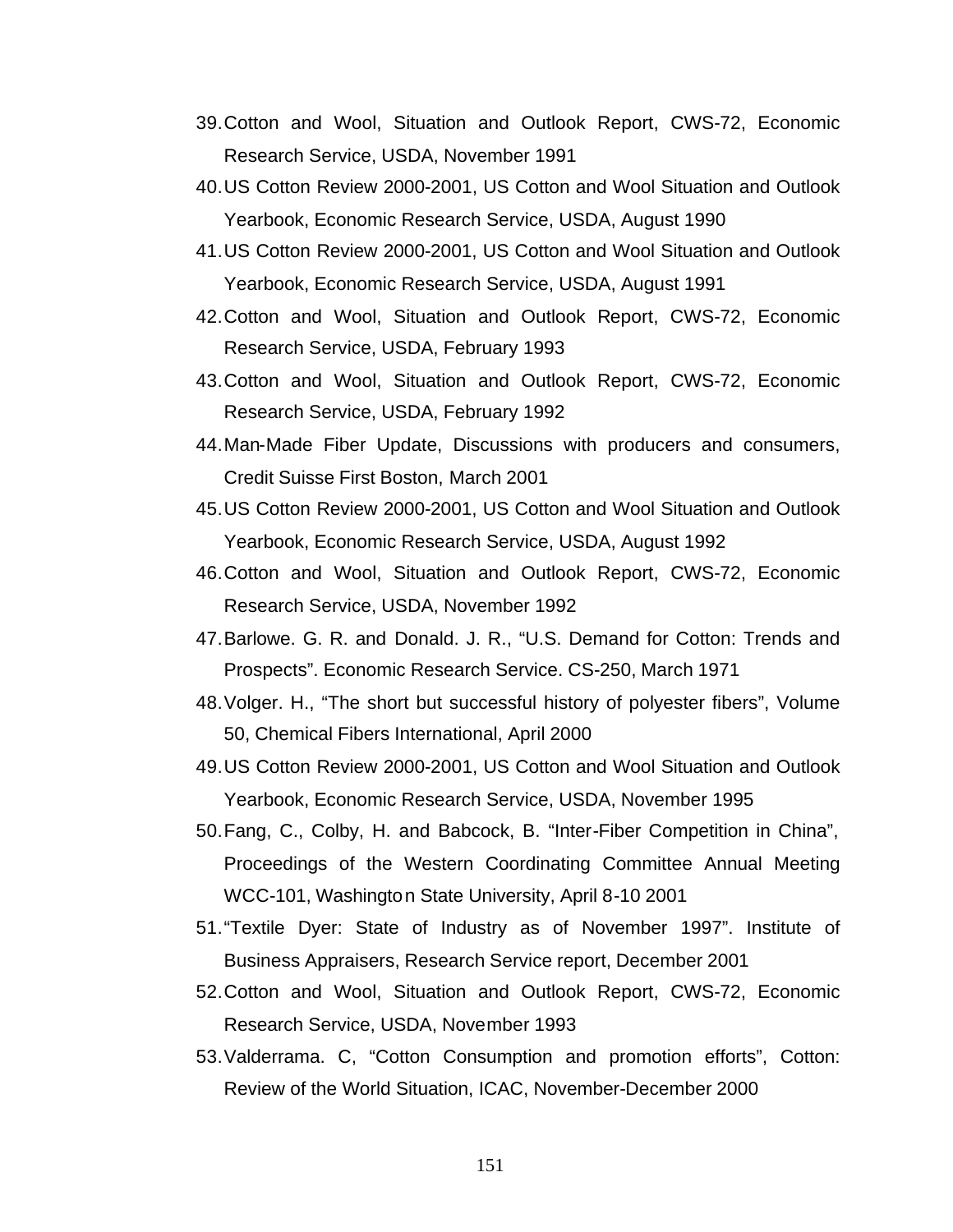54."Annual Report 2001: Cotton Incorporated", www.cottoninc.com/2001AnnualReport/homepage.cfm

- 55.Lange. M., Lanclos. K., Boyd. S. and Huffman. M., " The Economic Outlook for U.S. Cotton 2002", National Cotton Council of America Annual Meeting, February 7-11,2002, Dallas, Texas
- 56.Tomasini, M., 'PBT-A very special polyester', Volume 47, Chemical Fibers International, February 1997
- 57.'Trevira-New polyester for home textiles', Volume 49, March 1999, Chemical Fibers International
- 58.Horn. F., Personal e-mail communication, Appendix section 8.48
- 59.Meyer. L., Personal e-mail communication, Appendix section 8.49
- 60.Maddala, G.S., 'Introduction to Econometrics', Third Edition, John Wiley and Sons, 2001
- 61.Glade. H. E., Meyer. L.A. and Stults. H., "The Cotton Industry in the United States", Agriculture Economic Report Number 739, Economic Research Service, USDA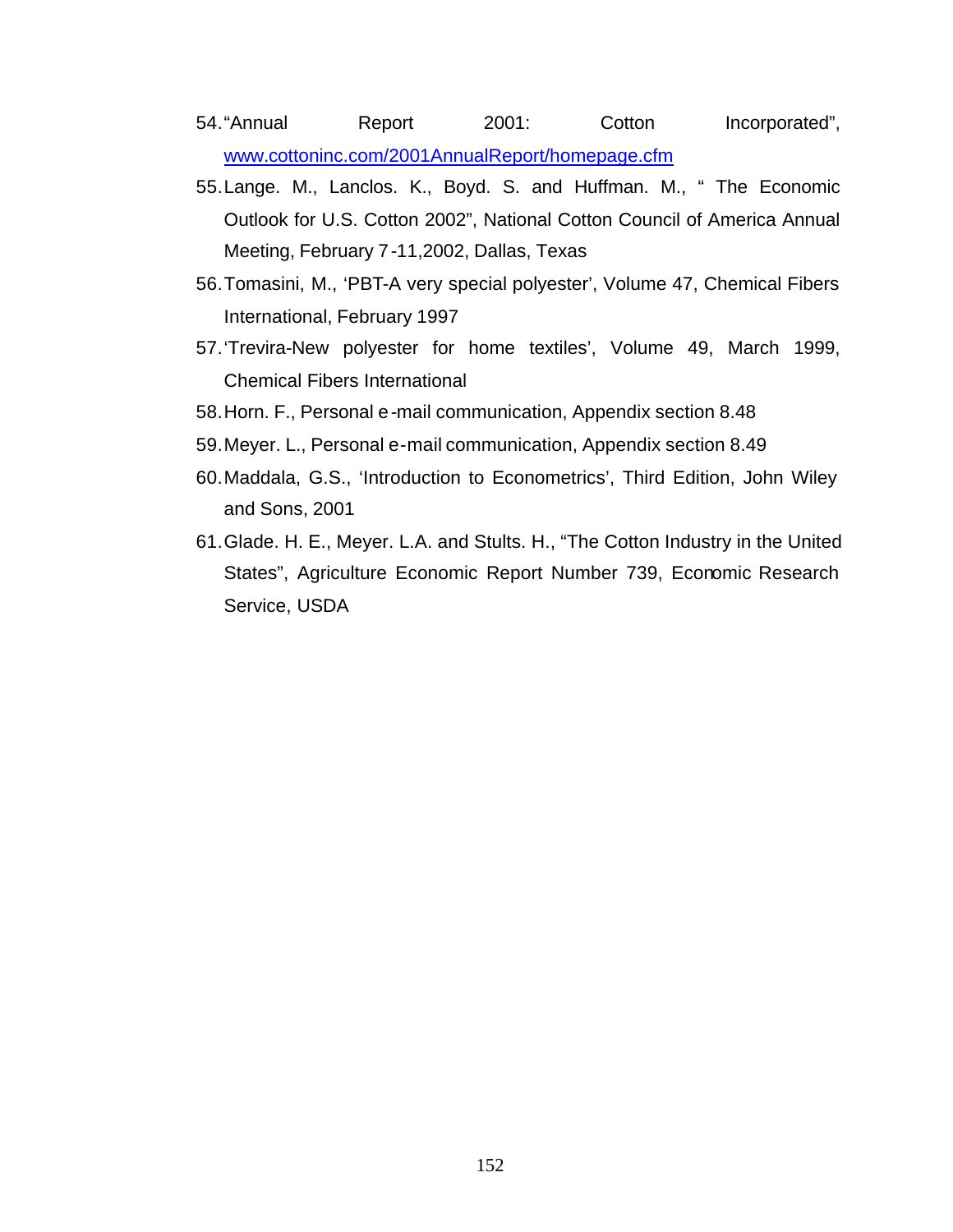# **8. Appendix**

# **8.1**

## **U.S. raw cotton fiber production area: 1990 to 2001**

| <b>CROP</b><br><b>YEAR</b> | <b>PLANTED</b><br>AREA (in<br>million acres) | <b>HARVESTED</b><br>AREA (in million<br>acres) | YIELD (in<br>pounds per<br>acre) | <b>ABANDONMENT</b><br>(% ) |
|----------------------------|----------------------------------------------|------------------------------------------------|----------------------------------|----------------------------|
| 1990                       | 12.348                                       | 11.732                                         | 634                              | 5.0                        |
| 1991                       | 14.052                                       | 12.960                                         | 652                              | 7.8                        |
| 1992                       | 13.240                                       | 11.123                                         | 700                              | 16.0                       |
| 1993                       | 13.438                                       | 12.783                                         | 606                              | 4.9                        |
| 1994                       | 13.720                                       | 13.322                                         | 708                              | 2.9                        |
| 1995                       | 16.931                                       | 16.007                                         | 537                              | 5.5                        |
| 1996                       | 14.653                                       | 12.888                                         | 705                              | 12.0                       |
| 1997                       | 13.898                                       | 13.406                                         | 673                              | 3.5                        |
| 1998                       | 13.393                                       | 10.684                                         | 625                              | 20.2                       |
| 1999                       | 14.874                                       | 13.425                                         | 607                              | 9.7                        |
| 2000                       | 15.517                                       | 13.053                                         | 632                              | 15.9                       |
| 2001                       | 15.800                                       | 12.140                                         | 705                              | 12.7                       |

Source: Cotton and Wool Situation and Outlook Yearbook, Market and Trade Economics Division, Economics Research Service, U.S. Department of Agriculture, November 2002, CWS-2002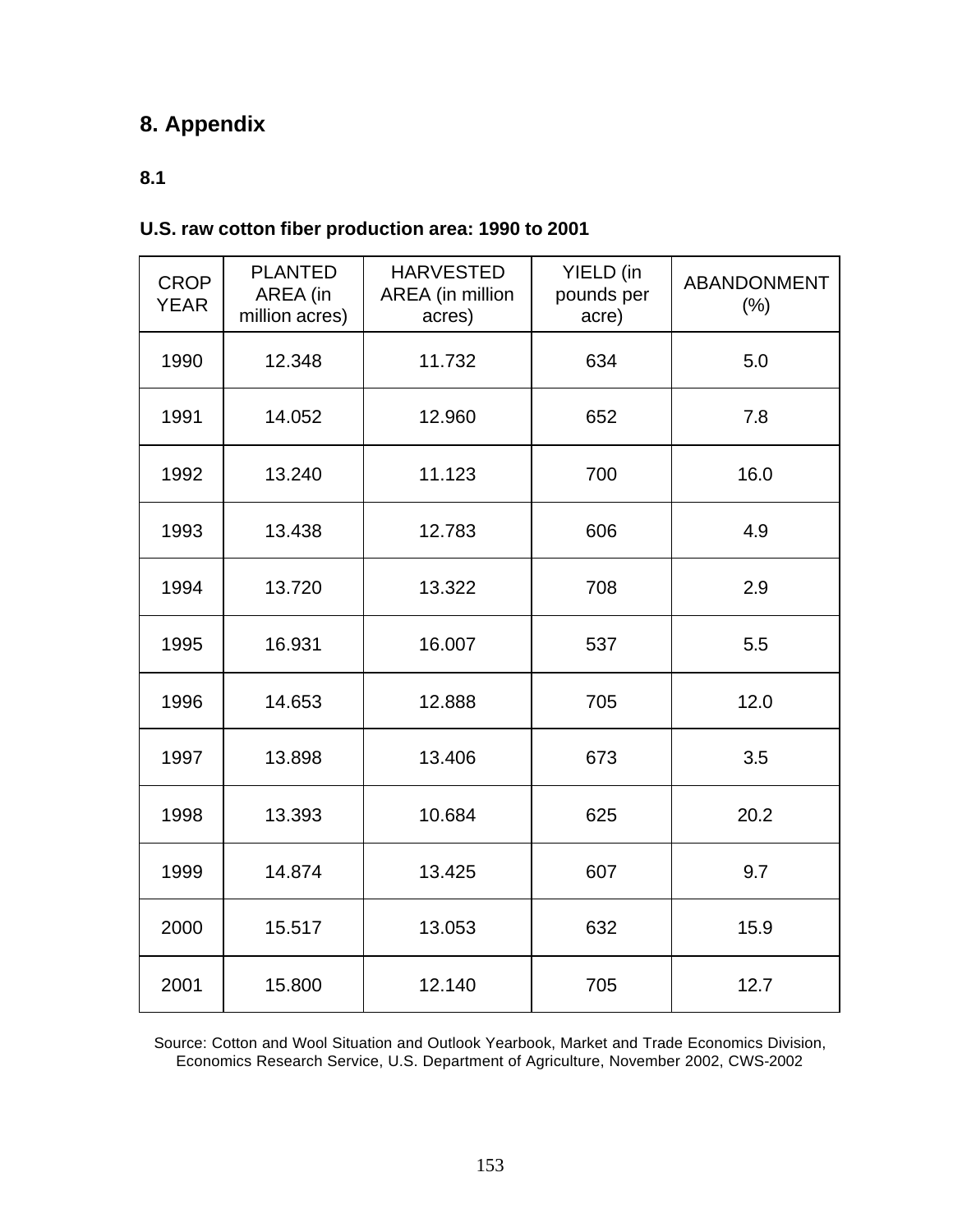| <b>CROP</b><br><b>YEAR</b> | <b>BEGINNING</b><br><b>STOCKS</b> | <b>PRODUCTION</b> | <b>IMPORTS</b> | <b>TOTAL</b> |
|----------------------------|-----------------------------------|-------------------|----------------|--------------|
| 1990                       | 1440.00                           | 7442.40           | 1.92           | 8884.32      |
| 1991                       | 1125.12                           | 8454.72           | 6.24           | 9586.08      |
| 1992                       | 1777.92                           | 7784.64           | 0.48           | 9563.04      |
| 1993                       | 2237.76                           | 7744.32           | 2.88           | 9984.96      |
| 1994                       | 1694.40                           | 9437.76           | 9.60           | 11141.76     |
| 1995                       | 1272.00                           | 8592.00           | 195.84         | 10059.84     |
| 1996                       | 1252.32                           | 9092.16           | 193.44         | 10537.92     |
| 1997                       | 1906.08                           | 9020.64           | 6.24           | 10932.96     |
| 1998                       | 1865.76                           | 6680.64           | 212.64         | 8759.04      |
| 1999                       | 1890.72                           | 8144.64           | 46.56          | 10081.92     |
| 2000                       | 1882.56                           | 8250.24           | 7.20           | 10140.00     |
| 2001                       | 2880.96                           | 9744.00           | 4.80           | 12629.76     |

# **U.S. Raw cotton fiber supply (in million pounds): 1990 to 2001**

**8.2** 

Source: Cotton and Wool Situation and Outlook Yearbook, Market and Trade Economics Division, Economics Research Service, U.S. Department of Agriculture, November 2002, CWS-2002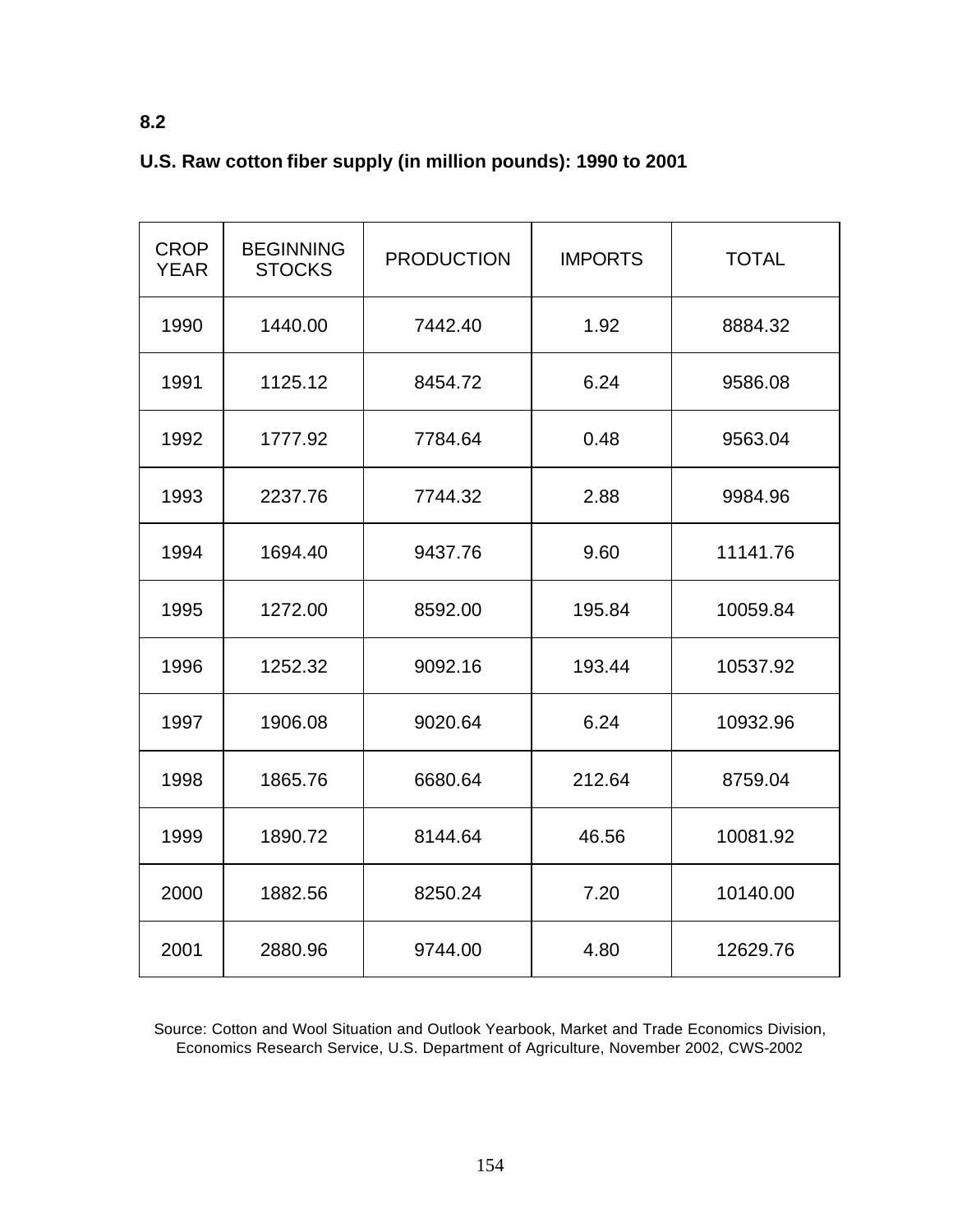| <b>CROP</b><br><b>YEAR</b> | <b>COTTON</b><br><b>MILL</b><br><b>DEMAND</b> | <b>EXPORTS</b> | <b>TOTAL</b> | <b>UNACCOUNTED</b> | <b>ENDING</b><br><b>STOCKS</b> |
|----------------------------|-----------------------------------------------|----------------|--------------|--------------------|--------------------------------|
| 1990                       | 4155.36                                       | 3740.64        | 7896.00      | 136.80             | 1125.12                        |
| 1991                       | 4614.24                                       | 3190.08        | 7804.32      | $-3.84$            | 1777.92                        |
| 1992                       | 4920.00                                       | 2496.48        | 7416.98      | 91.20              | 2237.76                        |
| 1993                       | 5000.64                                       | 3293.76        | 8294.40      | 3.84               | 1694.40                        |
| 1994                       | 5375.04                                       | 4512.96        | 9888.00      | 18.24              | 1272.00                        |
| 1995                       | 5110.56                                       | 3684.00        | 8794.56      | $-12.96$           | 1252.32                        |
| 1996                       | 5340.48                                       | 3295.20        | 8635.68      | 3.84               | 1906.08                        |
| 1997                       | 5447.52                                       | 3600.00        | 9047.52      | $-19.68$           | 1865.76                        |
| 1998                       | 4992.48                                       | 2085.12        | 7077.60      | 209.28             | 1890.72                        |
| 1999                       | 4915.20                                       | 3240.00        | 8155.20      | $-44.16$           | 1882.56                        |
| 2000                       | 4263.36                                       | 3246.24        | 7509.60      | 250.56             | 2880.96                        |
| 2001                       | 3696.00                                       | 5280.00        | 8976.00      | $-6.24$            | 4176.00                        |

# **U.S. Raw cotton fiber consumption (in million pounds): 1990 to 2001**

**8.3** 

Source: Cotton and Wool Situation and Outlook Yearbook, Market and Trade Economics Division, Economics Research Service, U.S. Department of Agriculture, November 2002, CWS-2002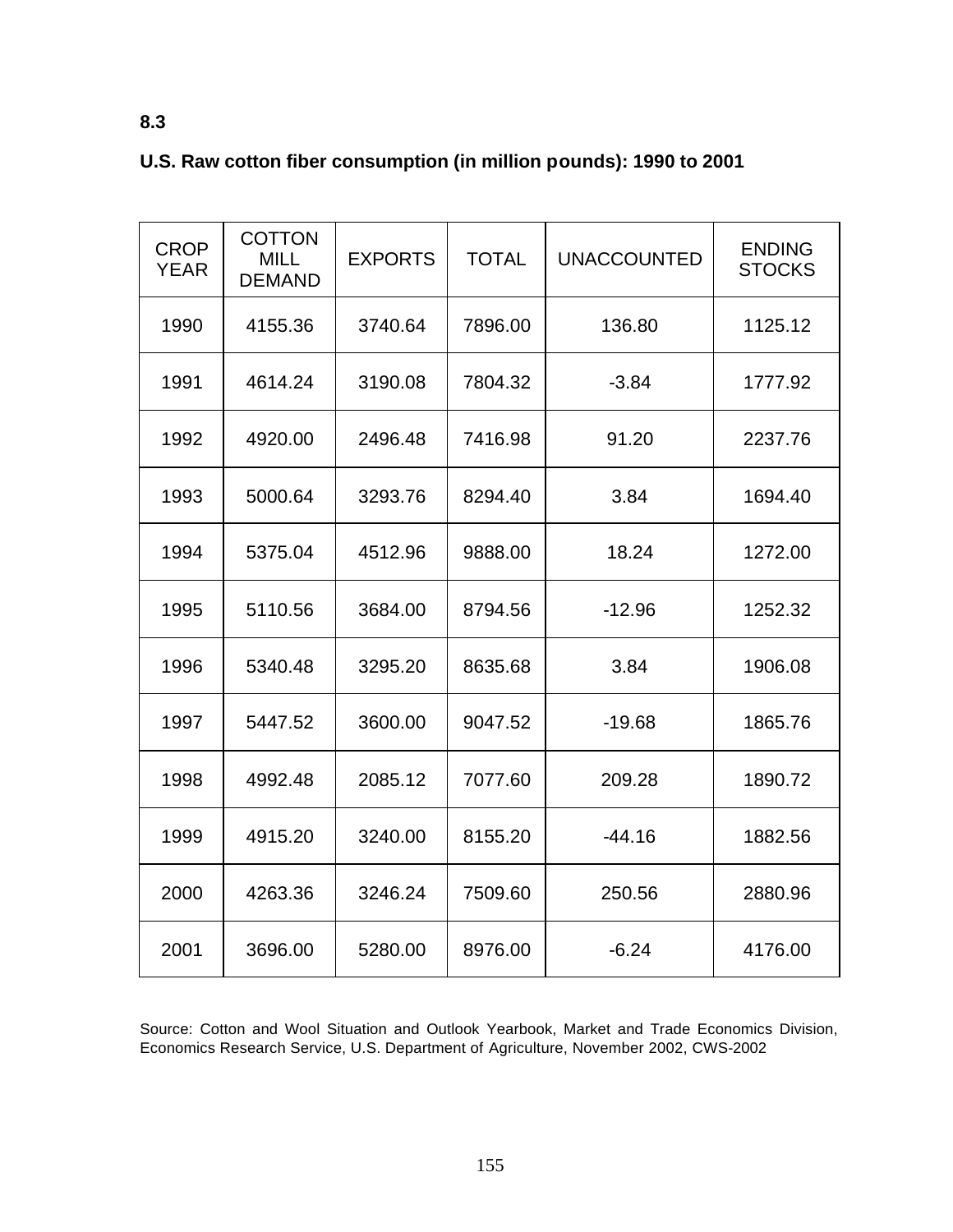| <b>CALENDAR</b><br><b>YEAR</b> | <b>U.S. COTTON</b><br><b>MILL</b><br>DELIVERED <sup>1</sup> | <b>COTLOOK</b><br>A INDEX | <b>NYCE</b><br><b>FUTURES</b> | <b>U.S. POLYESTER</b><br>MILL DELIVERED <sup>2</sup> |
|--------------------------------|-------------------------------------------------------------|---------------------------|-------------------------------|------------------------------------------------------|
| 1989                           | 71.99                                                       | 75.91                     | 68.08                         | 85.67                                                |
| 1990                           | 79.29                                                       | 82.71                     | 70.17                         | 82.58                                                |
| 1991                           | 79.07                                                       | 76.75                     | 66.69                         | 73.50                                                |
| 1992                           | 61.92                                                       | 57.94                     | 59.28                         | 73.50                                                |
| 1993                           | 62.41                                                       | 58.09                     | 59.82                         | 72.50                                                |
| 1994                           | 78.69                                                       | 79.97                     | 72.26                         | 74.92                                                |
| 1995                           | 100.76                                                      | 98.11                     | 80.32                         | 88.83                                                |
| 1996                           | 84.87                                                       | 80.41                     | 76.57                         | 79.58                                                |
| 1997                           | 76.29                                                       | 79.23                     | 74.13                         | 68.58                                                |
| 1998                           | 74.21                                                       | 65.27                     | 70.91                         | 60.67                                                |
| 1999                           | 59.85                                                       | 53.09                     | 56.10                         | 51.67                                                |
| 2000                           | 64.08                                                       | 59.11                     | 62.30                         | 57.08                                                |
| 2001                           | 46.93                                                       | 47.99                     | 45.36                         | 60.42                                                |

# **U.S. Cotton and polyester fiber prices (in cents per pound): 1990 to 2001**

**8.4** 

Source: National Cotton Council (NCC) of America, Memphis, TN: http://risk.cotton.org/prices/

1. 4-market average landed mill price reported by USDA Market News Branch

2. Polyester prices are for 1.5 denier quality estimated by NCC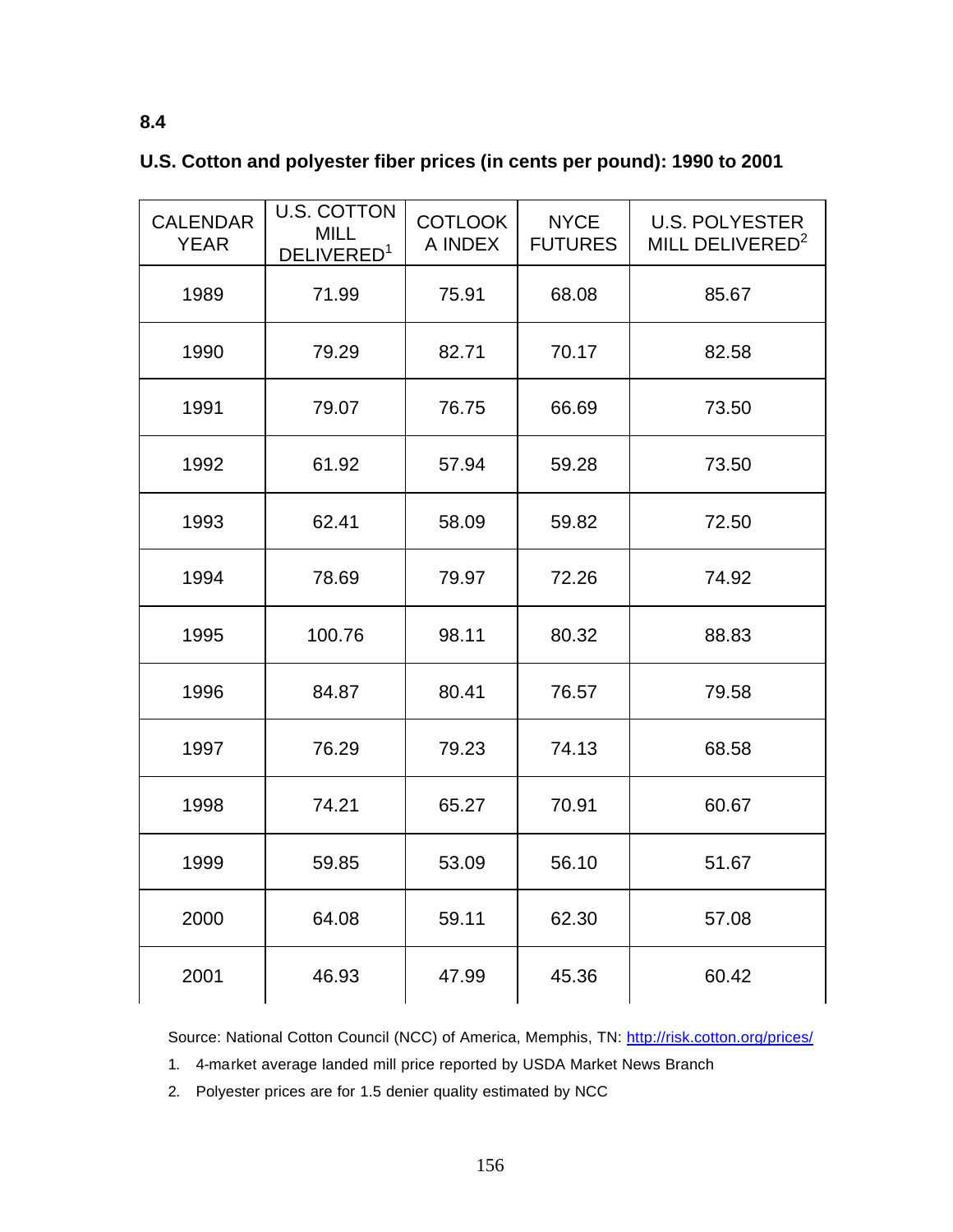| <b>CALENDAR</b><br><b>YEAR</b> | <b>COTTON MILL</b><br><b>DEMAND (CMD)</b> | IMPORTS <sup>1</sup> | EXPORTS <sup>1</sup> | <b>TOTAL COTTON</b><br>DEMAND <sup>2</sup> (TCD) |
|--------------------------------|-------------------------------------------|----------------------|----------------------|--------------------------------------------------|
| 1990                           | 4115.30                                   | 2411.04              | 638.82               | 5887.51                                          |
| 1991                           | 4347.50                                   | 2586.59              | 676.31               | 6257.78                                          |
| 1992                           | 4761.60                                   | 3179.98              | 794.97               | 7146.60                                          |
| 1993                           | 4937.70                                   | 3576.83              | 914.73               | 7599.81                                          |
| 1994                           | 5230.60                                   | 3826.46              | 1080.82              | 7976.24                                          |
| 1995                           | 5183.50                                   | 4089.45              | 1330.81              | 7942.14                                          |
| 1996                           | 5226.80                                   | 4222.85              | 1524.68              | 7924.97                                          |
| 1997                           | 5441.40                                   | 5084.07              | 1792.38              | 8733.09                                          |
| 1998                           | 5234.30                                   | 6026.21              | 1957.10              | 9303.41                                          |
| 1999                           | 4962.30                                   | 6711.43              | 2073.51              | 9600.23                                          |
| 2000                           | 4747.00                                   | 7541.38              | 2442.98              | 9845.40                                          |
| 2001                           | 3848.40                                   | 7545.25              | 2123.78              | 9269.87                                          |

# **U.S. cotton fiber end-use consumption (in million pounds): 1990 to 2001**

Source: Source: Cotton and Wool Situation and Outlook Yearbook, Market and Trade Economics Division, Economics Research Service, U.S. Department of Agriculture, November 2002, CWS-2002

- 1. Raw fiber equivalent of U.S. cotton imports and exports
- 2. End-use consumption equals mill consumption plus imports minus exports for a given year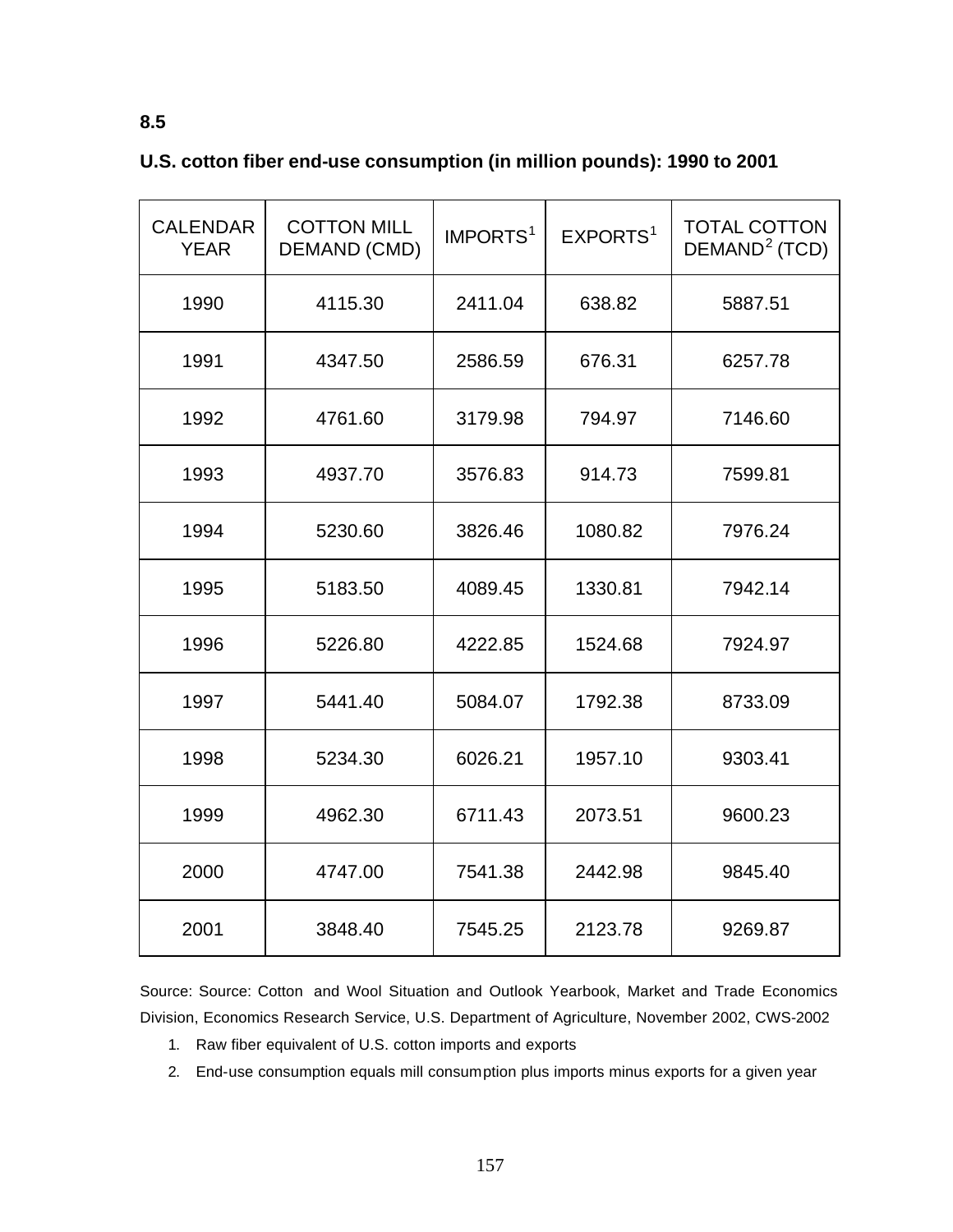| <b>CALENDAR</b><br><b>YEAR</b> | <b>POLYESTER</b><br><b>MILL DEMAND</b><br>(PMD) | IMPORTS <sup>1</sup> | EXPORTS <sup>1</sup> | <b>TOTAL</b><br><b>POLYESTER</b><br>DEMAND <sup>2</sup> (TPD) |
|--------------------------------|-------------------------------------------------|----------------------|----------------------|---------------------------------------------------------------|
| 1990                           | 3335.01                                         | 617.34               | 278.14               | 3674.21                                                       |
| 1991                           | 3555.92                                         | 748.50               | 347.76               | 3956.66                                                       |
| 1992                           | 3882.97                                         | 828.94               | 385.50               | 4326.42                                                       |
| 1993                           | 3979.56                                         | 864.13               | 386.60               | 4457.08                                                       |
| 1994                           | 4297.54                                         | 909.00               | 472.47               | 4734.07                                                       |
| 1995                           | 4219.24                                         | 972.01               | 504.25               | 4686.99                                                       |
| 1996                           | 4162.89                                         | 995.40               | 527.70               | 4630.60                                                       |
| 1997                           | 4647.18                                         | 1290.76              | 716.11               | 5221.83                                                       |
| 1998                           | 4593.05                                         | 1443.94              | 735.13               | 5301.87                                                       |
| 1999                           | 4663.19                                         | 1546.32              | 704.82               | 5504.69                                                       |
| 2000                           | 4555.16                                         | 1726.82              | 796.66               | 5485.32                                                       |
| 2001                           | 3979.42                                         | 1760.77              | 783.95               | 4956.24                                                       |

# **U.S. polyester fiber end-use consumption (in million pounds): 1990 to 2001**

Source: Fiber Organon, March 2002

- 1. Raw fiber equivalent of U.S. polyester imports and exports
- 2. End-use consumption equals mill consumption plus imports minus exports for a given year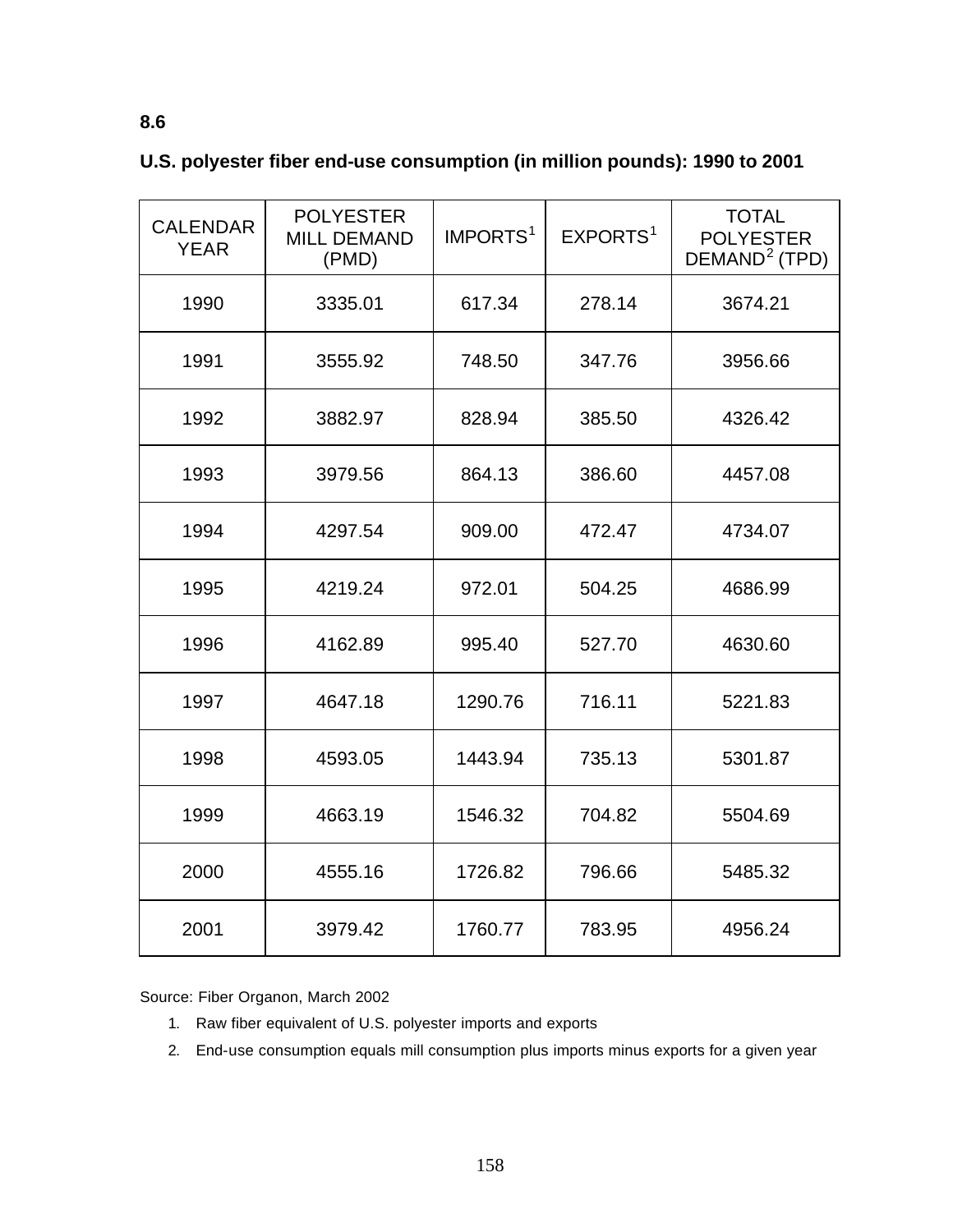| <b>CALENDAR</b><br><b>YEAR</b> | FILAMENT <sup>1</sup> | STAPLE <sup>2</sup> | <b>WASTE</b> | <b>POLYESTER</b><br>MILL DEMAND <sup>3</sup><br>(PMD) |
|--------------------------------|-----------------------|---------------------|--------------|-------------------------------------------------------|
| 1990                           | 1088.13               | 2138.50             | 108.38       | 3335.01                                               |
| 1991                           | 1153.96               | 2307.68             | 94.28        | 3555.92                                               |
| 1992                           | 1288.58               | 2496.16             | 98.23        | 3882.97                                               |
| 1993                           | 1309.08               | 2564.43             | 106.05       | 3979.56                                               |
| 1994                           | 1507.45               | 2720.95             | 69.14        | 4297.54                                               |
| 1995                           | 1547.31               | 2610.66             | 61.27        | 4219.24                                               |
| 1996                           | 1584.74               | 2508.50             | 69.65        | 4162.89                                               |
| 1997                           | 1778.62               | 2806.20             | 62.36        | 4647.18                                               |
| 1998                           | 1706.86               | 2768.23             | 117.96       | 4593.05                                               |
| 1999                           | 1771.24               | 2768.01             | 123.94       | 4663.19                                               |
| 2000                           | 1695.66               | 2684.22             | 175.28       | 4555.16                                               |
| 2001                           | 1449.04               | 2390.32             | 140.06       | 3979.42                                               |

# **U.S. polyester fiber mill consumption (in million pounds): 1990 to 2001**

Source: Fiber Organon, March 2002

- 1. Inclusive of yarn + monofilament
- 2. Inclusive of staple + tow + fiberfill
- 3. Mill Consumption equals sum of annual filament, staple and waste domestic consumption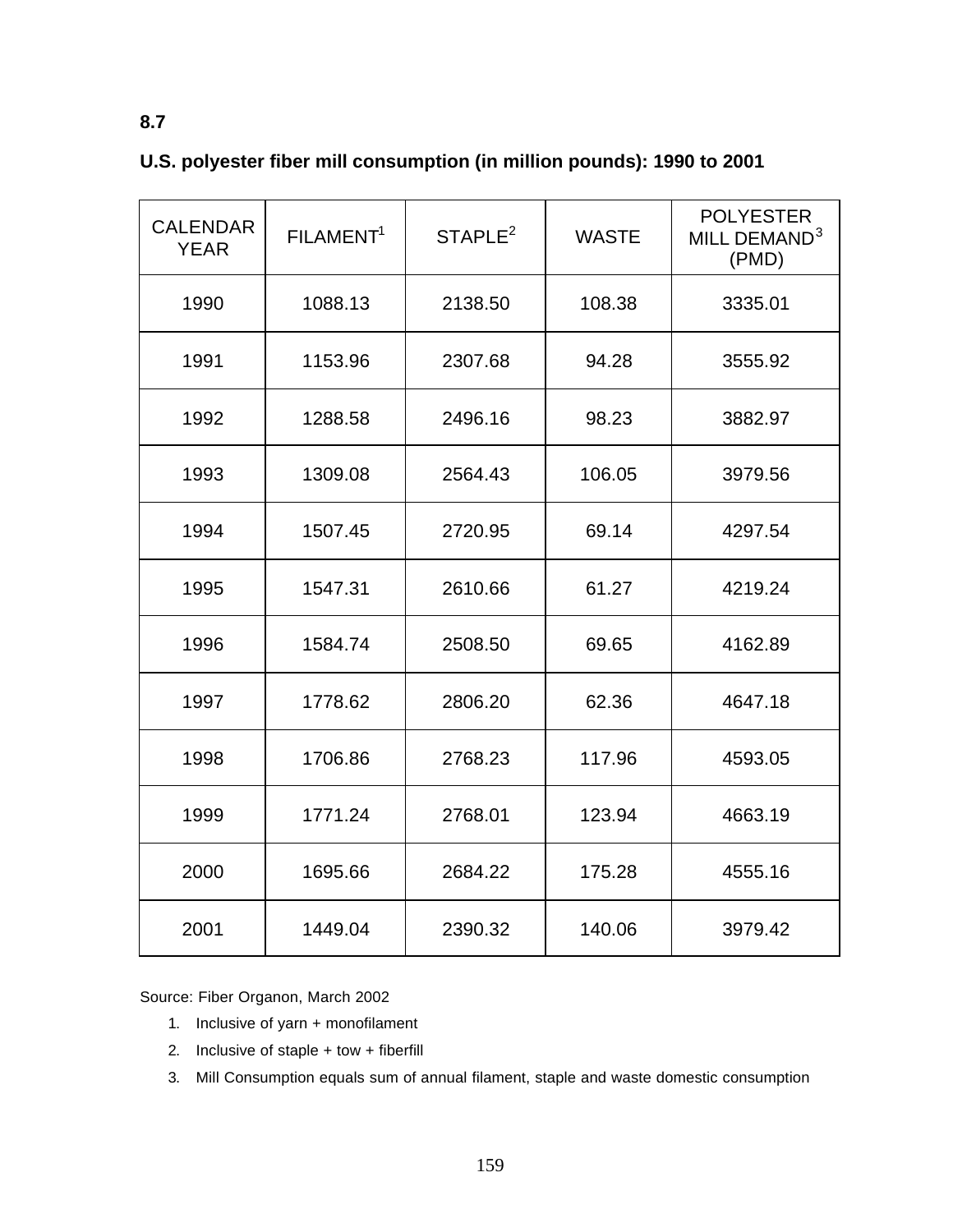| <b>CALENDAR</b><br><b>YEAR</b> | <b>MILL DEMAND</b> | IMPORTS <sup>1</sup> | EXPORTS <sup>1</sup> | <b>TOTAL MAN-</b><br><b>MADE FIBER</b><br>DEMAND <sup>2</sup> |
|--------------------------------|--------------------|----------------------|----------------------|---------------------------------------------------------------|
| 1990                           | 8837.00            | 1820.00              | 820.00               | 9837.00                                                       |
| 1991                           | 8861.20            | 1907.00              | 886.00               | 9882.20                                                       |
| 1992                           | 9498.90            | 2060.00              | 958.00               | 10600.90                                                      |
| 1993                           | 9928.50            | 2186.00              | 978.00               | 11136.50                                                      |
| 1994                           | 10515.60           | 2269.00              | 1179.40              | 11605.30                                                      |
| 1995                           | 10307.10           | 2452.70              | 1272.40              | 11487.40                                                      |
| 1996                           | 10508.7            | 2580.10              | 1367.80              | 11721.00                                                      |
| 1997                           | 11071.00           | 3135.20              | 1739.40              | 12466.80                                                      |
| 1998                           | 11076.80           | 3528.70              | 1796.50              | 12809.00                                                      |
| 1999                           | 11287.80           | 3719.80              | 1695.50              | 13312.00                                                      |
| 2000                           | 11198.90           | 4254.30              | 1962.70              | 13490.50                                                      |
| 2001                           | 10070.30           | 4299.80              | 1914.40              | 12455.70                                                      |

## **U.S. man-made fiber end-use consumption (in million pounds): 1990-2001**

Source: Fiber Organon, March 2002

- 1. Raw fiber equivalent of U.S. polyester imports and exports
- 2. End-use consumption equals mill consumption plus imports minus exports for a given year

**8.8**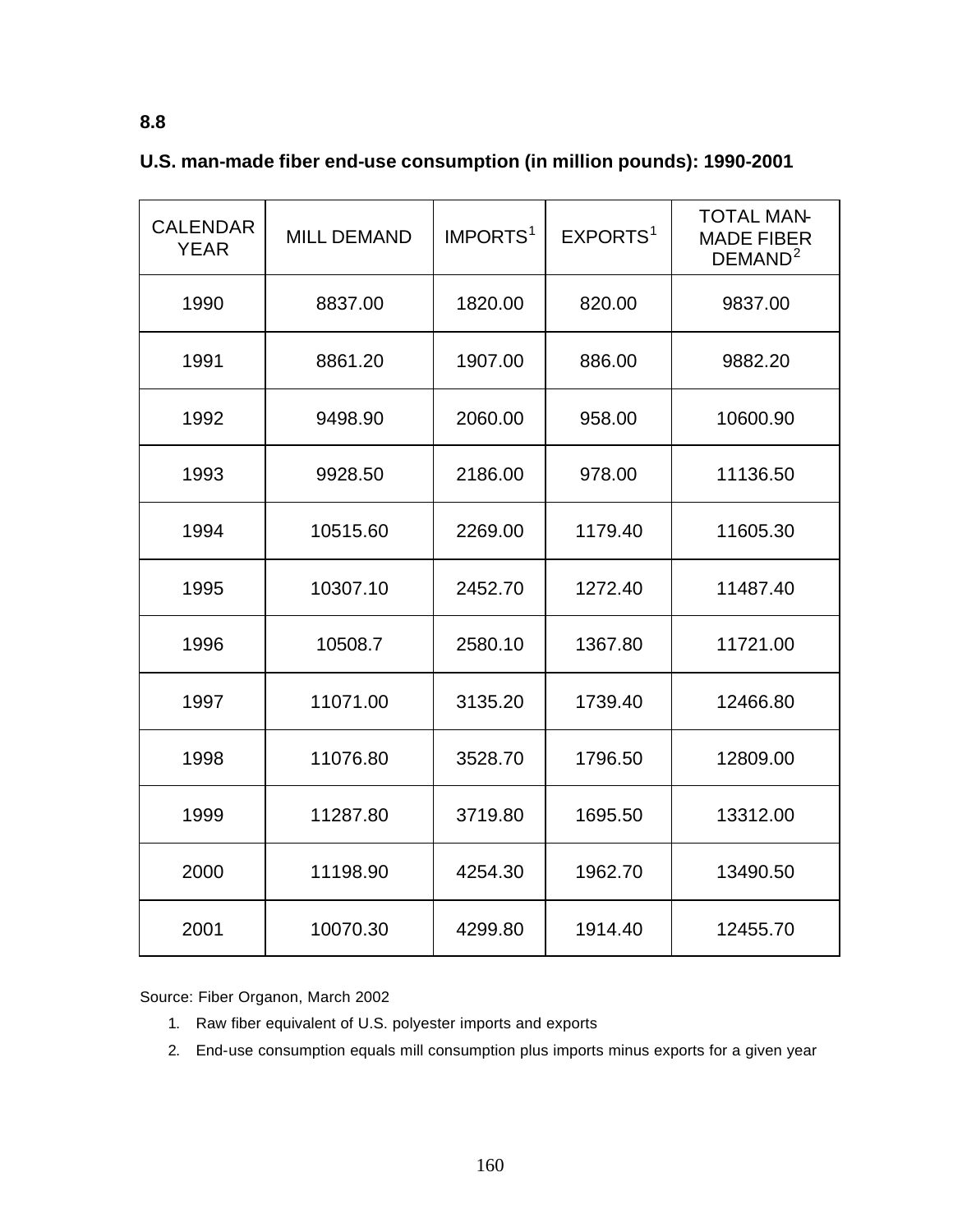**Decomposition of polyester fiber components from overall man-made apparent fiber consumption data (in million pounds): 1990-2001**

| <b>YEAR</b> | <b>MAN-MADE</b><br>IMPORTS <sup>1</sup> | <b>MAN-MADE</b><br>EXPORTS <sup>1</sup> | <b>POLYESTER</b><br>SHARE <sup>2</sup> | <b>POLYESTER</b><br>IMPORTS <sup>1</sup> | <b>POLYESTER</b><br>EXPORTS <sup>1</sup> |
|-------------|-----------------------------------------|-----------------------------------------|----------------------------------------|------------------------------------------|------------------------------------------|
| 1990        | 1820.00                                 | 820.00                                  | 33.92%                                 | 617.34                                   | 278.14                                   |
| 1991        | 1907.00                                 | 886.00                                  | 39.25%                                 | 748.50                                   | 347.76                                   |
| 1992        | 2060.00                                 | 958.00                                  | 40.24%                                 | 828.94                                   | 385.50                                   |
| 1993        | 2186.00                                 | 978.00                                  | 39.53%                                 | 864.13                                   | 386.60                                   |
| 1994        | 2269.00                                 | 1179.40                                 | 40.06%                                 | 909.00                                   | 472.47                                   |
| 1995        | 2452.70                                 | 1272.40                                 | 39.63%                                 | 972.01                                   | 504.25                                   |
| 1996        | 2580.10                                 | 1367.80                                 | 38.58%                                 | 995.40                                   | 527.70                                   |
| 1997        | 3135.20                                 | 1739.40                                 | 41.17%                                 | 1290.76                                  | 716.11                                   |
| 1998        | 3528.70                                 | 1796.50                                 | 40.92%                                 | 1443.94                                  | 735.13                                   |
| 1999        | 3719.80                                 | 1695.50                                 | 41.57%                                 | 1546.32                                  | 704.82                                   |
| 2000        | 4254.30                                 | 1962.70                                 | 40.59%                                 | 1726.82                                  | 796.66                                   |
| 2001        | 4299.80                                 | 1914.40                                 | 40.95%                                 | 1760.77                                  | 783.95                                   |

Source: Polyester Shares: Internal FEB data, Man-made Imports and Exports: Fiber Organon March 2002:

1. Imports and Exports are in raw fiber equivalent

2. Polyester Share data are for domestic consumption applied to imports and exports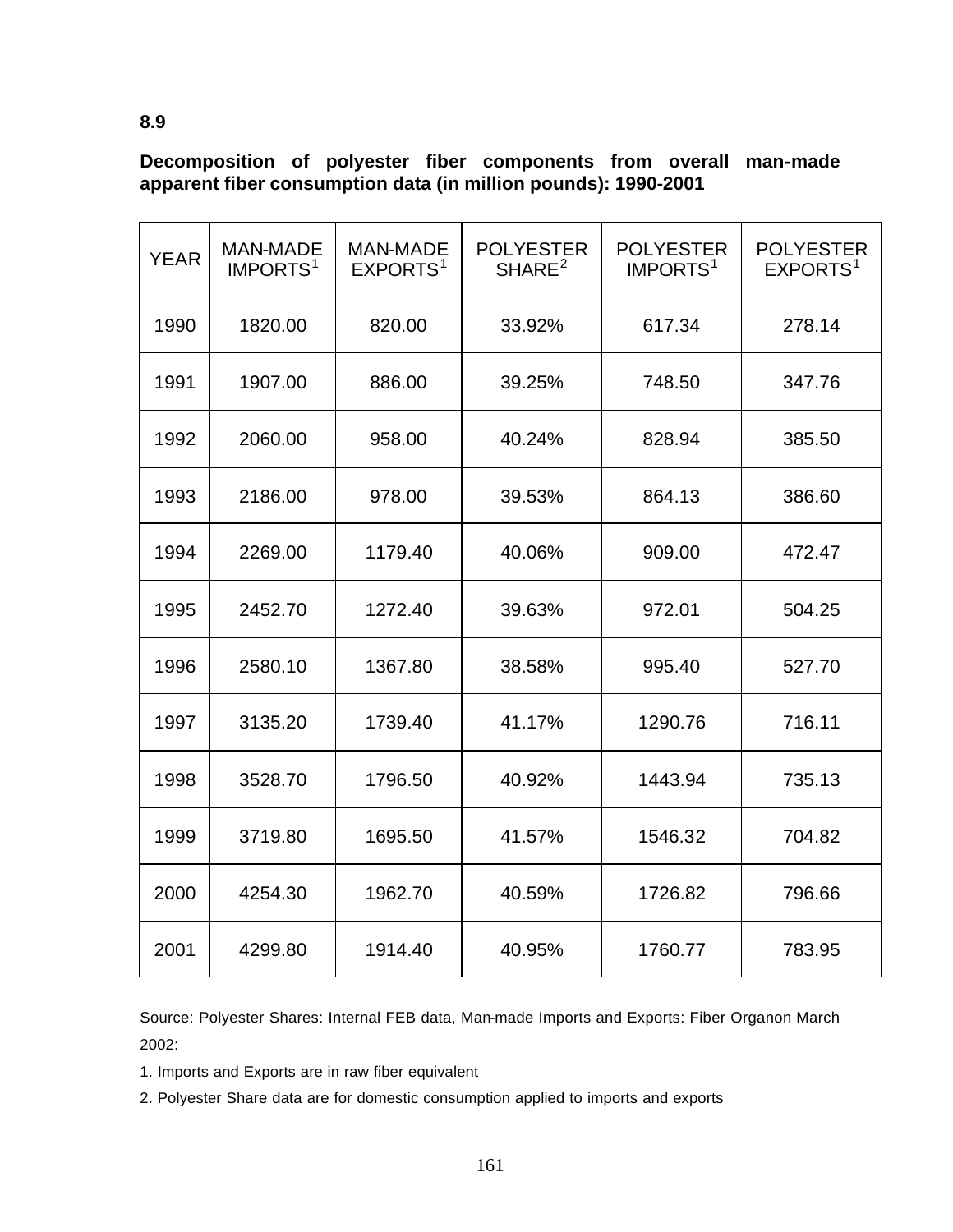| 8.10                                                                       |  |
|----------------------------------------------------------------------------|--|
| U.S. Man-made fibers end-use consumption share by fiber type: 1990 to 2001 |  |

| <b>YEAR</b> | <b>RAYON</b> | <b>ACETATE/</b><br><b>ACRYLIC</b> | <b>POLYESTER</b> | <b>NYLON</b> | <b>OLEFIN</b> | <b>OTHER</b> |
|-------------|--------------|-----------------------------------|------------------|--------------|---------------|--------------|
| 1990        | 6.63%        | 2.45%                             | 33.92%           | 35.88%       | 20.97%        | 0.14%        |
| 1991        | 5.95%        | 4.17%                             | 39.25%           | 28.62%       | 21.38%        | 0.62%        |
| 1992        | 5.51%        | 4.07%                             | 40.24%           | 28.31%       | 21.24%        | 0.62%        |
| 1993        | 5.65%        | 3.84%                             | 39.53%           | 28.29%       | 22.02%        | 0.66%        |
| 1994        | 4.83%        | 3.60%                             | 40.06%           | 28.30%       | 22.56%        | 0.65%        |
| 1995        | 4.88%        | 3.19%                             | 39.63%           | 28.27%       | 23.17%        | 0.86%        |
| 1996        | 4.34%        | 3.12%                             | 38.58%           | 28.46%       | 24.27%        | 1.22%        |
| 1997        | 3.81%        | 3.12%                             | 41.17%           | 26.98%       | 24.16%        | 0.76%        |
| 1998        | 3.29%        | 2.97%                             | 40.92%           | 26.06%       | 25.83%        | 0.93%        |
| 1999        | 2.87%        | 2.50%                             | 41.57%           | 25.65%       | 26.17%        | 1.24%        |
| 2000        | 2.66%        | 2.56%                             | 40.59%           | 25.46%       | 26.95%        | 1.78%        |
| 2001        | 2.47%        | 2.51%                             | 40.95%           | 25.40%       | 26.56%        | 2.11%        |

Source: FEB Internal Data

Note: All fiber shares expressed as a total for staple and yarn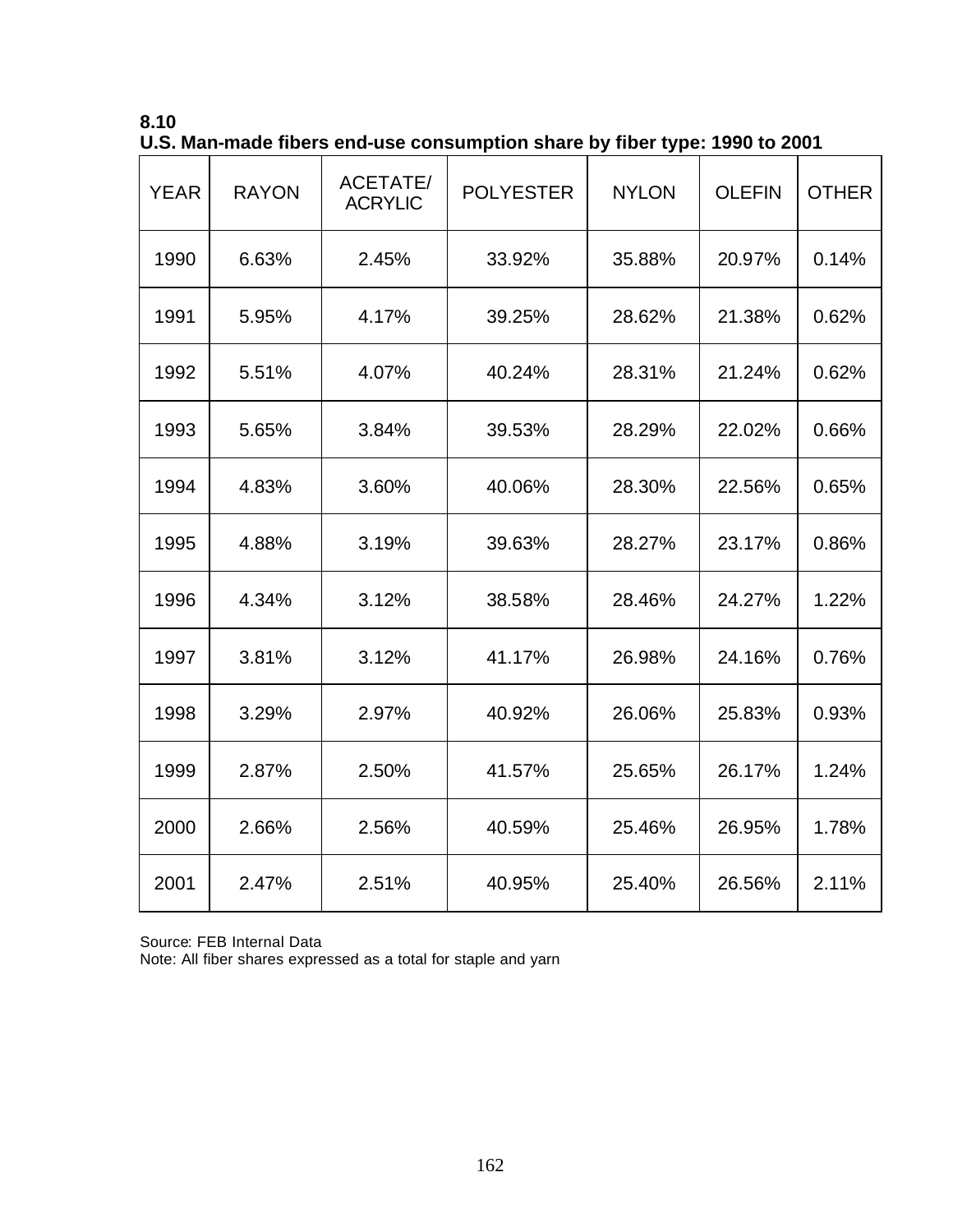# **U.S. Population Tables (in millions): 1990 to 2001**

| <b>CALENDAR</b><br><b>YEAR</b> | <b>TOTAL U.S POPULATION</b> |  |  |
|--------------------------------|-----------------------------|--|--|
| 1990                           | 249.97                      |  |  |
| 1991                           | 252.66                      |  |  |
| 1992                           | 255.41                      |  |  |
| 1993                           | 258.11                      |  |  |
| 1994                           | 260.63                      |  |  |
| 1995                           | 263.08                      |  |  |
| 1996                           | 265.50                      |  |  |
| 1997                           | 268.04                      |  |  |
| 1998                           | 270.50                      |  |  |
| 1999                           | 272.94                      |  |  |
| 2000                           | 275.37                      |  |  |
| 2001                           | 276.87                      |  |  |

Source:

U.S. Census Bureau: http://www.census.gov/statab/freq/00s0002.xls

# **8.11**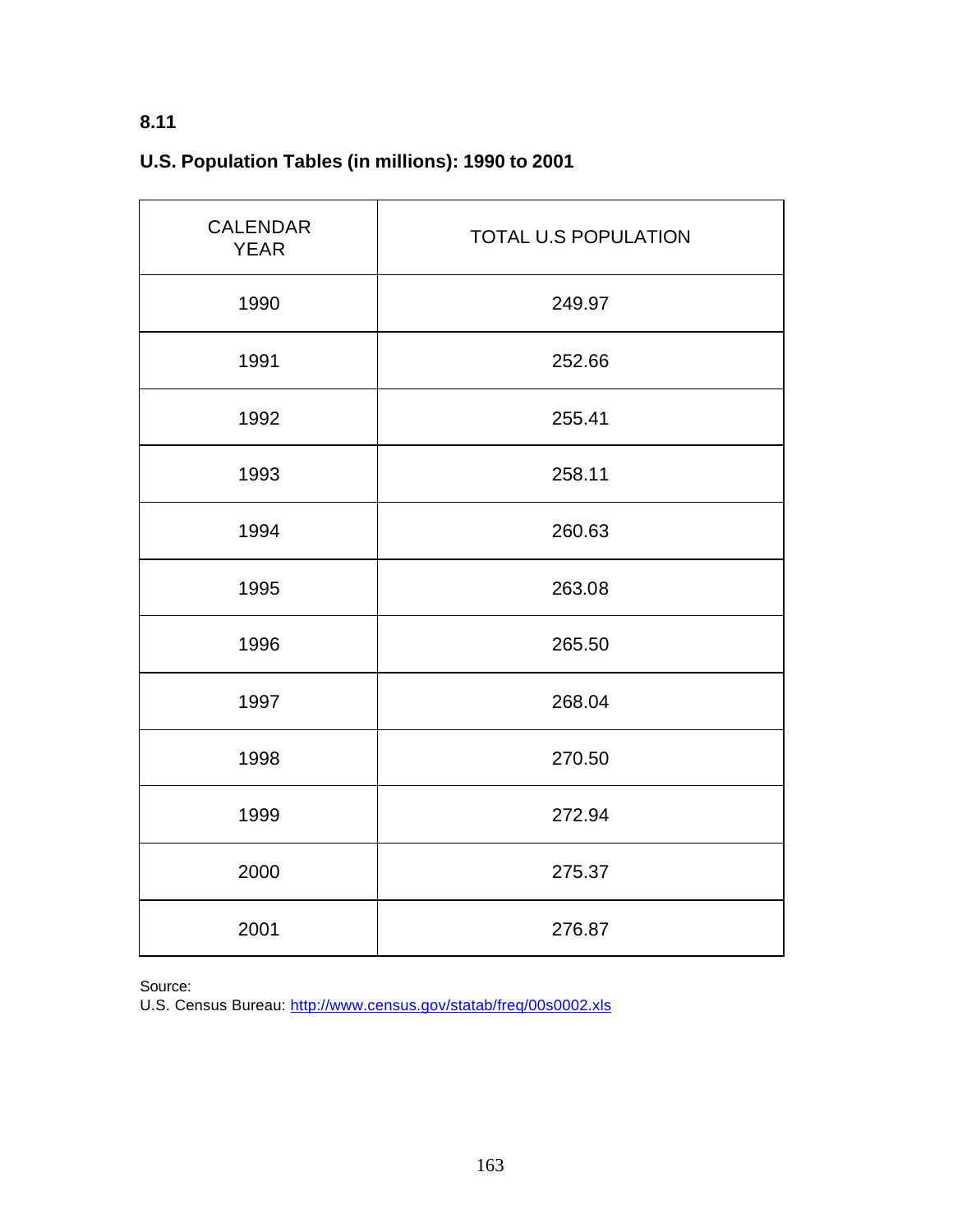# **8.12**

|  |  |  | U.S. per capita cotton mill use and end-use demand (in pounds): 1990 to 2001 |  |  |  |
|--|--|--|------------------------------------------------------------------------------|--|--|--|
|  |  |  |                                                                              |  |  |  |

| <b>YEAR</b> | <b>COTTON MILL</b><br>DEMAND (CMD) | <b>COTTON</b><br><b>TEXTILE</b><br>DEFICIT <sup>1</sup> (CTD) | TOTAL COTTON DEMAND <sup>2</sup><br>(TCD) |
|-------------|------------------------------------|---------------------------------------------------------------|-------------------------------------------|
| 1990        | 16.46                              | 7.09                                                          | 23.55                                     |
| 1991        | 17.21                              | 7.56                                                          | 24.77                                     |
| 1992        | 18.64                              | 9.34                                                          | 27.98                                     |
| 1993        | 19.13                              | 10.31                                                         | 29.44                                     |
| 1994        | 20.07                              | 10.53                                                         | 30.60                                     |
| 1995        | 19.70                              | 10.49                                                         | 30.19                                     |
| 1996        | 19.69                              | 10.16                                                         | 29.85                                     |
| 1997        | 20.30                              | 12.28                                                         | 32.58                                     |
| 1998        | 19.35                              | 15.04                                                         | 34.39                                     |
| 1999        | 18.18                              | 16.99                                                         | 35.17                                     |
| 2000        | 17.24                              | 18.51                                                         | 35.75                                     |
| 2001        | 13.90                              | 19.58                                                         | 33.48                                     |

Source: Cotton and Wool Situation and Outlook Yearbook, Market and Trade Economics Division, Economics Research Service, U.S. Department of Agriculture, November 2002, CWS-2002

1. U.S. Per capita Cotton textile deficit (CTD) equals U.S. Cotton Imports minus U.S. Cotton Exports in raw fiber equivalent terms (as U.S. is a net cotton importer)

2. U.S. Per capita total cotton demand equals per capita U.S. cotton mill demand plus per capita U.S. cotton textile deficit (CTD)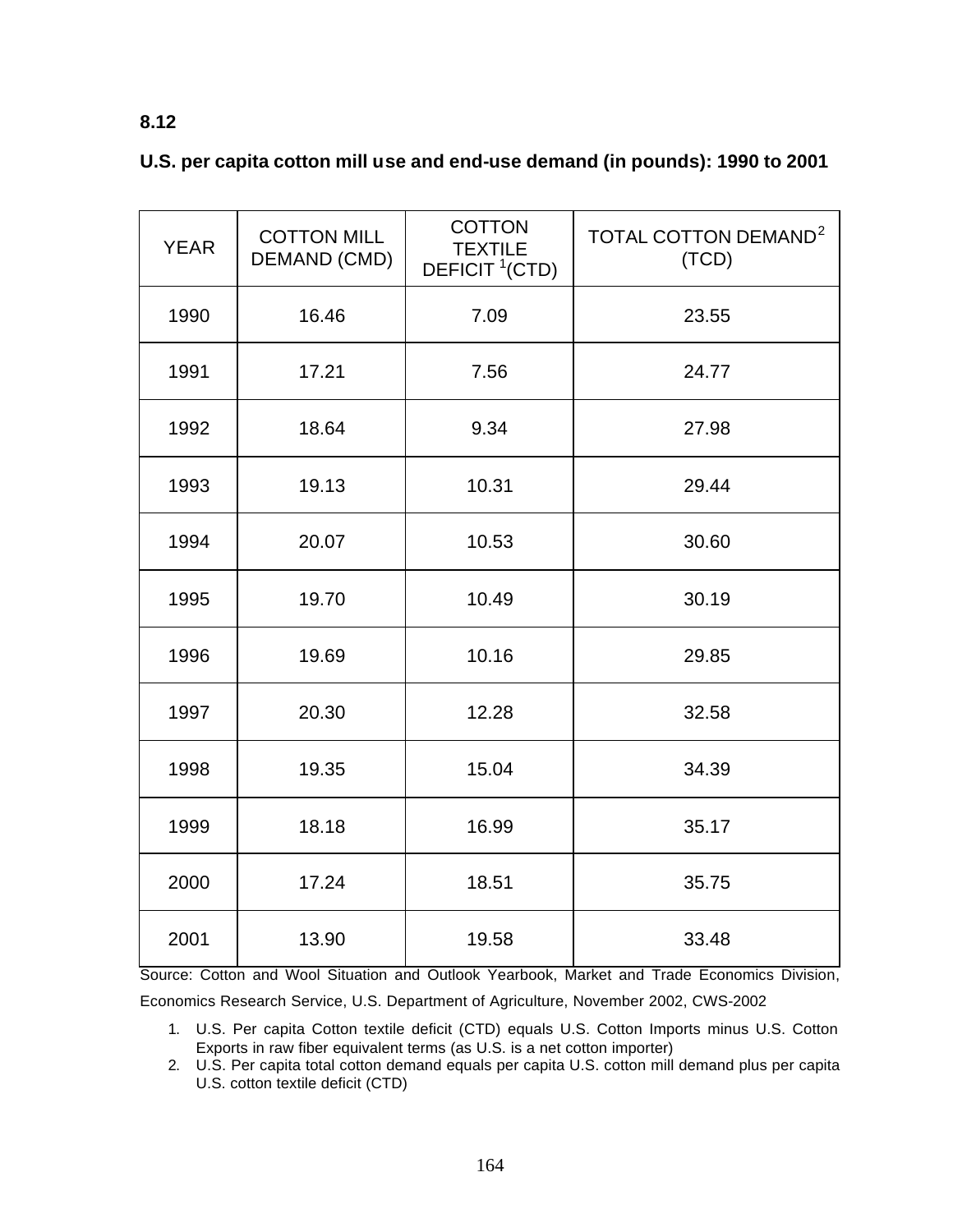| U.S. per capita polyester mill and end-use demand (in pounds): 1990 to 2001 |  |  |
|-----------------------------------------------------------------------------|--|--|
|-----------------------------------------------------------------------------|--|--|

| <b>YEAR</b> | <b>POLYESTER</b><br><b>MILL DEMAND</b><br>(PMD) | POLYESTER TEXTILE<br>DEFICIT <sup>1</sup> (PTD) | <b>TOTAL POLYESTER</b><br>DEMAND <sup>2</sup> (TPD) |
|-------------|-------------------------------------------------|-------------------------------------------------|-----------------------------------------------------|
| 1990        | 13.34                                           | 2.47                                            | 14.70                                               |
| 1991        | 14.07                                           | 2.96                                            | 15.66                                               |
| 1992        | 15.20                                           | 3.25                                            | 16.94                                               |
| 1993        | 15.42                                           | 3.35                                            | 17.27                                               |
| 1994        | 16.49                                           | 3.49                                            | 18.17                                               |
| 1995        | 16.04                                           | 3.69                                            | 17.81                                               |
| 1996        | 15.68                                           | 3.75                                            | 17.44                                               |
| 1997        | 17.34                                           | 4.82                                            | 19.48                                               |
| 1998        | 16.98                                           | 5.34                                            | 19.60                                               |
| 1999        | 17.08                                           | 5.67                                            | 20.17                                               |
| 2000        | 16.54                                           | 6.27                                            | 19.92                                               |
| 2001        | 14.37                                           | 6.36                                            | 17.83                                               |

Source: Fiber Organon, March 2002

- 1. U.S Polyester Textile Deficit (PTD) equals U.S. Polyester Imports minus U.S. Polyester Exports in raw fiber equivalent terms (as U.S. is a net polyester importer)
- 2. U.S. Per capita Total Polyester Demand (TPD) equals per capita U.S. polyester mill demand (PMD) plus per capita U.S. polyester textile deficit (PTD)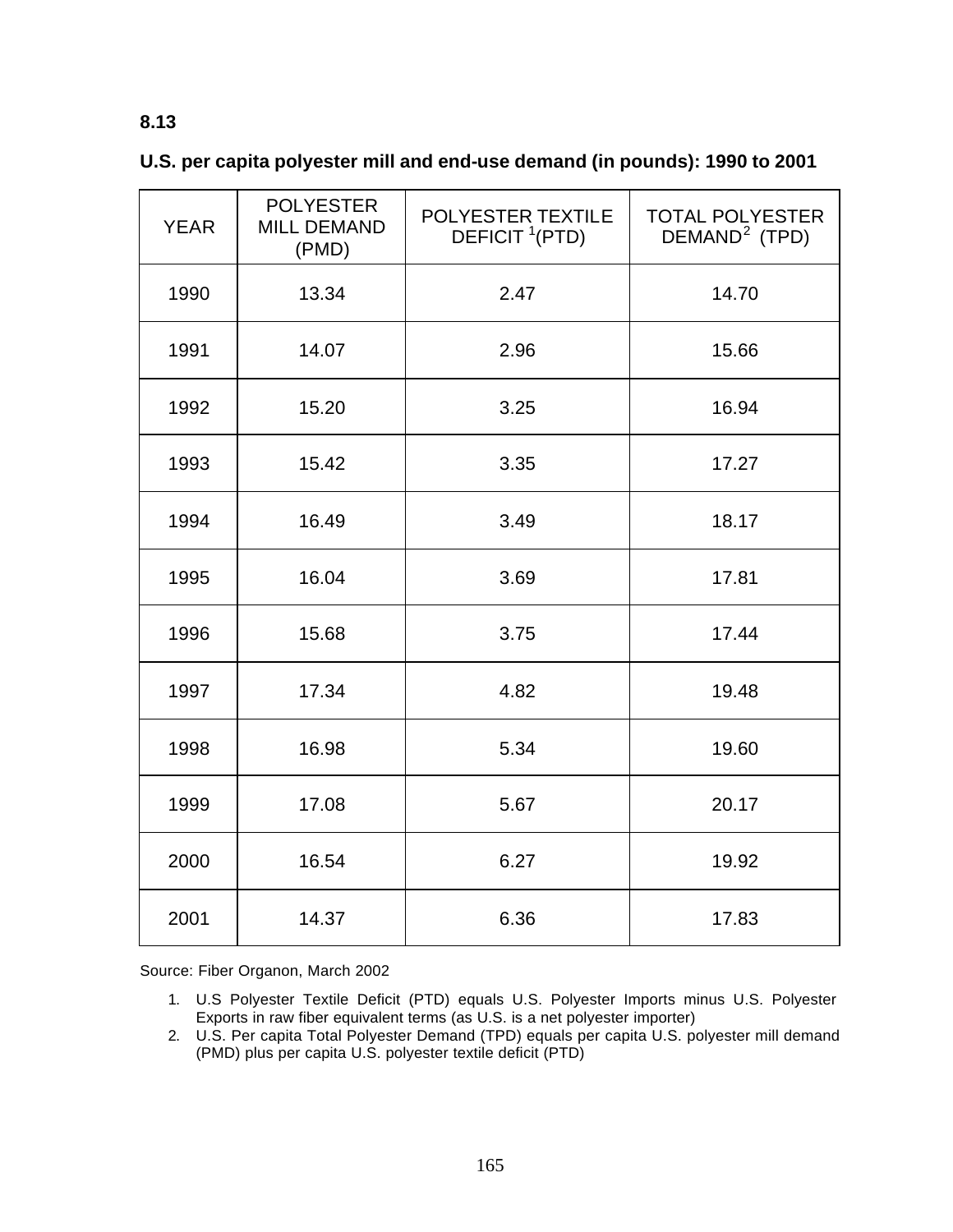# **8.14**

# **U.S. Real Income (in billions of chained 1996 dollars): 1990-2001**

| <b>YEAR</b> | <b>Gross Domestic</b><br>Product (GDP) | Disposable Personal<br>Income (DPI) | <b>Personal Consumption</b><br>Expenditure (PCE) |
|-------------|----------------------------------------|-------------------------------------|--------------------------------------------------|
| 1990        | 6707.90                                | 5014.20                             | 4474.50                                          |
| 1991        | 6676.40                                | 5033.00                             | 4466.60                                          |
| 1992        | 6880.00                                | 5189.30                             | 4594.50                                          |
| 1993        | 7062.60                                | 5261.30                             | 4748.90                                          |
| 1994        | 7347.70                                | 5397.20                             | 4928.10                                          |
| 1995        | 7543.80                                | 5539.10                             | 5075.60                                          |
| 1996        | 7813.20                                | 5677.70                             | 5237.50                                          |
| 1997        | 8159.50                                | 5854.50                             | 5423.90                                          |
| 1998        | 8508.90                                | 6168.60                             | 5683.70                                          |
| 1999        | 8859.00                                | 6328.40                             | 5964.50                                          |
| 2000        | 9191.40                                | 6630.30                             | 6223.90                                          |
| 2001        | 9214.50                                | 6748.00                             | 6377.20                                          |
| 2002        | 9436.10                                | 7049.20                             | 6573.00                                          |

Source:

United States Bureau of Economic Analysis: http://www.bea.doc.gov/bea/dn/nipaweb/index.asp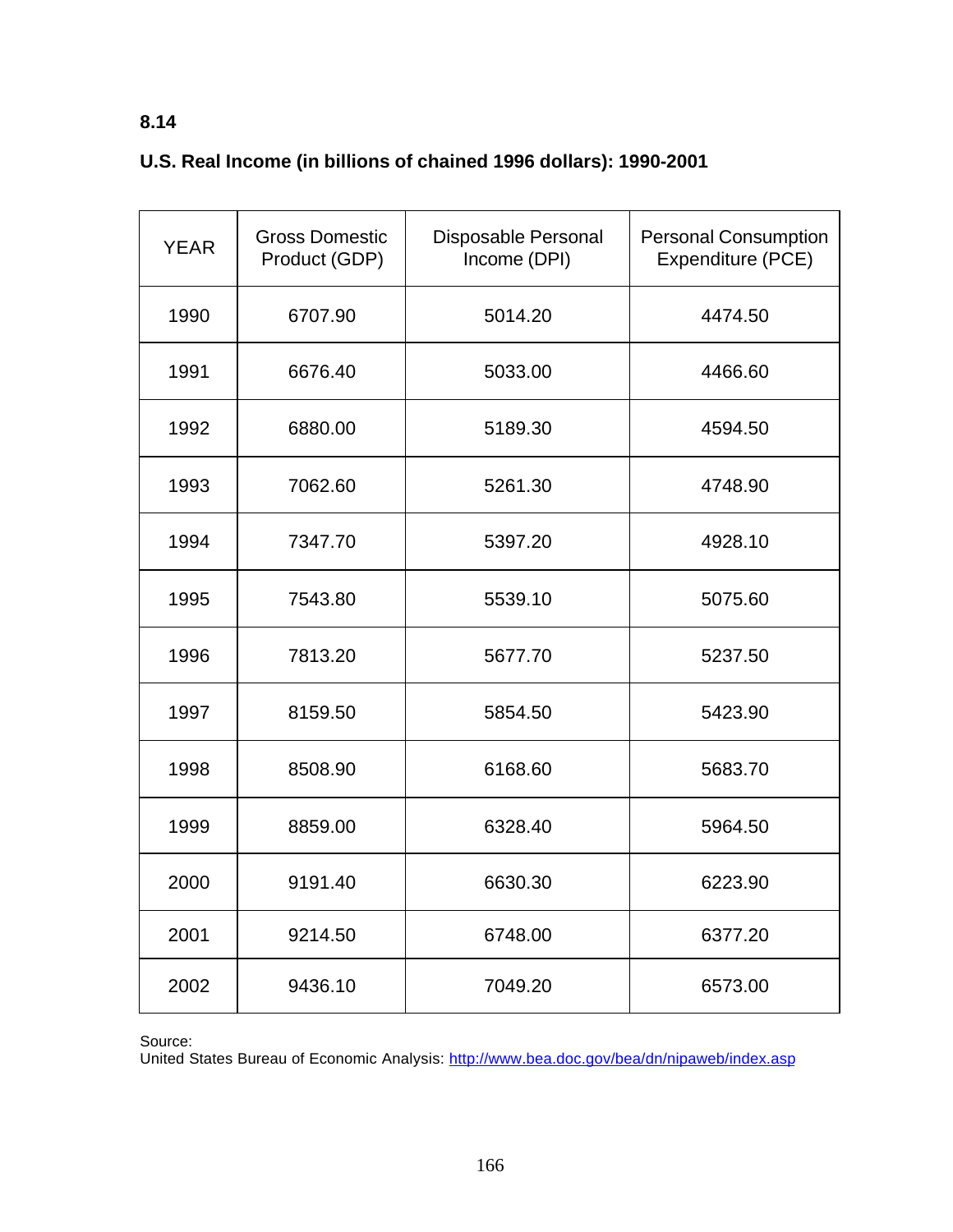# **U.S. per capita real Income table (in chained 1996 dollars): 1990-2001**

| <b>YEAR</b> | <b>Gross Domestic</b><br>Product (GDP) | Disposable Personal<br>Income (DPI) | <b>Personal Consumption</b><br>Expenditure (PCE) |
|-------------|----------------------------------------|-------------------------------------|--------------------------------------------------|
| 1990        | 26,834                                 | 20,058                              | 17,899                                           |
| 1991        | 26,363                                 | 19,873                              | 17,637                                           |
| 1992        | 26,809                                 | 20,220                              | 17,903                                           |
| 1993        | 27,163                                 | 20,235                              | 18,264                                           |
| 1994        | 27,918                                 | 20,507                              | 18,724                                           |
| 1995        | 28,325                                 | 20,798                              | 19,058                                           |
| 1996        | 28,997                                 | 21,072                              | 19,438                                           |
| 1997        | 29,992                                 | 21,470                              | 19,891                                           |
| 1998        | 30,482                                 | 22,359                              | 20,601                                           |
| 1999        | 31,746                                 | 22,678                              | 21,373                                           |
| 2000        | 32,579                                 | 23,501                              | 22,061                                           |
| 2001        | 32,352                                 | 23,692                              | 22,390                                           |

Source:

U.S. Bureau of economic analysis: http://www.bea.doc.gov/bea/dn/nipaweb/TableViewFixed.asp#Mid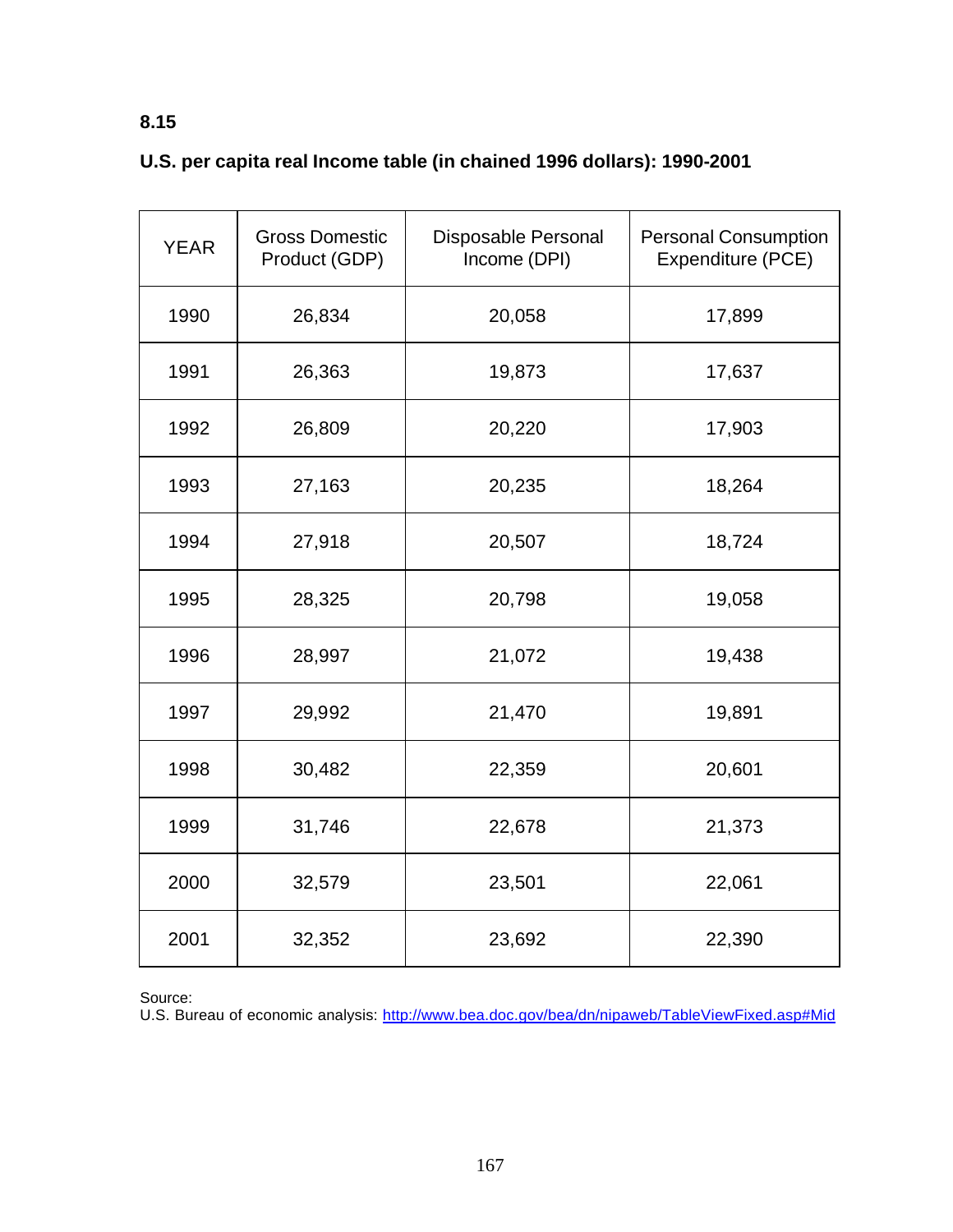| <b>YEAR</b> | Marketing | Research | Administration | <b>Cotton Promotion</b><br>Expenditure<br>(COTPROM) |
|-------------|-----------|----------|----------------|-----------------------------------------------------|
| 1990        | 17.89     | 6.70     | 1.95           | 26.55                                               |
| 1991        | 18.61     | 7.90     | 2.04           | 28.55                                               |
| 1992        | 28.20     | 12.87    | 2.02           | 43.10                                               |
| 1993        | 29.38     | 13.58    | 2.11           | 45.07                                               |
| 1994        | 30.66     | 14.52    | 2.21           | 47.39                                               |
| 1995        | 35.92     | 16.86    | 2.30           | 55.09                                               |
| 1996        | 42.03     | 16.66    | 2.36           | 61.05                                               |
| 1997        | 41.70     | 17.09    | 2.47           | 61.28                                               |
| 1998        | 43.67     | 16.70    | 2.61           | 63.00                                               |
| 1999        | 40.92     | 16.25    | 2.826          | 60.00                                               |
| 2000        | 40.50     | 16.68    | 2.804          | 60.00                                               |
| 2001        | 42.87     | 17.28    | 2.84           | 63.00                                               |

## **U.S Cotton promotion expenditure (in million dollars): 1990 to 2001**

**Sources:** Jacobson. T. C. and Smith. G. D., 'Cotton's Renaissance: A Study in Market innovation', Cambridge University Press, 2001 and "Annual Report 2001: Cotton Incorporated", www.cottoninc.com/2001AnnualReport/homepage.cfm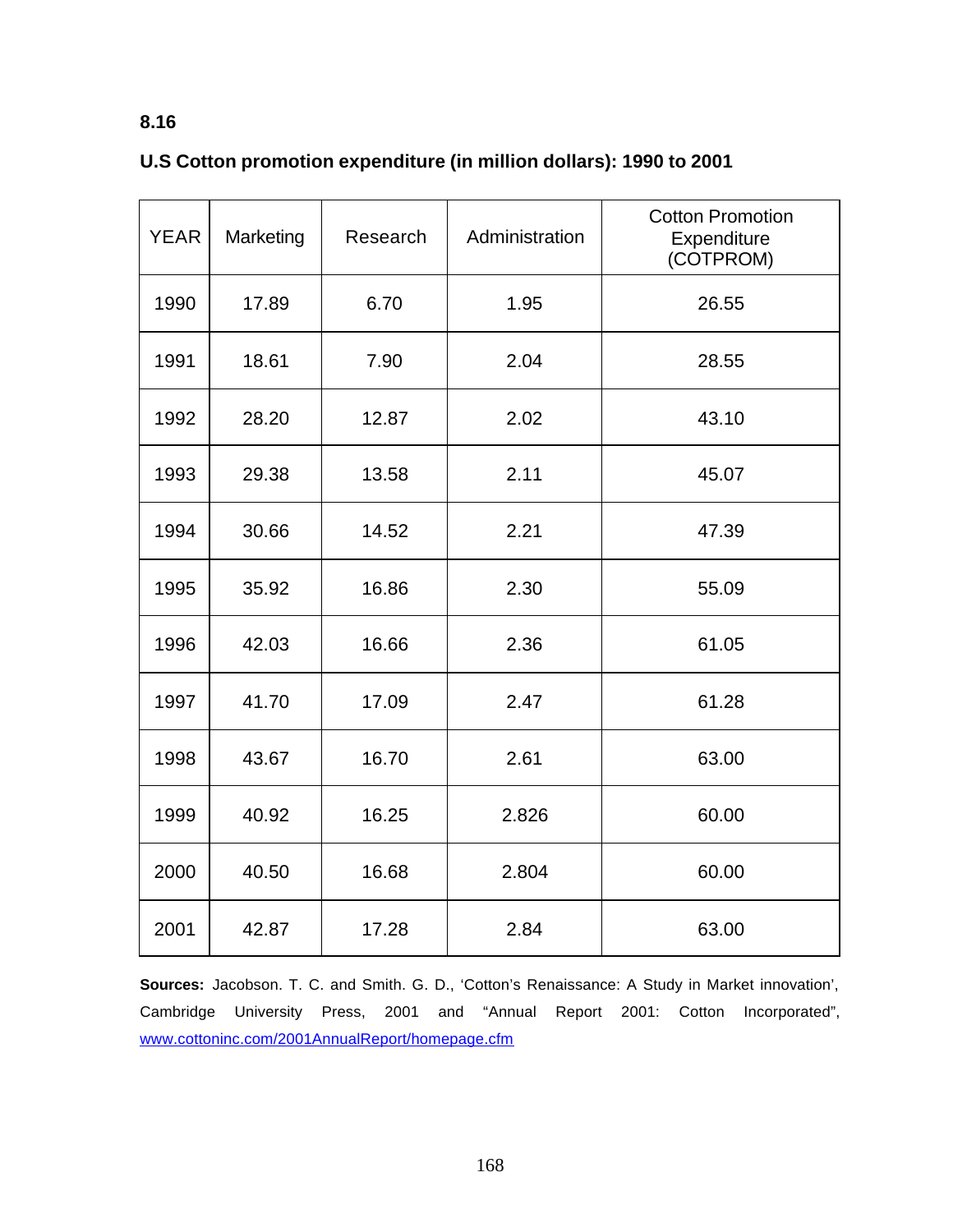**Real U.S. cotton promotion expenditure (in million dollars): 1990 to 2001**

| <b>YEAR</b> | <b>Nominal Cotton</b><br>Promotion<br>Expenditure<br>(COTPROM) | GDP deflator $1$ | <b>Real Cotton</b><br>Promotion<br>Expenditure<br>(RCOTPROM) <sup>3</sup> |
|-------------|----------------------------------------------------------------|------------------|---------------------------------------------------------------------------|
| 1990        | 26.55                                                          | 0.8634           | 30.75                                                                     |
| 1991        | 28.55                                                          | 0.8953           | 31.89                                                                     |
| 1992        | 43.10                                                          | 0.9160           | 47.06                                                                     |
| 1993        | 45.07                                                          | 0.9392           | 48.00                                                                     |
| 1994        | 47.39                                                          | 0.9608           | 49.33                                                                     |
| 1995        | 55.09                                                          | 0.9811           | 56.16                                                                     |
| 1996        | 61.05                                                          | 1.0000           | 61.06                                                                     |
| 1997        | 61.28                                                          | 1.0170           | 60.26                                                                     |
| 1998        | 63.00                                                          | 1.0300           | 61.17                                                                     |
| 1999        | 60.00                                                          | 1.0434           | 57.50                                                                     |
| 2000        | 60.00                                                          | 1.0590 $^2$      | 56.66                                                                     |
| 2001        | 63.00                                                          | 1.0802 $^2$      | 58.32                                                                     |

Source:

1. GDP deflator: Budget of the United States Government: Fiscal Year 2001 (base year 1996): **http://w3.access.gpo.gov/usbudget/fy2001/sheets/hist10z1.xls**

2. Estimated GDP deflators for 2000 and 2001

3. U.S Real cotton promotion expenditure equals the product of U.S nominal cotton promotion expenditure and the GDP deflator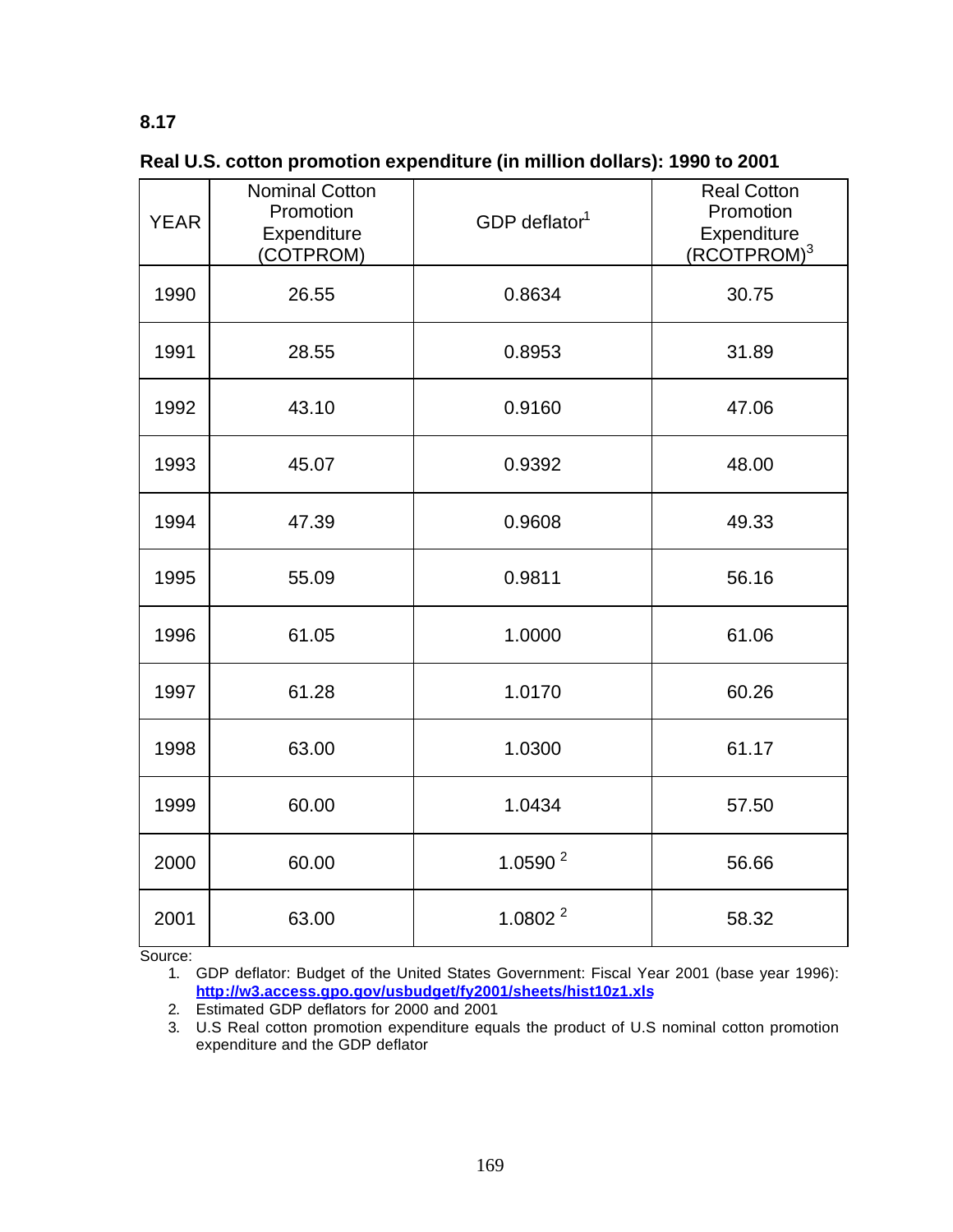| Durbin-Watson d-statistic table: 5% significance points of dL and dU |  |  |  |  |  |
|----------------------------------------------------------------------|--|--|--|--|--|
|----------------------------------------------------------------------|--|--|--|--|--|

| N  | $K = 1$ |       | $K = 2$ |       | $K = 3$ |       | $K = 4$ |        | $K = 5$ |       |
|----|---------|-------|---------|-------|---------|-------|---------|--------|---------|-------|
|    | dL      | dU    | dL      | dU    | dL      | dU    | dL      | dU     | dL      | dU    |
| 10 | 0.879   | 1.320 | 0.697   | 1.641 | 0.525   | 2.016 | 0.376   | 2.414  | 0.243   | 2.822 |
| 11 | 0.927   | 1.324 | 0.758   | 1.604 | 0.595   | 1.928 | 0.444   | 2.283  | 0.316   | 2.645 |
| 12 | 0.971   | 1.331 | 0.812   | 1.579 | 0.658   | 1.864 | 0.512   | 2.177  | 0.379   | 2.506 |
| 13 | 1.010   | 1.340 | 0.861   | 1.562 | 0.715   | 1.816 | 0.574   | 2.094  | 0.445   | 2.390 |
| 14 | 1.045   | 1.350 | 0.905   | 1.551 | 0.767   | 1.779 | 0.632   | 2.030  | 0.505   | 2.296 |
| 15 | 1.077   | 1.361 | 0.946   | 1.543 | 0.814   | 1.750 | 0.685   | 1.977  | 0.562   | 2.220 |
| 16 | 1.106   | 1.371 | 0.982   | 1.539 | 0.857   | 1.728 | 0.734   | 1.935  | 0.615   | 2.157 |
| 17 | 1.133   | 1.381 | 1.015   | 1.536 | 0.897   | 1.710 | 0.779   | 1.900  | 0.664   | 2.104 |
| 18 | 1.158   | 1.391 | 1.046   | 1.535 | 0.933   | 1.696 | 0.820   | 1.872  | 0.710   | 2.060 |
| 19 | 1.180   | 1.401 | 1.074   | 1.536 | 0.967   | 1.685 | 0.859   | 1.848  | 0.752   | 2.023 |
| 20 | 1.201   | 1.411 | 1.100   | 1.537 | 0.998   | 1.676 | 0.894   | 1.828  | 0.792   | 1.991 |
| 21 | 1.221   | 1.420 | 1.125   | 1.538 | 1.026   | 1.669 | 0.927   | 1.8112 | 0.829   | 1.964 |

Source: Savin, N.E. and White. K.J., 'The Durbin-Watson Test for serial correlation with extreme sample sizes or many regressions', Volume 45, No.8, Econometrika, November 1977 Note:

'N' represents the number of observations

'K' represents the number of explanatory variables

'dL' and 'dU' represent the lower and upper bounds of the d-statistic respectively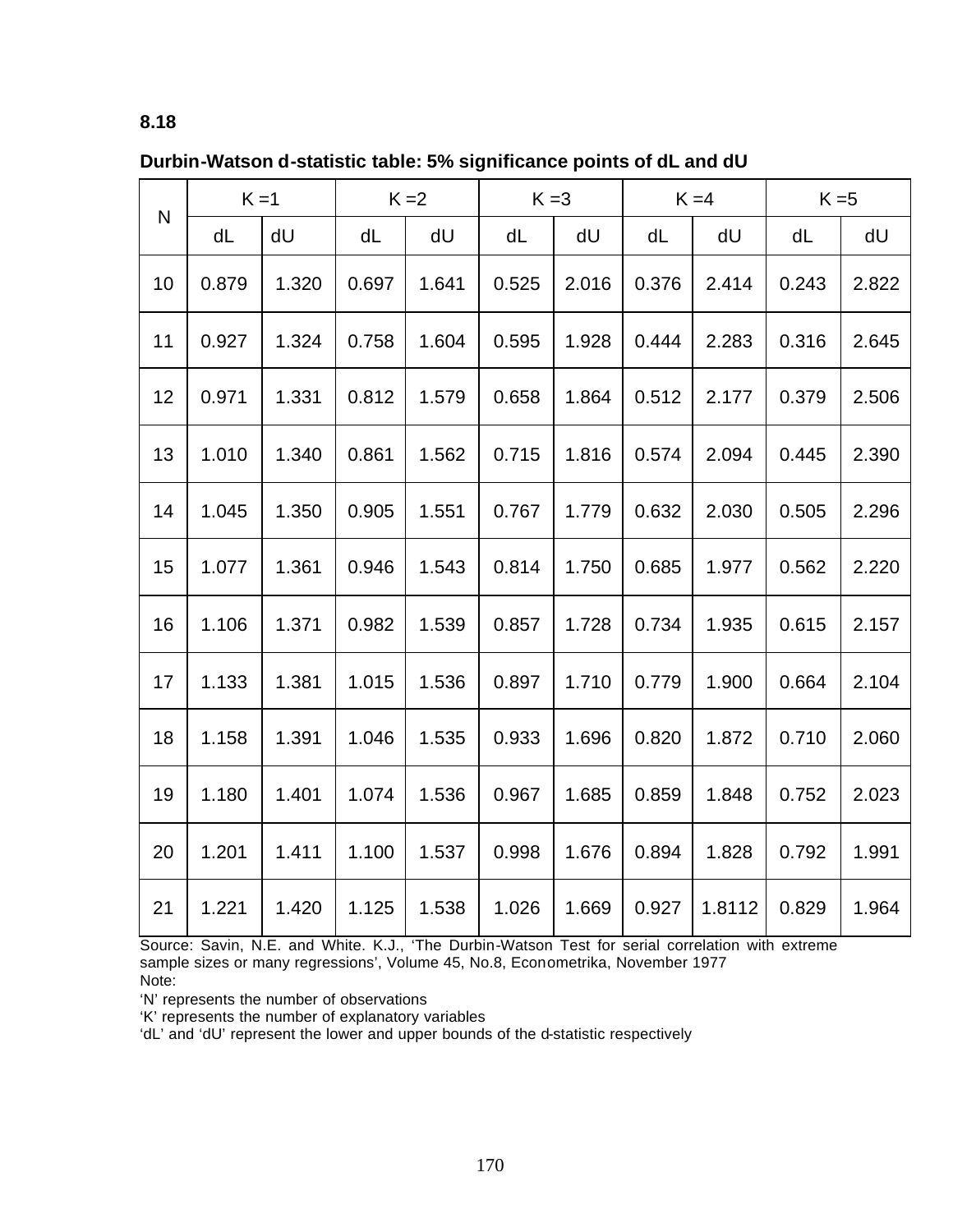## **U.S. total cotton demand OLS model using real U.S. mill delivered cotton price**

**Regression Analysis: Ln(TCD) versus Ln(REALCOTPRICE), Ln(REALDPI), ...**

The regression equation is  $Ln(TCD) = 2.54 - 0.171 Ln(REALCOTPRICE) + 0.666 Ln(REALDPI)$  + 0.363 Ln(REALCOTPROM) Predictor Coef SE Coef T P VIF Constant 2.542 1.744 1.46 0.183 Ln(REALC -0.17083 0.08176 -2.09 0.070 1.7 Ln(REALD 0.6662 0.1966 3.39 0.010 3.5 Ln(REALC 0.36342 0.07193 5.05 0.001 2.5  $S = 0.03641$   $R-Sq = 96.4%$   $R-Sq(adj) = 95.1%$ <br> $RESS = 0.026605$   $R-Sq(pred) = 91.08%$  $R-Sq(pred) = 91.08%$ Analysis of Variance Source **DF** SS MS F P Regression 3 0.287614 0.095871 72.32 0.000 Residual Error 8 0.010606 0.001326  $0.298220$ No replicates. Cannot do pure error test. Source DF Seq SS Ln(REALC 1 0.097185 Ln(REALD 1 0.156584 Ln(REALC 1 0.033845 Unusual Observations<br>Obs Ln(REALC Ln(TCD) Obs Ln(REALC Ln(TCD) Fit SE Fit Residual St Resid 12 4.08 9.1345 9.1962 0.0227 -0.0617 -2.17R R denotes an observation with a large standardized residual Durbin-Watson statistic = 1.52 Possible lack of fit at outer X-values (P-Value = 0.000) Overall lack of fit test is significant at P = 0.000

## Note:

- 1. This simulation for U.S. TCD showed a possible lack of fit as well as a lower Durbin-Watson statistic than the chosen model in section 5.2.4.
- 2. The real U.S. mill delivered price was arrived at, by dividing the lagged U.S. nominal mill delivered price (see appendix section 7.4) by the gross domestic product (GDP) deflator for the same year (see appendix section 7.17).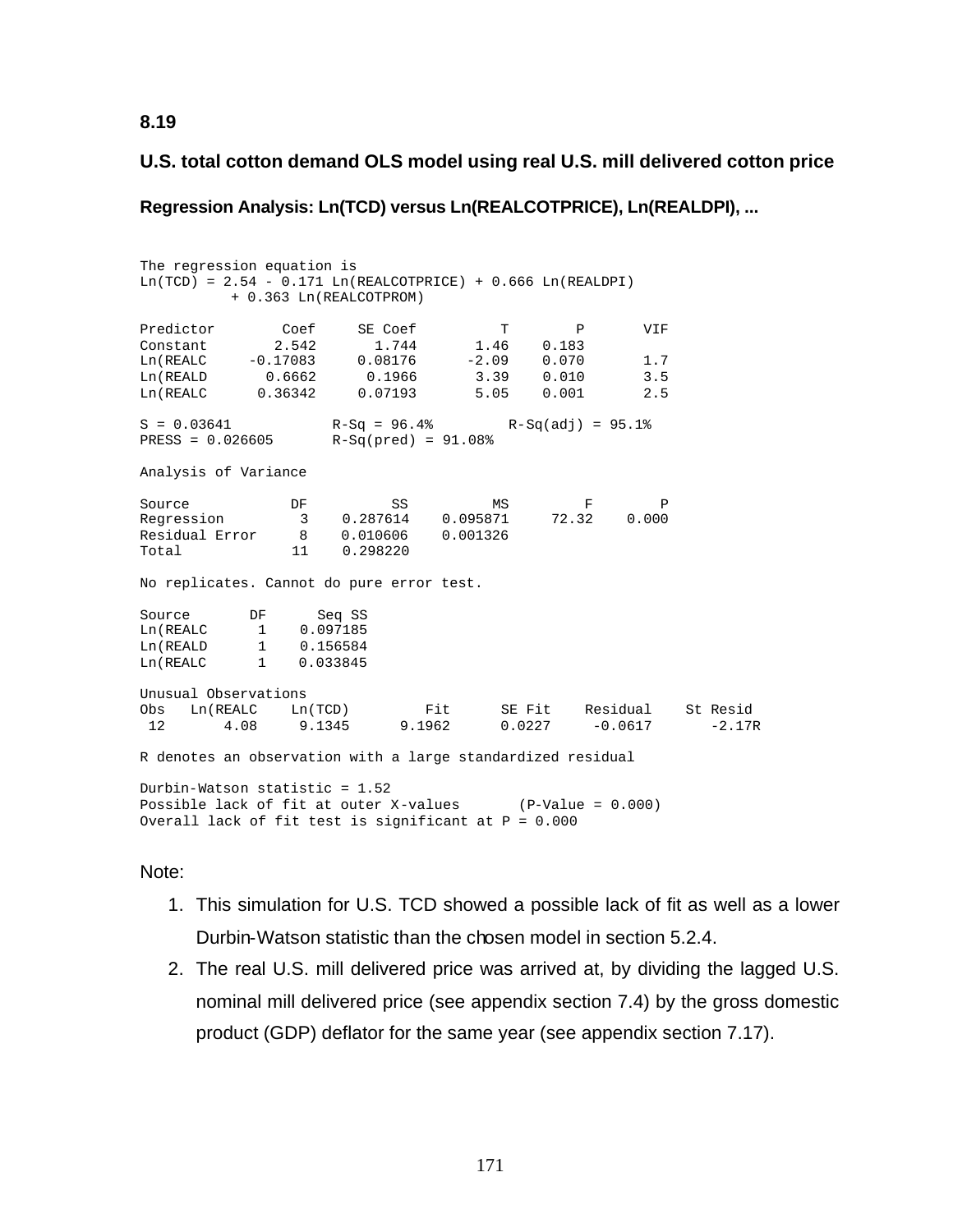# **U.S. total cotton demand OLS model using nominal U.S. cotton promotion expenditure**

**Regression Analysis: Ln(TCD) versus Ln(COTPRICE), Ln(REALDPI), ...**

The regression equation is  $Ln(TCD) = 3.32 - 0.169$   $Ln(COTPRICE) + 0.584$   $Ln(REALDPI) + 0.345$   $Ln(COTPROM)$ Predictor Coef SE Coef T P VIF Constant 3.317 1.706 1.94 0.088 Ln(COTPR -0.16924 0.08100 -2.09 0.070 1.3 Ln(REALD 0.5844 0.2003 2.92 0.019 3.7 Ln(COTPR 0.34538 0.06724 5.14 0.001 3.5  $S = 0.03610$  R-Sq = 96.5% R-Sq(adj) = 95.2% PRESS = 0.025853 R-Sq(pred) = 91.33% Analysis of Variance Source **DF** SS MS F P Regression 3 0.287795 0.095932 73.61 0.000 Residual Error 8 0.010425 0.001303 Total 11 0.298 No replicates. Cannot do pure error test. Source DF Seq SS Ln(COTPR 1 0.013025 Ln(REALD 1 0.240388 Ln(COTPR 1 0.034382 Unusual Observations<br>Obs Ln(COTPR Ln(TCD) Obs Ln(COTPR Ln(TCD) Fit SE Fit Residual St Resid 12 4.16 9.1345 9.1967 0.0224 -0.0621 -2.19R R denotes an observation with a large standardized residual Durbin-Watson statistic = 1.46 Possible lack of fit at outer X-values (P-Value = 0.000) Overall lack of fit test is significant at  $P = 0.000$ 

### Note:

- 1. This simulation for U.S. TCD produced an overall lack of fit that was statistically significant as well as a lower Durbin-Watson statistic than the chosen model in section 5.2.4.
- 2. The real U.S. cotton promotion expenditure was arrived at, by dividing the U.S. nominal cotton promotion expenditure by the gross domestic product (GDP) deflator for the same year (see appendix section 7.17).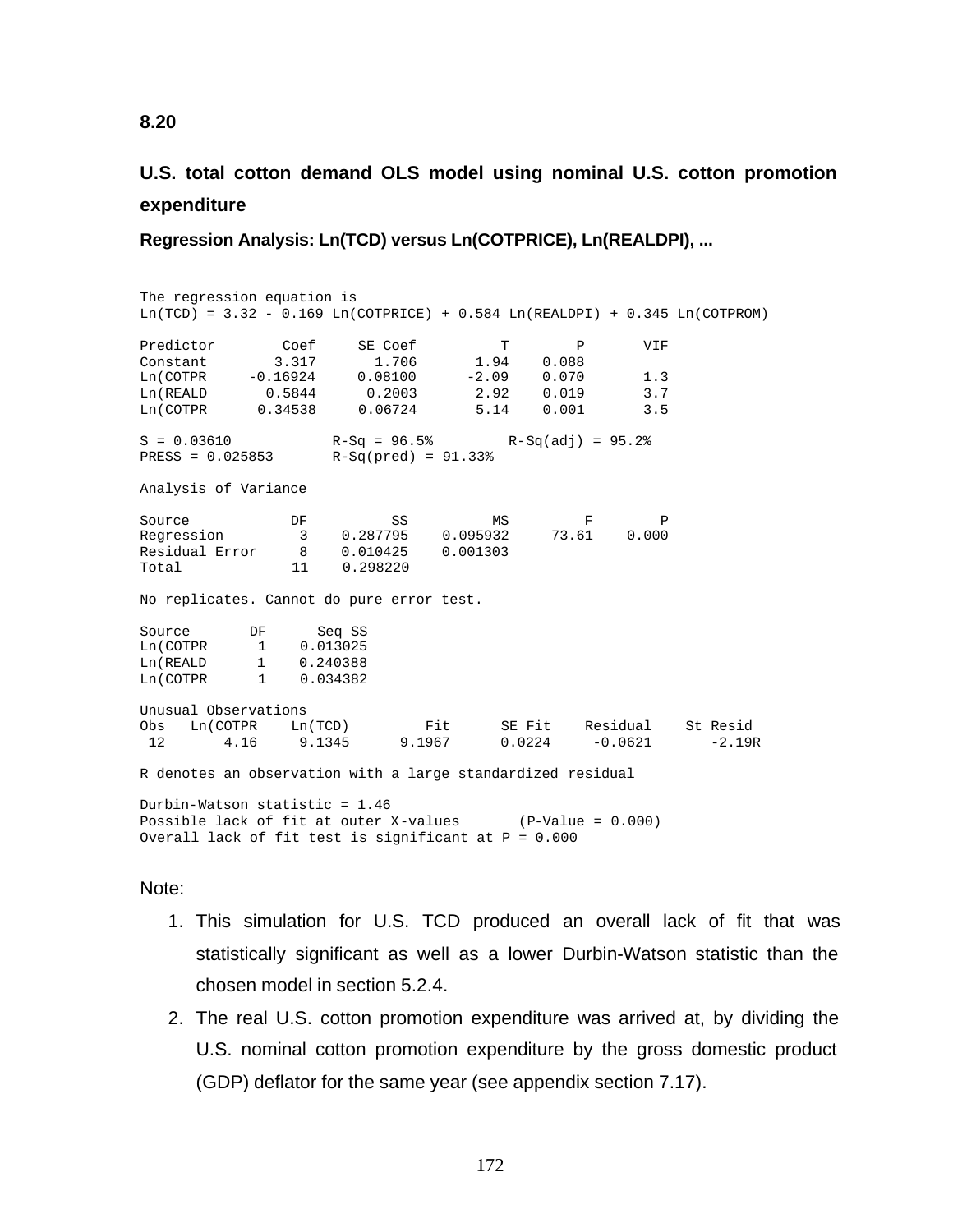# **U.S. total cotton demand OLS model using nominal U.S. disposable personal income**

### **Regression Analysis: Ln(TCD) versus Ln(COTPRICE), Ln(DPI), Ln(REALCOTPR**

The regression equation is  $Ln(TCD) = 4.19 - 0.166$   $Ln(COTPRICE) + 0.490$   $Ln(DPI) + 0.328$   $Ln(REALCOTPROM)$ Predictor Coef SE Coef T P VIF Constant 4.1859 0.9461 4.42 0.002 Ln(COTPR -0.16593 0.08221 -2.02 0.078 1.3 Ln(DPI) 0.4903 0.1158 4.24 0.003 3.5 Ln(REALC 0.32838 0.08555 3.84 0.005 3.4  $S = 0.03664$  R-Sq = 96.4% R-Sq(adj) = 95.0% PRESS = 0.026833 R-Sq(pred) = 91.00% Analysis of Variance Source **DF** SS MS F P Regression 3 0.287478 0.095826 71.36 0.000 Residual Error 8 0.010742 0.001343 Total 11 0.298 No replicates. Cannot do pure error test. Source DF Seq SS Ln(COTPR 1 0.013025 Ln(DPI) 1 0.254669 Ln(REALC 1 0.019784 Unusual Observations<br>Obs Ln(COTPR Ln(TCD) Obs Ln(COTPR Ln(TCD) Fit SE Fit Residual St Resid 12 4.16 9.1345 9.1985 0.0233 -0.0640 -2.26R R denotes an observation with a large standardized residual Durbin-Watson statistic = 1.39 Possible lack of fit at outer X-values (P-Value = 0.032) Overall lack of fit test is significant at  $P = 0.032$ 

### Note:

1. The above simulation showed as good an rsquared value as the chosen model in section 5.2.4 although the overall lack of fit test was significant (with a p-value of 0.032) as well as a lower DW-statistic of 1.39 compared to the chosen model in section 5.2.4.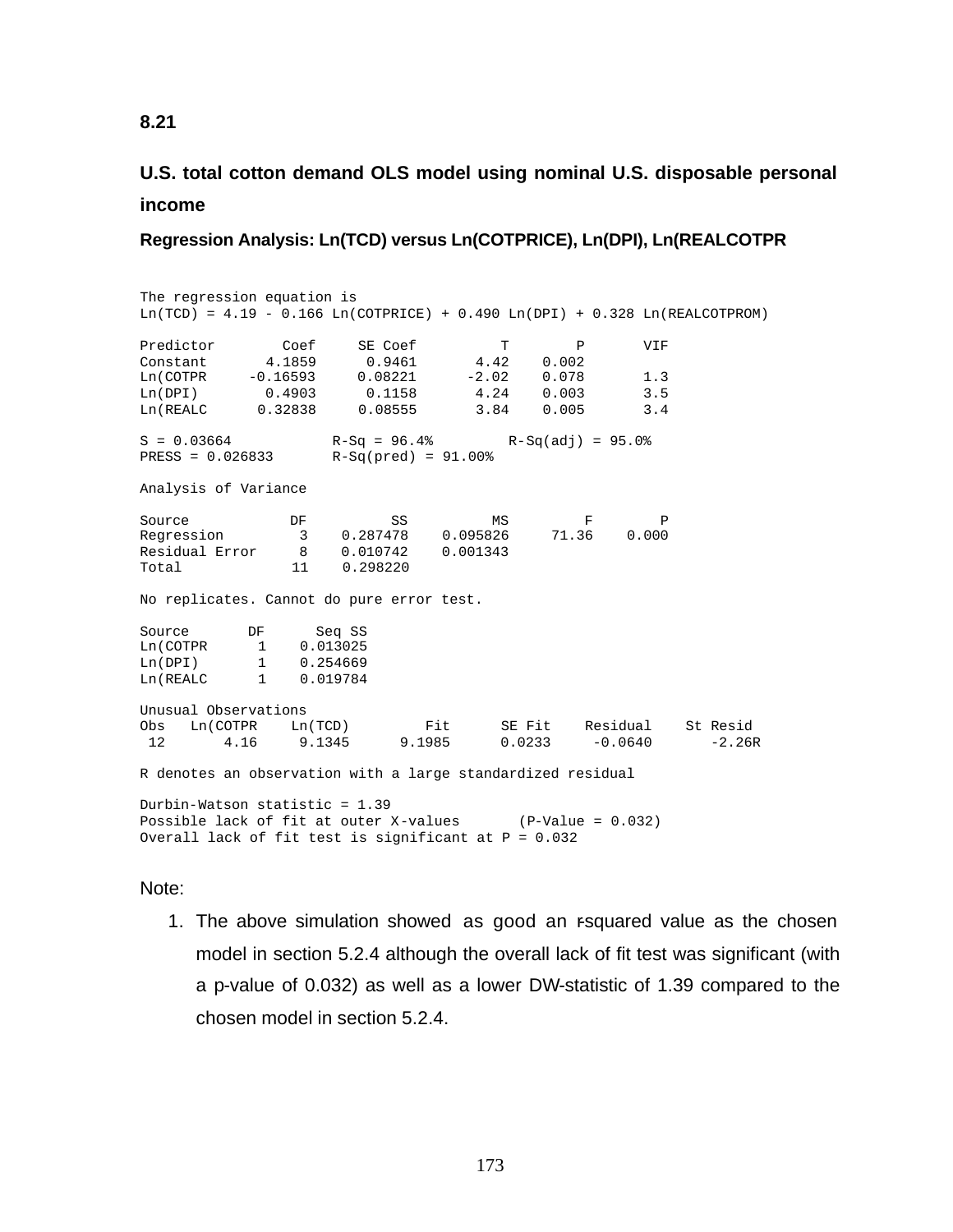# **U.S. total cotton demand OLS model using nominal U.S. personal consumption expenditure**

### **Regression Analysis: Ln(TCD) versus Ln(COTPRICE), Ln(PCE), Ln(REALCOTPR**

The regression equation is  $Ln(TCD) = 4.70 - 0.168$   $Ln(COTPRICE) + 0.436$   $Ln(PCE) + 0.329$   $Ln(REALCOTPROM)$ Predictor Coef SE Coef T P VIF Constant 4.6965 0.8425 5.57 0.001 Ln(COTPR -0.16775 0.08259 -2.03 0.077 1.3 Constant 4.0905 0.03259 -2.03 0.077 1.3<br>
Ln(COTPR -0.16775 0.08259 -2.03 0.077 1.3<br>
Ln(PCE) 0.4362 0.1040 4.20 0.003 3.5<br>
Ln(REALC 0.32901 0.08615 3.82 0.005 3.4  $0.732$  0.32901  $S = 0.03688$ <br>  $R-Sq = 96.4%$ <br>  $R-Sq(30.027594)$ <br>  $R-Sq(pred) = 90.75%$ <br>  $R-Sq(40.027594)$  $R-Sq(pred) = 90.75%$ Analysis of Variance Source **DF** SS MS F P Regression 3 0.287339 0.095780 70.42 0.000 Regression 3 0.287339 0.095780<br>Residual Error 8 0.010881 0.001360<br>Total 11 0.298220 0.298220 No replicates. Cannot do pure error test. Source DF Seq SS<br>
Ln(COTPR 1 0.013025 Ln(COTPR 1 0.013025<br>
Ln(PCE) 1 0.254477<br>
Ln(REALC 1 0.019838 1 0.254477 1 0.019838 Unusual Observations Obs Ln(COTPR Ln(TCD) Fit SE Fit Residual St Resid 12 4.16 9.1345 9.1974 0.0233 -0.0629 R denotes an observation with a large standardized residual Durbin-Watson statistic = 1.34 No evidence of lack of fit  $(P > 0.1)$ 

### Note:

1. The above simulation showed as good an rsquared value as the chosen model in section 5.2.4 though the Durbin-Watson statistic at 1.29 was lower compared to the chosen model that had a DW-statistic of 1.60.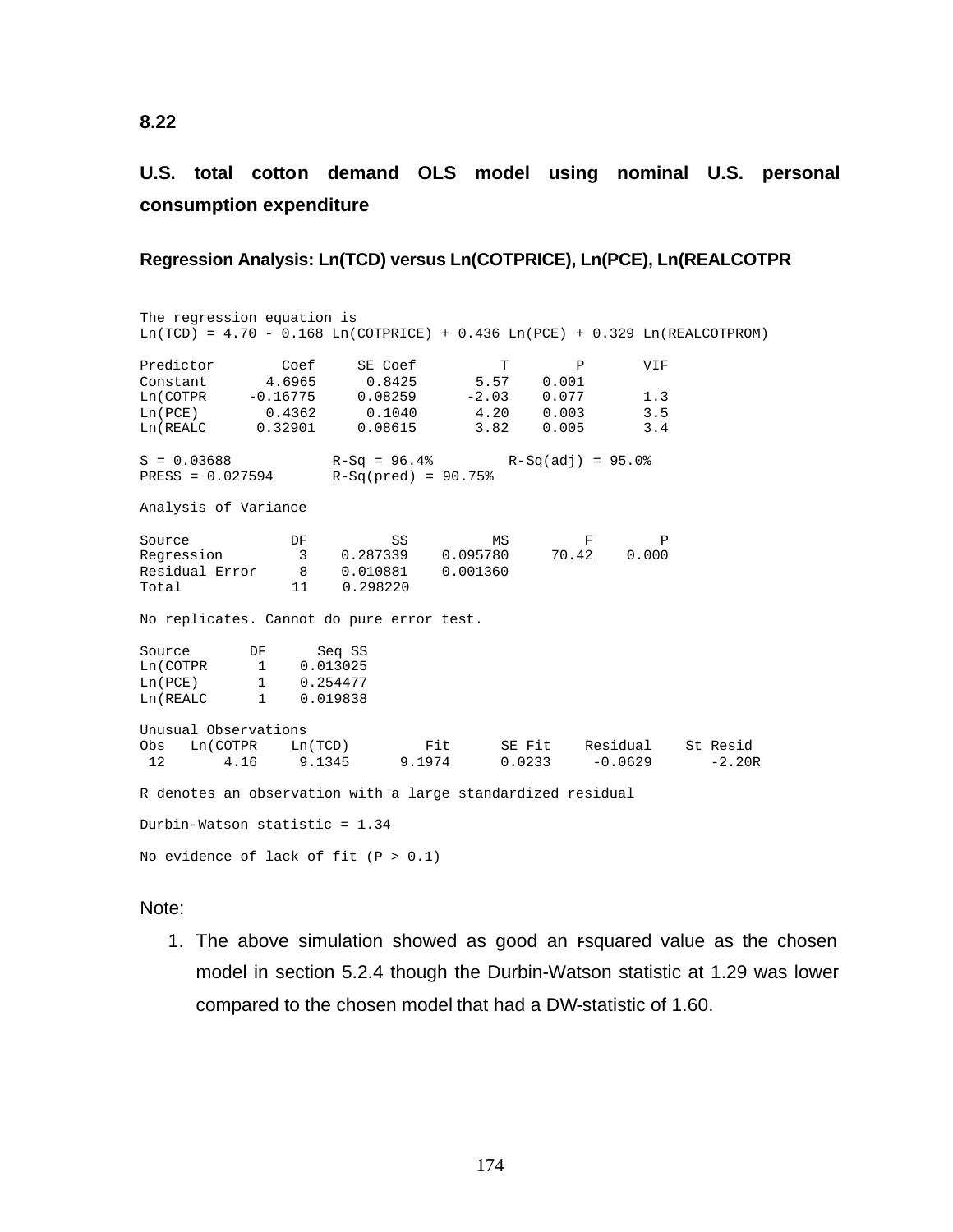# **U.S. total cotton demand OLS model using nominal U.S. gross domestic product**

**Regression Analysis: Ln(TCD) versus Ln(COTPRICE), Ln(GDP), Ln(REALCOTPR**

The regression equation is  $Ln(TCD) = 4.25 - 0.174$   $Ln(COTPRICE) + 0.474$   $Ln(GDP) + 0.317$   $Ln(REALCCTPROM)$ Predictor Coef SE Coef T P VIF Constant 4.2531 0.8406 5.06 0.001 Ln(COTPR -0.17368 0.07497 -2.32 0.049 1.2 Ln(GDP) 0.4745 0.1007 4.71 0.002 3.5 Ln(REALC 0.31684 0.07964 3.98 0.004 3.5  $S = 0.03395$  R-Sq = 96.9% R-Sq(adj) = 95.7% PRESS = 0.023053 R-Sq(pred) = 92.27% Analysis of Variance Source **DF** SS MS F P Regression 3 0.288997 0.096332 83.56 0.000 Residual Error 8 0.009223 0.001153 Total 11 0.298220 No replicates. Cannot do pure error test. Source DF Seq SS Ln(COTPR 1 0.013025 Ln(GDP) 1 0.257726 Ln(REALC 1 0.018246 Unusual Observations<br>Obs Ln(COTPR Ln(TCD) Fit SE Fit Residual St Resid<br>9.19281 0.02042 -0.05828 -2.15 12 4.16 9.13452 9.19281 0.02042 -0.05828 -2.15R R denotes an observation with a large standardized residual Durbin-Watson statistic = 1.36 No evidence of lack of fit  $(P > 0.1)$ 

Note:

1. The above simulation showed as good an rsquared value as the chosen model in section 5.2.4 though; the Durbin-Watson statistic at 1.30 was lower compared to the chosen model that had a DW-statistic of 1.60.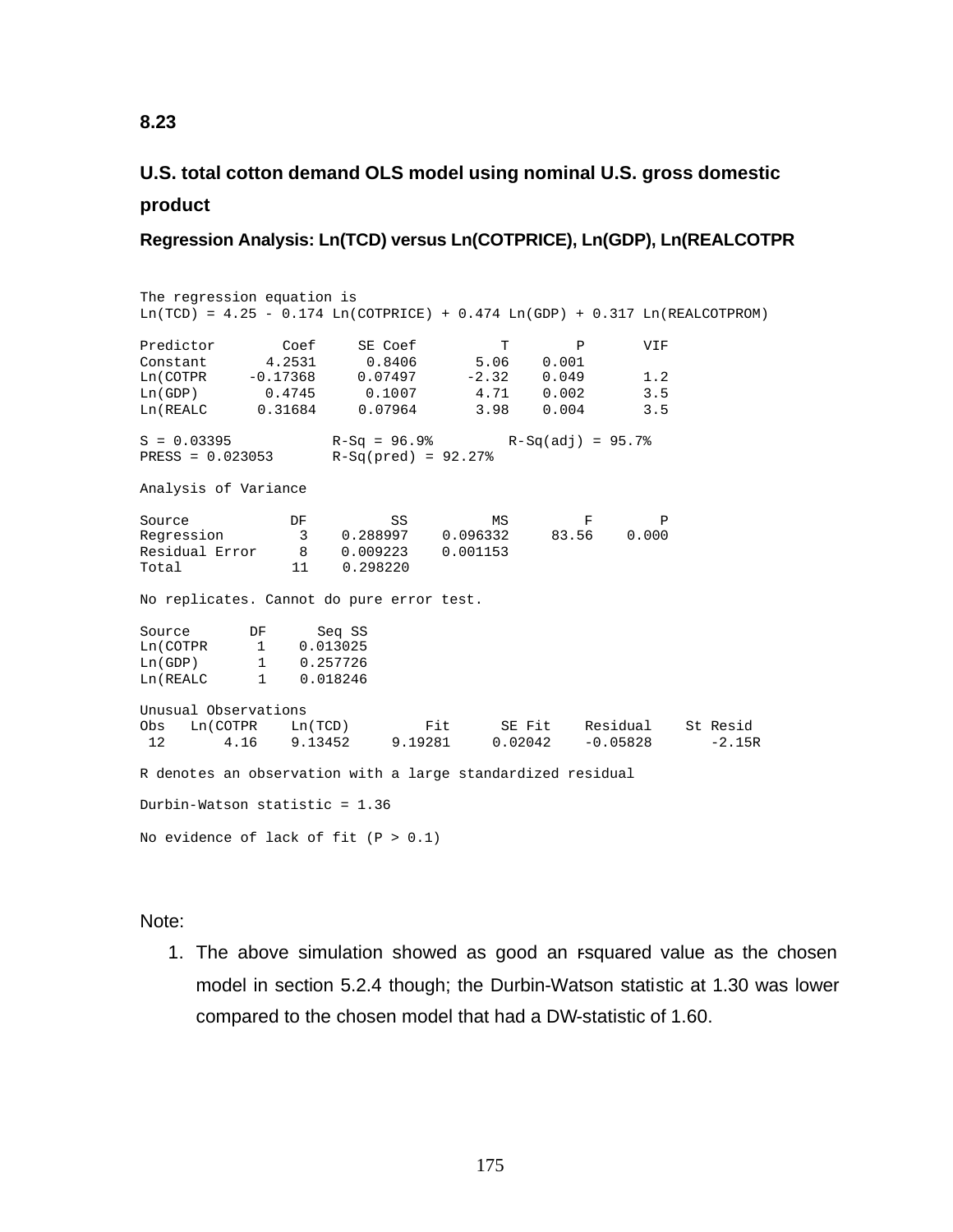# **U.S. total cotton demand OLS model using real U.S. personal consumption expenditure**

**Regression Analysis: Ln(TCD) versus Ln(COTPRICE), Ln(REALPCE), ...**

The regression equation is  $Ln(TCD) = 4.70 - 0.168$   $Ln(COTPRICE) + 0.436$   $Ln(REALPCE) + 0.329$   $Ln(REALCOTPROM)$ Predictor Coef SE Coef T P VIF Constant 4.6965 0.8425 5.57 0.001 Ln(COTPR -0.16775 0.08259 -2.03 0.077 1.3 Ln(REALP 0.4362 0.1040 4.20 0.003 3.5 Ln(REALC 0.32901 0.08615 3.82 0.005 3.4  $S = 0.03688$ <br>  $R-Sq = 96.4%$ <br>  $R-Sq(30.027594)$ <br>  $R-Sq(pred) = 90.75%$  $PRESS = 0.027594$ Analysis of Variance Source **DF** SS MS F P Regression 3 0.287339 0.095780 70.42 0.000 Residual Error 8 0.010881 0.001360 Total 11 0.298220 No replicates. Cannot do pure error test. Source DF Seq SS Ln(COTPR 1 0.013025 Ln(REALP 1 0.254477 Ln(REALC 1 0.019838 Unusual Observations<br>Obs Ln(COTPR Ln(TCD) Fit SEFit Residual StResid<br>9.1974 0.0233 -0.0629 -2.201 12 4.16 9.1345 9.1974 0.0233 -0.0629 -2.20R R denotes an observation with a large standardized residual Durbin-Watson statistic = 1.34 No evidence of lack of fit  $(P > 0.1)$ 

### Note:

1. The above simulation showed as good an rsquared value as the chosen model in section 5.2.4 though; the Durbin-Watson statistic at 1.34 was lower compared to the chosen model in section 5.2.4 that had a DW-statistic of 1.60.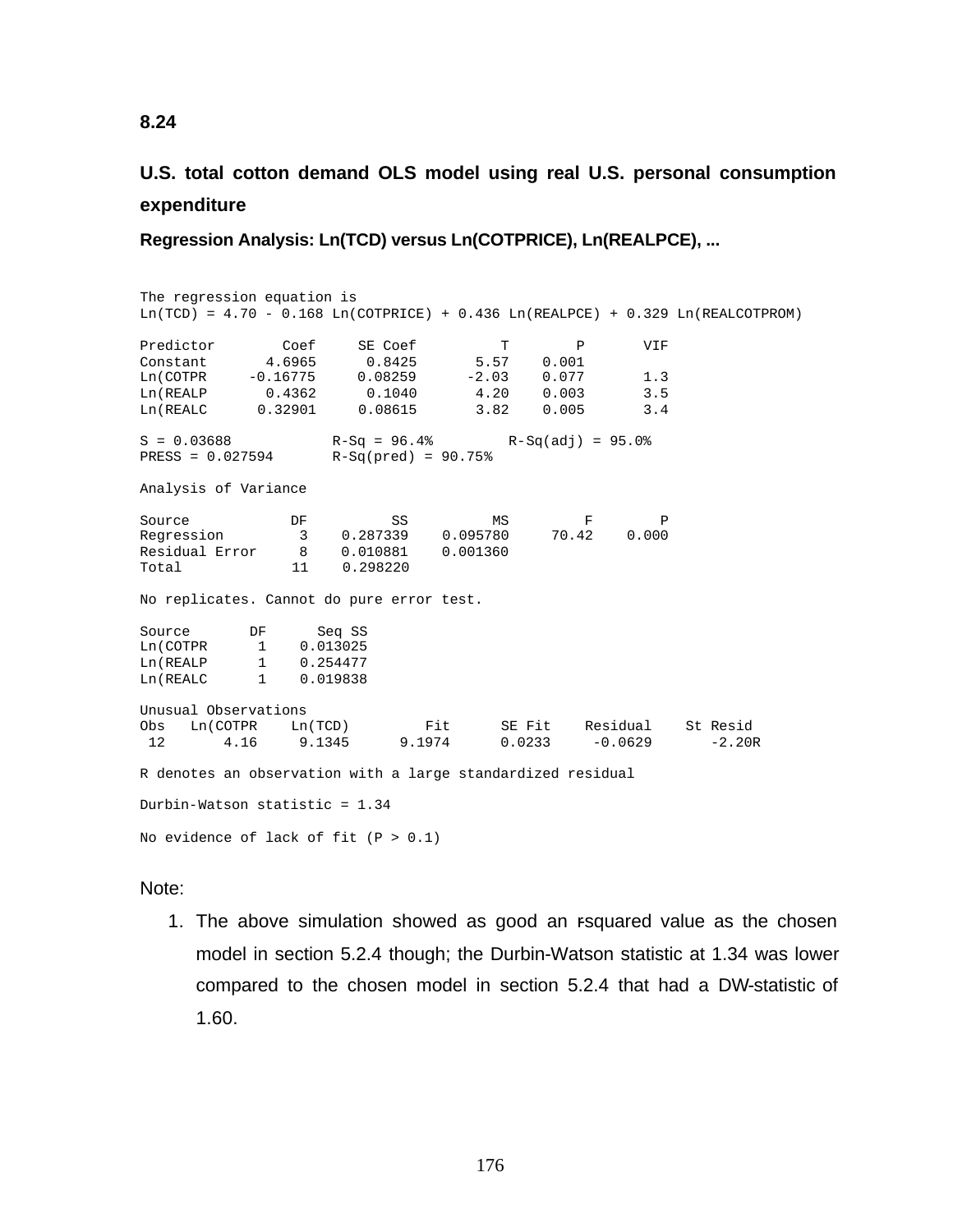## **U.S. total cotton demand OLS model using real U.S. gross domestic product**

## **Regression Analysis: Ln(TCD) versus Ln(COTPRICE), Ln(REALGDP), ...**

The regression equation is Ln(TCD) =  $2.09 - 0.177$  Ln(COTPRICE) + 0.700 Ln(REALGDP) + 0.355 Ln(REALCOTPROM) Predictor Coef SE Coef T P VIF Constant 2.088 1.233 1.69 0.129 Ln(COTPR -0.17699 0.07256 -2.44 0.041 1.2<br>
Ln(REALG 0.7003 0.1433 4.89 0.001 3.0 Ln(REALG 0.7003 0.1433 4.89 0.001 3.0 Ln(REALC 0.35456 0.07065 5.02 0.001 2.9  $S = 0.03305$ <br>  $R-Sq = 97.1%$ <br>  $R-Sq(168) = 92.16%$ <br>  $R-Sq(23374) = 96.0%$  $R-Sq(pred) = 92.16%$ Analysis of Variance Source DF SS MS F P<br>Regression 3 0.289482 0.096494 88.34 0.000  $R = \begin{bmatrix} 3 & 0.289482 & 0.096494 & 88.34 & 0.0001092 \end{bmatrix}$ Residual Error 8<br>Total 11 Total 11 0.298220 No replicates. Cannot do pure error test. Source DF Seq SS Ln(COTPR 1 0.013025 Ln(REALG 1 0.248946 Ln(REALC 1 0.027510 Durbin-Watson statistic = 1.54 Lack of fit test Possible curvature in variable Ln(COTPR (P-Value = 0.078) Overall lack of fit test is significant at P = 0.078

### Note:

1 The above simulation showed a higher r-squared value than the chosen model in section 5.2.4 though; there was a statistically significant overall lack of fit while the Durbin-Watson statistic at 1.54 was lower compared to the chosen model in section 5.2.4 that had a DW-statistic of 1.60.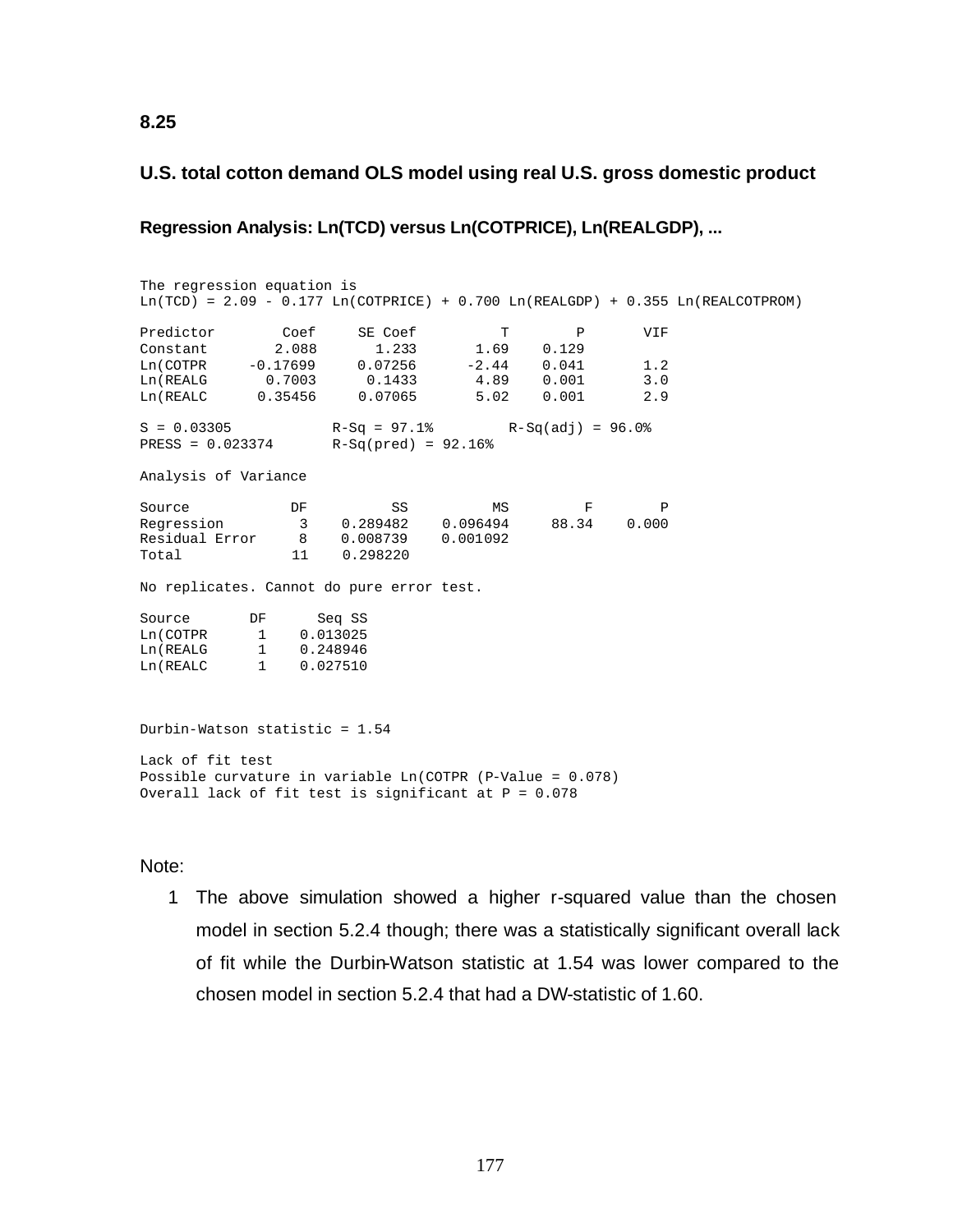# **U.S. per capita total cotton demand OLS model using real U.S. mill delivered cotton price**

**Regression Analysis: Ln(TCD) versus Ln(REALCOTPRICE), Ln(REALGDP), ...**

The regression equation is  $Ln(TCD) = -2.20 - 0.162 Ln(REALCOTPRICE) + 0.671 Ln(REALGDP)$  + 0.348 Ln(RCOTPROM) Predictor Coef SE Coef T P VIF Constant -2.201 2.219 -0.99 0.350 Ln(REALC -0.16250 0.06505 -2.50 0.037 1.5 Ln(REALG 0.6709 0.1931 3.47 0.008 2.6 Ln(REALG 0.6709 0.1931 3.47 0.008 2.6<br>
Ln(RCOTP 0.34849 0.06033 5.78 0.000 1.9  $S = 0.03049$  R-Sq = 96.1% R-Sq(adj) = 94.7% PRESS = 0.019331 R-Sq(pred) = 89.95% Analysis of Variance Source **DF** SS MS F P Regression 3 0.184870 0.061623 66.27 0.000 Residual Error 8 0.007439 0.000930 Total 11 0.192308 No replicates. Cannot do pure error test. Source DF Seq SS Ln(REALC 1 0.063089 Ln(REALG 1 0.090750 Ln(RCOTP 1 0.031030 Durbin-Watson statistic = 1.55

Note:

No evidence of lack of fit  $(P > 0.1)$ 

- 1 The above simulation showed as good an rsquared value as the chosen model in section 5.2.7 but a lower Durbin-Watson statistic of 1.55 compared to the chosen model in section 5.2.4 that had a DW-statistic of 1.63.
- 2 The real U.S. mill delivered price was arrived at, by dividing the lagged U.S. nominal mill delivered price (see appendix section 7.4) by the gross domestic product (GDP) deflator for the same year (see appendix section 7.17).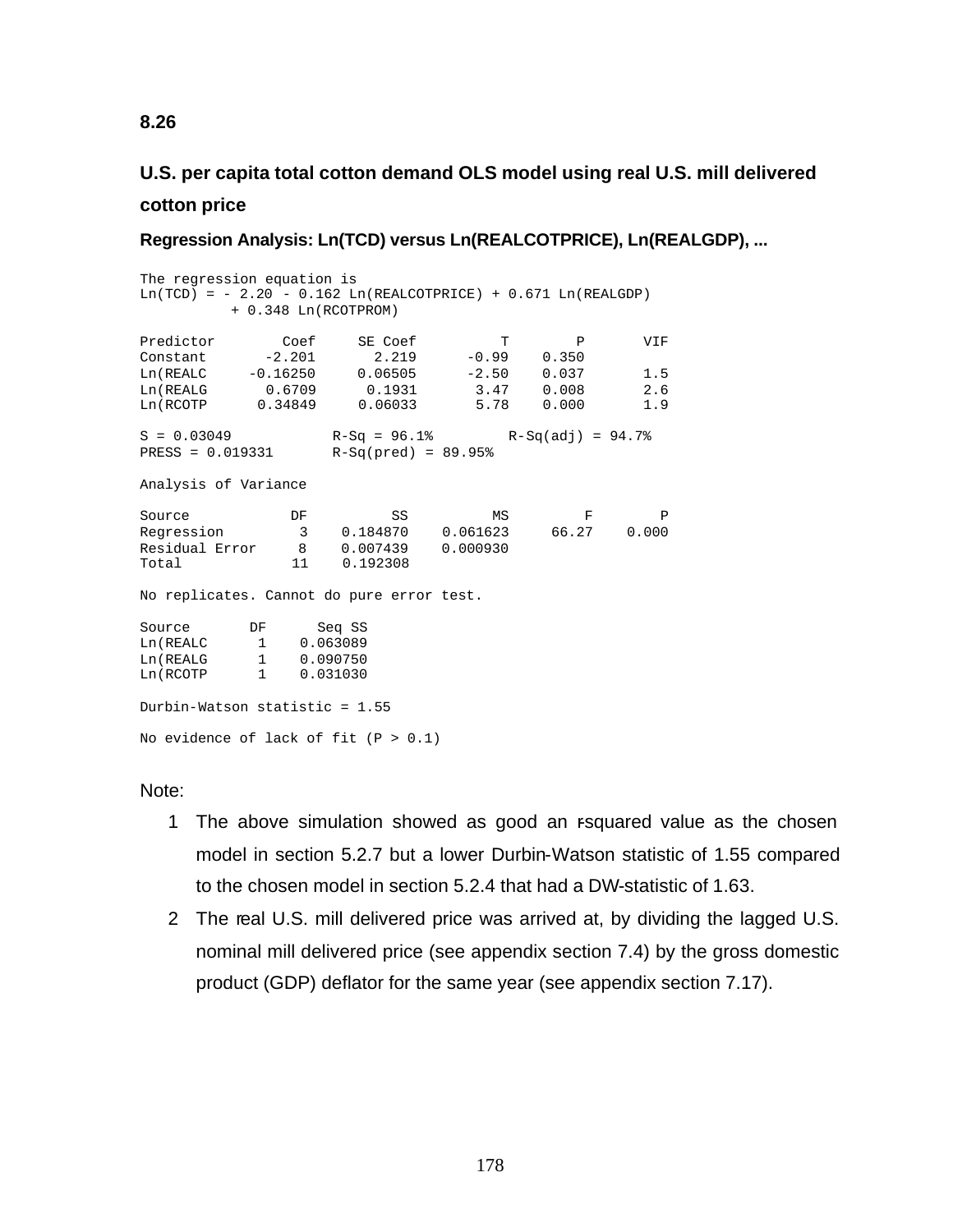# **U.S. per capita total cotton demand OLS model using real per capita U.S. disposable personal income**

**Regression Analysis: Ln(TCD) versus Ln(COTPRICE), Ln(REALDPI), ...**

The regression equation is  $Ln(TCD) = -3.73 - 0.155 Ln(COTPRICE) + 0.851 Ln(REALDFI) + 0.405 Ln(RCOTPROM)$ Predictor Coef SE Coef T P VIF Constant -3.731 2.590 -1.44 0.188 Ln(COTPR -0.15521 0.07711 -2.01 0.079 1.3 Ln(REALD 0.8511 0.2357 3.61 0.007 2.0 Ln(RCOTP 0.40484 0.06747 6.00 0.000 1.9  $S = 0.03478$  R-Sq = 95.0% R-Sq(adj) = 93.1% PRESS = 0.024075 R-Sq(pred) = 87.48% Analysis of Variance Source **DF** SS MS F P Regression 3 0.182631 0.060877 50.33 0.000 Residual Error 8 0.009677 0.001210 Total 11 0.192308 No replicates. Cannot do pure error test. Source DF Seq SS Ln(COTPR 1 0.009295 Ln(REALD 1 0.129786 Ln(RCOTP 1 0.043550 Durbin-Watson statistic = 1.72 Possible lack of fit at outer X-values (P-Value = 0.033) Overall lack of fit test is significant at  $P = 0.033$ 

Note:

1 The above simulation showed a lower r-squared value of 93.1% than the chosen model in section 5.2.7 (r-squared value 94.8%) though the Durbin-Watson statistic of 1.72 was higher to that of the chosen model, which had a DW-statistic of 1.63 and the overall lack of fit test was significant as seen in the results above.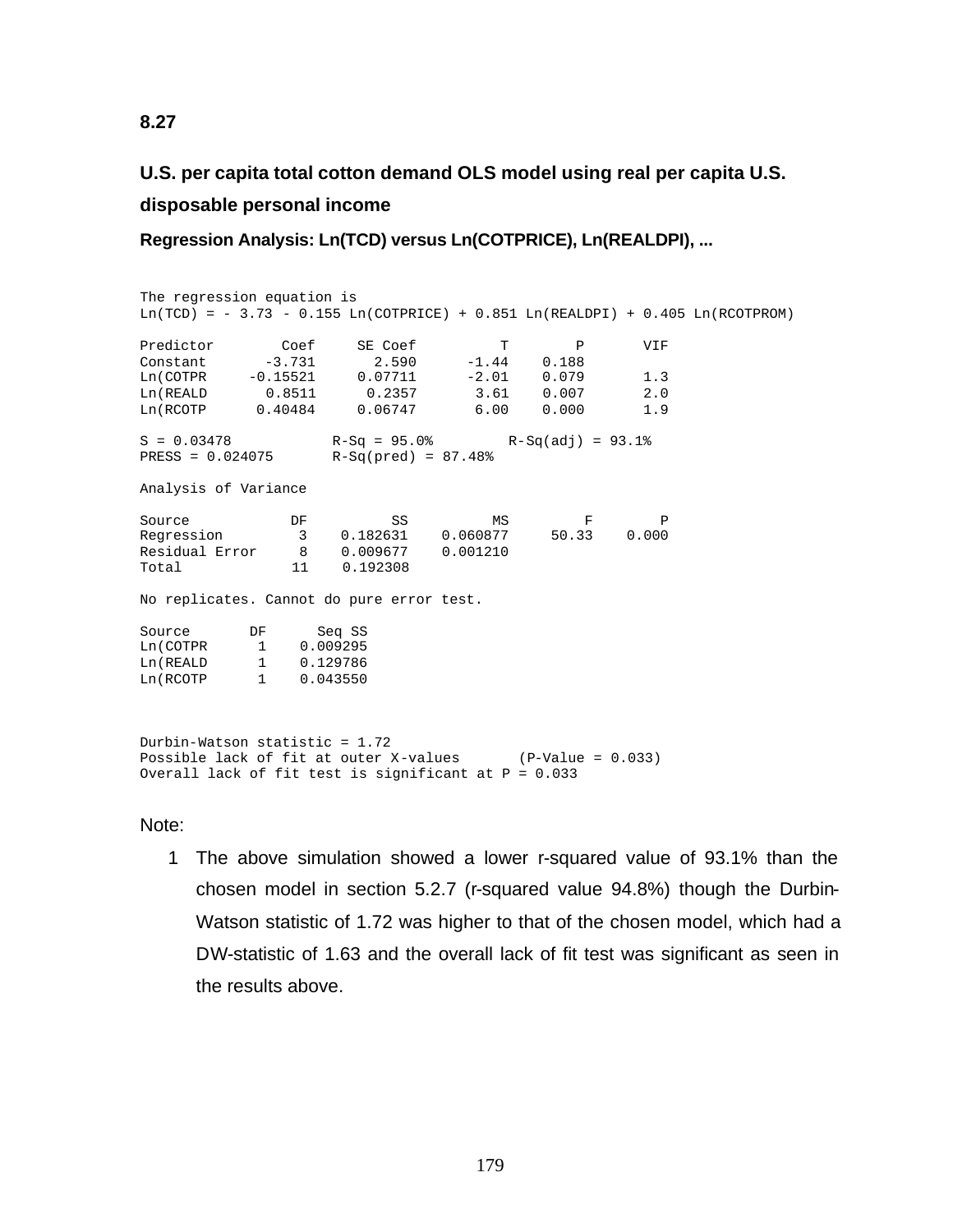# **U.S. per capita total cotton demand OLS model using real per capita U.S. personal consumption expenditure**

**Regression Analysis: Ln(TCD) versus Ln(COTPRICE), Ln(REALPCE), ...**

The regression equation is Ln(TCD) =  $- 1.83 - 0.158$  Ln(COTPRICE) + 0.664 Ln(REALPCE) + 0.387 Ln(RCOTPROM) Predictor Coef SE Coef T P VIF Constant -1.831 2.055 -0.89 0.399 Ln(COTPR -0.15760 0.07645 -2.06 0.073 1.2 Ln(REALP 0.6644 0.1827 3.64 0.007 2.2 Ln(RCOTP 0.38708 0.07048 5.49 0.001 2.0  $S = 0.03463$  R-Sq = 95.0% R-Sq(adj) = 93.1% PRESS = 0.025022 R-Sq(pred) = 86.99% Analysis of Variance Source **DF** SS MS F P Regression 3 0.182715 0.060905 50.79 0.000 Residual Error 8 0.009593 0.001199 Total 11 0.192308 No replicates. Cannot do pure error test. Source DF Seq SS Ln(COTPR 1 0.009295 Ln(REALP 1 0.137248 Ln(RCOTP 1 0.036171 Durbin-Watson statistic = 1.54 No evidence of lack of fit  $(P > 0.1)$ 

Note:

1. The above simulation showed a lower r-squared value of 93.1% than the chosen model in section 5.2.7 (r-squared value 94.8%) and the Durbin-Watson statistic of 1.54 was lower than that of the chosen model, which had a DW-statistic of 1.63.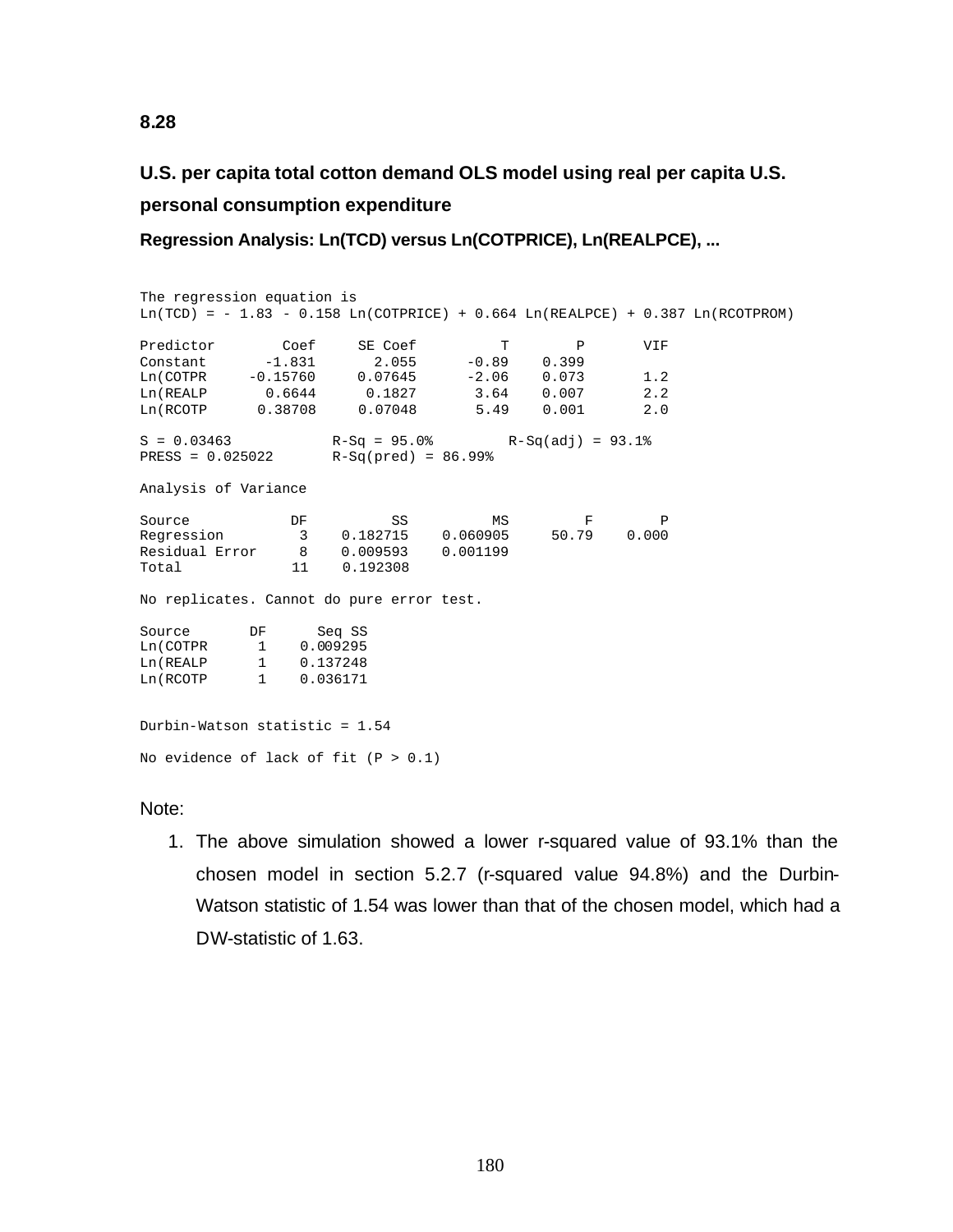# **U.S. per capita total cotton demand OLS model using nominal per capita U.S. personal consumption expenditure**

**Regression Analysis: Ln(TCD) versus Ln(COTPRICE), Ln(PCE), Ln(RCOTPROM)**

The regression equation is  $Ln(TCD) = 0.71 - 0.159$   $Ln(COTPRICE) + 0.400$   $Ln(PCE) + 0.335$   $Ln(RCOTPROM)$ Predictor Coef SE Coef T P VIF Constant 0.710 1.380 0.51 0.621 Ln(COTPR -0.15856 0.07678 -2.07 0.073 1.2 Ln(PCE) 0.3998 0.1109 3.61 0.007 2.8 Ln(RCOTP 0.33522 0.08181 4.10 0.003 2.7  $S = 0.03481$  R-Sq = 95.0% R-Sq(adj) = 93.1% PRESS = 0.024637 R-Sq(pred) = 87.19% Analysis of Variance Source **DF** SS MS F P Regression 3 0.182616 0.060872 50.24 0.000 Residual Error 8 0.009693 0.001212 Total 11 0.192308 No replicates. Cannot do pure error test. Source DF Seq SS<br>
Ln(COTPR 1 0.009295 Ln(COTPR 1 0.009295 Ln(PCE) 1 0.152977 Ln(RCOTP 1 0.020343 Unusual Observations<br>Obs Ln(COTPR Ln(TCD) Fit SE Fit Residual St Resid<br>3.5680 0.0224 -0.0570 -2.14F 12 4.16 3.5109 3.5680 0.0224 -0.0570 -2.14R R denotes an observation with a large standardized residual Durbin-Watson statistic = 1.40 No evidence of lack of fit  $(P > 0.1)$ 

### Note:

1. The above simulation showed a lower r-squared value of 93.1% than the chosen model in section 5.2.7 (r-squared value 94.8%) and the Durbin-Watson statistic of 1.40 was lower than that of the chosen model, which had a DW-statistic of 1.63.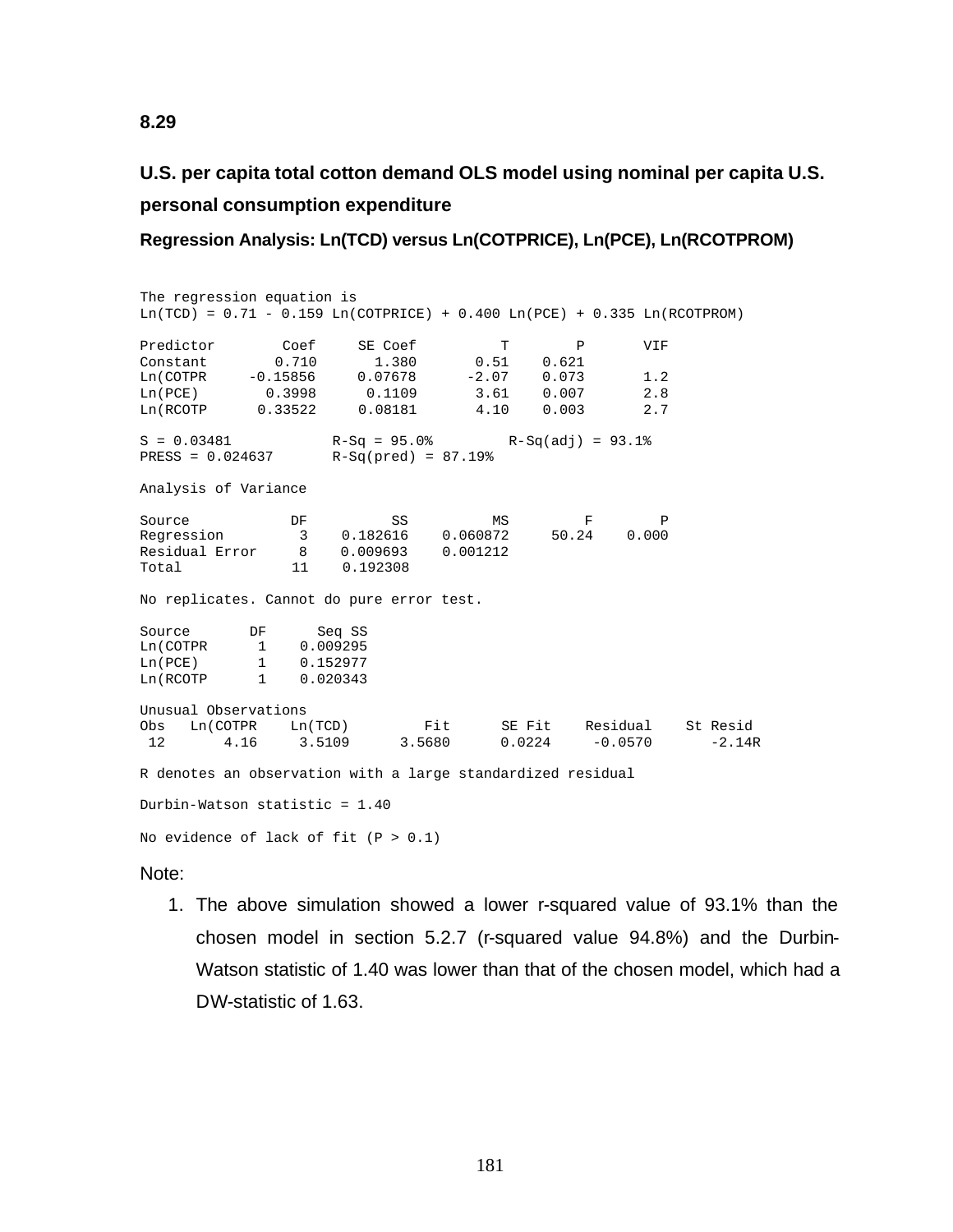# **U.S. per capita total cotton demand OLS model using nominal per capita U.S. disposable personal income**

**Regression Analysis: Ln(TCD) versus Ln(COTPRICE), Ln(DPI), Ln(RCOTPROM)**

The regression equation is  $Ln(TCD) = 0.04 - 0.157$   $Ln(COTPRICE) + 0.463$   $Ln(DPI) + 0.336$   $Ln(RCOTPROM)$ Predictor Coef SE Coef T P VIF Constant 0.037 1.559 0.02 0.982 Ln(COTPR -0.15677 0.07688 -2.04 0.076 1.2 Ln(DPI) 0.4632 0.1282 3.61 0.007 2.8 Ln(RCOTP 0.33566 0.08156 4.12 0.003 2.7  $S = 0.03476$  R-Sq = 95.0% R-Sq(adj) = 93.1% PRESS = 0.024203 R-Sq(pred) = 87.41% Analysis of Variance Source **DF** SS MS F P Regression 3 0.182641 0.060880 50.38 0.000 Residual Error 8 0.009667 0.001208 Total 11 0.1923 No replicates. Cannot do pure error test. Source DF Seq SS Ln(COTPR 1 0.009295 Ln(DPI) 1 0.152881 Ln(RCOTP 1 0.020465 Unusual Observations<br>Obs Ln(COTPR Ln(TCD) Fit SE Fit Residual St Resid 12 4.16 3.5109 3.5689 0.0225 -0.0580 -2.19R R denotes an observation with a large standardized residual Durbin-Watson statistic = 1.45 Possible lack of fit at outer X-values (P-Value = 0.040) Overall lack of fit test is significant at  $P = 0.040$ 

### Note:

1. The above simulation showed a lower r-squared value of 93.1% than the chosen model in section 5.2.7 (r-squared value 94.8%). Further, the overall lack of fit test was statistically significant and the Durbin-Watson statistic of 1.45 was lower than that of the chosen model, which had a DW-statistic of 1.63.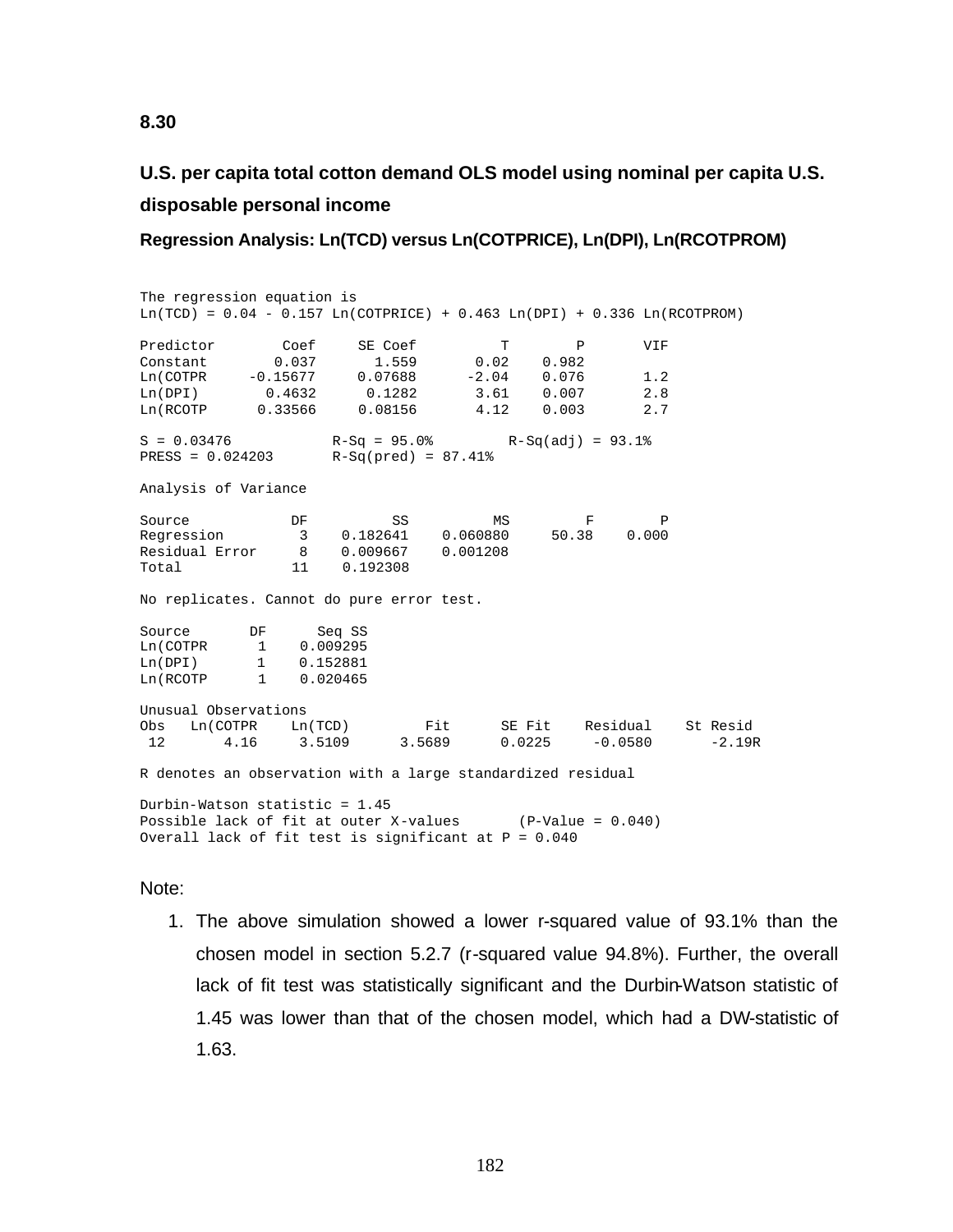# **U.S. per capita total cotton demand OLS model using nominal per capita U.S. gross domestic product**

### **Regression Analysis: Ln(TCD) versus Ln(COTPRICE), Ln(GDP), Ln(RCOTPROM)**

The regression equation is  $Ln(TCD) = 0.08 - 0.164$   $Ln(COTPRICE) + 0.446$   $Ln(GDP) + 0.323$   $Ln(RCOTPROM)$ Predictor Coef SE Coef T P VIF Constant 0.081 1.365 0.06 0.954 Ln(COTPR -0.16365 0.06955 -2.35 0.046 1.2 Ln(GDP) 0.4456 0.1086 4.10 0.003 2.8 Ln(RCOTP 0.32298 0.07552 4.28 0.003 2.7  $S = 0.03202$   $R-Sq = 95.7%$   $R-Sq(adj) = 94.1%$ <br>PRESS = 0.020298  $R-Sq(pred) = 89.45%$  $R-Sq(pred) = 89.45%$ Analysis of Variance Source **DF** SS MS F P Regression 3 0.184109 0.061370 59.87 0.000 External Regression<br>
Residual Error 8 0.008200 0.001025<br>
Total 11 0.192308 0.192308 No replicates. Cannot do pure error test. Source DF Seq SS Ln(COTPR 1 0.009295 Ln(GDP) 1 0.156064<br>
Ln(RCOTP 1 0.018749 1 0.018749 Unusual Observations<br>Obs Ln(COTPR Ln(TCD) Obs Ln(COTPR Ln(TCD) Fit SE Fit Residual St Resid 12 4.16 3.51095 3.56425 0.01942 -0.05330 -2.09R R denotes an observation with a large standardized residual Durbin-Watson statistic = 1.42 Possible lack of fit at outer X-values (P-Value = 0.078) Overall lack of fit test is significant at P = 0.078

### Note:

1. The above simulation showed a lower r-squared value of 94.1% than the chosen model in section 5.2.7 (r-squared value 94.8%). Further, the overall lack of fit test was statistically significant and the Durbin-Watson statistic of 1.42 was lower than that of the chosen model, which had a DW-statistic of 1.63.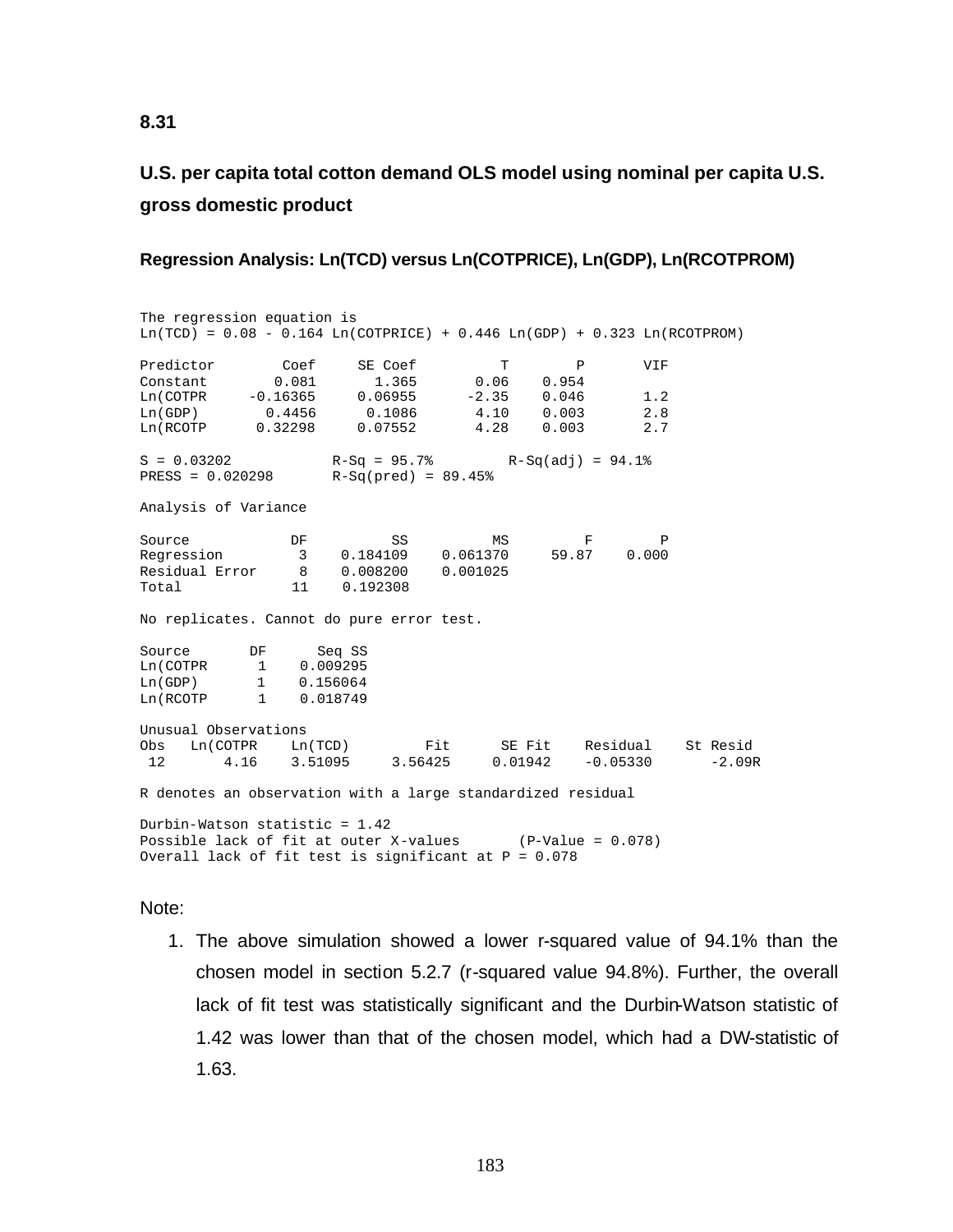# **U.S. per capita total cotton demand OLS model using nominal U.S. cotton promotion expenditure**

**Regression Analysis: Ln(TCD) versus Ln(COTPRICE), Ln(REALGDP), ...**

The regression equation is  $Ln(TCD) = -1.13 - 0.178$   $Ln(COTPRICE) + 0.569$   $Ln(REALGDP) + 0.322$   $Ln(COTPROM)$ Predictor Coef SE Coef T P VIF Constant -1.128 2.785 -0.40 0.696 Ln(COTPR -0.17767 0.07965 -2.23 0.056 1.2 Ln(REALG 0.5689 0.2459 2.31 0.049 3.0 Ln(COTPR 0.32238 0.06844 4.71 0.002 2.9  $S = 0.03627$  R-Sq = 94.5% R-Sq(adj) = 92.5% PRESS = 0.027542 R-Sq(pred) = 85.68% Analysis of Variance Source **DF** SS MS F P Regression 3 0.181785 0.060595 46.06 0.000 Residual Error 8 0.010524 0.001315 Total 11 0.192308 No replicates. Cannot do pure error test. Source DF Seq SS Ln(COTPR 1 0.009295 Ln(REALG 1 0.143298 Ln(COTPR 1 0.029191 Durbin-Watson statistic = 1.46 Lack of fit test Possible curvature in variable Ln(COTPR (P-Value = 0.043) Overall lack of fit test is significant at  $P = 0.043$ 

## Note:

1. The above simulation showed a lower r-squared value of 92.5% than the chosen model in section 5.2.7 (r-squared value 94.8%). Further, the overall lack of fit test was statistically significant and the Durbin-Watson statistic of 1.46 was lower than that of the chosen model, which had a DW-statistic of 1.63.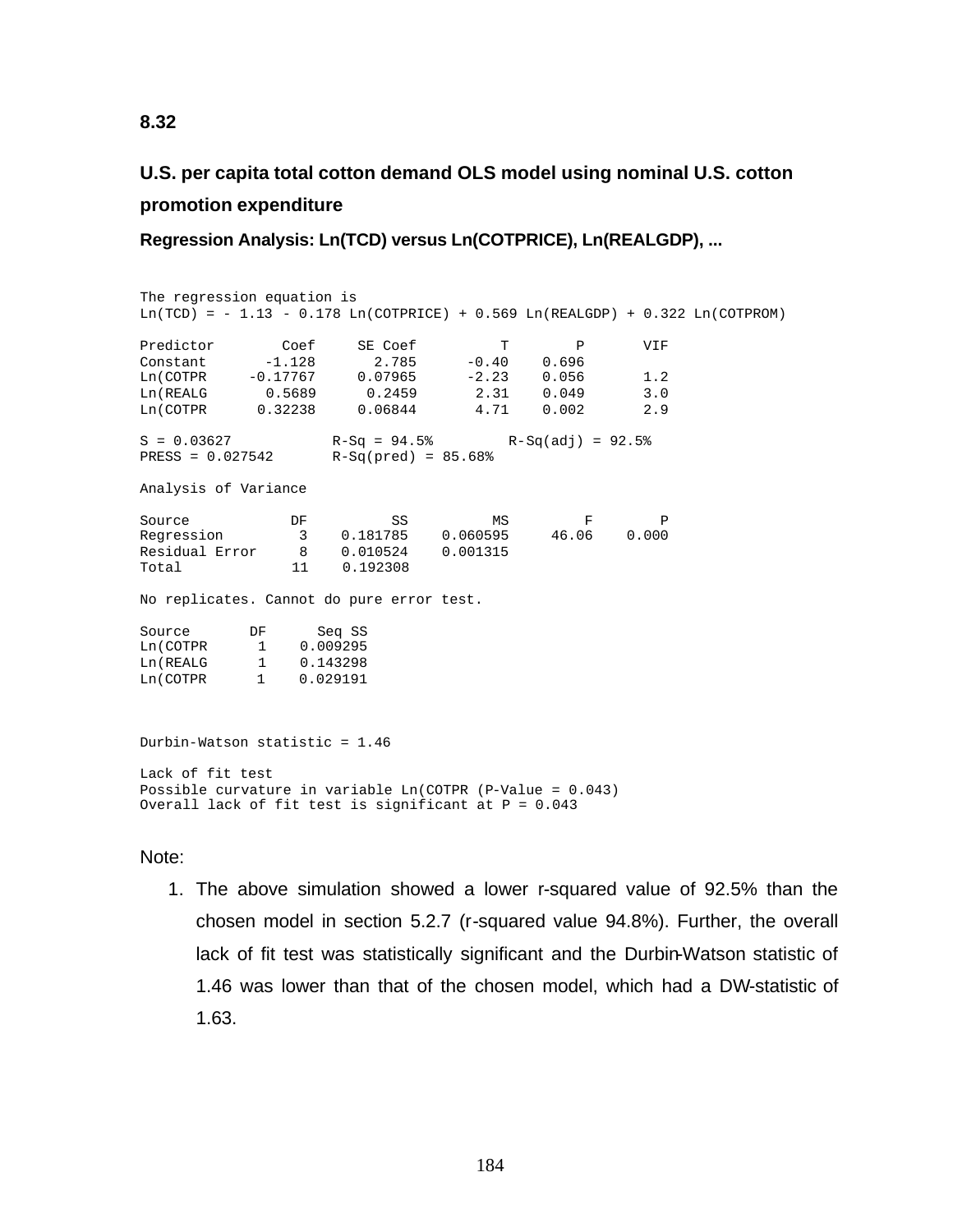# **U.S. cotton mill demand OLS model using nominal U.S. cotton promotion expenditure**

## **Regression Analysis: CMD versus CTD, RATIO, TFD, COTPROM**

The regression equation is CMD = - 1914 - 0.925 CTD - 33 RATIO + 0.452 TFD + 7.74 COTPROM Predictor Coef SE Coef T P VIF Constant -1913.5 489.3 -3.91 0.006 CTD -0.92533 0.04697 -19.70 0.000 7.6 RATIO -32.9 251.3 -0.13 0.900 2.5 TFD 0.45218 0.03404 13.28 0.000 15.9 COTPROM 7.736 4.282 1.81 0.114 7.2  $S = 69.17$  R-Sq = 98.8% R-Sq(adj) = 98.1%  $S = 09.17$ <br>PRESS = 97248.2 R-Sq(pred) = 96.43% Analysis of Variance Source **DF** SS MS F P Regression 4 2693993 673498 140.76 0.000 Residual Error 7 33493 4785 Total 11 2727486 No replicates. Cannot do pure error test. Source DF Seq SS<br>
CTD 1 24988 24988 PATIO 1 246233<br>
PED 1 2407155 TFD 1 2407155<br>
COTPROM 1 15617 COTPROM 1 15617 Unusual Observations Obs CTD CMD Fit SE Fit Residual St Resid 5325.4 R denotes an observation with a large standardized residual Durbin-Watson statistic = 2.27 No evidence of lack of fit  $(P > 0.1)$ 

### Note:

1. The above simulation showed a lower r-squared value of 98.1% than the chosen model in section 5.3.2 (r-squared value 98.3%) and the Durbin-Watson statistic of 2.27 was lower than that of the chosen model, which had a DW-statistic of 2.32.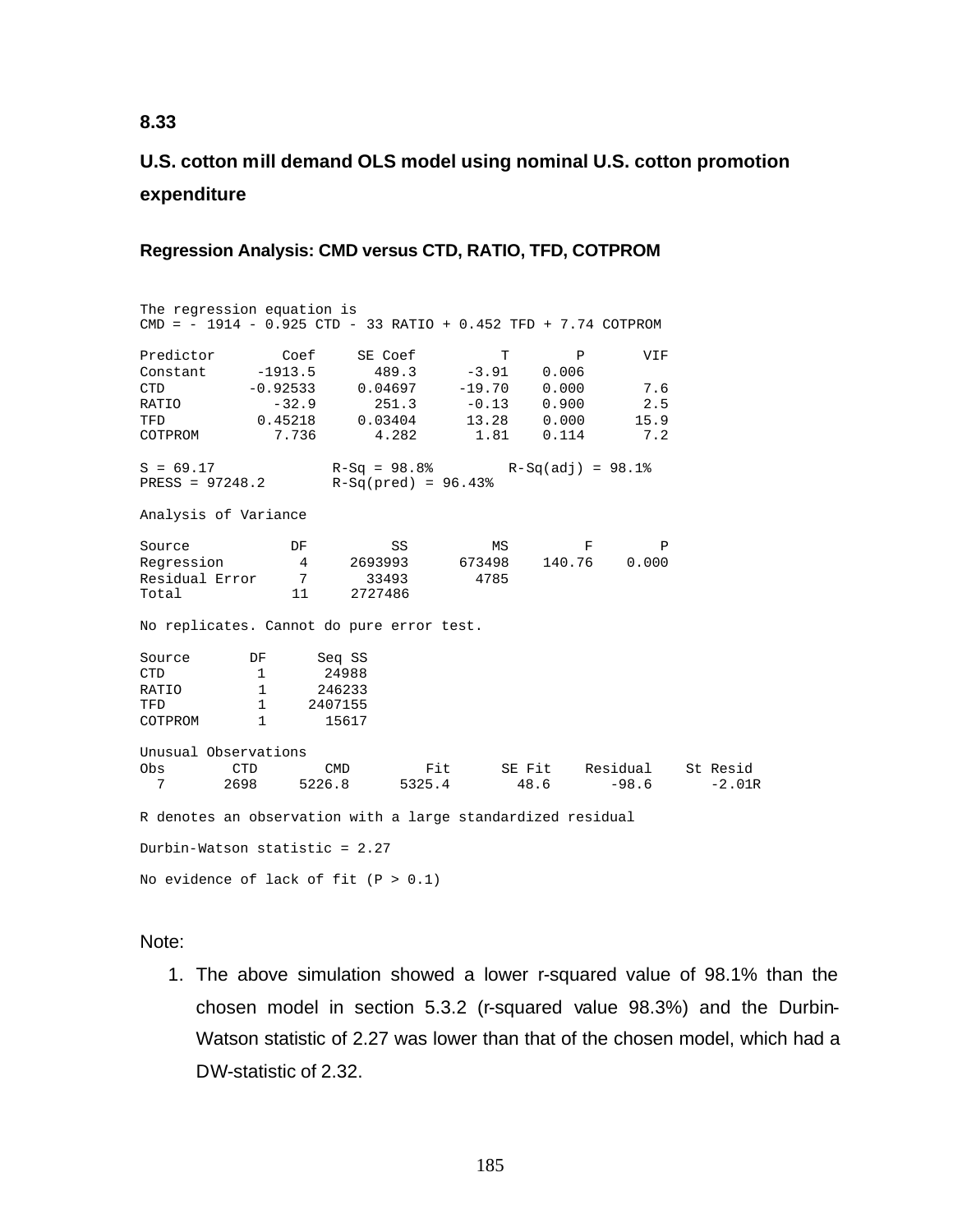## **U.S. cotton mill demand OLS model using U.S. total fiber demand considering**

**cotton, wool, man-made fiber and flax and silk**

The regression equation is CMD = - 742 - 0.902 CTD + 155 RATIO + 7.28 COTPROM + 0.398 TFD1 Predictor Coef SE Coef T P VIF<br>
Constant -742.5 493.9 -1.50 0.176<br>
0.0187 0.05490 -16.43 0.000 7.3<br>
2.5 Constant -742.5 493.9 -1.50 0.176 CTD -0.90187 0.05490 -16.43 0.000 7.3 RATIO 154.7 303.9 0.51 0.626 2.5<br>
COTPROM 7.275 5.189 1.40 0.204 7.4 COTPROM 7.275 5.189 1.40 0.204 7.4 TFD1 0.39758 0.03618 10.99 0.000 15.1  $S = 82.89$  R-Sq = 98.2% R-Sq(adj) = 97.2% PRESS = 161021 R-Sq(pred) = 94.10% Analysis of Variance Source DF SS MS F P<br>Regression 4 2679386 669846 97.48 0.000  $\begin{array}{ccccccc} 2.6 & 0.000 & 0.000 & 0.000 & 0.000 & 0.000 & 0.000 & 0.000 & 0.000 & 0.000 & 0.000 & 0.000 & 0.000 & 0.000 & 0.000 & 0.000 & 0.000 & 0.000 & 0.000 & 0.000 & 0.000 & 0.000 & 0.000 & 0.000 & 0.000 & 0.000 & 0.000 & 0.000 & 0.000 & 0.000 & 0.0$ Residual Error 7 48100<br>Total 11 2727486  $\begin{array}{ccc}\n & \dots & \dots & \dots & \dots & \dots \\
\text{Total} & & & 11\n\end{array}$ No replicates. Cannot do pure error test. Source DF Seq SS<br>
CTD 1 24988 CTD 1 24988<br>RATIO 1 246233 RATIO COTPROM 1 1578337<br>TFD1 1 829828 TFD1 1 829828 Durbin-Watson statistic = 1.91 No evidence of lack of fit  $(P > 0.1)$ 

Note:

1. The above simulation proved unsatisfactory as the fiber price ratio variable (RATIO) showed a positive coefficient. The price ratio is defined as the U.S. cotton mill delivered price lagged one year divided by the U.S. polyester mill delivered price lagged by one year. A positive coefficient for the ratio variable means that as U.S. cotton prices rise U.S. cotton mill demand would also rise. However, economic theory suggests that as prices increase demand would decrease.

# **Regression Analysis: CMD versus CTD, RATIO, COTPROM, TFD1**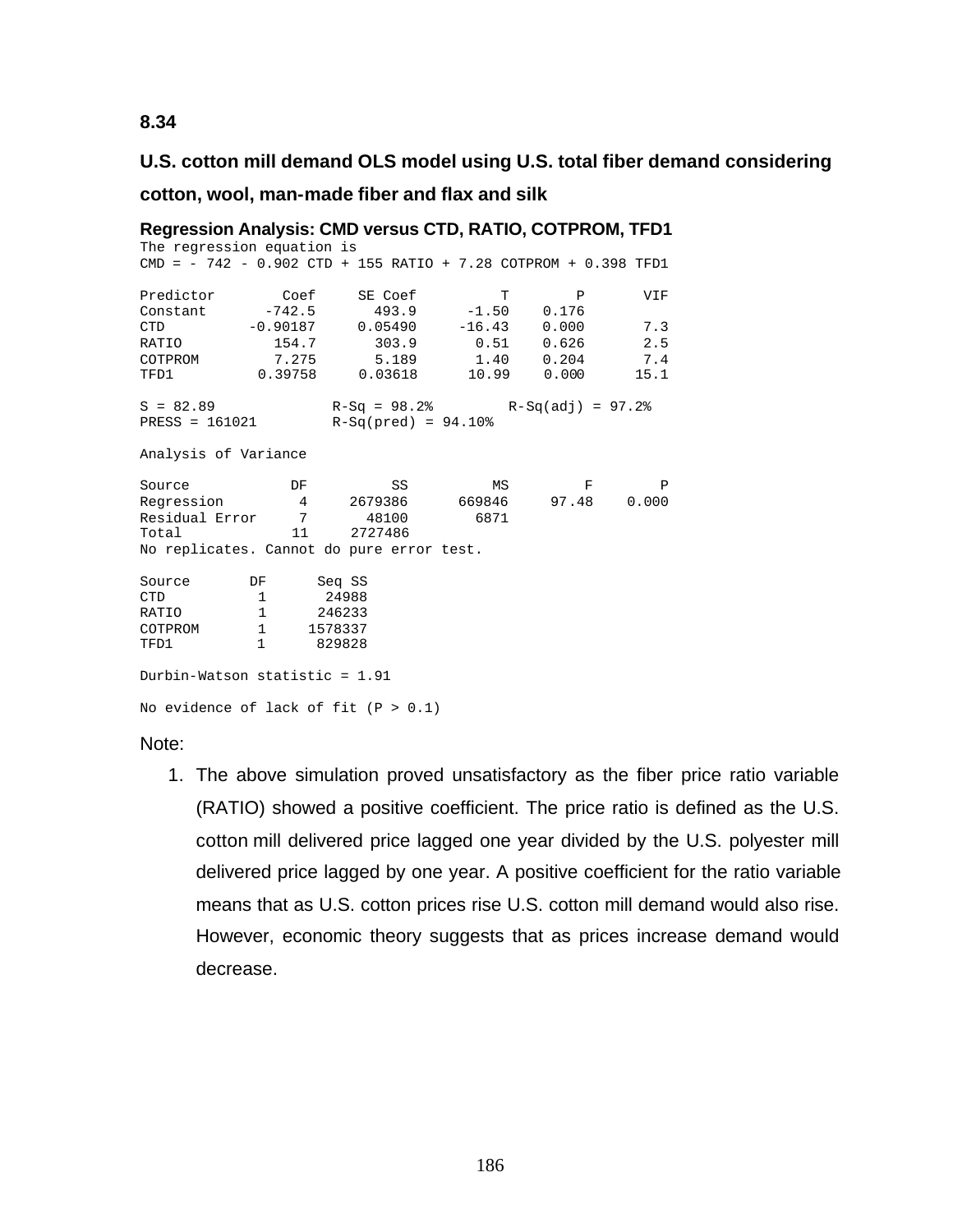# **U.S. per capita cotton mill demand OLS model using nominal U.S. cotton promotion expenditure**

## **Regression Analysis: CMD versus CTD, RATIO, COTPROM, TFD1**

The regression equation is CMD = - 3.98 - 0.825 CTD - 0.06 RATIO + 5.07 COTPROM + 0.415 TFD1 Predictor Coef SE Coef T P VIF<br>Constant -3.983 3.067 -1.30 0.235 Constant -3.983 3.067 -1.30 0.235<br>CTD -0.82501 0.06192 -13.32 0.000 CTD -0.82501 0.06192 -13.32 0.000 4.3 RATIO -0.057 1.578 -0.04 0.972 2.5 COTPROM 5.073 6.685 0.76 0.473 5.2<br>TFD1 0.41544 0.05386 7.71 0.000 8.2 TFD1 0.41544 0.05386 7.71 0.000 8.2  $S = 0.4361$  R-Sq = 96.7% R-Sq(adj) = 94.7% PRESS = 12.3696 R-Sq(pred) = 68.94% Analysis of Variance Source **DF** SS MS F P Regression 4 38.4970 9.6243 50.60 0.000 Residual Error 7 1.3313 0.1902 Total 11 39.8284 No replicates. Cannot do pure error test. Source DF Seq SS<br>
CTD 1 10.5063 CTD 1 10.5063<br>RATIO 1 2.9290 RATIO 1 2.9290<br>COTPROM 1 13.7450 1 13.7450<br>1 11.3166 TFD1 1 11.3166 Unusual Observations Obs CTD CMD Fit SE Fit Residual St Resid<br>1 7.0 16.620 17.402 0.288 -0.782 -2.39R 17.402 R denotes an observation with a large standardized residual Durbin-Watson statistic = 1.64 No evidence of lack of fit  $(P > 0.1)$ 

### Note:

1. The above simulation showed a lower r-squared value of 94.7% than the chosen model in section 5.3.5 (r-squared value 95.4%) and the Durbin-Watson statistic of 1.64 was lower than that of the chosen model, which had a DW-statistic of 1.76.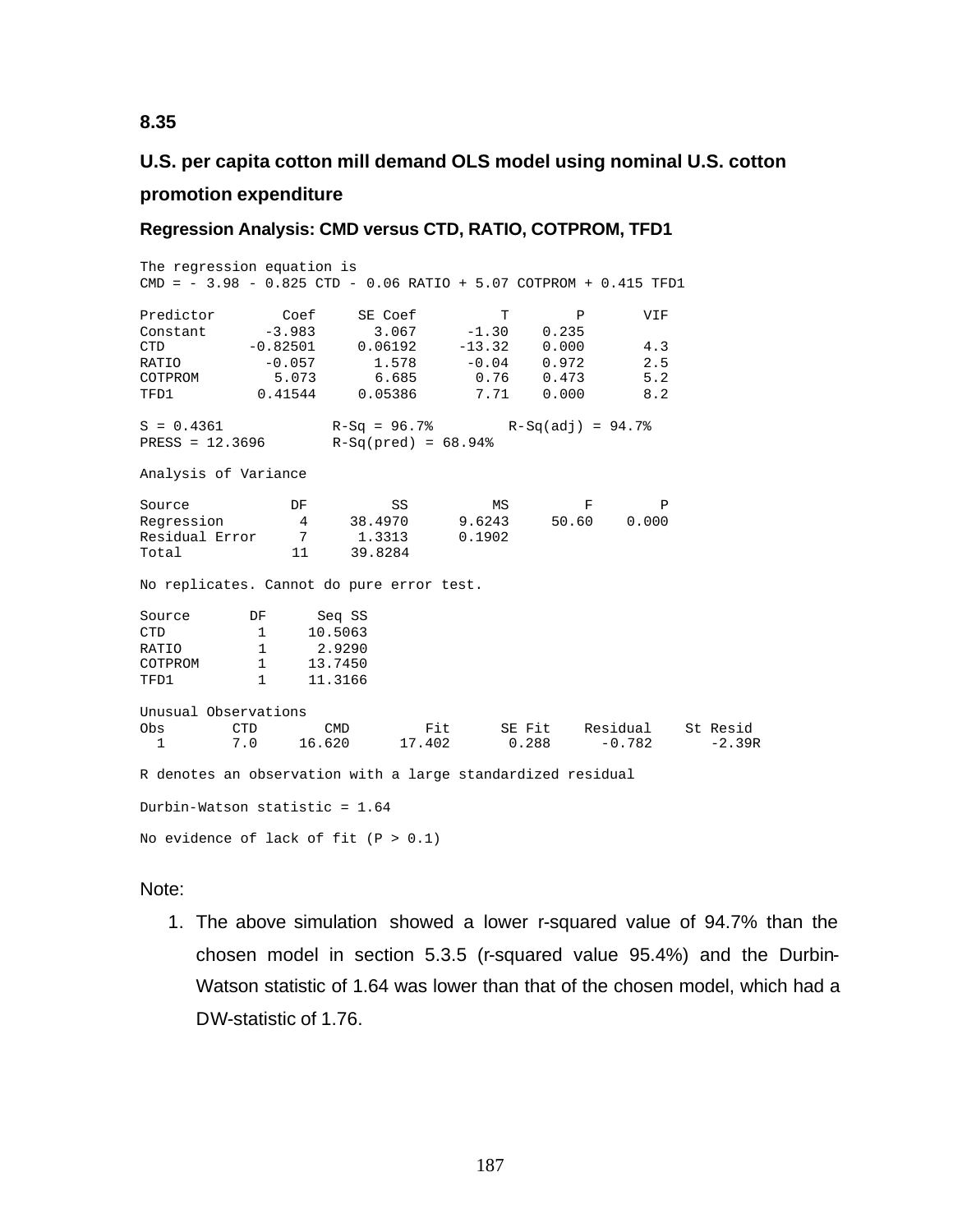## **U.S. cotton mill demand OLS model using U.S. total fiber demand considering**

### **cotton, wool, man-made fiber and flax and silk as constituent fibers**

```
CMD = - 4.68 - 0.793 CTD + 0.48 RATIO + 10.8 RCOTPROM + 0.386 TFD
Predictor Coef SE Coef T P VIF
Constant -4.679 2.858 -1.64 0.146
CTD -0.79296 0.06003 -13.21 0.000 5.0
RATIO 0.478 1.367 0.35 0.737 2.3
RCOTPROM 10.774 6.684 1.61 0.151 4.1
           0.38610 0.05136S = 0.3920 R-Sq = 97.3% R-Sq(adj) = 95.8%
PRESS = 6.74996 R-Sq(pred) = 83.05%
Analysis of Variance
Source DF SS MS F P<br>Regression 4 38.7529 9.6882 63.06 0.000
               Regression 4 38.7529 9.6882 63.06 0.000
Residual Error 7 1.0754 0.1536<br>Total 11 39.8284
Total 11 39.8284
No replicates. Cannot do pure error test.
Source DF Seq SS<br>
CTD 1 10.5063
CTD 1 10.5063<br>RATIO 1 2.9290
RATIO
RCOTPROM 1 16.6342<br>TFD 1 8.6833
TFD 1 8.6833
Unusual Observations<br>Obs CTD CMD
         CTD CMD Fit SE Fit Residual St Resid<br>7.0 16.620 17.241 0.274 -0.621 -2.21R
 1 7.0 16.620
R denotes an observation with a large standardized residual
Durbin-Watson statistic = 2.02
No evidence of lack of fit (P > 0.1)
```
**Regression Analysis: CMD versus CTD, RATIO, RCOTPROM, TFD** The regression equation is

### Note:

1 The above simulation proved unsatisfactory as the fiber price ratio variable (RATIO) showed a positive coefficient. The price ratio is defined as the U.S. cotton mill delivered price lagged one year divided by the U.S. polyester mill delivered price lagged by one year. A positive coefficient for the ratio variable means that as U.S. cotton prices rise U.S. cotton mill demand would also rise. However, economic theory suggests that as prices increase demand would decrease.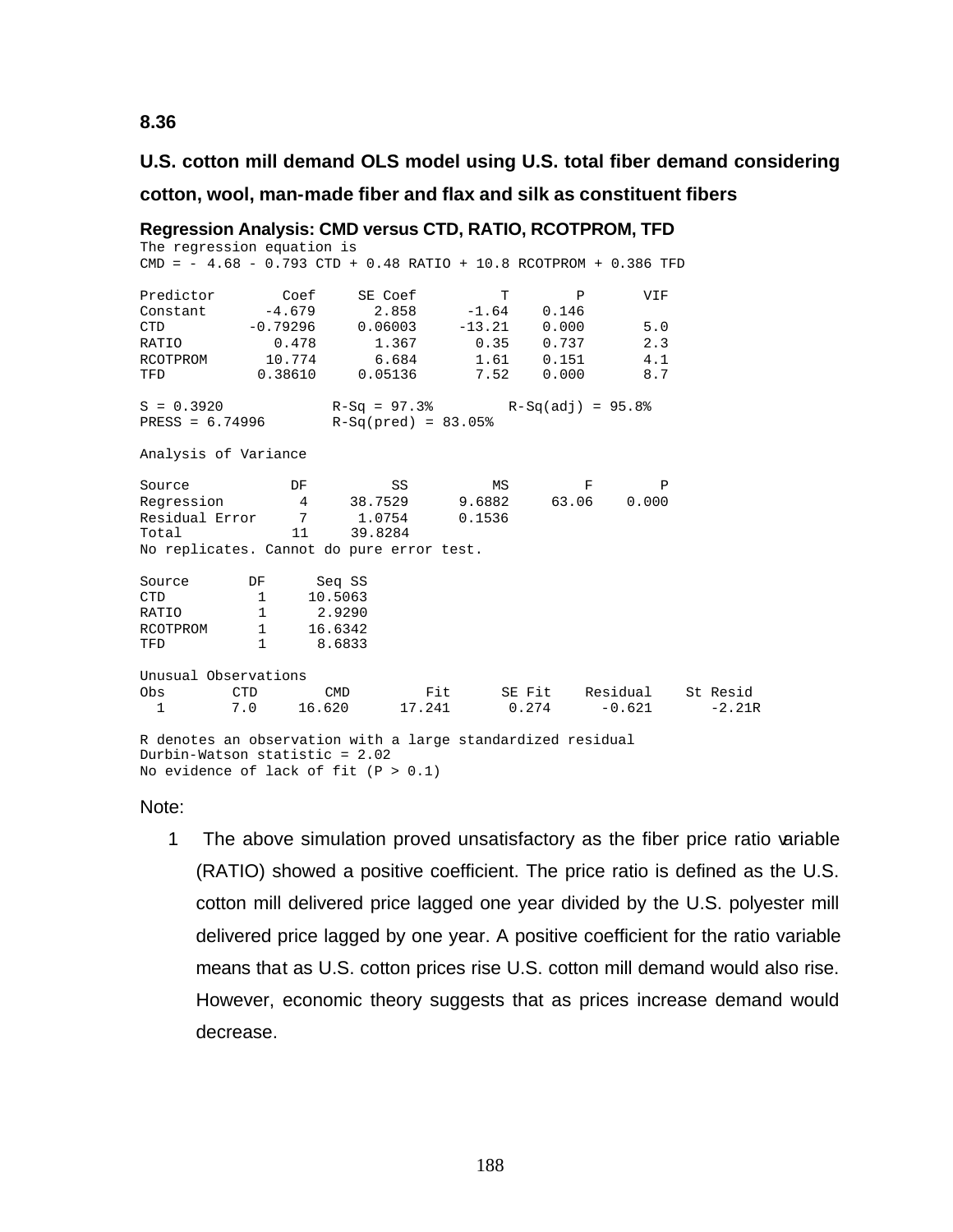# **U.S. per capita total polyester demand OLS model using per capita U.S. total**

### **fiber demand**

**Regression Analysis: TPD versus POLYPRICE, TECHDEV, GDP** The regression equation is TPD = 22.9 - 0.0166 POLYPRICE + 0.496 TECHDEV -0.000241 GDP Predictor Coef SE Coef T P VIF<br>
Constant 22.92 19.73 1.16 0.279<br>
POLYPRIC -0.01660 0.04640 -0.36 0.730 2.5<br>
TECEDENY COLORED CONSISTENCY Constant 22.92 19.73 1.16 0.279 POLYPRIC -0.01660 0.04640 -0.36 0.730 2.5 TECHDEV 0.4962 0.4310 1.15 0.283 21.5  $-0.0002410$   $0.0007177$   $-0.34$   $0.746$  23.8  $S = 1.111$   $R-Sq = 68.6%$   $R-Sq(adj) = 56.8%$ <br>  $RESS = 33.3106$   $R-Sq(pred) = 0.00%$  $R-Sq(pred) = 0.00%$ Analysis of Variance Source **DF** SS MS F P Regression 3 21.608 7.203 5.83 0.021 Residual Error 8 9.883 1.235 Total 11 31.490 No replicates. Cannot do pure error test. Source DF Seq SS<br>POLYPRIC 1 13.225 POLYPRIC 1 13.225<br>TECHDEV 1 8.243 TECHDEV GDP 1 0.139 Unusual Observations<br>Obs POLYPRIC TPD Obs POLYPRIC TPD Fit SE Fit Residual St Resid 12 57.1 17.830 20.129 0.637 -2.299 -2.52R R denotes an observation with a large standardized residual Durbin-Watson statistic = 1.16 Lack of fit test Possible curvature in variable POLYPRIC (P-Value = 0.062) Possible interactions with variable POLYPRIC (P-Value = 0.073) Possible curvature in variable GDP (P-Value = 0.009) Possible interactions with variable GDP (P-Value = 0.048) Overall lack of fit test is significant at P = 0.009

Note:

1. In the above simulation for per capita U.S. total polyester demand, the overall lack of fit test was statistically significant and hence proved unsatisfactory. Additionally, the U.S. income term represented by per capita U.S. GDP showed a negative coefficient. However, economic theory suggests that the national income would show an increase as demand increases. Based on these two factors this model was found to be unsatisfactory.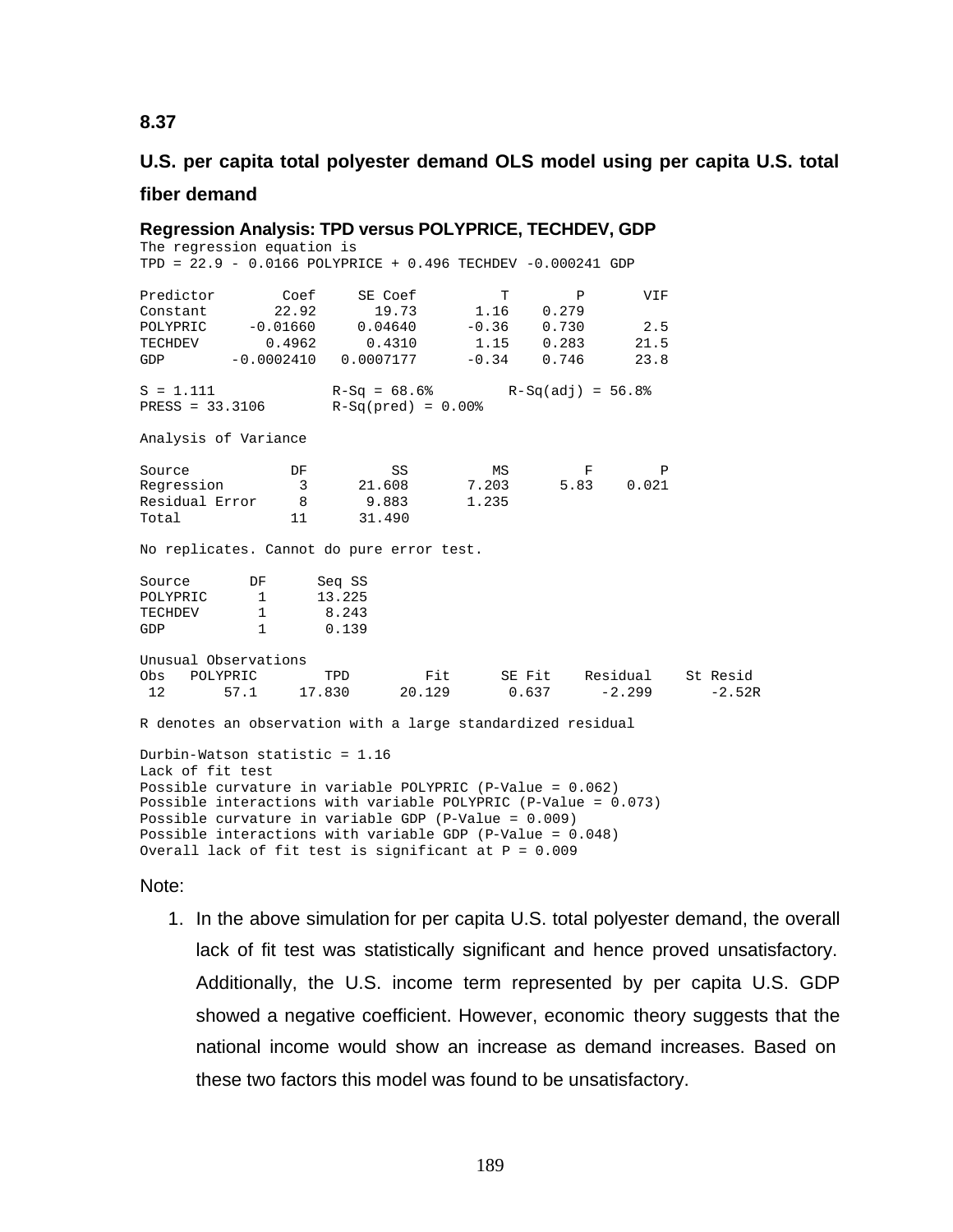# **U.S. total polyester demand OLS model using real U.S. mill delivered polyester price**

**Regression Analysis: Ln(TPD) versus Ln(REALPOLYPRICE), Ln(REALGDP), ...**

The regression equation is  $Ln(TPD) = 7.56 - 0.052 Ln(REALPOLYPRICE) + 0.100 Ln(REALGDP)$  + 0.133 Ln(TECHDEV) Predictor Coef SE Coef T P VIF Constant 7.565 3.597 2.10 0.069 Ln(REALP -0.0516 0.1385 -0.37 0.719 4.8 Ln(REALG 0.0997 0.3613 0.28 0.790 9.5 Ln(TECHD 0.13255 0.04421 3.00 0.017 5.7  $S = 0.04646$  R-Sq = 90.3% R-Sq(adj) = 86.6% PRESS = 0.038342 R-Sq(pred) = 78.39% Analysis of Variance Source **DF** SS MS F P Regression 3 0.160166 0.053389 24.73 0.000 Residual Error 8 0.017271 0.002159 Total 11 0.177437 No replicates. Cannot do pure error test. Source DF Seq SS Ln(REALP 1 0.115928<br>
Ln(REALG 1 0.024834 Ln(REALG 1 0.024834<br>
Ln(TECHD 1 0.019403 1 0.019403 Unusual Observations<br>Obs Ln(REALP Ln(TPD) Obs Ln(REALP Ln(TPD) Fit SE Fit Residual St Resid 12 3.97 8.5084 8.5997 0.0256 -0.0913 -2.36R R denotes an observation with a large standardized residual Durbin-Watson statistic = 1.47

## Note:

1. The above simulation showed a slightly lower r-squared value of 86.6% than the chosen model in section 5.4.3 (r-squared value 86.7%) and the Durbin-Watson statistic of 1.47 was almost equal to that of the chosen model, which had a DW-statistic of 1.46.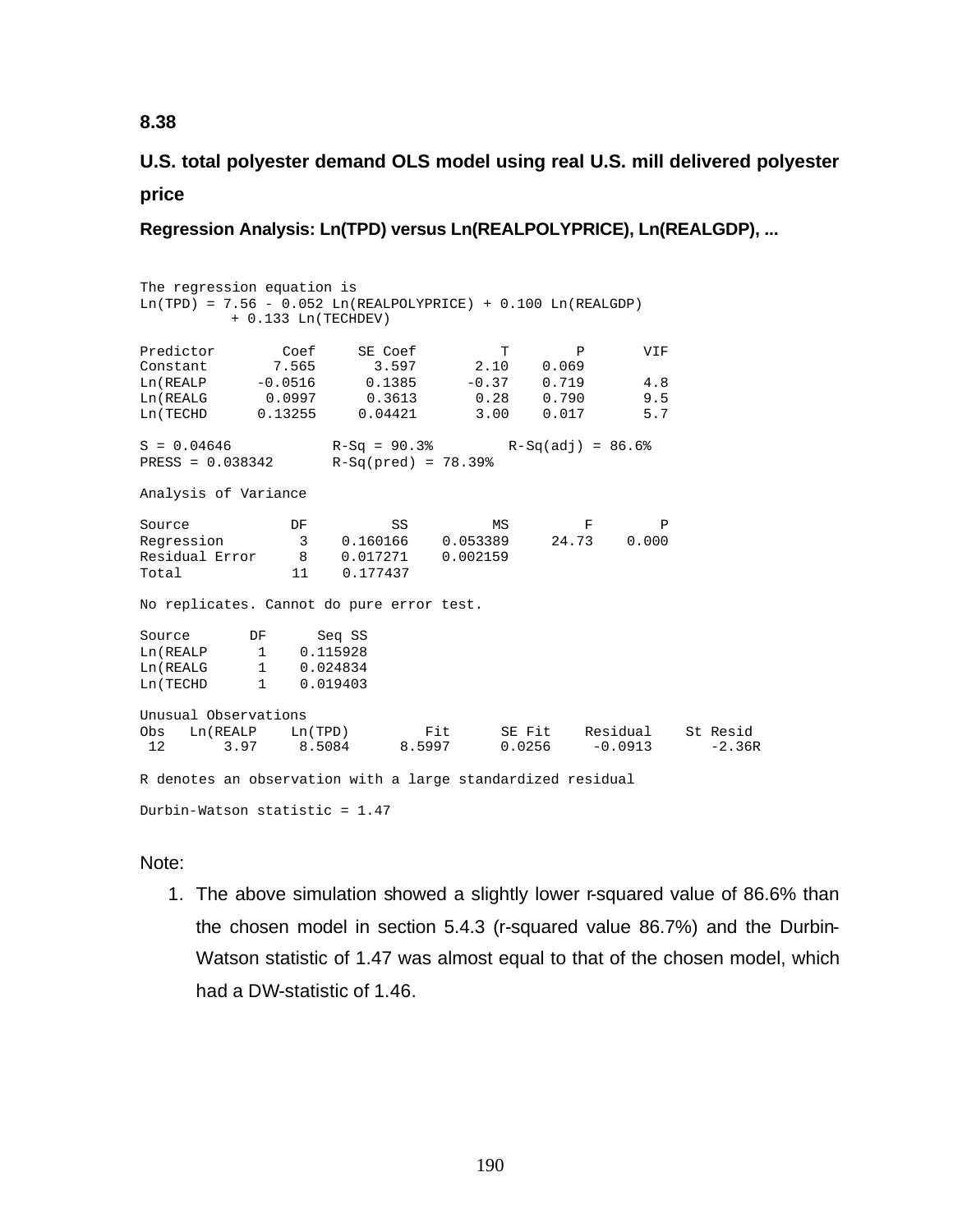**U.S. total polyester demand OLS model using nominal U.S. disposable personal income**

**Regression Analysis: Ln(TPD) versus Ln(POLYPRICE), Ln(DPI), Ln(TECHDEV)**

The regression equation is  $\text{Ln}(\text{TPD}) = 9.57 - 0.117 \text{ Ln}(\text{POLYPRICE}) - 0.102 \text{ Ln}(\text{DPI}) + 0.165 \text{ Ln}(\text{TECHDEV})$ Predictor Coef SE Coef T P VIF Constant 9.566 2.761 3.46 0.009 Ln(POLYP -0.1171 0.1422 -0.82 0.434 2.9 Ln(DPI) -0.1023 0.2805 -0.36 0.725 13.1 Ln(TECHD 0.16493 0.05535 2.98 0.018 9.1  $S = 0.04610$   $R-Sq = 90.4%$   $R-Sq(adj) = 86.8%$ <br>PRESS = 0.052088  $R-Sq(pred) = 70.64%$  $PRESS = 0.052088$ Analysis of Variance Source **DF** SS MS F P Regression 3 0.160432 0.053477 25.16 0.000 Residual Error 8 0.017005 0.002126 Total 11 0.177437 No replicates. Cannot do pure error test. Source DF Seq SS Ln(POLYP 1 0.083189 Ln(DPI) 1 0.058369 Ln(TECHD 1 0.018874 Unusual Observations<br>Obs Ln(POLYP Ln(TPD) Ln(TPD) Fit SE Fit Residual St Resid<br>8.5084 8.5907 0.0292 -0.0823 -2.30R 12 4.04 8.5084 8.5907 0.0292 -0.0823 R denotes an observation with a large standardized residual

Durbin-Watson statistic = 1.38

### Note:

1. In the above simulation for U.S. total polyester demand, the U.S. income term represented by per capita nominal U.S. DPI showed a negative coefficient. However, economic theory suggests that the national income would show an increase as demand increases. Based on these two factors this model was found to be unsatisfactory.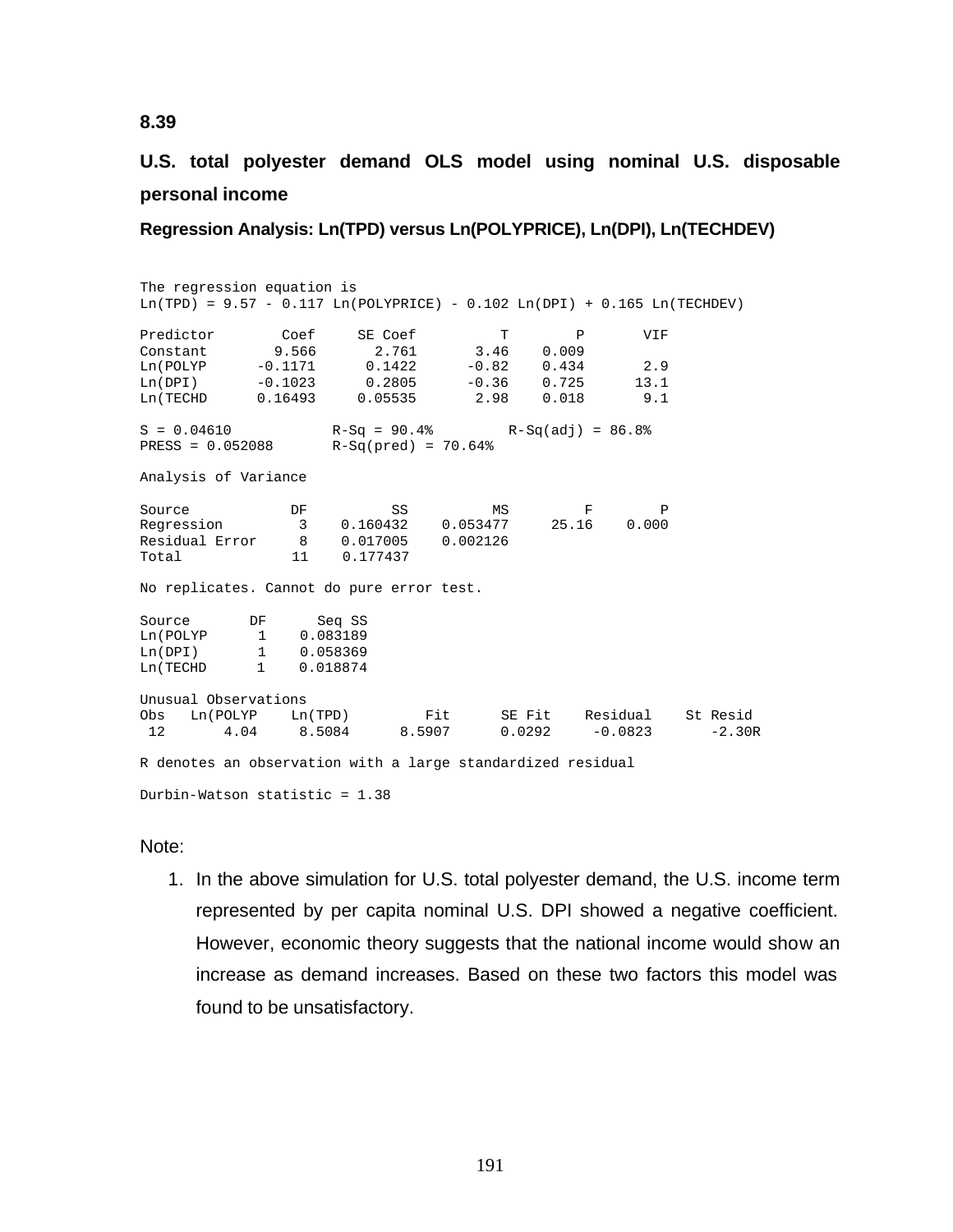# **U.S. total polyester demand OLS model using nominal U.S. personal consumption expenditure**

**Regression Analysis: Ln(TPD) versus Ln(POLYPRICE), Ln(PCE), Ln(TECHDEV)** The regression equation is  $Ln(TPD) = 9.33 - 0.111 Ln(POLYPRICE) - 0.078 Ln(PCE) + 0.162 Ln(TECHDEV)$ Predictor Coef SE Coef T P VIF<br>Constant 9.327 2.406 3.88 0.005 Constant 9.327 2.406 3.88 0.005<br>
Ln(POLYP −0.1110 0.1384 −0.80 0.446 Ln(POLYP -0.1110 0.1384 -0.80 0.446 2.7<br>
Ln(PCE) -0.0780 0.2441 -0.32 0.758 12.4 Ln(PCE) -0.0780 0.2441 -0.32 0.758 12.4<br>
Ln(TECHD 0.16250 0.05486 2.96 0.018 8.9 0.16250 0.05486 2.96 0.018 8.9  $S = 0.04619$   $R-Sq = 90.4%$   $R-Sq(adj) = 86.8%$ <br>  $RESS = 0.055355$   $R-Sq(pred) = 68.80%$  $R-Sq(pred) = 68.80%$ Analysis of Variance Source **DF** SS MS F P Regression 3 0.160367 0.053456 25.05 0.000 Regression 3 0.160367 0.053456<br>Residual Error 8 0.017070 0.002134 Total 11 0.177437 No replicates. Cannot do pure error test. Source DF Seq SS Ln(POLYP 1 0.083189<br>
Ln(PCE) 1 0.058459 Ln(PCE) 1 0.058459<br>
Ln(TECHD 1 0.018719 1 0.018719 Unusual Observations<br>Obs Ln(POLYP Ln(TPD) Obs Ln(POLYP Ln(TPD) Fit SE Fit Residual St Resid  $-0.0833$ R denotes an observation with a large standardized residual Durbin-Watson statistic = 1.39

Note:

1. In the above simulation for U.S. total polyester demand, the U.S. income term represented by per capita nominal U.S. PCE showed a negative coefficient. However, economic theory suggests that the national income would show an increase as demand increases. Based on these two factors this model was found to be unsatisfactory.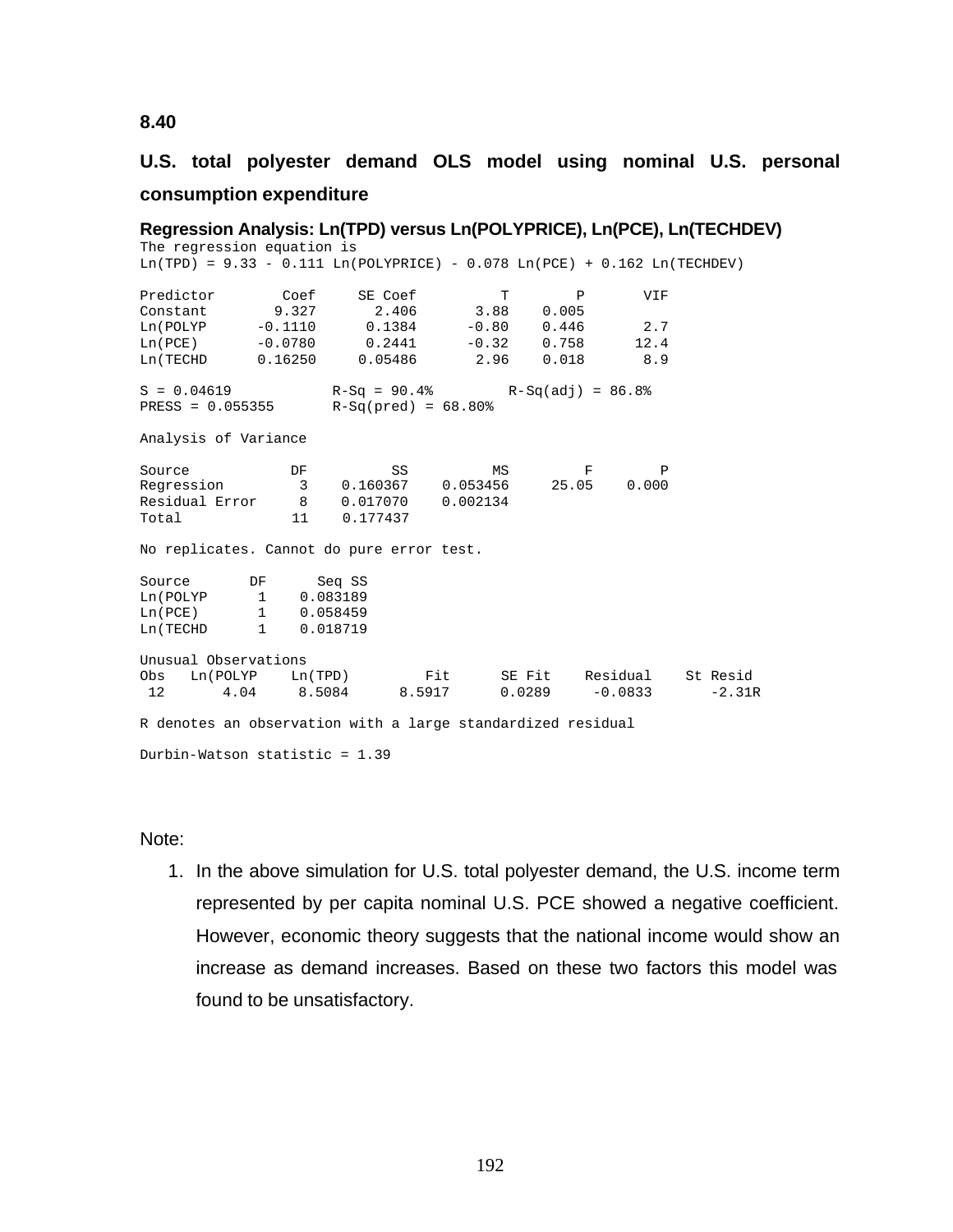# **U.S. total polyester demand OLS model using nominal U.S. gross domestic product**

**Regression Analysis: Ln(TPD) versus Ln(POLYPRICE), Ln(GDP), Ln(TECHDEV)**

The regression equation is  $\text{Ln}(\text{TPD}) = 8.48 - 0.082 \text{ Ln}(\text{POLYPRICE}) + 0.010 \text{ Ln}(\text{GDP}) + 0.145 \text{ Ln}(\text{TECHDEV})$ Predictor Coef SE Coef T P VIF<br>Constant 8.475 2.541 3.34 0.010 Constant 8.475 2.541 3.34 0.010 Ln(POLYP -0.0820 0.1343 -0.61 0.559 2.5 Ln(GDP) 0.0102 0.2525 0.04 0.969 11.9 0.14481 0.05520  $S = 0.04648$ <br>  $R-Sq = 90.3$   $R-Sq(\text{pred}) = 75.63$   $R-Sq(\text{add}) = 86.6$ <br>
RESS = 0.043237  $R-Sq(\text{pred}) = 75.63$  $R-Sq(pred) = 75.63%$ Analysis of Variance Source **DF** SS MS F P Regression 3 0.160153 0.053384 24.71 0.000 Regression 3 0.160153 0.053384<br>
Residual Error 8 0.017284 0.002160<br>
Total 11 0.177437 Total 11 0.177437 No replicates. Cannot do pure error test. Source DF Seq SS<br>
Ln(POLYP 1 0.083189 1 0.083189 Ln(GDP) 1 0.062092<br>
Ln(TECHD 1 0.014872 1 0.014872 Unusual Observations<br>Obs Ln(POLYP Ln(TPD) Ln(TPD) Fit SE Fit Residual St Resid<br>8.5084 8.5975 0.0269 -0.0891 -2.35R 12 4.04 8.5084 8.5975 0.0269 -0.0891 R denotes an observation with a large standardized residual

Durbin-Watson statistic = 1.43

### Note:

1. The above simulation showed a slightly lower r-squared value of 86.6% than the chosen model in section 5.4.3 (r-squared value 86.7%) and the Durbin-Watson statistic of 1.43 was almost lower than that of the chosen model, which had a DW-statistic of 1.46. Hence, this model was found to be unsatisfactory.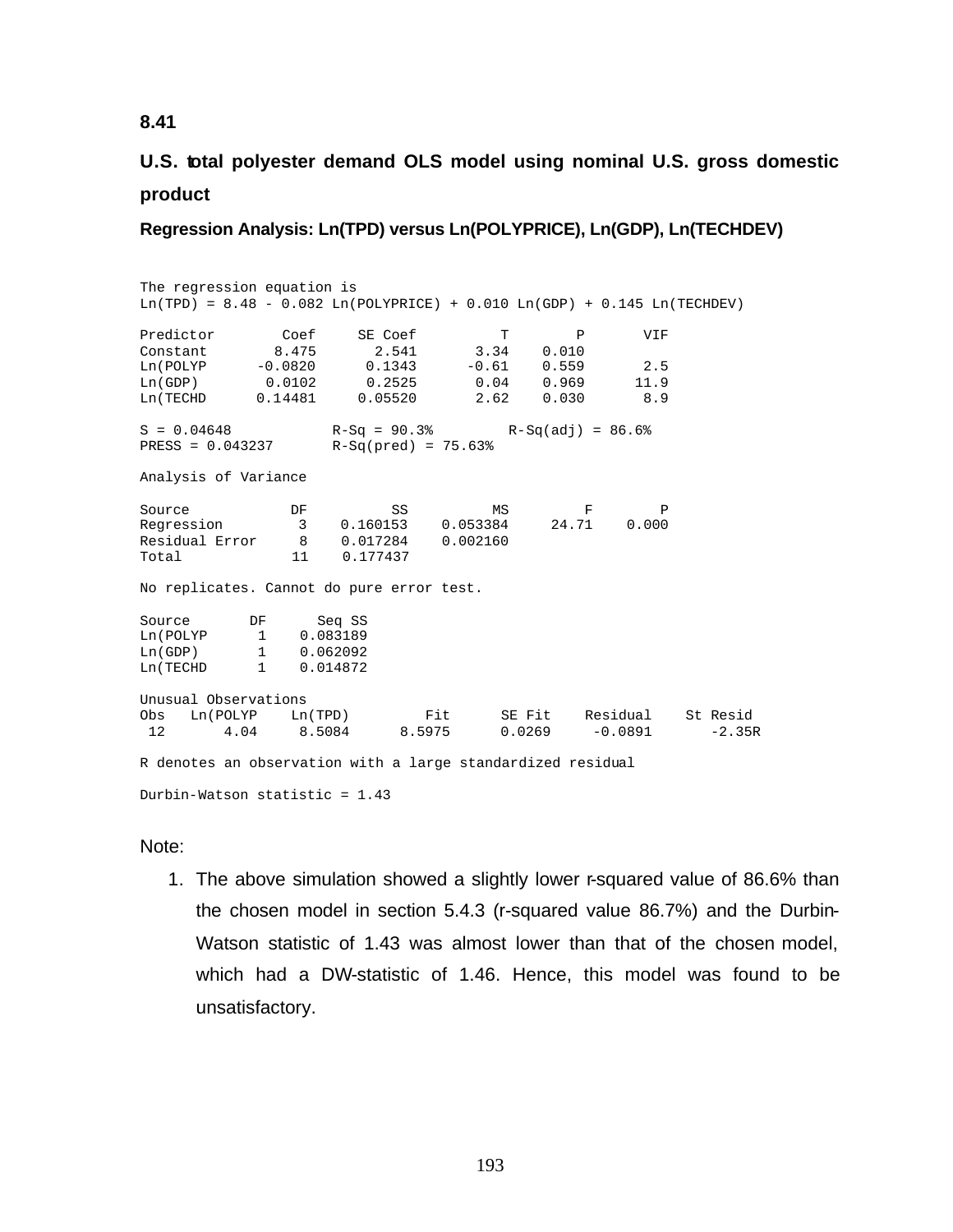# **U.S. total polyester demand OLS model using real U.S. personal consumption expenditure**

**Regression Analysis: Ln(TPD) versus Ln(POLYPRICE), Ln(REALPCE), ...**

The regression equation is  $Ln(TPD) = 9.17 - 0.101 Ln(POLYPRICE) - 0.062 Ln(REALPCE) + 0.154 Ln(TECHDEV)$ Predictor Coef SE Coef T P VIF Constant 9.169 3.137 2.92 0.019 Ln(POLYP -0.1015 0.1416 -0.72 0.494 2.8 Ln(REALP -0.0624 0.3256 -0.19 0.853 8.6 Ln(TECHD 0.15383 0.04410 3.49 0.008 5.7  $S = 0.04638$ <br>  $R-Sq = 90.3$   $R-Sq(\text{pred}) = 70.87$   $R-Sq(\text{adj}) = 86.7$   $R-Sq(\text{pred}) = 70.87$  $PRESS = 0.051688$ Analysis of Variance Source **DF** SS MS F P Regression 3 0.160228 0.053409 24.83 0.000 Residual Error 8 0.017208 0.002151 Total 11 0.177437 No replicates. Cannot do pure error test. Source DF Seq SS<br>
Ln(POLYP 1 0.083189 1 0.083189 Ln(REALP 1 0.050861<br>
Ln(TECHD 1 0.026179 1 0.026179 Unusual Observations<br>Obs Ln(POLYP Ln(TPD) Obs Ln(POLYP Ln(TPD) Fit SE Fit Residual St Resid 12 4.04 8.5084 8.5941 0.0280 -0.0857 -2.32R R denotes an observation with a large standardized residual

Durbin-Watson statistic = 1.40

Note:

1. In the above simulation for U.S. total polyester demand, the U.S. income term represented by per capita real U.S. PCE showed a negative coefficient. However, economic theory suggests that the national income would show an increase as demand increases. Based on these two factors this model was found to be unsatisfactory.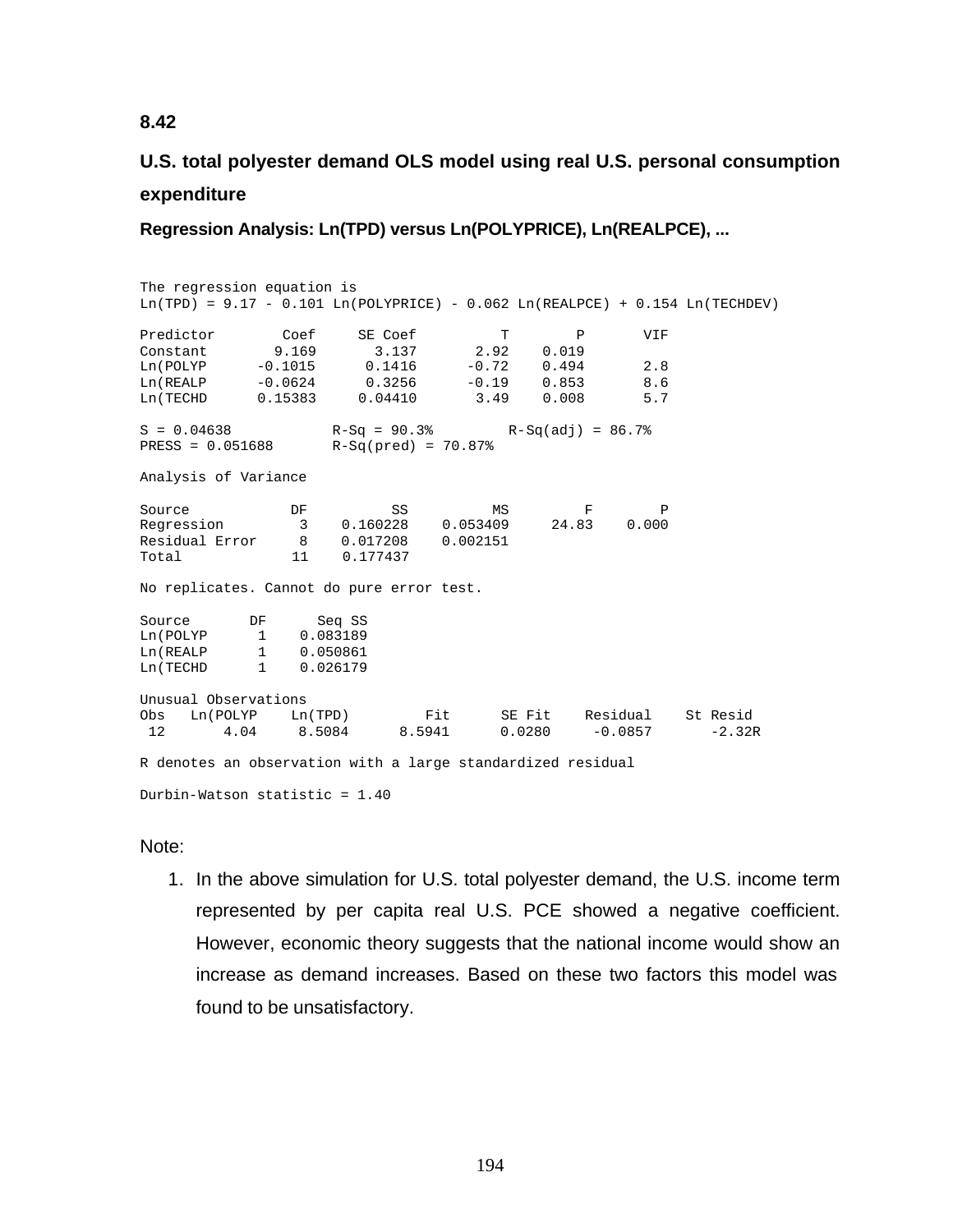# **U.S. total polyester demand OLS model using real U.S. disposable personal income**

**Regression Analysis: Ln(TPD) versus Ln(POLYPRICE), Ln(REALDPI), ...**

The regression equation is  $Ln(TPD) = 9.43 - 0.107 Ln(POLYPRICE) - 0.090 Ln(REALDPI) + 0.155 Ln(TECHDEV)$ Predictor Coef SE Coef T P VIF Constant 9.431 3.798 2.48 0.038 Ln(POLYP -0.1069 0.1479 -0.72 0.490 3.1 Ln(REALD -0.0896 0.3942 -0.23 0.826 8.7 Ln(TECHD 0.15474 0.04263 3.63 0.007 5.3  $S = 0.04634$ <br> $R-Sq = 90.3$ <sup>%</sup><br> $R-Sq(pred) = 72.99$ <sup>%</sup><br> $R-Sq(add) = 86.7$ <sup>%</sup>  $PRESS = 0.047933$ Analysis of Variance Source **DF** SS MS F P Regression 3 0.160260 0.053420 24.88 0.000 Residual Error 8 0.017176 0.002147 Total 11 0.177437 No replicates. Cannot do pure error test. Source DF Seq SS<br>
Ln(POLYP 1 0.083189 1 0.083189 Ln(REALD 1 0.048786 Ln(TECHD 1 0.028285 Unusual Observations<br>Obs Ln(POLYP Ln(TPD) Obs Ln(POLYP Ln(TPD) Fit SE Fit Residual St Resid 12 4.04 8.5084 8.5935 0.0283 -0.0851 -2.32R R denotes an observation with a large standardized residual

Durbin-Watson statistic = 1.39

## Note:

1. In the above simulation for U.S. total polyester demand, the U.S. income term represented by per capita real U.S. DPI showed a negative coefficient. However, economic theory suggests that the national income would show an increase as demand increases. Based on these two factors this model was found to be unsatisfactory.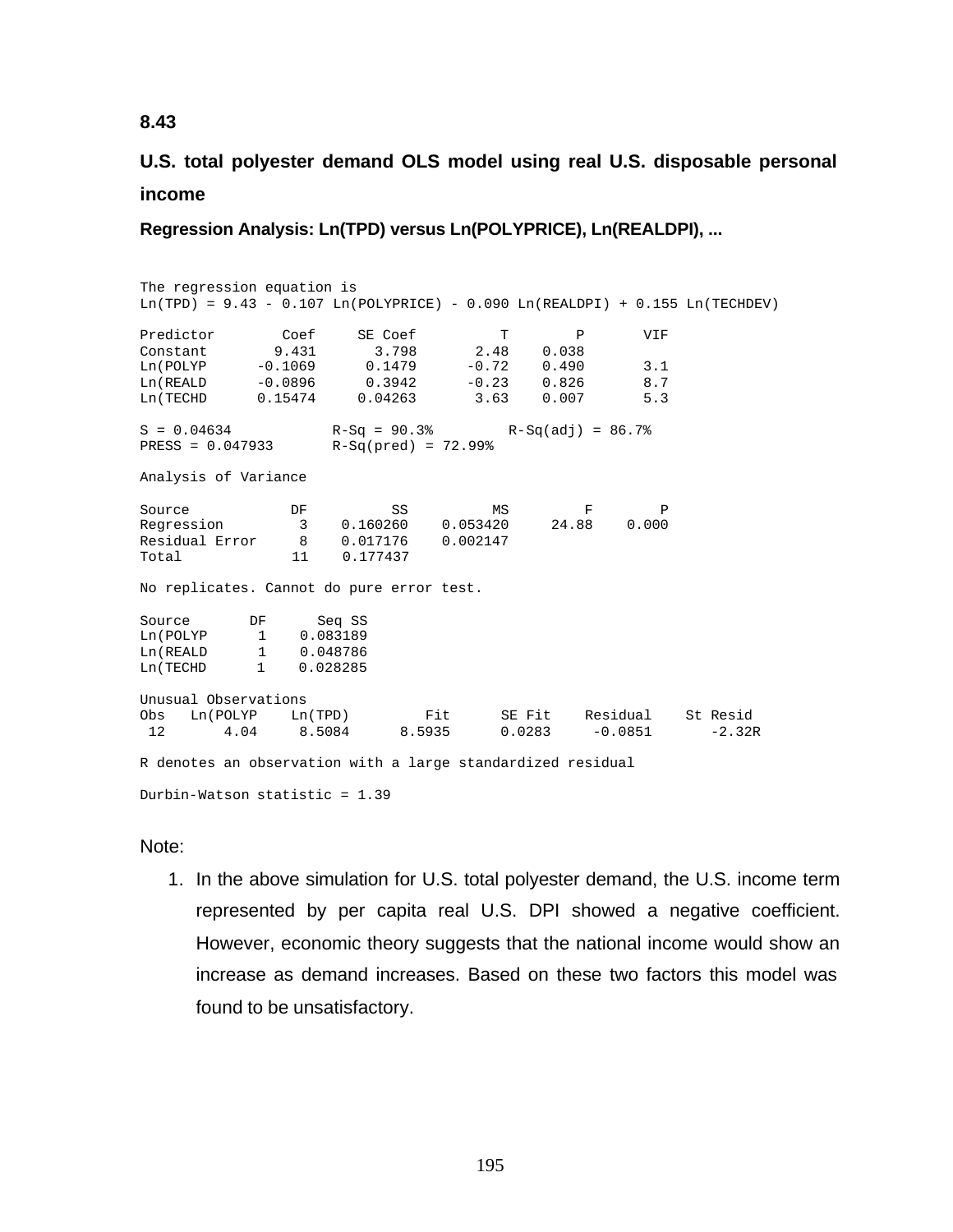# **U.S. polyester mill demand OLS model using nominal U.S. cotton promotion expenditure**

**Regression Analysis: Ln(PMD) versus Ln(PTD), Ln(RATIO), ...**

The regression equation is  $Ln(PMD) = -7.19 - 0.342 Ln(PTD) + 0.176 Ln(RATIO) + 1.82 Ln(TFD)$  - 0.109 Ln(COTPROM) Predictor Coef SE Coef T P VIF<br>
Constant -7.190 2.224 -3.23 0.014<br>
Ln(PTD) -0.34222 0.06357 -5.38 0.001 9.2<br>
-0.34222 0.06357 -5.38 0.001 9.2 Constant -7.190 2.224 -3.23 0.014 Ln(PTD) -0.34222 0.06357 -5.38 0.001 9.2 Ln(RATIO 0.17601 0.09277 1.90 0.100 2.7 Ln(TFD) 1.8212 0.2826 6.44 0.000 21.3 Ln(COTPR -0.10929 0.07640 -1.43 0.196 9.9  $S = 0.02441$  R-Sq = 96.7% R-Sq(adj) = 94.8% PRESS = 0.016054 R-Sq(pred) = 87.29% Analysis of Variance Source **DF** SS MS F P Regression 4 0.122145 0.030536 51.27 0.000 MS<br>Regression 4 0.122145 0.030536<br>Residual Error 7 0.004169 0.000596 Total 11 0.126314 No replicates. Cannot do pure error test. Source DF Seq SS Ln(PTD) 1 0.053319 Ln(RATIO 1 0.005245 Ln(TFD) 1 0.062361 Ln(COTPR 1 0.001219 Durbin-Watson statistic = 2.22

No evidence of lack of fit  $(P > 0.1)$ 

Note:

1. The above simulation produced almost equal values of rsquared of 94.8% than the chosen model in section 5.5.2 (r-squared value 94.5%) while the Durbin-Watson statistic of 2.22 was higher than the chosen model, which had a DW-statistic of 2.12.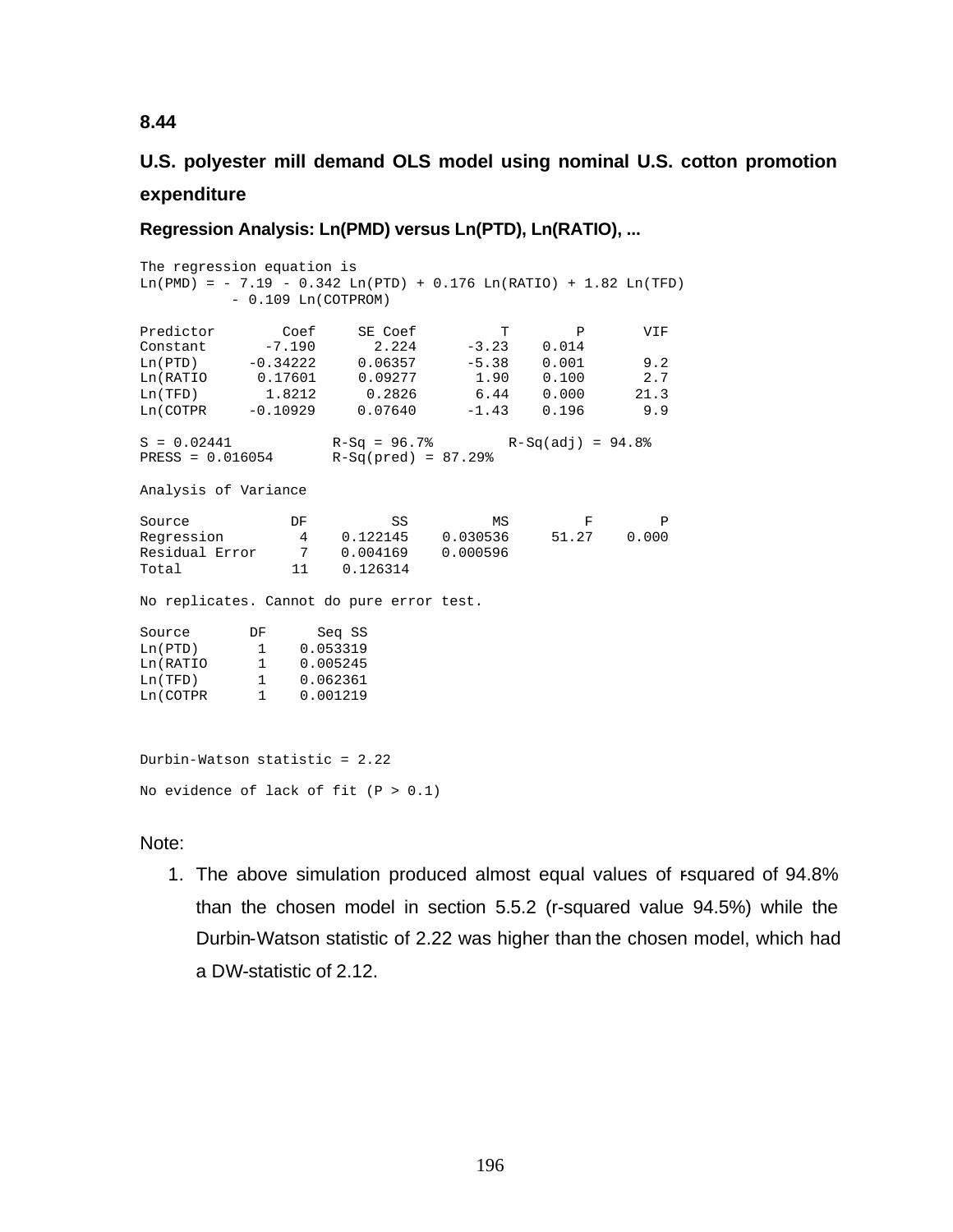**U.S. polyester mill demand model using U.S. total fiber demand considering cotton, wool, man-made fiber and flax and silk as constituent fibers**

```
Regression Analysis: Ln(PMD) versus Ln(PTD), Ln(RATIO), ...
```
The regression equation is  $Ln(PMD) = -6.65 - 0.340$   $Ln(PTD) + 0.141$   $Ln(RATIO) + 1.77$   $Ln(TFD1)$  - 0.118 Ln(COTPROM) Predictor Coef SE Coef T P VIF<br>
Constant -6.648 2.236 -2.97 0.021<br>
Ln(PTD) -0.33965 0.06593 -5.15 0.001 9.2 Constant -6.648 2.236 -2.97 0.021 Ln(PTD) -0.33965 0.06593 -5.15 0.001 9.2 Ln(RATIO 0.14122 0.09463 1.49 0.179 2.6 Ln(TFD1) 1.7738 0.2875 6.17 0.000 22.5 Ln(COTPR -0.11780 0.08086 -1.46 0.189 10.3  $S = 0.02533$  R-Sq = 96.4% R-Sq(adj) = 94.4% PRESS = 0.017634 R-Sq(pred) = 86.04% Analysis of Variance Source **DF** SS MS F P Regression 4 0.121824 0.030456 47.48 0.000 MS<br>Regression 4 0.121824 0.030456<br>Residual Error 7 0.004490 0.000641 Total 11 0.126314 No replicates. Cannot do pure error test. Source DF Seq SS<br>
Ln(PTD) 1 0.053319 Ln(PTD) 1 0.053319 Ln(RATIO 1 0.005245 Ln(TFD1) 1 0.061898 Ln(COTPR 1 0.001361

Durbin-Watson statistic = 2.39 No evidence of lack of fit  $(P > 0.1)$ 

Note:

1. The above simulation showed almost equal r-squared value of 94.4% that was lower than the chosen model in section 5.5.2 (r-squared value 94.5%) though the Durbin-Watson statistic of 2.39 was higher than the chosen model, which had a DW-statistic of 2.12.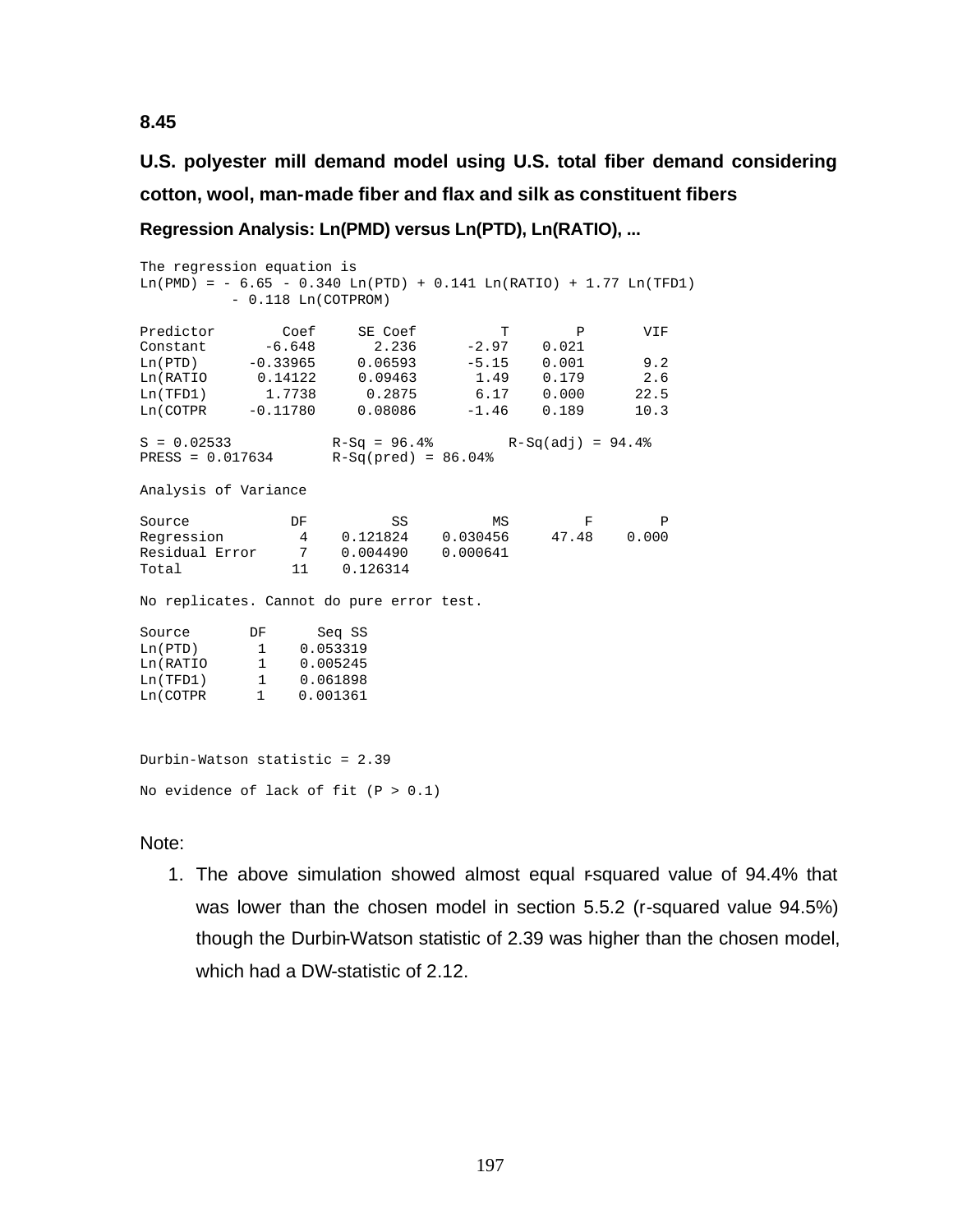# **U.S. per capita polyester mill demand OLS model using nominal U.S. cotton promotion expenditure**

**Regression Analysis: PMD versus PTD, RATIO, TFD1, COTPROM**

| The regression equation is<br>PMD = - 6.93 - 1.25 PTD + 1.56 RATIO + 0.348 TFD1 - 1.27 COTPROM |                                   |         |               |                                      |            |          |
|------------------------------------------------------------------------------------------------|-----------------------------------|---------|---------------|--------------------------------------|------------|----------|
| Predictor                                                                                      | Coef                              | SE Coef | T             | P                                    | <b>VIF</b> |          |
| Constant $-6.930$ 3.881                                                                        |                                   |         | $-1.79$       | 0.117                                |            |          |
| <b>PTD</b>                                                                                     | $-1.2450$ 0.2867 $-4.34$          |         |               | 0.003                                | 6.9        |          |
| RATIO                                                                                          | 1.562 1.884 0.83                  |         |               | 0.434                                | 2.8        |          |
| TFD1                                                                                           | $0.34771$ 0.06641  5.24  0.001    |         |               |                                      | 10.1       |          |
| $COTPROM$ $-1.266$                                                                             |                                   |         | $7.501 -0.17$ | 0.871                                | 5.3        |          |
| $S = 0.4862$                                                                                   |                                   |         |               | $R-Sq = 90.8$ % $R-Sq(adj) = 85.6$ % |            |          |
| PRESS = $5.79283$ R-Sq(pred) = $67.82$ <sup>9</sup>                                            |                                   |         |               |                                      |            |          |
| Analysis of Variance                                                                           |                                   |         |               |                                      |            |          |
| Source                                                                                         | DF                                | SS      | MS            | $\mathbf{F}$                         | Ρ          |          |
| Regression                                                                                     | 4 16.3456                         |         | 4.0864        | 17.29                                | 0.001      |          |
| Residual Error 7 1.6544                                                                        |                                   |         | 0.2363        |                                      |            |          |
| Total                                                                                          | 11 —                              | 18.0000 |               |                                      |            |          |
| No replicates. Cannot do pure error test.                                                      |                                   |         |               |                                      |            |          |
| Source                                                                                         | DF                                | Seq SS  |               |                                      |            |          |
| PTD                                                                                            | 1 4.5028                          |         |               |                                      |            |          |
| RATIO                                                                                          | 10.4427                           |         |               |                                      |            |          |
| TFD1                                                                                           | $1 \quad \blacksquare$<br>11.3934 |         |               |                                      |            |          |
| COTPROM                                                                                        | 1 0.0067                          |         |               |                                      |            |          |
| Unusual Observations                                                                           |                                   |         |               |                                      |            |          |
| Obs                                                                                            | <b>PTD</b><br>PMD                 |         | Fit           | SE Fit Residual                      |            | St Resid |
| 8                                                                                              | 4.82                              |         |               | 17.340  16.391  0.206                | 0.949      | 2.16R    |
| R denotes an observation with a large standardized residual                                    |                                   |         |               |                                      |            |          |
| Durbin-Watson statistic = 2.36                                                                 |                                   |         |               |                                      |            |          |
| No evidence of lack of fit $(P > 0.1)$                                                         |                                   |         |               |                                      |            |          |

Note:

1. The above simulation produced an r-squared value of 85.6 % that was equal to that for the chosen model in section 5.5.5 (r-squared value 85.6%) while the Durbin-Watson statistic of 2.36 was higher than the chosen model, which had a DW-statistic of 2.34.